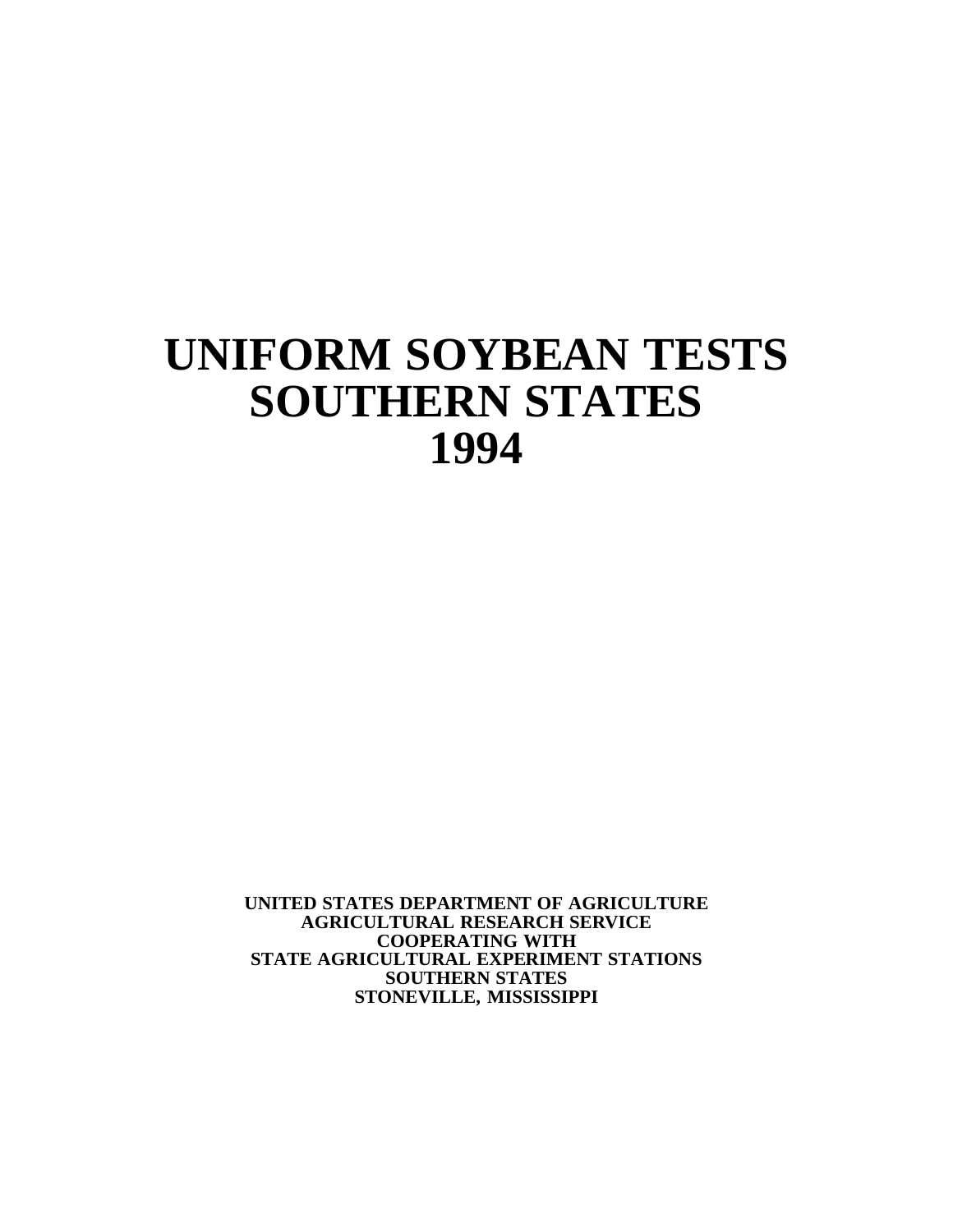**All programs and services of the U. S. Department of Agriculture are offered on a nondiscriminatory basis without regard to race, color, national origin, religion, sex, age, marital status, or handicap.**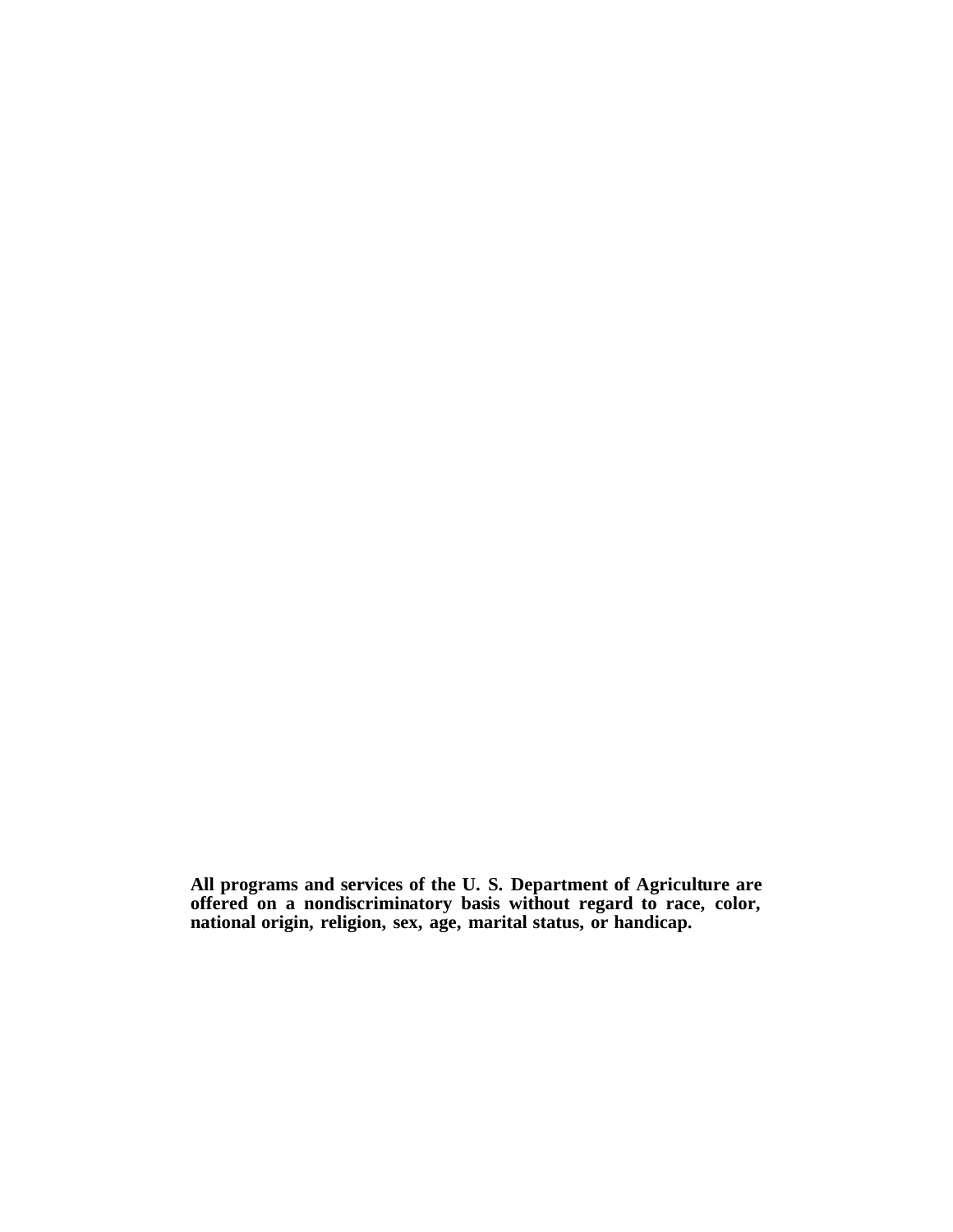#### **UNIFORM SOYBEAN TESTS**

#### **SOUTHERN STATES**

**1994**

#### **COMPILED BY:**

Michael M. Kenty and Sandra D. Mosley

USDA-ARS Soybean Production Research Unit P.O. Box 196 Stoneville, Mississippi 38776

#### **DATA SUPPLIED BY:**

E. Cardin, AU, Fairhope, AL J.L. Rabb, LSU, Bossier City, LA C.H. Sneller, UA, Fayetteville, AR R. Uniatowski, UD, Newark, DE G.L. Sciumbato, MSU, Stoneville, MS<br>R.D. Barnett, UF, Quincy, FL S.C. Anand, MU, Portageville, MO R.D. Barnett, UF, Quincy, FL<br>
K. Hinson, UF, Gainesville, FL<br>
J.W. Burton, USDA-ARS, Raleigh, H.A. Peacock, UF, Jay, FL<br>
H.R. Boerma, UG, Athens, GA<br>
L.H. Edwards, OSU, Stillwater, OK P.L. Raymer, UG, Experiment, GA P. Gibson, SIU, Carbondale, IL F.L. Allen, UT, Knoxville, TN<br>W. Rayford, USDA-ARS, Peoria, IL H. Henderson, UT, Martin, TN W. Rayford, USDA-ARS, Peoria, IL H. Henderson, UT, Martin, TN<br>M. Schmidt, SIU, Carbondale, IL G.G. Percell, UT, Jackson, TN M. Schmidt, SIU, Carbondale, IL<br>D. Thomas, USDA-ARS, Peoria, IL W.T. Schapaugh, Jr., KSU, Manhatten, KS<br>T. Pfeiffer, UK, Lexington, KY C.R. Tutt, UK, Princeton, KY G. Buss, VPISU, Blacksburg, VA

- B.G. Harville, LSU, Baton Rouge, LA
- D. Weaver, AU, Auburn, AL P.B. Cregan, USDA-ARS, Beltsville, MD<br>
I. Eldridge, UA, Keiser, AR W.J. Kenworthy, UM, College Park, MD W.J. Kenworthy, UM, College Park, MD<br>J. E. Askew, MSU, Starkville, MS D. Widick, ASU, Jonesboro, AR E.E. Hartwig, USDA-ARS, Stoneville, MS<br>R. Uniatowski, UD, Newark, DE G.L. Sciumbato, MSU, Stoneville, MS J.W. Burton, USDA-ARS, Raleigh, NC L.H. Edwards, OSU, Stillwater, OK<br>E.R. Shipe, CU, Clemson, SC L.D. Young, USDA-ARS, Jackson, TN<br>G. Bowers, TAM, Beaumont, TX
	- R.D. Brigham, TAM, Lubbock, TX
	-
	-
- D. Boquet, LSU, St. Joseph, LA B.G. Sagaral, VPISU, Warsaw, VA<br>B.G. Harville, LSU, Baton Rouge, LA D.E. Starner, VPISU, Orange, VA
	- P.A. Reese, TAEX, Suffolk, VA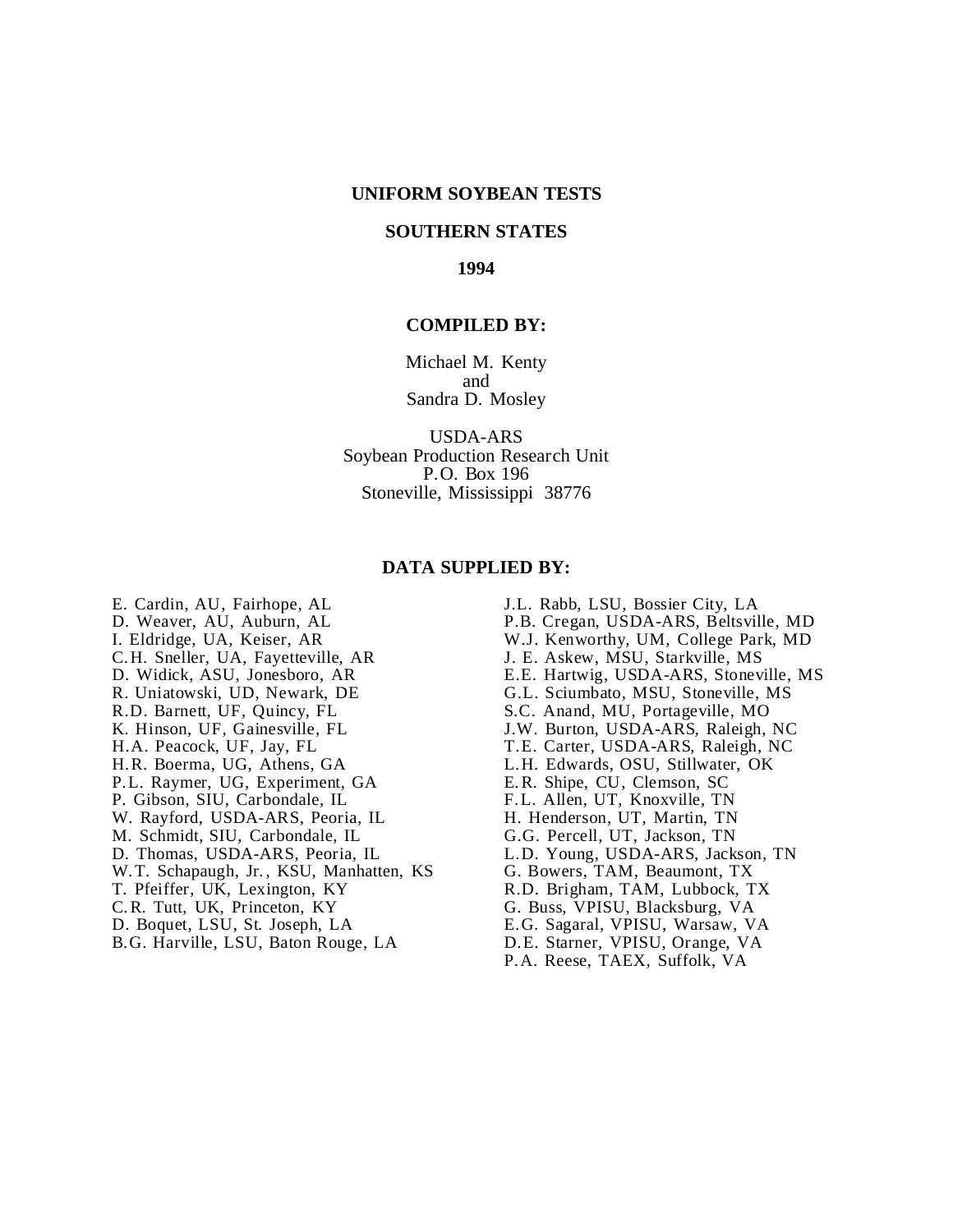#### **ACKNOWLEDGEMENTS**

The cooperation of Warren E. Rayford and Donna I. Thomas, National Center for Agricultural Utilization Research, USDA-ARS, Peoria, Illinois, in their Analyses of Uniform Test samples for protein and oil content of the seeds is gratefully acknowledged. Also, the cooperation of Debbie Boykin, USDA-ARS, Stoneville, Mississippi, in the statistical analyses of the yield data from the Uniform Test Program is sincerely appreciated. The assistance of Bob Doolittle and Neal Wright in packeting and distributing the seed for the Uniform Tests is recognized. Gratitude is also extended to Avis Clark and Dr. Larry G. Heatherly for their assistance in preparing and proofing this report.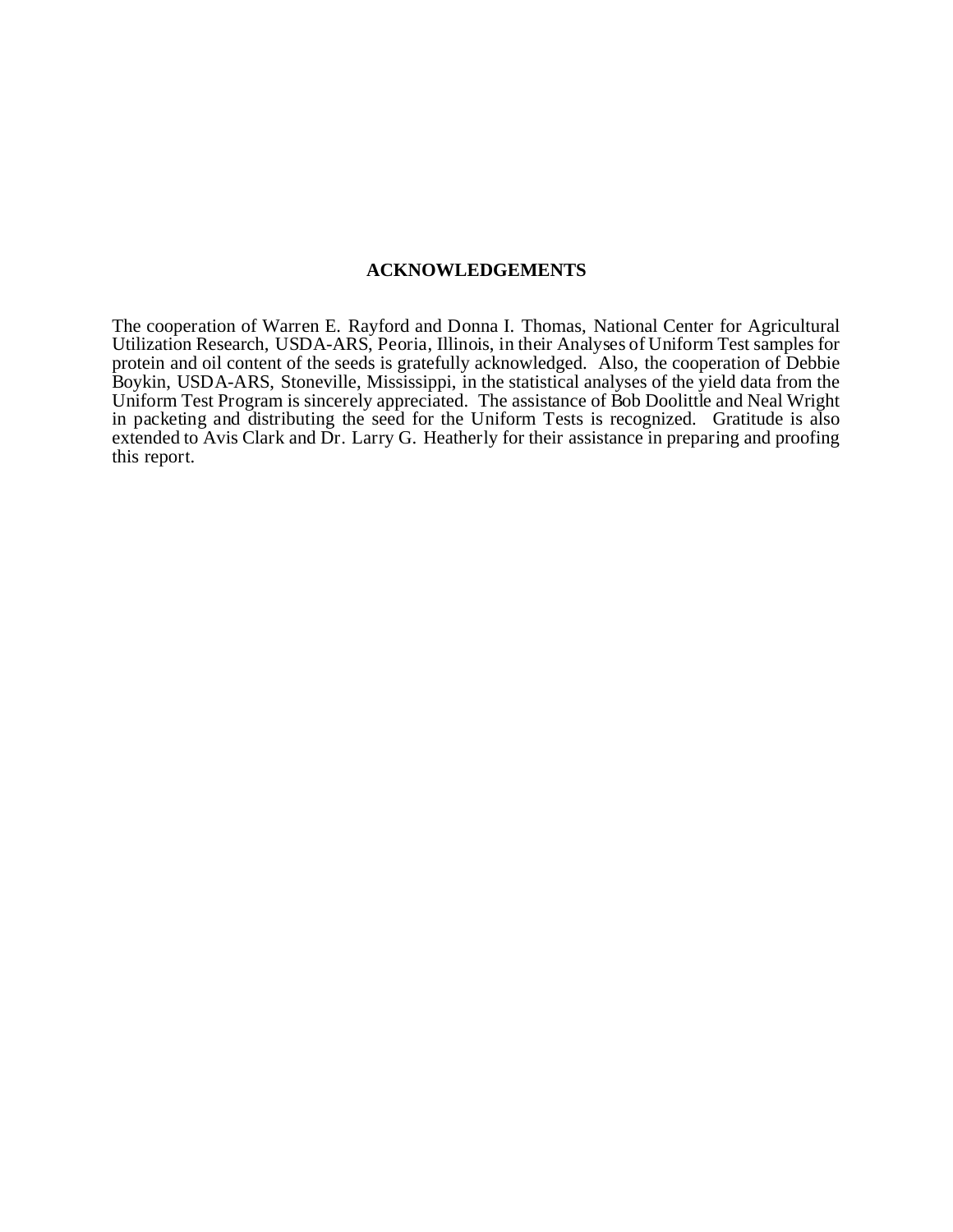#### **TABLE OF CONTENTS**

| LOCATION OF SOYBEAN NURSERIES ALONG WITH SOIL TYPE  6 |
|-------------------------------------------------------|
|                                                       |
|                                                       |
|                                                       |
| 41<br>42                                              |
|                                                       |
|                                                       |
|                                                       |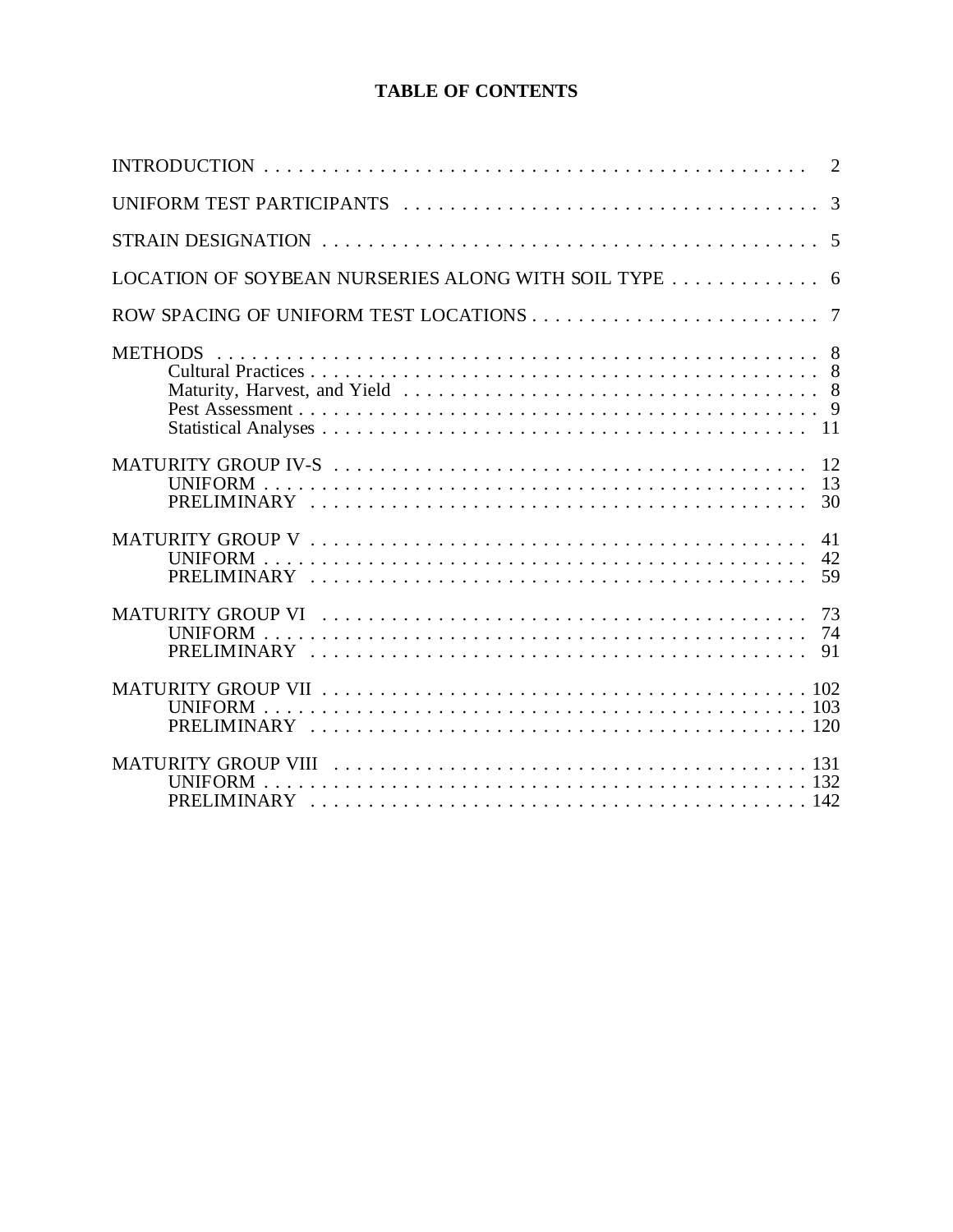#### **INTRODUCTION**

The Uniform Soybean Testing Program has been directed toward the testing of elite breeding lines that ultimately leads to the release of varieties. Breeding lines are developed and evaluated in several participating federal and state research programs. As breeding lines demonstrate specific qualities in the individual programs, they are advanced to the preliminary and southern uniform regional tests, conducted in cooperation with research workers in the southern states. This testing program enables breeders to evaluate new strains under a wide variety of conditions, and permits new strains to be put into production in a minimum amount of time.

Eleven uniform test groups have been established to evaluate the best strains developed in the breeding programs. The groups 00 through IV are adapted in the northern part of the United States, and the groups IV-S through VIII are grown in the southern part. Within their area of adaptation, there is a maturity range of 12 to 18 days within each maturity class. The best standard varieties available of each maturity class are used as check varieties with which to compare new strains as to seed yield, chemical composition, maturity, height, lodging, seed quality, and reaction to diseases and nematodes. For the groups grown in the southern area, the major check varieties are: Manokin, Delsoy 4710, Hutcheson, Bedford, Brim, Lyon, TN6-90, Centennial, Stonewall, Haskell, Braxton, Cook, and Maxcy.

A wide range of soil and climatic conditions exists in the regions. As an aid in recognizing regional adaptation, the region has been subdivided into five rather broad areas which still represent a wide range of soil types. These are: (1) the East Coast, consisting of the Coastal Plain and Tidewater areas of the eastern shore of Maryland, Virginia, North Carolina, and the upper half of South Carolina; (2) the Southeast, consisting primarily of the Coastal Plain soils of the Gulf Coast area, but also including similar soil from South Carolina, southward; (3) the Upper and Central South, including the Piedmont and loessial hill soils east of the Mississippi River; (4) the Delta area, composed of the alluvial soils along the Mississippi River from southern Missouri, southward; and (5) the Southwest, comprising Arkansas and Louisiana (outside the Delta), and Oklahoma and Texas. In the Southwest area, the potential soybean-growing areas would include the alluvial soils, the Gulf Coast of Louisiana and Texas, and the high plains of Texas. In this area, several of the tests receive supplemental irrigation. A map is included to illustrate the five production areas.

On nearly all of the soils, other than the alluvial soils along the Mississippi River, fertilization is essential for satisfactory soybean production. The soil test information is based upon analyses run by laboratories with the states. Different methods are used for extraction and reporting by the various laboratories.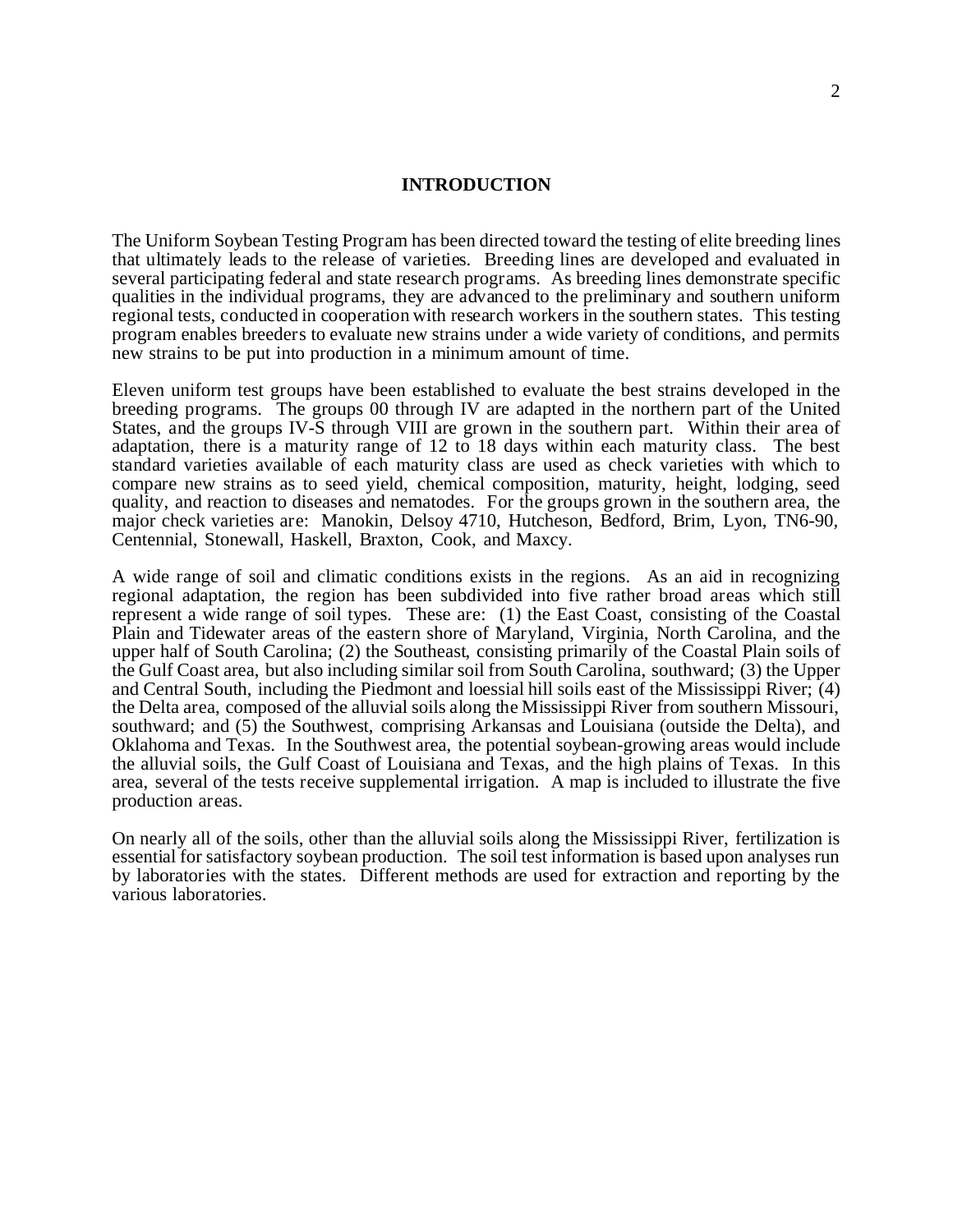Dr. Fred Allen Dept. of Plant & Soil Science University of Tennessee P. O. Box 1071 Knoxville, TN 37901-1071 (615) 974-7221 (615) 974-7997 Fax

Dr. Sam Anand Delta Center University of Missouri P. O. Box 160 Portageville, MO 63873 (314) 379-5431 (314) 379-5875 Fax

Dr. H. Roger Boerma Dept. of Agronomy University of Georgia 3111 Plant Sciences Bldg. Athens, GA 30602 (706) 542-0927 (706) 542-0914 Fax

Dr. Glenn R. Bowers Texas A&M University Agriculture Research & **Extension Center** Rt. 7, Box 999 (Imes Road) Beaumont, TX 77713-8530 (409) 752-2741 (409) 752-5560 Fax

Dr. Joe W. Burton USDA/ARS Plant Science Research N. C. State University P. O. Box 7631 Raleigh, NC 27695-7631 (919) 515-2734 (919) 856-4598 Fax

Dr. Glenn R. Buss Dept. of Crop & Soil Environmental Sciences VPI & State University Blacksburg, VA 24061-0404 (703) 231-9788 (703) 231-3431 Fax

Dr. Tommy Carter USDA/ARS Plant Science Research N. C. State University P.O. Box 7631 Raleigh, NC 27695-7631  $(919)$  515-2734 (919) 856-4598 Fax

Dr. Lewis H. Edwards Oklahoma State University Dept. of Agronomy 368 Ag Hall Stillwater, OK 74078-0507 (405) 624-7117 (405) 372-8519 Fax

Dr. Paul Gibson Dept. of Plant & Soil Science Mailcode 4415 Southern Illinois University Carbondale, IL 62901-4415 (618) 453-2496 (618) 453-1778 Fax

Dr. E. E. Hartwig USDA-ARS Soybean Production Research Unit P.O. Box 196 Stoneville, MS 38776 (601) 686-3230 (601) 686-5465 Fax

Dr. B. G. Harville Dept. of Agronomy Louisiana Agriculture Experiment  $\sum$ Station Baton Rouge, LA 70803 (504) 388-1216 (504) 388-1403 Fax

Dr. Kuell Hinson Agronomy Dept. University of Florida P. O. Box 110790 Gainesville, FL 32611-0790 (904) 392-1816 (904) 374-5852 Fax

Dr. Bill J. Kenworthy College of Agriculture Dept. of Agronomy University of Maryland College Park, MD 20742 (301) 405-1324 (301) 314-9041 Fax

Dr. Todd W. Pfeiffer Dept. of Agronomy N-122 Agri. Science Bldg. - North University of Kentucky Lexington, KY 40546-0091 (606) 257-4678 (606) 258-1952 Fax

Warren E. Rayford National Center for Agricultural Utilization Research, USDA-ARS 1815 N. University Street Peoria, IL 61604-3999 (309) 681-6423 (309) 681-6686 Fax

Dr. Bill T. Schapaugh, Jr. Dept. of Agronomy Throckmorton Hall Kansas State University Manhattan, KS 66506-5501 (913) 532-7242 (913) 532-6094 Fax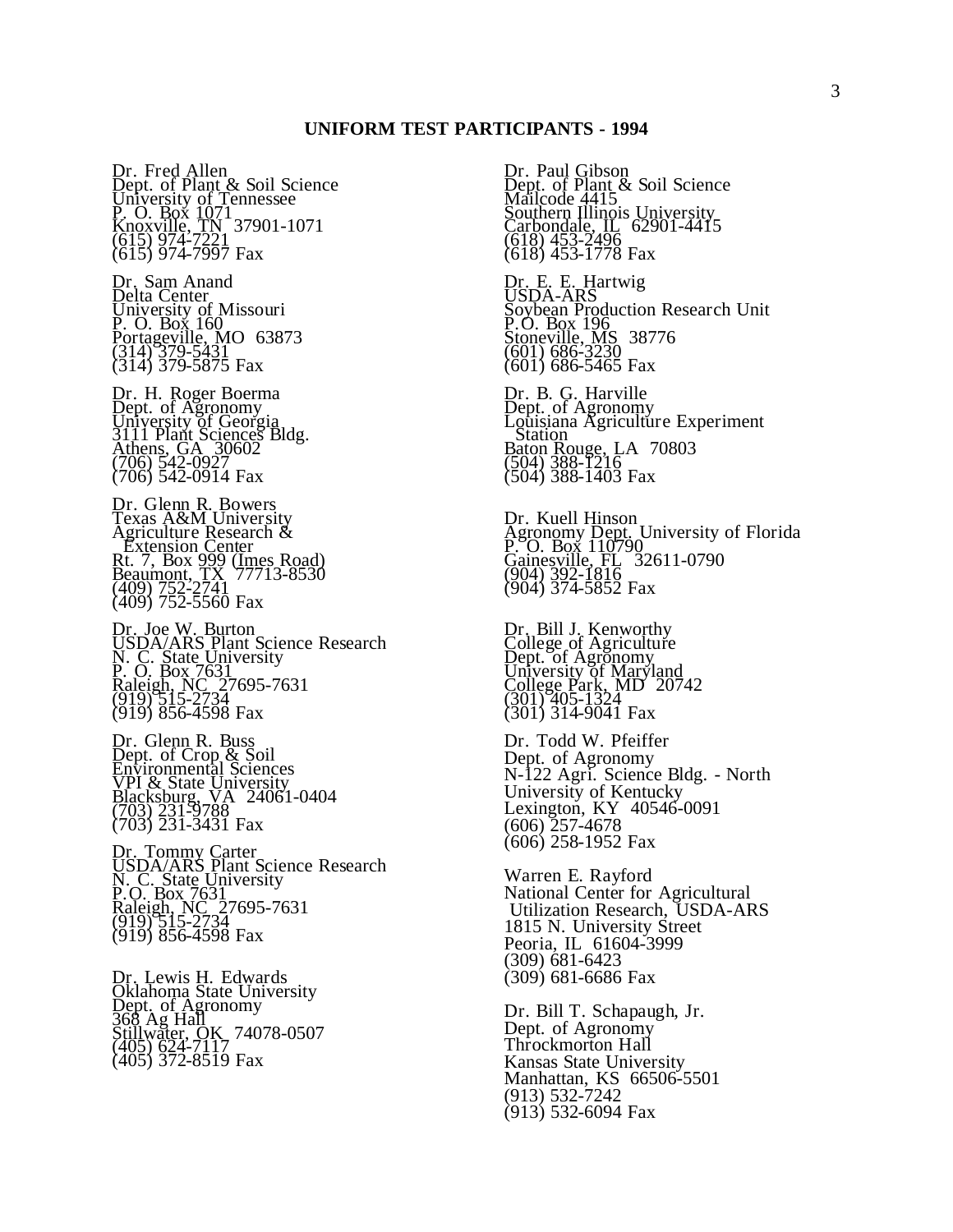Dr. Michael Schmidt Dept. of Plant & Soil Science Mailcode 4415 Southern Illinois University Carbondale, IL 62901-4415 (618) 453-2496 (618) 453-1778 Fax

Dr. Gabriel L. Sciumbato Delta Research and Extension Center Mississippi State University P.O. Box 197 Stoneville, MS 38776 (601) 686-9311 (601) 686-7336 Fax

Dr. Emerson R. Shipe Agronomy & Soils/Clemson University 275 Poole Agricultural Center Box 340359 Clemson, SC 29634-0359 (803) 656-3524 (803) 656-3443 Fax

Dr. Clay H. Sneller Dept. of Agronomy University of Arkansas 115 Plant Science Bldg. Fayetteville, AR 72701 (501) 575-2354 (501) 575-7465 Fax

Ms. Donna I. Thomas (ACS UNIT) National Center for Agricultural Utilization Research, USDA-ARS 1815 N. University Street Peoria, IL 61604-3999 (309) 681-6316 (309) 681-6686 Fax

Dr. David B. Weaver Dept. of Agronomy & Soils Auburn University 202 Funchess Hall Auburn, AL 36849 (205) 844-3982 (205) 844-3945 Fax

Dr. J. Darell Widick Arkansas State University Agriculture Research P. O. Box 2340 State University, AR 72467 (501) 972-2043 (501) 972-3885 Fax

Dr. Lawrence D. Young USDA-ARS Nematology Research 605 Airways Blvd. Jackson,TN 38301 (901) 425-4741 (901) 425-4760 Fax

4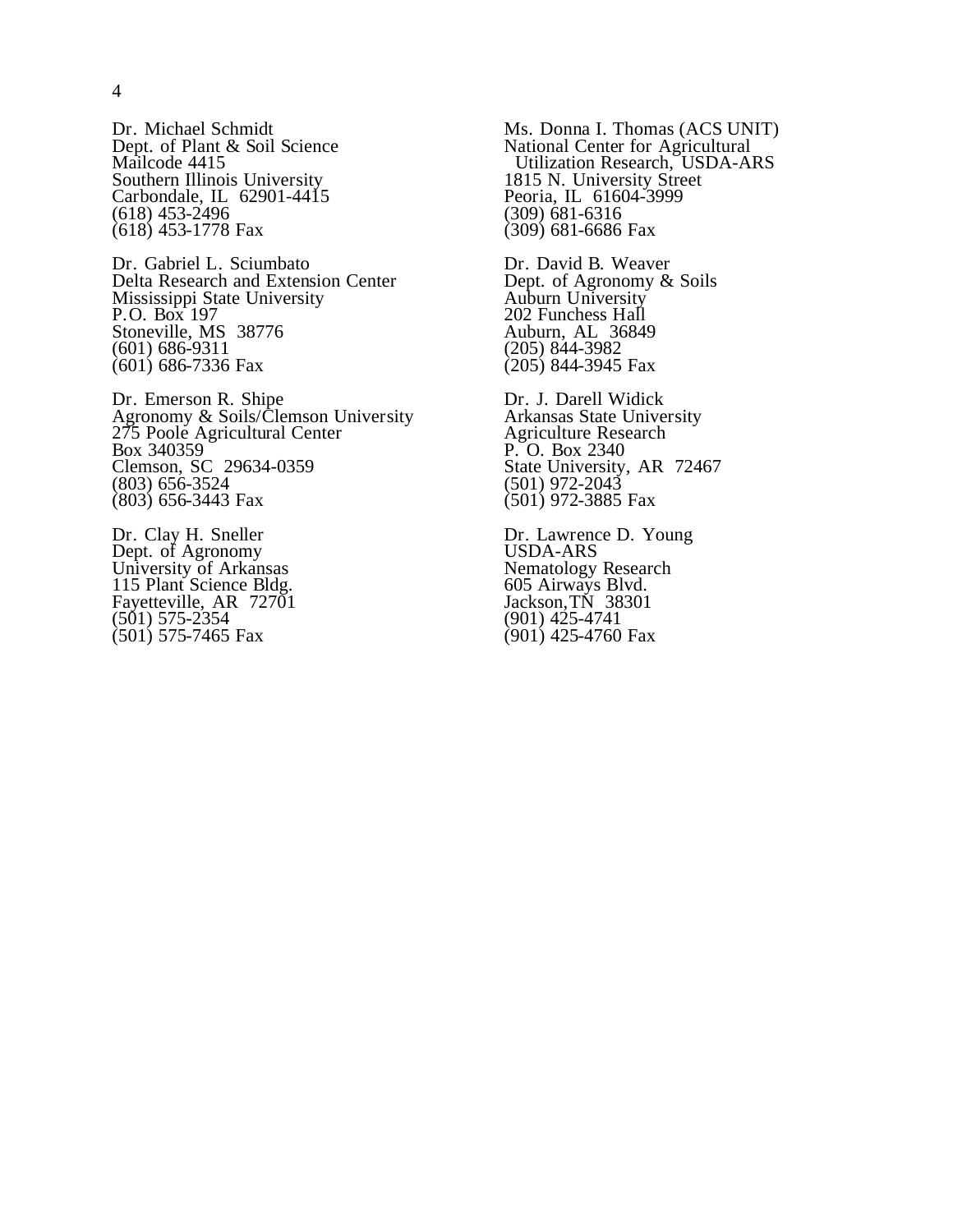#### **STRAIN DESIGNATION**

The strains designated by number carry a letter prefix. This letter identifies where each strain was selected:

| Alabama Agricultural Experiment Station, Auburn             |
|-------------------------------------------------------------|
| Delta Branch Experiment Station and USDA-ARS                |
| Florida Agricultural Experiment Station and USDA-ARS        |
| Georgia Agricultural Experiment Station                     |
| Kansas Agricultural Experiment Station                      |
| Kentucky Agricultural Experiment Station                    |
| Southern Illinois University, Carbondale                    |
| Maryland Agricultural Experiment Station and USDA-ARS       |
| North Carolina Agricultural Experiment Station and USDA-ARS |
| North Carolina Agricultural Experiment Station and USDA-ARS |
| Oklahoma Agricultural Experiment Station                    |
| Arkansas Agricultural Experiment Station                    |
| Arkansas State University, Jonesboro                        |
| Missouri Agricultural Experiment Station                    |
| South Carolina Agricultural Experiment Station, Clemson     |
| Tennessee Agricultural Experiment Station                   |
| Texas Agricultural Experiment Station, Beaumont, Texas      |
| Virginia Agricultural Experiment Station                    |
|                                                             |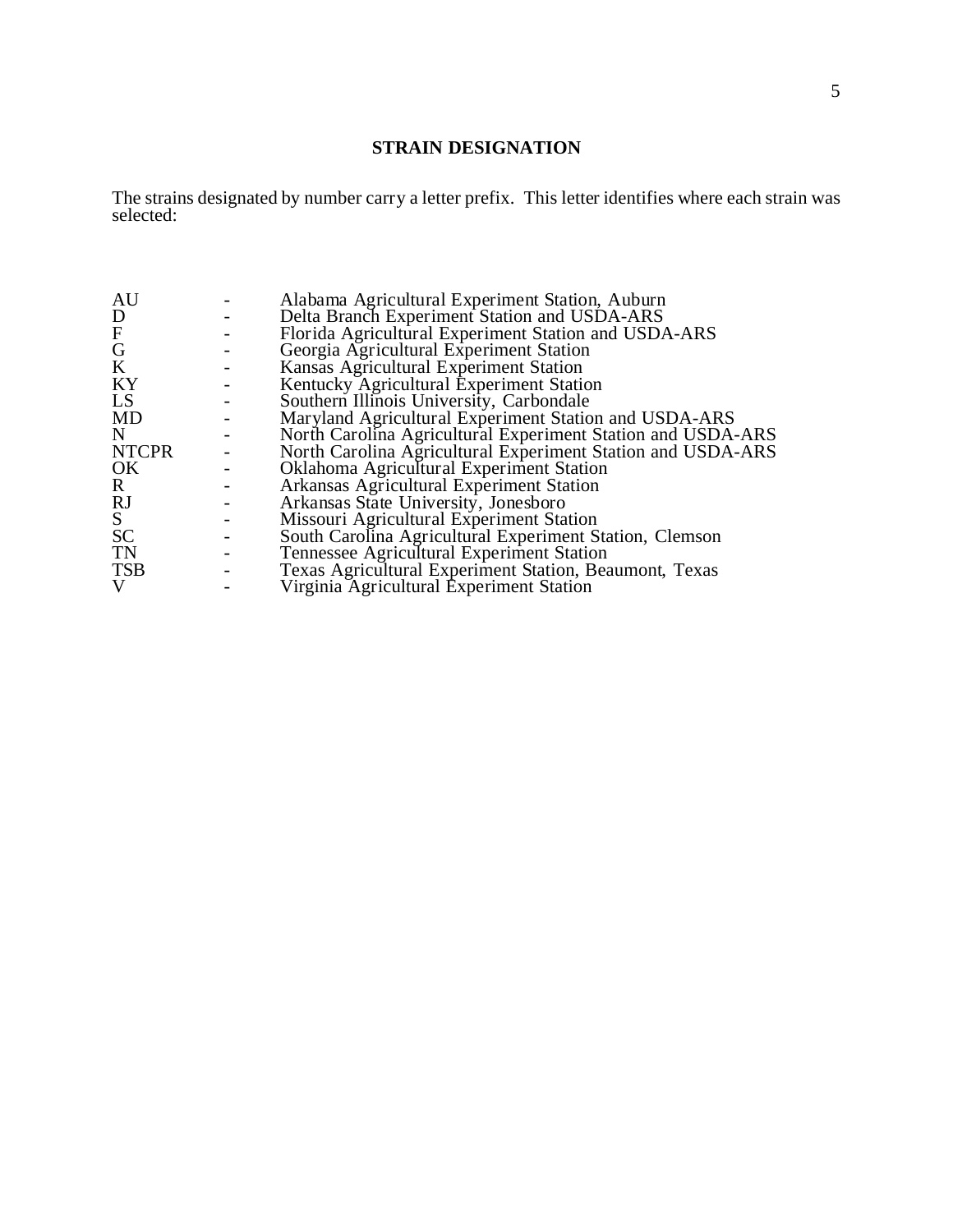| <b>LOCATION</b>                  | IV          | V           | VI          | VII         | <b>VIII</b> | <b>SOIL</b>                |
|----------------------------------|-------------|-------------|-------------|-------------|-------------|----------------------------|
| <b>East Coast</b>                |             |             |             |             |             |                            |
| Queenstown, MD                   | <b>UP</b>   | <b>UP</b>   |             |             |             | Mattapeake silt loam       |
| Georgetown, DE                   | U           | U           |             |             |             | Evesboro loamy sand        |
| Warsaw, VA                       | <b>UP</b>   | <b>UP</b>   | U           |             |             | Kempsville loam            |
| Plymouth, NC                     |             | <b>UP</b>   | <b>UP</b>   |             |             | Portsmouth silt loam       |
| Kinston, NC                      |             |             | U           | U           |             | Norfolk sandy loam         |
| Jackson Springs, NC              |             |             |             | UP          | U           | Norfolk sandy loam         |
| Florence, SC                     |             |             | U           | U           | $\mathbf U$ | Goldsboro sandy loam       |
| <b>Southeast</b>                 |             |             |             |             |             |                            |
| Blackville, SC(A)                |             |             | UP          | <b>UP</b>   | <b>UP</b>   | Faceville sandy loam       |
| Blackville, SC(B)                |             |             |             | U           | $\mathbf U$ | Norfolk sandy loam         |
| Tifton, GA                       |             |             | U           | U           | $\mathbf U$ | Tifton sandy loam          |
| Tallassee, AL                    |             |             | <b>UP</b>   | <b>UP</b>   | <b>UP</b>   | Cahaba fine s. 1.          |
| Quincy, FL                       |             |             | $\mathbf U$ | U           | <b>UP</b>   | Orangeburg loamy fine sand |
| Jay, FL                          |             |             | <b>UP</b>   | <b>UP</b>   | <b>UP</b>   | Red Bay sandy loam         |
| Fairhope, AL                     |             |             | $\mathbf U$ | U           | $\mathbf U$ | Malbis fine sandy loam     |
| Baton Rouge, LA                  |             | U           | U           | $\mathbf U$ | $\mathbf U$ | Olivier silt loam          |
| <b>Upper &amp; Central South</b> |             |             |             |             |             |                            |
| Orange, VA                       | U           | $\mathbf U$ |             |             |             | Starr silty clay loam      |
| Clemson, SC                      |             | $\mathbf U$ | U           | $\mathbf U$ |             | Cecil sandy loam           |
| Calhoun, GA                      |             | $\mathbf U$ | $\mathbf U$ | $\mathbf U$ |             | Rome gravelly clay loam    |
| Athens, GA                       |             | U           | UP          | <b>UP</b>   | U           | Cecil coarse sand loam     |
| Plains, GA                       |             |             |             |             | UP          | Greenville sandy clay loam |
| Belle Mina, AL                   |             | $\mathbf U$ | $\mathbf U$ |             |             | Decatur silt loam          |
| Knoxville, TN                    | U           | U           |             |             |             | Sequatchie silt loam       |
| Ullin, IL                        | UP          | <b>UP</b>   |             |             |             | Stoy silt loam             |
| Princeton, KY                    | <b>UP</b>   | U           |             |             |             | Crider silt loam           |
| Martin, TN                       | U           | U           |             |             |             | Falaja silt loam           |
| Jackson, TN                      |             | ${\bf P}$   |             |             |             | Lexington silt loam        |
| Starkville, MS                   | U           | U           | $\mathbf U$ | $\mathbf U$ |             | Leeper silty clay          |
| Suffolk, VA                      |             | U           | U           |             |             | Lynchburg fine sandy loam  |
| <b>Delta</b>                     |             |             |             |             |             |                            |
| Portageville, MO(A)              | <b>UP</b>   | <b>UP</b>   | U           |             |             | Tiptonville s.l.           |
| Portageville, MO(B)              | U           | U           | U           |             |             | Sharkey clay               |
| Keiser, AR                       | <b>UP</b>   | <b>UP</b>   |             |             |             | Sharkey clay               |
| Marianna, AR                     | $\mathbf U$ |             |             |             |             | Loring silt loam           |
| Jonesboro, AR                    | $\mathbf U$ | U           | U           |             |             | Calloway silt loam         |
| Pine Tree, AR                    | U           | U           | U           |             |             | Calloway silt loam         |
| Stoneville, MS(A)                | $\mathbf U$ | <b>UP</b>   |             |             |             | Boskett f.s.l.             |
| Stoneville, MS(B)                | UP          | <b>UP</b>   | UP          | UP          |             | Sharkey clay               |
| Rohwer, AR                       |             |             | $\mathbf U$ |             |             | Perry clay                 |
| St. Joseph, LA                   |             | U           | $\mathbf U$ | U           |             | Sharkey clay               |
| West                             |             |             |             |             |             |                            |
| Walnut, KS                       | $\mathbf U$ |             |             |             |             | Kenoma silt loam           |
| McCune, KS                       |             | U           |             |             |             | Parsons silt loam          |
| Pittsburg, KS                    | UP          | <b>UP</b>   |             |             |             | Parsons silt loam          |
| Chanute, KS                      | U           | U           |             |             |             | Parsons silt loam          |
| Bixby, OK                        | U           | <b>UP</b>   | <b>UP</b>   |             |             | Reinach silt loam          |
| Stuttgart, AR                    |             | U           | UP          |             |             | Crowley silt loam          |
| Bossier City, LA                 |             | U           | U           | U           |             | Latanier silt loam         |
| Beaumont, TX                     |             |             | <b>UP</b>   | <b>UP</b>   | <b>UP</b>   | Midland silt loam          |

#### **LOCATION OF SOYBEAN NURSERIES ALONG WITH SOIL TYPE**

U Uniform nursery grown

P Preliminary nursery grown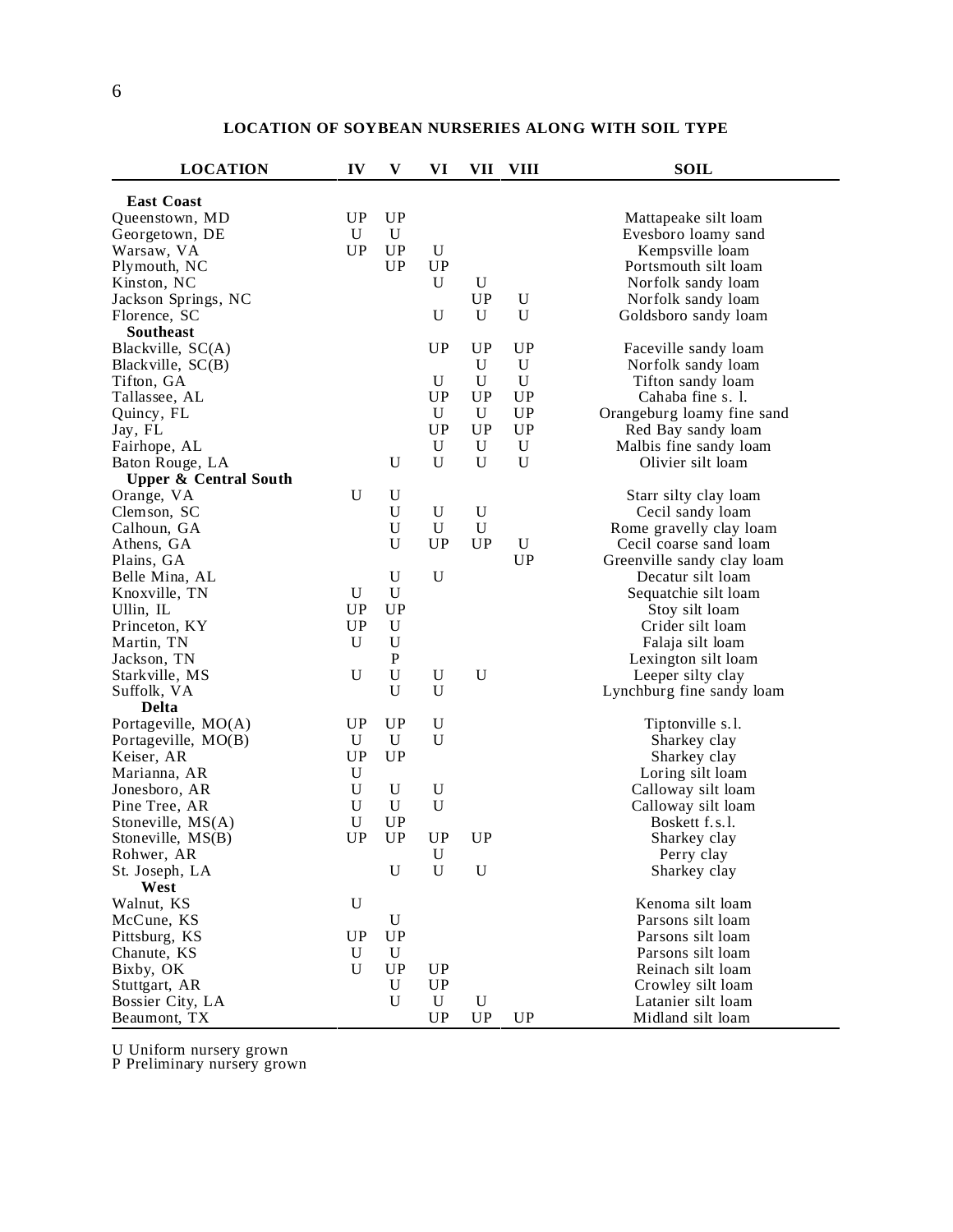#### **LOCATION ROW SPACING**

#### **EAST COAST** Queenstown, MD 30 inches<br>
Georgetown, DE 20 inches Georgetown, DE 20 inches<br>
Warsaw, VA 30 inches Warsaw, VA 30 inches<br>
2011 - 30 inches<br>
38 inches Plymouth, NC 38 inches<br>Kinston, NC 38 inches Kinston, NC 38 inches<br>
Son Springs, NC 38 inches Jackson Springs, NC 38 inches Florence, SC **SOUTHEAST** Blackville, SC(A) 38 inches Blackville, SC(B) 38 inches Tifton, GA 30 inches Tallassee, AL 30 inches Quincy, FL 30 inches Jay, FL 36 inches Fairhope, AL 30 inches Baton Rouge, LA 30 inches **UPPER & CENTRAL SOUTH** Orange, VA 30 inches Clemson, SC 38 inches Calhoun, GA 30 inches Athens, GA 30 inches Plains, GA 30 inches Belle Mina, AL 36 inches Knoxville, TN 30 inches Ullin, IL 30 inches Princeton, KY 30 inches Martin, TN 38 inches Jackson, TN 30 inches Starkville, MS 38 inches Suffolk, VA 20 inches **DELTA** Portageville, MO(A) 30 inches Portageville, MO(B) 30 inches Keiser, AR 38 inches<br>
1938 inches<br>
1938 inches Marianna, AR 38 inches<br>Jonesboro, AR 36 inches Jonesboro, AR 36 inches Pine Tree, AR 36 inches<br>
toneville, MS(A) 36 inches Stoneville, MS(A) 36 inches<br>Stoneville, MS(B) 36 inches Stoneville, MS(B) 36 inches<br>Rohwer, AR 38 inches Rohwer, AR 38 inches<br>St. Joseph, LA 40 inches St. Joseph, LA **WEST** Fredonia, KS 30 inches<br>McCune. KS 30 inches McCune, KS 30 inches<br>
Ottawa, KS 30 inches Ottawa, KS 30 inches<br>Pittsburg, KS 30 inches Pittsburg, KS 30 inches<br>
Chanute. KS 30 inches Chanute, KS 30 inches<br>Bixby, OK 30 inches Bixby, OK 30 inches<br>
Stuttgart. AR 32 inches Stuttgart, AR 32 inches<br>
ossier City, LA 40 inches Bossier City, LA 40 inches<br>Beaumont, TX 32 inches Beaumont, TX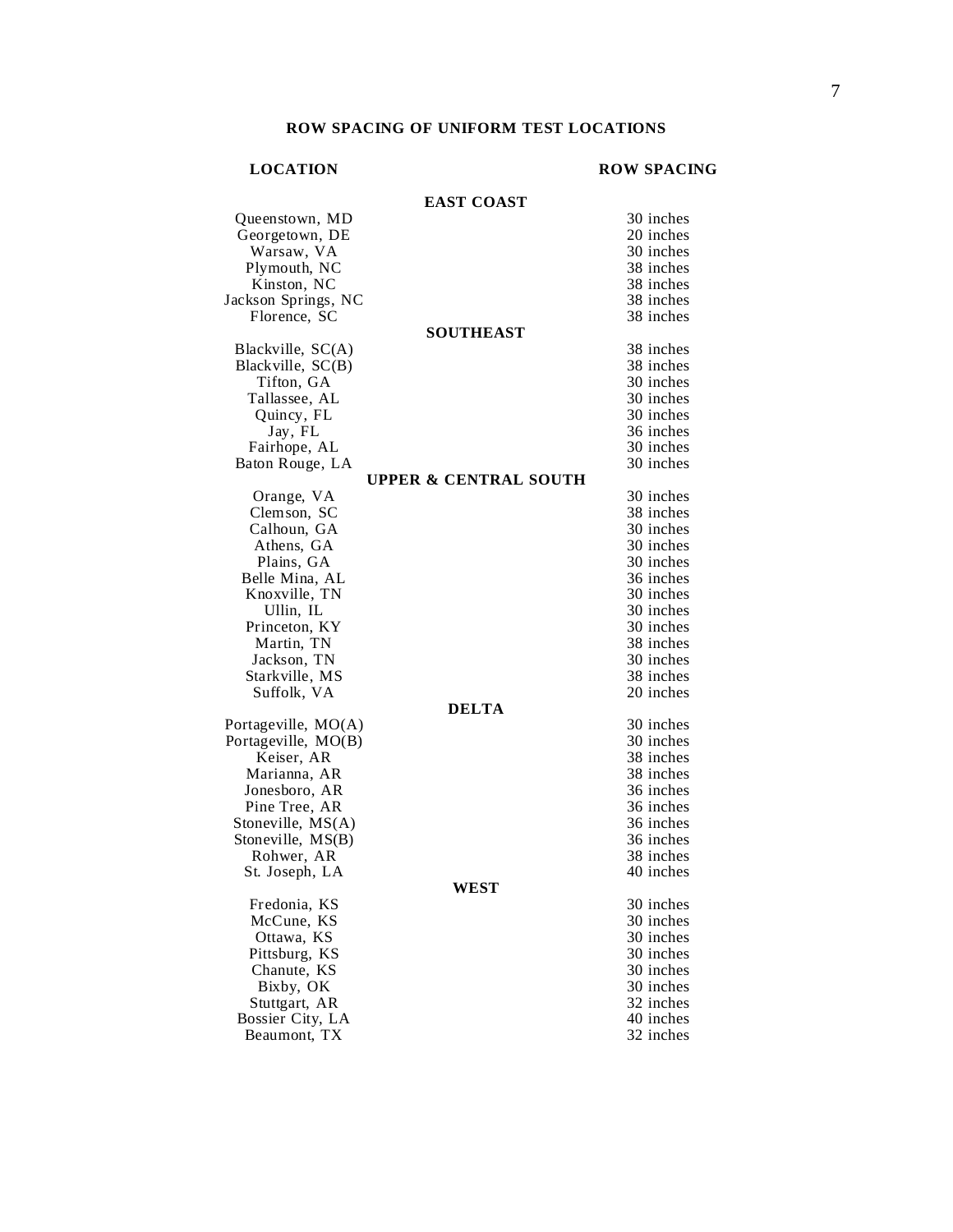#### **METHODS**

#### Cultural Practices

The uniform nurseries were planted in four-row plots with three replications at all locations with the exception of one location which had three-row plots with three replications. The preliminary nurseries were planted similarly with two replications with the exception of one location which had three replications. Row widths at the locations varied from 20 to 40 inches with the majority planted in 30 inch rows. The recommended cultural and management practices were generally followed at each location.

#### Maturity, Harvest, and Yield

Height in a plot was measured as the average length of plants from the ground to the top extremity at maturity.

Lodging notes were recorded on a scale of 1 to 5 according to the following criteria:

- 1 almost all plants erect
- 2 either all plants leaning slightly, or a few plants down
- 3 either all plants leaning moderately, or 25 to 50% of the plants down
- 4 either all plants leaning considerably, or 50 to 80% of the plants down
- 5 all plants down

Maturity was recorded as the date when 95% of the pods had reached mature pod color (Fehr and Caviness, 1977). Maturity in all summaries is expressed as days earlier  $\left(\text{-}\right)$  or later  $\left(\text{+}\right)$  than the reference variety. Reference varieties used in the different maturity groups were as follows: UIVS and PIVS, Manokin; UV and PV, Hutcheson; UVI and PVI, Brim; UVII and PVII, Stonewall; and UVIII and PVIII, Cook.

After end trimming all plots, yields were measured by harvesting the middle row(s) of each plot. Actual seed weights were recorded after the seed of the strains had reached a uniform moisture content. Seed weights were converted to bushels per acre (60 lbs./bu.) by using the appropriate conversion factor for each location with respect to harvested plot size.

Seed quality was rated from 1 to 5 according to the following scale:

1 - very good; 2 - good; 3 - fair; 4 - poor; 5 - very poor

Factors considered in estimating seed quality were development of seed, wrinkling damage, and brightness. While the seed quality score indicates relative appearance of seed for strains at one location, considerable differences can exist among factors responsible for the poorer grades at different locations. Seed size for each strain was determined from a composite sample from all replications at a location. Seed size is reported as grams per 100 seed.

Oil and protein percentages were determined from representative locations of the uniform and preliminary tests. A 50-g composite sample of each strain from all replications at a location was sent to the USDA-ARS, National Center for Agricultural Utilization Research at Peoria, Illinois for analysis. Two samples of 18-20 g of seed were analyzed for protein and oil composition with a Model 1255 Infratec NIR food and feed grain analyzer. Analysis of the seed was conducted on an as is basis and then mathematically converted to a moisture-free basis for reporting.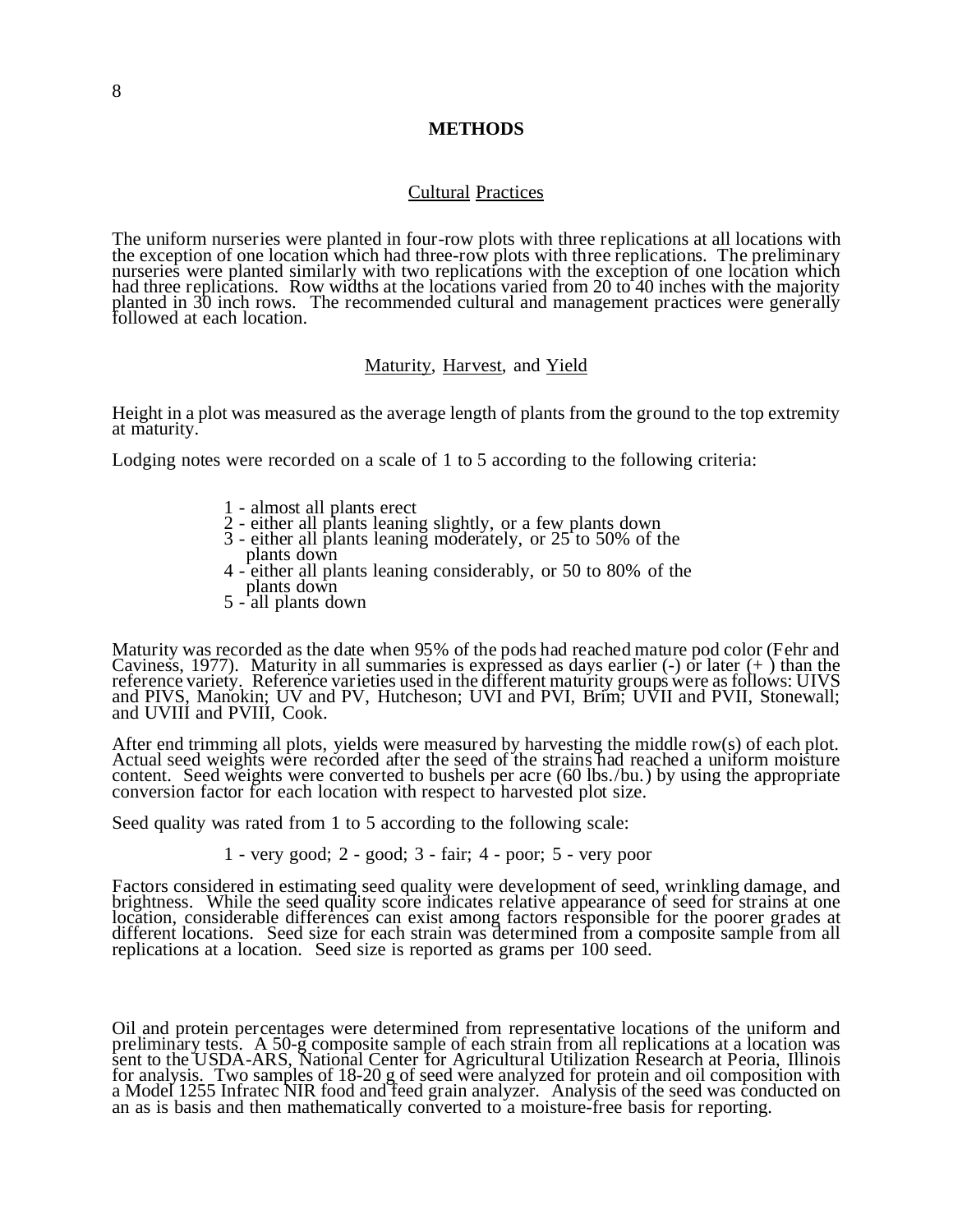#### Pest Assessment

Aerial web blight. Ratings were made for uniform tests on 9 August (UV and UVI) and 16 August (UVII and UVIII), 1994 at Baton Rouge, Louisiana. The ratings are based on a 0 to 5 scale where  $0 =$  aerial blight symptoms not observed and  $5 =$  all plants affected, including pod loss. The scores reported are the means of two replications.

Frogeye leaf spot. Ratings were made on 20 September (UVI and UVII) at Starkville, Mississippi. Ten leaves were randomly collected from each plot. Each leaf was scored for percent leaf area affected by comparing them to a Leaf Evaluation Guide that had schematics of leaves that exhibited a range of frogeye lesions from 0.5 to 20%. The scores presented are the means of all individual leaf scores across replications for each strain in each maturity group.

Ratings were made on 21 September (UVI) at Belle Mina, Alabama. A visual rating was made on each plot using a 1 to 5 scale where  $1 =$  clean and  $5 =$  severe damage. The scores reported are the means of three replications.

Root-knot nematode. Screenings of strains of UIVS - UVIII were conducted in a greenhouse at the University of Georgia.

Three seeds of each genotype were planted in Ray Leach Cone-tainers (20.6 cm long) filled with fumigated sandy loam soil to within 5 cm of the top and then covered with 2.5 cm of fumigated sand. Ten Cone-tainers each of a susceptible and resistant standard cultivar were included in each test. Forty-nine Cone-tainers were placed in a RL-98 tray, filling every other row of the tray. The trays (45) were placed on a greenhouse bench under supplemental light provided by 400-watt metal halide lamps and under an automatic irrigation system. Seven to 10 days after planting, plants were thinned to one seedling per Cone-tainer and inoculated with 3000 root-knot nematode eggs collected with 0.5% NaOCL (10% Clorox). The inoculum (3-5 ml depending on egg concentration) was placed with a digital dispensing pump in a soil at a depth of 2-3 cm. Plants were watered manually for 1-2 days following inoculation before turning on the automatic irrigation system. All plants were fertilized weekly with 20-20-20 ( $N = 20\%$ ,  $P = 8.7\%$ , K = 16.6%) fertilizer solution.

Thirty days after inoculation, roots of two of the standard check plants were examined for galls to assess whether to begin the process of evaluating the entire test. For evaluation, shoots were excised and root systems removed from the Cone-tainers and washed free of soil. For screening advanced breeding lines, the total number of galls per root system was counted. For all other studies, the number of galls on the remainder of the susceptible and resistant check plants was used to develop a gall index for evaluating the genotypes. The gall indexes (based on the number of galls/plant) were as follows: *Meloidogyne incognita* - 1:0-8, 2:9-16, 3:17-24; 4:25-32; and 5:33+ ; *M. arenaria* - 1:0-10; 2:11-20; 3:21-30; 4:31-40; and 5:41+ .

Screenings for strains of UIVS-UVIII and PIVS-PVIII were conducted in a greenhouse at the USDA-ARS Nematology Investigations at Jackson, Tennessee.

Seven seed of each genotype was planted in each of three pots filled with sterilized sandy loam soil. Approximately 3,000 eggs of the nematode was added to the potted soil just prior to planting. Plants were evaluated for amount of root galling at six weeks after planting. The ratings for galling were as follows:

 $1 = 10\%$  of root system with small galls,<br> $2 = 10-25\%$  of root system galled with most  $10-25\%$  of root system galled with mostly small galls,  $3 = 26-50\%$  of root system galled with several large galls,  $4 = 51-90\%$  of root system galled with mostly large galls, and  $5 = 91-100\%$  of root system galled with large galls and some root rot.

The mean rating reported for each strain was calculated as follows:

Mean rating  $= \Sigma(Rating category x # plants receiving rating)/Total # of plants$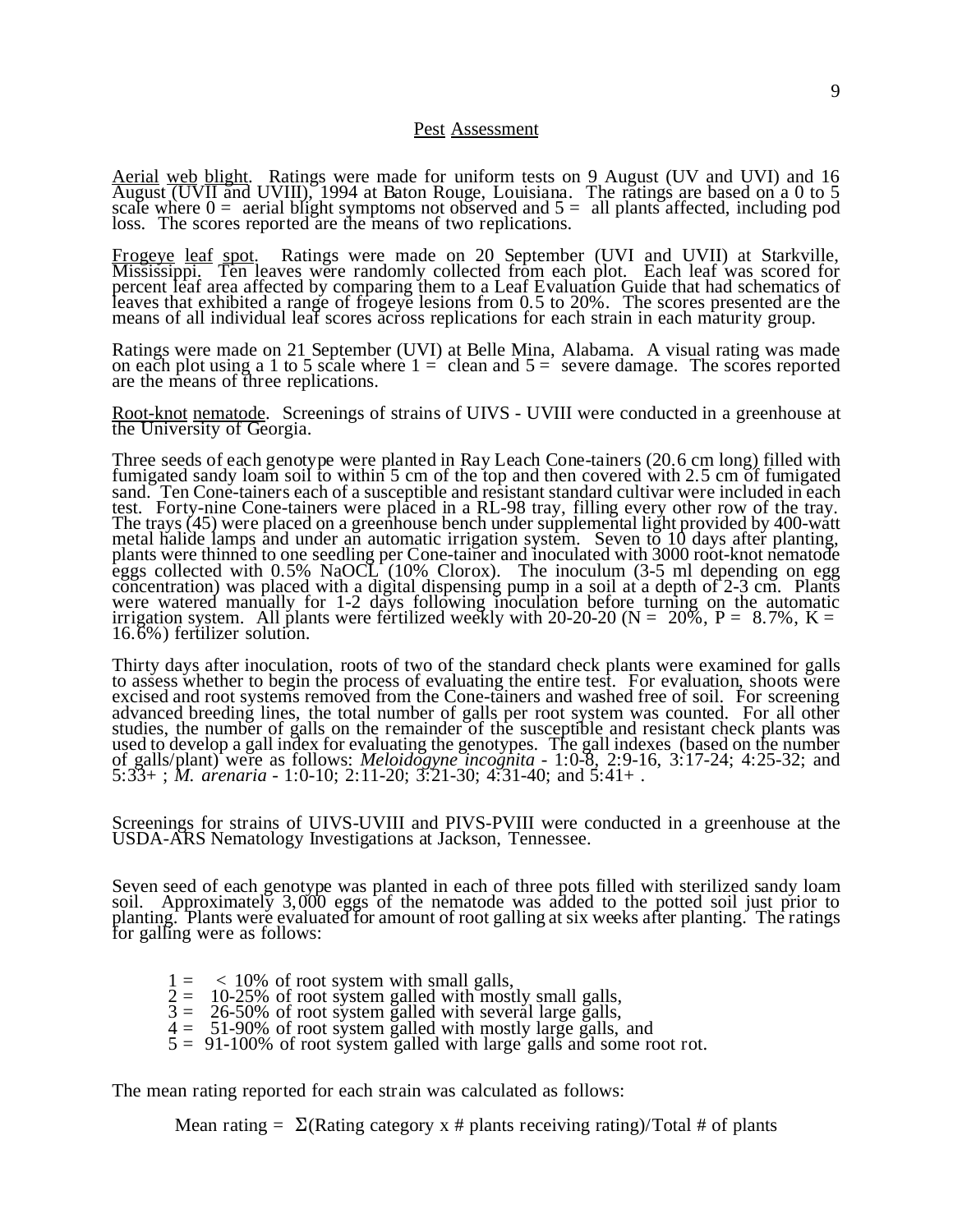The isolates of *M. incognita* race 4 and *M. arenaria* race 2 were obtained from Dr. Gary Windham, USDA-ARS, Mississippi State, MS. The isolates of the nematodes used were different than those used by Dr. Roger Boerma at the University of Georgia.

Soybean cyst nematode. The SCN race 3 and 14 ratings reported for UIVS - UVIII were based on screenings made at Jackson, Tennessee. For the screening, seed of each strain was planted in sterile soil at a rate of one per pot for a total of seven pots per strain. At the time of planting, 1000 eggs of the race being evaluated were added to each pot. Approximately four weeks after planting, plants were rated based on the number of female cysts on the roots. The ratings were as follows:

> $1 = 0.5$  female cysts on the roots,  $2 = 6-10$  female cysts on the roots,  $3 = 11-20$  female cysts on the roots,  $4 = 21-40$  female cysts on the roots,  $5 = \frac{1}{2}$  40 female cysts on the roots.

The mean rating reported for each strain was calculated the same formula that was used to calculate the root-knot nematode mean ratings.

#### <u>Stem Canker</u>

Mississippi. Strains from UIVS-UVIII and PIVS-PVII were evaluated at the Delta Research and Extension Center, Stoneville, Mississippi. Strains were planted in single-row plots 1.8 m long on 4 April (PIVS and PV), 29 April (UIVS-UVIII), and 16 May (PVI-PVIII) in a Boskett fine sandy loam in a randomized complete block design with four replications. A susceptible line (J77-339) was planted every ten plots. Inoculum was produced by aseptically culturing isolate 90-46 of the fungus on autoclaved toothpicks. Twelve plants per plot were inoculated on 13 June (PIVS, PV, and UIVS-UVIII) and 15 June (PVI-PVIII) by forcing a toothpick through the stem in the upper one-third of the plant. Stem canker lesion development was rated on 6 September (PIVS and PV), 9 September (UIVS-UVIII), and 14 September (PVI-PVIII), after the susceptible check had been killed by the disease.

Strains were assigned a rating based on the mean of four replications using the following scale:

- $1 =$  resistant (no lesion)
- $2 =$  moderately resistant (lesion 0-5cm)
- $3 =$  intermediate reaction (lesion 5-10 cm)
- $4 =$  moderately susceptible (lesion 10-25 cm)
- $5 =$  susceptible (lesion  $> 25$  cm)
- $6 = \text{very susceptible (plants dead)}$

Texas. Strains from UVI-UVIII and PVII-PVIII were evaluated under natural inoculum levels at the Texas Agricultural Research and Extension Center, Beaumont, Texas. The strains were evaluated on 12 September (PVI), 19 September (PVII, UVI, and UVII), and 20 September (PVIII and UVIII). The following rating scale was used:

| Score | Description                       | Reaction |
|-------|-----------------------------------|----------|
|       | No Disease                        |          |
|       | Two or three plants dead or dying | MR       |
| ↑     | 10% of plants dead or dying       | MS       |
| 3     | 20% of plants dead or dying       |          |
| 4     | 35% of plants dead or dying       | S        |
| 5     | 50% of plants dead or dying       |          |
|       | 65% of plants dead or dying       |          |
|       | 85% of plants dead or dying       |          |
|       | 95% of plants dead or dying       | SS       |
|       | All plants dead                   | SS       |

10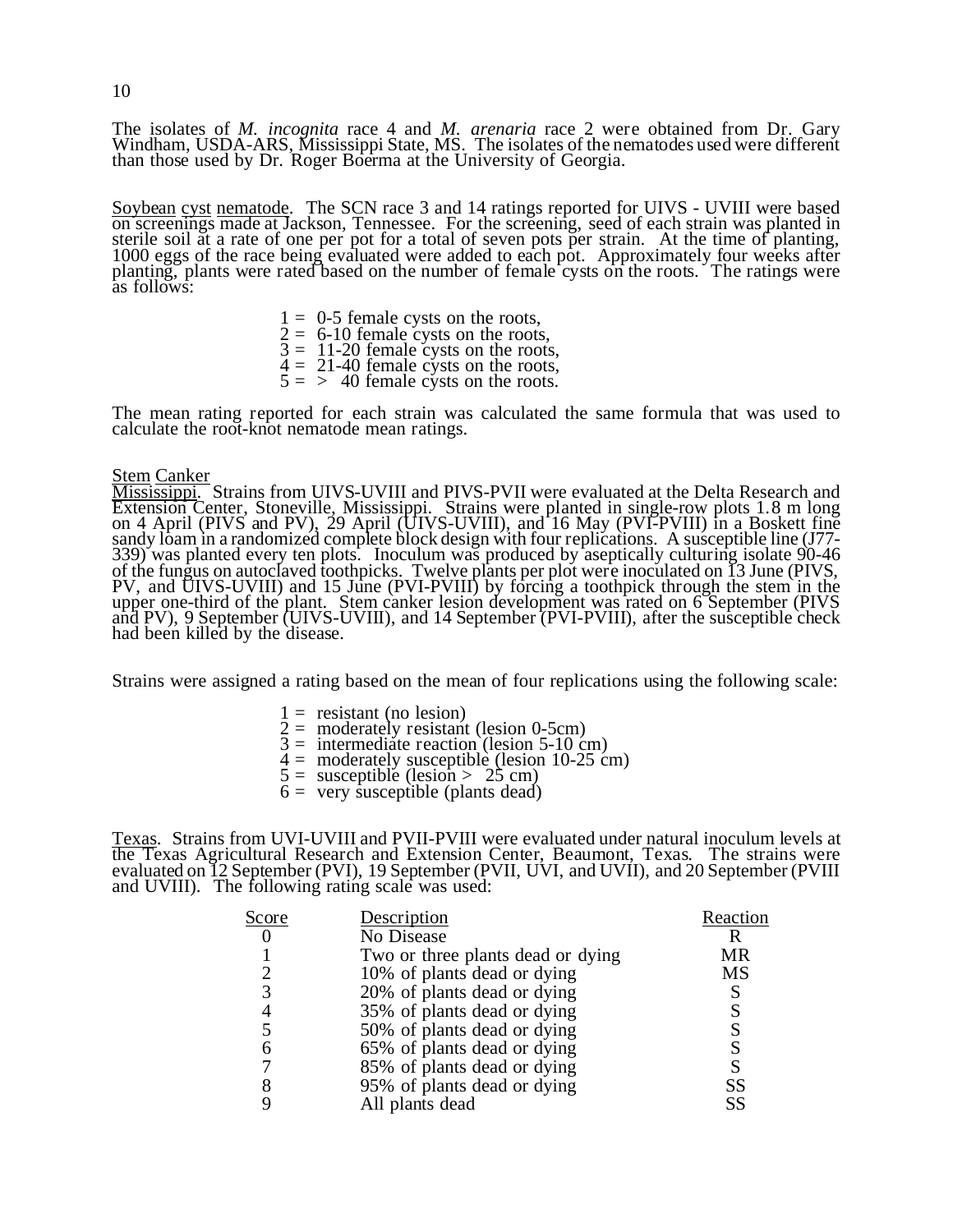Sudden death syndrome. Soybean sudden death syndrome (SDS) was evaluated for UIVS and UV at Villa Ridge, Illinois, in three replications of four-row plots 24 foot long. Trials were planted 18 May 1994. Percent of plants with visible leaf symptoms were scored weekly during pod fill, and interpolated to the R6 developmental stage (full seed stage). This interpolated score is abbreviated R6DI. Lattice analysis was used to adjust for positional differences in disease pressure, occasionally resulting in values less than 0 or more than 100. The entry with the lowest DI is marked  $**$ , and those entries not significantly different from it (LSD test,  $P = 0.1$ ) are marked \*.

Velvetbean Caterpillar. Strains from UVI-UVIII were evaluated for resistance to velvetbean caterpillar at the North Florida Education and Research Center, Quincy, Florida. The strains were planted in six replications of single rows eight foot long. The rows of strains were evaluated for defoliation on 14 September 1994. The following rating scale was used:

> $1 = 0.10\%$  defoliation<br> $2 = 11-20\%$  defoliation  $2 = 11-20%$  defoliation<br> $3 = 21-30%$  defoliation  $3 = 21-30\%$  defoliation<br> $4 = 31-40\%$  defoliation<br> $5 = 41-50\%$  defoliation 31-40% defoliation  $5 = 41-50%$  defoliation<br> $6 = 51-60%$  defoliation<br> $7 = 61-70%$  defoliation 51-60% defoliation  $7 = 61-70%$  defoliation<br> $8 = 71-80%$  defoliation<br> $9 = 81-90%$  defoliation 71-80% defoliation 81-90% defoliation  $10 = 91 - 100\%$  defoliation

The scores reported are the mean of the six replicates.

#### **Statistical Analyses**

Yield data for each test at each location were analyzed by analysis of variance or nearest neighbors analysis (Athens, GA; Plains, GA; and all Kansas locations) to obtain the coefficient of variability  $(C.V.)$  and LSD  $(P = 0.05)$  for that location. Locations with extremely low yields or extremely high C.V.'s were not included in the combined analysis or in calculating the means across locations. The yield was then analyzed across all locations within a maturity group by analysis of variance. The means of the various traits were calculated at the same time and are reported in this publication.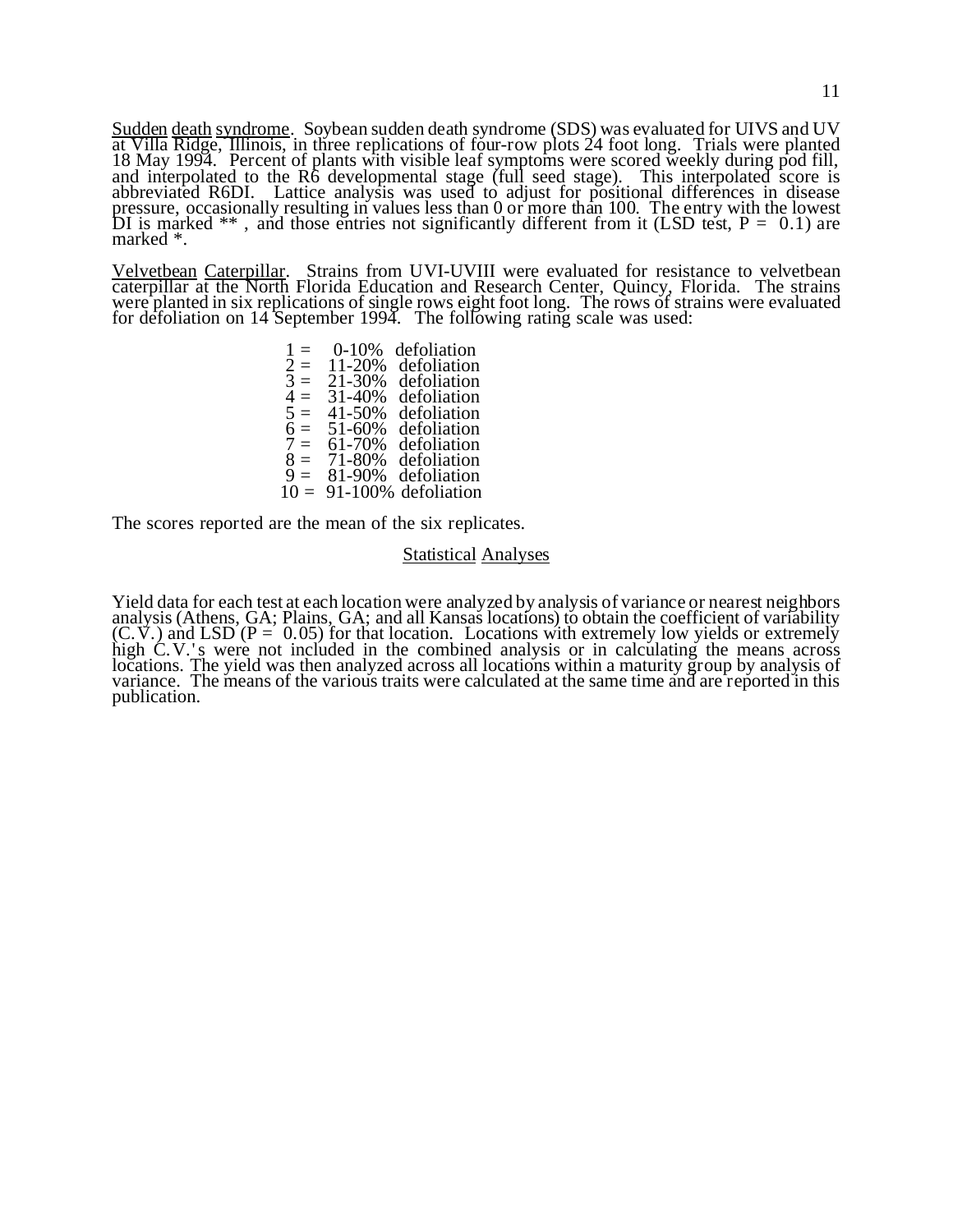# **MATURITY GROUP IV-S**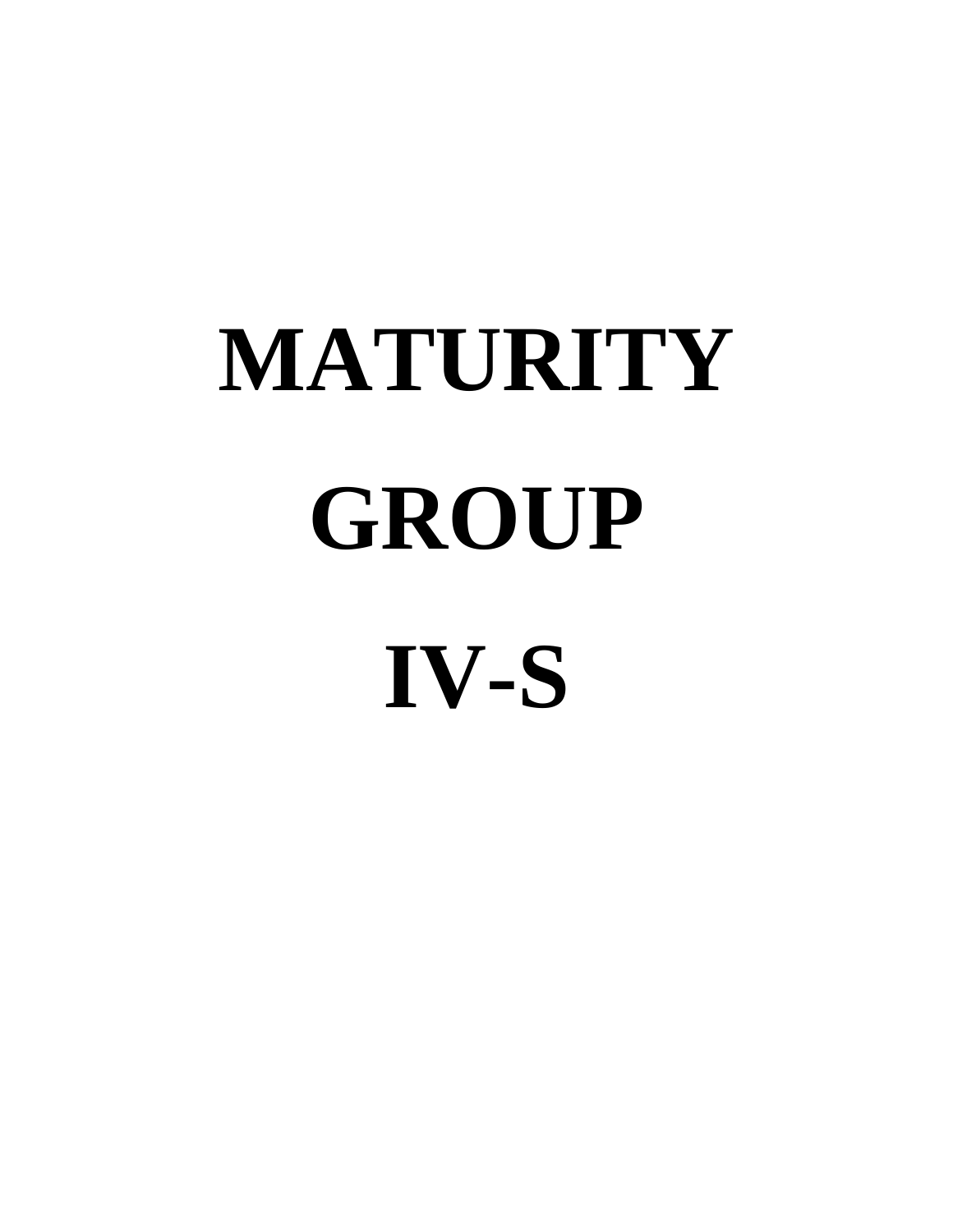# **UNIFORM GROUP IV-S**

#### **1994**

Uniform Group IV-S nurseries were planted at 21 locations. Data were obtained from all of the locations. The parentage for each strain is reported in Table 1. Table 2 gives a general summary of information for each strain including one, two, and three-year means for seed yield, oil, protein, botanical traits, and pest reactions. Results from individual locations are summarized in Tables 3 - 9.

The cultivar Manokin is the yield and maturity check. It had a mean yield of 48.6 bushels per acre and a mean maturity of October 2 at the 21 locations.

The Kentucky Agricultural Experiment Stations have proposed the release of KY88-4080. KY88- 4080 had a mean yield of 50.4 bushels per acre across all locations in 1994. KY88-4080 is resistant to soybean mosaic virus.

The Tennesee Agricultural Experiment Stations have released Tn90-03 as Tn4-94. Tn4-94 had a mean yield of 46.3 bushels per acre across all locations in 1994. Tn4-94 is resistant to soybean cyst nematode races 3 and 14 and moderately resistant to sudden death syndrome.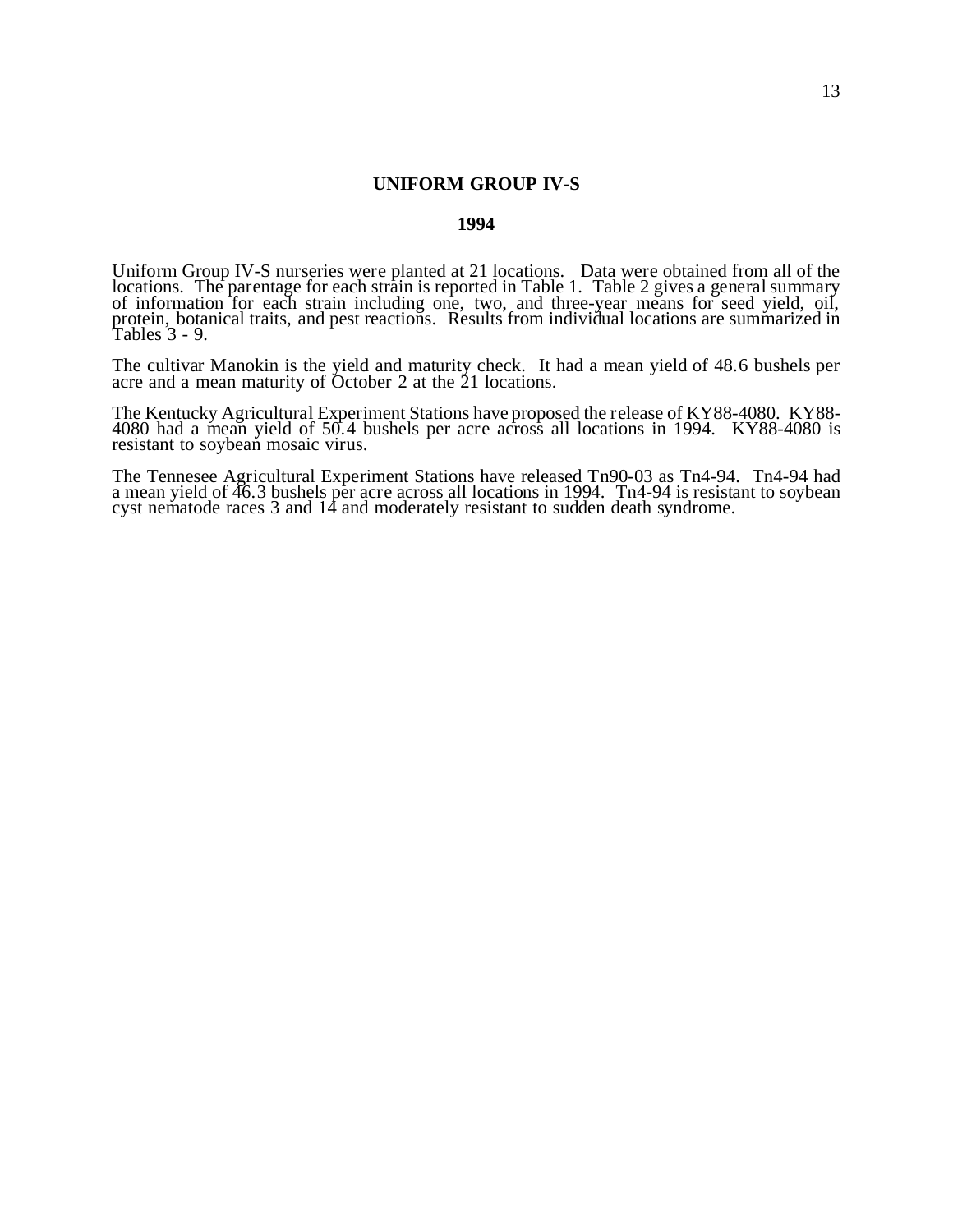| STRAIN/         |                                       | <b>GENERATION</b> |
|-----------------|---------------------------------------|-------------------|
| <b>VARIETY</b>  | PARENTAGE                             | <b>COMPOSITED</b> |
| 1. MANOKIN      | L70-L3048 X D74-7824                  | F <sub>5</sub>    |
| 2. DELSOY 4710  | L77-443 X L77-906                     | F <sub>5</sub>    |
| 3. KY88-4080    | K1099 X HUTCHESON                     | F <sub>5</sub>    |
| 4. LS89-2820    | LS77-952 X LS78W-124-1                | F <sub>5</sub>    |
| 5. V87-299      | <b>ESSEX X V79-2856</b>               | F <sub>5</sub>    |
| $6.$ LS90-1920  | ESSEX X FAYETTE                       | F <sub>6</sub>    |
| 7. MD90-5473    | D83-2886 X S82-1443                   | F5                |
| 8. S91-2469     | WILLIAMS X PI437654                   | F4                |
| 9. S91-5371-17  | WILLIAMS $(2)$ X (FORREST X PI437654) | F5                |
| 10. S91-5371-19 | WILLIAMS(2) X (FORREST X PI437654)    | F <sub>5</sub>    |
| 11. TN90-03     | TN4-86 X TN84-87                      | F6                |

#### TABLE 1 - PARENTAGE OF STRAIN/VARIETY GROWN IN UNIFORM GROUP IV-S, 1994.

#### **Background of lines used as parents:**

| is a selection from Forrest X D70-3001. D70-3001 is of the same parentage as Centennial.     |
|----------------------------------------------------------------------------------------------|
| is a selection from $D65-2262$ X Forrest.                                                    |
| is a selection from $K1022$ X Essex. $K1022$ is a selection from Williams X Columbus.        |
| is a selection from L15 (Wayne Rps) $X$ D64-31146.                                           |
| is a selection from Union X $L75-8020$ . L75-8020 is a Corsoy type resistant to phytophthora |
| rot.                                                                                         |
| is a selection from Williams X PI 209332.                                                    |
| is a selection from Essex X Clark 63.                                                        |
| is a selection from L71L-436 X J74-5.                                                        |
| is a selection from A5424 X Mack.                                                            |
| is a selection from Crawford X Bedford.                                                      |
| is a selection from V75-345 X $S76-2229$ .                                                   |
| is a selection from Hodgson X V73-1899.                                                      |
|                                                                                              |

#### 14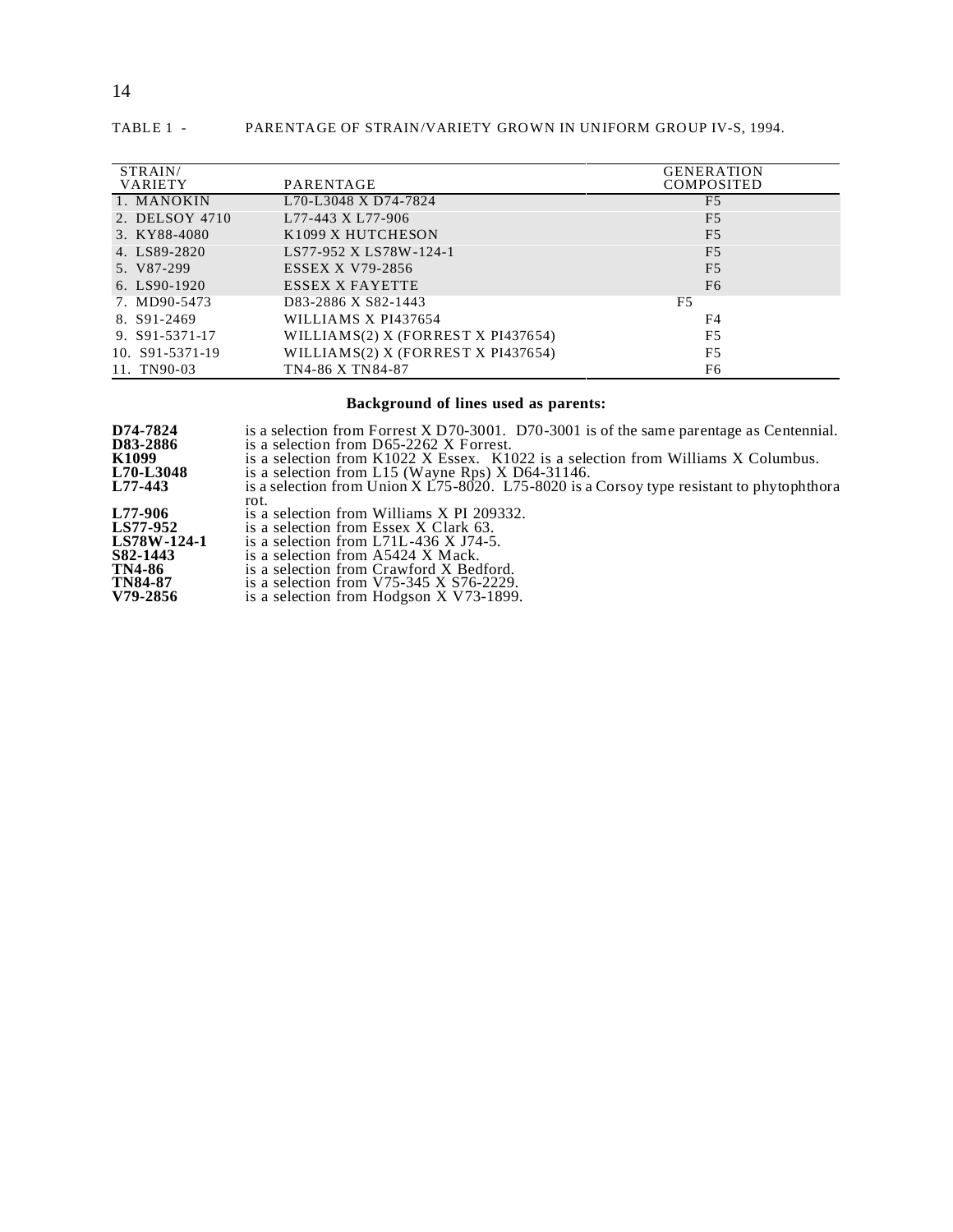| TABLE 2 - | GENERAL SUMMARY OF PERFORMANCE FOR STRAIN/VARIETY GROWN IN |
|-----------|------------------------------------------------------------|
|           | UNIFORM GROUP IV-S, 1994.                                  |

|                       |      | YIELD <sup>+</sup> |       |      | <b>PROTEIN</b> |       |      | <b>OIL</b> |           |
|-----------------------|------|--------------------|-------|------|----------------|-------|------|------------|-----------|
| STRAIN/VARIETY        | 1994 | 93-94              | 92-94 | 1994 | 93-94          | 92-94 | 1994 | 93-94      | 92-94     |
| 1. MANOKIN            | 48.6 | 45.0               | 46.1  | 40.5 | 40.3           | 40.0  | 20.7 | 20.9       | 20.8      |
| 2. DELSOY 4710        | 44.6 | 40.8               | 41.8  | 40.8 | 40.5           | 40.1  | 20.0 | 20.3       | 20.5      |
| 3. KY88-4080          | 50.4 | 44.7               | 45.4  | 41.8 | 41.4           | 41.1  | 21.0 | 21.0       | 21.0      |
| 4. LS89-2820          | 47.8 | 42.6               |       | 42.2 | 41.5           |       | 18.8 | 19.0       |           |
| 5. V87-299            | 46.9 | 41.8               | 42.3  | 42.8 | 42.2           | 41.9  | 20.4 | 20.4       | 20.5      |
| $6.$ LS90-1920        | 45.6 | $\cdot$            |       | 41.8 | ٠              |       | 20.9 |            | $\bullet$ |
| 7. MD90-5473          | 48.4 |                    |       | 40.1 |                |       | 20.5 |            |           |
| 8. S91-2469           | 46.0 |                    |       | 42.2 |                |       | 20.6 |            |           |
| 9. $S91 - 5371 - 17$  | 42.7 |                    |       | 43.1 |                |       | 20.7 |            |           |
| 10. $S91 - 5371 - 19$ | 43.0 |                    |       | 42.9 |                |       | 20.7 |            |           |
| 11. TN90-03           | 46.3 |                    |       | 41.0 |                |       | 20.8 |            |           |

#### BOTANICAL TRAITS

| STRAIN/<br>VARIETY | FL.<br>COLOR | MAT.<br><b>DATE</b> | LOG. | HT. | <b>SEED</b><br>OUALITY | <b>SEED</b><br><b>SIZE</b> | PUB.<br><b>COLOR</b> | <b>POD</b><br>WALL |
|--------------------|--------------|---------------------|------|-----|------------------------|----------------------------|----------------------|--------------------|
| 1. MANOKIN         | W            | 10/2                | 2.1  | 31  | 1.7                    | 13.4                       |                      |                    |
| 2. DELSOY 4710     | P            | $-6$                | 2.4  | 41  | 2.4                    | 16.8                       | T                    |                    |
| 3. KY88-4080       | W            | $-5$                | 1.3  | 24  | 1.8                    | 13.1                       | G                    | T                  |
| 4. LS89-2820       | P            | $-1$                | 1.6  | 33  | 1.7                    | 12.5                       | T                    |                    |
| 5. V87-299         | P            | $-8$                | 1.9  | 41  | 1.9                    | 15.1                       | G                    |                    |
| $6.$ LS90-1920     | P            | -6                  | 1.8  | 31  | 1.8                    | 13.3                       | T                    |                    |
| 7. MD90-5473       | W            | $-5$                | 2.0  | 31  | 1.8                    | 16.1                       | G                    | т                  |
| 8. S91-2469        | W            | $-10$               | 2.3  | 40  | 2.2                    | 16.7                       | T                    | Br                 |
| 9. S91-5371-17     | S            | -11                 | 3.0  | 37  | 2.2                    | 17.8                       | т                    | Br                 |
| 10. S91-5371-19    | S            | $-11$               | 3.1  | 32  | 2.1                    | 16.7                       | т                    | Br                 |
| 11. TN90-03        |              | $-3$                | 1.8  | 43  | 2.0                    | 14.4                       | G                    | Br.                |

#### PEST REACTIONS

| STRAIN/         |            | <b>STEM</b><br><b>CANKER</b> | M.a. | M.a. | M.i. | <b>SCN</b> | <b>SCN</b> |
|-----------------|------------|------------------------------|------|------|------|------------|------------|
| VARIETY         | <b>SDS</b> | MS                           | GА   | TN   | GA   |            | 14         |
| 1. MANOKIN      | $5**$      | 1.0                          | 2.8  | 1.3  | 1.5  | 1.0        | 5.0        |
| 2. DELSOY 4710  | $11*$      | 1.0                          | 3.8  | 1.5  | 4.5  | 1.0        | 1.4        |
| 3. KY88-4080    | 73         | 1.0                          | 4.5  | 1.3  | 1.5  | 5.0        | 4.4        |
| 4. LS89-2820    | 80         | 1.5                          | 2.3  | 1.0  | 1.3  | 2.4        | 5.0        |
| 5. V87-299      | 100        | 4.6                          | 4.5  | 1.7  | 4.0  | 4.9        | 5.0        |
| 6. LS90-1920    | $30*$      | 1.0                          | 4.0  | 1.1  | 1.3  | 1.1        | 5.0        |
| 7. MD90-5473    | 91         | 1.0                          | 5.0  | 1.9  | 1.8  | 1.1        | 4.3        |
| 8. S91-2469     | 100        | 1.0                          | 2.5  | 2.2  | 4.8  | 4.9        | 4.8        |
| 9. S91-5371-17  | $13*$      | 1.0                          | 2.0  | 1.7  | 3.0  | 1.0        | 1.0        |
| 10. S91-5371-19 | $27*$      | 1.0                          | 2.3  | 1.6  | 2.0  | 1.0        | 1.0        |
| 11. TN90-03     | 45         | 3.1                          | 3.3  | 1.5  | 2.8  | 1.6        | 2.0        |

† Data from Georgetown, DE (1993); Martin, TN (1992); and Verona, MS (1992) not included in mean.

\* Not significantly different from the most desirable score at  $p=0.1$ .

\*\* Most desirable score obtained.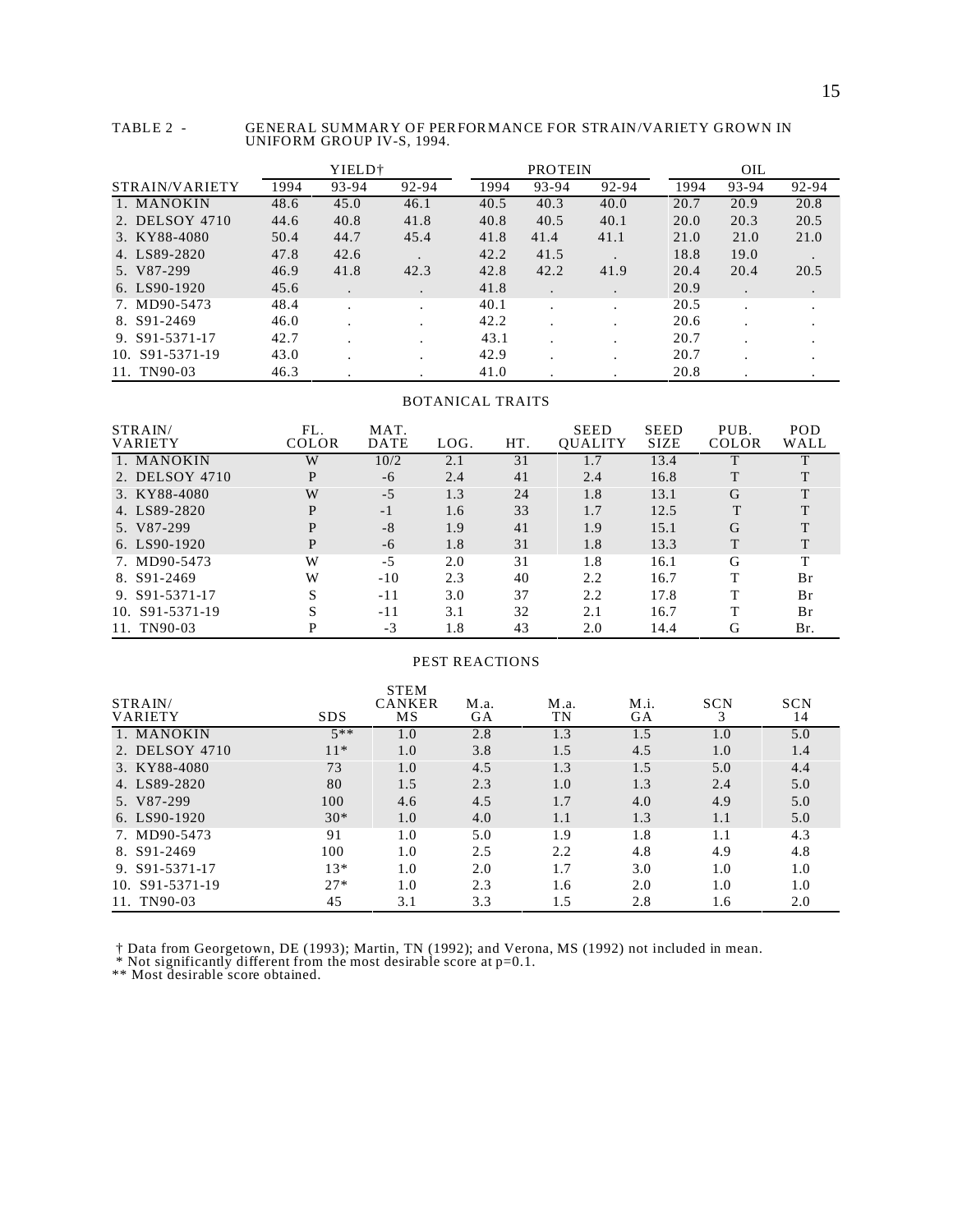| TABLE 3 - | SEED YIELD, IN BUSHELS PER ACRE, FOR STRAIN/VARIETY IN UNIFORM GROUP<br>IV-S, 1994. |
|-----------|-------------------------------------------------------------------------------------|
|           |                                                                                     |

| <b>EAST COAST</b>         |                         |                         |               |      |  |  |  |  |  |
|---------------------------|-------------------------|-------------------------|---------------|------|--|--|--|--|--|
| STRAIN/<br><b>VARIETY</b> | <b>GEORGETOWN</b><br>DE | <b>OUEENSTOWN</b><br>MD | WARSAW<br>VA. | MEAN |  |  |  |  |  |
| <b>MANOKIN</b>            | 35.1                    | 53.6                    | 58.1          | 49.0 |  |  |  |  |  |
| DELSOY 4710               | 39.2                    | 58.7                    | 48.9          | 48.9 |  |  |  |  |  |
| KY88-4080                 | 32.1                    | 62.9                    | 57.9          | 51.0 |  |  |  |  |  |
| LS89-2820                 | 33.7                    | 55.4                    | 54.7          | 47.9 |  |  |  |  |  |
| V87-299                   | 37.0                    | 62.3                    | 55.4          | 51.6 |  |  |  |  |  |
| LS90-1920                 | 26.4                    | 56.6                    | 50.2          | 44.4 |  |  |  |  |  |
| MD90-5473                 | 35.2                    | 52.9                    | 55.3          | 47.8 |  |  |  |  |  |
| S91-2469                  | 37.9                    | 56.1                    | 50.7          | 48.2 |  |  |  |  |  |
| S91-5371-17               | 29.6                    | 51.7                    | 47.3          | 42.9 |  |  |  |  |  |
| S91-5371-19               | 44.5                    | 50.2                    | 51.4          | 48.7 |  |  |  |  |  |
| TN90-03                   | 24.3                    | 50.0                    | 55.4          | 43.2 |  |  |  |  |  |
| Overall Mean              | 34.1                    | 55.5                    | 53.2          | 47.6 |  |  |  |  |  |
| L.S.D. (0.05)             | 5.3                     | 5.2                     | 6.6           |      |  |  |  |  |  |
| $C.V.$ (%)                | 9.1                     | 5.5                     | 7.3           |      |  |  |  |  |  |

#### UPPER AND CENTRAL SOUTH

|                | KNOX-        |               |        |           | STARK-       |              |             |
|----------------|--------------|---------------|--------|-----------|--------------|--------------|-------------|
| STRAIN/        | <b>VILLE</b> | <b>MARTIN</b> | ORANGE | PRINCETON | <b>VILLE</b> | <b>ULLIN</b> |             |
| <b>VARIETY</b> | TN           | TN            | VА     | ΚY        | <b>MS</b>    | IL           | <b>MEAN</b> |
| MANOKIN        | 70.3         | 54.9          | 34.4   | 51.2      | 32.8         | 61.3         | 50.8        |
| DELSOY 4710    | 59.8         | 41.1          | 37.2   | 45.3      | 36.5         | 57.2         | 46.2        |
| KY88-4080      | 72.6         | 51.1          | 43.0   | 51.4      | 36.3         | 65.6         | 53.3        |
| LS89-2820      | 58.7         | 50.5          | 42.0   | 46.1      | 34.6         | 59.0         | 48.5        |
| V87-299        | 69.6         | 41.4          | 43.5   | 46.6      | 36.1         | 60.7         | 49.7        |
| LS90-1920      | 72.0         | 43.4          | 38.4   | 43.8      | 34.4         | 63.4         | 49.2        |
| MD90-5473      | 65.4         | 53.5          | 41.2   | 53.6      | 36.9         | 61.0         | 51.9        |
| S91-2469       | 64.5         | 36.7          | 41.2   | 43.3      | 34.3         | 57.5         | 46.3        |
| S91-5371-17    | 62.6         | 30.1          | 37.1   | 42.1      | 32.2         | 55.7         | 43.3        |
| S91-5371-19    | 52.2         | 30.8          | 35.9   | 43.9      | 31.7         | 63.8         | 43.0        |
| TN90-03        | 59.8         | 47.4          | 40.1   | 45.8      | 39.7         | 58.7         | 48.6        |
| Overall Mean   | 64.3         | 43.7          | 39.5   | 46.6      | 35.0         | 60.2         | 48.3        |
| L.S.D. (0.05)  | 8.9          | 12.7          | 8.5    | 6.7       | 7.2          | 8.8          |             |
| $C.V.$ (%)     | 8.1          | 17.1          | 12.7   | 8.5       | 12.1         | 8.6          |             |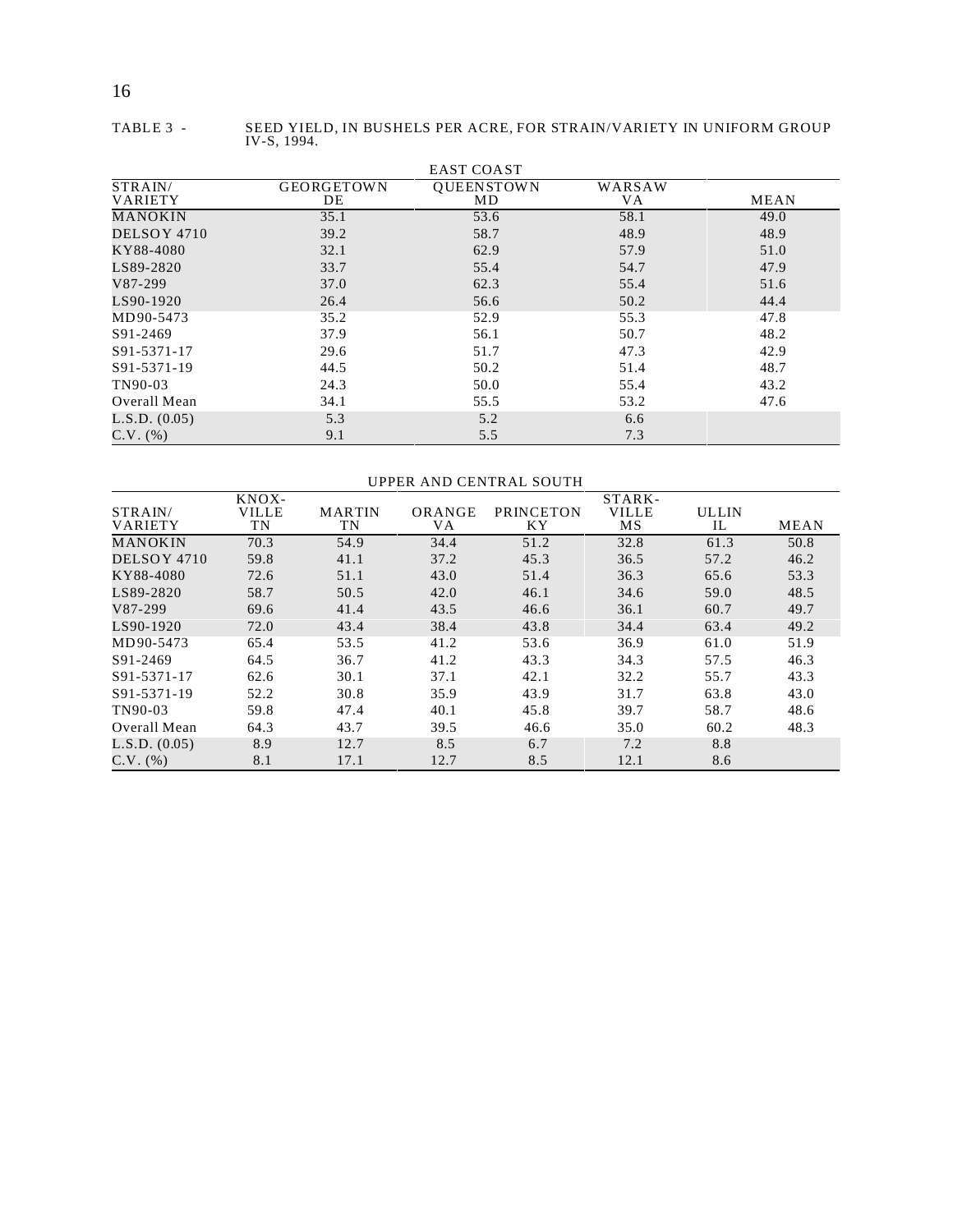|                           |                             |                     |                            | <b>DELTA</b>              |                                   |                                   |                                 |                          |             |
|---------------------------|-----------------------------|---------------------|----------------------------|---------------------------|-----------------------------------|-----------------------------------|---------------------------------|--------------------------|-------------|
| STRAIN/<br><b>VARIETY</b> | JONES-<br><b>BORO</b><br>AR | <b>KEISER</b><br>AR | MARI-<br><b>ANNA</b><br>AR | <b>PINE</b><br>TREE<br>AR | PORTAGE-<br><b>VILLE</b><br>MO(A) | PORTAGE-<br><b>VILLE</b><br>MO(B) | STONE-<br><b>VILLE</b><br>MS(A) | STONE-<br>VILLE<br>MS(B) | <b>MEAN</b> |
| <b>MANOKIN</b>            | 37.3                        | 70.4                | 43.6                       | 37.0                      | 56.1                              | 65.0                              | 42.8                            | 39.5                     | 49.0        |
| DELSOY 4710               | 36.9                        | 58.2                | 43.8                       | 33.7                      | 45.8                              | 52.3                              | 41.9                            | 35.1                     | 43.5        |
| KY88-4080                 | 36.6                        | 69.2                | 52.8                       | 28.6                      | 52.4                              | 48.5                              | 47.8                            | 48.0                     | 48.0        |
| LS89-2820                 | 38.0                        | 68.2                | 53.6                       | 34.0                      | 45.8                              | 54.1                              | 45.1                            | 46.5                     | 48.2        |
| V87-299                   | 35.4                        | 69.1                | 39.5                       | 26.4                      | 44.3                              | 47.4                              | 43.8                            | 37.4                     | 42.9        |
| LS90-1920                 | 36.8                        | 62.0                | 46.0                       | 24.4                      | 44.3                              | 52.9                              | 45.3                            | 42.2                     | 44.2        |
| MD90-5473                 | 34.4                        | 65.1                | 46.7                       | 29.4                      | 54.8                              | 58.5                              | 45.0                            | 44.3                     | 47.3        |
| S91-2469                  | 37.9                        | 67.6                | 36.4                       | 29.5                      | 42.1                              | 54.8                              | 45.2                            | 42.0                     | 44.4        |
| S91-5371-17               | 35.8                        | 60.8                | 48.3                       | 28.0                      | 42.3                              | 47.9                              | 43.4                            | 38.0                     | 43.1        |
| S91-5371-19               | 33.5                        | 60.6                | 46.0                       | 29.6                      | 39.2                              | 53.0                              | 41.5                            | 38.9                     | 42.8        |
| TN90-03                   | 34.4                        | 62.4                | 47.3                       | 37.8                      | 50.1                              | 56.4                              | 39.2                            | 44.3                     | 46.5        |
| Overall Mean              | 36.1                        | 64.9                | 45.8                       | 30.8                      | 47.0                              | 53.7                              | 43.7                            | 41.5                     | 45.4        |
| L.S.D. (0.05)             | 8.7                         | 8.3                 | 5.6                        | 6.4                       | 4.7                               | 5.1                               | 6.8                             | 6.9                      |             |
| $C.V.$ (%)                | 14.1                        | 7.5                 | 7.1                        | 12.2                      | 5.8                               | 5.5                               | 9.1                             | 9.8                      |             |

#### WEST

|                |              |                | PITTS-      |           |             |
|----------------|--------------|----------------|-------------|-----------|-------------|
| STRAIN/        | <b>BIXBY</b> | <b>CHANUTE</b> | <b>BURG</b> | WALNUT    |             |
| <b>VARIETY</b> | OK           | KS.            | KS.         | <b>KS</b> | <b>MEAN</b> |
| MANOKIN        | 48.7         | 29.2           | 49.0        | 50.5      | 44.4        |
| DELSOY 4710    | 46.8         | 29.2           | 42.5        | 45.6      | 41.1        |
| KY88-4080      | 60.2         | 36.2           | 50.9        | 54.8      | 50.5        |
| LS89-2820      | 60.8         | 27.6           | 48.8        | 46.7      | 46.0        |
| V87-299        | 56.3         | 32.8           | 46.8        | 53.9      | 47.5        |
| LS90-1920      | 51.1         | 31.8           | 46.8        | 45.6      | 43.8        |
| MD90-5473      | 51.0         | 34.7           | 48.8        | 49.9      | 46.1        |
| S91-2469       | 54.5         | 34.3           | 48.5        | 51.1      | 47.1        |
| S91-5371-17    | 51.7         | 25.3           | 40.1        | 45.9      | 40.7        |
| S91-5371-19    | 46.6         | 26.9           | 37.3        | 46.4      | 39.3        |
| TN90-03        | 51.7         | 35.5           | 46.5        | 46.3      | 45.0        |
| Overall Mean   | 52.7         | 31.2           | 46.0        | 48.8      | 44.7        |
| L.S.D. (0.05)  | 6.0          | 5.5            | 5.8         | 4.3       |             |
| $C.V.$ (%)     | 6.7          | 10.4           | 7.3         | 5.2       |             |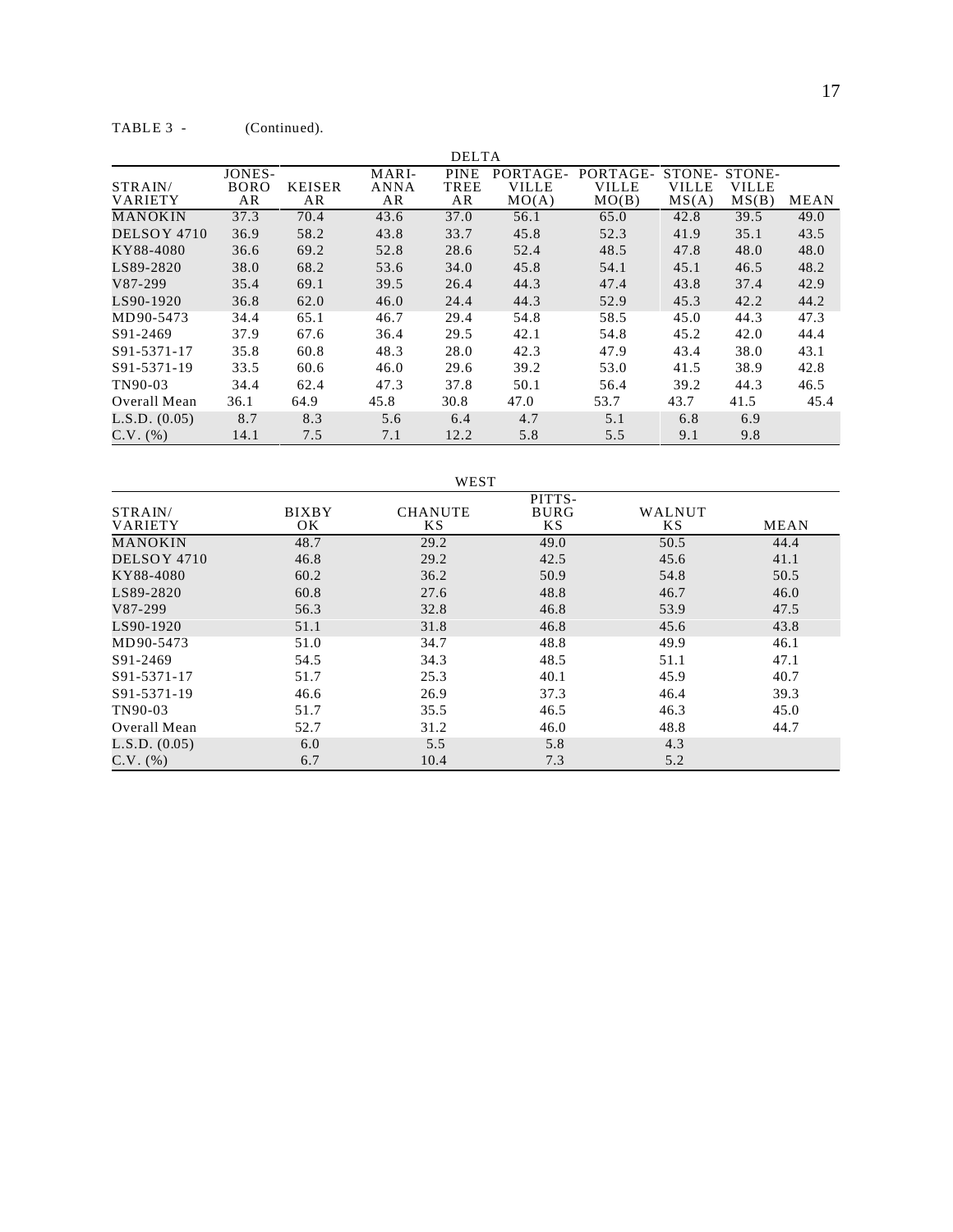18

#### TABLE 4 - SEED YIELD, EXPRESSED AS A PERCENTAGE OF THE LOCATION MEAN, FOR STRAIN/VARIETY IN UNIFORM GROUP IV-S, 1994.

|                           |                         | <b>EAST COAST</b>       |               |             |
|---------------------------|-------------------------|-------------------------|---------------|-------------|
| STRAIN/<br><b>VARIETY</b> | <b>GEORGETOWN</b><br>DE | <b>OUEENSTOWN</b><br>MD | WARSAW<br>VA. | <b>MEAN</b> |
| MANOKIN                   | 102.9                   | 96.6                    | 109.2         | 102.9       |
| DELSOY 4710               | 115.0                   | 105.8                   | 91.9          | 102.7       |
| KY88-4080                 | 94.1                    | 113.3                   | 108.8         | 107.1       |
| LS89-2820                 | 98.8                    | 99.8                    | 102.8         | 100.6       |
| V87-299                   | 108.5                   | 112.3                   | 104.1         | 108.4       |
| LS90-1920                 | 77.4                    | 102.0                   | 94.4          | 93.3        |
| MD90-5473                 | 103.2                   | 95.3                    | 103.9         | 100.4       |
| S91-2469                  | 111.1                   | 101.1                   | 95.3          | 101.3       |
| S91-5371-17               | 86.8                    | 93.2                    | 88.9          | 90.1        |
| S91-5371-19               | 130.5                   | 90.5                    | 96.6          | 102.3       |
| TN90-03                   | 71.3                    | 90.1                    | 104.1         | 90.8        |
| MEAN (bu/ac)              | 34.1                    | 55.5                    | 53.2          | 47.6        |

#### SOUTHEAST

|                           | KNOX-              |                     |              | PRINCE-          | STARK-             |                    |             |
|---------------------------|--------------------|---------------------|--------------|------------------|--------------------|--------------------|-------------|
| STRAIN/<br><b>VARIETY</b> | <b>VILLE</b><br>TN | <b>MARTIN</b><br>TN | ORANGE<br>VА | <b>TON</b><br>ΚY | <b>VILLE</b><br>МS | <b>ULLIN</b><br>IL | <b>MEAN</b> |
| MANOKIN                   | 109.3              | 125.6               | 87.1         | 109.9            | 93.7               | 101.8              | 105.2       |
| DELSOY 4710               | 93.0               | 94.1                | 94.2         | 97.2             | 104.3              | 95.0               | 95.7        |
| KY88-4080                 | 112.9              | 116.9               | 108.9        | 110.3            | 103.7              | 109.0              | 110.4       |
| LS89-2820                 | 91.3               | 115.6               | 106.3        | 98.9             | 98.9               | 98.0               | 100.4       |
| V87-299                   | 108.2              | 94.7                | 110.1        | 100.0            | 103.1              | 100.8              | 102.9       |
| LS90-1920                 | 112.0              | 99.3                | 97.2         | 94.0             | 98.3               | 105.3              | 101.9       |
| MD90-5473                 | 101.7              | 122.4               | 104.3        | 115.0            | 105.4              | 101.3              | 107.5       |
| S91-2469                  | 100.3              | 84.0                | 104.3        | 92.9             | 98.0               | 95.5               | 95.9        |
| S91-5371-17               | 97.4               | 68.9                | 93.9         | 90.3             | 92.0               | 92.5               | 89.6        |
| S91-5371-19               | 81.2               | 70.5                | 90.9         | 94.2             | 90.6               | 106.0              | 89.0        |
| TN90-03                   | 93.0               | 108.5               | 101.5        | 98.3             | 113.4              | 97.5               | 100.6       |
| MEAN (bu/ac)              | 64.3               | 43.7                | 39.5         | 46.6             | 35.0               | 60.2               | 48.3        |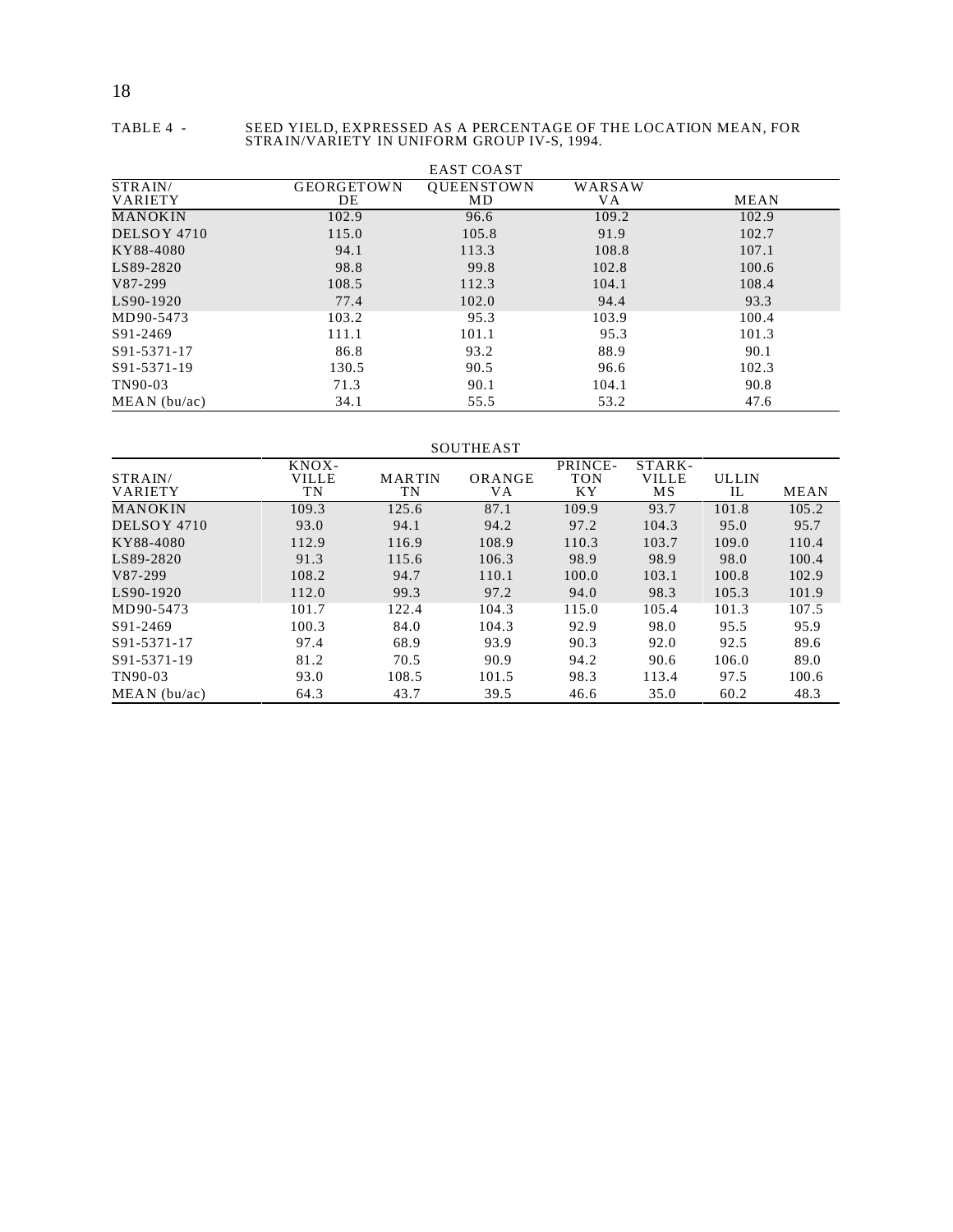|                           |                             |                     |                            |                                  | <b>DELTA</b>                      |                                   |                                 |                                 |             |
|---------------------------|-----------------------------|---------------------|----------------------------|----------------------------------|-----------------------------------|-----------------------------------|---------------------------------|---------------------------------|-------------|
| STRAIN/<br><b>VARIETY</b> | JONES-<br><b>BORO</b><br>AR | <b>KEISER</b><br>AR | MARI-<br><b>ANNA</b><br>AR | <b>PINE</b><br><b>TREE</b><br>AR | PORTAGE-<br><b>VILLE</b><br>MO(A) | PORTAGE-<br><b>VILLE</b><br>MO(B) | STONE-<br><b>VILLE</b><br>MS(A) | STONE-<br><b>VILLE</b><br>MS(B) | <b>MEAN</b> |
| <b>MANOKIN</b>            | 103.3                       | 108.5               | 95.2                       | 120.1                            | 119.4                             | 121.0                             | 97.9                            | 95.2                            | 107.9       |
| DELSOY 4710               | 102.2                       | 89.7                | 95.6                       | 109.4                            | 97.4                              | 97.4                              | 95.9                            | 84.6                            | 95.8        |
| KY88-4080                 | 101.4                       | 106.6               | 115.3                      | 92.9                             | 111.5                             | 90.3                              | 109.4                           | 115.7                           | 105.7       |
| LS89-2820                 | 105.3                       | 105.1               | 117.0                      | 110.4                            | 97.4                              | 100.7                             | 103.2                           | 112.0                           | 106.2       |
| V87-299                   | 98.1                        | 106.5               | 86.2                       | 85.7                             | 94.3                              | 88.3                              | 100.2                           | 90.1                            | 94.5        |
| LS90-1920                 | 101.9                       | 95.5                | 100.4                      | 79.2                             | 94.3                              | 98.5                              | 103.7                           | 101.7                           | 97.4        |
| MD90-5473                 | 95.3                        | 100.3               | 102.0                      | 95.5                             | 116.6                             | 108.9                             | 103.0                           | 106.7                           | 104.2       |
| S91-2469                  | 105.0                       | 104.2               | 79.5                       | 95.8                             | 89.6                              | 102.0                             | 103.4                           | 101.2                           | 97.8        |
| S91-5371-17               | 99.2                        | 93.7                | 105.5                      | 90.9                             | 90.0                              | 89.2                              | 99.3                            | 91.6                            | 94.9        |
| S91-5371-19               | 92.8                        | 93.4                | 100.4                      | 96.1                             | 83.4                              | 98.7                              | 95.0                            | 93.7                            | 94.3        |
| TN90-03                   | 95.3                        | 96.1                | 103.3                      | 122.7                            | 106.6                             | 105.0                             | 89.7                            | 106.7                           | 102.4       |
| $MEAN$ (bu/ac)            | 36.1                        | 64.9                | 45.8                       | 30.8                             | 47.0                              | 53.7                              | 43.7                            | 41.5                            | 45.4        |

WEST STRAIN/ VARIETY BIXBY OK CHANUTE KS PITTS-BURG KS  $\begin{array}{c} \text{WALNUT} \\ \text{KS} \end{array}$  $MEAN$ MANOKIN 92.4 93.6 106.5 103.5 99.3<br>DELSOY 4710 88.8 93.6 92.4 93.4 91.9 DELSOY 4710 88.8 93.6 92.4<br>KY88-4080 114.2 116.0 110.7 XY88-4080 114.2 116.0 110.7 112.3 113.0<br>
LS89-2820 115.4 88.5 106.1 95.7 102.9 115.4 88.5 106.1 95.7 102.9<br>V87-299 106.8 105.1 101.7 110.5 106.3 V87-299 106.8 105.1 101.7 110.5 106.3 LS90-1920 97.0 101.9 101.7 93.4 98.0 MD90-5473 96.8 111.2 106.1 102.3 103.1 S91-2469 103.4 109.9 105.4 104.7 105.4 S91-5371-17 98.1 81.1 87.2 94.1 91.1 S91-5371-19 88.4 86.2 81.1 95.1 87.9 TN90-03 98.1 113.8 101.1 94.9 100.7 MEAN (bu/ac) 52.7 31.2 46.0 48.8 44.7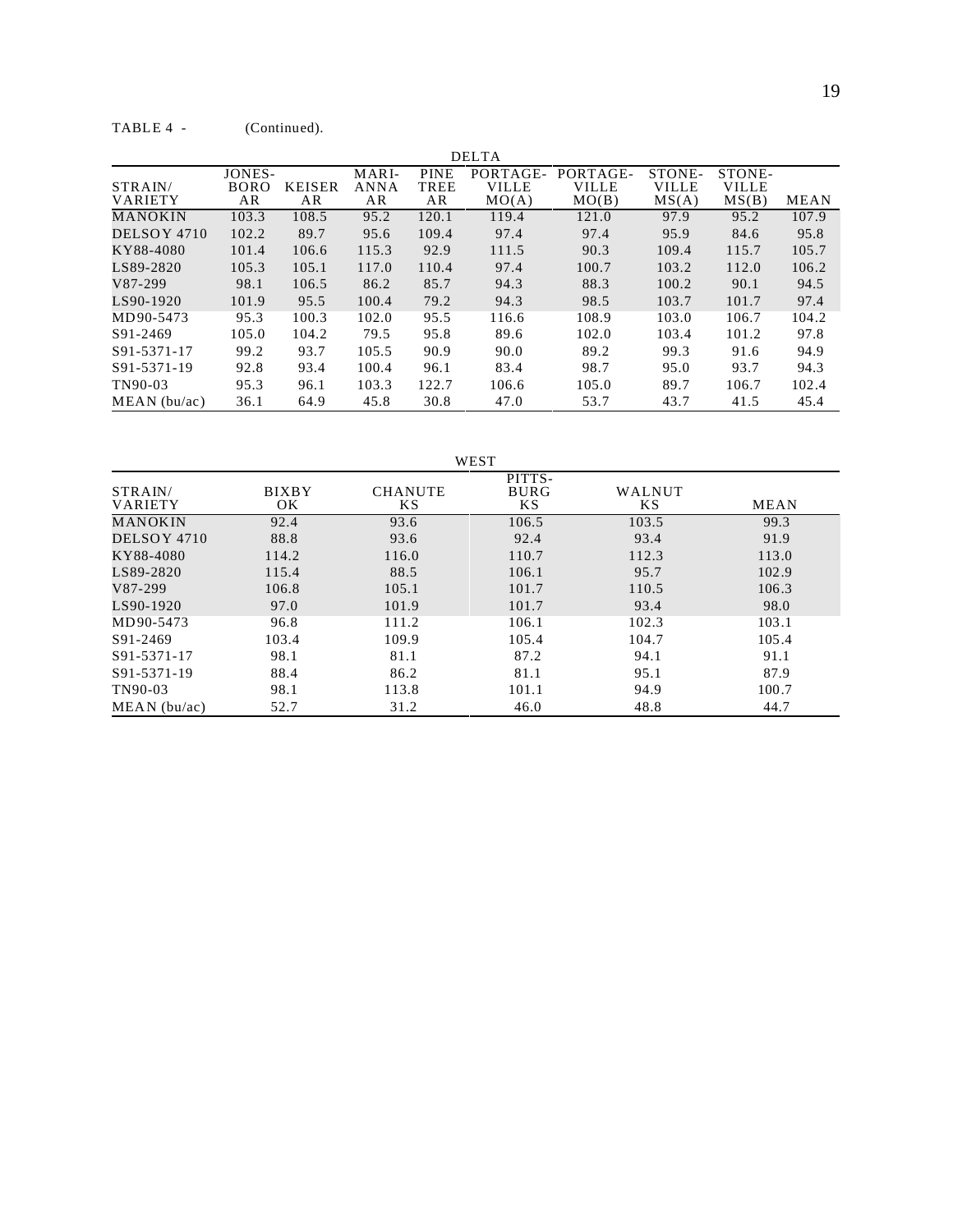#### TABLE 5 - CHEMICAL COMPOSITION AND SEED SIZE FOR STRAIN/VARIETY IN UNIFORM GROUP IV-S, 1994.

| STRAIN/<br>VARIETY | <b>BIXBY</b><br>ΟK   | CHA-<br><b>NUTE</b><br><b>KS</b> | JONES-<br><b>BORO</b><br>AR | KEI-<br><b>SER</b><br>AR | KNOX-<br>VILLE<br>TN      | <b>MARI-</b><br>ANNA<br>AR | MAR-<br>TIN<br>TN | <b>ORANGE</b><br>VA | PINE-<br>TREE<br>AR  | POR-<br>TAGE-<br>VILLE<br>MO(A) |
|--------------------|----------------------|----------------------------------|-----------------------------|--------------------------|---------------------------|----------------------------|-------------------|---------------------|----------------------|---------------------------------|
|                    |                      |                                  |                             |                          | <b>OIL PERCENTAGE</b>     |                            |                   |                     |                      |                                 |
| MANOKIN            |                      |                                  |                             | 20.7                     | 20.1                      | 20.4                       | 20.7              | 20.6                | $\overline{a}$       | 21.2                            |
| DELSOY 4710        |                      |                                  |                             | 20.7                     | 12.0                      | 20.8                       | 20.4              | 20.4                |                      | 21.6                            |
| KY88-4080          |                      |                                  |                             | 21.1                     | 20.7                      | 21.3                       | 21.3              | 19.8                |                      | 21.1                            |
| LS89-2820          |                      |                                  |                             | 19.3                     | 19.3                      | 9.8                        | 19.7              | 19.2                |                      | 20.3                            |
| V87-299            |                      |                                  |                             | 20.4                     | 20.1                      | 20.4                       | 20.3              | 20.1                |                      | 20.7                            |
| LS90-1920          |                      |                                  | $\cdot$                     | 20.6                     | 20.4                      | 20.7                       | 20.7              | 20.8                | $\ddot{\phantom{a}}$ | 21.7                            |
| MD90-5473          | $\ddot{\phantom{0}}$ |                                  |                             | 20.8                     | 20.0                      | 20.2                       | 21.2              | 19.1                | $\cdot$              | 20.9                            |
| S91-2469           |                      |                                  | $\ddot{\phantom{0}}$        | 20.6                     | 20.1                      | 21.1                       | 19.9              | 20.6                |                      | 21.2                            |
| S91-5371-17        |                      |                                  |                             | 20.4                     | 20.4                      | 20.8                       | 20.1              | 20.5                |                      | 21.5                            |
| S91-5371-19        |                      |                                  |                             | 20.8                     | 20.5                      | 20.2                       | 19.8              | 20.7                |                      | 21.5                            |
| TN90-03            |                      |                                  |                             | 20.8                     | 19.7                      | 20.7                       | 21.1              | 20.9                |                      | 21.4                            |
|                    |                      |                                  |                             |                          |                           |                            |                   |                     |                      |                                 |
|                    |                      |                                  |                             |                          | PROTEIN PERCENTAGE        |                            |                   |                     |                      |                                 |
| MANOKIN            |                      |                                  |                             | 39.6                     | 41.3                      | 41.4                       | 39.4              | 33.3                |                      | 38.9                            |
| DELSOY 4710        |                      |                                  |                             | 40.5                     | 40.8                      | 41.6                       | 41.7              | 37.5                |                      | 39.3                            |
| KY88-4080          |                      |                                  |                             | 42.2                     | 42.7                      | 42.4                       | 41.1              | 38.7                |                      | 40.4                            |
| LS89-2820          |                      |                                  |                             | 42.5                     | 43.2                      | 43.4                       | 41.2              | 36.1                |                      | 39.9                            |
| V87-299            |                      |                                  |                             | 43.5                     | 43.0                      | 41.8                       | 43.0              | 39.7                |                      | 40.1                            |
| LS90-1920          |                      |                                  |                             | 41.4                     | 42.5                      | 42.1                       | 43.0              | 35.9                |                      | 39.9                            |
| MD90-5473          | $\ddot{\phantom{0}}$ |                                  | $\cdot$                     | 40.0                     | 42.2                      | 41.3                       | 37.4              | 35.7                | $\cdot$              | 39.7                            |
| S91-2469           |                      |                                  | $\cdot$                     | 41.8                     | 42.7                      | 41.1                       | 42.0              | 37.9                |                      | 39.7                            |
| S91-5371-17        |                      |                                  |                             | 42.8                     | 43.1                      | 43.2                       | 44.3              | 39.1                |                      | 40.4                            |
| S91-5371-19        |                      |                                  |                             | 42.8                     | 43.4                      | 43.6                       | 43.7              | 38.7                |                      | 39.2                            |
| TN90-03            |                      |                                  |                             | 41.1                     | 41.7                      | 41.6                       | 40.8              | 36.4                |                      | 38.5                            |
|                    |                      |                                  |                             |                          | <b>GRAMS PER 100 SEED</b> |                            |                   |                     |                      |                                 |
| MANOKIN            | 15.3                 | 11.7                             | 11.8                        | 14.7                     | 13.9                      | 13.3                       | 17.1              | 11.5                | 13.5                 | 12.0                            |
| DELSOY 4710        | 18.1                 | 16.6                             | 15.7                        | 17.5                     | 17.7                      | 17.5                       | 17.9              | 15.5                | 18.6                 | 15.2                            |
| KY88-4080          | 14.7                 | 13.3                             | 13.0                        | 13.9                     | 13.7                      | 14.0                       | 14.4              | 12.4                | 13.0                 | 12.1                            |
| LS89-2820          | 14.2                 | 10.6                             | 11.5                        | 13.8                     | 12.7                      | 13.2                       | 14.4              | 10.9                | 13.1                 | 11.3                            |
| V87-299            | 16.9                 | 14.9                             | 14.0                        | 17.2                     | 15.1                      | 14.1                       | 15.3              | 13.9                | 15.3                 | 12.6                            |
| LS90-1920          | 15.1                 | 12.2                             | 13.5                        | 15.0                     | 13.1                      | 13.8                       | 12.3              | 12.2                | 12.7                 | 12.3                            |
| MD90-5473          | 18.0                 | 14.5                             | 15.0                        | 18.1                     | 15.9                      | 17.3                       | 14.3              | 15.9                | 15.3                 | 15.2                            |
| S91-2469           | 20.2                 | 17.4                             | 14.5                        | 18.9                     | 16.3                      | 15.5                       | 14.8              | 16.4                | 17.1                 | 14.2                            |
| S91-5371-17        | 19.8                 | 18.2                             | 15.1                        | 19.7                     | 18.1                      | 19.0                       | 14.3              | 16.6                | 17.7                 | 15.4                            |
| S91-5371-19        | 16.9                 | 15.8                             | 14.9                        | 19.1                     | 16.0                      | 17.5                       | 17.0              | 15.5                | 17.1                 | 14.1                            |
| TN90-03            | 17.1                 | 14.8                             | 13.1                        | 15.6                     | 12.7                      | 15.0                       | 13.7              | 14.1                | 16.3                 | 13.0                            |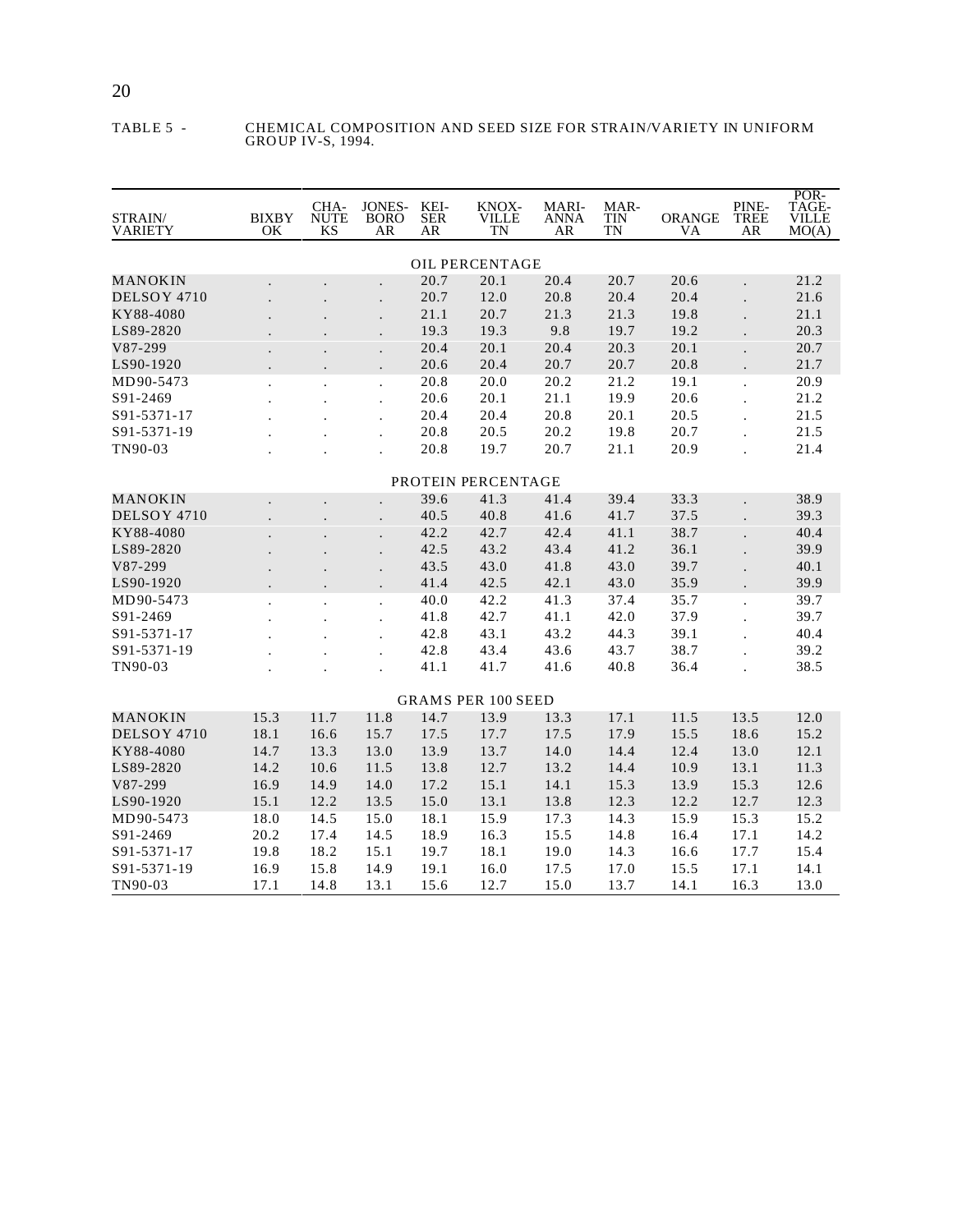$\overline{\mathbf{v}}$ 

| STRAIN/<br><b>VARIETY</b> | PUK-<br>TAGE-<br><b>VILLE</b><br>MO(B) | <b>TON</b><br>KY | PRINCE-QUEENS-<br>TOWN<br>MD | STARK-<br><b>VILLE</b><br>MS | STONE-<br><b>VILLE</b><br>MS(A) | STONE-<br><b>VILLE</b><br>MS(B) | <b>ULLIN</b><br>IL | WARSAW<br>VA | <b>MEAN</b> |
|---------------------------|----------------------------------------|------------------|------------------------------|------------------------------|---------------------------------|---------------------------------|--------------------|--------------|-------------|
|                           |                                        |                  |                              | OIL PERCENTAGE               |                                 |                                 |                    |              |             |
| MANOKIN                   |                                        | 20.8             |                              | 21.0                         | 20.5                            | 21.5                            | 19.9               | 20.7         | 20.7        |
| DELSOY 4710               |                                        | 20.7             |                              | 21.1                         | 20.6                            | 21.0                            | 20.0               | 21.1         | 20.0        |
| KY88-4080                 |                                        | 21.8             |                              | 20.8                         | 20.7                            | 21.5                            | 20.3               | 21.1         | 21.0        |
| LS89-2820                 |                                        | 20.0             |                              | 19.9                         | 19.4                            | 19.9                            | 18.9               | 19.4         | 18.8        |
| V87-299                   |                                        | 20.0             |                              | 20.5                         | 20.5                            | 21.0                            | 20.2               | 20.2         | 20.4        |
| LS90-1920                 |                                        | 20.6             |                              | 21.0                         | 21.1                            | 21.5                            | 20.4               | 21.1         | 20.9        |
| MD90-5473                 | $\ddot{\phantom{0}}$                   | 20.3             |                              | 21.1                         | 21.2                            | 21.7                            | 19.8               | 20.0         | 20.5        |
| S91-2469                  |                                        | 20.7             |                              | 21.2                         | 19.8                            | 20.9                            | 20.7               | 20.8         | 20.6        |
| S91-5371-17               |                                        | 20.5             |                              | 21.1                         | 20.4                            | 21.5                            | 20.5               | 20.7         | 20.7        |
| S91-5371-19               |                                        | 20.3             |                              | 21.1                         | 20.7                            | 21.2                            | 20.5               | 20.6         | 20.7        |
| TN90-03                   |                                        | 21.0             |                              | 20.7                         | 20.8                            | 21.2                            | 20.3               | 21.3         | 20.8        |
|                           |                                        |                  |                              | PROTEIN PERCENTAGE           |                                 |                                 |                    |              |             |
| MANOKIN                   |                                        | 38.8             |                              | 46.4                         | 44.7                            | 42.5                            | 39.9               | 39.9         | 40.5        |
| DELSOY 4710               |                                        | 39.6             |                              | 44.2                         | 42.6                            | 40.3                            | 40.3               | 41.1         | 40.8        |
| KY88-4080                 |                                        | 38.8             |                              | 45.0                         | 44.6                            | 42.0                            | 41.4               | 42.6         | 41.8        |
| LS89-2820                 |                                        | 40.6             |                              | 46.5                         | 44.2                            | 42.5                            | 42.9               | 43.7         | 42.2        |
| V87-299                   |                                        | 42.6             |                              | 45.5                         | 45.1                            | 43.2                            | 42.7               | 43.5         | 42.8        |
| LS90-1920                 |                                        | 40.9             |                              | 45.8                         | 44.7                            | 42.1                            | 41.3               | 41.5         | 41.8        |
| MD90-5473                 |                                        | 38.2             |                              | 41.3                         | 43.3                            | 41.0                            | 40.2               | 41.3         | 40.1        |
| S91-2469                  |                                        | 41.6             |                              | 47.6                         | 43.7                            | 42.8                            | 42.2               | 43.3         | 42.2        |
| S91-5371-17               |                                        | 41.4             |                              | 46.7                         | 45.0                            | 43.4                            | 42.7               | 44.6         | 43.1        |
| S91-5371-19               |                                        | 41.9             |                              | 46.8                         | 44.4                            | 43.1                            | 42.8               | 44.0         | 42.9        |
| TN90-03                   |                                        | 40.7             |                              | 43.6                         | 43.2                            | 41.4                            | 41.2               | 41.7         | 41.0        |
|                           |                                        |                  |                              | <b>GRAMS PER 100 SEED</b>    |                                 |                                 |                    |              |             |
| <b>MANOKIN</b>            | 12.0                                   | 13.6             | 13.0                         |                              |                                 |                                 | 13.5               | 14.1         | 13.4        |
| DELSOY 4710               | 13.9                                   | 16.7             | 17.3                         |                              |                                 |                                 | 17.1               | 16.6         | 16.8        |
| KY88-4080                 | 11.8                                   | 12.2             | 12.7                         |                              |                                 |                                 | 12.7               | 12.2         | 13.1        |
| LS89-2820                 | 11.4                                   | 12.9             | 12.0                         |                              |                                 |                                 | 12.1               | 12.9         | 12.5        |
| V87-299                   | 13.1                                   | 14.5             | 16.7                         |                              |                                 |                                 | 15.8               | 16.7         | 15.1        |
| LS90-1920                 | 12.9                                   | 12.9             | 13.0                         |                              |                                 |                                 | 13.1               | 14.7         | 13.3        |
| MD90-5473                 | 15.4                                   | 15.6             | 16.8                         | $\ddot{\phantom{a}}$         |                                 | $\ddot{\phantom{a}}$            | 15.0               | 18.9         | 16.1        |
| S91-2469                  | 14.8                                   | 16.2             | 18.1                         |                              |                                 |                                 | 17.3               | 19.0         | 16.7        |
| S91-5371-17               | 16.3                                   | 17.5             | 19.4                         |                              |                                 |                                 | 19.1               | 20.3         | 17.8        |
| S91-5371-19               | 15.6                                   | 16.2             | 17.7                         |                              |                                 |                                 | 18.3               | 18.9         | 16.7        |
| TN90-03                   | 12.6                                   | 14.8             | 14.4                         |                              |                                 |                                 | 13.4               | 14.8         | 14.4        |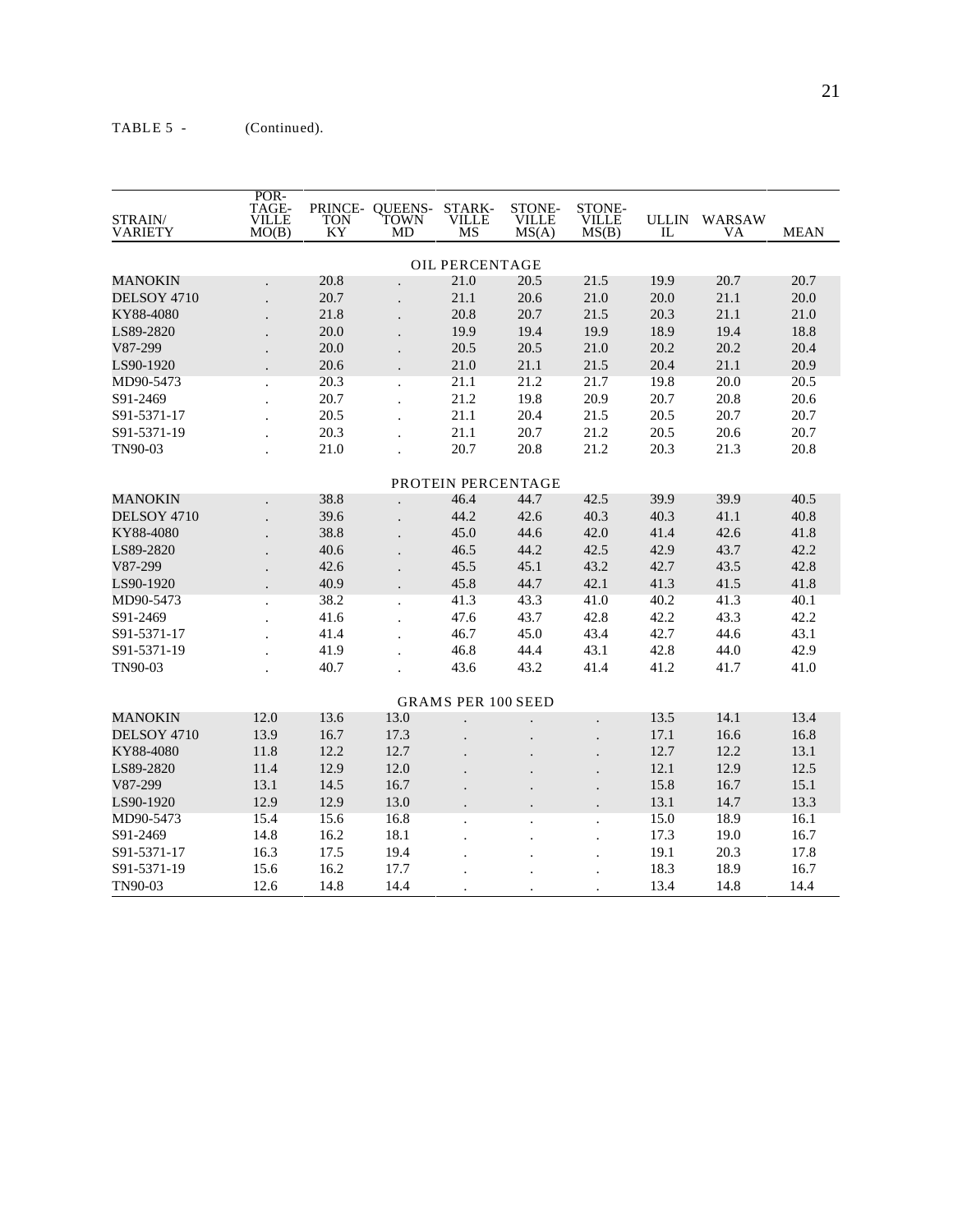#### TABLE 6 - RELATIVE M ATURITY DATA, DAYS EARLIER (-) OR LATER (+) THAN MANOKIN FOR STRAIN/VARIETY IN UNIFORM GROUP IV-S, 1994.

|                                  |                  | <b>EAST COAST</b> |                          |             |
|----------------------------------|------------------|-------------------|--------------------------|-------------|
| <b>STRAIN/</b><br><b>VARIETY</b> | GEORGETOWN<br>DE | OUEENSTOWN<br>MD  | WARSAW<br>VA             | <b>MEAN</b> |
| <b>MANOKIN</b>                   | 10/04            | 10/13             | 10/08                    | 10/08       |
| DELSOY 4710                      | $-5$             | -3                | $-7$                     | -5          |
| KY88-4080                        | -4               | $-3$              | -8                       | -5          |
| LS89-2820                        |                  |                   |                          |             |
| V87-299                          |                  | $-2$              | -3                       | -3          |
| LS90-1920                        | -7               | -4                | -6                       | $-5$        |
| MD90-5473                        | -11              |                   |                          | $-3$        |
| S91-2469                         | -6               | - د               | -6                       | -5          |
| S91-5371-17                      | -9               | - 7               | -7                       | -7          |
| S91-5371-19                      |                  |                   | -8                       | -6          |
| TN90-03                          |                  |                   | $\overline{\phantom{0}}$ |             |

UPPER AND CENTRAL SOUTH

| STRAIN/<br>VARIETY | KNOX-<br>VILLE<br>TN | <b>MARTIN</b><br>TN | <b>ORANGE</b><br>VA | PRINCE-<br>TON<br>KY | STARK-<br>VILLE<br>MS | <b>ULLIN</b><br>IL | <b>MEAN</b> |
|--------------------|----------------------|---------------------|---------------------|----------------------|-----------------------|--------------------|-------------|
| MANOKIN            | 09/27                | 10/06               | 10/15               | 10/07                | 09/12                 | 10/05              | 10/02       |
| DELSOY 4710        |                      |                     | $-8$                | -9                   | $-3$                  | -8                 | -6          |
| KY88-4080          | $-3$                 |                     | $-3$                |                      | -6                    | $-7$               |             |
| LS89-2820          | $-2$                 |                     |                     |                      | $\Omega$              | $-2$               |             |
| V87-299            | -8                   |                     | -7                  | -8                   | $-11$                 | $-9$               | -7          |
| LS90-1920          | -1                   | -3                  | -6                  | -8                   | $-3$                  | $-4$               | -4          |
| MD90-5473          | -6                   |                     | $-2$                | -4                   | $-3$                  | $-5$               | $-3$        |
| S91-2469           | -11                  | $-3$                | -8                  | $-14$                | $-17$                 | $-14$              | $-11$       |
| S91-5371-17        | -11                  | $-3$                | $-10$               | $-17$                | $-13$                 | $-13$              | $-11$       |
| S91-5371-19        | $-13$                |                     | $-13$               | $-16$                | $-13$                 | $-14$              | $-12$       |
| TN90-03            | $-3$                 |                     | $-3$                |                      |                       | -ი                 | $-3$        |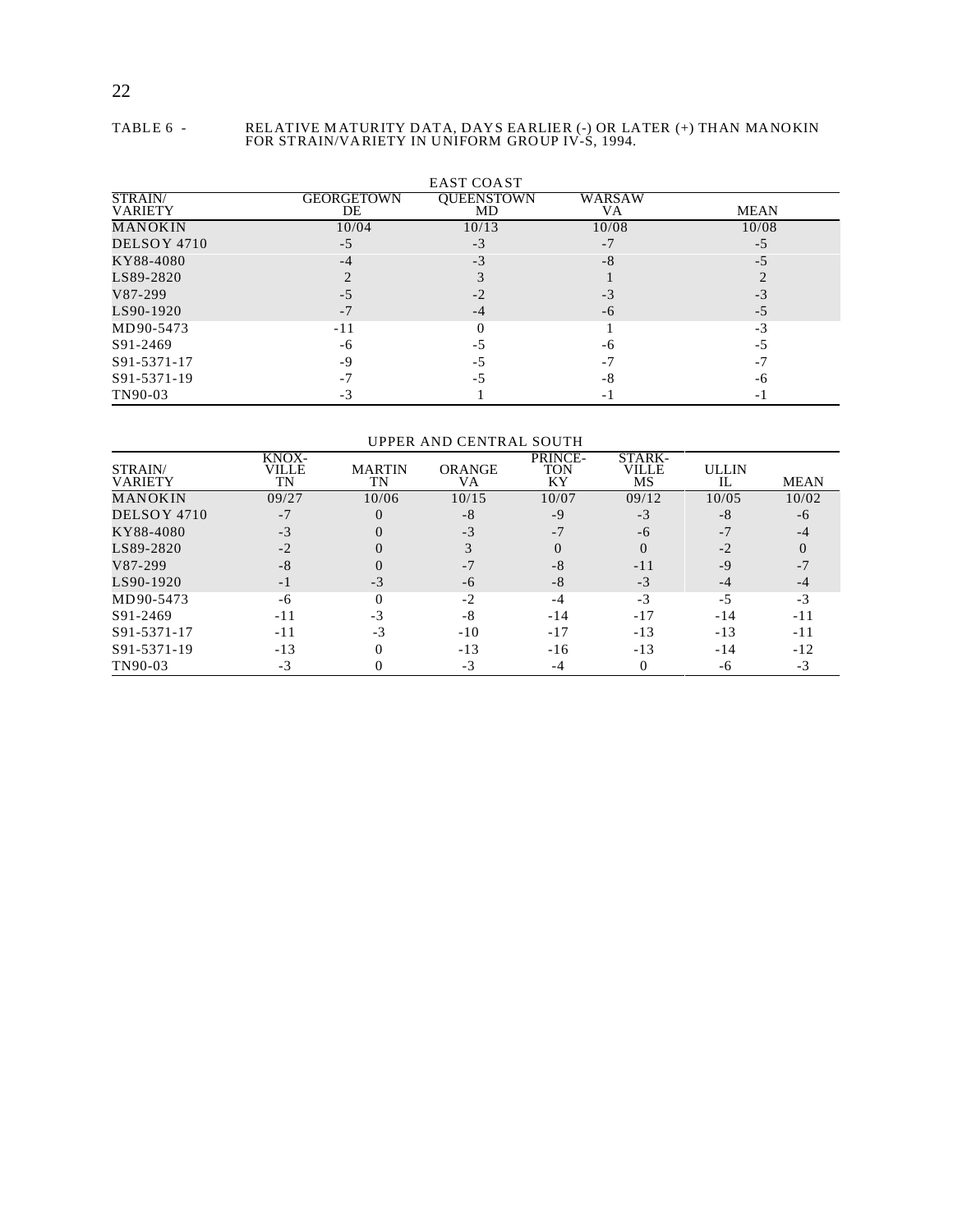|                           |                                    |                     |                            | <b>DELTA</b>              |                            |                            |                                 |                          |             |
|---------------------------|------------------------------------|---------------------|----------------------------|---------------------------|----------------------------|----------------------------|---------------------------------|--------------------------|-------------|
| STRAIN/<br><b>VARIETY</b> | <b>JONES-</b><br><b>BORO</b><br>AR | <b>KEISER</b><br>AR | MARI-<br><b>ANNA</b><br>AR | <b>PINE</b><br>TREE<br>AR | PORTAGE-<br>VILLE<br>MO(A) | PORTAGE-<br>VILLE<br>MO(B) | <b>STONE-</b><br>VILLE<br>MS(A) | STONE-<br>VILLE<br>MS(B) | <b>MEAN</b> |
| MANOKIN                   | 09/26                              | 10/01               | 09/26                      | 09/25                     | 10/03                      | 10/06                      | 09/22                           | 09/15                    | 09/27       |
| DELSOY 4710               | $-7$                               | $-7$                | $-4$                       | $-4$                      | $-9$                       | $-15$                      | $-12$                           | $-4$                     | -8          |
| KY88-4080                 | $-7$                               | $-8$                | $-5$                       | $-1$                      | $-7$                       | $-8$                       | $-13$                           | $-3$                     | $-7$        |
| LS89-2820                 | $\Omega$                           | $-3$                | $-2$                       |                           | $-3$                       | $-3$                       | $-10$                           | $\Omega$                 | $-3$        |
| V87-299                   | $-14$                              | $-8$                | $-9$                       | $-7$                      | $-17$                      | $-18$                      | $-17$                           | $-10$                    | $-13$       |
| LS90-1920                 | $-10$                              | $-10$               | $-5$                       | $-3$                      | $-11$                      | $-12$                      | -11                             | $-2$                     | $-8$        |
| MD90-5473                 | -6                                 | $-7$                | -6                         | $-2$                      | $-8$                       | $-7$                       | $-12$                           | $-3$                     | $-7$        |
| S91-2469                  | $-16$                              | $-12$               | -11                        | $-7$                      | $-17$                      | $-16$                      | $-19$                           | -6                       | $-13$       |
| S91-5371-17               | $-20$                              | $-15$               | $-10$                      | $-9$                      | $-18$                      | $-18$                      | $-19$                           | $-10$                    | $-15$       |
| S91-5371-19               | $-20$                              | $-12$               | -9                         | $-9$                      | $-16$                      | $-20$                      | $-19$                           | $-10$                    | $-15$       |
| TN90-03                   | 0                                  | $-2$                | $-3$                       | $\overline{0}$            | -4                         | -6                         | $-10$                           | $-1$                     | $-3$        |

WEST

|                       | <b>BIXBY</b> |              |
|-----------------------|--------------|--------------|
| <b>STRAIN/VARIETY</b> | OK           | <b>MEAN</b>  |
| MANOKIN               | 10/25        | 10/25        |
| DELSOY 4710           | $\Omega$     | $\mathbf{0}$ |
| KY88-4080             |              |              |
| LS89-2820             |              |              |
| V87-299               |              |              |
| LS90-1920             |              |              |
| MD90-5473             |              |              |
| S91-2469              |              |              |
| S91-5371-17           |              | U            |
| S91-5371-19           | 0            | O            |
| TN90-03               | --           | --           |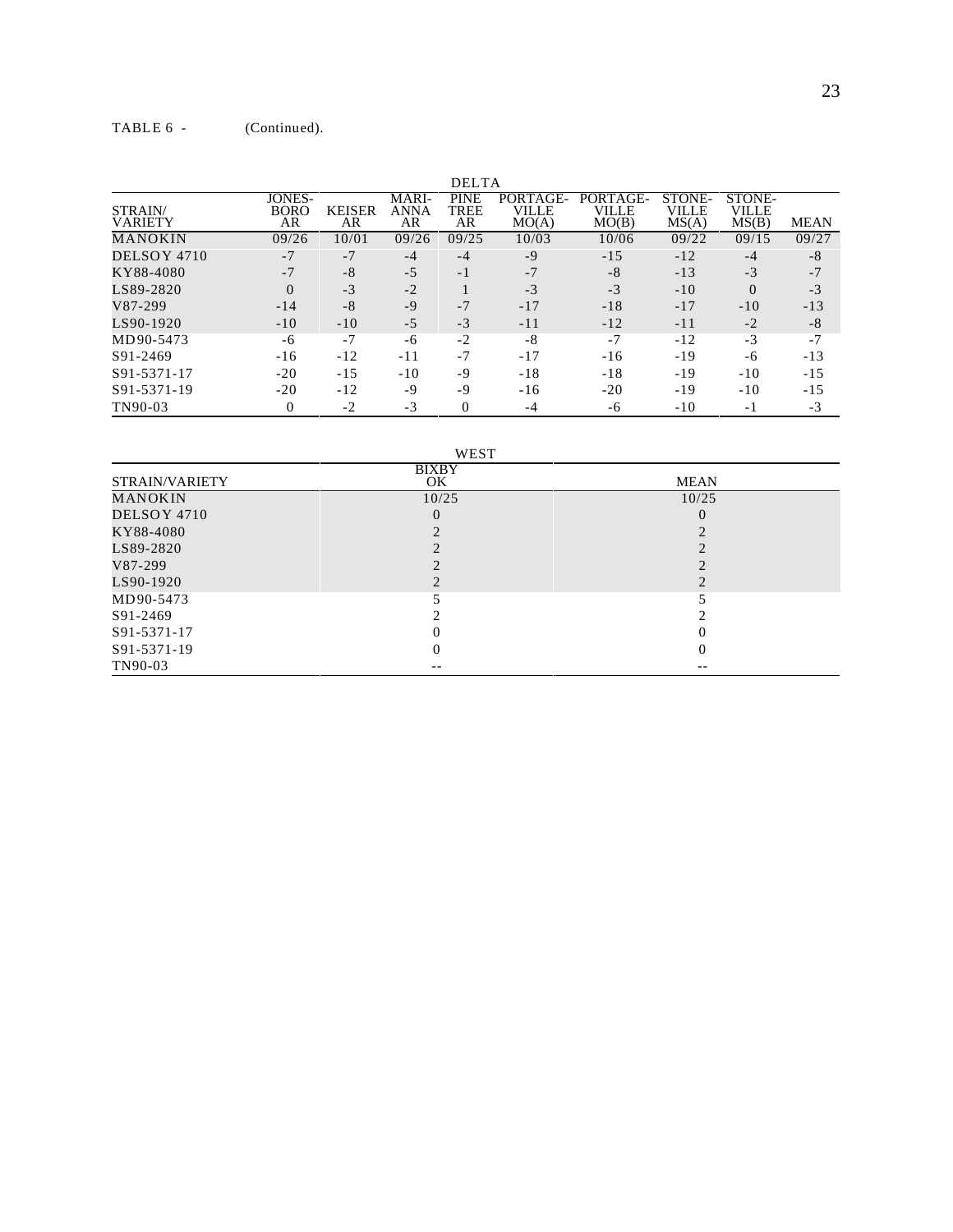### 24

#### TABLE 7 - PLANT HEIGHT FOR STRAIN/VARIETY IN UNIFORM GROUP IV-S, 1994.

|                           |                         | <b>EAST COAST</b>       |              |             |
|---------------------------|-------------------------|-------------------------|--------------|-------------|
| STRAIN/<br><b>VARIETY</b> | <b>GEORGETOWN</b><br>DE | <b>OUEENSTOWN</b><br>MD | WARSAW<br>VА | <b>MEAN</b> |
| MANOKIN                   | 31                      | 32                      | 39           | 34          |
| DELSOY 4710               | 39                      | 43                      | 47           | 43          |
| KY88-4080                 | 10                      | 25                      | 33           | 23          |
| LS89-2820                 | 32                      | 31                      | 44           | 36          |
| V87-299                   | 35                      | 42                      | 46           | 41          |
| LS90-1920                 | 30                      | 31                      | 35           | 32          |
| MD90-5473                 | 27                      | 28                      | 42           | 32          |
| S91-2469                  | 37                      | 43                      | 45           | 42          |
| S91-5371-17               | 30                      | 36                      | 42           | 36          |
| S91-5371-19               | 33                      | 41                      | 38           | 37          |
| TN90-03                   | 23                      | 48                      | 52           | 41          |

#### UPPER AND CENTRAL SOUTH

|                | KNOX- |               |        | PRINCE-    | STARK- |       |             |
|----------------|-------|---------------|--------|------------|--------|-------|-------------|
| STRAIN/        | VILLE | <b>MARTIN</b> | ORANGE | <b>TON</b> | VILLE  | ULLIN |             |
| <b>VARIETY</b> | TN    | TN            | VА     | ΚY         | MS     | IL    | <b>MEAN</b> |
| <b>MANOKIN</b> | 29    | 33            | 26     | 30         | 24     | 36    | 30          |
| DELSOY 4710    | 41    | 42            | 31     | 39         | 37     | 50    | 40          |
| KY88-4080      | 27    | 20            | 25     | 23         | 20     | 26    | 23          |
| LS89-2820      | 36    | 34            | 31     | 32         | 25     | 40    | 33          |
| V87-299        | 36    | 44            | 41     | 39         | 34     | 49    | 41          |
| LS90-1920      | 33    | 34            | 31     | 31         | 24     | 35    | 32          |
| MD90-5473      | 35    | 32            | 28     | 31         | 28     | 34    | 31          |
| S91-2469       | 39    | 41            | 38     | 37         | 33     | 49    | 40          |
| S91-5371-17    | 39    | 36            | 33     | 30         | 33     | 41    | 35          |
| S91-5371-19    | 40    | 35            | 33     | 34         | 30     | 48    | 37          |
| $N90-03$       | 41    | 38            | 38     | 41         | 38     | 54    | 42          |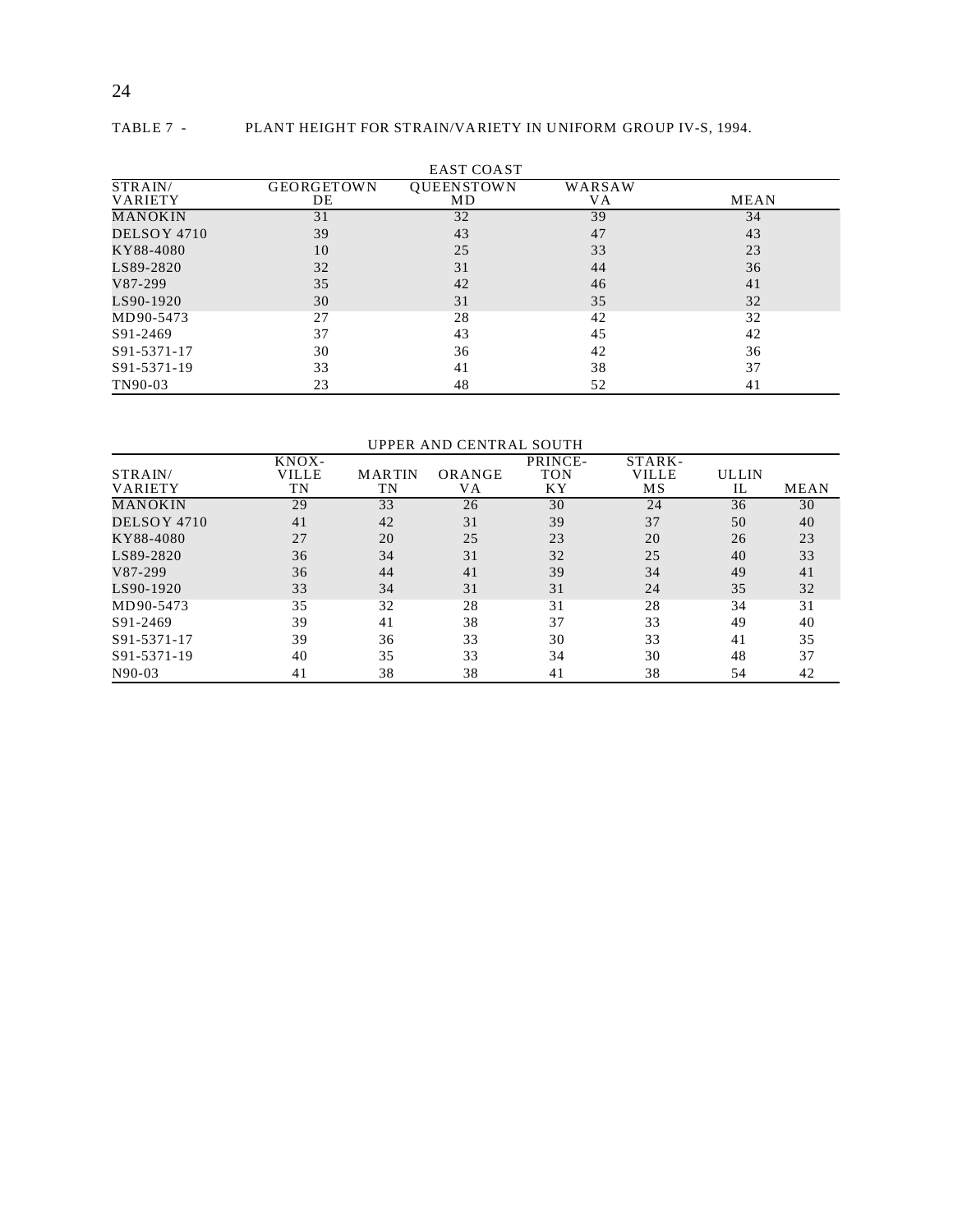| <b>DELTA</b>       |                             |                     |                     |                           |                            |                                   |                          |                          |      |
|--------------------|-----------------------------|---------------------|---------------------|---------------------------|----------------------------|-----------------------------------|--------------------------|--------------------------|------|
| STRAIN/<br>VARIETY | JONES-<br><b>BORO</b><br>AR | <b>KEISER</b><br>AR | MARI-<br>ANNA<br>AR | <b>PINE</b><br>TREE<br>AR | PORTAGE-<br>VILLE<br>MO(A) | PORTAGE-<br><b>VILLE</b><br>MO(B) | STONE-<br>VILLE<br>MS(A) | STONE-<br>VILLE<br>MS(B) | MEAN |
| MANOKIN            | 23                          | 28                  | 27                  | 32                        | 34                         | 30                                | 30                       | 24                       | 28   |
| DELSOY 4710        | 42                          | 45                  | 48                  | 43                        | 48                         | 39                                | 43                       | 41                       | 44   |
| KY88-4080          | 19                          | 23                  | 22                  | 20                        | 30                         | 20                                | 21                       | 22                       | 12   |
| LS89-2820          | 30                          | 34                  | 35                  | 30                        | 31                         | 29                                | 26                       | 29                       | 31   |
| V87-299            | 42                          | 44                  | 45                  | 39                        | 42                         | 35                                | 37                       | 39                       | 40   |
| LS90-1920          | 28                          | 28                  | 30                  | 28                        | 26                         | 26                                | 25                       | 27                       | 27   |
| MD90-5473          | 25                          | 30                  | 24                  | 28                        | 31                         | 29                                | 26                       | 31                       | 28   |
| S91-2469           | 44                          | 46                  | 43                  | 38                        | 42                         | 38                                | 41                       | 39                       | 41   |
| S91-5371-17        | 38                          | 42                  | 40                  | 35                        | 45                         | 41                                | 38                       | 35                       | 39   |
| S91-5371-19        | 35                          | 44                  | 40                  | 38                        | 43                         | 40                                | 37                       | 37                       | 39   |
| TN90-03            | 50                          | 54                  | 48                  | 42                        | 43                         | 42                                | 46                       | 39                       | 46   |

WEST

| STRAIN/<br><b>VARIETY</b> | <b>BIXBY</b><br>OK | <b>CHANUTE</b><br>ΚS | PITTSBURG<br>ΚS | WALNUT<br>KS. | MEAN |
|---------------------------|--------------------|----------------------|-----------------|---------------|------|
| MANOKIN                   | 26                 | 32                   | 35              | 42            | 34   |
| DELSOY 4710               | 32                 | 35                   | 39              | 46            | 38   |
| KY88-4080                 | 27                 | 27                   | 26              | 33            | 28   |
| LS89-2820                 | 34                 | 33                   | 37              | 41            | 36   |
| V87-299                   | 39                 | 38                   | 42              | 44            | 41   |
| LS90-1920                 | 31                 | 34                   | 36              | 43            | 36   |
| MD90-5473                 | 34                 | 33                   | 36              | 43            | 36   |
| S91-2469                  | 40                 | 36                   | 35              | 39            | 38   |
| S91-5371-17               | 35                 | 32                   | 32              | 39            | 35   |
| S91-5371-19               | 38                 | 36                   | 34              | 36            | 36   |
| TN90-03                   | 44                 | 34                   | 41              | 44            | 41   |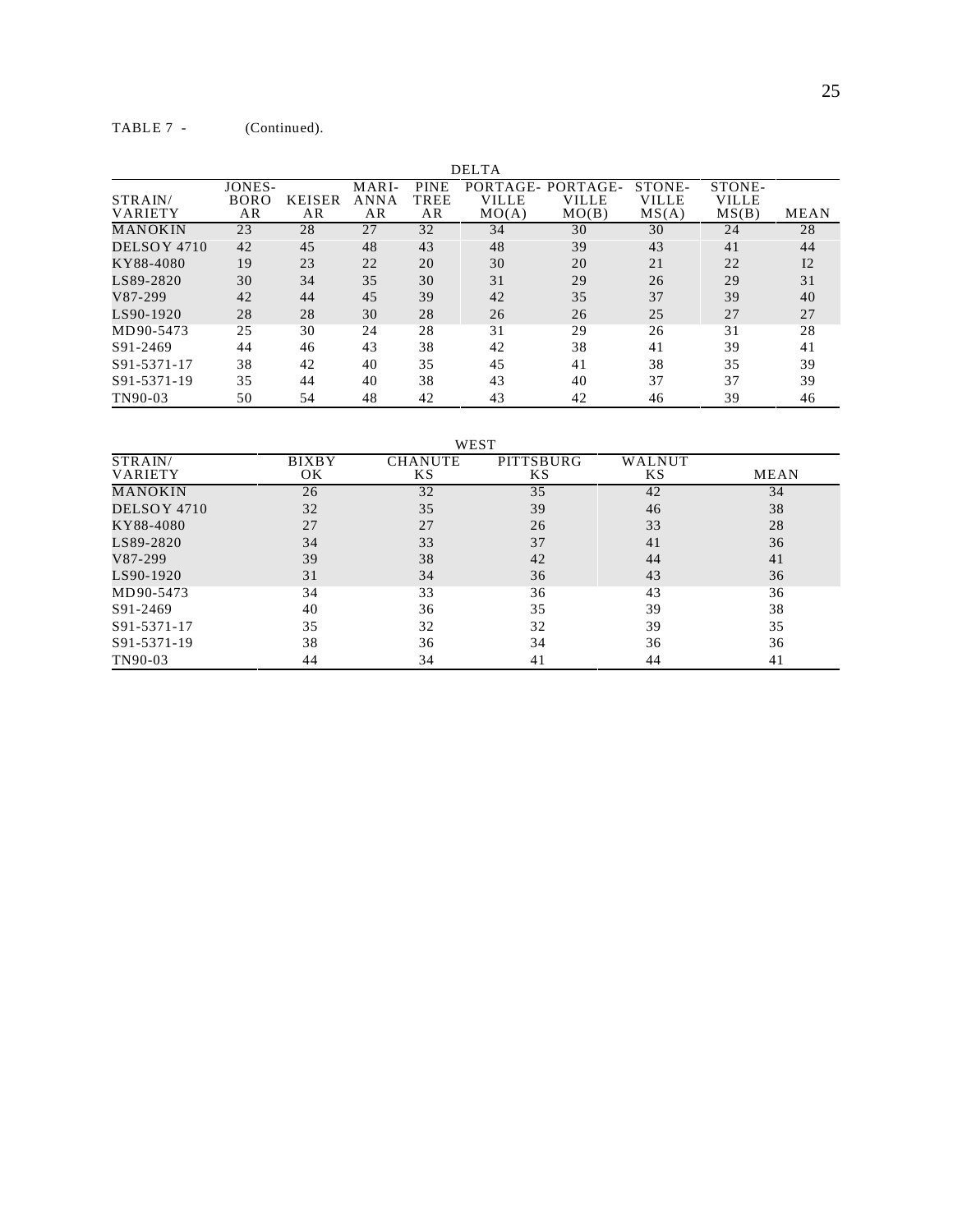#### TABLE 8 - LODGING SCORES FOR STRAIN/VARIETY IN UNIFORM GROUP IV-S, 1994.

|                           |                         | <b>EAST COAST</b>       |              |      |
|---------------------------|-------------------------|-------------------------|--------------|------|
| STRAIN/<br><b>VARIETY</b> | <b>GEORGETOWN</b><br>DE | <b>OUEENSTOWN</b><br>MD | WARSAW<br>VA | MEAN |
| MANOKIN                   | 2.0                     | 3.2                     | 2.5          | 2.6  |
| DELSOY 4710               | 3.7                     | 3.7                     | 3.3          | 3.6  |
| KY88-4080                 | 2.2                     | 1.5                     | 1.5          | 1.7  |
| LS89-2820                 | 2.5                     | 2.3                     | 2.5          | 2.4  |
| V87-299                   | 2.0                     | 3.5                     | 2.3          | 2.6  |
| LS90-1920                 | 2.3                     | 3.0                     | 2.3          | 2.5  |
| MD90-5473                 | 2.2                     | 2.3                     | 2.7          | 2.4  |
| S91-2469                  | 2.6                     | 3.5                     | 3.3          | 3.2  |
| S91-5371-17               | 2.5                     | 4.0                     | 3.8          | 3.4  |
| S91-5371-19               | 2.3                     | 3.9                     | 3.7          | 3.3  |
| TN90-03                   | 2.2                     | 3.2                     | 2.5          | 2.6  |

#### UPPER AND CENTRAL SOUTH

|                | KNOX- |               |        | PRINCE-    | STARK-       |              |             |
|----------------|-------|---------------|--------|------------|--------------|--------------|-------------|
| STRAIN/        | VILLE | <b>MARTIN</b> | ORANGE | <b>TON</b> | <b>VILLE</b> | <b>ULLIN</b> |             |
| <b>VARIETY</b> | TN    | TN            | VA     | ΚY         | MS           | IL           | <b>MEAN</b> |
| MANOKIN        | 3.5   | 1.0           | 3.0    | 1.0        | 2.0          | 2.7          | 2.2         |
| DELSOY 4710    | 4.3   | 2.0           | 2.3    | 2.0        | 2.0          | 3.7          | 2.7         |
| KY88-4080      | 1.7   | 1.0           | 1.3    | 1.0        | 1.0          | 1.0          | 1.2         |
| LS89-2820      | 2.7   | 1.0           | 2.7    | 1.0        | 1.0          | 1.0          | 1.6         |
| V87-299        | 2.7   | 2.0           | 2.3    | 1.0        | 2.0          | 2.3          | 2.1         |
| LS90-1920      | 2.0   | 1.0           | 2.7    | 1.3        | 1.7          | 1.0          | 1.6         |
| MD90-5473      | 3.2   | 5.0           | 1.7    | 1.0        | 2.0          | 1.0          | 2.3         |
| S91-2469       | 4.2   | 1.0           | 2.0    | 1.0        | 2.7          | 4.7          | 2.6         |
| S91-5371-17    | 4.8   | 1.0           | 2.7    | 1.7        | 3.0          | 4.8          | 3.0         |
| S91-5371-19    | 4.5   | 2.0           | 3.0    | 1.7        | 3.0          | 5.0          | 3.2         |
| TN90-03        | 3.3   | 1.0           | 1.7    | 1.0        | 2.0          | 2.7          | 1.9         |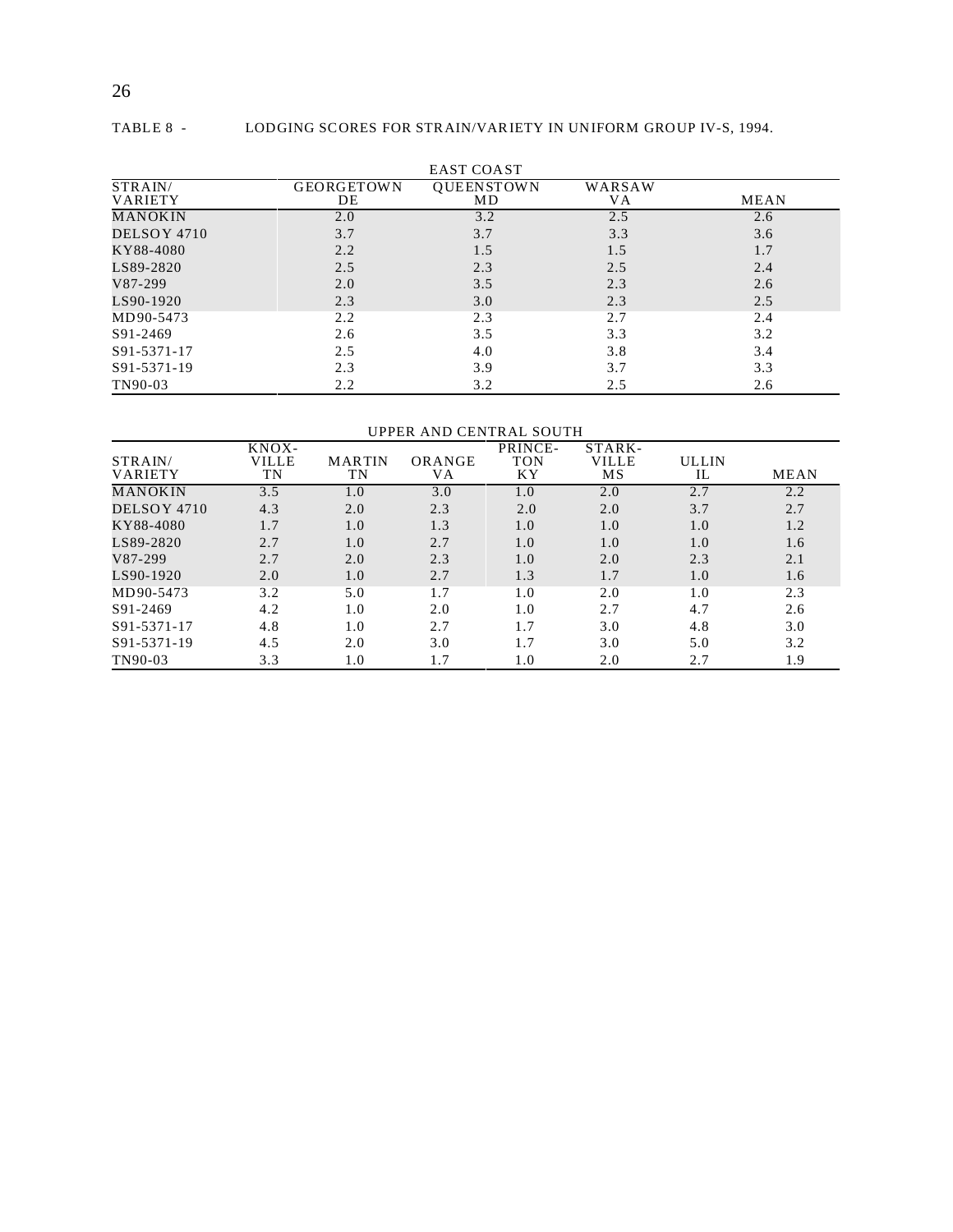|                    |                                    |                     |                     | <b>DELTA</b>              |                                   |                                   |                          |                          |             |
|--------------------|------------------------------------|---------------------|---------------------|---------------------------|-----------------------------------|-----------------------------------|--------------------------|--------------------------|-------------|
| STRAIN/<br>VARIETY | <b>JONES-</b><br><b>BORO</b><br>AR | <b>KEISER</b><br>AR | MARI-<br>ANNA<br>AR | <b>PINE</b><br>TREE<br>AR | PORTAGE-<br><b>VILLE</b><br>MO(A) | PORTAGE-<br><b>VILLE</b><br>MO(B) | STONE-<br>VILLE<br>MS(A) | STONE-<br>VILLE<br>MS(B) | <b>MEAN</b> |
| MANOKIN            | 1.0                                | 1.7                 | 1.5                 | 2.0                       | 1.0                               | 1.5                               | 2.0                      | 2.0                      | 1.6         |
| DELSOY 4710        | 1.7                                | 2.3                 | 3.3                 | 2.0                       | 1.5                               | 2.5                               | 3.0                      | 2.0                      | 2.3         |
| KY88-4080          | 1.0                                | 1.0                 | 1.0                 | 1.0                       | 1.0                               | 1.0                               | 2.0                      | 2.0                      | 1.3         |
| LS89-2820          | 1.0                                | 1.3                 | 1.0                 | 1.3                       | 1.0                               | 1.0                               | 2.0                      | 2.0                      | 1.3         |
| V87-299            | 1.7                                | 2.0                 | 3.0                 | 2.0                       | 1.0                               | 1.0                               | 2.0                      | 2.3                      | 1.9         |
| LS90-1920          | 1.0                                | 1.0                 | 1.7                 | 1.0                       | 1.0                               | 1.0                               | 2.0                      | 2.0                      | 1.3         |
| MD90-5473          | 1.0                                | 1.3                 | 1.0                 | 1.3                       | 1.5                               | 1.0                               | 2.0                      | 2.0                      | 1.4         |
| S91-2469           | 2.0                                | 2.3                 | 3.3                 | 1.7                       | 1.0                               | 1.5                               | 2.0                      | 2.0                      | 2.0         |
| S91-5371-17        | 3.0                                | 2.3                 | 4.7                 | 2.7                       | 2.0                               | 3.0                               | 3.0                      | 3.0                      | 3.0         |
| S91-5371-19        | 2.7                                | 3.0                 | 4.3                 | 3.3                       | 1.5                               | 3.5                               | 3.0                      | 3.0                      | 3.0         |
| TN90-03            | 1.0                                | 2.3                 | 2.3                 | 1.7                       | 1.0                               | 1.0                               | 2.3                      | 2.0                      | 1.7         |

WEST

| STRAIN/        | <b>CHANUTE</b> | PITTSBURG | WALNUT | <b>BIXBY</b> |      |
|----------------|----------------|-----------|--------|--------------|------|
| <b>VARIETY</b> | KS             | ΚS        | ΚS     | OK           | MEAN |
| MANOKIN        | 2.0            | 3.0       | 4.0    | $- -$        | 3.0  |
| DELSOY 4710    | 1.7            | 1.3       | 1.7    | 1.0          | 1.4  |
| KY88-4080      | 1.0            | 1.0       | 1.0    |              | 1.0  |
| LS89-2820      | 1.3            | 1.0       | 3.0    |              | 1.8  |
| V87-299        | 1.3            | 1.0       | 2.0    | 1.0          | 1.3  |
| LS90-1920      | 2.3            | 2.0       | 4.0    | 2.0          | 2.6  |
| MD90-5473      | 1.7            | 2.0       | 3.7    | 3.0          | 2.6  |
| S91-2469       | 1.7            | 1.0       | 2.7    | 3.0          | 2.1  |
| S91-5371-17    | 2.0            | 2.3       | 3.3    | 4.0          | 2.9  |
| S91-5371-19    | 2.0            | 2.0       | 3.7    | 4.0          | 2.9  |
| TN90-03        | $1.0\,$        | $1.0\,$   | 1.7    | 2.0          | 1.4  |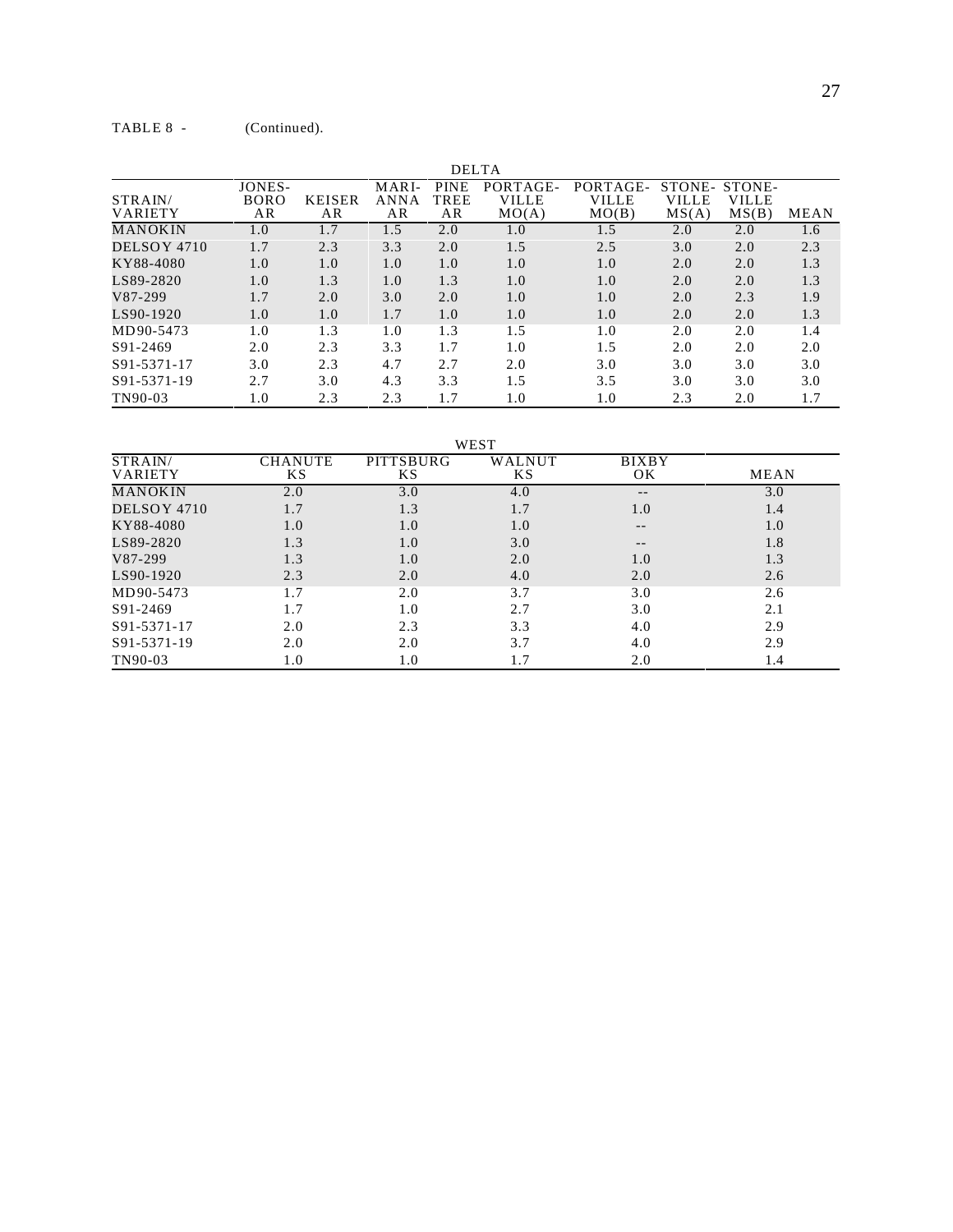## 28

#### TABLE 9 - SEED QUALITY FOR STRAIN/VARIETY IN UNIFORM GROUP IV-S, 1994.

|                |                   | <b>EAST COAST</b> |       |             |
|----------------|-------------------|-------------------|-------|-------------|
| STRAIN/        | <b>GEORGETOWN</b> | QUEENSTOWN        | WARAW |             |
| <b>VARIETY</b> | DE                | MD                | VA    | <b>MEAN</b> |
| MANOKIN        | 1.2               | 1.0               | 1.3   | 1.2         |
| DELSOY 4710    | 1.7               | 1.5               | 2.3   | 1.8         |
| KY88-4080      | 1.7               | 1.0               | 1.2   | 1.3         |
| LS89-2820      | 1.0               | 1.0               | 1.4   | 1.1         |
| V87-299        | 1.3               | 1.0               | 1.4   | 1.2         |
| LS90-1920      | 1.2               | 1.0               | 1.3   | 1.2         |
| MD90-5473      | 1.2               | 1.0               | 1.4   | 1.2         |
| S91-2469       | 1.0               | 1.5               | 2.1   | 1.5         |
| S91-5371-17    | 1.3               | 1.8               | 2.5   | 1.9         |
| S91-5371-19    | 1.3               | 1.3               | 2.3   | 1.7         |
| TN90-03        | 1.3               | 1.0               | 1.9   | 1.4         |

UPPER AND CENTRAL SOUTH

| STRAIN/        | KNOXVILLE | <b>MARTIN</b> | ORANGE | <b>PRINCETON</b> | <b>ULLIN</b> |             |
|----------------|-----------|---------------|--------|------------------|--------------|-------------|
| <b>VARIETY</b> | TN        | TN            | VА     | <b>KY</b>        | IL           | <b>MEAN</b> |
| MANOKIN        | 1.5       | 2.0           | 1.0    | 3.0              | 1.3          | 1.8         |
| DELSOY 4710    | 3.0       | 3.0           | 1.5    | 3.0              | 2.7          | 2.6         |
| KY88-4080      | 1.0       | 2.0           | 1.0    | 5.0              | 1.0          | 2.0         |
| LS89-2820      | 2.0       | 2.0           | 1.0    | 3.0              | 1.0          | 1.8         |
| V87-299        | 1.5       | 2.0           | 1.0    | 4.0              | 1.7          | 2.0         |
| LS90-1920      | 1.5       | 3.0           | 1.0    | 4.0              | 1.3          | 2.2         |
| MD90-5473      | $1.0\,$   | 3.0           | 1.0    | 5.0              | 1.5          | 2.3         |
| S91-2469       | 2.5       | 3.0           | 1.5    | 3.0              | 2.0          | 2.4         |
| S91-5371-17    | 3.0       | 3.0           | 1.2    | 3.0              | 2.7          | 2.6         |
| S91-5371-19    | 3.0       | 3.0           | 1.0    | 3.0              | 2.0          | 2.4         |
| TN90-03        | 1.5       | 2.0           | 1.0    | 4.0              | 1.7          | 2.0         |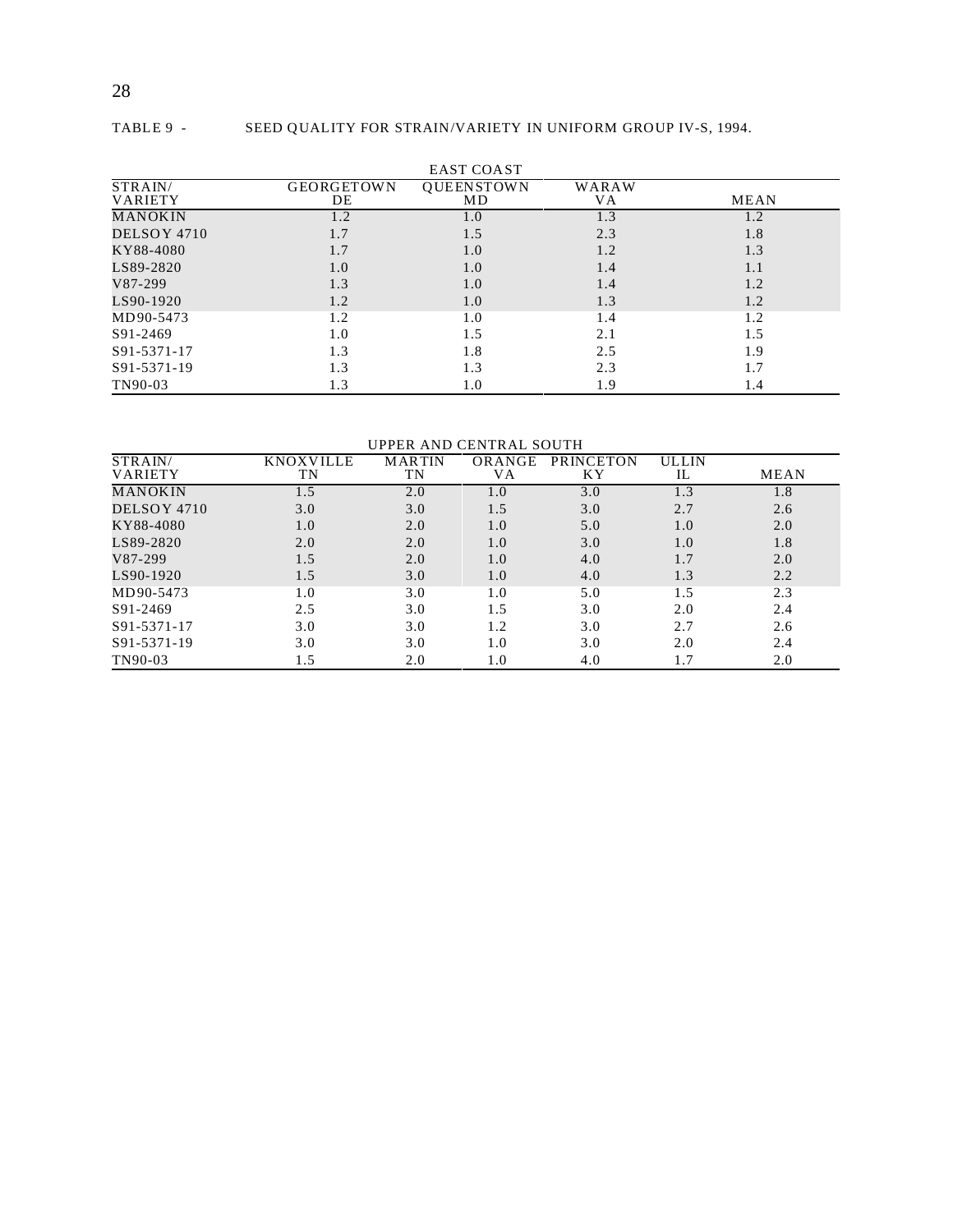| <b>DELTA</b>              |                             |                           |                                   |                            |                                 |                                 |             |
|---------------------------|-----------------------------|---------------------------|-----------------------------------|----------------------------|---------------------------------|---------------------------------|-------------|
| STRAIN/<br><b>VARIETY</b> | JONES-<br><b>BORO</b><br>AR | <b>PINE</b><br>TREE<br>AR | PORTAGE-<br><b>VILLE</b><br>MO(A) | PORTAGE-<br>VILLE<br>MO(B) | STONE-<br><b>VILLE</b><br>MS(A) | STONE-<br><b>VILLE</b><br>MS(B) | <b>MEAN</b> |
| MANOKIN                   | 2.3                         | 1.0                       | 1.0                               | 1.5                        | 2.0                             | 2.3                             | 1.7         |
| DELSOY 4710               | 3.3                         | 2.0                       | 2.0                               | 2.0                        | 2.3                             | 2.7                             | 2.4         |
| KY88-4080                 | 2.3                         | 1.3                       | 1.5                               | 1.5                        | 2.0                             | 2.0                             | 1.8         |
| LS89-2820                 | 2.7                         | 1.3                       | 2.0                               | 1.5                        | 2.0                             | 2.3                             | 2.0         |
| V87-299                   | 2.7                         | 1.7                       | 1.5                               | 1.5                        | 2.0                             | 2.0                             | 1.9         |
| LS90-1920                 | 2.3                         | 1.3                       | 1.0                               | 1.0                        | 2.0                             | 2.0                             | 1.6         |
| MD90-5473                 | 1.3                         | 1.0                       | 1.0                               | 1.0                        | 2.0                             | 2.0                             | 1.4         |
| S91-2469                  | 3.3                         | 1.7                       | 1.5                               | 2.0                        | 2.3                             | 2.0                             | 2.1         |
| S91-5371-17               | 3.3                         | 1.3                       | 1.5                               | 2.0                        | 2.0                             | 2.0                             | 2.0         |
| S91-5371-19               | 2.7                         | 1.7                       | 1.5                               | 2.0                        | 2.0                             | 3.0                             | 2.1         |
| TN90-03                   | 3.3                         | 1.7                       | 1.5                               | 2.0                        | 2.0                             | 2.0                             | 2.1         |

WEST

|                | <b>CHANUTE</b> |      |
|----------------|----------------|------|
| STRAIN/VARIETY | KS.            | MEAN |
| <b>MANOKIN</b> | 3.0            | 3.0  |
| DELSOY 4710    | 3.0            | 3.0  |
| KY88-4080      | 2.0            | 2.0  |
| LS89-2820      | 2.0            | 2.0  |
| V87-299        | 3.0            | 3.0  |
| LS90-1920      | 3.0            | 3.0  |
| MD90-5473      | 3.0            | 3.0  |
| S91-2469       | 3.0            | 3.0  |
| S91-5371-17    | 3.0            | 3.0  |
| S91-5371-19    | 2.0            | 2.0  |
| TN90-03        | 3.0            | 3.0  |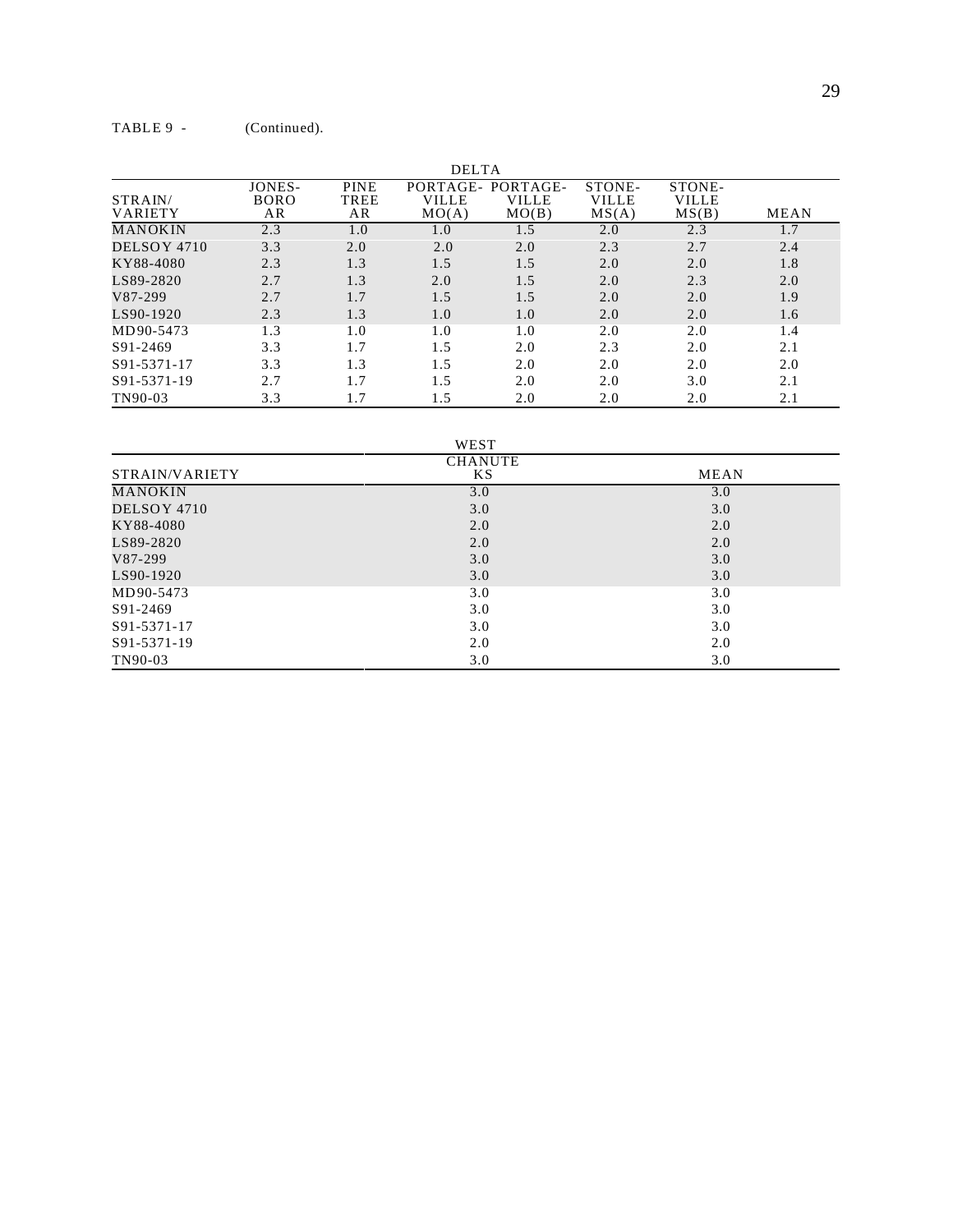#### **PRELIMINARY GROUP IV-S**

#### **1994**

Preliminary Group IV-S nurseries were planted at 8 locations. Data were obtained from all of these locations. The parentage for each strain is reported in Table 10. Table 11 gives a general summary of information for each strain including seed yield, oil and protein percentages, maturity index, and pest reactions. Results from individual locations are summarized in Tables 12 -18.

The cultivar Manokin is the yield and maturity check. It had a mean yield of 53.6 bushels per acre and a mean maturity of October 3 at the 8 locations.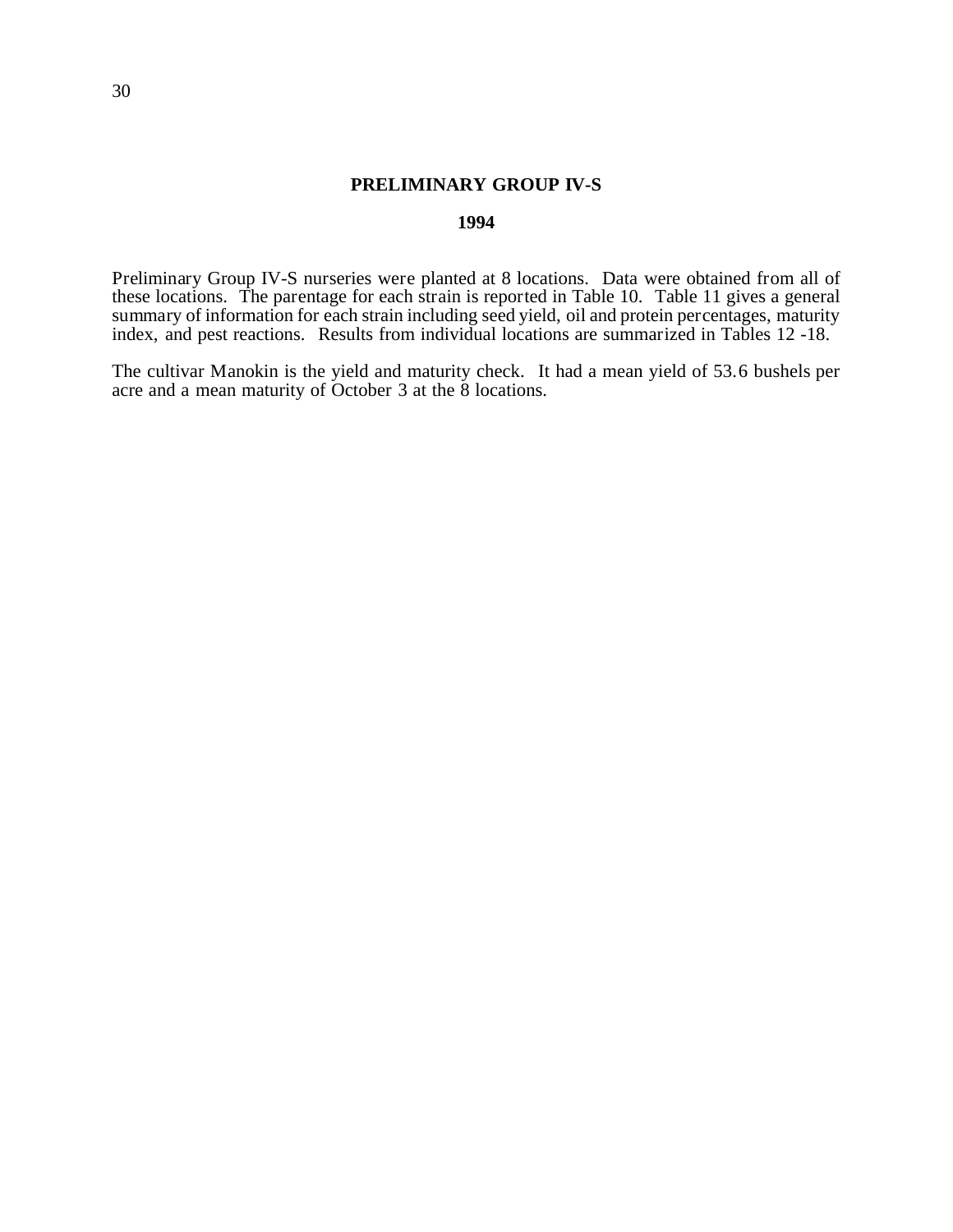| STRAIN/<br>VARIETY | PARENTAGE                              | <b>GENERATION</b><br>COMPOSITED |
|--------------------|----------------------------------------|---------------------------------|
| 1. MANOKIN         | L70-L3048 X D74-7824                   | F <sub>5</sub>                  |
| 2. DELSOY 4710     | L77-443 X L77-906                      | F <sub>5</sub>                  |
| 3. F91-3074        | F85-1335 X F83-4648                    | F <sub>6</sub>                  |
| 4. F91-3076        | F85-1335 X F83-4648                    | F <sub>6</sub>                  |
| 5. K1303           | <b>HAMILTON X N83-375</b>              | F <sub>5</sub>                  |
| 6. K1304           | K <sub>1133</sub> X FLYER              | F <sub>5</sub>                  |
| 7. K1305           | K <sub>1154</sub> X <sub>N84-507</sub> | F <sub>5</sub>                  |
| 8. K1306           | RANDOM MATED POPULATIONS               | F5                              |
| 9. K1307           | K1133 X R85-3309                       | F <sub>5</sub>                  |
| 10. KY91-0151      | PIONEER 9442 X NORTHRUP KING S42-40    | F5                              |
| 11. KY91-1037      | <b>ASGROW A4393 X HUTCHESON</b>        | F <sub>5</sub>                  |
| 12. KY91-1059      | <b>ASGROW A4393 X HUTCHESON</b>        | F <sub>5</sub>                  |
| 13. LS91-0925      | LS79-W330 X FAYETTE                    | F <sub>5</sub>                  |
| 14. MD91-5247      | <b>MD83-5198 X FLYER</b>               | F <sub>5</sub>                  |
| 15. MD91-5313      | <b>MANOKIN X MD-MBB84-20</b>           | F <sub>5</sub>                  |
| 16. MD91-5882      | <b>SPENCER X STAFFORD</b>              | F <sub>5</sub>                  |
| 17. R91-4256       | NAROW X WILLIAMS 82                    | F <sub>5</sub>                  |
| 18. R91-4425       | <b>NAROW X WILLIAMS 82</b>             | F <sub>5</sub>                  |
| 19. S92-2701       | WILLIAMS(2) X (FORREST X PI437654)     | F <sub>5</sub>                  |
| 20. S92-2702       | WILLIAMS $(2)$ X (FORREST X PI437654)  | F5                              |
| 21. S92-2712       | WILLIAMS(2) X (FORREST X PI437654)     | F5                              |
| 22. S92-2713       | WILLIAMS(2) X (FORREST X PI437654)     | F5                              |
| 23. S92-2715       | WILLIAMS(2) X (FORREST X PI437654)     | F <sub>6</sub>                  |
| 24. TN90-112       | TN83-6 X TN83-22                       | F7                              |
| 25. TN91-07        | TN4-86 X TN83-22                       | F <sub>8</sub>                  |
| 26. TN91-13        | TN83-6 X TN83-22                       | F <sub>8</sub>                  |
| 27. TN91-55        | TN4-86 X TN83-67                       | F <sub>8</sub>                  |
| 28. V90-454        | STAFFORD X AVERY                       | F <sub>4</sub>                  |
| 29. V90-798        | HUTCHESON X 9441                       | F <sub>4</sub>                  |
| 30. V90-848        | HUTCHESON X 9441                       | F <sub>4</sub>                  |

TABLE 10 - PARENTAGE OF STRAIN/VARIETY GROWN IN PRELIMINARY GROUP IV-S, 1994.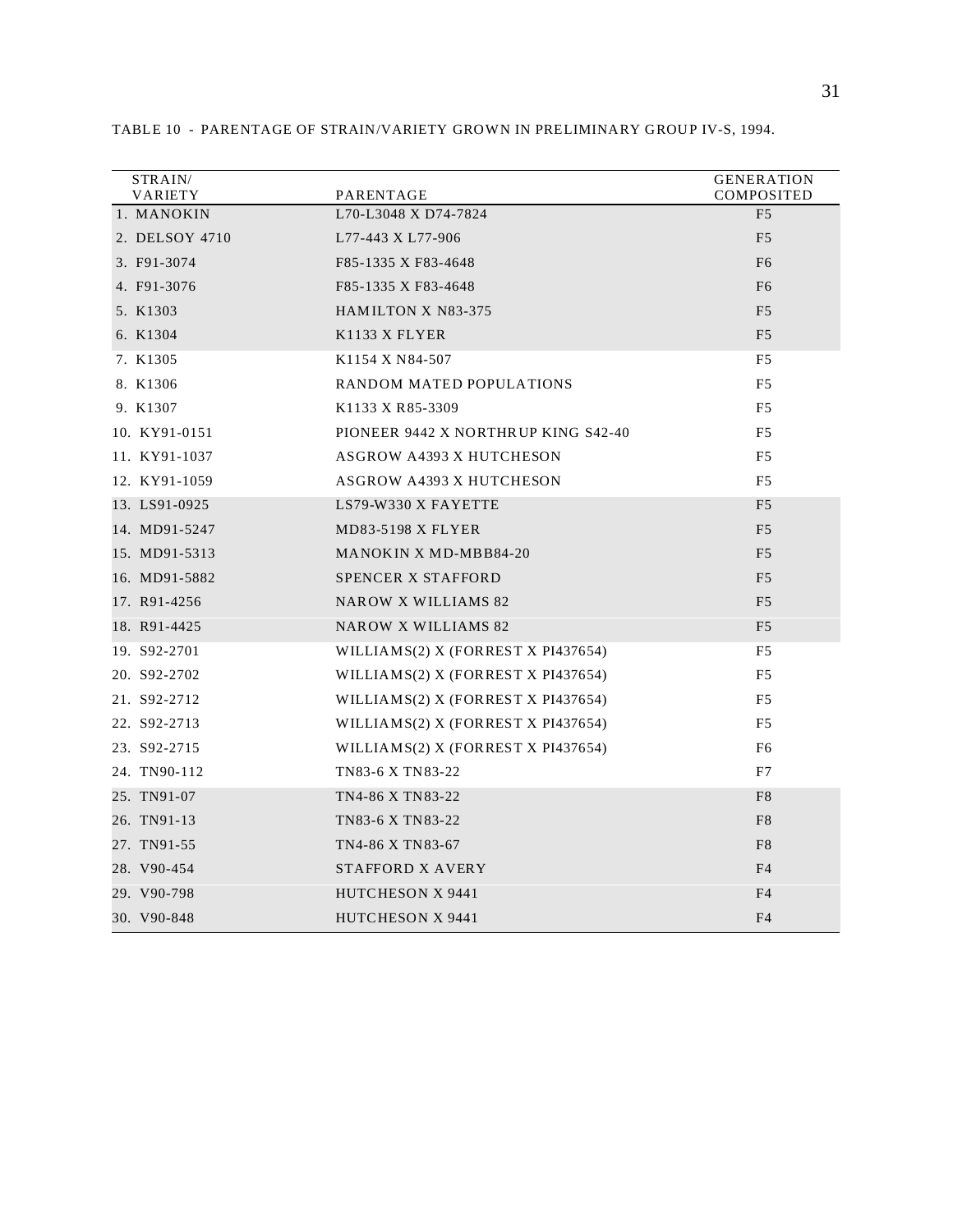| STRAIN/<br>VARIETY | <b>SEED</b><br>YIELD | MAT.<br><b>INDEX</b> | HT. | OIL     | PRO-<br><b>TEIN</b> | <b>SEED</b><br>SIZE | LODG-<br><b>ING</b> | <b>SEED</b><br>QUALITY |
|--------------------|----------------------|----------------------|-----|---------|---------------------|---------------------|---------------------|------------------------|
| MANOKIN            | 53.6                 | 10/03                | 29  | 20.5    | 41.3                | 13.9                | 2.0                 | 1.5                    |
| DELSOY 4710        | 52.0                 | $5-$                 | 43  | 20.5    | 41.0                | 17.5                | 2.4                 | 1.8                    |
| F91-3074           | $45.6 -$             | $1+$                 | 38  | 20.3    | 41.5                | 15.0                | 2.3                 | 1.5                    |
| F91-3076           | 51.3                 | $1 -$                | 38  | 20.3    | $42.4+$             | 15.6                | 1.8                 | 1.9                    |
| K1303              | 53.6                 | $10-$                | 38  | 20.9    | $42.9+$             | 16.1                | $1.5\,$             | 1.9                    |
| K1304              | 52.6                 | $1 -$                | 33  | 20.7    | 41.5                | 10.9                | 2.1                 | 1.6                    |
| K1305              | 53.5                 | $2+$                 | 31  | 20.6    | 40.8                | 13.5                | 1.9                 | 1.7                    |
| K1306              | 50.6                 | $8-$                 | 39  | 21.0    | 42.3                | 14.5                | 1.9                 | 1.5                    |
| K1307              | 52.6                 | $1+$                 | 32  | 20.7    | $39.3 -$            | 12.8                | 1.8                 | 1.7                    |
| KY91-0151          | 51.6                 | 13-                  | 35  | 21.5    | 41.1                | 15.3                | 1.7                 | 1.9                    |
| KY91-1037          | 54.4                 | 6-                   | 38  | 21.4    | 41.4                | 17.8                | 1.6                 | 1.8                    |
| KY91-1059          | 50.1                 | $3-$                 | 42  | 21.4    | 42.1                | 17.8                | $2.0$               | 2.0                    |
| LS91-0925          | 49.6                 | $2 -$                | 29  | 21.2    | 41.4                | 13.1                | 1.8                 | 1.9                    |
| MD91-5247          | 51.9                 | $10-$                | 37  | 21.0    | 42.0                | 14.6                | 1.8                 | 1.7                    |
| MD91-5313          | $48.6 -$             | $2 -$                | 31  | 20.1    | 41.3                | 12.8                | 1.7                 | 1.6                    |
| MD91-5882          | 50.6                 | $8-$                 | 40  | 21.3    | 42.3                | 17.0                | 1.8                 | 2.2                    |
| R91-4256           | $48.0 -$             | $2 -$                | 45  | 20.7    | 41.9                | 15.8                | $2.0\,$             | 1.9                    |
| R91-4425           | $45.7 -$             | $2 -$                | 39  | 20.5    | 41.8                | 14.2                | 2.4                 | 1.9                    |
| S92-2701           | $42.1 -$             | 14-                  | 36  | 20.8    | $42.4+$             | 17.9                | 2.8                 | 2.2                    |
| S92-2702           | $41.7 -$             | $14-$                | 38  | 20.5    | $42.9+$             | 17.5                | 2.8                 | 2.3                    |
| S92-2712           | $48.8 -$             | $10-$                | 37  | 21.1    | $43.1+$             | 18.5                | 2.7                 | 2.0                    |
| S92-2713           | 50.5                 | 9-                   | 38  | 21.0    | $43.1+$             | 18.2                | 2.8                 | 1.9                    |
| S92-2715           | 49.1-                | $9-$                 | 40  | 20.9    | $43.0+$             | 18.5                | 2.8                 | 1.7                    |
| TN90-112           | $45.6 -$             | $4-$                 | 44  | 21.0    | 41.6                | 16.3                | 1.8                 | 1.7                    |
| TN91-07            | $49.0 -$             | $3-$                 | 48  | 20.7    | $42.6+$             | 14.6                | 2.2                 | 1.5                    |
| TN91-13            | $45.6 -$             | $\boldsymbol{0}$     | 46  | 21.2    | 40.9                | 16.0                | 1.8                 | 1.8                    |
| TN91-55            | $48.3 -$             | $4-$                 | 40  | 21.1    | 42.3                | 14.6                | 1.9                 | 1.7                    |
| V90-454            | 50.4                 | $3-$                 | 30  | $17.6-$ | $39.4 -$            | 15.7                | 1.3                 | 1.8                    |
| V90-798            | 53.8                 | $3-$                 | 42  | 20.8    | 42.0                | 15.6                | 2.1                 | 2.2                    |
| V90-848            | 52.9                 | $7 -$                | 41  | 21.2    | $42.4+$             | 17.5                | $2.2\,$             | 2.2                    |
| Overall Mean       | 49.8                 |                      |     | 20.8    | 41.8                |                     |                     |                        |
| L.S.D. (0.05)      | 4.5                  |                      |     | 1.7     | 1.1                 |                     |                     |                        |
| $C.V.$ (%)         | 9.2                  |                      |     | 7.3     | 2.4                 |                     |                     |                        |

TABLE 11 - GENERAL SUMMARY OF PERFORMANCE AND PEST REACTION OF STRAIN/VARIETY GROWN IN PRELIMINARY GROUP IV-S, 1994.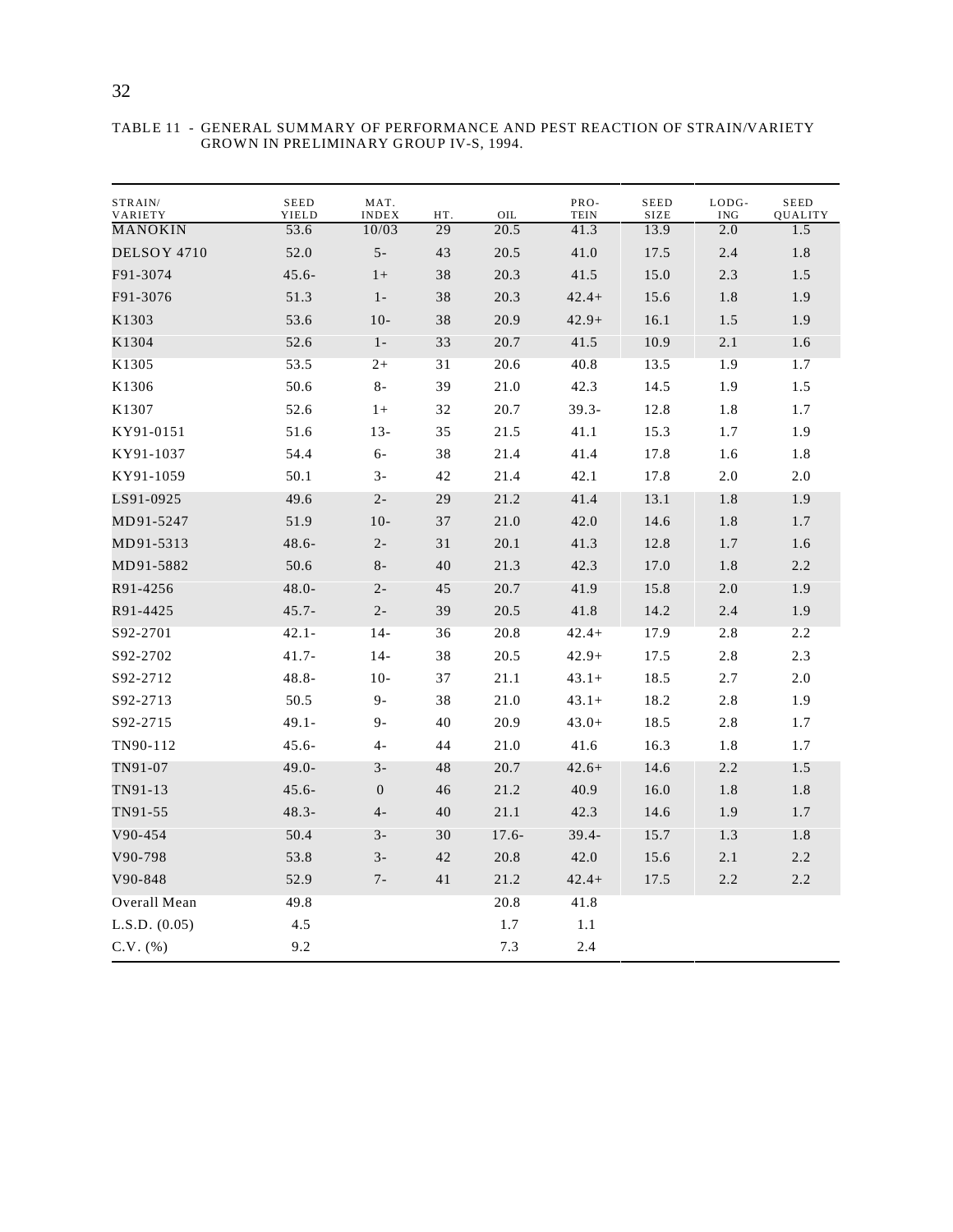| STRAIN/<br>VARIETY | M.a.<br>${\rm TN}$ | M.i.<br>TN | $_{\rm SCN}$<br>3 | SCN<br>14 | <b>STEM</b><br>CANKER<br>MS |
|--------------------|--------------------|------------|-------------------|-----------|-----------------------------|
| <b>MANOKIN</b>     | 1.3                | 1.0        | 1.0               | 5.0       | 1.0                         |
| DELSOY 4710        | 3.3                | $2.0\,$    | $1.0\,$           | $2.0\,$   | $1.0\,$                     |
| F91-3074           | 4.0                | 1.4        | 5.0               | 5.0       | 1.0                         |
| F91-3076           | 1.9                | 1.0        | 5.0               | 5.0       | 1.0                         |
| K1303              | 3.3                | $2.0\,$    | $1.0\,$           | $2.0\,$   | 2.1                         |
| K1304              | 3.3                | 2.3        | 5.0               | 5.0       | 3.0                         |
| K1305              | 4.0                | 1.0        | 5.0               | 5.0       | 3.0                         |
| K1306              | 4.0                | $2.0\,$    | 5.0               | 5.0       | 3.4                         |
| K1307              | 4.0                | $1.0\,$    | 1.2               | 5.0       | 3.3                         |
| KY91-0151          | 3.3                | 1.4        | 5.0               | 5.0       | 4.0                         |
| KY91-1037          | 3.4                | 1.4        | 5.0               | 5.0       | 2.0                         |
| KY91-1059          | 4.0                | 1.0        | 5.0               | 5.0       | 3.0                         |
| LS91-0925          | 4.0                | 2.4        | 5.0               | 4.3       | 1.0                         |
| MD91-5247          | 4.0                | $2.0\,$    | 2.0               | 2.0       | 3.4                         |
| MD91-5313          | 4.0                | 2.1        | 1.0               | 5.0       | 3.3                         |
| MD91-5882          | 4.0                | $2.0\,$    | 5.0               | 4.4       | $1.0\,$                     |
| R91-4256           | 4.0                | 2.0        | 5.0               | 5.0       | 4.0                         |
| R91-4425           | 4.0                | 1.4        | 5.0               | $5.0\,$   | 4.0                         |
| S92-2701           | 3.3                | 1.3        | 1.0               | 1.1       | 1.0                         |
| S92-2702           | 4.0                | 1.1        | 1.0               | $1.0\,$   | 1.0                         |
| S92-2712           | 3.1                | $1.0\,$    | $1.0\,$           | $1.0\,$   | $1.0\,$                     |
| S92-2713           | 3.4                | 1.3        | 1.0               | 1.1       | 1.0                         |
| S92-2715           | 3.3                | 1.3        | 1.0               | 1.0       | 1.0                         |
| TN90-112           | 4.3                | 1.4        | 1.3               | $1.0\,$   | $1.0\,$                     |
| TN91-07            | 5.0                | 2.0        | 2.0               | 1.3       | 1.0                         |
| TN91-13            | 4.0                | 2.2        | 1.3               | 1.1       | 1.0                         |
| TN91-55            | 5.0                | 2.0        | 2.3               | 2.0       | 1.0                         |
| V90-454            | 2.1                | 1.0        | 4.2               | 3.0       | 1.0                         |
| V90-798            | 4.0                | $1.0\,$    | 5.0               | 4.0       | 3.0                         |
| V90-848            | 4.0                | $1.0$      | 5.0               | 3.4       | 3.1                         |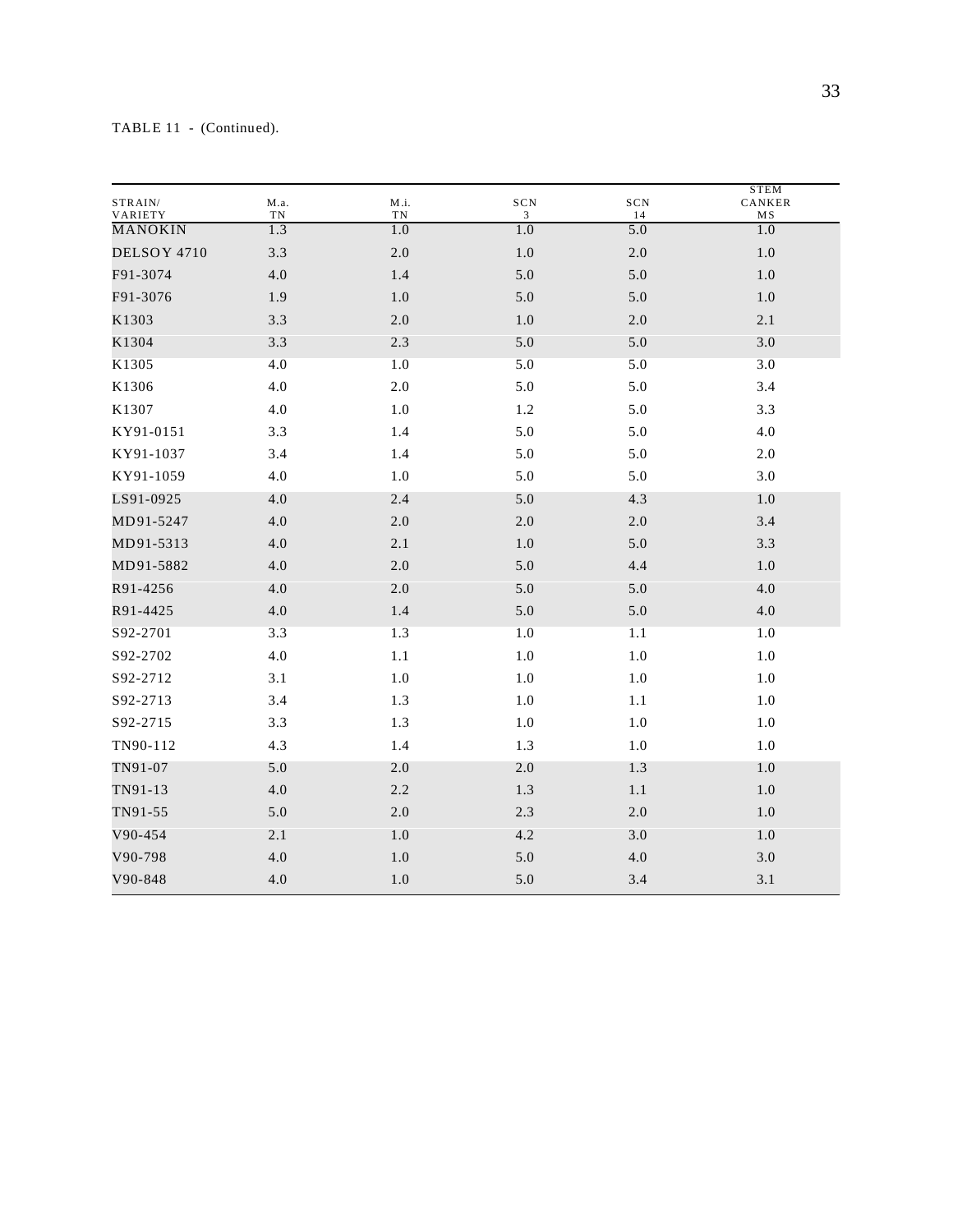| STRAIN/<br><b>VARIETY</b> | KEI-<br><b>SER</b><br>AR | PITTS-<br><b>BURG</b><br>KS | POR-<br>TAGE-<br><b>VILLE</b><br>MO(A) | PRINCE-<br><b>TON</b><br>KY | <b>OUEENS-</b><br><b>TOWN</b><br>MD | STONE-<br><b>VILLE</b><br>MS(B) | <b>ULLIN</b><br>${\rm IL}$ | WAR-<br><b>SAW</b><br><b>VA</b> | <b>MEAN</b> |
|---------------------------|--------------------------|-----------------------------|----------------------------------------|-----------------------------|-------------------------------------|---------------------------------|----------------------------|---------------------------------|-------------|
| <b>MANOKIN</b>            | 71.5                     | 43.0                        | 53.2                                   | 44.0                        | 57.8                                | 38.3                            | 62.8                       | 58.8                            | 53.6        |
| DELSOY 4710               | 70.3                     | 46.3                        | 53.4                                   | 40.3                        | 51.5                                | 35.3                            | 69.0                       | $50.2 -$                        | 52.0        |
| F91-3074                  | $63.1 -$                 | 38.5                        | 48.3                                   | $29.1 -$                    | 53.8                                | 40.9                            | $47.6 -$                   | $44.1 -$                        | $45.6 -$    |
| F91-3076                  | $63.2 -$                 | $53.7+$                     | 47.1                                   | 42.5                        | 57.6                                | 31.6                            | 65.4                       | $49.7 -$                        | 51.3        |
| K1303                     | 73.4                     | 47.7                        | 49.6                                   | 40.4                        | 56.9                                | 38.5                            | 64.0                       | 58.6                            | 53.6        |
| K1304                     | 73.0                     | 49.1                        | 52.8                                   | 36.8                        | 52.6                                | 42.5                            | 58.3                       | 55.9                            | 52.6        |
| K1305                     | $63.2 -$                 | 48.9                        | 54.6                                   | 42.6                        | 60.3                                | $46.6+$                         | 58.1                       | 54.0                            | 53.5        |
| K1306                     | 67.9                     | 44.8                        | 48.6                                   | 39.3                        | 56.8                                | 37.9                            | 57.9                       | $52.1 -$                        | 50.6        |
| K1307                     | 70.5                     | 42.9                        | 57.0                                   | 42.1                        | 56.5                                | 40.3                            | 54.1                       | 57.4                            | 52.6        |
| KY91-0151                 | 67.0                     | 49.3                        | 44.9-                                  | 41.3                        | 61.6                                | 39.6                            | 53.1                       | 56.5                            | 51.6        |
| KY91-1037                 | 72.1                     | 41.4                        | 52.7                                   | 47.8                        | 63.9                                | 36.7                            | 63.0                       | 57.8                            | 54.4        |
| KY91-1059                 | 65.4                     | 45.9                        | $45.6 -$                               | 34.6                        | $65.2+$                             | $48.8 +$                        | $46.9 -$                   | 48.4-                           | 50.1        |
| LS91-0925                 | 64.3                     | $51.5+$                     | $44.5 -$                               | 38.8                        | $48.1 -$                            | 38.2                            | 66.1                       | $45.8 -$                        | 49.6        |
| MD91-5247                 | 67.8                     | 40.8                        | 46.9                                   | 36.1                        | 64.1                                | 34.7                            | 69.9                       | 55.0                            | 51.9        |
| MD91-5313                 | $63.9 -$                 | 44.8                        | 49.7                                   | 39.4                        | 48.0-                               | 33.3                            | 63.0                       | $47.1 -$                        | $48.6 -$    |
| MD91-5882                 | 69.0                     | $33.8 -$                    | 54.1                                   | 39.1                        | 55.5                                | 44.4                            | 58.2                       | $51.0 -$                        | 50.6        |
| R91-4256                  | $62.2 -$                 | 37.9                        | 49.9                                   | $33.9 -$                    | 56.1                                | 43.0                            | 54.6                       | $46.3 -$                        | $48.0 -$    |
| R91-4425                  | $61.2 -$                 | 34.9                        | $43.6 -$                               | 35.0                        | $50.2 -$                            | 41.5                            | 57.8                       | $41.6-$                         | $45.7 -$    |
| S92-2701                  | $48.0 -$                 | 38.2                        | $44.3 -$                               | $30.8 -$                    | 49.9-                               | 36.5                            | $40.2 -$                   | $49.2 -$                        | $42.1 -$    |
| S92-2702                  | $45.3 -$                 | 38.4                        | $44.6 -$                               | $31.7 -$                    | 49.8-                               | 34.5                            | $40.0 -$                   | 49.8-                           | $41.7 -$    |
| S92-2712                  | 64.6                     | 44.4                        | 50.4                                   | $33.4 -$                    | $50.4 -$                            | 38.4                            | 56.9                       | 51.7-                           | 48.8-       |
| S92-2713                  | 65.3                     | 42.4                        | 48.7                                   | 35.2                        | 56.4                                | 40.2                            | 63.4                       | $52.3-$                         | 50.5        |
| S92-2715                  | 56.8-                    | 46.4                        | $41.6 -$                               | 38.3                        | 52.5                                | 34.3                            | 69.5                       | 53.2                            | 49.1        |
| TN90-112                  | $56.5 -$                 | 46.9                        | 48.1                                   | $27.7 -$                    | $44.7 -$                            | 36.2                            | 53.9                       | $50.6 -$                        | $45.6 -$    |
| TN91-07                   | $62.3-$                  | 43.8                        | 50.2                                   | $34.3 -$                    | 54.1                                | 40.1                            | 59.9                       | $47.5 -$                        | $49.0 -$    |
| TN91-13                   | 53.4-                    | 40.3                        | $42.0 -$                               | 35.1                        | 58.7                                | 38.2                            | 56.7                       | $40.9 -$                        | $45.6 -$    |
| TN91-55                   | 66.8                     | 40.3                        | $46.2 -$                               | $34.0 -$                    | $48.4 -$                            | 41.5                            | 58.7                       | $50.6 -$                        | $48.3 -$    |
| V90-454                   | 66.4                     | 43.6                        | $45.4 -$                               | 40.6                        | 55.9                                | 36.9                            | 61.2                       | 53.2                            | 50.4        |
| V90-798                   | $64.1 -$                 | 49.0                        | $45.0 -$                               | 40.5                        | 64.2                                | $45.9+$                         | 62.5                       | 59.2                            | 53.8        |
| V90-848                   | $63.5 -$                 | $52.4+$                     | 49.0                                   | 37.7                        | $64.9+$                             | 38.7                            | 58.0                       | 59.2                            | 52.9        |
| Overall Mean              | 63.9                     | 44.0                        | 48.4                                   | 37.4                        | 55.5                                | 39.1                            | 58.3                       | 51.6                            | 49.8        |
| L.S.D. (0.05)             | 7.3                      | 8.4                         | 6.8                                    | 9.4                         | 6.6                                 | 7.3                             | 13.0                       | 5.9                             | 4.5         |
| $C.V.$ $%$                | 5.5                      | 9.4                         | 6.9                                    | 12.3                        | 5.8                                 | 9.2                             | 10.9                       | 5.6                             | 9.2         |

TABLE 12 - SEED YIELD, IN BUSHELS PER ACRE, FOR STRAIN/VARIETY IN PRELIMINARY GROUP IV-S, 1994.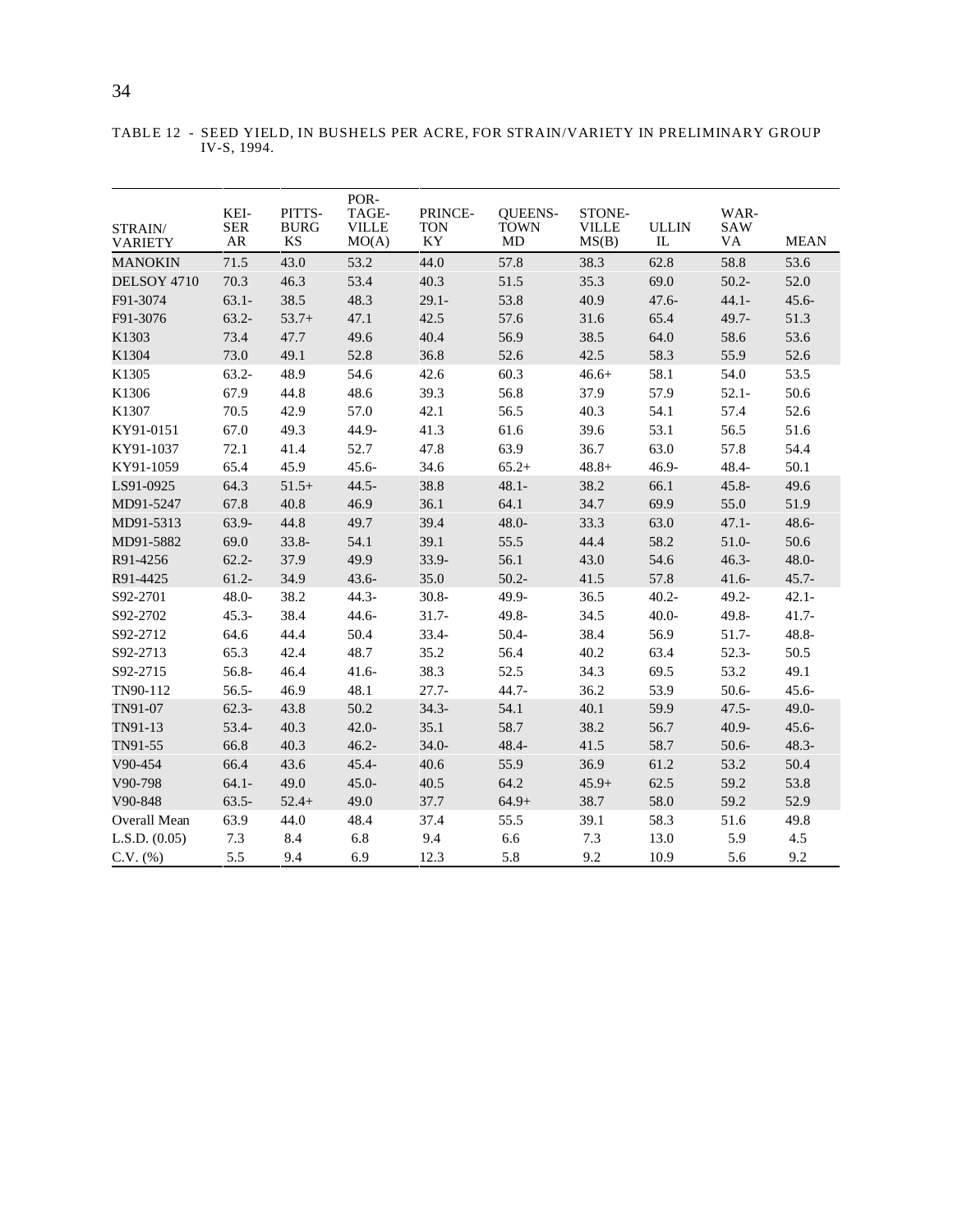| STRAIN/<br><b>VARIETY</b> | <b>KEISER</b><br>AR | PORTAGE-<br><b>VILLE</b><br>MO(A) | PRINCE-<br><b>TON</b><br>KY | STONE-<br><b>VILLE</b><br>MS(B) | <b>ULLIN</b><br>IL | <b>WARSAW</b><br>VA | <b>MEAN</b> |
|---------------------------|---------------------|-----------------------------------|-----------------------------|---------------------------------|--------------------|---------------------|-------------|
| <b>MANOKIN</b>            | 20.0                | 20.7                              | 20.1                        | 21.2                            | 20.1               | 20.8                | 20.5        |
| DELSOY 4710               | 20.4                | 20.6                              | 20.1                        | 21.0                            | 20.0               | 20.7                | 20.5        |
| F91-3074                  | 20.0                | 20.1                              | 20.7                        | 20.6                            | 20.1               | 20.5                | 20.3        |
| F91-3076                  | 19.8                | 20.4                              | 20.1                        | 20.7                            | 20.1               | 20.9                | 20.3        |
| K1303                     | 20.3                | 20.9                              | 21.1                        | 21.3                            | 20.8               | 20.9                | 20.9        |
| K1304                     | 20.3                | 20.5                              | 21.2                        | 21.0                            | 20.1               | 20.8                | 20.7        |
| K1305                     | 19.8                | 20.9                              | 20.4                        | 21.5                            | 20.4               | 20.7                | 20.6        |
| K1306                     | 20.8                | 20.8                              | 21.1                        | 21.6                            | 20.7               | 21.1                | 21.0        |
| K1307                     | 21.0                | 20.5                              | 20.6                        | 21.0                            | 19.9               | 21.0                | 20.7        |
| KY91-0151                 | 21.6                | 21.7                              | 21.2                        | 22.1                            | 21.0               | 21.3                | 21.5        |
| KY91-1037                 | 21.3                | 21.6                              | 21.5                        | 21.5                            | 21.3               | 21.4                | 21.4        |
| KY91-1059                 | 21.3                | 22.1                              | 21.2                        | 22.2                            | 21.0               | 20.8                | 21.4        |
| LS91-0925                 | 20.7                | 21.5                              | 21.4                        | 21.8                            | 20.7               | 20.8                | 21.2        |
| MD91-5247                 | 21.2                | 20.6                              | 20.9                        | 21.2                            | 21.0               | 20.9                | 21.0        |
| MD91-5313                 | 19.7                | 20.1                              | 20.4                        | 20.5                            | 19.6               | 20.5                | 20.1        |
| MD91-5882                 | 21.2                | 21.6                              | 22.0                        | 21.7                            | 20.6               | 20.9                | 21.3        |
| R91-4256                  | 20.1                | 20.8                              | 20.7                        | 21.5                            | 20.2               | 20.8                | 20.7        |
| R91-4425                  | 20.0                | 20.6                              | 20.6                        | 20.8                            | 19.9               | 20.9                | 20.5        |
| S92-2701                  | 20.5                | 21.2                              | 20.7                        | 21.4                            | 19.6               | 21.1                | 20.8        |
| S92-2702                  | 20.3                | 20.8                              | 19.8                        | 21.0                            | 19.9               | 21.0                | 20.5        |
| S92-2712                  | 21.2                | 21.4                              | 21.1                        | 21.8                            | 20.2               | 20.6                | 21.1        |
| S92-2713                  | 20.5                | 21.0                              | 21.2                        | 21.5                            | 20.4               | 21.6                | 21.0        |
| S92-2715                  | 20.8                | 20.9                              | 20.5                        | 21.7                            | 20.4               | 20.9                | 20.9        |
| TN90-112                  | 21.0                | 21.1                              | 20.7                        | 21.6                            | 20.1               | 21.2                | 21.0        |
| TN91-07                   | 19.8                | 20.9                              | 20.6                        | 21.8                            | 20.1               | 21.1                | 20.7        |
| TN91-13                   | 21.4                | 21.2                              | 21.4                        | 21.9                            | 20.1               | 20.9                | 21.2        |
| TN91-55                   | 20.7                | 21.3                              | 21.6                        | 21.6                            | 20.2               | 21.4                | 21.1        |
| V90-454                   | 20.6                | 21.1                              | 20.8                        | 21.7                            | 20.5               | 20.9                | 17.6        |
| V90-798                   | 20.2                | 20.9                              | 21.3                        | 21.6                            | 19.8               | 21.1                | 20.8        |
| V90-848                   | 21.2                | 21.3                              | 21.1                        | 21.3                            | 20.7               | 21.3                | 21.2        |

TABLE 13 - OIL PERCENTAGES FOR STRAIN/VARIETY IN PRELIMINARY GROUP IV-S, 1994.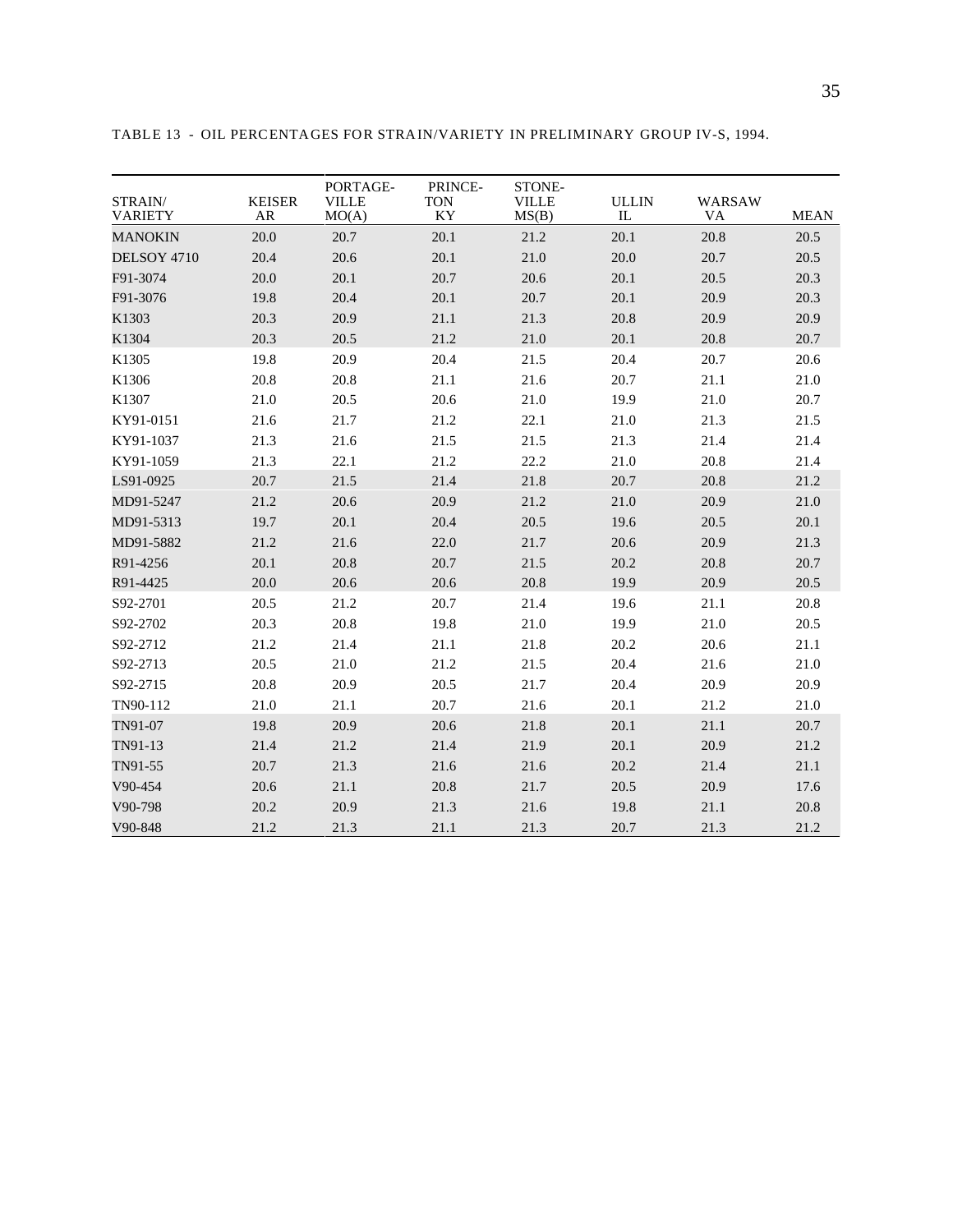| STRAIN/<br>VARIETY | <b>KEISER</b><br><b>AR</b> | PORTAGE-<br><b>VILLE</b><br>MO(A) | <b>PRINCETON</b><br>KY | STONE-<br><b>VILLE</b><br>MS(B) | <b>ULLIN</b><br>$_{\rm IL}$ | WARSAW<br>VA | <b>MEAN</b> |
|--------------------|----------------------------|-----------------------------------|------------------------|---------------------------------|-----------------------------|--------------|-------------|
| <b>MANOKIN</b>     | 40.4                       | 39.9                              | 44.5                   | 42.5                            | 40.2                        | 40.3         | 41.3        |
| DELSOY 4710        | 40.8                       | 39.5                              | 41.5                   | 42.0                            | 40.5                        | 41.8         | 41.0        |
| F91-3074           | 41.5                       | 41.3                              | 41.0                   | 41.3                            | 41.9                        | 42.0         | 41.5        |
| F91-3076           | 42.5                       | 41.5                              | 43.1                   | 42.0                            | 42.7                        | 42.5         | 42.4        |
| K1303              | 43.1                       | 41.4                              | 42.3                   | 44.1                            | 42.6                        | 43.8         | 42.9        |
| K1304              | 42.7                       | 40.2                              | 40.5                   | 42.3                            | 40.5                        | 42.7         | 41.5        |
| K1305              | 41.4                       | 39.7                              | 40.4                   | 40.3                            | 41.3                        | 41.7         | 40.8        |
| K1306              | 42.1                       | 41.1                              | 42.3                   | 42.4                            | 42.3                        | 43.3         | 42.3        |
| K1307              | 37.5                       | 38.2                              | 39.0                   | 40.3                            | 40.6                        | 39.9         | 39.3        |
| KY91-0151          | 41.1                       | 40.1                              | 39.2                   | 41.6                            | 42.1                        | 42.5         | 41.1        |
| KY91-1037          | 41.7                       | 40.4                              | 40.2                   | 42.1                            | 42.6                        | 41.5         | 41.4        |
| KY91-1059          | 41.8                       | 40.5                              | 42.3                   | 41.9                            | 43.3                        | 43.0         | 42.1        |
| LS91-0925          | 41.7                       | 41.4                              | 39.8                   | 41.6                            | 41.6                        | 42.5         | 41.4        |
| MD91-5247          | 40.2                       | 41.6                              | 41.8                   | 42.6                            | 42.2                        | 43.8         | 42.0        |
| MD91-5313          | 42.2                       | 40.3                              | 40.1                   | 42.8                            | 40.7                        | 41.4         | 41.3        |
| MD91-5882          | 43.4                       | 39.9                              | 39.7                   | 43.5                            | 43.4                        | 43.6         | 42.3        |
| R91-4256           | 42.0                       | 41.0                              | 41.0                   | 41.8                            | 42.9                        | 42.4         | 41.9        |
| R91-4425           | 41.8                       | 40.1                              | 42.8                   | 40.7                            | 42.9                        | 42.4         | 41.8        |
| S92-2701           | 42.0                       | 41.0                              | 41.6                   | 43.1                            | 43.5                        | 43.4         | 42.4        |
| S92-2702           | 42.4                       | 41.0                              | 43.2                   | 43.7                            | 42.9                        | 44.2         | 42.9        |
| S92-2712           | 43.2                       | 42.0                              | 41.1                   | 43.9                            | 42.8                        | 45.7         | 43.1        |
| S92-2713           | 44.3                       | 41.9                              | 42.3                   | 44.1                            | 43.4                        | 42.4         | 43.1        |
| S92-2715           | 42.9                       | 41.8                              | 43.0                   | 44.1                            | 42.5                        | 43.9         | 43.0        |
| TN90-112           | 40.4                       | 40.7                              | 43.4                   | 41.7                            | 41.9                        | 41.3         | 41.6        |
| TN91-07            | 44.0                       | 41.2                              | 42.9                   | 42.9                            | 41.8                        | 42.8         | 42.6        |
| TN91-13            | 39.0                       | 40.3                              | 40.9                   | 41.8                            | 41.4                        | 42.0         | 40.9        |
| TN91-55            | 43.8                       | 41.2                              | 41.4                   | 42.5                            | 42.2                        | 42.6         | 42.3        |
| V90-454            | 40.8                       | 33.2                              | 40.6                   | 41.9                            | 39.4                        | 40.5         | 39.4        |
| V90-798            | 42.2                       | 40.9                              | 41.1                   | 41.8                            | 42.5                        | 43.3         | 42.0        |
| V90-848            | 42.5                       | 40.4                              | 42.0                   | 43.4                            | 43.0                        | 43.3         | 42.4        |

TABLE 14 - PROTEIN PERCENTAGES FOR STRAIN/VARIETY IN PRELIMINARY GROUP IV-S, 1994.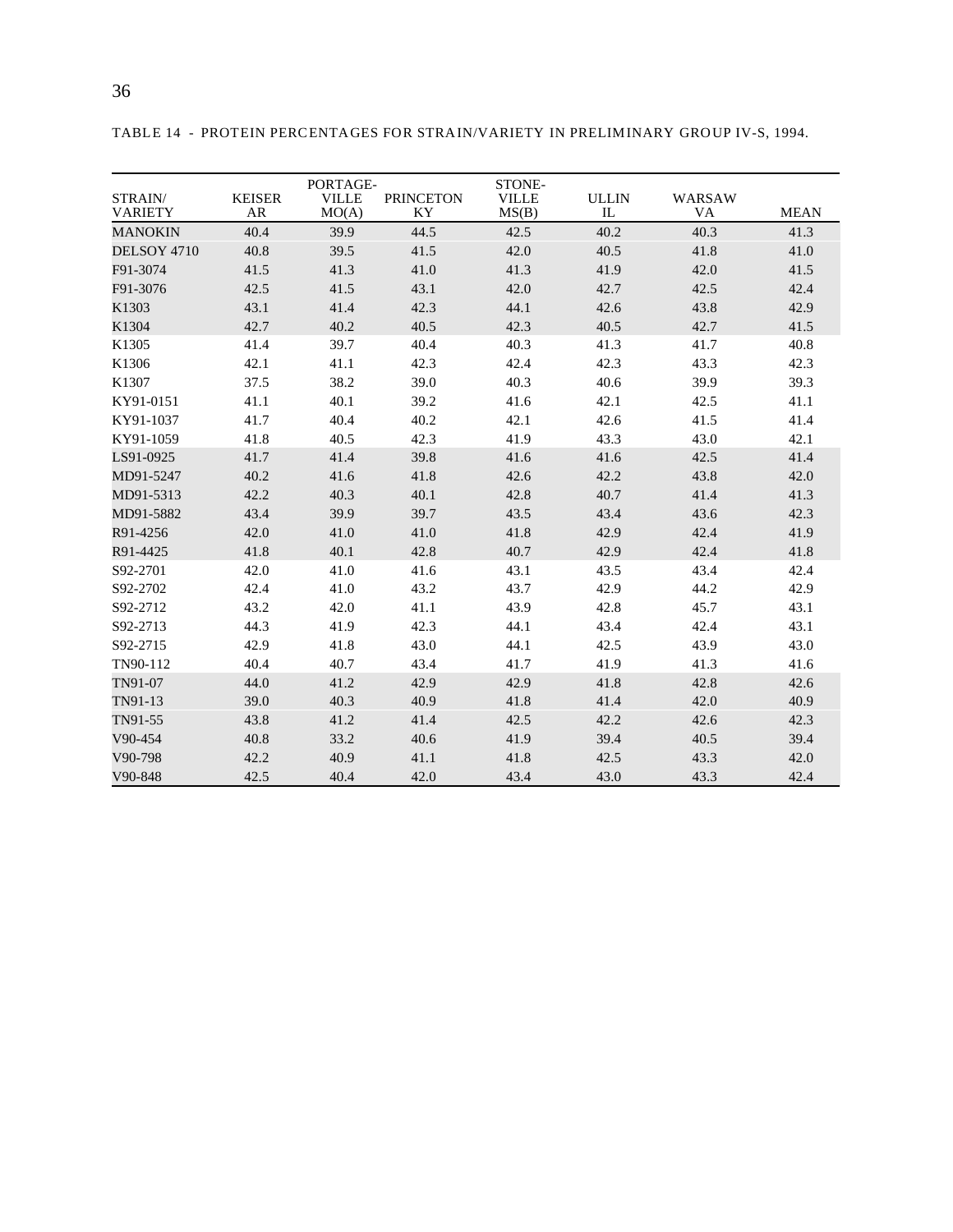| STRAIN/<br><b>VARIETY</b> | <b>AR</b> | KEISER PORTAGEVILLE<br>MO(A) | PRINCE-<br><b>TON</b><br>KY | <b>OUEENS-</b><br><b>TOWN</b><br>MD | <b>ULLIN</b><br>$_{\rm IL}$ | <b>WARSAW</b><br>VA | <b>MEAN</b> |
|---------------------------|-----------|------------------------------|-----------------------------|-------------------------------------|-----------------------------|---------------------|-------------|
| <b>MANOKIN</b>            | 14.7      | 12.4                         | 15.6                        | 13.2                                | 13.8                        | 13.6                | 13.9        |
| DELSOY 4710               | 18.2      | 15.0                         | 19.8                        | 17.5                                | 17.3                        | 17.6                | 17.5        |
| F91-3074                  | 15.3      | 13.2                         | 16.4                        | 15.8                                | 14.0                        | 15.3                | 15.0        |
| F91-3076                  | 15.4      | 12.6                         | 16.6                        | 15.4                                | 16.8                        | 17.0                | 15.6        |
| K1303                     | 17.5      | 13.5                         | 16.0                        | 17.2                                | 15.4                        | 17.4                | 16.1        |
| K1304                     | 11.1      | 10.1                         | 11.1                        | 10.8                                | 11.3                        | 10.9                | 10.9        |
| K1305                     | 13.7      | 13.0                         | 14.4                        | 13.0                                | 13.1                        | 13.6                | 13.5        |
| K1306                     | 15.6      | 12.4                         | 15.4                        | 14.9                                | 14.4                        | 14.4                | 14.5        |
| K1307                     | 13.0      | 11.9                         | 13.3                        | 12.8                                | 11.0                        | 14.5                | 12.8        |
| KY91-0151                 | 17.4      | 13.5                         | 14.2                        | 16.0                                | 14.7                        | 15.9                | 15.3        |
| KY91-1037                 | 18.2      | 14.3                         | 17.8                        | 18.7                                | 17.6                        | 20.2                | 17.8        |
| KY91-1059                 | 18.5      | 14.2                         | 18.1                        | 19.0                                | 17.1                        | 20.2                | 17.8        |
| LS91-0925                 | 13.4      | 13.4                         | 12.9                        | 12.2                                | 13.6                        | 13.0                | 13.1        |
| MD91-5247                 | 14.9      | 12.6                         | 16.3                        | 14.3                                | 13.8                        | 15.9                | 14.6        |
| MD91-5313                 | 13.4      | 11.5                         | 14.1                        | 12.1                                | 13.2                        | 12.7                | 12.8        |
| MD91-5882                 | 18.3      | 15.4                         | 15.9                        | 16.7                                | 17.5                        | 18.0                | 17.0        |
| R91-4256                  | 15.8      | 14.2                         | 16.2                        | 16.0                                | 15.3                        | 17.3                | 15.8        |
| R91-4425                  | 15.0      | 10.9                         | 15.1                        | 14.6                                | 14.9                        | 14.6                | 14.2        |
| S92-2701                  | 19.2      | 15.8                         | 16.0                        | 18.8                                | 18.2                        | 19.3                | 17.9        |
| S92-2702                  | 18.7      | 14.9                         | 15.5                        | 18.9                                | 17.0                        | 20.2                | 17.5        |
| S92-2712                  | 21.3      | 16.3                         | 17.1                        | 19.6                                | 17.1                        | 19.8                | 18.5        |
| S92-2713                  | 18.8      | 15.6                         | 17.2                        | 18.7                                | 19.1                        | 19.8                | 18.2        |
| S92-2715                  | 19.3      | 16.0                         | 19.0                        | 18.9                                | 19.2                        | 18.8                | 18.5        |
| TN90-112                  | 16.0      | 14.9                         | 17.3                        | 15.7                                | 16.0                        | 17.9                | 16.3        |
| TN91-07                   | 15.5      | 12.3                         | 15.3                        | 14.9                                | 13.5                        | 16.1                | 14.6        |
| TN91-13                   | 15.5      | 13.6                         | 16.2                        | 16.6                                | 16.4                        | 18.0                | 16.0        |
| TN91-55                   | 15.3      | 13.0                         | 16.3                        | 14.1                                | 13.9                        | 15.3                | 14.6        |
| V90-454                   | 16.5      | 13.6                         | 15.9                        | 15.6                                | 16.3                        | 16.6                | 15.7        |
| V90-798                   | 17.3      | 12.8                         | 14.3                        | 17.2                                | 15.9                        | 16.2                | 15.6        |
| V90-848                   | 18.5      | 14.8                         | 18.6                        | 18.7                                | 16.0                        | 18.3                | 17.5        |

TABLE 15 - SEED SIZE FOR STRAIN/VARIETY IN PRELIMINARY GROUP IV-S, 1994.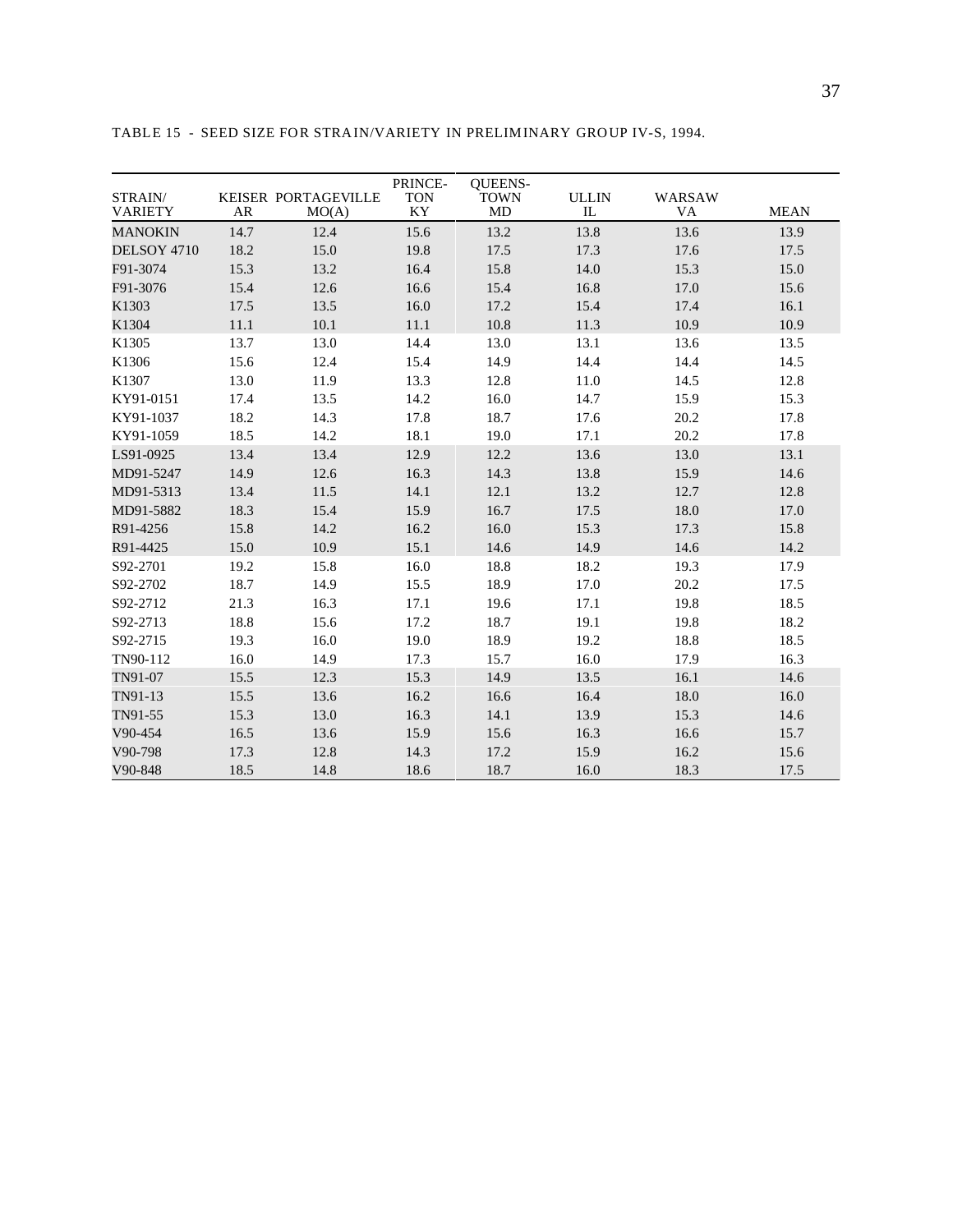| STRAIN/     | KEI-<br><b>SER</b> | PITTS-<br><b>BURG</b> | PORTAGE- PRINCE- QUEENS- STONE-<br><b>VILLE</b> | <b>TON</b> | <b>TOWN</b> | <b>VILLE</b> | <b>ULLIN</b> | WAR-<br>SAW |      |
|-------------|--------------------|-----------------------|-------------------------------------------------|------------|-------------|--------------|--------------|-------------|------|
| VARIETY     | AR                 | <b>KS</b>             | MO(A)                                           | <b>KY</b>  | MD          | MS(B)        | IL           | VA          | MEAN |
| MANOKIN     | 28                 | 34                    | 23                                              | 26         | 31          | 24           | 31           | 40          | 29   |
| DELSOY 4710 | 51                 | 39                    | 43                                              | 34         | 47          | 35           | 47           | 49          | 43   |
| F91-3074    | 44                 | 43                    | 36                                              | 35         | 34          | 33           | 37           | 45          | 38   |
| F91-3076    | 43                 | 35                    | 30                                              | 32         | 40          | 35           | 41           | 47          | 38   |
| K1303       | 44                 | 34                    | 32                                              | 33         | 42          | 30           | 46           | 46          | 38   |
| K1304       | 37                 | 33                    | 26                                              | 33         | 36          | 25           | 33           | 40          | 33   |
| K1305       | 30                 | 37                    | 23                                              | 31         | 33          | 23           | 34           | 38          | 31   |
| K1306       | 47                 | 35                    | 31                                              | 33         | 44          | 32           | 43           | 46          | 39   |
| K1307       | 31                 | 34                    | 28                                              | 34         | 32          | 24           | 38           | 36          | 32   |
| KY91-0151   | 41                 | 29                    | 27                                              | 32         | 38          | 31           | 45           | 41          | 35   |
| KY91-1037   | 42                 | 32                    | 31                                              | 35         | 42          | 34           | 45           | 44          | 38   |
| KY91-1059   | 47                 | 37                    | 44                                              | 32         | 44          | 42           | 47           | 47          | 42   |
| LS91-0925   | 32                 | 31                    | 21                                              | 32         | 31          | 23           | 29           | 35          | 29   |
| MD91-5247   | 40                 | 31                    | 37                                              | 31         | 40          | 29           | 44           | 43          | 37   |
| MD91-5313   | 32                 | 30                    | 28                                              | 33         | 33          | 23           | 33           | 38          | 31   |
| MD91-5882   | 46                 | 33                    | 35                                              | 34         | 46          | 36           | 43           | 48          | 40   |
| R91-4256    | 52                 | 37                    | 47                                              | 38         | 46          | 42           | 48           | 50          | 45   |
| R91-4425    | 46                 | 33                    | 41                                              | 31         | 39          | 36           | 44           | 43          | 39   |
| S92-2701    | 44                 | 31                    | 29                                              | 30         | 42          | 34           | 39           | 40          | 36   |
| S92-2702    | 46                 | 29                    | 42                                              | 29         | 44          | 32           | 43           | 39          | 38   |
| S92-2712    | 43                 | 30                    | 41                                              | 30         | 39          | 36           | 42           | 38          | 37   |
| S92-2713    | 42                 | 32                    | 44                                              | 30         | 40          | 37           | 41           | 41          | 38   |
| S92-2715    | 46                 | 34                    | 33                                              | 35         | 43          | 37           | 54           | 41          | 40   |
| TN90-112    | 48                 | 42                    | 38                                              | 32         | 46          | 37           | 56           | 51          | 44   |
| TN91-07     | 51                 | 37                    | 54                                              | 43         | $47\,$      | 40           | 57           | 54          | 48   |
| TN91-13     | 52                 | 44                    | 42                                              | 38         | 46          | 37           | 57           | 50          | 46   |
| TN91-55     | 45                 | 35                    | 37                                              | 32         | 42          | 34           | 46           | 48          | 40   |
| V90-454     | 28                 | 32                    | $27\,$                                          | 29         | 30          | 23           | 34           | 37          | 30   |
| V90-798     | 49                 | 36                    | 38                                              | 34         | 42          | 38           | 47           | 49          | 42   |
| V90-848     | 43                 | 38                    | 47                                              | 33         | 43          | 36           | 48           | 45          | 41   |

TABLE 16 - PLANT HEIGHT FOR STRAIN/VARIETY IN PRELIMINARY GROUP IV-S, 1994.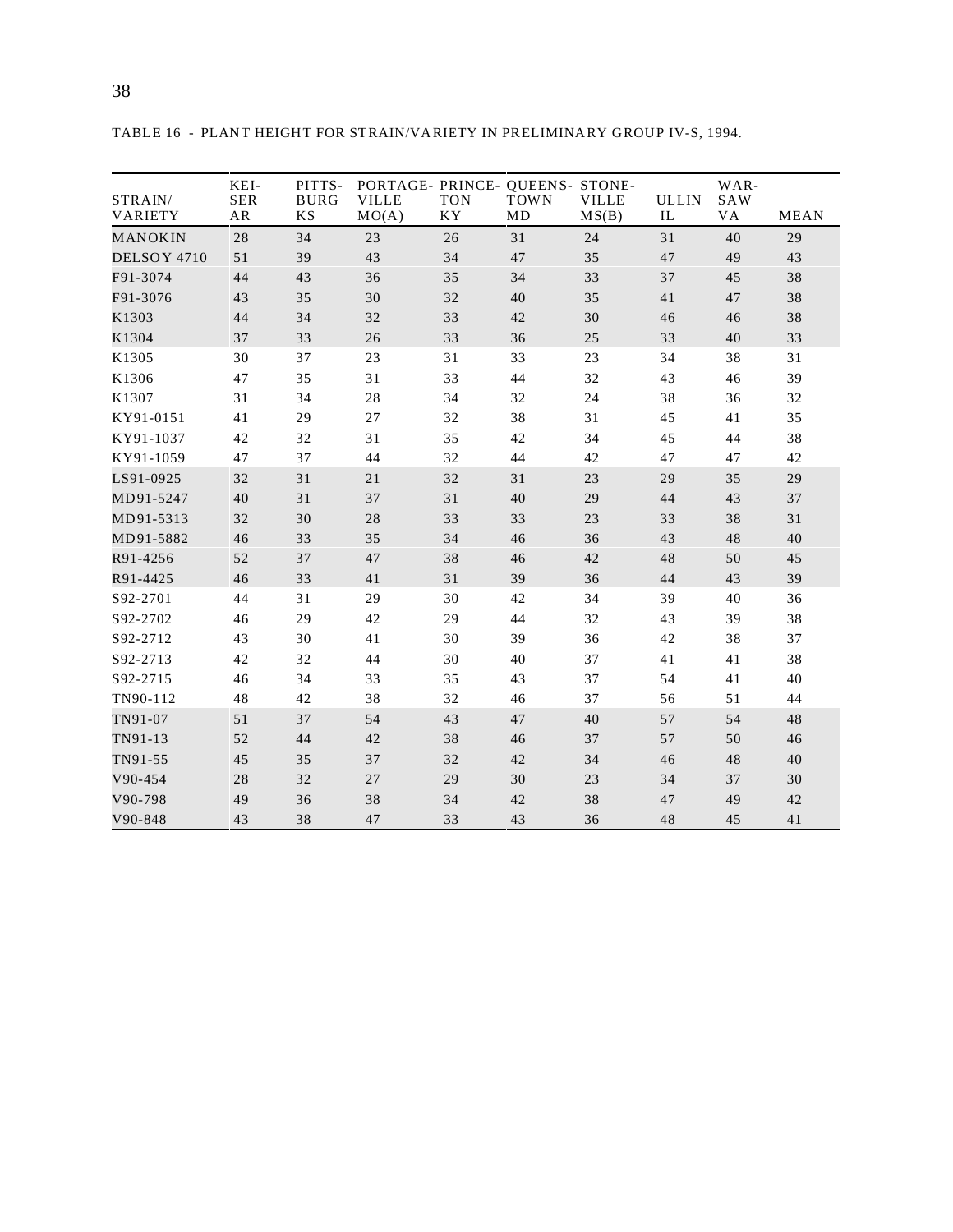| STRAIN/<br>VARIETY | KEI-<br><b>SER</b><br>AR | PITTS-<br><b>BURG</b><br><b>KS</b> | PORTAG<br><b>E-VILLE</b><br>MO(A) | PRINCE-<br><b>TON</b><br>KY | QUEENS-<br><b>TOWN</b><br>MD | STONE-<br><b>VILLE</b><br>MS(B) | <b>ULLIN</b><br>IL | WAR-<br>SAW<br>VA | MEAN    |
|--------------------|--------------------------|------------------------------------|-----------------------------------|-----------------------------|------------------------------|---------------------------------|--------------------|-------------------|---------|
| MANOKIN            | 1.5                      | $2.0\,$                            | $1.0\,$                           | 1.5                         | 3.4                          | $2.0\,$                         | 1.8                | 2.5               | $2.0\,$ |
| DELSOY 4710        | 2.5                      | 1.0                                | 2.0                               | $1.0\,$                     | 4.0                          | $2.0\,$                         | 3.8                | 3.0               | 2.4     |
| F91-3074           | 3.0                      | 2.5                                | 1.5                               | 1.0                         | 3.8                          | $2.0$                           | 2.8                | 2.3               | 2.3     |
| F91-3076           | 2.0                      | 1.5                                | 1.0                               | $1.0$                       | 2.5                          | 2.0                             | 2.0                | 2.3               | 1.8     |
| K1303              | 1.5                      | $1.0\,$                            | 1.0                               | $1.0\,$                     | 2.5                          | $2.0\,$                         | $1.0$              | 1.8               | 1.5     |
| K1304              | 2.5                      | 1.5                                | 1.0                               | 1.0                         | 3.5                          | 2.0                             | 2.8                | 2.8               | 2.1     |
| K1305              | 3.0                      | 1.5                                | $1.0$                             | $1.0$                       | 3.5                          | $2.0$                           | 1.0                | 2.5               | 1.9     |
| K1306              | 3.0                      | 1.0                                | 1.0                               | 1.0                         | 3.3                          | 2.0                             | 1.8                | 2.3               | 1.9     |
| K1307              | 1.0                      | $1.0\,$                            | 1.5                               | $1.0\,$                     | 3.4                          | $2.0$                           | 2.3                | 2.3               | 1.8     |
| KY91-0151          | 1.5                      | 1.0                                | $1.0\,$                           | 1.0                         | 3.5                          | $2.0$                           | $2.0\,$            | 1.8               | 1.7     |
| KY91-1037          | 1.5                      | 1.0                                | 1.0                               | $1.0$                       | 3.2                          | $2.0$                           | 1.0                | 2.0               | 1.6     |
| KY91-1059          | 2.5                      | 1.0                                | 1.5                               | 1.0                         | 3.8                          | 2.0                             | 2.3                | 2.3               | 2.0     |
| LS91-0925          | 1.5                      | $2.0\,$                            | 1.0                               | $1.0\,$                     | 3.3                          | $2.0\,$                         | 1.5                | 2.0               | 1.8     |
| MD91-5247          | 1.0                      | 1.0                                | 1.0                               | 1.0                         | 2.8                          | $2.0\,$                         | 2.5                | 2.8               | 1.8     |
| MD91-5313          | 1.0                      | 2.0                                | 1.0                               | 1.0                         | 3.0                          | 2.0                             | 1.0                | 2.3               | 1.7     |
| MD91-5882          | 2.0                      | 1.0                                | 1.0                               | 1.0                         | 3.5                          | 2.0                             | 1.8                | 2.0               | 1.8     |
| R91-4256           | 2.0                      | 1.5                                | 2.0                               | 1.0                         | 3.5                          | $2.0\,$                         | 1.5                | 2.3               | 2.0     |
| R91-4425           | 3.0                      | 1.0                                | 2.5                               | 1.0                         | 3.8                          | $2.0\,$                         | 3.3                | 3.0               | 2.4     |
| S92-2701           | 4.0                      | 1.0                                | 1.5                               | $1.0$                       | 4.0                          | 2.0                             | 5.0                | 4.3               | 2.8     |
| S92-2702           | 3.5                      | 1.0                                | 2.5                               | 1.0                         | 4.0                          | 2.0                             | 4.8                | 4.0               | 2.8     |
| S92-2712           | 3.0                      | 1.0                                | 2.0                               | 1.0                         | 4.0                          | $2.0$                           | 5.0                | 3.8               | 2.7     |
| S92-2713           | 3.0                      | 1.5                                | 2.5                               | 1.0                         | 4.0                          | $2.0$                           | 4.3                | 3.8               | 2.8     |
| S92-2715           | 3.0                      | 2.0                                | 1.5                               | $1.0$                       | 4.0                          | 2.5                             | 4.8                | 4.0               | 2.8     |
| TN90-112           | 1.5                      | 1.0                                | 1.5                               | 1.0                         | 2.5                          | 2.0                             | 3.3                | 2.0               | 1.8     |
| TN91-07            | 2.5                      | 1.0                                | 1.5                               | $1.0\,$                     | 3.5                          | 3.0                             | 2.5                | 2.3               | 2.2     |
| TN91-13            | 2.0                      | 1.5                                | 1.0                               | $1.0\,$                     | 2.5                          | $2.0\,$                         | $2.0\,$            | 2.8               | 1.8     |
| TN91-55            | 2.5                      | 1.0                                | 1.5                               | 1.0                         | 3.5                          | 2.0                             | 1.8                | 2.3               | 1.9     |
| V90-454            | 1.0                      | $1.0\,$                            | $1.0\,$                           | $1.0\,$                     | 1.8                          | $2.0\,$                         | 1.0                | 2.0               | 1.3     |
| V90-798            | 2.5                      | 1.0                                | 1.5                               | 1.0                         | 3.4                          | $2.0\,$                         | 2.8                | 2.3               | 2.1     |
| V90-848            | 1.5                      | 1.0                                | 2.5                               | 1.0                         | 3.5                          | 2.0                             | 3.5                | 2.5               | 2.2     |

TABLE 17 - LODGING SCORES FOR STRAIN/VARIETY IN PRELIMINARY GROUP IV-S, 1994.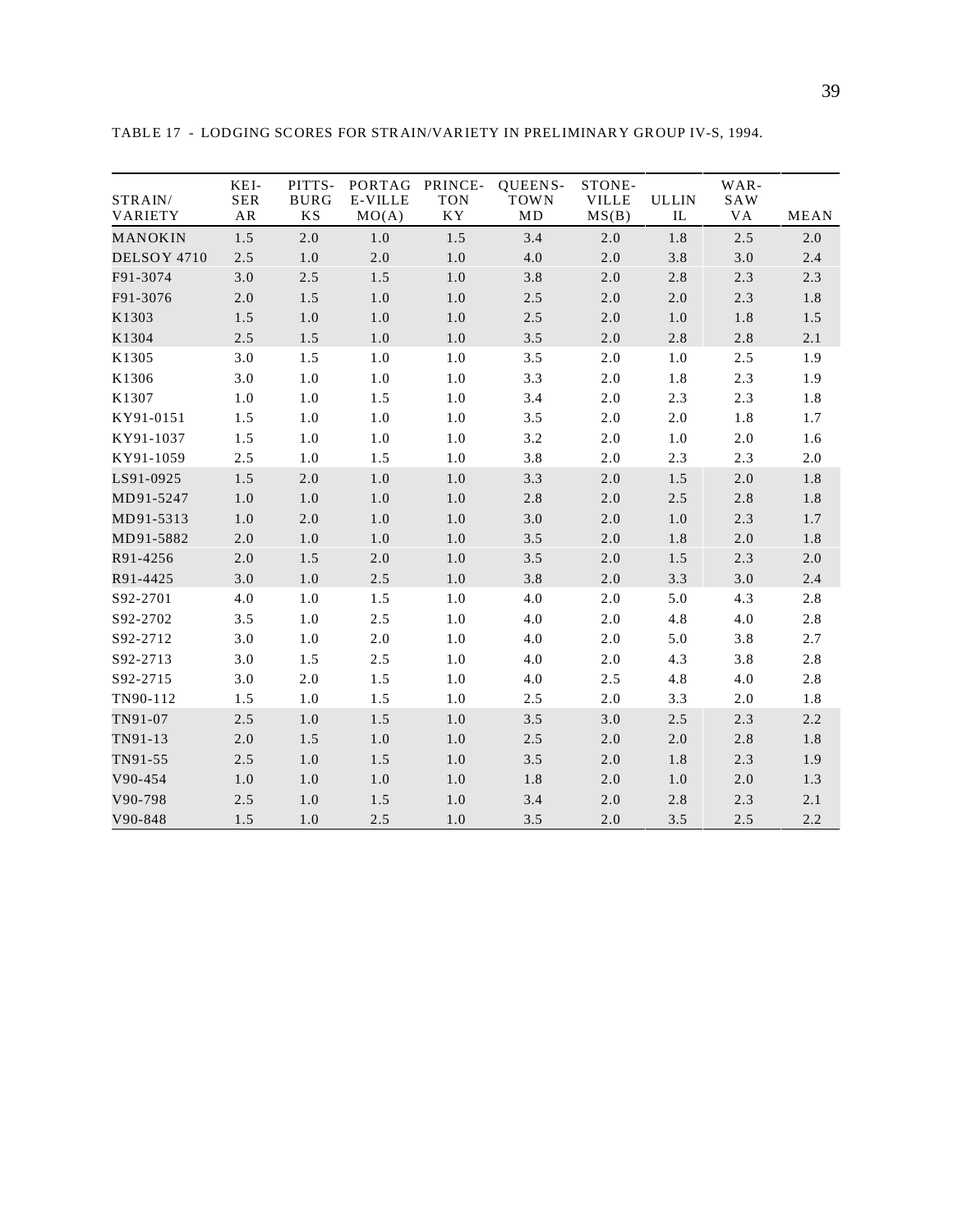|                    | PORTAGE-              | PRINCE-                                | QUEENS-           | STONE-                |                    |              |             |
|--------------------|-----------------------|----------------------------------------|-------------------|-----------------------|--------------------|--------------|-------------|
| STRAIN/<br>VARIETY | <b>VILLE</b><br>MO(A) | <b>TON</b><br>$\mathbf{K}\,\mathbf{Y}$ | <b>TOWN</b><br>MD | <b>VILLE</b><br>MS(B) | <b>ULLIN</b><br>IL | WARSAW<br>VA | <b>MEAN</b> |
| MANOKIN            | 1.5                   | 2.0                                    | 1.0               | 2.0                   | 1.0                | 1.2          | 1.5         |
| DELSOY 4710        | 2.0                   | 2.0                                    | 2.0               | 2.0                   | 1.0                | 2.0          | 1.8         |
| F91-3074           | 1.0                   | 2.0                                    | 1.3               | 2.0                   | 1.0                | 1.7          | 1.5         |
| F91-3076           | 1.5                   | 4.0                                    | 1.0               | 2.0                   | 1.0                | 1.7          | 1.9         |
| K1303              | 1.5                   | 4.0                                    | 1.0               | 2.0                   | 1.0                | 1.7          | 1.9         |
| K1304              | 1.5                   | 3.0                                    | 1.0               | 2.0                   | 1.0                | 1.2          | 1.6         |
| K1305              | 1.0                   | 4.0                                    | 1.0               | 2.0                   | 1.0                | 1.4          | 1.7         |
| K1306              | 1.5                   | 2.0                                    | 1.0               | 2.0                   | 1.0                | 1.5          | 1.5         |
| K1307              | 1.5                   | 3.0                                    | 1.5               | 2.0                   | 1.0                | 1.2          | 1.7         |
| KY91-0151          | 1.5                   | 5.0                                    | 1.0               | 2.0                   | 1.0                | 1.1          | 1.9         |
| KY91-1037          | 1.5                   | 3.0                                    | 1.0               | 2.5                   | 1.0                | 2.0          | 1.8         |
| KY91-1059          | 1.5                   | 4.0                                    | 1.3               | 2.0                   | 1.0                | 2.2          | 2.0         |
| LS91-0925          | 1.5                   | 4.0                                    | 1.3               | 2.0                   | 1.0                | 1.4          | 1.9         |
| MD91-5247          | 1.5                   | 3.0                                    | 1.0               | 2.0                   | 1.0                | 1.7          | 1.7         |
| MD91-5313          | 1.5                   | 3.0                                    | 1.0               | 2.0                   | 1.0                | 1.1          | 1.6         |
| MD91-5882          | 1.5                   | 4.0                                    | 1.0               | 3.0                   | 1.5                | 2.1          | 2.2         |
| R91-4256           | 2.5                   | 3.0                                    | 1.0               | 2.0                   | 1.0                | 1.7          | 1.9         |
| R91-4425           | 2.5                   | 3.0                                    | 1.0               | 2.0                   | 1.0                | 1.9          | 1.9         |
| S92-2701           | 2.5                   | 3.0                                    | 1.5               | 2.5                   | 1.5                | 2.4          | 2.2         |
| S92-2702           | 2.5                   | 3.0                                    | 2.0               | 3.0                   | 1.0                | 2.4          | 2.3         |
| S92-2712           | 2.0                   | 3.0                                    | 1.0               | 2.5                   | 1.0                | 2.2          | 2.0         |
| S92-2713           | 2.0                   | 3.0                                    | 1.0               | 2.0                   | 1.0                | 2.2          | 1.9         |
| S92-2715           | 2.0                   | 2.0                                    | 1.0               | 2.0                   | 1.0                | 2.4          | 1.7         |
| TN90-112           | 1.5                   | 3.0                                    | 1.0               | 2.0                   | 1.0                | 1.7          | 1.7         |
| TN91-07            | 1.5                   | 2.0                                    | 1.0               | 2.0                   | 1.0                | 1.5          | 1.5         |
| TN91-13            | 2.0                   | 3.0                                    | 1.0               | 2.0                   | 1.0                | 1.8          | 1.8         |
| TN91-55            | 1.5                   | 3.0                                    | 1.0               | 2.0                   | 1.5                | 1.4          | 1.7         |
| V90-454            | 1.5                   | 4.0                                    | 1.0               | 2.0                   | $1.0\,$            | 1.2          | 1.8         |
| V90-798            | 2.0                   | 5.0                                    | 1.0               | 2.0                   | 1.0                | 2.0          | 2.2         |
| V90-848            | 2.0                   | 5.0                                    | 1.0               | 2.0                   | 1.0                | 1.9          | 2.2         |

TABLE 18 - SEED QUALITY FOR STRAIN/VARIETY IN PRELIMINARY GROUP IV-S, 1994.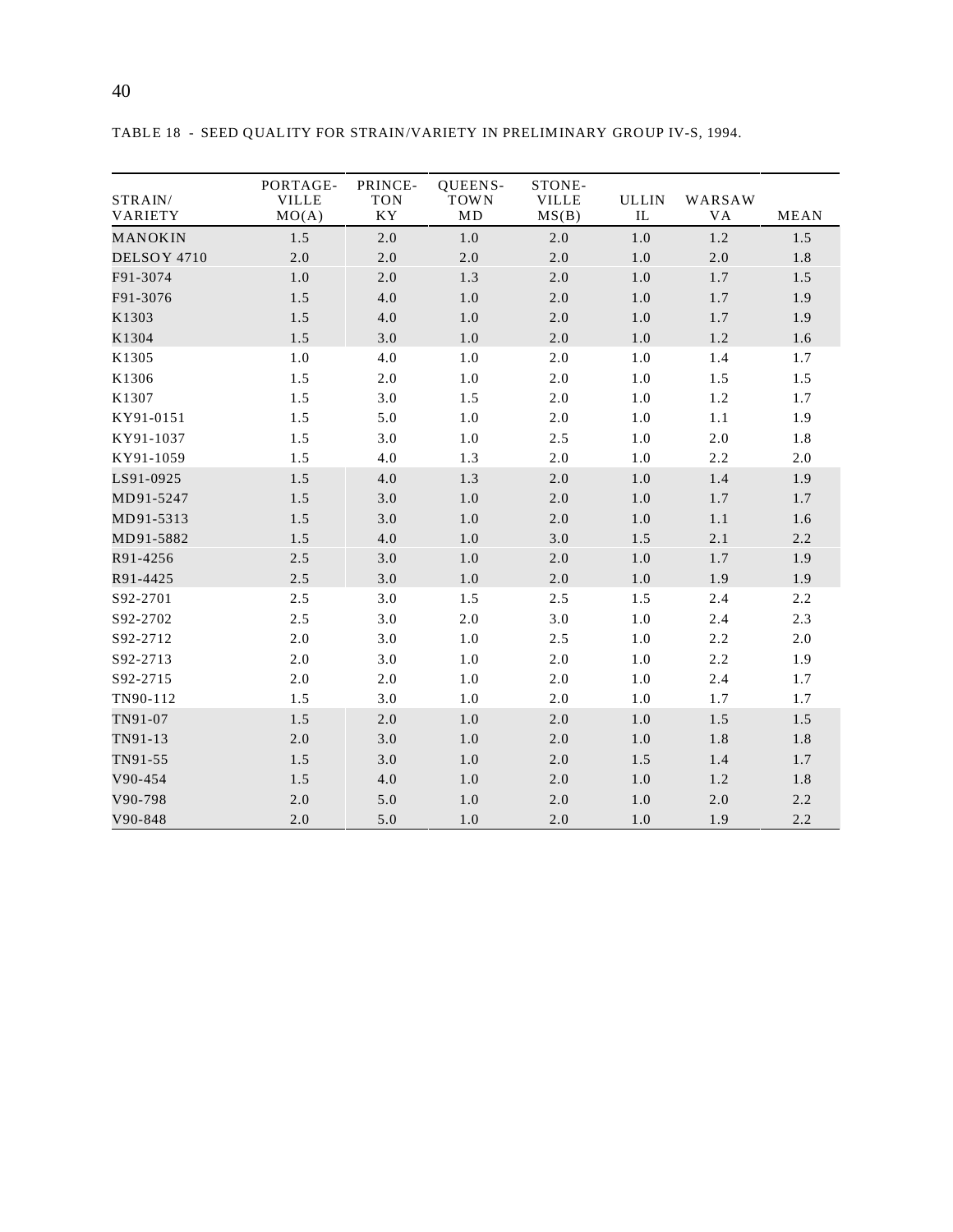# **MATURITY GROUP**

**V**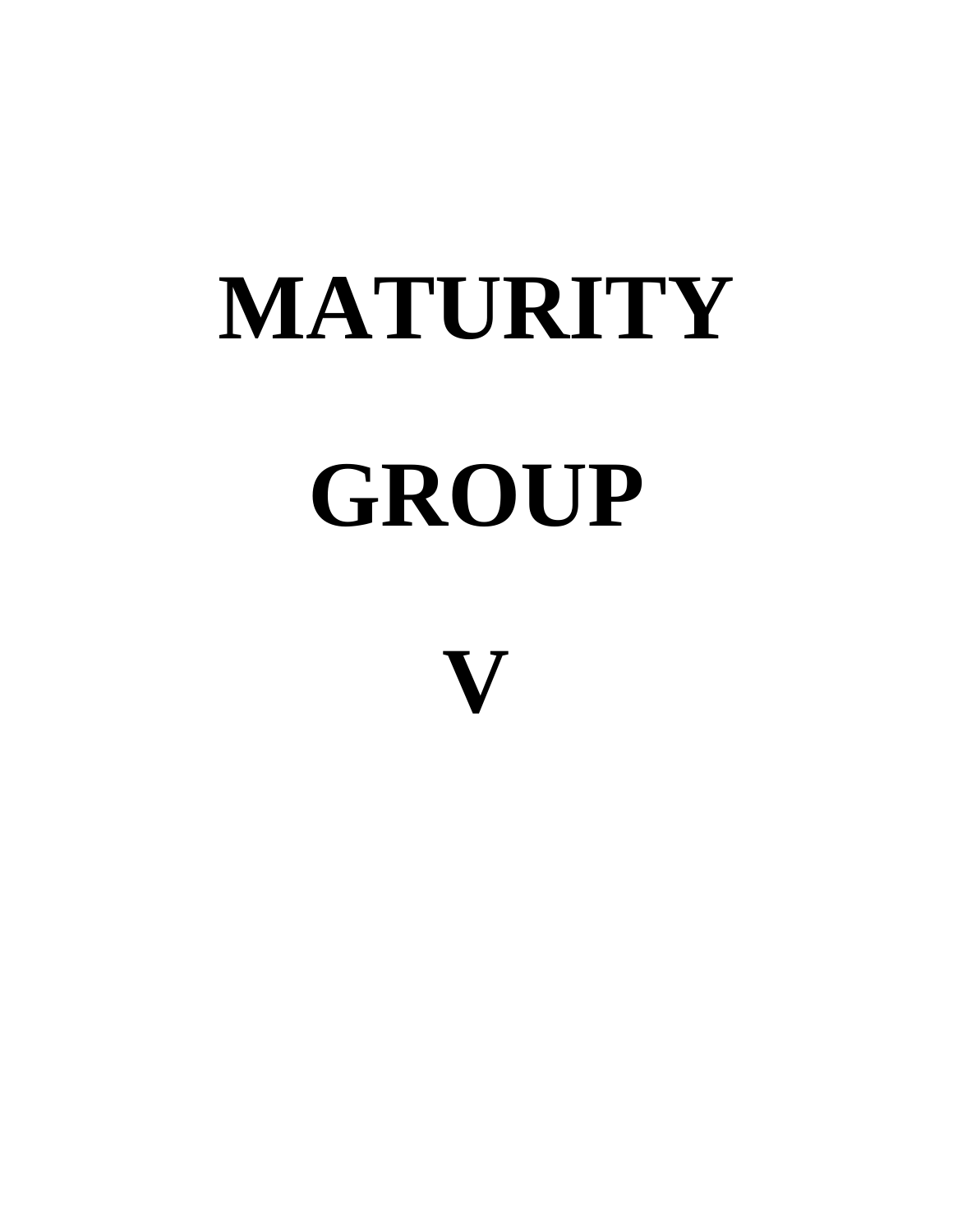### **UNIFORM GROUP V**

#### **1994**

Uniform Group V nurseries were planted at 30 locations. Data were obtained from 30 of these locations. The parentage for each strain is reported in Table 19. Table 20 gives a general summary of information for each strain including one, two, and three-year means for seed yield, oil and protein percentages, botanical traits, and pest reactions. Results from individual locations are summarized in Tables 21 - 27.

The cultivar Hutcheson is the yield and maturity check. It had a mean yield of 51.6 bushels per acre and a mean maturity of October 6 at the 30 locations.

The Maryland Agricultural Experiment Stations have released MD87-5389 as Wicomico. Wicomico was grown in Preliminary Group V, 1990 and had a mean yield of 46.6 bushels per acre across all locations. Wicomico is an early MGV that has resistance to soybean cyst nematode races 1 and 3. Wicomico is named for a river in Eastern Maryland.

The Tennessee Agricultural Experiment Stations have released TN88-87 as TN5-95. TN5-95 had a mean yield of 49.9 bushels per acre across all locations in 1994. TN5-95 is resistant to stem canker, frogeye leaf spot, soybean cyst nematode races 3 and 14, and moderately resistant to sudden death syndrome.

The Virginia Agricultural Experiment Stations have proposed the release of V88-1234. V88-1234 had a mean yield of 50.0 bushels per acre across all locations in 1994. V88-1234 is resistant to soybean cyst nematode races 1 and 3, *M. arenaria*, and is moderately resistant to *M. incognita*.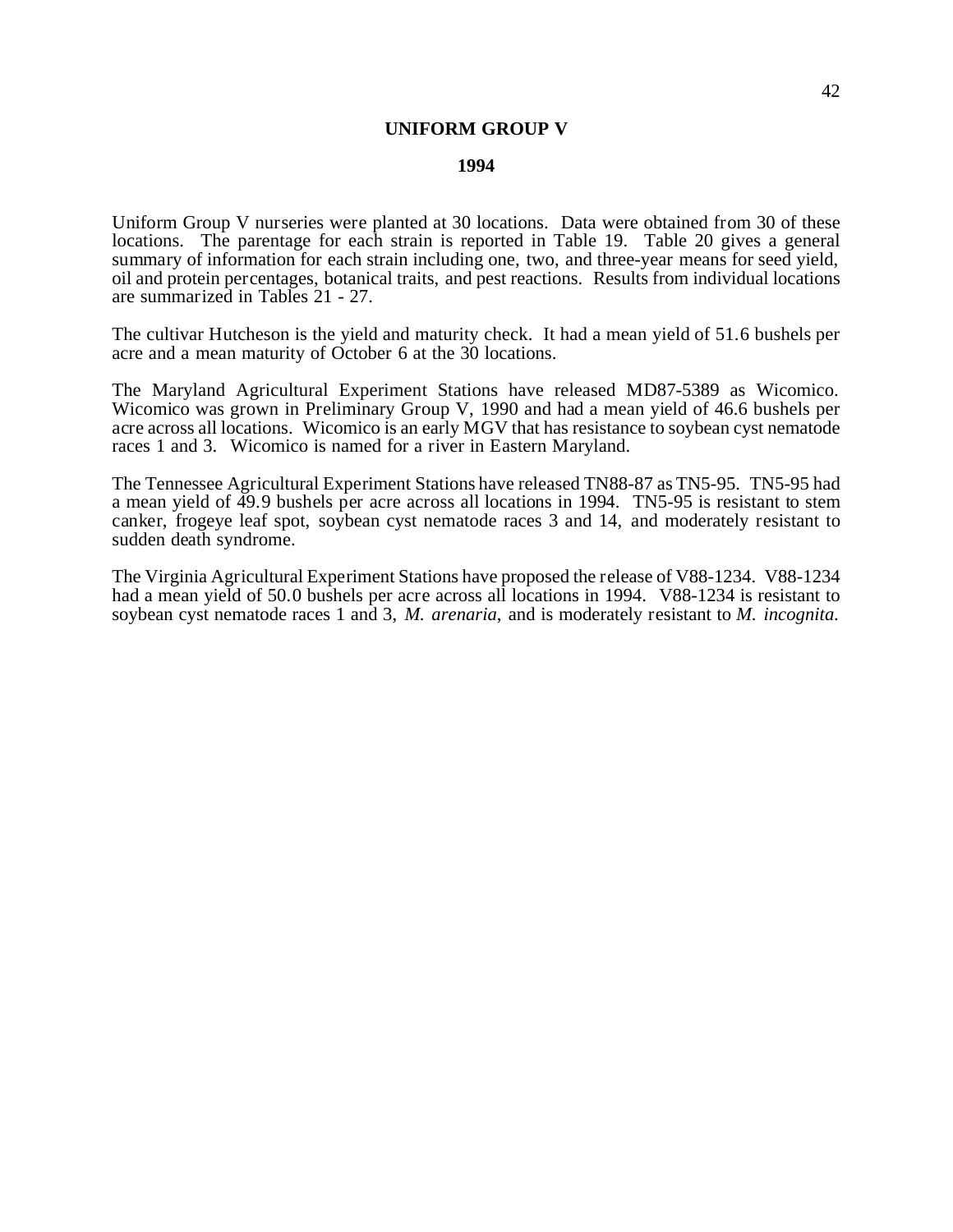| STRAIN/        |                                   | <b>GENERATION</b> |
|----------------|-----------------------------------|-------------------|
| <b>VARIETY</b> | PARENTAGE                         | <b>COMPOSITED</b> |
|                |                                   |                   |
| 1. HUTCHESON   | V68-1034 X ESSEX                  | F <sub>5</sub>    |
| 2. MANOKIN     | L70-L3048 X D74-7824              | F <sub>5</sub>    |
| 3. N90-516     | HUTCHESON X N83-1014              | F <sub>6</sub>    |
| 4. OK88-5420   | DOUGLAS X ESSEX                   | F <sub>4</sub>    |
| 5. S88-1854    | HUTCHESON X S81-2524              | F <sub>5</sub>    |
| 6. TN88-87     | A5474 X TN 83-167                 | F <sub>5</sub>    |
| 7. V88-1234    | D77-6056 X LS79-330               | F <sub>6</sub>    |
| 8. D91-4619    | <b>EPPS X SHARKEY</b>             | F <sub>5</sub>    |
| 9. K1267       | K1133 X K1106                     | F <sub>5</sub>    |
| 10. K1268      | STAFFORD X A3427                  | F <sub>5</sub>    |
| 11. K1276      | COKER 425 X A3427                 | F <sub>5</sub>    |
| 12. K1277      | <b>HUTCHESON X A3966</b>          | F <sub>5</sub>    |
| 13. KY90-1836  | HUTCHESON X S42-40                | F <sub>5</sub>    |
| 14. KY90-2786  | SPENCER X HUTCHESON               | F <sub>5</sub>    |
| 15. N91-207    | NRS5Y                             | F <sub>6</sub>    |
| 16. N91-245    | NRS5Y                             | F <sub>6</sub>    |
| 17. R88-638    | JEFF X (PERSHING X EPPS)          | F <sub>5</sub>    |
| 18. S91-1381   | HARTZ 5370 X HARTWIG              | F <sub>5</sub>    |
| 19. S91-1661   | PIONEER 9571 X HARTWIG            | F <sub>5</sub>    |
| 20. V89-805    | HUTCHESON X (V80-2476 X V80-2165) | F <sub>5</sub>    |

#### TABLE 19 - PARENTAGE OF STRAIN/VARIETY GROWN IN UNIFORM GROUP V, 1994.

#### **Background of lines used as parents:**

- **D77-6056** is a selection from Centennial X J74-47 grown in Uniform Group V in 1982-84.<br>**K1106** is a selection from K1034 X Essex. K1034 is a selection from Williams X Calla
- **K1106** is a selection from K1034 X Essex. K1034 is a selection from Williams X Calland.<br>**K1133** is a selection from V75-345 X S76-2120.
- **K1133** is a selection from V75-345 X S76-2120.<br>**LS79-330** is a selection from Forrest X V71-480. V
- **LS79-330** is a selection from Forrest X V71-480. V71-480 is a selection from V63-76 X V66-318 which was grown in Uniform Group V in 1974.
- **N83-1014** is a selection from Gasov 17 X N77-940. N77-940 is a selection from N70-1549 X Centennial.<br>**S76-2120** is a selection from D67-3297 X Essex. D67-3297 is a selection from Hill(2) X P1171442.
- **S76-2120** is a selection from D67-3297 X Essex. D67-3297 is a selection from Hill(2) X PI171442.<br>**S81-2524** is a selection from Davis X J74-122. J74-122 is a SCN race 4 resistant line having the
- **S81-2524** is a selection from Davis X J74-122. J74-122 is a SCN race 4 resistant line having the same parentage as Bedford.
- **Tn83-167** is a selection from Lee 74 X Tn76-32. Tn76-32 is a selection from Jill X York.<br>**V68-1034** is a selection from Dare X PI 71506.
- **V68-1034** is a selection from Dare X PI 71506.<br>**V75-345** is a selection from Essex X Shore.
- **V75-345** is a selection from Essex X Shore.<br>**V80-2165** is a selection from Essex X V68-1
- **V80-2165** is a selection from Essex X V68-1171.<br>**V80-2476** is a selection from Hodgson X Essex.
- is a selection from Hodgson X Essex.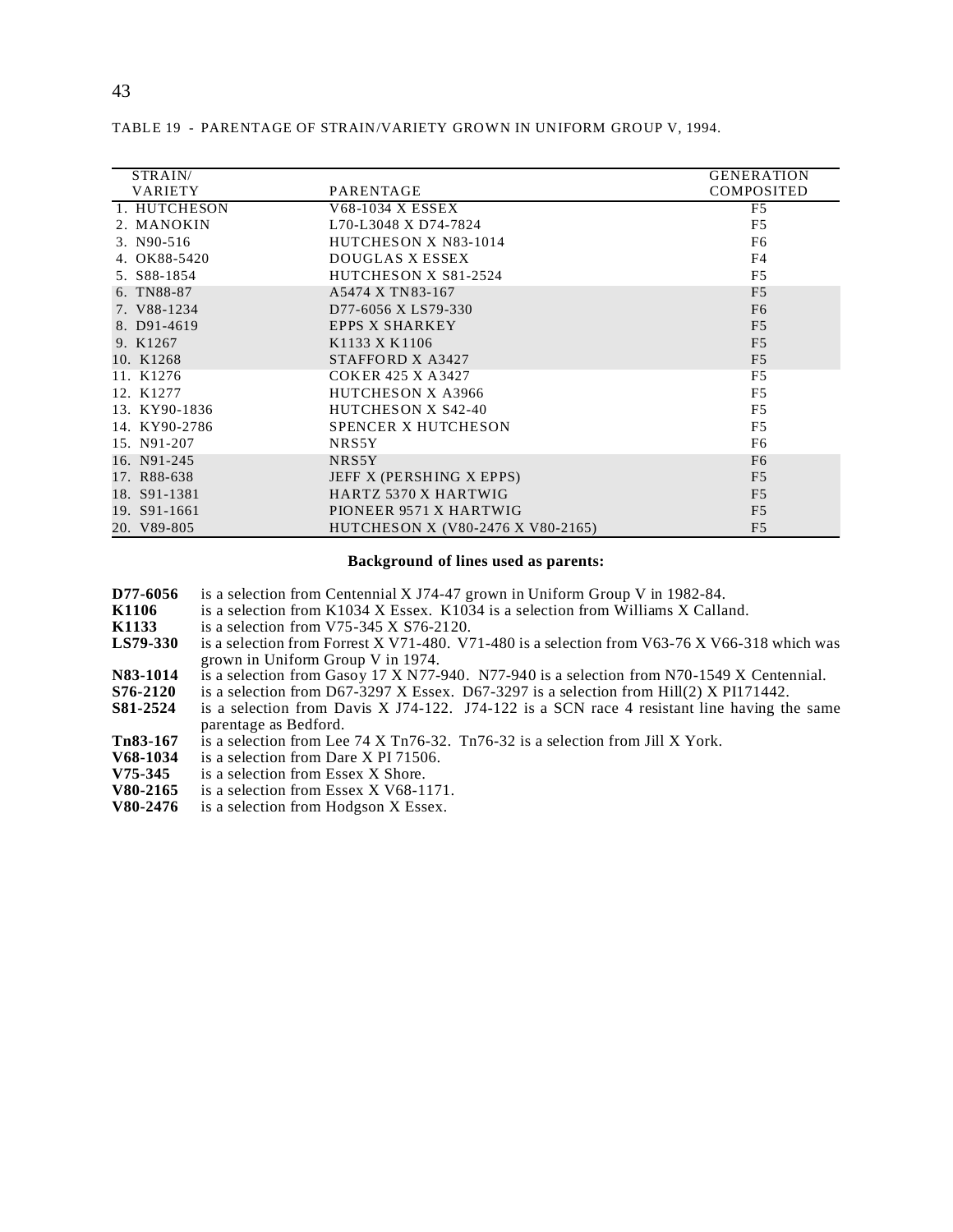# 44

|                                |              | YIELD†      |                         |              | <b>PROTEIN</b> |             |              | OIL         |                   |
|--------------------------------|--------------|-------------|-------------------------|--------------|----------------|-------------|--------------|-------------|-------------------|
| STRAIN/VARIETY                 | 1994         | 93-94       | 92-94                   | 1994         | $93 - 94$      | 92-94       | 1994         | $93 - 94$   | 92-94             |
| 1. HUTCHESON                   | 51.6         | 47.0        |                         | 41.2         | 40.4           |             | 21.3         | 21.5        |                   |
| 2. MANOKIN                     | 48.2         |             |                         | 41.2         |                |             | 20.7         |             |                   |
| 3. N90-516                     | 52.8         | 48.0        |                         | 41.2         | 40.3           |             | 20.6         | 20.9        |                   |
| 4. OK88-5420 <sup>t</sup>      | 49.8         | 43.9        |                         | 42.0         | 41.3           |             | 20.6         | 20.6        |                   |
| 5. S88-1854                    | 51.7         | 47.0        |                         | 41.6         | 40.8           |             | 21.1         | 21.3        |                   |
| 6. TN88-87                     | 49.9         | 45.6        |                         | 42.1         | 41.3           |             | 19.7         | 19.8        |                   |
| 7. V88-1234                    | 50.0         | 46.5        |                         | 40.8         | 40.0           |             | 21.2         | 21.4        |                   |
| 8. D91-4619                    | 47.6         |             |                         | 43.7         |                |             | 20.3         |             |                   |
| 9. K1267                       | 51.4         |             |                         | 41.5         |                |             | 21.4         |             |                   |
| 10. K1268                      | 48.8         |             |                         | 41.6         |                |             | 20.8         |             |                   |
| 11. K1276                      | 53.1         |             |                         | 40.5         |                |             | 21.7         |             |                   |
| 12. K1277                      | 51.7         |             |                         | 41.3         |                |             | 21.3         |             |                   |
| 13. KY90-1836<br>14. KY90-2786 | 51.0         |             |                         | 41.3         |                |             | 21.6         |             |                   |
| 15. N91-207                    | 50.5<br>49.0 |             |                         | 42.0<br>40.8 |                |             | 20.7<br>21.1 |             |                   |
| 16. N91-245                    | 48.7         |             |                         | 40.8         |                |             | 21.1         |             |                   |
| 17. R88-638                    | 49.4         |             |                         | 40.5         |                |             | 20.3         |             |                   |
| 18. S91-1381                   | 47.0         |             |                         | 42.3         |                |             | 20.4         |             |                   |
| 19. S91-1661                   | 49.5         |             |                         | 41.2         |                |             | 19.8         |             |                   |
| 20. V89-805                    | 51.6         |             |                         | 40.8         |                |             | 21.0         |             |                   |
|                                |              |             | <b>BOTANICAL TRAITS</b> |              |                |             |              |             |                   |
| STRAIN/                        | FL.          | MAT.        |                         |              |                | <b>SEED</b> | <b>SEED</b>  | PUB.        | POD               |
| VARIETY                        | COLOR        | DATE        | LOG.                    | HT.          |                | QUALITY     | <b>SIZE</b>  | COLOR       | COLOR             |
| 1. HUTCHESON                   | W            | 10/6        | 1.8                     | 30           |                | 1.5         | 15.2         | G           | T                 |
| 2. MANOKIN                     | W            | -5          | 2.0                     | 29           |                | 1.6         | 13.7         | T           | $\mathbf T$       |
| 3. N90-516                     | W            | $-1$        | 2.0                     | 30           |                | 1.7         | 15.8         | G           | $\mathbf T$       |
| 4. OK88-5420                   | S            | $^{+2}$     | 2.0                     | 32           |                | 1.8         | 15.8         | G           | Br                |
| 5. S88-1854                    | W            | $+2$        | 1.8                     | 32           |                | 1.5         | 15.3         | T           | T                 |
| 6. TN88-87                     | P            | $-2$        | 2.0                     | 33           |                | 1.5         | 13.1         | $\mathbf T$ | <b>Br</b>         |
| 7. V88-1234                    | P            | $+1$        | 2.5                     | 36           |                | 1.5         | 14.0         | T           | T                 |
| 8. D91-4619                    | W            | $+1$        | 2.3                     | 35           |                | 1.5         | 13.5         | $\mathbf T$ | T                 |
| 9. K1267                       | W            | $+2$        | 2.1                     | 42           |                | 1.9         | 17.4         | G           | T                 |
| 10. K1268                      | $\mathbf{P}$ | $+4$        | 2.9                     | 41           |                | 1.8         | 15.0         | G           | T                 |
| 11. K1276                      | $\mathbf{P}$ | $-1$        | 1.3                     | 28           |                | 1.6         | 14.6         | T           | T                 |
| 12. K1277                      | W            | $+3$        | 2.1                     | 42           |                | 2.0         | 17.3         | G           | $\mathbf T$       |
| 13. KY90-1836<br>14. KY90-2786 | P<br>W       | $-5$<br>-4  | 1.3<br>1.5              | 24<br>28     |                | 1.7<br>1.7  | 15.4<br>15.2 | G<br>G      | $\mathbf T$<br>Br |
| 15. N91-207                    | W            | $+4$        | 2.6                     | 38           |                | 1.6         | 13.7         | T           | T                 |
| 16. N91-245                    | W            | $+3$        | 2.1                     | 35           |                | 1.5         | 12.3         | $\mathbf T$ | $\mathbf T$       |
| 17. R88-638                    | P            | $+1$        | 2.0                     | 31           |                | 1.6         | 12.9         | G           | T                 |
| 18. S91-1381                   | W            | $+2$        | 2.4                     | 34           |                | 1.5         | 14.2         | $\mathbf T$ | T                 |
| 19. S91-1661                   | W            | $+6$        | 2.6                     | 37           |                | 1.9         | 15.3         | $\mathbf T$ | Br                |
| 20. V89-805                    | P            | $-2$        | 2.1                     | 33           |                | 1.6         | 14.7         | G           | Br                |
|                                |              |             | PEST REACTIONS          |              |                |             |              |             |                   |
|                                |              | <b>STEM</b> |                         |              |                |             |              |             |                   |
| STRAIN/                        |              | CANKER      | M.a.                    | M.a.         |                | M.i.        | SCN          | SCN         |                   |
| VARIETY                        | SDS          | MS          | GA                      | ΤN           |                | GА          | 3            | 14          | AWB§              |
| 1. HUTCHESON                   | 98           | 1.0         | 3.3                     | 2.8          |                | 3.8         | 5.0          | 4.5         | 3.5               |
| 2. MANOKIN                     | 33           | 1.0         | 2.8                     | 1.0          |                | 1.0         | 1.0          | 4.0         | 4.0               |
| 3. N90-516                     | 72           | 1.0         | 4.0                     | 1.7          |                | 3.5         | 5.0          | 4.1         | 5.0               |
| 4. OK88-5420††                 | 91           | 1.0         | 2.5                     | 3.0          |                | 2.0         | 5.0          | 3.7         | 4.5               |
| 5. S88-1854                    | 73<br>68     | 2.0<br>1.0  | 3.8<br>3.8              | 2.4<br>4.0   |                | 4.3<br>4.3  | 1.3<br>1.1   | 2.0<br>1.8  | 3.0               |
| 6. TN88-87<br>7. V88-1234      | 97           | 2.2         | 1.5                     | 1.1          |                | 1.8         | 1.0          | 4.0         | 3.5<br>3.5        |
| 8. D91-4619                    | 33           | 1.0         | 4.5                     | 1.3          |                | 1.8         | 1.0          | 4.1         | 4.5               |
| 9. K1267                       | 101          | 3.5         | 4.0                     | 2.4          |                | 4.5         | 4.9          | 5.0         | 4.5               |
| 10. K1268                      | 101          | 1.0         | 3.8                     | 2.6          |                | 5.0         | 4.7          | 4.3         | 4.5               |
| 11. K1276                      | 100          | 3.1         | 4.5                     | 3.4          |                | 5.0         | 4.6          | 4.7         | 4.5               |
| 12. K1277                      | 99           | 4.5         | 3.8                     | 2.3          |                | 2.8         | 4.9          | 5.0         | 4.0               |
| 13. KY90-1836                  | 101          | 1.5         | 4.8                     | 2.6          |                | 1.8         | 4.7          | 5.0         | 5.0               |
| 14. KY90-2786                  | 99           | 1.0         | 3.5                     | 3.1          |                | 3.3         | 4.6          | 4.3         | 5.0               |
| 15. N91-207                    | 100          | 3.4         | 4.8                     | 1.3          |                | 2.0         | 4.9          | 4.4         | 5.0               |
| 16. N91-245                    | 100          | 1.6         | 3.0                     | 1.0          |                | 1.3         | 4.7          | 4.4         | 4.0               |
| 17. R88-638                    | 52           | 2.9         | 4.8                     | 2.7          |                | 3.5         | 1.9          | 1.6         | 5.0               |
| 18. S91-1381                   | $14*$        | 1.5         | 3.3                     | 1.0          |                | 2.0         | 1.0          | 1.0         | 4.0               |
| 19. S91-1661                   | $4*$         | 2.0         | 3.5                     | 2.9          |                | 3.3         | 1.0          | 1.0         | 3.5               |
| 20. V89-805                    | 100          | 1.0         | 4.0                     | 3.3          |                | 4.0         | 5.0          | 4.9         | 5.0               |

TABLE 20 - GENERAL SUMMARY OF PERFORMANCE FOR STRAIN/VARIETY GROWN IN UNIFORM GROUP V, 1994.

† Data from Plymouth, NC (1994); Clemson, SC (1993); and Georgetown, DE (1993) not included in means.

‡ Data from UIV-S (1993) used to derive two-year mean.

§ Aerial Web Blight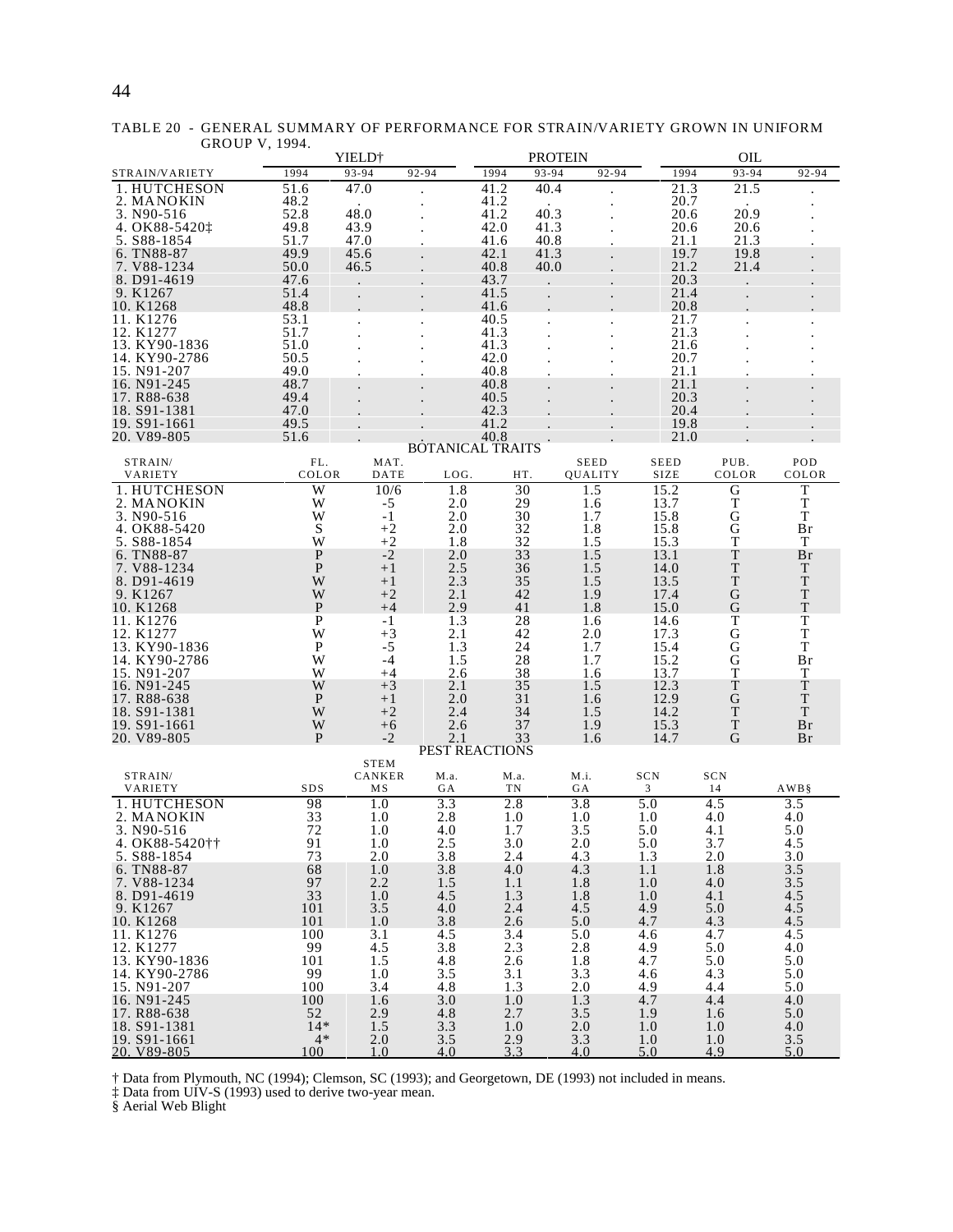TABLE 21 - SEED YIELD, IN BUSHELS PER ACRE, FOR STRAIN/VARIETY IN UNIFORM V, 1994.

|                    |                              |                              | EAST                         |                       |               |      |
|--------------------|------------------------------|------------------------------|------------------------------|-----------------------|---------------|------|
| STRAIN/<br>VARIETY | GEORGE-<br><b>TOWN</b><br>DE | PLYMOUTH <sup>+</sup><br>NC. | <b>QUEENS-</b><br>TOWN<br>MD | <b>SUFFOLK</b><br>VA. | WARSAW<br>V A | MEAN |
| <b>HUTCHESON</b>   | 30.5                         | 43.9                         | 62.0                         | 69.5                  | 60.7          | 55.7 |
| MANOKIN            | 42.5                         | 26.9                         | 56.6                         | 63.5                  | 58.7          | 55.3 |
| N90-516            | 39.5                         | 36.2                         | 57.9                         | 71.9                  | 58.5          | 56.9 |
| OK88-5420          | 42.0                         | 36.5                         | 57.1                         | 64.0                  | 66.6          | 57.4 |
| S88-1854           | 35.3                         | 35.4                         | 53.3                         | 63.0                  | 60.8          | 53.1 |
| TN88-87            | 31.7                         | 42.7                         | 55.0                         | 67.4                  | 58.5          | 53.2 |
| V88-1234           | 21.2                         | 50.4                         | 57.7                         | 66.0                  | 60.2          | 51.3 |
| D91-4619           | 36.3                         | 44.0                         | 54.7                         | 57.7                  | 61.0          | 52.4 |
| K1267              | 41.0                         | 30.2                         | 62.7                         | 69.7                  | 54.9          | 57.1 |
| K1268              | 39.7                         | 39.8                         | 59.3                         | 69.0                  | 52.5          | 55.1 |
| K1276              | 41.5                         | 31.7                         | 65.4                         | 70.5                  | 62.7          | 60.0 |
| K1277              | 37.3                         | 43.0                         | 61.2                         | 69.6                  | 54.6          | 55.7 |
| KY90-1836          | 35.6                         | 30.1                         | 64.1                         | 72.9                  | 64.9          | 59.4 |
| KY90-2786          | 42.1                         | 34.9                         | 60.0                         | 80.8                  | 62.6          | 61.4 |
| N91-207            | 38.3                         | 28.5                         | 59.5                         | 69.0                  | 63.3          | 57.5 |
| N91-245            | 34.6                         | 40.5                         | 61.2                         | 67.6                  | 64.2          | 56.9 |
| R88-638            | 35.1                         | 39.8                         | 55.4                         | 60.4                  | 59.2          | 52.5 |
| S91-1381           | 37.1                         | 43.6                         | 53.4                         | 56.4                  | 57.8          | 51.2 |
| S91-1661           | 20.9                         | 37.7                         | 55.4                         | 60.9                  | 60.5          | 49.4 |
| V89-805            | 40.3                         | 52.6                         | 58.9                         | 76.7                  | 62.6          | 59.6 |
| Overall Mean       | 36.1                         | 38.4                         | 58.5                         | 67.3                  | 60.2          | 55.6 |
| L.S.D. (0.05)      | 4.8                          | 18.5                         | 5.8                          | 6.9                   | 7.1           |      |
| $C.V.$ (%)         | 8.1                          | 29.2                         | 6.0                          | 6.2                   | 7.1           |      |

|                  | UPPER AND CENTRAL SOUTH |              |                |                |              |                   |        |            |              |              |      |
|------------------|-------------------------|--------------|----------------|----------------|--------------|-------------------|--------|------------|--------------|--------------|------|
|                  |                         | <b>BELLE</b> |                |                | KNOX-        |                   |        | PRINCE-    | STARK-       |              |      |
| STRAIN/          | <b>ATHENS</b>           | <b>MINA</b>  | <b>CALHOUN</b> | <b>CLEMSON</b> | <b>VILLE</b> | <b>MARTIN</b>     | ORANGE | <b>TON</b> | <b>VILLE</b> | <b>ULLIN</b> |      |
| VARIETY          | GA                      | AL           | GA             | SC             | TN           | TN                | VA     | <b>KY</b>  | MS           | IL           | MEAN |
| <b>HUTCHESON</b> | 63.3                    | 47.6         | 51.6           | 62.1           | 76.2         | $\overline{55.2}$ | 36.1   | 55.7       | 32.8         | 61.4         | 54.2 |
| <b>MANOKIN</b>   | 56.6                    | 44.1         | 44.3           | 56.4           | 73.9         | 52.8              | 35.4   | 45.1       | 21.4         | 67.4         | 49.7 |
| N90-516          | 66.9                    | 48.6         | 45.4           | 55.8           | 76.7         | 53.1              | 41.3   | 49.5       | 34.3         | 74.3         | 54.6 |
| OK88-5420        | 58.9                    | 36.5         | 49.0           | 56.5           | 67.6         | 51.4              | 39.9   | 47.5       | 32.8         | 64.9         | 50.5 |
| S88-1854         | 63.3                    | 56.1         | 49.5           | 58.9           | 57.6         | 55.9              | 44.0   | 52.2       | 35.7         | 63.4         | 53.7 |
| TN88-87          | 66.5                    | 43.7         | 46.3           | 55.7           | 66.0         | 51.9              | 43.9   | 49.9       | 40.1         | 63.6         | 52.8 |
| V88-1234         | 54.1                    | 54.4         | 49.6           | 55.3           | 75.9         | 51.3              | 37.7   | 50.0       | 44.8         | 59.0         | 53.2 |
| D91-4619         | 51.5                    | 45.7         | 46.5           | 54.6           | 59.6         | 39.8              | 38.5   | 53.4       | 50.5         | 60.4         | 50.1 |
| K1267            | 55.8                    | 41.3         | 41.0           | 56.7           | 67.8         | 50.5              | 49.1   | 59.5       | 32.5         | 48.3         | 50.2 |
| K1268            | 39.2                    | 44.9         | 44.0           | 51.4           | 71.1         | 49.1              | 44.6   | 51.9       | 36.7         | 27.6         | 46.0 |
| K1276            | 66.0                    | 42.0         | 53.9           | 61.1           | 75.3         | 57.7              | 49.5   | 56.6       | 27.7         | 66.8         | 55.7 |
| K1277            | 46.8                    | 42.3         | 49.0           | 59.7           | 74.7         | 54.9              | 54.5   | 52.3       | 34.9         | 47.4         | 51.7 |
| KY90-1836        | 63.1                    | 48.2         | 47.8           | 54.5           | 73.9         | 52.8              | 48.9   | 58.0       | 26.8         | 69.6         | 54.4 |
| KY90-2786        | 69.0                    | 42.6         | 52.8           | 55.2           | 72.0         | 57.0              | 50.9   | 52.4       | 38.9         | 54.9         | 54.6 |
| N91-207          | 57.1                    | 44.3         | 45.2           | 58.5           | 56.8         | 60.4              | 39.4   | 50.5       | 37.5         | 50.8         | 50.1 |
| N91-245          | 63.3                    | 36.2         | 41.5           | 60.8           | 60.7         | 59.5              | 39.5   | 59.1       | 38.1         | 49.3         | 50.8 |
| R88-638          | 65.4                    | 51.1         | 43.3           | 60.3           | 66.5         | 51.8              | 34.6   | 52.6       | 39.0         | 59.6         | 52.4 |
| S91-1381         | 52.0                    | 56.5         | 40.2           | 55.1           | 64.8         | 48.4              | 32.7   | 45.9       | 36.1         | 63.9         | 49.5 |
| S91-1661         | 55.1                    | 53.5         | 44.8           | 57.2           | 74.0         | 57.8              | 40.8   | 44.8       | 39.9         | 68.4         | 53.6 |
| V89-805          | 58.6                    | 43.2         | 44.8           | 58.5           | 79.1         | 52.0              | 49.0   | 53.3       | 39.8         | 60.4         | 53.9 |
| Overall Mean     | 58.6                    | 45.9         | 46.6           | 57.2           | 69.5         | 53.1              | 42.5   | 52.0       | 36.0         | 59.1         | 52.1 |
| L.S.D. (0.05)    | 9.2                     | 6.9          | 7.7            | 5.8            | 14.6         | 11.4              | 8.5    | 9.2        | 6.5          | 8.4          |      |
| $C.V.$ $(\% )$   | 9.5                     | 8.6          | 9.9            | 6.2            | 12.7         | 12.6              | 12.1   | 10.6       | 10.9         | 8.6          |      |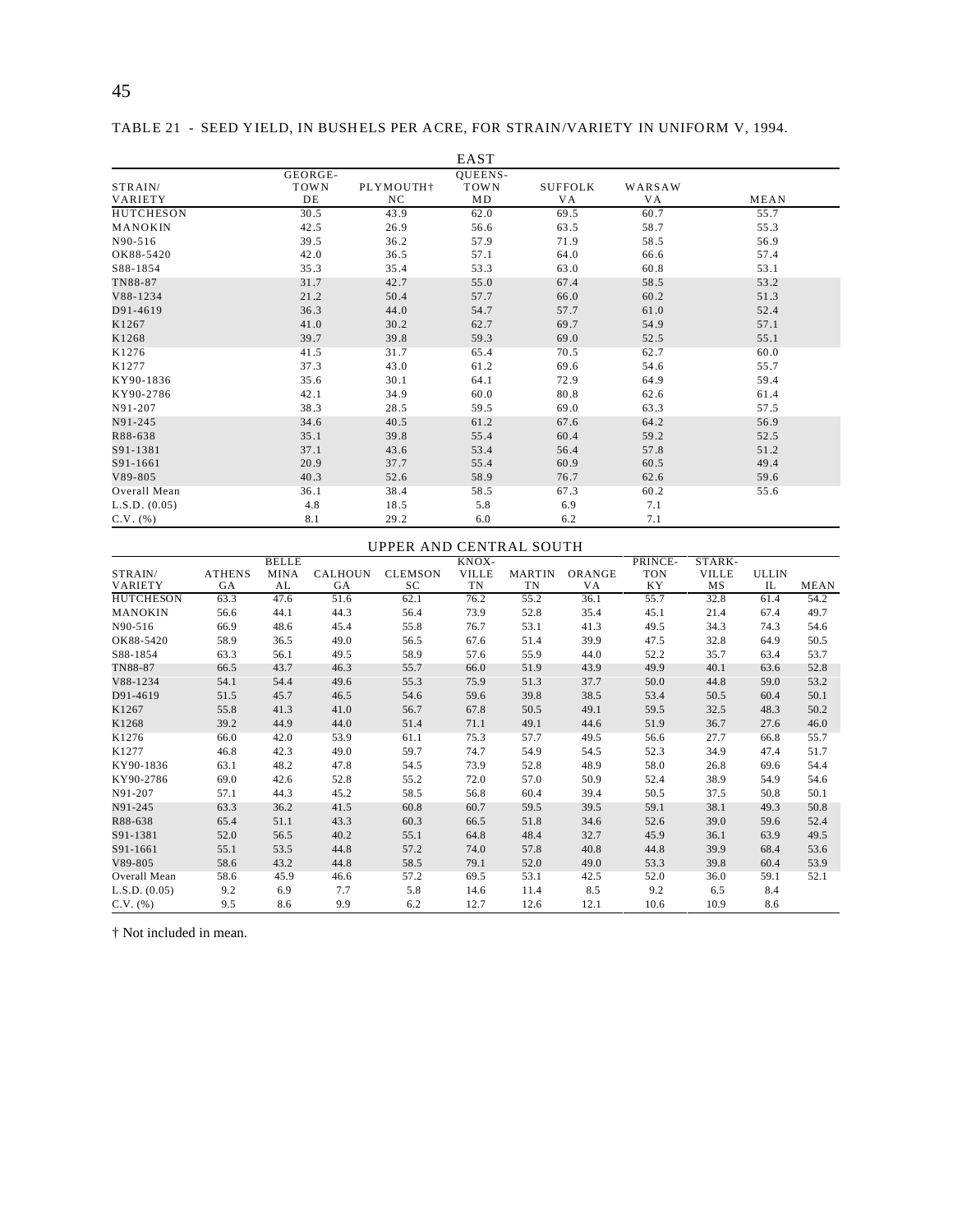# TABLE 21 - (Continued).

|                    |                                    |                                    |                                     | <b>DELTA</b>                     |                       |                                            |                            |                                 |                                 |      |
|--------------------|------------------------------------|------------------------------------|-------------------------------------|----------------------------------|-----------------------|--------------------------------------------|----------------------------|---------------------------------|---------------------------------|------|
| STRAIN/<br>VARIETY | <b>BATON</b><br><b>ROUGE</b><br>LA | <b>JONES-</b><br><b>BORO</b><br>AR | <b>KEISER</b><br>AR                 | <b>PINE</b><br><b>TREE</b><br>AR | <b>VILLE</b><br>MO(A) | PORTAGE- PORTAGE-<br><b>VILLE</b><br>MO(B) | ST.<br><b>JOSEPH</b><br>LA | STONE-<br><b>VILLE</b><br>MS(A) | STONE-<br><b>VILLE</b><br>MS(B) | MEAN |
| <b>HUTCHESON</b>   | 38.2                               | 35.5                               | 76.8                                | 35.8                             | 49.1                  | 62.2                                       | 45.3                       | 53.8                            | 38.0                            | 48.3 |
| MANOKIN            | 44.8                               | 28.9                               | 70.9                                | 33.9                             | 51.9                  | 65.5                                       | 30.8                       | 49.9                            | 25.8                            | 44.7 |
| N90-516            | 48.1                               | 40.9                               | 76.7                                | 37.9                             | 47.9                  | 63.6                                       | 45.8                       | 58.7                            | 44.1                            | 51.5 |
| OK88-5420          | 36.5                               | 30.3                               | 75.8                                | 34.1                             | 56.1                  | 62.5                                       | 40.4                       | 46.8                            | 28.1                            | 45.6 |
| S88-1854           | 40.1                               | 43.0                               | 78.8                                | 38.4                             | 53.7                  | 65.8                                       | 39.3                       | 55.2                            | 36.2                            | 50.0 |
| TN88-87            | 45.5                               | 43.5                               | 72.8                                | 36.7                             | 49.7                  | 55.5                                       | 37.3                       | 55.4                            | 31.8                            | 47.6 |
| V88-1234           | 40.6                               | 36.9                               | 77.8                                | 33.5                             | 46.5                  | 60.6                                       | 34.9                       | 50.4                            | 32.8                            | 46.0 |
| D91-4619           | 44.1                               | 33.4                               | 70.7                                | 29.6                             | 48.7                  | 60.9                                       | 41.0                       | 48.3                            | 41.2                            | 46.4 |
| K1267              | 35.6                               | 38.8                               | 74.6                                | 37.8                             | 52.5                  | 58.4                                       | 44.4                       | 54.6                            | 41.4                            | 48.7 |
| K1268              | 37.4                               | 36.9                               | 73.0                                | 30.1                             | 51.6                  | 56.0                                       | 45.2                       | 41.9                            | 40.8                            | 45.9 |
| K1276              | 31.6                               | 32.9                               | 83.0                                | 33.5                             | 54.2                  | 62.6                                       | 38.5                       | 54.0                            | 32.0                            | 46.9 |
| K1277              | 37.2                               | 38.5                               | 71.3                                | 36.2                             | 53.3                  | 57.2                                       | 51.0                       | 56.5                            | 43.6                            | 49.4 |
| KY90-1836          | 33.0                               | 37.9                               | 72.7                                | 32.8                             | 45.9                  | 58.6                                       | 31.3                       | 54.2                            | 31.3                            | 44.2 |
| KY90-2786          | 37.8                               | 26.1                               | 70.1                                | 31.7                             | 44.6                  | 48.8                                       | 27.0                       | 50.7                            | 30.3                            | 40.8 |
| N91-207            | 44.0                               | 30.6                               | 76.5                                | 35.2                             | 50.9                  | 53.1                                       | 45.6                       | 47.0                            | 38.9                            | 46.9 |
| N91-245            | 38.1                               | 21.8                               | 67.2                                | 34.9                             | 47.1                  | 48.5                                       | 37.3                       | 49.8                            | 34.9                            | 42.2 |
| R88-638            | 35.5                               | 36.5                               | 74.0                                | 40.6                             | 54.8                  | 59.2                                       | 33.4                       | 49.0                            | 31.7                            | 46.1 |
| S91-1381           | 40.2                               | 33.2                               | 67.3                                | 37.5                             | 48.7                  | 57.2                                       | 31.5                       | 49.9                            | 30.9                            | 44.0 |
| S91-1661           | 39.8                               | 42.4                               | 69.8                                | 38.6                             | 49.5                  | 56.2                                       | 43.1                       | 53.8                            | 36.5                            | 47.7 |
| V89-805            | 45.4                               | 34.6                               | 69.7                                | 37.8                             | 47.1                  | 54.7                                       | 45.2                       | 52.2                            | 34.1                            | 46.8 |
| Overall Mean       | 39.7                               | 35.1                               | 73.5                                | 35.3                             | 50.2                  | 58.4                                       | 39.4                       | 51.6                            | 35.2                            | 46.5 |
| L.S.D. (0.05)      | 8.1                                | 10.4                               | 6.1                                 | 4.6                              | 6.6                   | 5.49                                       | 7.2                        | 8.1                             | 5.2                             |      |
| $C.V.$ $(\%)$      | 12.0                               | 18.0                               | 5.1                                 | 7.8                              | 7.9                   | 5.60                                       | 11.2                       | 9.5                             | 9.0                             |      |
|                    |                                    |                                    |                                     | WEST                             |                       |                                            |                            |                                 |                                 |      |
| STRAIN/<br>VARIETY |                                    | <b>BIXBY</b><br>OK                 | <b>BOSSIER</b><br><b>CITY</b><br>LA | <b>CHANUTE</b><br>ΚS             |                       | <b>MCCUNE</b><br>ΚS                        | PITTSBURG<br>ΚS            | <b>STUTTGART</b><br>AR          |                                 | MEAN |
| <b>HUTCHESON</b>   |                                    | 40.1                               | 74.9                                | 35.5                             |                       | 56.1                                       | 49.0                       | 40.6                            |                                 | 49.4 |
| MANOKIN            |                                    | 61.4                               | 64.5                                | 35.5                             |                       | 37.0                                       | 48.2                       | 30.6                            |                                 | 46.2 |
| N90-516            |                                    | 53.9                               | 67.5                                | 33.9                             |                       | 48.4                                       | 45.7                       | 43.2                            |                                 | 48.8 |
| OK88-5420          |                                    | 57.1                               | 73.4                                | 35.8                             |                       | 51.8                                       | 49.5                       | 31.6                            |                                 | 49.9 |
| S88-1854           |                                    | 60.9                               | 63.7                                | 39.1                             |                       | 48.1                                       | 49.0                       | 39.7                            |                                 | 50.1 |
| TN88-87            |                                    | 50.7                               | 67.4                                | 33.6                             |                       | 54.3                                       | 40.3                       | 33.4                            |                                 | 46.6 |
| V88-1234           |                                    | 54.9                               | 70.1                                | 37.4                             |                       | 49.6                                       | 46.4                       | 41.5                            |                                 | 50.0 |
| D91-4619           |                                    | 38.3                               | 66.7                                | 31.2                             |                       | 40.3                                       | 41.3                       | 33.9                            |                                 | 42.0 |
| K1267              |                                    | 52.9                               | 72.4                                | 44.1                             |                       | 54.2                                       | 56.4                       | 42.3                            |                                 | 53.7 |
| K1268              |                                    | 54.2                               | 75.2                                | 43.3                             |                       | 55.1                                       | 52.3                       | 40.7                            |                                 | 53.5 |
| K1276              |                                    | 60.1                               | 72.1                                | 39.2                             |                       | 56.4                                       | 59.0                       | 34.4                            |                                 | 53.6 |
| K1277              |                                    | 56.2                               | 66.7                                | 37.6                             |                       | 55.6                                       | 53.7                       | 45.6                            |                                 | 52.6 |
| KY90-1836          |                                    | 56.9                               | 66.0                                | 39.3                             |                       | 54.9                                       | 51.0                       | 31.4                            |                                 | 49.9 |
| KY90-2786          |                                    | 51.6                               | 67.7                                | 44.0                             |                       | 47.2                                       | 55.1                       | 40.6                            |                                 | 51.0 |
| N91-207            |                                    | 46.5                               | 61.0                                | 33.4                             |                       | 46.0                                       | 43.5                       | 37.0                            |                                 | 44.6 |
| N91-245            |                                    | 58.5                               | 70.8                                | 35.4                             |                       | 48.9                                       | 46.3                       | 36.8                            |                                 | 49.5 |
| R88-638            |                                    | 61.0                               | 67.3                                | 36.9                             |                       | 39.0                                       | 47.4                       | 32.9                            |                                 | 47.4 |
| S91-1381           |                                    | 47.7                               | 61.6                                | 30.7                             |                       | 47.1                                       | 43.3                       | 37.4                            |                                 | 44.6 |
| S91-1661           |                                    | 57.4                               | 61.0                                | 35.7                             |                       | 42.9                                       | 40.2                       | 34.4                            |                                 | 45.3 |
| V89-805            |                                    | 51.2                               | 74.2                                | 36.4                             |                       | 50.5                                       | 49.1                       | 36.6                            |                                 | 49.7 |
| Overall Mean       |                                    | 53.6                               | 68.2                                | 36.9                             |                       | 49.2                                       | 48.3                       | 37.2                            |                                 | 48.9 |
| L.S.D. (0.05)      |                                    | 7.9                                | 11.3                                | 4.6                              |                       | 7.2                                        | 6.9                        | 5.1                             |                                 |      |

C.V. (%) 8.9 10.0 7.5 8.8 8.7 8.3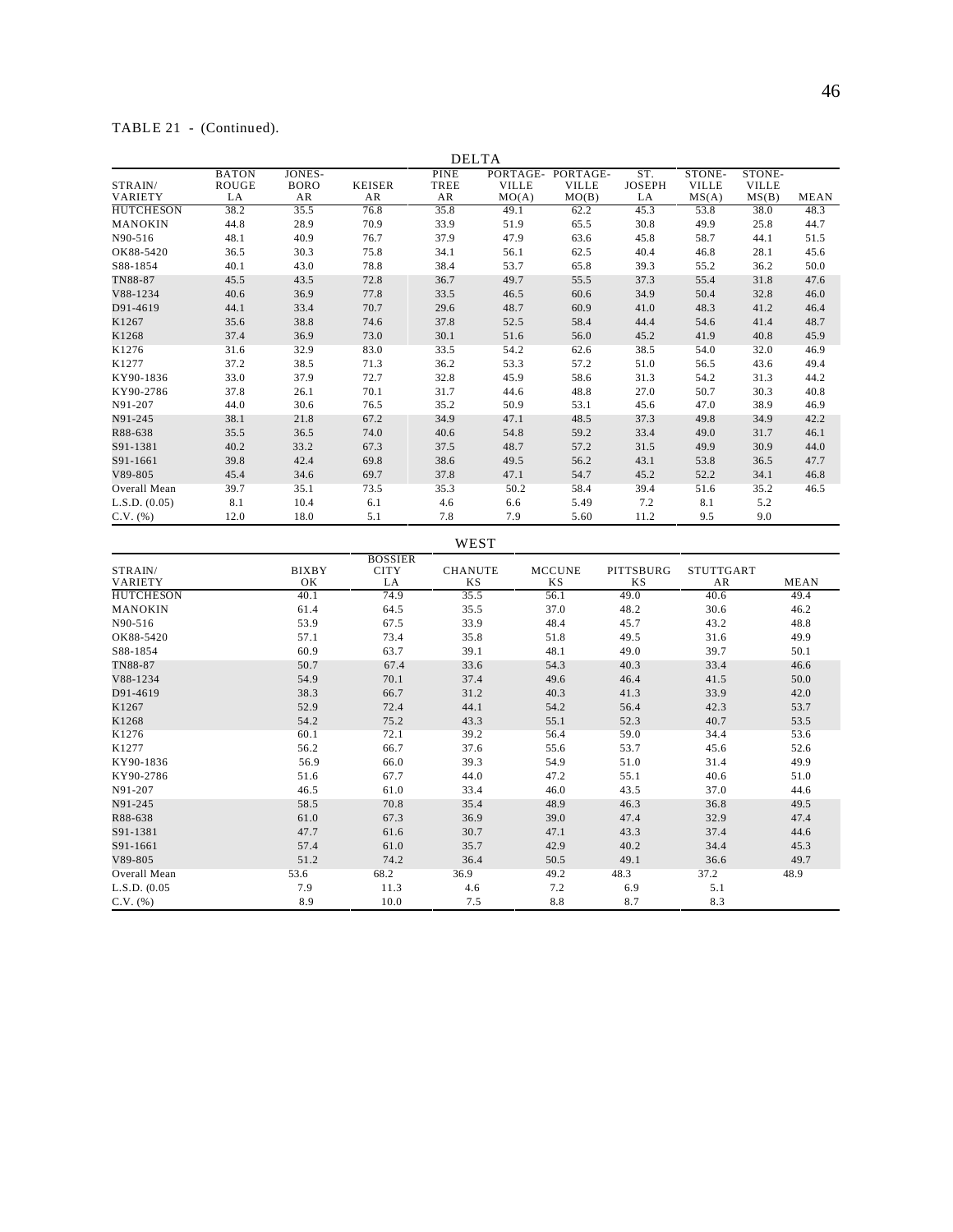| EAST             |             |                |             |         |        |       |  |  |  |  |  |
|------------------|-------------|----------------|-------------|---------|--------|-------|--|--|--|--|--|
|                  | GEORGE-     | $PLY-t$        | QUEENS-     |         |        |       |  |  |  |  |  |
| STRAIN/          | <b>TOWN</b> | MOUTH          | <b>TOWN</b> | SUFFOLK | WARSAW |       |  |  |  |  |  |
| <b>VARIETY</b>   | DE          | N <sub>C</sub> | MD          | VA.     | VA     | MEAN  |  |  |  |  |  |
| <b>HUTCHESON</b> | 84.5        | 114.3          | 106.0       | 103.3   | 100.8  | 100.2 |  |  |  |  |  |
| MANOKIN          | 117.7       | 70.1           | 96.8        | 94.4    | 97.5   | 99.5  |  |  |  |  |  |
| N90-516          | 109.4       | 94.3           | 99.0        | 106.8   | 97.2   | 102.3 |  |  |  |  |  |
| OK88-5420        | 116.3       | 95.1           | 97.6        | 95.1    | 110.6  | 103.2 |  |  |  |  |  |
| S88-1854         | 97.8        | 92.2           | 91.1        | 93.6    | 101.0  | 95.5  |  |  |  |  |  |
| TN88-87          | 87.8        | 111.2          | 94.0        | 100.1   | 97.2   | 95.7  |  |  |  |  |  |
| V88-1234         | 58.7        | 131.3          | 98.6        | 98.1    | 100.0  | 92.3  |  |  |  |  |  |
| D91-4619         | 100.6       | 114.6          | 93.5        | 85.7    | 101.3  | 94.2  |  |  |  |  |  |
| K1267            | 113.6       | 78.6           | 107.2       | 103.6   | 91.2   | 102.7 |  |  |  |  |  |
| K1268            | 110.0       | 103.6          | 101.4       | 102.5   | 87.2   | 99.1  |  |  |  |  |  |
| K1276            | 115.0       | 82.6           | 111.8       | 104.8   | 104.2  | 107.9 |  |  |  |  |  |
| K1277            | 103.3       | 112.0          | 104.6       | 103.4   | 90.7   | 100.2 |  |  |  |  |  |
| KY90-1836        | 98.6        | 78.4           | 109.6       | 108.3   | 107.8  | 106.8 |  |  |  |  |  |
| KY90-2786        | 116.6       | 90.9           | 102.6       | 120.1   | 104.0  | 110.4 |  |  |  |  |  |
| N91-207          | 106.1       | 74.2           | 101.7       | 102.5   | 105.1  | 103.4 |  |  |  |  |  |
| N91-245          | 95.8        | 105.5          | 104.6       | 100.4   | 106.6  | 102.3 |  |  |  |  |  |
| R88-638          | 97.2        | 103.6          | 94.7        | 89.7    | 98.3   | 94.4  |  |  |  |  |  |
| S91-1381         | 102.8       | 113.5          | 91.3        | 83.8    | 96.0   | 92.1  |  |  |  |  |  |
| S91-1661         | 57.9        | 98.2           | 94.7        | 90.5    | 100.5  | 88.8  |  |  |  |  |  |
| V89-805          | 111.6       | 137.0          | 100.7       | 114.0   | 104.0  | 107.2 |  |  |  |  |  |
| MEAN(bu/ac)      | 36.1        | 38.4           | 58.5        | 67.3    | 60.2   | 55.6  |  |  |  |  |  |

TABLE 22 - SEED YIELD, EXPRESSED AS A PERCENTAGE OF THE LOCATION MEAN, FOR STRAIN/VARIETY IN UNIFORM GROUP V, 1994.

#### UPPER AND CENTRAL SOUTH

|                   |               | <b>BELLE-</b> | CAL-        | CLEM- | KNOX-        | MAR-       |                     | PRIN- | STARK-       |              |             |
|-------------------|---------------|---------------|-------------|-------|--------------|------------|---------------------|-------|--------------|--------------|-------------|
| STRAIN/           | <b>ATHENS</b> | <b>MINA</b>   | <b>HOUN</b> | SON   | <b>VILLE</b> | <b>TIN</b> | <b>ORANGE CETON</b> |       | <b>VILLE</b> | <b>ULLIN</b> |             |
| <b>VARIETY</b>    | GA            | AL            | GA.         | SC    | TN           | TN         | VA                  | KY    | MS           | IL           | <b>MEAN</b> |
| <b>HUTCHESON</b>  | 108.0         | 103.7         | 110.7       | 108.6 | 109.6        | 104.0      | 84.9                | 107.1 | 91.1         | 103.9        | 104.0       |
| <b>MANOKIN</b>    | 96.6          | 96.1          | 95.1        | 98.6  | 106.3        | 99.4       | 83.3                | 86.7  | 59.4         | 114.0        | 95.4        |
| N90-516           | 114.2         | 105.9         | 97.4        | 97.6  | 110.4        | 100.0      | 97.2                | 95.2  | 95.3         | 125.7        | 104.8       |
| OK88-5420         | 100.5         | 79.5          | 105.2       | 98.8  | 97.3         | 96.8       | 93.9                | 91.3  | 91.1         | 109.8        | 96.9        |
| S88-1854          | 108.0         | 122.2         | 106.2       | 103.0 | 82.9         | 105.3      | 103.5               | 100.4 | 99.2         | 107.3        | 103.1       |
| <b>TN88-87</b>    | 113.5         | 95.2          | 99.4        | 97.4  | 95.0         | 97.7       | 103.3               | 96.0  | 111.4        | 107.6        | 101.3       |
| V88-1234          | 92.3          | 118.5         | 106.4       | 96.7  | 109.2        | 96.6       | 88.7                | 96.2  | 124.4        | 99.8         | 102.1       |
| D91-4619          | 87.9          | 99.6          | 99.8        | 95.5  | 85.8         | 75.0       | 90.6                | 102.7 | 140.3        | 102.2        | 96.2        |
| K1267             | 95.2          | 90.0          | 88.0        | 99.1  | 97.6         | 95.1       | 115.5               | 114.4 | 90.3         | 81.7         | 96.4        |
| K1268             | 66.9          | 97.8          | 94.4        | 89.9  | 102.3        | 92.5       | 104.9               | 99.8  | 101.9        | 46.7         | 88.3        |
| K1276             | 112.6         | 91.5          | 115.7       | 106.8 | 108.3        | 108.7      | 116.5               | 108.8 | 76.9         | 113.0        | 106.9       |
| K <sub>1277</sub> | 79.9          | 92.2          | 105.2       | 104.4 | 107.5        | 103.4      | 128.2               | 100.6 | 96.9         | 80.2         | 99.2        |
| KY90-1836         | 107.7         | 105.0         | 102.6       | 95.3  | 106.3        | 99.4       | 115.1               | 111.5 | 74.4         | 117.8        | 104.4       |
| KY90-2786         | 117.7         | 92.8          | 113.3       | 96.5  | 103.6        | 107.3      | 119.8               | 100.8 | 108.1        | 92.9         | 104.8       |
| N91-207           | 97.4          | 96.5          | 97.0        | 102.3 | 81.7         | 113.7      | 92.7                | 97.1  | 104.2        | 86.0         | 96.2        |
| N91-245           | 108.0         | 78.9          | 89.1        | 106.3 | 87.3         | 112.1      | 92.9                | 113.7 | 105.8        | 83.4         | 97.5        |
| R88-638           | 111.6         | 111.3         | 92.9        | 105.4 | 95.7         | 97.6       | 81.4                | 101.2 | 108.3        | 100.8        | 100.6       |
| S91-1381          | 88.7          | 123.1         | 86.3        | 96.3  | 93.2         | 91.1       | 76.9                | 88.3  | 100.3        | 108.1        | 95.0        |
| S91-1661          | 94.0          | 116.6         | 96.1        | 100.0 | 106.5        | 108.9      | 96.0                | 86.2  | 110.8        | 115.7        | 102.9       |
| V89-805           | 100.0         | 94.1          | 96.1        | 102.3 | 113.8        | 97.9       | 115.3               | 102.5 | 110.6        | 102.2        | 103.5       |
| $MEAN$ (bu/ac)    | 58.6          | 45.9          | 46.6        | 57.2  | 69.5         | 53.1       | 42.5                | 52.0  | 36.0         | 59.1         | 52.1        |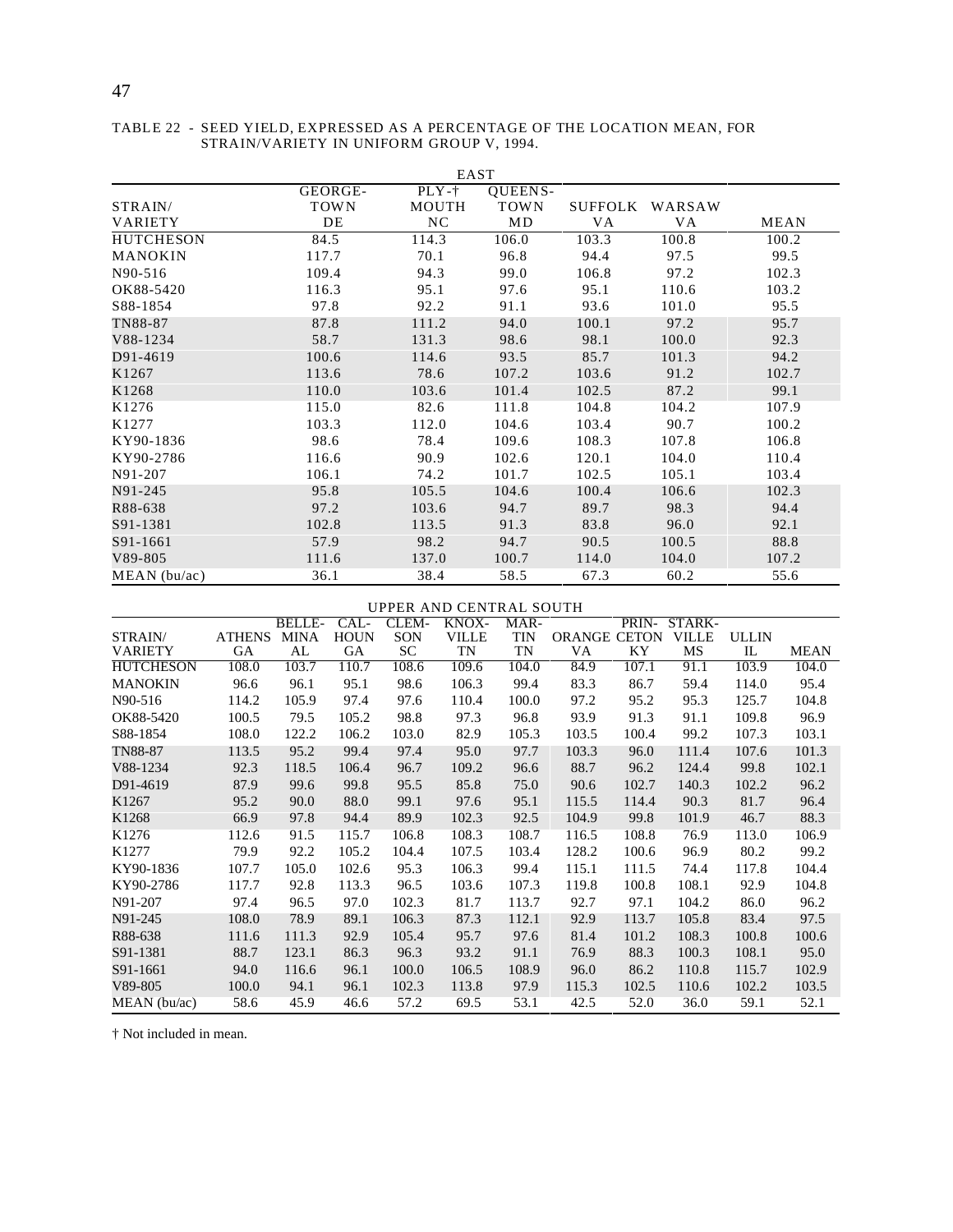# TABLE 22 - (Continued).

|                  |              |               |               |             | <b>DELTA</b> |              |               |              |              |             |
|------------------|--------------|---------------|---------------|-------------|--------------|--------------|---------------|--------------|--------------|-------------|
|                  |              |               |               |             | POR-         | POR-         |               |              |              |             |
|                  | <b>BATON</b> | <b>JONES-</b> |               | <b>PINE</b> | TAGE-        | TAGE-        | ST.           | STONE-       | STONE-       |             |
| STRAIN/          | <b>ROUGE</b> | <b>BORO</b>   | <b>KEISER</b> | TREE        | <b>VILLE</b> | <b>VILLE</b> | <b>JOSEPH</b> | <b>VILLE</b> | <b>VILLE</b> |             |
| <b>VARIETY</b>   | LA           | AR            | AR            | AR          | MO(A)        | MO(B)        | LA            | MS(A)        | MS(B)        | <b>MEAN</b> |
| <b>HUTCHESON</b> | 96.2         | 101.1         | 104.5         | 101.4       | 97.8         | 106.5        | 115.0         | 104.3        | 108.0        | 103.9       |
| <b>MANOKIN</b>   | 112.8        | 82.3          | 96.5          | 96.0        | 103.4        | 112.2        | 78.2          | 96.7         | 73.3         | 96.1        |
| N90-516          | 121.2        | 116.5         | 104.4         | 107.4       | 95.4         | 108.9        | 116.2         | 113.8        | 125.3        | 110.8       |
| OK88-5420        | 91.9         | 86.3          | 103.1         | 96.6        | 111.8        | 107.0        | 102.5         | 90.7         | 79.8         | 98.1        |
| S88-1854         | 101.0        | 122.5         | 107.2         | 108.8       | 107.0        | 112.7        | 99.7          | 107.0        | 102.8        | 107.5       |
| <b>TN88-87</b>   | 114.6        | 123.9         | 99.0          | 104.0       | 99.0         | 95.0         | 94.7          | 107.4        | 90.3         | 102.4       |
| V88-1234         | 102.3        | 105.1         | 105.9         | 94.9        | 92.6         | 103.8        | 88.6          | 97.7         | 93.2         | 98.9        |
| D91-4619         | 111.1        | 95.2          | 96.2          | 83.9        | 97.0         | 104.3        | 104.1         | 93.6         | 117.0        | 99.8        |
| K1267            | 89.7         | 110.5         | 101.5         | 107.1       | 104.6        | 100.0        | 112.7         | 105.8        | 117.6        | 104.7       |
| K1268            | 94.2         | 105.1         | 99.3          | 85.3        | 102.8        | 95.9         | 114.7         | 81.2         | 115.9        | 98.7        |
| K1276            | 79.6         | 93.7          | 112.9         | 94.9        | 108.0        | 107.2        | 97.7          | 104.7        | 90.9         | 100.9       |
| K1277            | 93.7         | 109.7         | 97.0          | 102.5       | 106.2        | 97.9         | 129.4         | 109.5        | 123.9        | 106.2       |
| KY90-1836        | 83.1         | 108.0         | 98.9          | 92.9        | 91.4         | 100.3        | 79.4          | 105.0        | 88.9         | 95.1        |
| KY90-2786        | 95.2         | 74.4          | 95.4          | 89.8        | 88.8         | 83.6         | 68.5          | 98.3         | 86.1         | 87.7        |
| N91-207          | 110.8        | 87.2          | 104.1         | 99.7        | 101.4        | 90.9         | 115.7         | 91.1         | 110.5        | 100.9       |
| N91-245          | 96.0         | 62.1          | 91.4          | 98.9        | 93.8         | 83.0         | 94.7          | 96.5         | 99.1         | 90.8        |
| R88-638          | 89.4         | 104.0         | 100.7         | 115.0       | 109.2        | 101.4        | 84.8          | 95.0         | 90.1         | 99.1        |
| S91-1381         | 101.3        | 94.6          | 91.6          | 106.2       | 97.0         | 97.9         | 79.9          | 96.7         | 87.8         | 94.6        |
| S91-1661         | 100.3        | 120.8         | 95.0          | 109.3       | 98.6         | 96.2         | 109.4         | 104.3        | 103.7        | 102.6       |
| V89-805          | 114.4        | 98.6          | 94.8          | 107.1       | 93.8         | 93.8         | 114.7         | 101.2        | 96.9         | 100.6       |
| MEAN (bu/ac)     | 39.7         | 35.1          | 73.5          | 35.3        | 50.2         | 58.4         | 39.4          | 51.6         | 35.2         | 46.5        |

WEST

|                  |              | <b>BOSSIER</b> |                |               | PITTS-      | STUTT- |             |
|------------------|--------------|----------------|----------------|---------------|-------------|--------|-------------|
| STRAIN/          | <b>BIXBY</b> | <b>CITY</b>    | <b>CHANUTE</b> | <b>MCCUNE</b> | <b>BURG</b> | GART   |             |
| <b>VARIETY</b>   | OK.          | LA             | KS             | KS            | KS          | AR.    | <b>MEAN</b> |
| <b>HUTCHESON</b> | 74.8         | 109.8          | 96.2           | 114.0         | 101.4       | 109.1  | 101.0       |
| <b>MANOKIN</b>   | 114.6        | 94.6           | 96.2           | 75.2          | 99.8        | 82.3   | 94.5        |
| N90-516          | 100.6        | 99.0           | 91.9           | 98.4          | 94.6        | 116.1  | 99.8        |
| OK88-5420        | 106.5        | 107.6          | 97.0           | 105.3         | 102.5       | 84.9   | 102.0       |
| S88-1854         | 113.6        | 93.4           | 106.0          | 97.8          | 101.4       | 106.7  | 102.5       |
| <b>TN88-87</b>   | 94.6         | 98.8           | 91.1           | 110.4         | 83.4        | 89.8   | 95.3        |
| V88-1234         | 102.4        | 102.8          | 101.4          | 100.8         | 96.1        | 111.6  | 102.2       |
| D91-4619         | 71.5         | 97.8           | 84.6           | 81.9          | 85.5        | 91.1   | 85.9        |
| K1267            | 98.7         | 106.2          | 119.5          | 110.2         | 116.8       | 113.7  | 109.8       |
| K1268            | 101.1        | 110.3          | 117.3          | 112.0         | 108.3       | 109.4  | 109.4       |
| K1276            | 112.1        | 105.7          | 106.2          | 114.6         | 122.2       | 92.5   | 109.6       |
| K1277            | 104.9        | 97.8           | 101.9          | 113.0         | 111.2       | 122.6  | 107.6       |
| KY90-1836        | 106.2        | 96.8           | 106.5          | 111.6         | 105.6       | 84.4   | 102.0       |
| KY90-2786        | 96.3         | 99.3           | 119.2          | 95.9          | 114.1       | 109.1  | 104.3       |
| N91-207          | 86.8         | 89.4           | 90.5           | 93.5          | 90.1        | 99.5   | 91.2        |
| N91-245          | 109.1        | 103.8          | 95.9           | 99.4          | 95.9        | 98.9   | 101.2       |
| R88-638          | 113.8        | 98.7           | 100.0          | 79.3          | 98.1        | 88.4   | 96.9        |
| S91-1381         | 89.0         | 90.3           | 83.2           | 95.7          | 89.6        | 100.5  | 91.2        |
| S91-1661         | 107.1        | 89.4           | 96.7           | 87.2          | 83.2        | 92.5   | 92.6        |
| V89-805          | 95.5         | 108.8          | 98.6           | 102.6         | 101.7       | 98.4   | 101.6       |
| MEAN (bu/ac)     | 53.6         | 68.2           | 36.9           | 49.2          | 48.3        | 37.2   | 48.9        |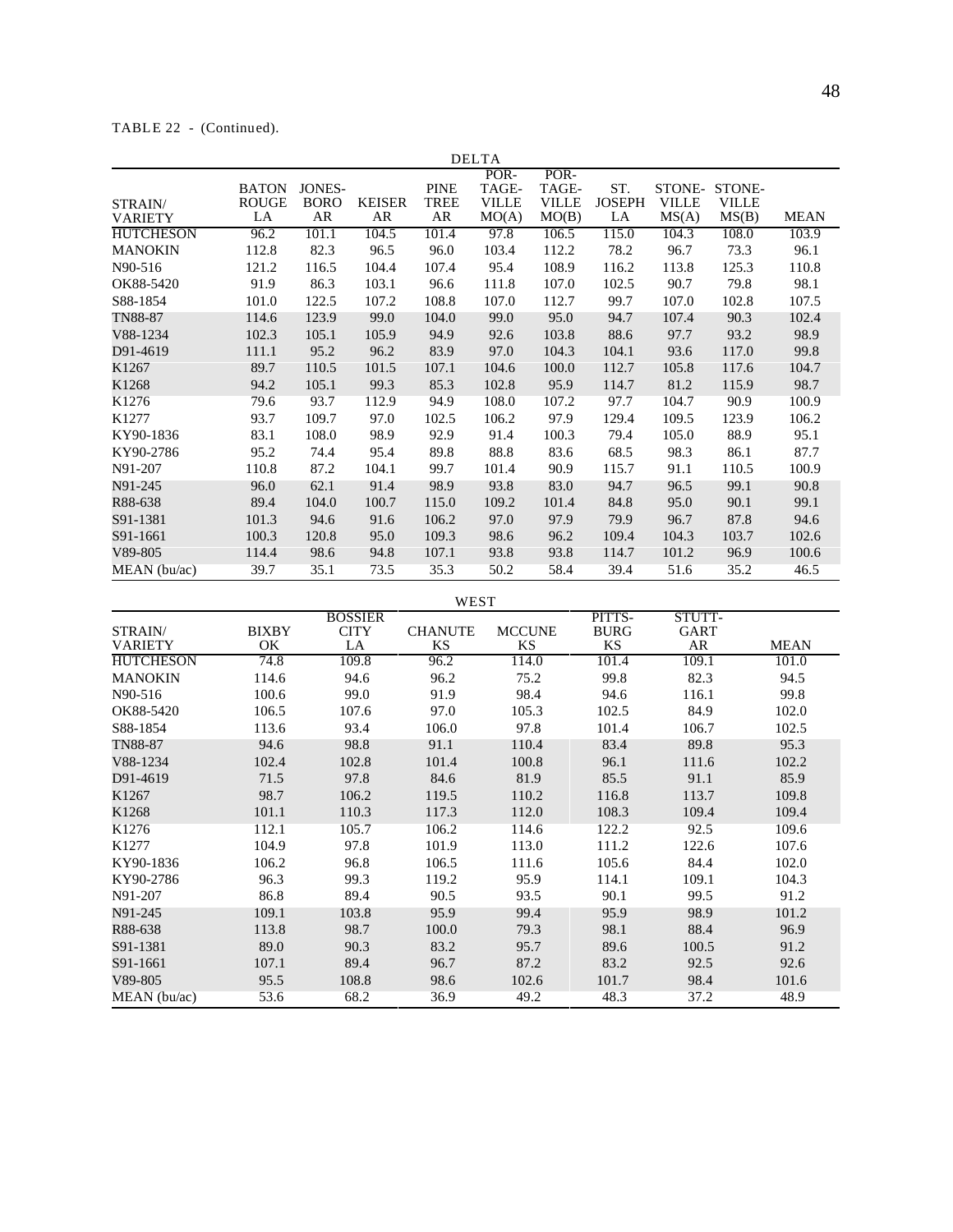TABLE 23 - CHEM ICAL COMPOSITION AND SEED SIZE FOR STRAIN/VARIETY IN UNIFORM GROUP V, 1994.

| STRAIN/<br>VARIETY     | ATHENS<br>GA | <b>BELLE</b><br>MINA<br>AL | BIXBY<br>OK          | CAL-<br>HOUN<br>GА | CLEM-<br>SON<br>SC | JONES-<br><b>BORO</b><br>ΑR   | KEI-<br>SER<br>AR | KNOX-<br>TN  | TN           | VILLE MARTIN ORANGE<br>VA | PINE<br>TREE<br>AR   | PLY-<br>MOUTH VILLE<br>NC <sub>1</sub> | POR-<br>TAGE-<br>MO(A) |
|------------------------|--------------|----------------------------|----------------------|--------------------|--------------------|-------------------------------|-------------------|--------------|--------------|---------------------------|----------------------|----------------------------------------|------------------------|
|                        |              |                            |                      |                    |                    | <b>OIL PERCENTAGE</b>         |                   |              |              |                           |                      |                                        |                        |
| <b>HUTCHESON</b>       | 21.0         | 21.3                       |                      | 21.2               | 20.9               |                               | 21.0              | 21.5         | 21.4         | 20.4                      |                      | 19.6                                   | 21.7                   |
| MANOKIN                | 19.9         | 20.5                       |                      | 21.0               | 20.5               |                               | 20.4              | 20.7         | 21.0         | 19.0                      |                      | 20.9                                   | 20.8                   |
| N90-516<br>OK88-5420   | 20.7<br>20.6 | 20.4<br>20.7               | $\ddot{\phantom{0}}$ | 20.7<br>20.7       | 20.4<br>20.4       |                               | 20.4<br>20.2      | 20.4<br>20.6 | 20.2<br>19.7 | 19.5<br>19.6              |                      | 20.0<br>20.1                           | 21.6<br>21.4           |
| S88-1854               | 20.9         | 21.1                       | $\ddot{\phantom{0}}$ | 22.0               | 21.0               |                               | 21.0              | 21.1         | 20.7         | 19.6                      |                      | 20.2                                   | 21.4                   |
| TN88-87                | 19.6         | 18.9                       |                      | 20.0               | 19.8               |                               | 19.5              | 19.4         | 19.6         | 18.8                      |                      | 19.8                                   | 20.3                   |
| V88-1234               | 21.3         | 21.1                       | $\ddot{\phantom{a}}$ | 21.2               | 21.2               |                               | 21.2              | 21.5         | 21.1         | 19.5                      |                      | 20.5                                   | 21.4                   |
| D91-4619               | 20.4         | 19.8                       |                      | 20.7               | 20.3               |                               | 20.0              | 20.6         | 20.8         | 18.7                      |                      | 19.8                                   | 20.6                   |
| K1267                  | 21.3         | 20.9                       | $\ddot{\phantom{a}}$ | 21.5               | 21.2               |                               | 21.7              | 21.2         | 21.4         | 20.1                      |                      | 20.5                                   | 21.4                   |
| K1268                  | 20.2         | 20.8                       |                      | 20.8               | 20.8               |                               | 21.4              | 20.8         | 20.2         | 19.0                      |                      | 20.0                                   | 20.7                   |
| K1276                  | 21.8         | 21.5                       | $\blacksquare$       | 21.6               | 21.8               | $\ddot{\phantom{0}}$          | 21.4              | 22.0         | 21.8         | 20.3                      | ÷.                   | 20.7                                   | 21.8                   |
| K1277                  | 21.1         | 21.2                       | ÷.                   | 21.2               | 21.2               |                               | 21.0              | 21.5<br>21.5 | 20.9<br>21.2 | 20.0                      |                      | 20.8                                   | 20.5<br>21.7           |
| KY90-1836<br>KY90-2786 | 21.7<br>20.6 | 21.5<br>20.2               | $\ddot{\phantom{0}}$ | 21.1<br>20.0       | 21.6<br>20.1       |                               | 21.6<br>21.0      | 20.9         | 20.5         | 20.2<br>20.0              |                      | 20.7<br>19.7                           | 20.4                   |
| N91-207                | 21.1         | 20.9                       | $\Box$               | 21.7               | 21.2               | $\cdot$                       | 21.2              | 21.4         | 21.1         | 19.3                      | $\ddot{\phantom{a}}$ | 19.8                                   | 21.0                   |
| N91-245                | 20.8         | 20.5                       |                      | 22.0               | 20.7               |                               | 21.5              | 21.3         | 21.5         | 18.5                      |                      | 20.7                                   | 21.1                   |
| R88-638                | 20.3         | 19.5                       | $\mathbf{r}$         | 20.7               | 20.2               |                               | 20.0              | 20.0         | $\sim$       | 18.1                      | $\mathbf{r}$         | 19.7                                   | 20.5                   |
| S91-1381               | 19.7         | 21.6                       |                      | 20.1               | 20.0               |                               | 20.4              | 20.4         | 21.4         | 19.1                      |                      | 20.5                                   | 20.3                   |
| S91-1661               | 19.8         | 19.9                       | $\ddot{\phantom{a}}$ | 20.2               | 19.4               |                               | 19.8              | 19.2         | 19.2         | 17.4                      |                      | 19.8                                   | 20.1                   |
| V89-805                | 20.9         | 20.6                       |                      | 21.1               | 20.7               |                               | 20.6              | 21.1         | 21.2         | 19.5                      |                      | 20.8                                   | 21.1                   |
| <b>HUTCHESON</b>       | 41.5         | 42.6                       | ÷.                   | 41.8               | 41.0               | PROTEIN PERCENTAGE<br>$\cdot$ | 41.7              | 41.0         | 41.8         | 39.0                      |                      | 42.9                                   | 40.2                   |
| MANOKIN                | 43.2         | 43.5                       | $\ddot{\phantom{0}}$ | 40.5               | 41.5               | $\cdot$                       | 41.0              | 41.7         | 42.2         | 35.4                      | $\ddot{\phantom{a}}$ | 42.4                                   | 40.5                   |
| N90-516                | 42.4         | 43.4                       |                      | 41.0               | 42.8               |                               | 41.2              | 41.3         | 42.6         | 37.3                      |                      | 42.4                                   | 40.4                   |
| OK88-5420              | 42.9         | 43.5                       | $\ddot{\phantom{0}}$ | 41.7               | 42.9               | $\cdot$                       | 41.8              | 42.3         | 43.4         | 39.5                      | $\ddot{\phantom{a}}$ | 43.2                                   | 40.8                   |
| S88-1854               | 42.8         | 42.8                       | $\blacksquare$       | 40.8               | 42.1               | $\lambda$                     | 41.9              | 41.3         | 42.3         | 39.4                      | $\overline{a}$       | 43.6                                   | 39.8                   |
| TN88-87                | 43.4         | 45.5                       |                      | 41.7               | 43.3               |                               | 42.5              | 42.5         | 41.6         | 37.7                      |                      | 44.1                                   | 41.1                   |
| V88-1234               | 42.1         | 43.4                       |                      | 40.5               | 41.1               |                               | 41.1              | 40.8         | 40.8         | 35.8                      |                      | 42.4                                   | 39.8                   |
| D91-4619               | 44.2         | 46.1                       | $\ddot{\phantom{a}}$ | 43.6               | 44.9               |                               | 44.4              | 43.3         | 43.7         | 37.0                      |                      | 44.0                                   | 42.3                   |
| K1267                  | 42.8         | 43.5                       |                      | 41.4               | 41.5               |                               | 40.9              | 41.4         | 41.3         | 39.2                      |                      | 42.3                                   | 39.8                   |
| K1268<br>K1276         | 43.2<br>41.4 | 43.0<br>42.0               | $\blacksquare$       | 41.9<br>39.4       | 42.9<br>40.3       |                               | 40.5<br>40.9      | 41.1<br>40.1 | 41.7<br>39.8 | 40.2<br>38.9              |                      | 42.8<br>43.0                           | 40.3<br>39.6           |
| K1277                  | 42.3         | 43.1                       | $\ddot{\phantom{0}}$ | 41.3               | 42.9               | $\ddot{\phantom{0}}$          | 40.9              | 41.4         | 41.4         | 38.5                      | $\ddot{\phantom{0}}$ | 42.1                                   | 40.5                   |
| KY90-1896              | 42.3         | 42.8                       |                      | 41.9               | 40.8               |                               | 41.4              | 41.4         | 43.4         | 39.5                      |                      | 43.5                                   | 40.3                   |
| KY90-2786              | 42.6         | 45.1                       | $\ddot{\phantom{0}}$ | 41.8               | 43.0               |                               | 41.8              | 42.2         | 41.5         | 39.6                      |                      | 43.6                                   | 40.9                   |
| N91-207                | 42.6         | 43.2                       |                      | 40.0               | 40.5               |                               | 41.6              | 40.4         | 40.4         | 37.3                      | $\ddot{\phantom{a}}$ | 42.4                                   | 39.7                   |
| N91-245                | 42.7         | 43.2                       |                      | 39.8               | 41.6               |                               | 40.2              | 40.8         | 38.7         | 38.9                      |                      | 42.3                                   | 39.6                   |
| R88-638                | 41.7         | 42.5                       | $\ddot{\phantom{a}}$ | 39.5               | 40.8               |                               | 40.7              | 39.9         | $\Box$       | 38.9                      |                      | 42.8                                   | 39.4                   |
| S91-1381               | 42.9         | 41.0                       | $\ddot{\phantom{a}}$ | 42.2               | 43.4               |                               | 43.1              | 42.8         | 42.3         | 36.8                      |                      | 43.3                                   | 41.3                   |
| S91-1661               | 42.5         | 43.7                       |                      | 40.1               | 42.6               |                               | 42.0              | 40.4         | 42.8         | 36.8                      |                      | 42.3                                   | 39.6                   |
| V89-805                | 41.5         | 42.6                       |                      | 40.4               | 41.8               | <b>GRAMS PER 100 SEED</b>     | 40.7              | 40.5         | 42.0         | 38.7                      |                      | 41.7                                   | 39.9                   |
| <b>HUTCHESON</b>       | 17.0         | 14.3                       | 14.7                 | 18.7               | 14.7               | 14.1                          | 16.4              | 14.0         | 18.1         | 12.6                      | 15.1                 | 1.8                                    | 14.4                   |
| MANOKIN                | 15.1         | 12.5                       | 16.5                 | 14.5               | 12.8               | 11.9                          | 14.0              | 15.6         | 16.4         | 13.1                      | 12.5                 | 17.4                                   | 12.8                   |
| N90-516                | 17.4         | 15.9                       | 17.5                 | 17.3               | 16.2               | 15.5                          | 16.8              | 17.1         | 13.4         | 14.4                      | 14.9                 | 16.8                                   | 15.6                   |
| OK88-5420              | 18.0         | 15.4                       | 18.9                 | 17.8               | 16.2               | 13.5                          | 16.2              | 15.7         | 16.1         | 13.8                      | 15.5                 | 18.9                                   | 15.0                   |
| S88-1854               | 17.0         | 15.0                       | 16.6                 | 17.4               | 15.5               | 15.3                          | 15.7              | 15.0         | 17.3         | 13.8                      | 14.3                 | 18.3                                   | 14.2                   |
| TN88-87                | 16.1         | 12.2                       | 14.0                 | 14.0               | 14.7               | 12.7                          | 14.0              | 13.2         | 15.0         | 11.8                      | 11.9                 | 16.3                                   | 12.6                   |
| V88-1234               | 15.9         | 14.1                       | 15.5                 | 14.8               | 14.1               | 13.7                          | 15.6              | 14.9         | 15.1         | 12.2                      | 13.8                 | 15.1                                   | 12.8                   |
| D91-4619               | 14.4         | 13.2                       | 13.9                 | 15.0               | 13.7               | 12.3                          | 14.1              | 13.8         | 16.1         | 11.2                      | 13.3                 | 13.4                                   | 12.4                   |
| K1267                  | 19.2         | 15.9                       | 19.8                 | 19.0               | 18.8               | 15.7                          | 18.2              | 18.0         | 18.4         | 16.1                      | 17.5                 | 17.3                                   | 16.1                   |
| K1268                  | 14.7         | 13.5                       | 16.7                 | 15.6               | 16.5               | 14.0                          | 16.1              | 15.2         | 16.4         | 13.3                      | 15.0                 | 13.8                                   | 14.3                   |
| K1276                  | 17.6         | 14.6                       | 15.0                 | 16.1               | 14.8               | 12.8                          | 15.7              | 13.9         | 15.6         | 13.4                      | 13.7                 | 17.6                                   | 13.4                   |
| K1277<br>KY90-1836     | 18.8<br>17.8 | 16.1<br>14.5               | 19.6<br>17.3         | 19.2<br>20.0       | 17.8<br>14.8       | 16.3<br>13.2                  | 18.5<br>16.1      | 17.9<br>14.9 | 18.0<br>17.1 | 16.2<br>14.6              | 17.2<br>15.4         | 17.7<br>17.4                           | 16.0<br>13.1           |
| KY90-2786              | 17.6         | 12.9                       | 17.3                 | 17.0               | 14.8               | 12.5                          | 17.4              | 14.5         | 16.4         | 14.1                      | 15.5                 | 18.7                                   | 13.4                   |
| N91-207                | 15.0         | 13.6                       | 14.1                 | 15.1               | 13.5               | 12.4                          | 15.3              | 14.6         | 15.0         | 11.6                      | 13.1                 | 15.8                                   | 12.4                   |
| N91-245                | 14.3         | 12.0                       | 12.6                 | 13.7               | 12.5               | 10.0                          | 12.6              | 13.3         | 12.2         | 11.2                      | 11.4                 | 14.6                                   | 11.8                   |
| R88-638                | 14.0         | 12.5                       | 13.9                 | 12.5               | 12.7               | 11.8                          | 13.7              | 12.5         | 16.0         | 10.8                      | 13.2                 | 14.7                                   | 12.4                   |
| S91-1381               | 15.5         | 14.9                       | 15.1                 | 16.3               | 15.6               | 12.5                          | 15.3              | 16.1         | 16.4         | 11.0                      | 12.8                 | 15.9                                   | 14.0                   |
| S91-1661               | 17.6         | 17.5                       | 15.7                 | 17.3               | 16.5               | 14.5                          | 17.0              | 15.4         | 17.7         | 12.7                      | 13.6                 | 1.8                                    | 13.1                   |
| V89-805                | 15.7         | 13.2                       | 16.4                 | 16.3               | 14.2               | 12.6                          | 14.4              | 15.0         | 18.0         | 14.2                      | 14.8                 | 15.7                                   | 13.7                   |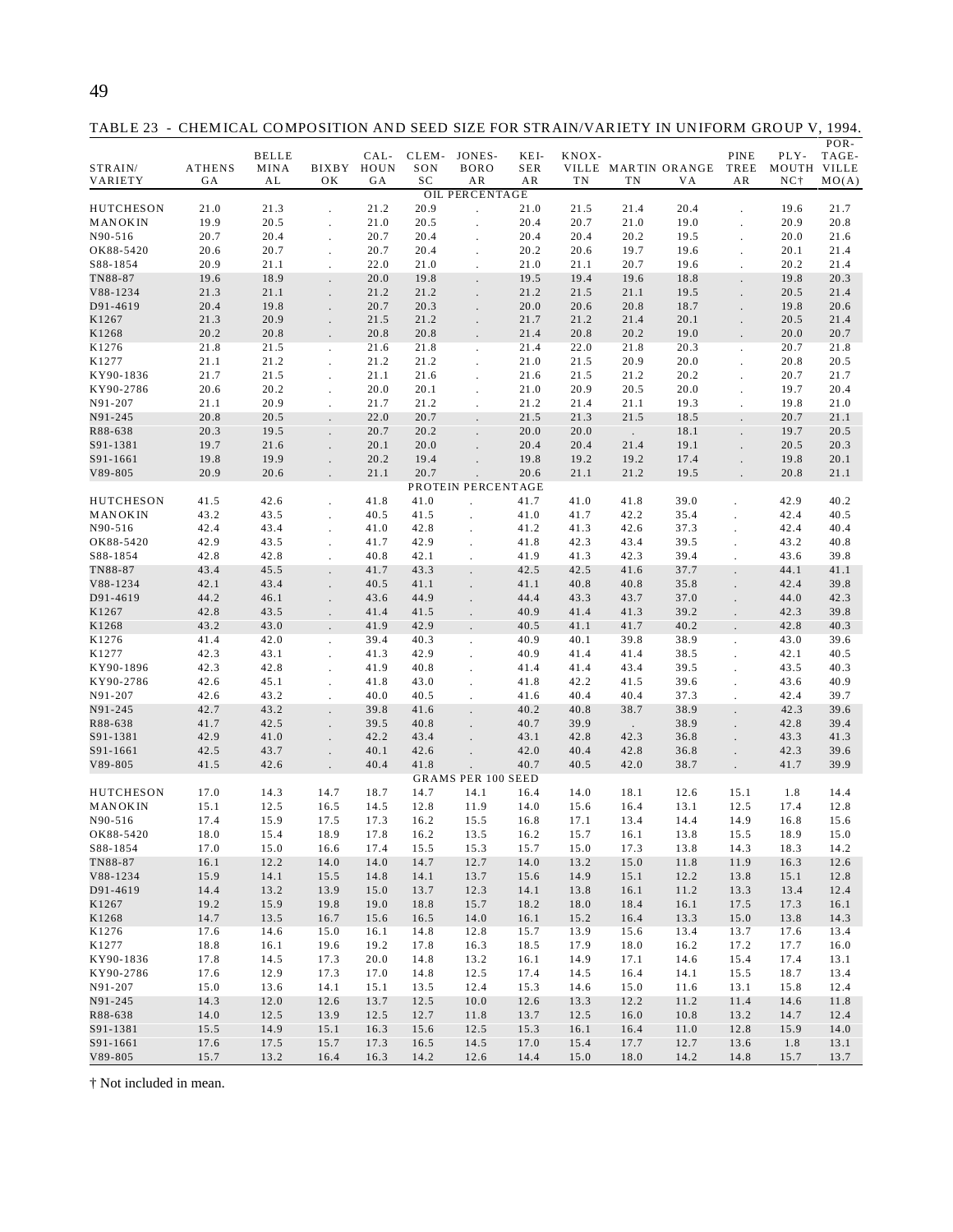TABLE 23 - (Continued).

| STRAIN/<br>VARIETY    | POR-<br>TAGE-<br><b>VILLE</b><br>MO(B) | PRINCE-<br><b>TON</b><br>K Y | QUEENS-<br>TOWN<br>MD | ST.<br><b>JOSEPH</b><br>LA | STARK-<br><b>VILLE</b><br>MS | STONE-<br><b>VILLE</b><br>MS(A) | STONE-<br><b>VILLE</b><br>MS(B) | STUTT-<br>GART<br>AR | SUF-<br><b>FOLK</b><br>V A | <b>ULLIN</b><br>IL | WAR-<br>SAW<br>VА | MEAN         |
|-----------------------|----------------------------------------|------------------------------|-----------------------|----------------------------|------------------------------|---------------------------------|---------------------------------|----------------------|----------------------------|--------------------|-------------------|--------------|
|                       |                                        |                              |                       |                            | <b>OIL PERCENTAGE</b>        |                                 |                                 |                      |                            |                    |                   |              |
| HUTCHESON             |                                        | 21.7                         |                       | 21.7                       | 21.5                         | 21.2                            | 21.5                            | 21.9                 |                            | 20.9               | 21.6              | 21.3         |
| MANOKIN               |                                        | 20.5                         |                       | 21.6                       | 21.5                         | 20.9                            | 21.3                            | 21.0                 |                            | 19.8               | 20.9              | 20.7         |
| N90-516               |                                        | 20.9                         |                       | 21.2                       | 21.0                         | 20.8                            | 20.5                            | 21.3                 |                            | 19.7               | 20.6              | 20.6         |
| OK88-5420             |                                        | 19.6                         |                       | 21.0                       | 20.9                         | 21.0                            | 20.9                            | 21.2                 |                            | 20.5               | 20.8              | 20.6         |
| S88-1854              |                                        | 21.1                         |                       | 21.8                       | 21.8                         | 21.5                            | 21.5                            | 22.0                 |                            | 20.2               | 20.8              | 21.1         |
| TN88-87               |                                        | 20.1                         |                       | 19.9                       | 19.9                         | 20.0                            | 19.8                            | 20.5                 |                            | 19.2               | 20.2              | 19.7         |
| V88-1234              |                                        | 21.2                         |                       | 21.6                       | 20.9                         | 21.8                            | 21.6                            | 21.8                 |                            | 20.6               | 21.2              | 21.2         |
| D91-4619              |                                        | 19.7                         | $\overline{a}$        | 21.0                       | 20.4                         | 20.2                            | 20.7                            | 21.3                 |                            | 19.7               | 20.3              | 20.3         |
| K1267                 |                                        | 21.3                         |                       | 22.1                       | 22.0                         | 22.5                            | 21.7                            | 22.1                 |                            | 20.8               | 20.6              | 21.4         |
| K1268                 |                                        | 20.4                         |                       | 21.7                       | 21.7                         | 21.6                            | 21.4                            | 21.1                 |                            | 20.0               | 20.6              | 20.8         |
| K1276                 |                                        | 21.6                         |                       | 22.0                       | 21.8                         | 22.6                            | 21.9                            | 22.0                 |                            | 21.5               | 21.3              | 21.7         |
| K1277                 |                                        | 21.0                         |                       | 21.9                       | 22.3                         | 22.2                            | 22.3                            | 21.8                 |                            | 20.7               | 21.3              | 21.3         |
| KY90-1836             |                                        | 21.8                         |                       | 21.9                       | 22.3                         | 21.8                            | 21.4                            | 22.4                 |                            | 21.1               | 21.8              | 21.6         |
| KY90-2786             |                                        | 20.7                         |                       | 21.0                       | 20.6                         | 20.9                            | 21.7                            | 20.9                 |                            | 20.3               | 21.3              | 20.7         |
| N91-207               |                                        | 20.5                         |                       | 21.9                       | 21.8                         | 21.4                            | 21.4                            | 21.6                 |                            | 20.6               | 21.4              | 21.1         |
| N91-245<br>R88-638    |                                        | 20.6<br>19.8                 |                       | 21.5<br>20.9               | 21.3<br>21.0                 | 21.2<br>20.3                    | 21.9<br>21.0                    | 22.1<br>22.3         |                            | 20.7<br>19.3       | 21.3<br>20.7      | 21.1<br>20.3 |
| S91-1381              |                                        | 19.8                         |                       | 20.7                       | 20.7                         | 20.7                            | 20.3                            | 21.0                 |                            | 19.7               | 20.8              | 20.4         |
| S91-1661              |                                        | 19.7                         |                       | 20.5                       | 20.6                         | 20.1                            | 20.9                            | 20.1                 |                            | 19.2               | 20.0              | 19.8         |
| V89-805               |                                        | 20.9                         |                       | 21.1                       | 21.5                         | 21.3                            | 21.7                            | 21.7                 |                            | 20.8               | 21.3              | 21.0         |
|                       |                                        |                              |                       |                            |                              | PROTEIN PERCENTAGE              |                                 |                      |                            |                    |                   |              |
| HUTCHESON             |                                        | 39.8                         |                       | 41.9                       | 43.6                         | 42.0                            | 41.5                            | 39.8                 |                            | 40.3               | 41.0              | 41.2         |
| MANOKIN               |                                        | 40.2                         |                       | 41.1                       | 43.3                         | 41.7                            | 43.1                            | 41.3                 |                            | 40.0               | 40.3              | 41.2         |
| N90-516               |                                        | 39.3                         |                       | 41.2                       | 43.3                         | 42.2                            | 40.7                            | 39.3                 |                            | 40.5               | 41.0              | 41.2         |
| OK88-5420             |                                        | 42.0                         |                       | 42.2                       | 43.9                         | 42.5                            | 42.4                            | 39.9                 |                            | 41.2               | 41.6              | 42.0         |
| S88-1854              |                                        | 39.6                         |                       | 42.7                       | 43.1                         | 43.3                            | 44.0                            | 39.2                 |                            | 41.6               | 40.6              | 41.6         |
| TN88-87               |                                        | 41.0                         |                       | 42.7                       | 44.1                         | 44.1                            | 43.1                            | 37.9                 |                            | 41.7               | 42.1              | 42.1         |
| V88-1234              |                                        | 37.6                         |                       | 42.2                       | 44.9                         | 42.5                            | 43.6                            | 38.4                 |                            | 39.2               | 39.3              | 40.8         |
| D91-4619<br>K1267     |                                        | 43.7<br>41.5                 |                       | 44.8<br>41.1               | 46.3<br>44.4                 | 47.0<br>42.2                    | 45.0<br>42.9                    | 40.5<br>40.3         |                            | 43.7<br>40.7       | 42.2<br>41.0      | 43.7<br>41.5 |
| K1268                 |                                        | 41.0                         |                       | 41.2                       | 41.9                         | 42.1                            | 42.1                            | 41.8                 |                            | 41.9               | 40.6              | 41.6         |
| K1276                 |                                        | 40.8                         |                       | 41.4                       | 42.0                         | 41.2                            | 41.5                            | 38.0                 |                            | 40.5               | 40.5              | 40.5         |
| K1277                 |                                        | 40.0                         |                       | 41.0                       | 43.3                         | 42.0                            | 41.9                            | 40.5                 |                            | 40.8               | 40.9              | 41.3         |
| KY90-1836             |                                        | 40.1                         |                       | 40.8                       | 42.7                         | 41.5                            | 41.3                            | 40.3                 |                            | 40.6               | 41.8              | 41.3         |
| KY90-2786             |                                        | 40.1                         |                       | 42.5                       | 43.9                         | 42.5                            | 41.9                            | 41.2                 |                            | 41.8               | 41.6              | 42.0         |
| N91-207               | $\mathbf{r}$                           | 40.1                         | J.                    | 41.3                       | 42.2                         | 43.0                            | 43.4                            | 37.5                 | ÷.                         | 40.2               | 40.3              | 40.8         |
| N91-245               |                                        | 40.6                         |                       | 42.3                       | 43.7                         | 43.2                            | 42.2                            | 35.2                 |                            | 41.0               | 40.6              | 40.8         |
| R88-638               |                                        | 40.7                         |                       | 40.9                       | 41.8                         | 42.3                            | 42.2                            | 34.3                 |                            | 41.4               | 40.8              | 40.5         |
| S91-1381              |                                        | 42.0                         |                       | 43.9                       | 43.5                         | 45.0                            | 46.3                            | 40.0                 |                            | 42.1               | 41.0              | 42.3         |
| S91-1661              |                                        | 41.2                         |                       | 41.7                       | 41.4                         | 43.2                            | 42.9                            | 39.0                 |                            | 41.1               | 39.4              | 41.2         |
| $V89 - 805$           |                                        | 40.9                         |                       | 40.0                       | 42.3                         | 41.4                            | 40.6                            | 38.9                 |                            | 40.6               | 41.0              | 40.8         |
|                       |                                        |                              |                       |                            |                              | <b>GRAMS PER 100 SEED</b>       |                                 |                      |                            |                    |                   |              |
| HUTCHESON             | 14.4                                   | 16.1                         | 16.5                  | 13.9                       |                              |                                 |                                 | 14                   | 16.0                       | 13.7               | 17.0              | 15.3         |
| MANOKIN               | 12.3                                   | 14.2                         | 13.8                  | 13.6                       |                              |                                 |                                 | 11                   | 14.6                       | 13.0               | 14.6              | 13.7         |
| N90-516               | 14.0                                   | 15.8                         | 16.2                  | 15.0                       |                              |                                 |                                 | 13                   | 17.3                       | 16.4               | 16.4              | 15.8         |
| OK88-5420<br>S88-1854 | 15.0<br>13.9                           | 16.9<br>16.5                 | 16.3<br>15.7          | 13.5<br>12.7               | $\ddot{\phantom{a}}$         |                                 |                                 | 13<br>13             | 16.6                       | 14.7<br>15.0       | 17.5<br>17.3      | 15.8<br>15.3 |
| TN88-87               | 11.4                                   | 13.9                         | 13.0                  | 12.2                       | $\ddot{\phantom{0}}$         |                                 | $\overline{\phantom{a}}$        | 10                   | 15.2<br>13.8               | 12.0               | 13.7              | 13.1         |
| V88-1234              | 13.6                                   | 13.6                         | 14.5                  | 12.4                       | $\ddot{\phantom{0}}$         |                                 |                                 | 12                   | 14.5                       | 12.6               | 14.9              | 14.0         |
| D91-4619              | 12.0                                   | 15.1                         | 13.7                  | 13.3                       |                              |                                 | $\overline{\phantom{a}}$        | 12                   | 13.6                       | 12.5               | 14.2              | 13.5         |
| K1267                 | 14.8                                   | 18.1                         | 18.9                  | 12.3                       |                              |                                 |                                 | 17                   | 18.2                       | 15.0               | 19.9              | 17.4         |
| K1268                 | 13.7                                   | 15.9                         | 16.5                  | 13.9                       |                              |                                 |                                 | 15                   | 15.4                       | 12.3               | 16.3              | 15.0         |
| K1276                 | 13.6                                   | 15.5                         | 15.1                  | 14.2                       | $\ddot{\phantom{0}}$         |                                 | $\ddot{\phantom{a}}$            | 11                   | 15.8                       | 14.4               | 15.8              | 14.6         |
| K1277                 | 14.4                                   | 16.9                         | 18.9                  | 13.7                       | $\ddot{\phantom{0}}$         |                                 | $\Box$                          | 18                   | 18.9                       | 15.2               | 19.2              | 17.3         |
| KY90-1836             | 13.4                                   | 15.2                         | 15.7                  | 11.8                       | $\overline{a}$               |                                 | $\mathbb{Z}^2$                  | 14                   | 18.3                       | 13.8               | 16.1              | 15.4         |
| KY90-2786             | 13.8                                   | 15.0                         | 16.2                  | 13.3                       | $\ddot{\phantom{a}}$         |                                 | $\ddot{\phantom{a}}$            | 15                   | 16.6                       | 13.9               | 16.0              | 15.2         |
| N91-207               | 12.3                                   | 16.1                         | 14.6                  | 11.8                       | $\ddot{\phantom{a}}$         |                                 |                                 | 11                   | 14.1                       | 12.0               | 15.6              | 13.7         |
| N91-245               | 10.4                                   | 14.1                         | 13.2                  | 12.3                       | $\overline{a}$               |                                 |                                 | 10                   | 12.6                       | 10.9               | 14.2              | 12.3         |
| R88-638               | 12.4                                   | 15.0                         | 13.1                  | 12.2                       | $\overline{a}$               |                                 | $\ddot{\phantom{a}}$            | 10                   | 12.5                       | 12.3               | 14.5              | 12.9         |
| S91-1381              | 12.8                                   | 14.9                         | 13.9                  | 13.4                       | ÷.                           |                                 | $\ddot{\phantom{a}}$            | 11                   | 14.3                       | 13.0               | 14.8              | 14.2         |
| S91-1661              | 13.6                                   | 16.2                         | 15.2                  | 13.5                       | $\ddot{\phantom{a}}$         |                                 | $\ddot{\phantom{0}}$            | 12                   | 16.0                       | 14.4               | 16.5              | 15.3         |
| $V89 - 805$           | 13.3                                   | 15.2                         | 16.1                  | 13.5                       |                              |                                 |                                 | 12                   | 15.8                       | 13.7               | 16.0              | 14.7         |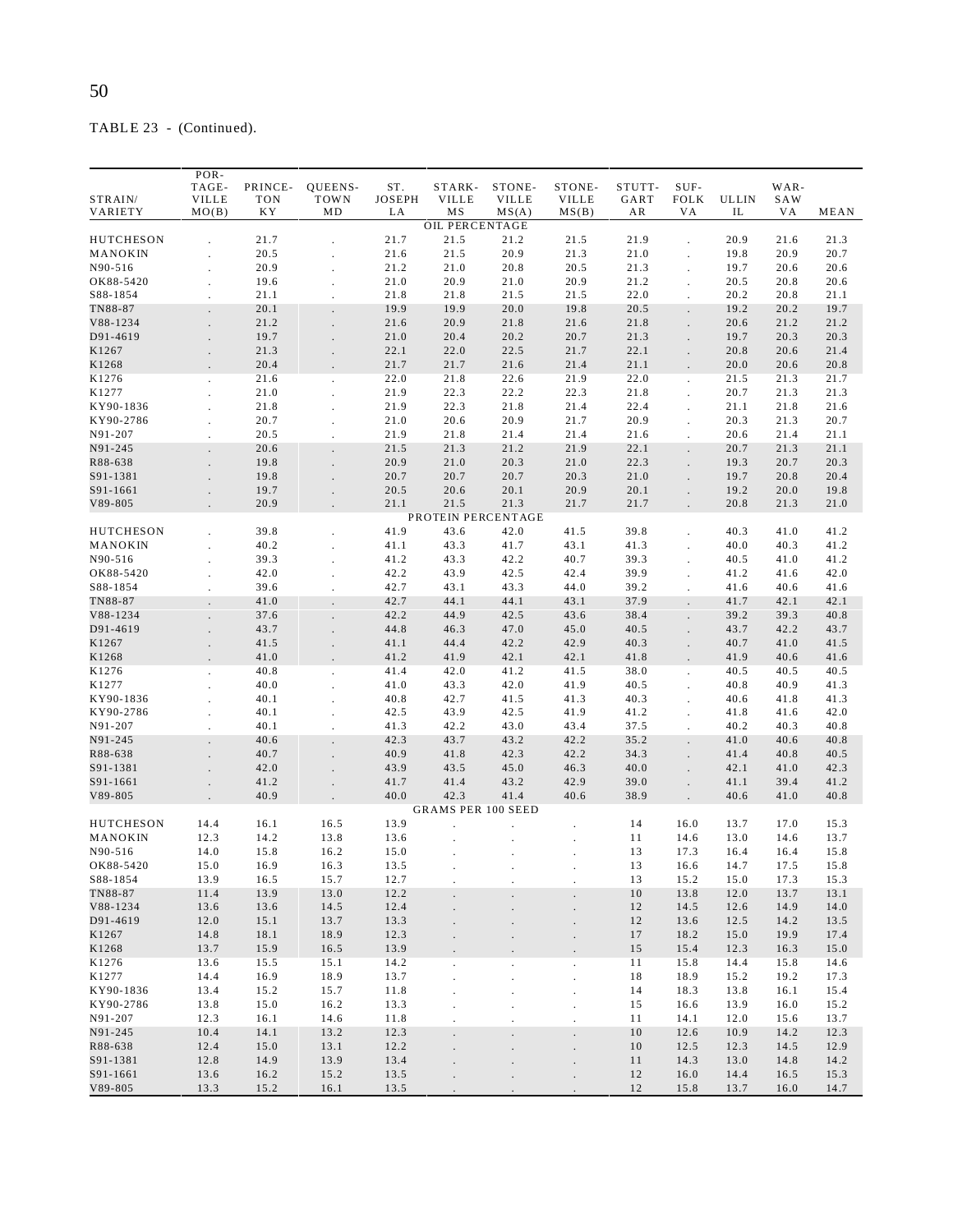# 51

#### EAST COAST STRAIN/ VARIETY GEORGE-T OW N DE PLY - MOUTH NC† QUEENS-TOW<sub>N</sub>  $MD$ SUFFOLK VA WARSAW **MEAN** HUTCHESON 10/17 10/21 10/20 10/15 10/19 10/18<br>MANOKIN -11 0 -6 -6 -11 -9  $MANOKIN$  -11 0 -6 -6 -11 -9  $N90-516$  -5 -5 -2 -3 -2 -3 OK88-5420 5 3 7 2 3 4  $S88-1854$  1 3 6 1 4 3 TN88-87  $-2$   $-4$   $0$   $-3$   $-5$   $-3$  $V88-1234$  2  $2$   $2$   $-2$   $-1$  0  $D91-4619$  -2 -6 0 -5 -1 -2 K1267 0 5 3 1 3 1 K1268 5 0 6 2 5 4 K1276  $-2$  0  $-2$   $-4$   $-3$   $-3$ K1277 5 0 5 2 4 4 KY90-1836 -6 -3 -6 -7 -11 -8 KY90-2786 -7 -7 5 -2 -5 -7 -5 N91-207 5 3 5 0 3 3 N91-245 3  $-4$  3  $-1$  4 2 R88-638 1 0 4 -3 3 1  $S91-1381$  2 -3 4 -2 3 2  $S91-1661$  5 3 6 -1 3 3  $V89-805$  -2 -3 4 -3 0 -1

#### TABLE 24 - RELATIVE MATURITY DATA, DAYS EARLIER (-) OR LATER (+) THAN HUTCHESON FOR STRAIN/VARIETY IN UNIFORM GROUP V, 1994.

#### UPPER AND CENTRAL SOUTH

| STRAIN/          | $ATH-$<br><b>ENS</b> | <b>BELLE</b><br>MINA | $CAL-$<br>HOUN | CLEM-<br>SON   | KNOX-<br><b>VILLE</b> | $MAR-$<br><b>TIN</b> | ORA-<br>NGE | PRINCE-<br><b>TON</b> | STARK-<br><b>VILLE</b> | <b>ULLIN</b> |       |
|------------------|----------------------|----------------------|----------------|----------------|-----------------------|----------------------|-------------|-----------------------|------------------------|--------------|-------|
| VARIETY          | GA                   | AL                   | GA             | SC             | <b>TN</b>             | TN                   | V A         | KY.                   | <b>MS</b>              | IL           | MEAN  |
| <b>HUTCHESON</b> | 10/01                | 09/23                | 10/04          | 10/03          | 10/05                 | 10/11                | 10/19       | 10/15                 | 10/19                  | 10/12        | 10/05 |
| MANOKIN          | $-5$                 | $-4$                 | $-7$           | $-10$          | $-7$                  | $-4$                 | 10          | 3                     | $-5$                   | -6           | $-4$  |
| N90-516          | $-2$                 | $-1$                 | $-4$           | $-4$           |                       | $-4$                 | 10          |                       |                        | 6            |       |
| OK88-5420        | $-1$                 |                      |                | $-1$           |                       | 0                    | 13          |                       |                        |              |       |
| S88-1854         |                      |                      | - 1            | 0              | 0                     | 6                    | 13          |                       |                        | 6            |       |
| TN88-87          | $-4$                 | $-1$                 | $-7$           | $-4$           | $-2$                  | $-4$                 | 6           | $-1$                  |                        | $-4$         | -2    |
| V88-1234         | $\theta$             | $\overline{2}$       | -6             |                |                       | $\theta$             | 8           |                       |                        | 9            |       |
| D91-4619         | - 1                  | 26                   | $-3$           | -4             | - 1                   |                      | h           |                       |                        |              |       |
| K1267            | $\Omega$             | 18                   | $-5$           | 2              | $\Omega$              | $\Omega$             | 6           |                       | 6                      | -6           |       |
| K1268            | 2                    | 8                    | $-1$           | 5              | 8                     | 10                   | 13          | 4                     | 10                     | -6           |       |
| K1276            | $\Omega$             | $-1$                 | $-5$           | $-3$           | $-2$                  | 6                    | $\mathbf Q$ | $\mathfrak{D}$        | $-2$                   | 9            |       |
| K1277            | $-2$                 | 16                   | $-5$           | $\overline{c}$ | $\Omega$              | 6                    |             | 2                     |                        | -4           |       |
| KY90-1836        | $-5$                 | $-4$                 | $-5$           | -9             | -6                    | -4                   |             | $-2$                  | -6                     | $-12$        | -5    |
| KY90-2786        | $-4$                 | $-4$                 | -6             | $-7$           | $-5$                  | -4                   |             | - 1                   | $-2$                   | -6           |       |
| N91-207          | 2                    | 4                    | 0              | 4              |                       | 6                    | 12          |                       |                        |              |       |
| N91-245          | $\overline{2}$       | 20                   | $-4$           | $\overline{2}$ | 3                     | 6                    | 16          | $\Omega$              | $\mathbf{r}$           |              |       |
| R88-638          | 0                    | 3                    | $-5$           | - 1            |                       | 6                    | 15          |                       |                        |              |       |
| S91-1381         | - 1                  | 15                   | $-2$           | 2              |                       |                      | 9           |                       |                        |              |       |
| S91-1661         | 4                    | 15                   |                |                |                       | 6                    | 15          |                       |                        | 10           |       |
| V89-805          | $-4$                 | $-2$                 | -4             | -4             | 0                     | -4                   | 8           | 0                     | $-2$                   | $-4$         |       |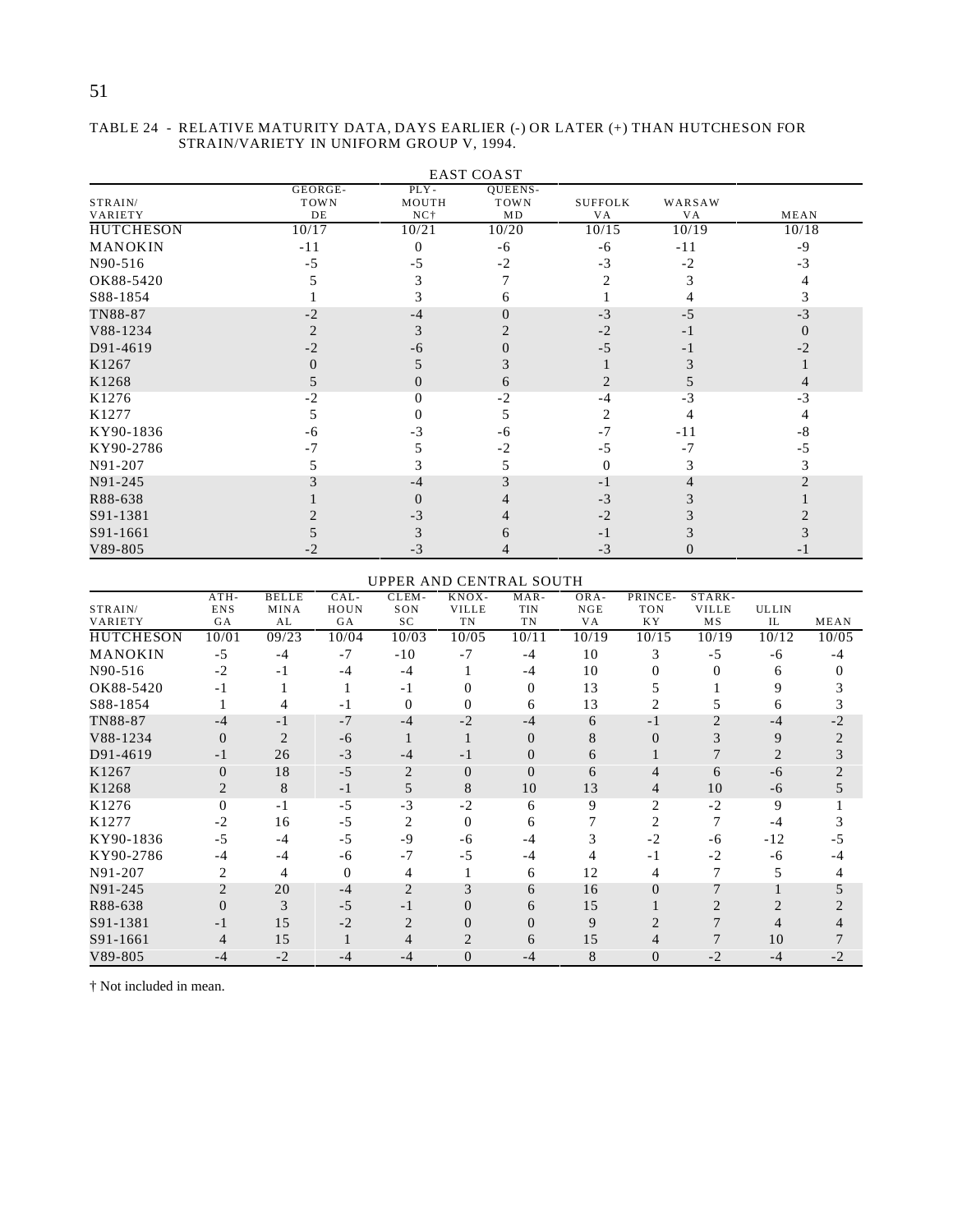# TABLE 24 - (Continued).

|                    |                             |                          |                    | <b>DELTA</b>                           |                                          |                            |                                 |                                 |                |
|--------------------|-----------------------------|--------------------------|--------------------|----------------------------------------|------------------------------------------|----------------------------|---------------------------------|---------------------------------|----------------|
| STRAIN/<br>VARIETY | JONES-<br><b>BORO</b><br>AR | KEI-<br><b>SER</b><br>AR | PINE<br>TREE<br>AR | POR-<br>TAGE-<br><b>VILLE</b><br>MO(A) | $POR-$<br>TAGE-<br><b>VILLE</b><br>MO(B) | ST.<br><b>JOSEPH</b><br>LA | STONE-<br><b>VILLE</b><br>MS(A) | STONE-<br><b>VILLE</b><br>MS(B) | MEAN           |
| <b>HUTCHESON</b>   | 09/30                       | 10/04                    | 10/03              | 10/09                                  | 10/09                                    | 09/22                      | 09/21                           | 09/22                           | 09/30          |
| MANOKIN            | -4                          | $-1$                     | $-4$               | $-8$                                   | $-5$                                     | $-4$                       | $-6$                            | $-8$                            | $-5$           |
| N90-516            | 8                           |                          | $-4$               | $-3$                                   | $-3$                                     | -4                         | $-1$                            | $-3$                            |                |
| OK88-5420          | $-2$                        |                          | $\overline{4}$     | $\overline{c}$                         | 3                                        | -4                         | $-1$                            | $-3$                            |                |
| S88-1854           | 4                           | 6                        | $-1$               | $\mathbf{0}$                           | $-1$                                     | $\theta$                   | $-2$                            | $\Omega$                        |                |
| TN88-87            | $-3$                        | $-1$                     | $-2$               | $-5$                                   | -6                                       | $-3$                       | $-2$                            | $-2$                            | -3             |
| V88-1234           | $\overline{2}$              |                          |                    | $-1$                                   | $\Omega$                                 | $\Omega$                   |                                 | $\Omega$                        |                |
| D91-4619           | 0                           |                          |                    | $-1$                                   | $-2$                                     | $\Omega$                   |                                 | - 1                             |                |
| K1267              | 6                           | 4                        | $\overline{2}$     | $\overline{2}$                         | $-1$                                     | $-3$                       | $\Omega$                        | $\overline{c}$                  |                |
| K1268              | 5                           | 8                        | $-1$               | 3                                      | $\overline{2}$                           | $-1$                       | $\mathbf{I}$                    | 3                               |                |
| K1276              | $-2$                        | $\mathfrak{D}$           | $\overline{c}$     | $-2$                                   | $\overline{2}$                           | $-2$                       | $-6$                            | $-8$                            | $-2$           |
| K1277              |                             | 3                        | 3                  | $\overline{2}$                         | $\Omega$                                 | $-2$                       |                                 | 3                               | $\mathfrak{D}$ |
| KY90-1836          | -8                          | $-1$                     | $-5$               | $-9$                                   | $-7$                                     | $-5$                       | -6                              | -5                              | -6             |
| KY90-2786          | $-7$                        | $-2$                     | -4                 | -6                                     | -6                                       | -5                         | $-2$                            | $-2$                            | -4             |
| N91-207            | 4                           |                          | 4                  | 3                                      | 4                                        |                            |                                 |                                 |                |
| N91-245            |                             | 6                        | 5                  | $\overline{2}$                         | $-5$                                     | $-1$                       |                                 | $\Omega$                        |                |
| R88-638            |                             |                          |                    | $-2$                                   | $-1$                                     | $-3$                       | - 1                             |                                 |                |
| S91-1381           |                             | 3                        |                    | $-2$                                   | $-2$                                     | $-1$                       |                                 |                                 |                |
| S91-1661           |                             | h                        | 6                  | 3                                      | $\Omega$                                 | $\Omega$                   |                                 |                                 |                |
| V89-805            | $-3$                        | $\Omega$                 | $-2$               | -6                                     | -6                                       | $-5$                       | $-2$                            | -5                              |                |

| ×, |
|----|
|----|

|                  |              | <b>BOSSIER</b> |           |       |
|------------------|--------------|----------------|-----------|-------|
| STRAIN/          | <b>BIXBY</b> | <b>CITY</b>    | STUTTGART |       |
| VARIETY          | OK           | LA             | AR        | MEAN  |
| <b>HUTCHESON</b> | 10/25        | 09/30          | 10/02     | 10/09 |
| <b>MANOKIN</b>   |              |                | $-11$     |       |
| N90-516          |              |                | -4        |       |
| OK88-5420        |              |                | $-2$      |       |
| S88-1854         |              |                | $-2$      |       |
| TN88-87          |              |                | -8        |       |
| V88-1234         |              |                |           |       |
| D91-4619         |              |                |           |       |
| K1267            |              |                |           |       |
| K1268            |              |                |           |       |
| K1276            |              |                |           |       |
| K1277            |              |                |           |       |
| KY90-1836        |              |                | -11       |       |
| KY90-2786        |              |                | -9        |       |
| N91-207          |              |                |           |       |
| N91-245          |              |                |           |       |
| R88-638          |              |                |           |       |
| S91-1381         | 10           |                |           |       |
| S91-1661         | 10           |                |           |       |
| V89-805          |              |                |           |       |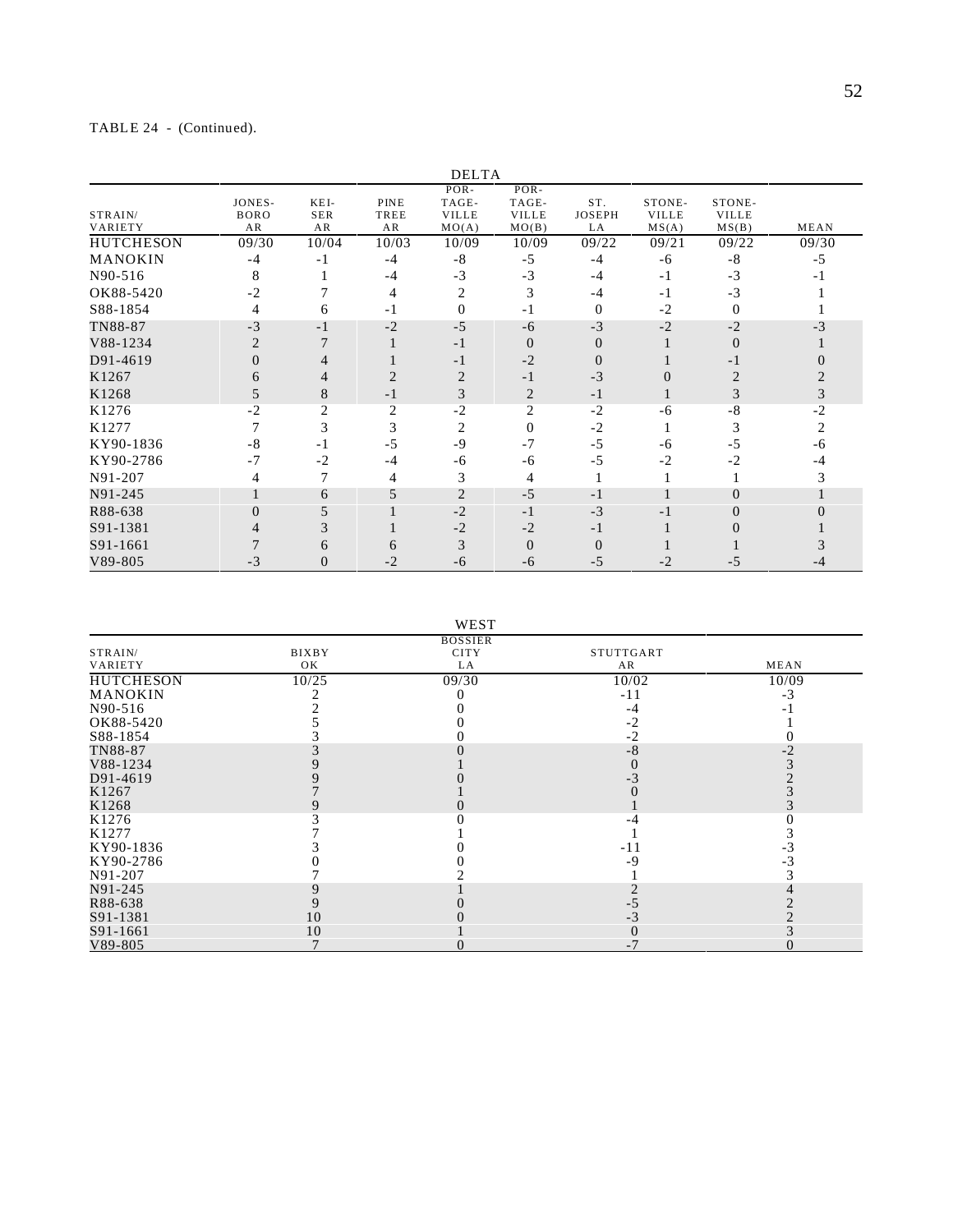|                  | GEORGE- |                 | <b>QUEENS-</b> |                |                 |      |
|------------------|---------|-----------------|----------------|----------------|-----------------|------|
| STRAIN/          | TOWN    | PLYMOUTH        | <b>TOWN</b>    | <b>SUFFOLK</b> | WARSAW          |      |
| VARIETY          | DE      | NC <sub>1</sub> | MD             | VA             | VA              | MEAN |
| <b>HUTCHESON</b> | 27      | 21              | 29             | 34             | $\overline{37}$ | 32   |
| MANOKIN          | 30      | 19              | 33             | 29             | 39              | 33   |
| N90-516          | 30      | 25              | 33             | 34             | 37              | 33   |
| OK88-5420        | 29      | 24              | 30             | 39             | 40              | 35   |
| S88-1854         | 23      | 23              | 36             | 37             | 41              | 34   |
| TN88-87          | 32      | 27              | 37             | 34             | 41              | 36   |
| V88-1234         | 36      | 32              | 39             | 43             | 44              | 40   |
| D91-4619         | 34      | 25              | 34             | 34             | 41              | 36   |
| K1267            | 38      | 27              | 41             | 50             | 46              | 44   |
| K1268            | 36      | 30              | 43             | 51             | 46              | 44   |
| K1276            | 28      | 22              | 33             | 31             | 37              | 32   |
| K1277            | 35      | 31              | 42             | 50             | 46              | 43   |
| KY90-1836        | 23      | 18              | 28             | 27             | 32              | 27   |
| KY90-2786        | 26      | 21              | 32             | 34             | 37              | 32   |
| N91-207          | 39      | 31              | 39             | 42             | 43              | 41   |
| N91-245          | 38      | 28              | 36             | 42             | 43              | 40   |
| R88-638          | 32      | 24              | 31             | 35             | 38              | 34   |
| S91-1381         | 33      | 26              | 37             | 36             | 41              | 37   |
| S91-1661         | 35      | 26              | 40             | 42             | 43              | 40   |
| $V89 - 805$      | 36      | 31              | 37             | 38             | 42              | 38   |

# EAST COAST

### UPPER AND CENTRAL SOUTH

|                  |               | <b>BELLE</b> | CAL- | CLEM- | KNOX-        |               |        | PRINCE-    | STARK-       |              |      |
|------------------|---------------|--------------|------|-------|--------------|---------------|--------|------------|--------------|--------------|------|
| STRAIN/          | <b>ATHENS</b> | MINA         | HOUN | SON   | <b>VILLE</b> | <b>MARTIN</b> | ORANGE | <b>TON</b> | <b>VILLE</b> | <b>ULLIN</b> |      |
| <b>VARIETY</b>   | GA            | AL           | GA   | SC    | TN           | TN            | VA     | KY.        | M S          | IL           | MEAN |
| <b>HUTCHESON</b> | 29            | 26           | 33   | 33    | 34           | 30            | 28     | 33         | 22           | 36           | 30   |
| MANOKIN          | 27            | 24           | 28   | 31    | 31           | 31            | 28     | 34         | 16           | 35           | 29   |
| N90-516          | 33            | 27           | 31   | 34    | 34           | 28            | 36     | 31         | 23           | 35           | 31   |
| OK88-5420        | 35            | 28           | 32   | 34    | 31           | 31            | 33     | 35         | 22           | 39           | 32   |
| S88-1854         | 33            | 30           | 35   | 34    | 33           | 37            | 34     | 33         | 24           | 41           | 34   |
| TN88-87          | 37            | 27           | 32   | 36    | 35           | 37            | 38     | 41         | 26           | 38           | 35   |
| V88-1234         | 38            | 32           | 37   | 37    | 39           | 34            | 44     | 42         | 28           | 40           | 37   |
| D91-4619         | 35            | 30           | 36   | 36    | 36           | 36            | 38     | 38         | 34           | 38           | 36   |
| K1267            | 44            | 40           | 48   | 48    | 44           | 38            | 38     | 39         | 31           | 45           | 41   |
| K1268            | 40            | 41           | 46   | 47    | 48           | 42            | 41     | 40         | 32           | 42           | 42   |
| K1276            | 29            | 24           | 33   | 30    | 32           | 29            | 34     | 32         | 21           | 31           | 30   |
| K1277            | 43            | 37           | 48   | 47    | 46           | 41            | 40     | 38         | 34           | 49           | 42   |
| KY90-1836        | 24            | 19           | 26   | 26    | 24           | 27            | 28     | 25         | 17           | 31           | 25   |
| KY90-2786        | 29            | 23           | 30   | 29    | 33           | 31            | 33     | 27         | 20           | 32           | 29   |
| N91-207          | 39            | 35           | 36   | 39    | 39           | 42            | 41     | 41         | 32           | 42           | 39   |
| N91-245          | 36            | 28           | 37   | 35    | 37           | 32            | 36     | 41         | 32           | 41           | 35   |
| R88-638          | 33            | 24           | 32   | 30    | 31           | 28            | 33     | 33         | 28           | 34           | 31   |
| S91-1381         | 36            | 30           | 36   | 36    | 35           | 42            | 42     | 39         | 31           | 40           | 37   |
| S91-1661         | 37            | 35           | 33   | 39    | 39           | 36            | 41     | 42         | 31           | 41           | 37   |
| V89-805          | 35            | 29           | 33   | 35    | 37           | 32            | 41     | 36         | 27           | 38           | 34   |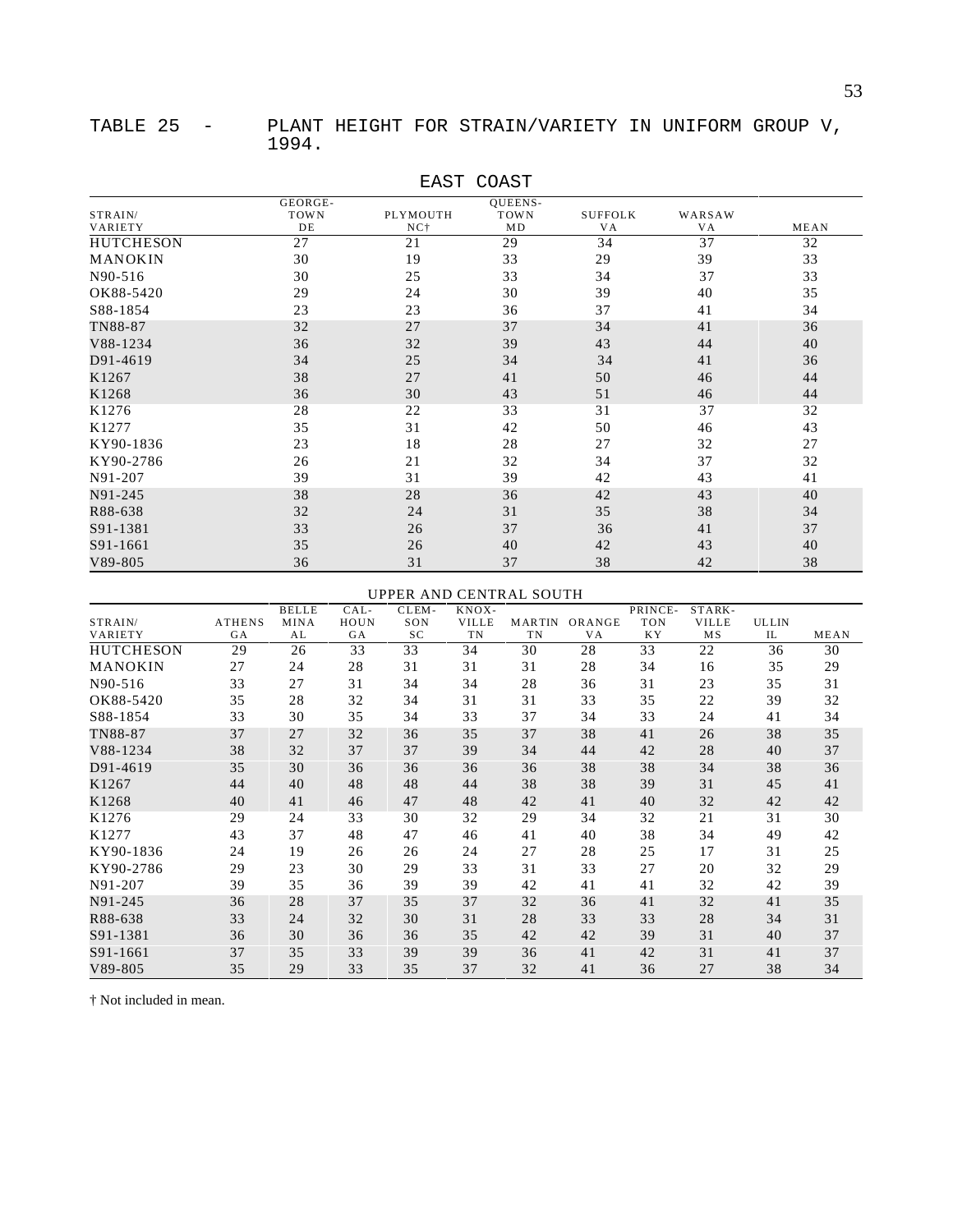# TABLE 25 - (Continued).

|                    |                             |                     |                    | <b>DELTA</b>                      |                                   |                            |                                 |                                 |      |
|--------------------|-----------------------------|---------------------|--------------------|-----------------------------------|-----------------------------------|----------------------------|---------------------------------|---------------------------------|------|
| STRAIN/<br>VARIETY | JONES-<br><b>BORO</b><br>AR | <b>KEISER</b><br>AR | PINE<br>TREE<br>AR | PORTAGE-<br><b>VILLE</b><br>MO(A) | PORTAGE-<br><b>VILLE</b><br>MO(B) | ST.<br><b>JOSEPH</b><br>LA | STONE-<br><b>VILLE</b><br>MS(A) | STONE-<br><b>VILLE</b><br>MS(B) | MEAN |
| <b>HUTCHESON</b>   | 24                          | 34                  | 32                 | 30                                | 28                                | 22                         | 27                              | 21                              | 27   |
| MANOKIN            | 21                          | 28                  | 33                 | 31                                | 33                                | 20                         | 24                              | 21                              | 26   |
| N90-516            | 25                          | 29                  | 32                 | 28                                | 29                                | 22                         | 27                              | 23                              | 27   |
| OK88-5420          | 27                          | 33                  | 37                 | 34                                | 34                                | 21                         | 33                              | 23                              | 30   |
| S88-1854           | 29                          | 37                  | 33                 | 29                                | 31                                | 24                         | 29                              | 28                              | 30   |
| TN88-87            | 29                          | 30                  | 35                 | 30                                | 36                                | 22                         | 32                              | 21                              | 29   |
| V88-1234           | 33                          | 38                  | 38                 | 35                                | 37                                | 24                         | 32                              | 27                              | 33   |
| D91-4619           | 30                          | 33                  | 34                 | 30                                | 35                                | 26                         | 34                              | 24                              | 31   |
| K1267              | 42                          | 49                  | 41                 | 49                                | 38                                | 41                         | 46                              | 37                              | 43   |
| K1268              | 46                          | 45                  | 41                 | 46                                | 43                                | 41                         | 44                              | 36                              | 43   |
| K1276              | 21                          | 29                  | 29                 | 20                                | 25                                | 18                         | 25                              | 18                              | 23   |
| K1277              | 46                          | 47                  | 41                 | 50                                | 40                                | 41                         | 45                              | 37                              | 43   |
| KY90-1836          | 18                          | 23                  | 24                 | 20                                | 24                                | 15                         | 23                              | 17                              | 21   |
| KY90-2786          | 21                          | 24                  | 27                 | 20                                | 26                                | 17                         | 26                              | 20                              | 23   |
| N91-207            | 34                          | 37                  | 43                 | 35                                | 37                                | 30                         | 37                              | 31                              | 35   |
| N91-245            | 32                          | 35                  | 39                 | 31                                | 34                                | 22                         | 32                              | 29                              | 32   |
| R88-638            | 27                          | 30                  | 33                 | 32                                | 32                                | 21                         | 27                              | 23                              | 28   |
| S91-1381           | 28                          | 36                  | 40                 | 23                                | 35                                | 19                         | 30                              | 23                              | 29   |
| S91-1661           | 36                          | 38                  | 41                 | 41                                | 37                                | 26                         | 29                              | 25                              | 34   |
| V89-805            | 29                          | 34                  | 36                 | 27                                | 33                                | 22                         | 34                              | 23                              | 30   |

WEST

|                  |              | <b>BOSSIER</b> |                |               |           |                  |      |
|------------------|--------------|----------------|----------------|---------------|-----------|------------------|------|
| STRAIN/          | <b>BIXBY</b> | <b>CITY</b>    | <b>CHANUTE</b> | <b>MCCUNE</b> | PITTSBURG | <b>STUTTGART</b> |      |
| VARIETY          | OK           | LA             | K S            | K S           | <b>KS</b> | AR               | MEAN |
| <b>HUTCHESON</b> | 30           | 23             | 30             | 37            | 34        | 28               | 30   |
| <b>MANOKIN</b>   | 30           | 25             | 33             | 37            | 33        | 24               | 30   |
| N90-516          | 31           | 27             | 32             | 39            | 34        | 28               | 32   |
| OK88-5420        | 31           | 29             | 33             | 45            | 39        | 27               | 34   |
| S88-1854         | 30           | 28             | 32             | 37            | 34        | 29               | 32   |
| TN88-87          | 36           | 24             | 34             | 42            | 41        | 30               | 34   |
| V88-1234         | 38           | 29             | 39             | 46            | 39        | 34               | 38   |
| D91-4619         | 36           | 33             | 36             | 45            | 41        | 30               | 37   |
| K1267            | 39           | 36             | 34             | 46            | 37        | 42               | 39   |
| K1268            | 25           | 35             | 38             | 45            | 39        | 40               | 37   |
| K1276            | 32           | 23             | 30             | 38            | 33        | 24               | 30   |
| K1277            | 42           | 31             | 35             | 46            | 37        | 40               | 39   |
| KY90-1836        | 30           | 19             | 24             | 26            | 26        | 19               | 24   |
| KY90-2786        | 30           | 24             | 30             | 34            | 32        | 24               | 29   |
| N91-207          | 43           | 29             | 38             | 45            | 41        | 39               | 39   |
| N91-245          | 36           | 31             | 37             | 43            | 38        | 33               | 36   |
| R88-638          | 37           | 24             | 30             | 37            | 35        | 25               | 31   |
| S91-1381         | 37           | 28             | 36             | 44            | 38        | 33               | 36   |
| S91-1661         | 41           | 30             | 39             | 48            | 45        | 33               | 39   |
| $V89 - 805$      | 36           | 30             | 34             | 47            | 36        | 31               | 36   |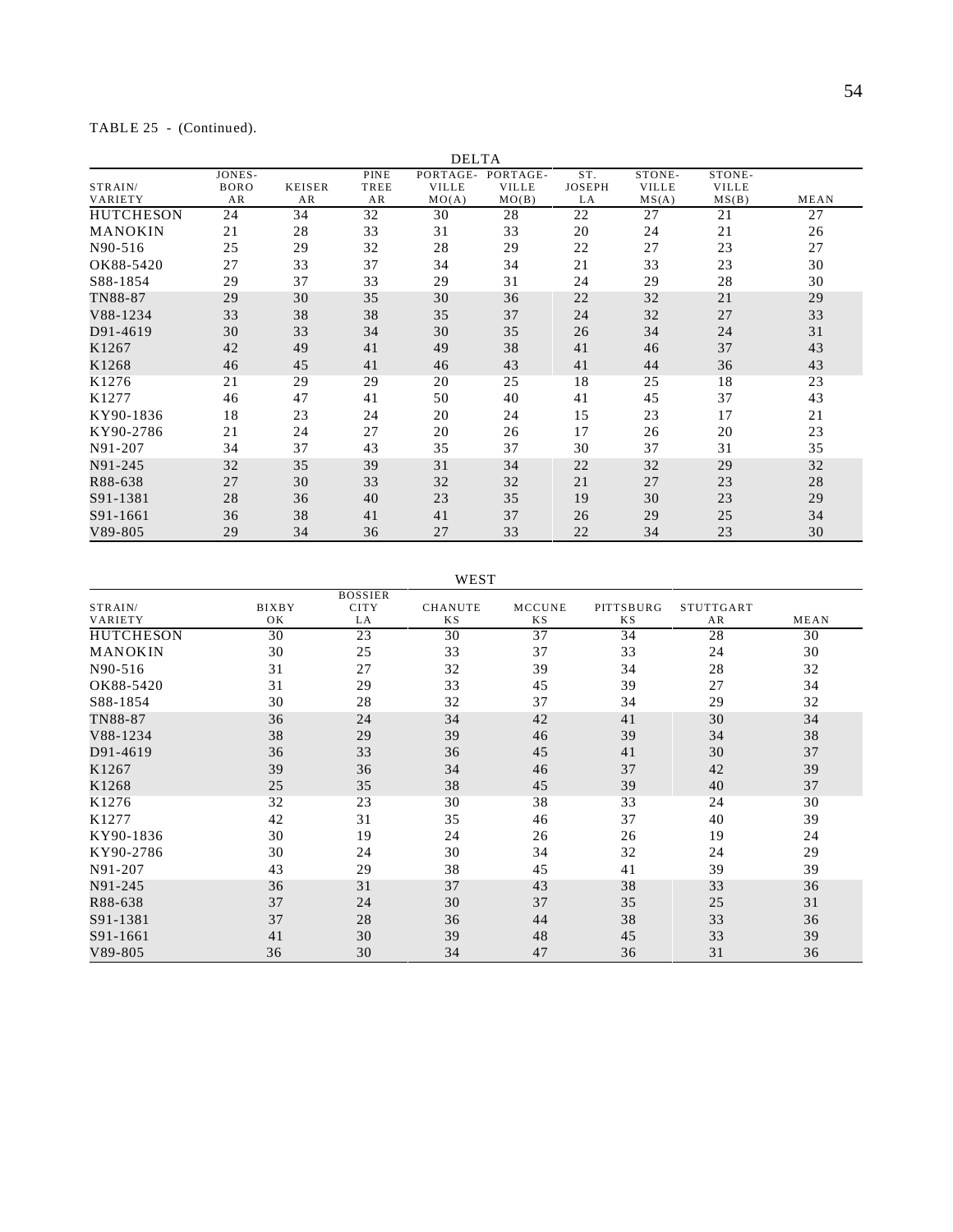|                    |                       | <b>EAST COAST</b> |                                     |                             |                     |      |
|--------------------|-----------------------|-------------------|-------------------------------------|-----------------------------|---------------------|------|
| STRAIN/<br>VARIETY | GEORGE-<br>TOWN<br>DE | PLYMOUTH<br>$NC+$ | <b>OUEENS-</b><br><b>TOWN</b><br>MD | <b>SUFFOLK</b><br><b>VA</b> | WARSAW<br><b>VA</b> | MEAN |
| <b>HUTCHESON</b>   | 3.7                   | 2.0               | 3.8                                 | 2.0                         | 2.7                 | 3.0  |
| MANOKIN            | 3.0                   | 2.0               | 3.6                                 | 1.8                         | 2.7                 | 2.8  |
| N90-516            | 3.0                   | 2.0               | 4.0                                 | 2.7                         | 2.8                 | 3.1  |
| OK88-5420          | 2.7                   | 2.0               | 3.9                                 | 3.0                         | 3.0                 | 3.2  |
| S88-1854           | 2.3                   | 2.0               | 3.7                                 | 2.0                         | 4.3                 | 3.1  |
| TN88-87            | 2.7                   | 2.0               | 3.7                                 | 2.2                         | 2.7                 | 2.8  |
| V88-1234           | 2.7                   | 2.7               | 3.8                                 | 3.0                         | 2.7                 | 3.0  |
| D91-4619           | 3.3                   | 3.0               | 3.9                                 | 4.5                         | 3.0                 | 3.7  |
| K1267              | 1.7                   | 2.0               | 3.5                                 | 2.2                         | 3.2                 | 2.6  |
| K1268              | 1.7                   | 2.3               | 3.5                                 | 2.8                         | 4.2                 | 3.0  |
| K1276              | 1.2                   | 2.0               | 2.0                                 | 1.3                         | 1.8                 | 1.6  |
| K1277              | 1.3                   | 2.0               | 3.5                                 | 2.0                         | 3.3                 | 2.5  |
| KY90-1836          | 1.5                   | 1.7               | 2.5                                 | 1.3                         | 1.7                 | 1.8  |
| KY90-2786          | 1.8                   | 2.0               | 3.0                                 | 1.5                         | 2.5                 | 2.2  |
| N91-207            | 1.8                   | 2.0               | 3.5                                 | 2.2                         | 3.7                 | 2.8  |
| N91-245            | 1.5                   | 2.0               | 3.5                                 | 2.2                         | 3.7                 | 2.7  |
| R88-638            | 2.3                   | 2.0               | 3.6                                 | 2.0                         | 3.3                 | 2.8  |
| S91-1381           | 2.7                   | 2.3               | 3.8                                 | 3.0                         | 3.8                 | 3.3  |
| S91-1661           | 2.7                   | 2.0               | 4.0                                 | 2.5                         | 3.5                 | 3.2  |
| $V89 - 805$        | 2.5                   | 2.0               | 3.5                                 | 2.5                         | 2.8                 | 2.8  |

TABLE 26 - LODGING SCORES FOR STRAIN/VARIETY IN UNIFORM GROUP V, 1994.

### UPPER AND CENTRAL SOUTH

|                   |               | <b>BELLE</b> | CAL-      | CLEM- | KNOX-        |               |           | PRINCE-    | STARK-       |              |      |
|-------------------|---------------|--------------|-----------|-------|--------------|---------------|-----------|------------|--------------|--------------|------|
| STRAIN/           | <b>ATHENS</b> | <b>MINA</b>  | HOUN      | SON   | <b>VILLE</b> | <b>MARTIN</b> | ORANGE    | <b>TON</b> | <b>VILLE</b> | <b>ULLIN</b> |      |
| VARIETY           | <b>GA</b>     | AL           | <b>GA</b> | SC    | TN           | TN            | <b>VA</b> | <b>KY</b>  | MS           | IL           | MEAN |
| <b>HUTCHESON</b>  | 1.9           | 1.0          | 1.0       | 1.7   | 3.3          | 2.0           | 2.3       | 1.0        | 1.3          | 1.2          | 1.7  |
| <b>MANOKIN</b>    | 1.8           | 1.0          | 1.0       | 1.7   | 3.2          | 2.0           | 2.3       | 2.0        | 1.7          | 2.0          | 1.9  |
| N90-516           | 2.2           | 1.0          | 1.2       | 2.3   | 4.0          | 3.0           | 2.7       | 1.0        | 1.7          | 1.3          | 2.0  |
| OK88-5420         | 2.3           | 1.3          | 1.2       | 2.7   | 3.5          | 3.0           | 2.7       | 2.3        | 1.7          | 1.2          | 2.2  |
| S88-1854          | 2.2           | 1.7          | 1.0       | 1.3   | 3.2          | 3.0           | 2.0       | 1.0        | 1.3          | 2.7          | 1.9  |
| TN88-87           | 1.9           | 1.0          | 1.3       | 2.3   | 3.0          | 2.0           | 2.3       | 2.0        | 2.0          | 1.2          | 1.9  |
| V88-1234          | 3.1           | 1.3          | 1.7       | 2.7   | 3.3          | 2.0           | 3.3       | 3.3        | 2.7          | 2.2          | 2.6  |
| D91-4619          | 3.5           | 2.0          | 3.5       | 3.3   | 5.0          | 2.0           | 4.0       | 4.0        | 4.0          | 3.5          | 3.5  |
| K1267             | 3.4           | 1.7          | 1.5       | 3.3   | 3.7          | 2.0           | 1.7       | 1.0        | 2.3          | 1.3          | 2.2  |
| K1268             | 4.1           | 2.7          | 2.3       | 3.7   | 4.5          | 2.0           | 3.3       | 2.7        | 2.3          | 2.8          | 3.0  |
| K <sub>1276</sub> | 1.4           | 1.0          | 1.0       | 1.0   | 2.2          | 3.0           | 1.3       | 1.0        | 1.0          | 1.0          | 1.4  |
| K1277             | 2.9           | 2.0          | 1.7       | 2.7   | 4.2          | 3.0           | 1.3       | 1.0        | 2.0          | 1.8          | 2.3  |
| KY90-1836         | 1.5           | 1.0          | 1.0       | 1.0   | 1.5          | 2.0           | 1.3       | 1.0        | 1.0          | 1.0          | 1.2  |
| KY90-2786         | 1.6           | 1.0          | 1.0       | 1.7   | 2.3          | 3.0           | 2.0       | 1.0        | 1.0          | 1.0          | 1.6  |
| N91-207           | 2.7           | 2.0          | 2.3       | 2.7   | 4.3          | 3.0           | 3.3       | 2.3        | 2.3          | 2.5          | 2.8  |
| N91-245           | 1.9           | 1.3          | 3.2       | 1.7   | 3.7          | 2.0           | 2.7       | 1.7        | 2.0          | 2.0          | 2.2  |
| R88-638           | 2.1           | 1.0          | 2.2       | 2.0   | 2.7          | 2.0           | 3.0       | 1.3        | 2.3          | 1.8          | 2.0  |
| S91-1381          | 3.5           | 1.0          | 1.8       | 2.7   | 2.8          | 2.0           | 3.3       | 3.0        | 1.7          | 1.8          | 2.4  |
| S91-1661          | 3.2           | 2.0          | 1.7       | 2.3   | 4.0          | 3.0           | 3.7       | 3.3        | 2.0          | 2.7          | 2.8  |
| V89-805           | 2.8           | 1.3          | 1.5       | 2.3   | 3.0          | 2.0           | 2.7       | 1.7        | 1.7          | 1.2          | 2.0  |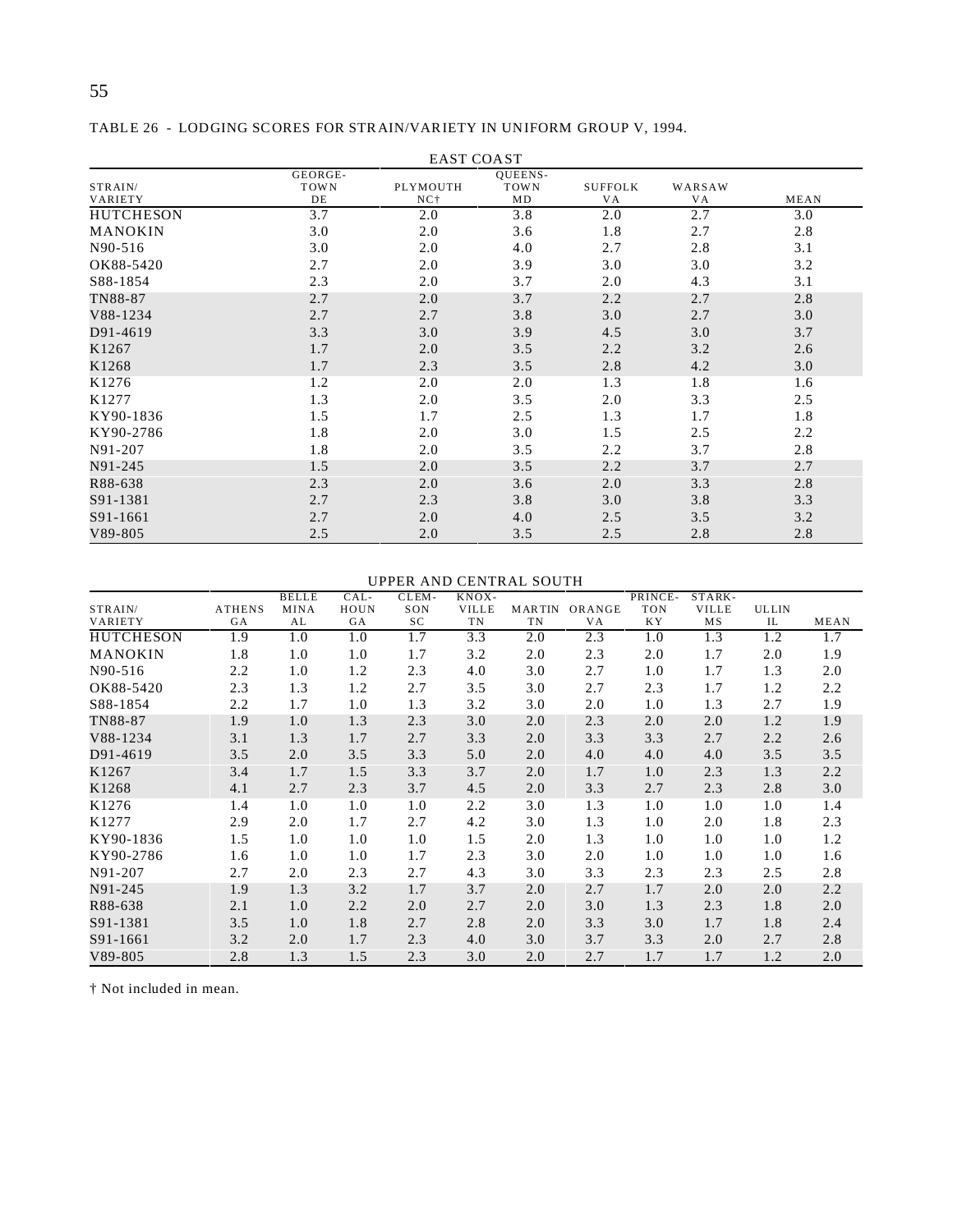# TABLE 26 - (Continued).

|                           |                             |                     |                           | <b>DELTA</b>                      |                                   |                            |                                 |                                 |      |
|---------------------------|-----------------------------|---------------------|---------------------------|-----------------------------------|-----------------------------------|----------------------------|---------------------------------|---------------------------------|------|
| STRAIN/<br><b>VARIETY</b> | JONES-<br><b>BORO</b><br>AR | <b>KEISER</b><br>AR | <b>PINE</b><br>TREE<br>AR | PORTAGE-<br><b>VILLE</b><br>MO(A) | PORTAGE-<br><b>VILLE</b><br>MO(B) | ST.<br><b>JOSEPH</b><br>LA | STONE-<br><b>VILLE</b><br>MS(A) | STONE-<br><b>VILLE</b><br>MS(B) | MEAN |
| <b>HUTCHESON</b>          | 1.0                         | 1.0                 | 1.3                       | 1.0                               | 1.0                               | 1.3                        | 2.0                             | 2.0                             | 1.3  |
| <b>MANOKIN</b>            | 1.0                         | 1.3                 | 1.3                       | 1.5                               | 2.0                               | 1.3                        | 2.0                             | 2.0                             | 1.6  |
| N90-516                   | 1.0                         | 1.3                 | 2.0                       | 1.0                               | 2.0                               | 1.3                        | 2.0                             | 2.0                             | 1.6  |
| OK88-5420                 | 1.0                         | 2.0                 | 1.3                       | 1.0                               | 1.5                               | 1.4                        | 2.0                             | 2.0                             | 1.5  |
| S88-1854                  | 1.0                         | 2.0                 | 1.3                       | 1.0                               | 1.0                               | 1.4                        | 2.0                             | 2.0                             | 1.5  |
| TN88-87                   | 1.0                         | 1.7                 | 1.7                       | 1.0                               | 2.0                               | 1.3                        | 2.0                             | 2.0                             | 1.6  |
| V88-1234                  | 1.0                         | 2.0                 | 2.0                       | 1.5                               | 2.0                               | 1.4                        | 2.0                             | 2.0                             | 1.7  |
| D91-4619                  | 1.7                         | 4.0                 | 3.3                       | 2.0                               | 3.0                               | 1.7                        | 2.3                             | 2.0                             | 2.5  |
| K1267                     | 1.7                         | 3.0                 | 2.0                       | 2.0                               | 1.5                               | 1.7                        | 2.0                             | 2.0                             | 2.0  |
| K1268                     | 2.7                         | 4.0                 | 4.0                       | 2.5                               | 2.5                               | 2.1                        | 2.3                             | 2.0                             | 2.8  |
| K1276                     | 1.0                         | 1.0                 | 1.0                       | 1.0                               | 1.0                               | 1.3                        | 2.0                             | 2.0                             | 1.3  |
| K1277                     | 2.3                         | 3.0                 | 2.0                       | 2.0                               | 1.5                               | 1.8                        | 2.0                             | 2.0                             | 2.1  |
| KY90-1836                 | 1.0                         | 1.0                 | 1.0                       | 1.0                               | 1.0                               | 1.2                        | 2.0                             | 2.0                             | 1.3  |
| KY90-2786                 | 1.0                         | 1.0                 | 1.0                       | 1.0                               | 1.0                               | 1.3                        | 2.0                             | 2.0                             | 1.3  |
| N91-207                   | 1.7                         | 3.0                 | 2.0                       | 1.5                               | 2.0                               | 1.7                        | 2.0                             | 2.0                             | 2.0  |
| N91-245                   | 1.3                         | 2.3                 | 2.0                       | 1.0                               | 2.0                               | 1.4                        | 2.0                             | 2.0                             | 1.8  |
| R88-638                   | 1.0                         | 1.0                 | 2.0                       | 1.0                               | 1.0                               | 1.3                        | 2.0                             | 2.0                             | 1.4  |
| S91-1381                  | 1.0                         | 2.0                 | 1.7                       | 1.0                               | 1.5                               | 1.3                        | 2.0                             | 2.0                             | 1.6  |
| S91-1661                  | 1.0                         | 2.3                 | 3.3                       | 1.5                               | 2.0                               | 1.5                        | 2.0                             | 2.0                             | 2.0  |
| $V89 - 805$               | 1.0                         | 1.7                 | 2.0                       | 1.0                               | 2.0                               | 1.3                        | 2.0                             | 2.0                             | 1.6  |

WEST

|                    |                    | <b>BOSSIER</b>    |                             |                     |                 |                 |      |
|--------------------|--------------------|-------------------|-----------------------------|---------------------|-----------------|-----------------|------|
| STRAIN/<br>VARIETY | <b>BIXBY</b><br>OK | <b>CITY</b><br>LA | <b>CHANUTE</b><br><b>KS</b> | <b>MCCUNE</b><br>ΚS | PITTSBURG<br>ΚS | STUTTGART<br>AR | MEAN |
| <b>HUTCHESON</b>   | 4.0                | 1.0               | 1.0                         | 2.3                 | 1.0             | 1.3             | 1.8  |
| MANOKIN            | 1.0                | 1.7               | 2.0                         | 2.3                 | 2.3             | 3.3             | 2.1  |
| N90-516            | 1.0                | 1.0               | 2.3                         | 3.7                 | 1.3             | 2.0             | 1.9  |
| OK88-5420          | 2.0                | 1.3               | 1.7                         | 2.7                 | 1.3             | 1.3             | 1.7  |
| S88-1854           | 1.0                | 1.0               | 1.7                         | 2.3                 | 1.0             | 1.3             | 1.4  |
| TN88-87            | 4.0                | 1.0               | 2.3                         | 2.3                 | 2.0             | 2.0             | 2.3  |
| V88-1234           | 4.0                | 1.3               | 2.7                         | 3.7                 | 2.3             | 3.0             | 2.8  |
| D91-4619           | 5.0                | 2.0               | 4.0                         | 4.0                 | 3.3             | 4.3             | 3.8  |
| K1267              | $\bullet$          | 1.3               | 1.0                         | 1.7                 | 1.0             | 4.0             | 1.8  |
| K1268              | 2.0                | 2.3               | 2.0                         | 2.3                 | 1.7             | 5.0             | 2.6  |
| K1276              | 1.0                | 1.0               | 1.0                         | 1.3                 | 1.0             | 1.0             | 1.1  |
| K1277              | 1.0                | 1.0               | 1.0                         | 2.0                 | 1.0             | 4.3             | 1.7  |
| KY90-1836          | 1.0                | 1.0               | 1.0                         | 1.0                 | 1.0             | 1.0             | 1.0  |
| KY90-2786          | 2.0                | 1.0               | 1.0                         | 1.7                 | 1.0             | 1.0             | 1.3  |
| N91-207            | 4.0                | 1.7               | 2.3                         | 3.7                 | 1.7             | 3.7             | 2.8  |
| N91-245            | 3.0                | 1.3               | 2.0                         | 3.0                 | 1.3             | 2.3             | 2.2  |
| R88-638            | 4.0                | 1.0               | 1.7                         | 3.3                 | 1.3             | 1.3             | 2.1  |
| S91-1381           | 5.0                | 1.0               | 2.3                         | 4.0                 | 2.3             | 3.0             | 2.9  |
| S91-1661           | 5.0                | 1.0               | 2.7                         | 4.0                 | 3.0             | 2.0             | 2.9  |
| V89-805            | 4.0                | 1.7               | 2.3                         | 3.0                 | 1.3             | 3.0             | 2.6  |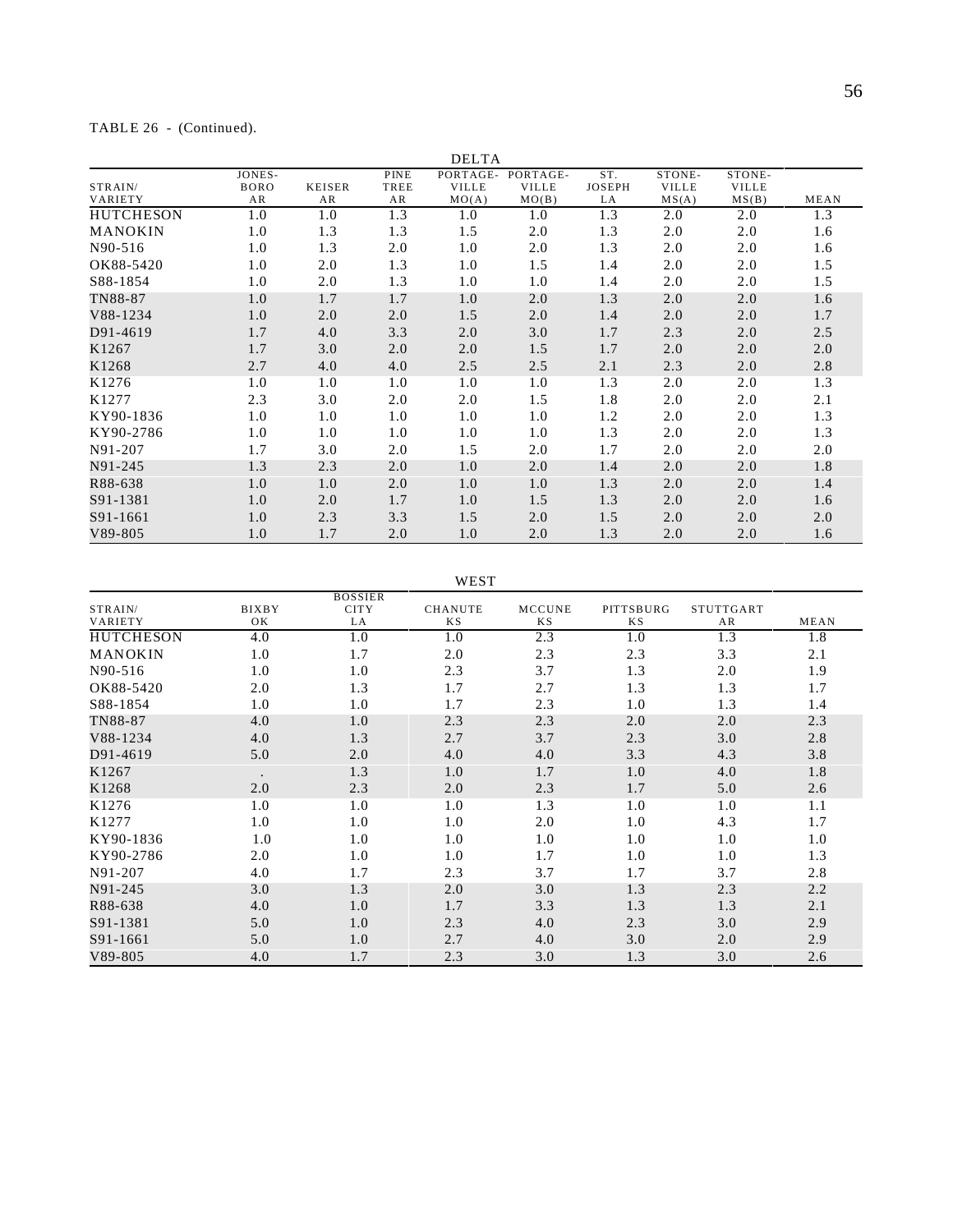|                  |             | <b>EAST COAST</b> |             |                |        |      |
|------------------|-------------|-------------------|-------------|----------------|--------|------|
|                  | GEORGE-     |                   | QUEENS-     |                |        |      |
| STRAIN/          | <b>TOWN</b> | PLYMOUTH          | <b>TOWN</b> | <b>SUFFOLK</b> | WARSAW |      |
| <b>VARIETY</b>   | DE          | NC <sup>+</sup>   | MD          | <b>VA</b>      | VA     | MEAN |
| <b>HUTCHESON</b> | 2.0         | 2.0               | 1.0         | 1.0            | 1.2    | 1.3  |
| MANOKIN          | 1.7         | 2.0               | 1.0         | 1.0            | 1.7    | 1.3  |
| N90-516          | 1.7         | 2.0               | 1.0         | 2.0            | 1.6    | 1.6  |
| OK88-5420        | 1.3         | 2.0               | 1.0         | 2.0            | 1.6    | 1.5  |
| S88-1854         | 1.3         | 2.0               | 1.0         | 1.0            | 1.6    | 1.2  |
| TN88-87          | 1.0         | 2.0               | 1.0         | 1.0            | 1.5    | 1.1  |
| V88-1234         | 1.0         | 2.0               | 1.0         | 1.0            | 1.6    | 1.2  |
| D91-4619         | 2.0         | 2.0               | 1.0         | 1.0            | 1.3    | 1.3  |
| K1267            | 2.0         | 2.0               | 1.0         | 2.0            | 1.8    | 1.7  |
| K1268            | 1.3         | 2.0               | 1.0         | 1.7            | 1.6    | 1.4  |
| K1276            | 1.7         | 2.0               | 1.0         | 1.0            | 1.3    | 1.2  |
| K1277            | 1.3         | 2.0               | 1.0         | 2.0            | 1.8    | 1.5  |
| KY90-1836        | 2.0         | 2.0               | 1.0         | 1.3            | 1.1    | 1.4  |
| KY90-2786        | 1.7         | 2.0               | 1.0         | 1.3            | 1.5    | 1.4  |
| N91-207          | 1.0         | 2.0               | 1.0         | 1.0            | 1.3    | 1.1  |
| N91-245          | 1.0         | 2.0               | 1.0         | 1.0            | 1.3    | 1.1  |
| R88-638          | 1.0         | 2.0               | 1.0         | 1.0            | 1.6    | 1.2  |
| S91-1381         | 1.0         | 2.5               | 1.0         | 1.0            | 1.7    | 1.2  |
| S91-1661         | 2.0         | 2.0               | 2.0         | 1.0            | 1.8    | 1.7  |
| $V89-805$        | 1.3         | 2.0               | 1.0         | 1.0            | 1.4    | 1.2  |

TABLE 27 - SEED QUALITY FOR STRAIN/VARIETY IN UNIFORM GROUP V, 1994.

# UPPER AND CENTRAL SOUTH

|                   |               | <b>BELLE</b> | CAL-        | KNOX-        |               |        | PRINCE-    |              |             |
|-------------------|---------------|--------------|-------------|--------------|---------------|--------|------------|--------------|-------------|
| STRAIN/           | <b>ATHENS</b> | <b>MINA</b>  | <b>HOUN</b> | <b>VILLE</b> | <b>MARTIN</b> | ORANGE | <b>TON</b> | <b>ULLIN</b> |             |
| <b>VARIETY</b>    | GA            | AL           | GA          | TN           | TN            | VA     | ΚY         | IL           | <b>MEAN</b> |
| <b>HUTCHESON</b>  | 2.0           | 1.0          | 1.2         | 2.0          | 1.0           | 1.2    | 5.0        | 1.0          | 1.8         |
| <b>MANOKIN</b>    | 1.7           | 1.0          | 2.0         | 1.5          | 2.0           | 1.0    | 4.0        | 1.7          | 1.9         |
| N90-516           | 2.7           | 1.0          | 2.0         | 2.0          | 1.0           | 1.0    | 5.0        | 1.7          | 2.0         |
| OK88-5420         | 2.7           | 1.5          | 1.8         | 2.0          | 2.0           | 1.0    | 3.0        | 1.3          | 1.9         |
| S88-1854          | 2.0           | 1.0          | 1.7         | 1.5          | 1.0           | 1.0    | 4.0        | 1.0          | 1.6         |
| TN88-87           | 2.3           | 1.0          | 2.0         | 2.0          | 2.0           | 1.0    | 3.0        | 1.3          | 1.8         |
| V88-1234          | 1.8           | 1.0          | 1.5         | 1.5          | 2.0           | 1.0    | 4.0        | 1.3          | 1.8         |
| D91-4619          | 1.8           | 1.0          | 2.0         | 1.5          | 2.0           | 1.0    | 4.0        | 1.0          | 1.8         |
| K1267             | 2.8           | 1.5          | 1.8         | 2.5          | 2.0           | 1.0    | 4.0        | 1.7          | 2.2         |
| K1268             | 2.8           | 2.0          | 2.5         | 1.5          | 3.0           | 1.0    | 3.0        | 1.7          | 2.2         |
| K <sub>1276</sub> | 1.8           | 1.0          | 1.0         | 1.0          | 2.0           | 1.0    | 4.0        | 1.0          | 1.6         |
| K1277             | 2.3           | 2.5          | 1.8         | 3.0          | 3.0           | 1.0    | 4.0        | 1.3          | 2.4         |
| KY90-1836         | 2.3           | 1.0          | 1.2         | 2.0          | 2.0           | 1.0    | 5.0        | 1.0          | 1.9         |
| KY90-2786         | 2.2           | 1.5          | 1.8         | 1.5          | 1.0           | 1.0    | 5.0        | 1.0          | 1.9         |
| N91-207           | 1.8           | 1.0          | 1.8         | 1.5          | 2.0           | 1.0    | 3.0        | 1.0          | 1.6         |
| N91-245           | 1.5           | 1.0          | 2.3         | 1.0          | 2.0           | 1.0    | 4.0        | 1.0          | 1.7         |
| R88-638           | 1.8           | 1.0          | 2.0         | 1.5          | 2.0           | 1.0    | 4.0        | 1.3          | 1.8         |
| S91-1381          | 1.5           | 1.0          | 1.7         | 1.0          | 2.0           | 1.3    | 4.0        | 1.3          | 1.7         |
| S91-1661          | 2.2           | 1.0          | 2.5         | 1.5          | 3.0           | 1.5    | 3.0        | 1.3          | 2.0         |
| V89-805           | 2.2           | 1.0          | 1.3         | 1.0          | 2.0           | 1.0    | 4.0        | 1.0          | 1.7         |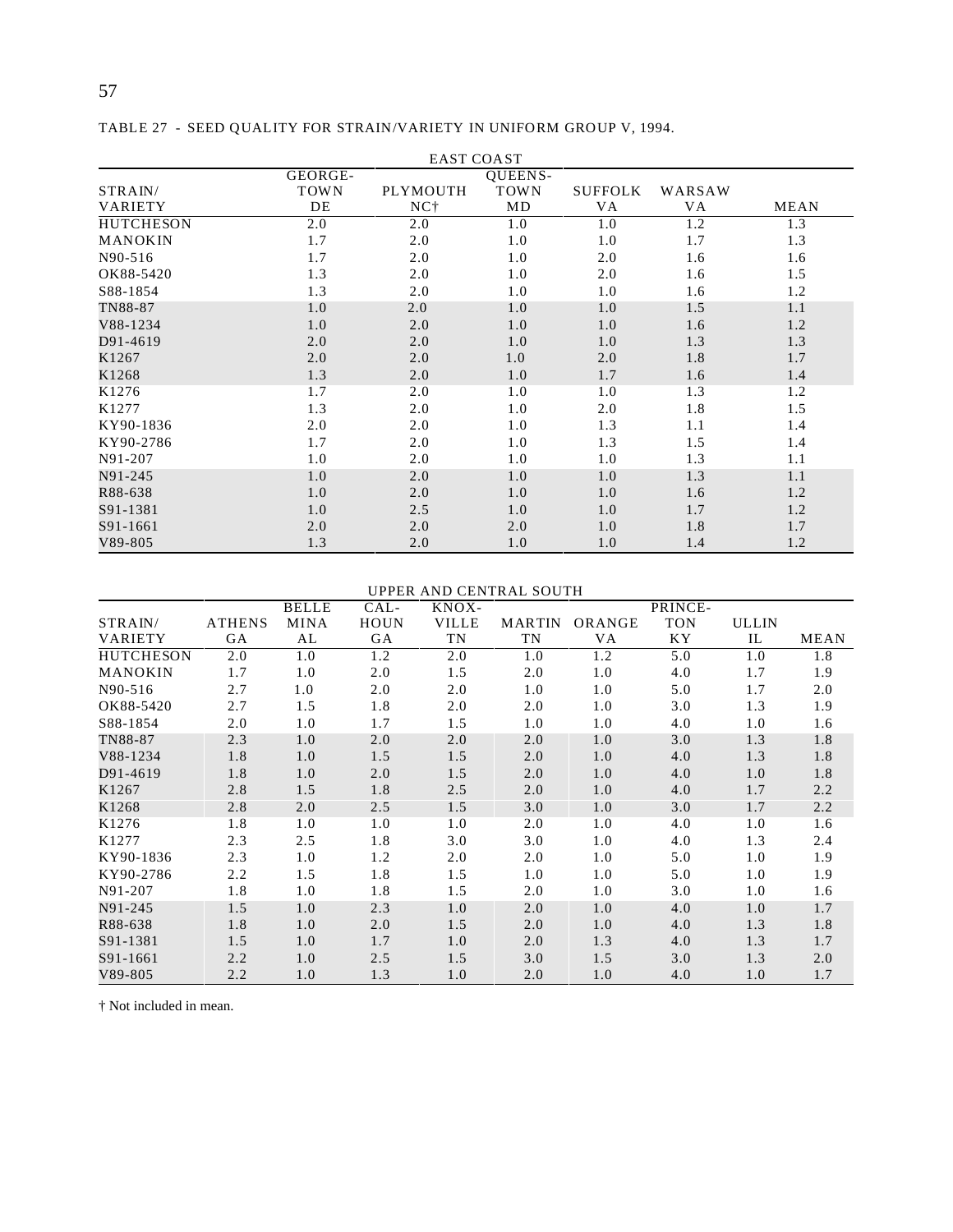| TABLE 27 |  | (Continued). |
|----------|--|--------------|
|----------|--|--------------|

|                  |             |             |                  | <b>DELTA</b> |               |              |              |             |
|------------------|-------------|-------------|------------------|--------------|---------------|--------------|--------------|-------------|
|                  | JONES-      | <b>PINE</b> | PORTAGE-PORTAGE- |              | ST.           | STONE-       | STONE-       |             |
| STRAIN/          | <b>BORO</b> | <b>TREE</b> | <b>VILLE</b>     | <b>VILLE</b> | <b>JOSEPH</b> | <b>VILLE</b> | <b>VILLE</b> |             |
| <b>VARIETY</b>   | AR          | AR          | MO(A)            | M(0)         | LA            | MS(A)        | MS(B)        | <b>MEAN</b> |
| <b>HUTCHESON</b> | 1.0         | 1.0         | 1.0              | 1.5          | 1.7           | 2.0          | 2.0          | 1.5         |
| MANOKIN          | 1.7         | 1.3         | 1.0              | 1.0          | 1.6           | 2.0          | 2.3          | 1.6         |
| N90-516          | 1.3         | 1.0         | 1.5              | 1.5          | 1.6           | 2.0          | 2.0          | 1.6         |
| OK88-5420        | 1.7         | 2.0         | 2.0              | 2.0          | 1.6           | 2.0          | 2.0          | 1.9         |
| S88-1854         | 2.0         | 1.3         | 1.0              | 1.5          | 1.7           | 2.0          | 2.0          | 1.6         |
| TN88-87          | 2.0         | 1.0         | 1.0              | 1.0          | 1.7           | 2.0          | 2.0          | 1.5         |
| V88-1234         | 1.0         | 1.0         | 1.0              | 1.0          | 1.7           | 2.0          | 2.0          | 1.4         |
| D91-4619         | 1.3         | 1.3         | 1.0              | 1.0          | 1.5           | 2.0          | 2.0          | 1.5         |
| K1267            | 2.0         | 2.0         | 2.0              | 2.0          | 1.6           | 2.0          | 2.3          | 2.0         |
| K1268            | 2.3         | 1.7         | 1.5              | 1.5          | 1.5           | 2.0          | 2.3          | 1.8         |
| K1276            | 2.7         | 1.0         | 2.0              | 1.5          | 1.8           | 2.0          | 2.0          | 1.9         |
| K1277            | 2.0         | 2.0         | 1.5              | 2.0          | 1.6           | 2.0          | 2.0          | 1.9         |
| KY90-1836        | 1.3         | 1.7         | 1.5              | 1.5          | 1.9           | 2.0          | 2.0          | 1.7         |
| KY90-2786        | 2.0         | 1.3         | 1.5              | 1.5          | 2.0           | 2.0          | 2.0          | 1.8         |
| N91-207          | 1.7         | 1.0         | 1.5              | 2.0          | 1.8           | 2.0          | 2.0          | 1.7         |
| N91-245          | 2.0         | 1.0         | 1.0              | 1.0          | 1.7           | 2.0          | 2.0          | 1.5         |
| R88-638          | 2.0         | 1.3         | 1.5              | 1.0          | 1.5           | 2.0          | 2.0          | 1.6         |
| S91-1381         | 1.7         | 1.0         | 1.5              | 1.0          | 1.6           | 2.0          | 2.3          | 1.6         |
| S91-1661         | 2.0         | 1.3         | 2.0              | 2.0          | 1.8           | 2.0          | 2.0          | 1.9         |
| $V89 - 805$      | 1.7         | 1.0         | 2.0              | 1.5          | 1.6           | 2.0          | 2.0          | 1.7         |

WEST

|                  | <b>BOSSIER CITY</b> |             |
|------------------|---------------------|-------------|
| STRAIN/VARIETY   | LA                  | <b>MEAN</b> |
| <b>HUTCHESON</b> | 1.0                 | 1.0         |
| <b>MANOKIN</b>   | 1.0                 | 1.0         |
| N90-516          | 1.0                 | 1.0         |
| OK88-5420        | 1.0                 | 1.0         |
| S88-1854         | 1.3                 | 1.3         |
| TN88-87          | 1.0                 | 1.0         |
| V88-1234         | 1.0                 | 1.0         |
| D91-4619         | 1.0                 | 1.0         |
| K1267            | 1.7                 | 1.7         |
| K1268            | 1.0                 | 1.0         |
| K1276            | 1.0                 | 1.0         |
| K1277            | 1.7                 | 1.7         |
| KY90-1836        | 1.0                 | 1.0         |
| KY90-2786        | 1.0                 | 1.0         |
| N91-207          | 2.3                 | 2.3         |
| N91-245          | 1.0                 | 1.0         |
| R88-638          | 1.0                 | 1.0         |
| S91-1381         | 1.0                 | 1.0         |
| S91-1661         | 2.0                 | 2.0         |
| $V89-805$        | 1.0                 | 1.0         |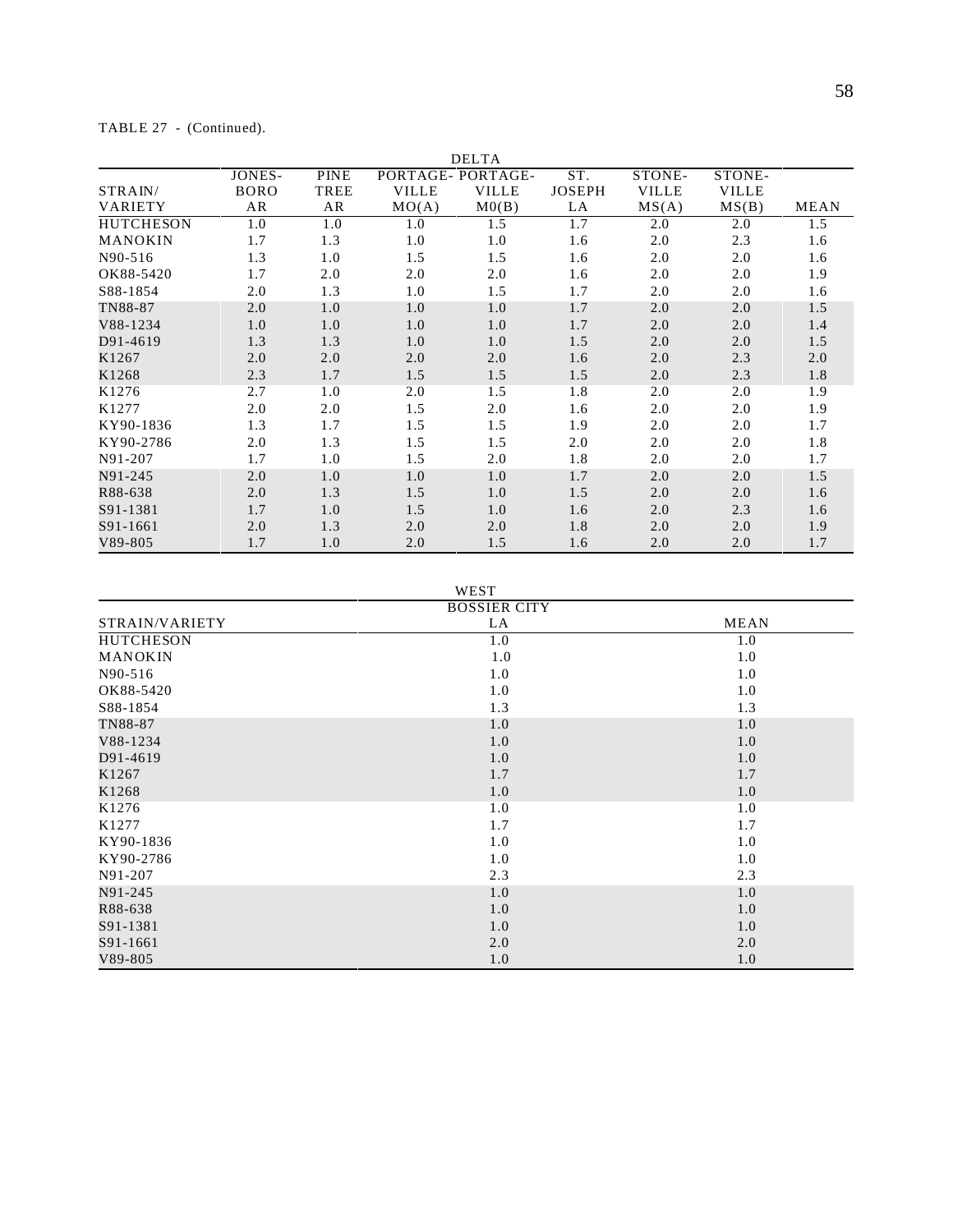# **PRELIMINARY GROUP V**

# **1994**

Preliminary Group V nurseries were planted at 11 locations. Data were obtained from all of the locations. The parentage for each strain is reported in Table 28. Table 29 gives a general summary of information for each strain including seed yield, oil and protein percentages, maturity index, and pest reactions. Results from individual locations are summarized in Tables 30 - 36.

The cultivar Hutcheson is the yield and maturity check. It had a mean yield of 56.1 bushels per acre and a mean maturity of October 10 at the 11 locations.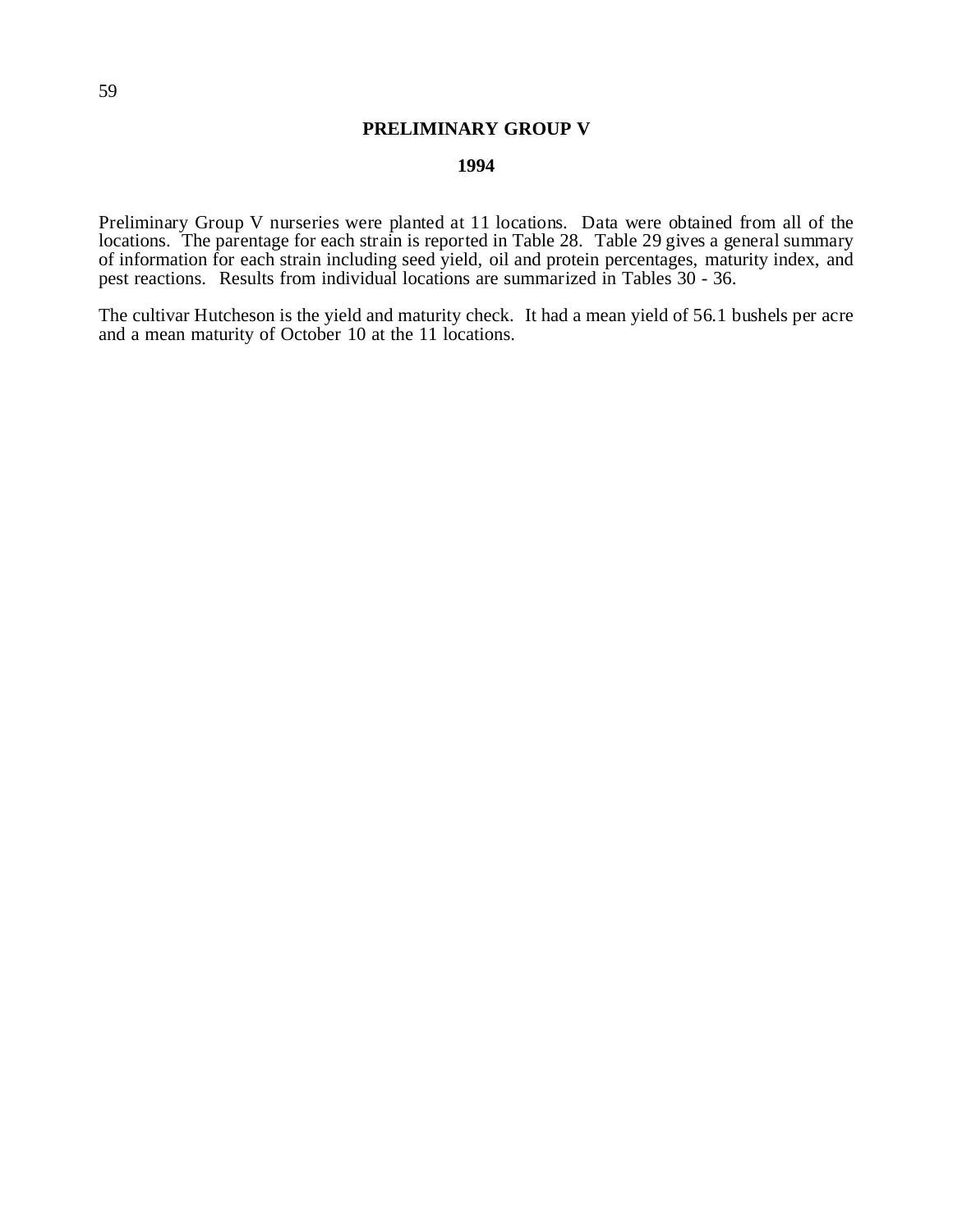| STRAIN/                    |                                          | <b>GENERATION</b>                |
|----------------------------|------------------------------------------|----------------------------------|
| VARIETY                    | PARENTAGE                                | COMPOSITED                       |
| 1. HUTCHESON               | V68-1034 X ESSEX                         | F <sub>5</sub>                   |
| 2. MANOKIN                 | L70-L3048 X D74-7824                     | F <sub>5</sub>                   |
| 3. D92-3363                | D82-2896 X EPPS                          | F <sub>5</sub>                   |
| 4. D91-4630                | <b>EPPS X SHARKEY</b>                    | F <sub>5</sub>                   |
| 5. D91-4657                | <b>EPPS X SHARKEY</b>                    | F <sub>5</sub>                   |
| 6. D91-9321                | D87-5963 X (EPPS X SHARKEY)              | F4                               |
| 7. D91-9368                | D87-5963 X (EPPS X SHARKEY)              | F4                               |
| 8. F90-5607                | PI 417479 X F85-1138                     | F <sub>5</sub>                   |
| 9. F90-5705                | BEDFORD X F84-6291                       | F <sub>5</sub>                   |
| 10. F90-5904               | PI 417479 X F85-1235                     | F <sub>5</sub>                   |
| 11. F91-1143               | PI 417479 X F85-1138                     | F <sub>6</sub>                   |
| 12. F91-1419               | PI 417479 X F87-4017                     | F <sub>5</sub>                   |
| 13. K1308                  | K <sub>1133</sub> X FLYER                | F <sub>5</sub>                   |
| 14. K1309                  | K1133 X N83-375                          | F <sub>5</sub>                   |
| 15. K1310                  | K1133 X N83-375                          | F <sub>5</sub>                   |
| 16. K1311                  | K1133 X N83-375                          | F <sub>5</sub>                   |
| 17. K1312                  | N83 X 375 X R85-3309                     | F <sub>5</sub>                   |
| 18. KY91-1352              | SOUTHERN STATES SS391 X KY84-1616        | F <sub>5</sub>                   |
| 19. KY91-1385              | SOUTHERN STATES SS391 X KY84-1616        | F <sub>5</sub>                   |
| 20. KY91-1663              | COKER 6925 X ASGROW A3935                | F <sub>5</sub>                   |
| 21. KY91-11103             | ASGROW A3935 X KY84-1616                 | F <sub>5</sub>                   |
| 22. KY91-11114             | ASGROW A3935 X KY84-1616                 | F <sub>5</sub>                   |
| 23. LS91-1127              | <b>ESSEX X FORREST</b>                   | F <sub>5</sub>                   |
| 24. MD91-5297              | SPENCER X MANOKIN                        | F <sub>5</sub>                   |
| 25. MD91-5839              | K1130 X MORGAN                           | F <sub>5</sub>                   |
| 26. N92-32                 | N85-492 X PI43832B                       | F <sub>6</sub>                   |
| 27. N92-189<br>28. N92-195 | AU82-211 X N85-578<br>AU82-211 X N85-578 | F <sub>6</sub><br>F <sub>6</sub> |
| 29. N91-243                | NRS5Y                                    | F <sub>6</sub>                   |
| 30. N91-610                | N84-564 X HOWARD                         | F <sub>6</sub>                   |
| 31. NTCPR93-286            | YOUNG X SUZUYATAKA                       | F4                               |
| 32. NTCPR93-644            | YOUNG X SUZUYATAKA                       | F <sub>4</sub>                   |
| 33. OK89-5602              | <b>BEDFORD X ESSEX</b>                   | F <sub>4</sub>                   |
| 34. R91-429                | HARTZ 6381 X WALTERS                     | F <sub>6</sub>                   |
| 35. R91-500                | <b>HARTZ 638 X WALTERS</b>               | F <sub>6</sub>                   |
| 36. R91-988                | <b>NAROW X STEVENS</b>                   | F <sub>4</sub>                   |
| 37. R91-4255               | <b>NAROW X WILLIAMS 82</b>               | F5                               |
| 38. R91-4594               | R85-336 X WALTERS                        | F <sub>5</sub>                   |
| 39. S92-1173-5             | PIONEER 9582 X HARTWIG                   | F <sub>5</sub>                   |
| 40. S92-1755               | PIONEER 9531 X HARTWIG                   | F5                               |
| 41. S92-1403               | PIONEER 9581 X HARTWIG                   | F <sub>5</sub>                   |
| 42. S92-1464               | PIONEER 9531 X HARTWIG                   | F <sub>5</sub>                   |
| 43. S92-1603               | <b>ASGROW 5403 X HARTWIG</b>             | F <sub>5</sub>                   |
| 44. TN89-39                | TN81-2 X TN80-69                         | F7                               |
| 45. TN90-91                | STAFFORD X TN82-94                       | F6                               |
| 46. TN90-177               | TN5-85 X V87-727                         | F6                               |
| 47. TN90-178               | TN5-85 X V87-727                         | F <sub>6</sub>                   |
| 48. TN91-276               | TN4-86 X HUTCHESON                       | F6                               |
| 49. V90-816                | HUTCHESON X 9441                         | F4                               |
| 50. V90-951                | CHESAPEAKE X HUTCHESON                   | F4                               |
| 51. V90-1012               | HUTCHESON X (FFR561 X TOANO)             | F <sub>5</sub>                   |
| 52. V90-1299               | V83-245 X DELSOY 4900                    | F <sub>5</sub>                   |

TABLE 28 - PARENTAGE OF STRAIN/VARIETY GROWN IN PRELIMINARY GROUP V, 1994.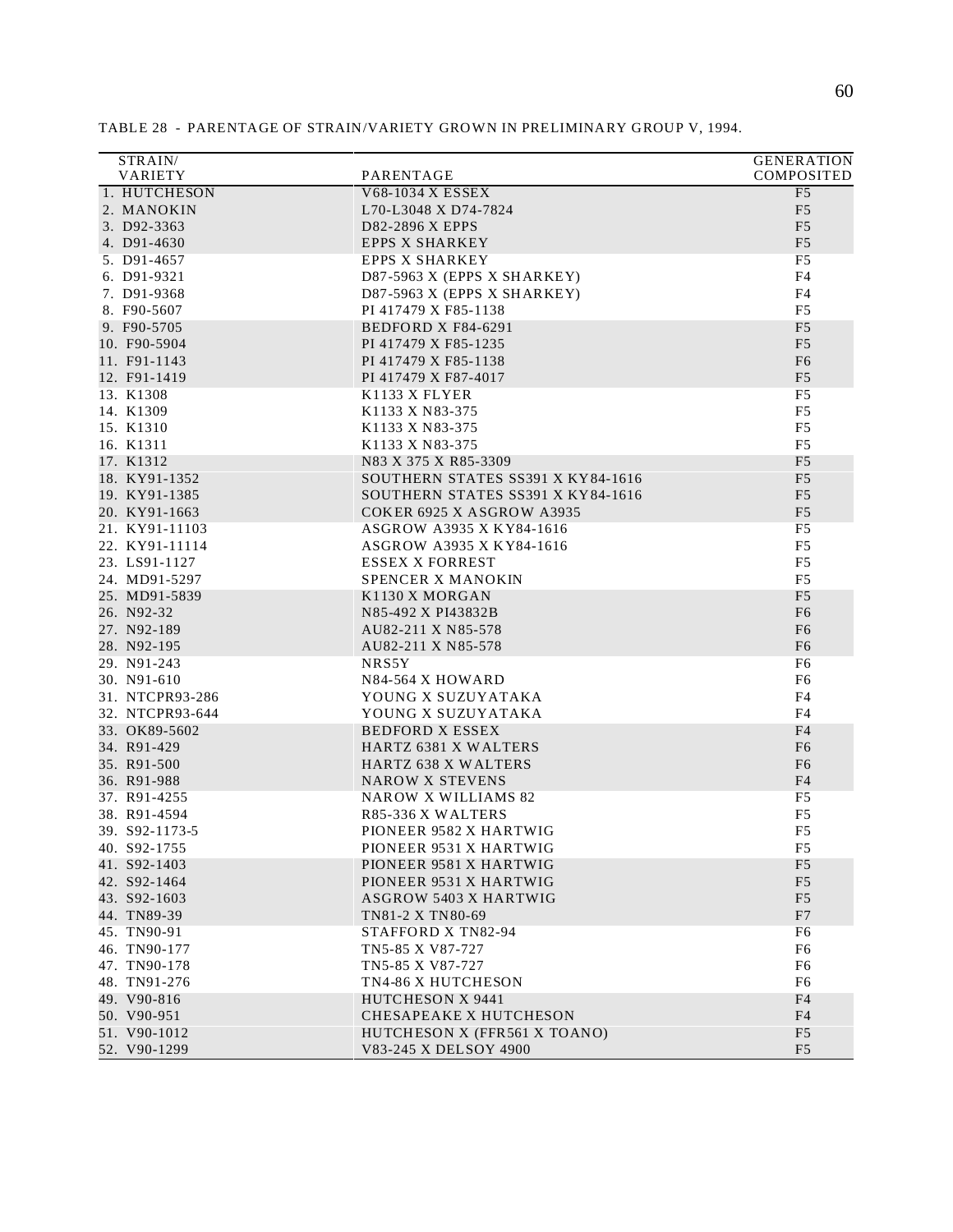| STRAIN/          | <b>SEED</b>          | MAT              |        |          | PRO-        | <b>SEED</b> | LODG-                | <b>SEED</b>    |
|------------------|----------------------|------------------|--------|----------|-------------|-------------|----------------------|----------------|
| VARIETY          | <b>YIELD</b>         | <b>INDEX</b>     | HT.    | OIL      | <b>TEIN</b> | <b>SIZE</b> | $\operatorname{ING}$ | <b>QUALITY</b> |
| <b>HUTCHESON</b> | 56.1                 | 10/10            | 32     | 21.5     | 41.4        | 15.7        | 1.8                  | 1.6            |
| MANOKIN          | 51.9                 | $5-$             | 31     | $20.6 -$ | 41.2        | 13.9        | 2.1                  | 1.7            |
| D92-3363         | 53.3                 | $3+$             | 36     | $20.1 -$ | $42.4+$     | 14.1        | 3.4                  | 1.6            |
| D91-4630         | 51.7                 | $2+$             | 38     | $20.3 -$ | $43.3+$     | 13.5        | 3.1                  | 1.7            |
| D91-4657         | $51.5 -$             | $1+$             | 39     | $20.7 -$ | $43.1+$     | 16.1        | 3.1                  | 1.8            |
| D91-9321         | 53.0                 | $\boldsymbol{0}$ | 33     | $20.8 -$ | 41.3        | 13.3        | 3.2                  | 1.8            |
| D91-9368         | $49.7 -$             | $\boldsymbol{0}$ | 42     | $20.5 -$ | $43.5+$     | 13.3        | 3.2                  | 1.6            |
| F90-5607         | $44.3 -$             | $6+$             | 39     | $19.6 -$ | $43.2+$     | 14.5        | 3.2                  | 1.9            |
| F90-5705         | $46.0 -$             | $3+$             | 37     | $19.7 -$ | $42.9+$     | 15.7        | 2.1                  | 1.8            |
| F90-5904         | $43.0 -$             | $5+$             | 40     | $19.3 -$ | $42.4+$     | 18.4        | 3.8                  | 2.0            |
| F91-1143         | $47.8 -$             | $3-$             | 38     | $42.5+$  | $42.5+$     | 15.2        | 2.5                  | 1.6            |
| F91-1419         | $45.5 -$             | $7+$             | $30\,$ | $42.4+$  | $42.4+$     | 13.9        | 1.9                  | 1.9            |
| K1308            | 55.6                 | $1 -$            | 33     | 21.4     | 41.4        | 14.2        | 1.8                  | 1.5            |
| K1309            | 57.4                 | $5-$             | 28     | $20.2 -$ | $20.2 -$    | 12.7        | 1.6                  | 1.8            |
| K1310            | 53.9                 | $3-$             | 33     | $20.9 -$ | $20.9 -$    | 13.9        | 1.5                  | 1.6            |
| K1311            | 55.3                 | $4-$             | 28     | $20.6 -$ | $20.6 -$    | 13.5        | 1.8                  | 1.6            |
| K1312            | 54.5                 | $4-$             | 34     | $20.2 -$ | $20.2 -$    | 13.7        | 2.2                  | 1.7            |
| KY91-1352        | 56.3                 | $6-$             | 41     | $20.9 -$ | $20.9 -$    | 15.1        | 1.7                  | 1.6            |
| KY91-1385        | 54.3                 | $4-$             | 43     | $20.8 -$ | $20.8 -$    | 15.4        | 2.3                  | 1.6            |
| KY91-1663        | 52.8                 | $7 -$            | 42     | 21.3     | 21.3        | 14.9        | 1.9                  | 1.7            |
| KY91-11103       | 56.1                 | $6-$             | 39     | $20.6 -$ | $20.6 -$    | 15.9        | 1.7                  | 1.8            |
| KY91-11114       | 57.4                 | $4-$             | 40     | 21.2     | 21.2        | 15.8        | 1.8                  | 1.9            |
| LS91-1127        | 53.1                 | $3-$             | 32     | $20.4 -$ | $20.4 -$    | 14.3        | 1.7                  | 1.5            |
| MD91-5297        | 52.8                 | $1 -$            | 30     | $20.0 -$ | $20.0 -$    | 15.3        | 1.5                  | 1.6            |
| MD91-5839        | $51.0 -$             | $6-$             | 28     | $21.0 -$ | $21.0 -$    | 16.9        | 1.7                  | 1.8            |
| N92-32           | 53.1                 | $3+$             | 35     | 21.2     | $40.2 -$    | 15.5        | 1.8                  | 1.5            |
| N92-189          | 57.5                 | $5-$             | 30     | $21.0 -$ | 40.7        | 16.4        | 2.3                  | 1.8            |
| N92-195          | 6.4                  | $3-$             | 29     | $20.6 -$ | $40.2 -$    | 15.0        | 1.9                  | 1.6            |
| N91-243          | $50.4 -$             | $6+$             | 39     | $20.4 -$ | 41.8        | 12.0        | 2.1                  | 1.7            |
| N91-610          | $51.4 -$             | $6+$             | 38     | $20.4 -$ | 42.0        | 13.8        | 2.7                  | 1.7            |
| NTCPR93-28       | $51.3-$              | $7+$             | 34     | $21.0 -$ | $42.4+$     | 17.9        | 1.8                  | 1.6            |
| NTCPR93-64       | $48.3 -$             | $7+$             | 39     | $20.3 -$ | 41.7        | 15.1        | 2.8                  | 1.7            |
| OK89-5602        | 54.2                 | $2+$             | 30     | $20.6 -$ | $43.8+$     | 14.4        | 1.9                  | 1.6            |
| R91-429          | 54.4                 | $3+$             | 35     | $20.1 -$ | 41.6        | 14.4        | 2.6                  | 1.7            |
| R91-500          | 52.7                 | $6+$             | 34     | $19.6 -$ | $43.5+$     | 12.8        | 2.5                  | 1.8            |
| R91-988          | $43.5 -$             | $6-$             | 50     | $20.8 -$ | $42.6+$     | 14.6        | 2.7                  | 2.1            |
| R91-4255         | $49.3 -$             | $3-$             | 46     | $20.6 -$ | $41.9 -$    | 14.5        | 2.2                  | 1.8            |
| R91-4594         | 52.4                 | $2+$             | 33     | $20.7 -$ | 41.1        | 13.9        | 2.6                  | 1.7            |
| S92-1173-5       | $48.9 -$             | $3+$             | 36     | $20.0 -$ | 41.4        | 14.7        | 2.7                  | 2.1            |
| S92-1755         | $50.5 -$             | $\boldsymbol{0}$ | 37     | $20.2 -$ | 42.1        | 12.0        | 2.2                  | 1.6            |
| S92-1403         | 52.7                 |                  | 37     | $19.8 -$ | $42.8+$     | 13.4        | 2.9                  |                |
|                  |                      | $1+$             |        |          |             |             |                      | 1.8            |
| S92-1464         | $49.5 -$<br>$50.7 -$ | $\mathbf{0}$     | 35     | $20.4 -$ | $40.0 -$    | 12.4        | 2.4                  | 1.7            |
| S92-1603         |                      | $2+$             | 39     | 19.9-    | 41.9        | 12.0        | 2.3                  | 1.7            |
| TN89-39          | 55.8                 | $2+$             | 35     | $20.2 -$ | 41.6        | 14.9        | 1.9                  | 1.8            |
| TN90-91          | 53.1                 | $6-$             | 31     | $20.2 -$ | $42.7+$     | 14.8        | 1.8                  | 1.9            |
| TN90-177         | 52.9                 | $2 -$            | 30     | $20.8 -$ | 42.1        | 13.2        | 1.6                  | 1.6            |
| TN90-178         | $51.4-$              | $1 -$            | 33     | $20.3 -$ | 41.8        | 12.9        | 2.0                  | 1.6            |
| TN91-276         | $50.9 -$             | 0                | 32     | $20.8 -$ | 41.8        | 13.7        | 1.7                  | 1.6            |
| V90-816          | 52.6                 | $5-$             | 42     | $20.8 -$ | $42.2+$     | 17.9        | 2.4                  | 1.9            |
| V90-951          | $50.2 -$             | $4-$             | 46     | $20.6 -$ | 41.7        | 14.8        | $2.5\,$              | 1.7            |
| V90-1012         | 59.0                 | $\overline{0}$   | 34     | 21.3     | 41.5        | 16.4        | 1.7                  | 1.6            |
| V90-1299         | $48.8 -$             | $1 -$            | 33     | $20.5 -$ | $41.6 -$    | 14.7        | 1.9                  | 1.6            |
| Overall Mean     | 52.0                 |                  |        | 20.5     | 41.9        |             |                      |                |
| L.S.D. (0.05)    | 4.4                  |                  |        | 0.4      | 0.8         |             |                      |                |
| C.V.(%)          | 10.1                 |                  |        | 1.9      | 1.8         |             |                      |                |

#### TABLE 29 - GENERAL SUMMARY OF PERFORMANCE AND PEST REACTION OF STRAIN/VARIETY GROWN IN PRELIMINARY GROUP V, 1994.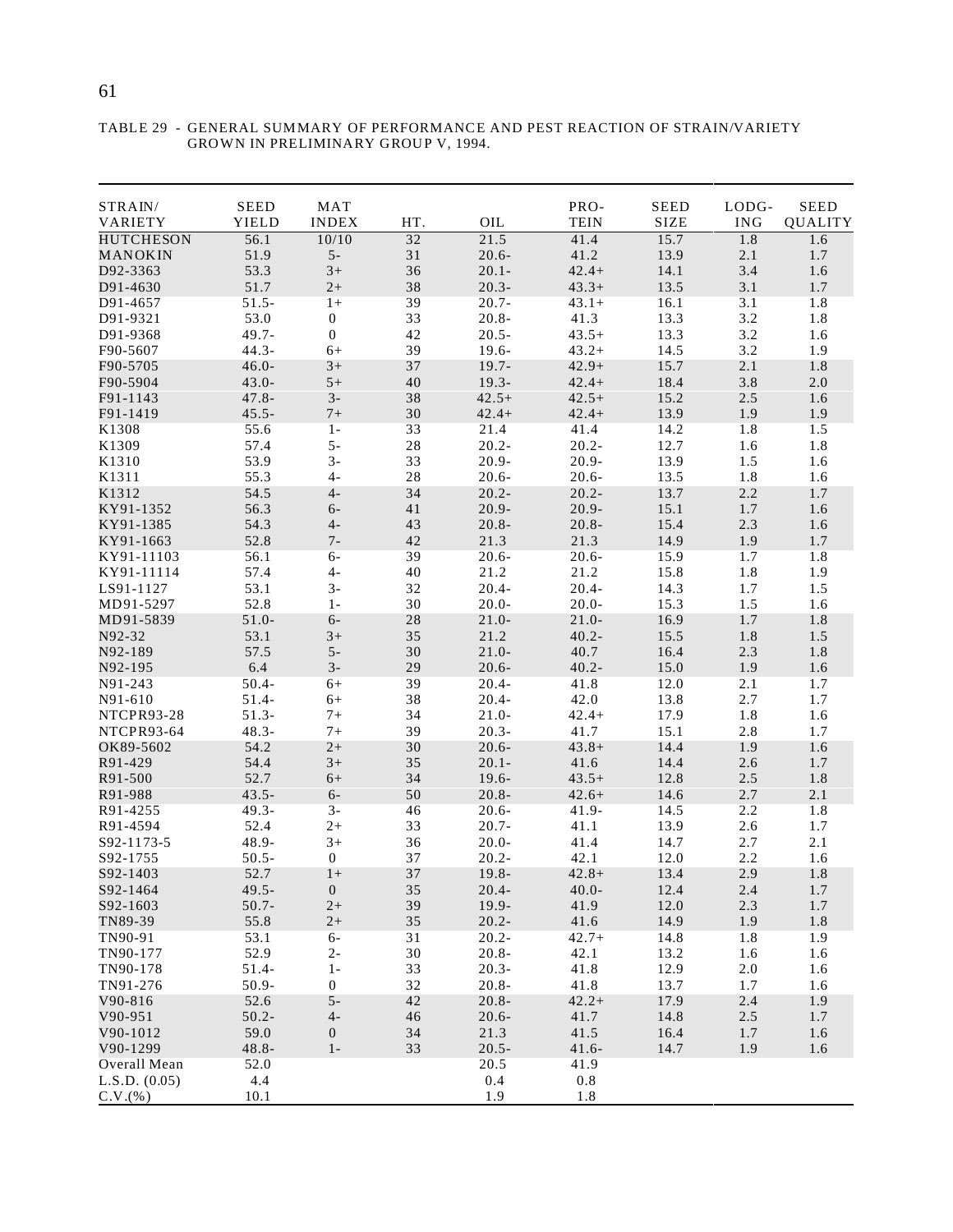|                   |            |                |            |                | <b>STEM</b>              |
|-------------------|------------|----------------|------------|----------------|--------------------------|
| STRAIN/           | M.a.       | M.i.           | <b>SCN</b> | SCN            | CANKER                   |
| VARIETY           | TN         | TN             | 3          | 14             | MS                       |
| <b>HUTCHESON</b>  | 4.0        | 1.0            | 5.0        | 4.0            | 1.1                      |
| MANOKIN           | 1.1        | 1.0            | 1.0        | $4.0\,$        | 1.0                      |
| D92-3363          | 3.3        | 1.0            | 2.0        | 3.1            | $\overline{\phantom{a}}$ |
| D91-4630          | 4.0        | 1.3            | 1.3        | 3.3            | 1.0                      |
| D91-4657          | 4.0        | 1.4            | 2.0        | 3.2            | 1.0                      |
| D91-9321          | 4.0        | 1.3            | 2.4        | $2.0\,$        | 3.4                      |
| D91-9368          | 4.0        | 1.4            | 2.0        | 1.3            | 1.0                      |
| F90-5607          | 3.4        | 1.1            | 5.0        | 4.0            | 3.0                      |
| F90-5705          | 1.1        | $1.0\,$        | 5.0        | 4.1            | 2.0                      |
| F90-5904          | 3.3        | 1.0<br>$1.0\,$ | 5.0        | 3.4            | 3.4                      |
| F91-1143          | 4.0        |                | 5.0        | 4.3            | 3.0                      |
| F91-1419<br>K1308 | 4.0<br>3.3 | 1.0<br>2.0     | ---<br>5.0 | $3.0\,$<br>4.0 | 4.0<br>4.0               |
| K1309             | 3.4        | 1.4            | 5.0        | 4.0            | 4.0                      |
| K1310             | 4.0        | 1.1            | 5.0        | 3.4            | 4.0                      |
| K1311             | 3.1        | $1.0\,$        | 5.0        | 4.0            | 3.3                      |
| K1312             | 4.0        | 2.0            | 5.0        | 4.1            | 3.1                      |
| KY91-1352         | 4.0        | 1.0            | 5.0        | 5.0            | 1.0                      |
| KY91-1385         | 4.0        | 1.0            | 5.0        | $4.0\,$        | 1.0                      |
| KY91-1663         | 4.0        | 1.0            | 5.0        | 4.3            | 1.3                      |
| KY91-11103        | 4.0        | 1.1            | 5.0        | 5.0            | 1.0                      |
| KY91-11114        | 4.0        | 2.0            | 5.0        | 4.2            | 1.0                      |
| LS91-1127         | 4.0        | 1.0            | 5.0        | 5.0            | 3.1                      |
| MD91-5297         | 2.0        | 1.0            | 2.0        | 5.0            | 1.4                      |
| MD91-5839         | 4.0        | 2.0            | 5.0        | 4.3            | 1.0                      |
| N92-32            | 3.0        | 1.0            | 5.0        | 4.0            | 1.0                      |
| N92-189           | 4.0        | 1.0            | 5.0        | 4.0            | 4.3                      |
| N92-195           | 4.0        | 1.0            | 5.0        | 4.3            | 3.0                      |
| N91-243           | 1.3        | 1.2            | 5.0        | 5.0            | 4.0                      |
| N91-610           | 3.4        | 1.4            | 5.0        | 4.3            | 4.0                      |
| NTCPR93-28        | 4.0        | $1.0\,$        | 5.0        | 4.2            | 4.0                      |
| NTCPR93-64        | 4.1        | 2.0            | 5.0        | 5.0            | 1.0                      |
| OK89-5602         | 4.0        | 2.1            | 5.0        | 5.0            | 3.0                      |
| R91-429           | 1.0        | 1.0            | 2.0        | 4.3            | 3.0                      |
| R91-500           | 1.0        | 1.0            | 1.4        | 5.0            | 3.4                      |
| R91-988           | 4.0        | 2.0            | 5.0        | 4.3            | 5.0                      |
| R91-4255          | 4.0        | 1.3            | 2.4        | 4.0            | 3.3                      |
| R91-4594          | 4.0        | 2.2            | 5.0        | 4.4            | 3.0                      |
| S92-1173-5        | 4.0        | $1.0\,$        | 1.0        | 1.0            | 4.0                      |
| S92-1755          | 2.0        | 1.0            | 1.0        | 1.3            | 3.0                      |
| S92-1403          | 1.1        | 1.0            | 1.0        | 1.0            | 4.0                      |
| S92-1464          | 1.3        | 1.0            | 1.0        | $1.1\,$        | 4.0                      |
| S92-1603          | 1.0        | 1.4            | 1.0        | $1.0\,$        | 4.0                      |
| TN89-39           | 2.0        | $1.0\,$        | 2.1        | 3.4            | 3.0                      |
| TN90-91           | 2.0        | 1.3            | 5.0        | 4.0            | 2.4                      |
| TN90-177          | 4.0        | 1.4            | 5.0        | 4.3            | 3.4                      |
| TN90-178          | 3.4        | 1.0            | 5.0        | 4.0            | 3.4                      |
| TN91-276          | 3.4        | 1.0            | 1.3        | 2.3            | 1.0                      |
| V90-816           | 4.0        | $1.0\,$        | 5.0        | 4.3            | 3.0                      |
| $V90-951$         | 4.0        | 1.0            | 5.0        | 5.0            | 2.0                      |
| V90-1012          | 4.0        | $1.0\,$        | 5.0        | $4.0$          | 1.0                      |
| V90-1299          | 4.0        | $1.0\,$        | 5.0        | 4.0            | 1.0                      |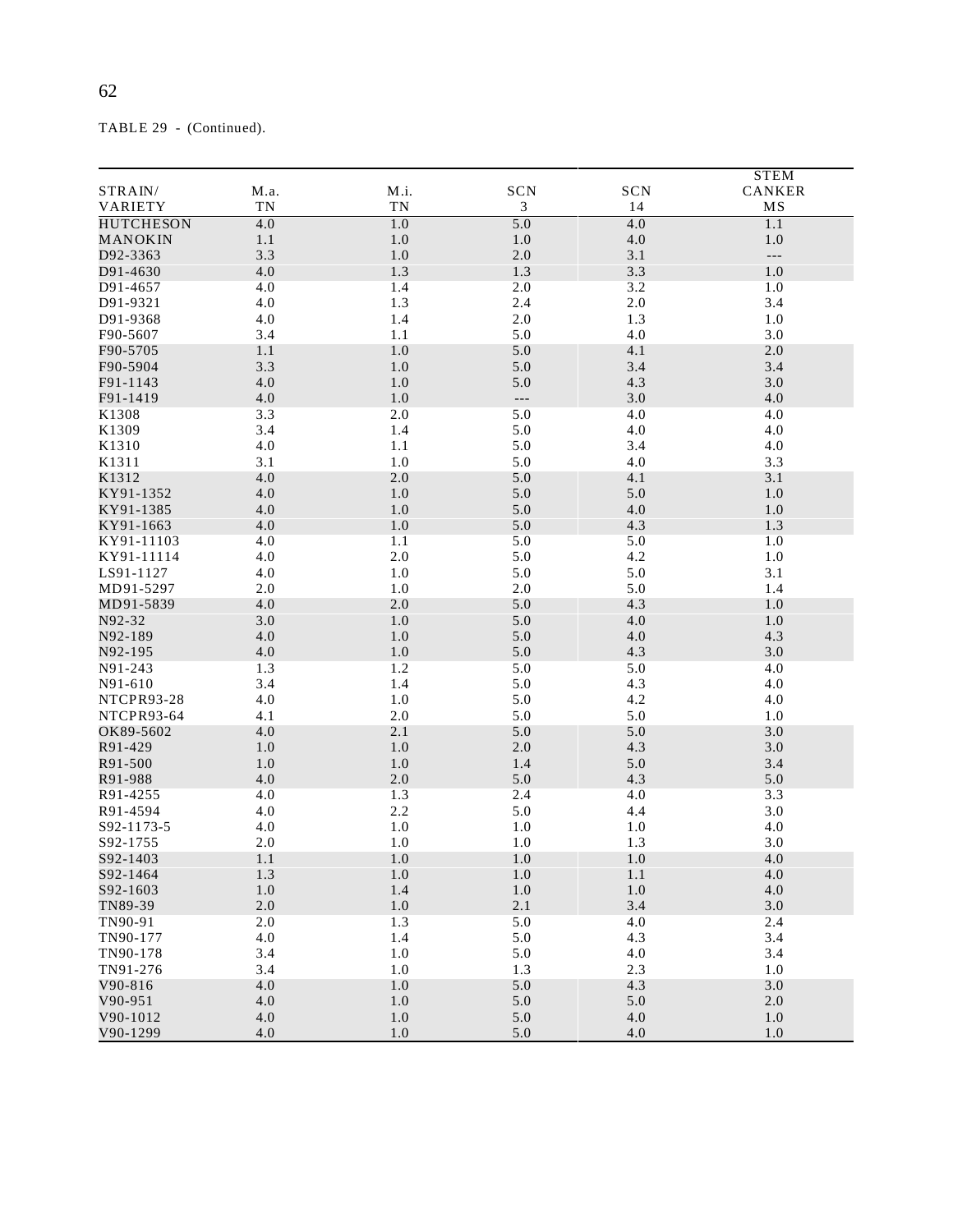| . .  | I<br>I |
|------|--------|
| ۰    |        |
| 정도 시 |        |
|      |        |
|      |        |
|      |        |
| I    | ۰.     |
|      | ۰.     |
| ×    | ×      |
| ۰.   | ۰.     |
|      |        |

TABLE 30 - SEED YIELD, IN BUSHELS PER ACRE, FOR STRAIN/VARIETY IN PRELIMINARY GROUP V, 1994.

| STRAIN/            | <b>BIXBY</b> | JACK-<br>SON | <b>KEISER</b> | PITTS-<br><b>BURG</b>  | PLY-<br>MOUTH    | PORTAGE-<br><b>VILLE</b> |
|--------------------|--------------|--------------|---------------|------------------------|------------------|--------------------------|
| VARIETY            | OK           | ${\rm TN}$   | ${\sf AR}$    | $\mathbf{K}\mathbf{S}$ | $_{\mathrm{NC}}$ | MO(A)                    |
| <b>HUTCHESON</b>   | 58.1         | 57.0         | 79.1          | 55.0                   | 25.1             | 51.1                     |
| MANOKIN            | $43.2 -$     | 51.8         | $71.0-$       | $46.7 -$               | 32.1             | 53.4                     |
| D92-3363           | 56.8         | 52.3         | $64.3-$       | $38.0 -$               | $48.7 +$         | 45.5                     |
| D91-4630           | 51.5         | 56.3         | 66.3-         | $34.0 -$               | $43.8+$          | 49.5                     |
| D91-4657           | 49.9         | 55.5         | $64.3 -$      | $31.7 -$               | $47.8+$          | 50.0                     |
| D91-9321           | 50.6         | 53.0         | 64.0-         | $37.8 -$               | $46.0+$          | $36.1 -$                 |
| D91-9368           | 51.1         | 50.0         | $65.2 -$      | $38.3 -$               | $42.3+$          | 42.6                     |
| F90-5607           | $40.3 -$     | $41.9 -$     | $64.1 -$      | $27.4 -$               | 32.3             | $39.2 -$                 |
| F90-5705           | 47.1         | $43.2 -$     | $65.3-$       | $40.6 -$               | $45.8+$          | $35.0 -$                 |
|                    |              |              |               |                        |                  |                          |
| F90-5904           | $34.3 -$     | $43.0 -$     | $60.2 -$      | $27.7 -$               | $41.0+$          | $38.3 -$                 |
| F91-1143           | 48.5         | 44.6         | $63.7 -$      | $39.2 -$               | $50.8+$          | $38.5 -$                 |
| F91-1419           | $37.1 -$     | 48.4         | $69.0 -$      | $30.4 -$               | $49.3+$          | $35.4 -$                 |
| K1308              | 57.3         | 51.7         | 75.0          | 54.4                   | $46.7+$          | 54.4                     |
| K1309              | 62.3         | 57.6         | 75.5          | 55.5                   | $46.1+$          | 45.7                     |
| K1310              | 64.1         | 53.9         | 75.3          | $48.6 -$               | $50.7+$          | 42.5                     |
| K1311              | 63.2         | 59.2         | 72.1          | $42.5 -$               | $43.1+$          | 50.8                     |
| K1312              | 55.8         | 60.5         | $70.1 -$      | 49.1                   | $56.7+$          | 44.8                     |
| KY91-1352          | 63.2         | 62.8         | $67.4 -$      | $42.9 -$               | $53.1+$          | 50.2                     |
| KY91-1385          | 55.1         | 53.8         | $65.7 -$      | 48.9-                  | $54.4+$          | 45.6                     |
| KY91-1663          | 56.5         | 48.9         | 72.1          | 49.7                   | $47.6+$          | 46.9                     |
| KY91-11103         | 60.8         | 52.0         | $70.4 -$      | 44.9-                  | $51.7+$          | 45.1                     |
| KY91-11114         | 63.8         | 55.4         | 66.0-         | 49.0                   | $51.4+$          | 44.5                     |
| LS91-1127          | 52.3         | 59.4         | 68.6-         | 49.6                   | 38.2             | 43.3                     |
| MD91-5297          | 63.4         | 52.8         | $69.2 -$      | 50.8                   | $38.9+$          | $38.0 -$                 |
| MD91-5839          | 57.6         | 51.9         | 72.4          | 49.4                   | 35.4             | 44.2                     |
| N92-32             | $44.7 -$     | 51.5         | 78.1          | $44.1 -$               | $57.4+$          | 47.0                     |
| N92-189            | 53.1         | 58.8         | 79.5          | 51.1                   | $49.6+$          | 47.2                     |
| N92-195            | 52.3         | 54.5         | 79.5          | $47.1 -$               | $45.6+$          | 54.0                     |
| N91-243            | 48.6         | 46.3         | $72.0 -$      | 50.7                   | $41.6+$          | 42.3                     |
| N91-610            | 53.3         | 50.3         | $71.4-$       | $39.7 -$               | $50.2+$          | 48.0                     |
| <b>NTCPR93-286</b> | $43.7 -$     | 47.7         | 68.3-         | $47.2 -$               | $42.9+$          | 47.0                     |
| NTCPR93-644        | 57.6         | 46.8         | $64.7 -$      | 49.7                   | $40.2+$          | $36.7 -$                 |
| OK89-5602          | 59.4         | 54.9         | $71.5 -$      | 54.9                   | $45.8+$          | 42.7                     |
| R91-429            | 54.0         | 53.6         | 76.6          | $45.6 -$               | $57.9+$          | 49.7                     |
| R91-500            | $35.6 -$     | 56.5         | 78.1          | $46.4 -$               | $53.9+$          | 53.3                     |
| R91-988            | $38.0 -$     | 47.6         | $56.1 -$      | $39.3 -$               | $41.6+$          | $33.7 -$                 |
| R91-4255           | 50.1         | 49.7         | $62.4-$       | $45.5 -$               | $49.4+$          | 43.8                     |
| R91-4594           | 53.6         | 53.0         | 74.6          | $40.4 -$               | $48.5+$          | 46.3                     |
| S92-1173-5         | 51.6         | 52.8         | 66.4-         | $31.3-$                | $50.8+$          | 41.0                     |
| S92-1755           | 58.5         | 52.1         | 66.9-         | $45.5 -$               | $47.3+$          | $40.3 -$                 |
| S92-1403           | 59.5         | 52.7         | $66.5 -$      | $48.7 -$               | $45.3+$          | $39.6 -$                 |
| S92-1464           | 56.6         | $49.5 -$     | $60.7 -$      | $43.6 -$               | 37.6             | 42.4                     |
| S92-1603           | 62.6         | 54.2         | $67.8 -$      | $40.6 -$               | 33.2             | 41.2                     |
| TN89-39            | 59.1         | 57.4         | 78.3          | 51.4                   | $41.6+$          | 46.0                     |
| TN90-91            | 55.7         | 55.8         | 73.2          | $45.8 -$               | 36.7             | 42.1                     |
| TN90-177           | $43.7 -$     | 56.6         | 73.4          | 49.7                   | $40.9+$          | 50.1                     |
| TN90-178           | 51.7         | 54.9         | 81.7          | $40.7 -$               | 29.8             | 46.5                     |
| TN91-276           | 54.4         | 48.7         | 69.6-         | 50.0                   | $45.8+$          | 47.1                     |
| $V90-816$          | 50.7         | 57.4         | $62.0 -$      | $44.6 -$               | $44.5+$          | 44.3                     |
| $V90-951$          | 54.6         | 51.3         | 68.0-         | $48.2 -$               | $41.0+$          | $36.8 -$                 |
| V90-1012           | $70.5+$      | 54.0         | 73.5          | $48.6 -$               | $54.1+$          | 51.2                     |
| V90-1299           | $45.5 -$     | 56.1         | $70.8 -$      | $41.4-$                | 38.3             | 41.5                     |
| Overall Mean       | 53.1         | 52.0         | 69.7          | 44.5                   | 44.8             | 44.4                     |
| L.S.D. (0.05)      | 12.3         | 13.0         | 7.0           | 6.0                    | 13.3             | 10.6                     |
| $C.V.$ $(\% )$     | 11.6         | 15.6         | 5.0           | 6.7                    | 14.8             | 11.9                     |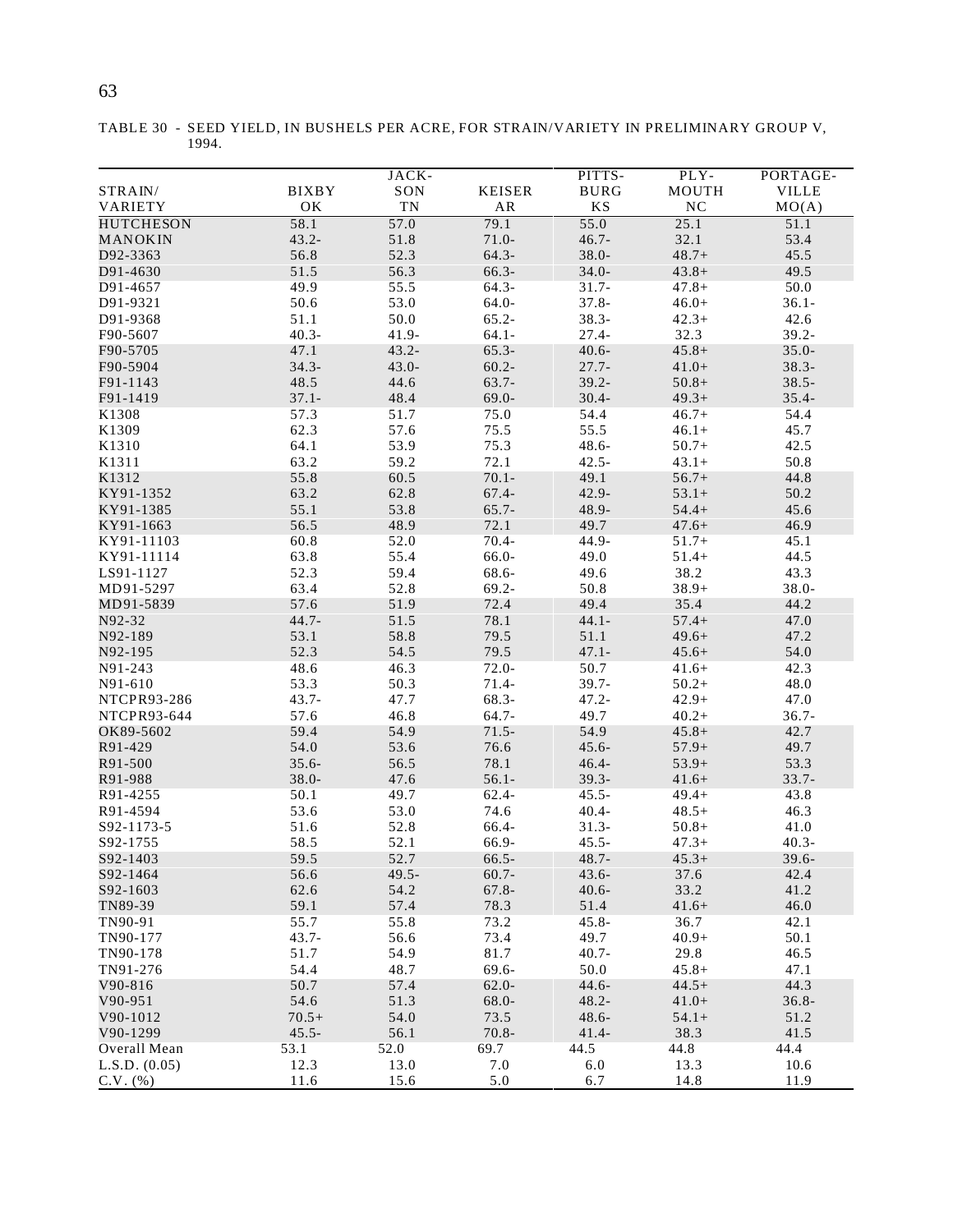TABLE 30 - (Continued).

|                                       | <b>QUEENS-</b> | STONE-       | STONE-       |              | $WAR-$   |             |
|---------------------------------------|----------------|--------------|--------------|--------------|----------|-------------|
| $\ensuremath{\mathsf{STRAIN}}\xspace$ | <b>TOWN</b>    | <b>VILLE</b> | <b>VILLE</b> | <b>ULLIN</b> | SAW      |             |
| VARIETY                               | MD             | MS(A)        | MS(B)        | IL           | VA       | <b>MEAN</b> |
| <b>HUTCHESON</b>                      | 55.5           | 54.3         | 46.2         | 71.0         | 65.2     | 56.1        |
| MANOKIN                               | 51.8           | 50.9         | $34.9 -$     | 71.1         | 64.2     | 51.9        |
| D92-3363                              | 54.0           | 53.7         | 42.8         | 63.2         | 67.1     | 53.3        |
| D91-4630                              | 48.5           | 47.8         | 47.2         | 64.0         | 60.2     | 51.7        |
| D91-4657                              | 48.9           | 51.4         | 46.5         | 62.0         | 59.2     | $51.5 -$    |
|                                       | 52.9           | 60.4         | 46.6         | 68.8         | 60.3     | 51.8        |
| D91-9321                              |                |              |              |              |          |             |
| D91-9368                              | $43.4 -$       | $46.1 -$     | 47.8         | 65.9         | 54.2     | $49.7 -$    |
| F90-5607                              | $43.0 -$       | 50.1         | 42.0         | $45.7 -$     | 61.0     | $44.3 -$    |
| F90-5705                              | $43.1 -$       | 46.4         | $35.3-$      | $51.2 -$     | 53.5     | $46.0 -$    |
| F90-5904                              | $43.1 -$       | $45.0 -$     | $35.1 -$     | 38.9-        | 66.5     | $43.0 -$    |
| F91-1143                              | $45.1 -$       | $44.5 -$     | $33.2 -$     | $57.3-$      | 60.8     | $47.8 -$    |
| F91-1419                              | $42.0 -$       | 48.3         | $39.2 -$     | $57.3-$      | $43.8 -$ | $45.5 -$    |
| K1308                                 | 60.5           | 49.1         | $36.6 -$     | 59.9-        | 66.4     | 55.6        |
| K1309                                 | 57.7           | 52.4         | $38.2 -$     | 67.8         | 72.4     | 57.4        |
| K1310                                 | 52.0           | 52.0         | $40.0 -$     | 62.7         | 57.7     | 53.0        |
| K1311                                 | 60.6           | 54.6         | $40.1 -$     | 58.4-        | 63.6     | 55.3        |
| K1312                                 | 53.6           | 50.5         | $36.1 -$     | 65.1         | 57.9     | 54.5        |
| KY91-1352                             | 55.5           | 53.8         | $39.5 -$     | 67.3         | 63.2     | 56.3        |
| KY91-1385                             | 61.9           | 51.9         | 46.2         | $56.5 -$     | 57.8     | 54.3        |
| KY91-1663                             | 56.5           | 50.3         | $37.9 -$     | $58.5 -$     | 56.1     | 52.8        |
| KY91-11103                            |                |              |              |              |          |             |
|                                       | 57.6           | 62.0         | 43.5         | 66.6         | 63.2     | 56.1        |
| KY91-11114                            | 61.9           | 58.0         | $39.2 -$     | 75.1         | 67.3     | 57.4        |
| LS91-1127                             | 52.9           | 49.8         | $34.1 -$     | 70.8         | 65.0     | 53.1        |
| MD91-5297                             | 52.5           | 48.3         | $37.3 -$     | 62.7         | 65.0     | 51.7        |
| MD91-5839                             | 51.6           | $44.9 -$     | $31.0 -$     | 64.6         | 58.6     | $51.0 -$    |
| N92-32                                | 51.7           | $34.5 -$     | 46.4         | 58.6-        | 70.2     | 53.1        |
| N92-189                               | 58.6           | 51.9         | 42.7         | 68.8         | 71.4     | 57.5        |
| N92-195                               | 54.6           | 49.8         | 45.2         | 65.9         | 72.4     | 56.4        |
| N91-243                               | 48.1           | $44.5 -$     | $37.2 -$     | $58.3 -$     | 64.4     | $50.4 -$    |
| N91-610                               | 51.1           | $46.1 -$     | 41.7         | $59.3 -$     | 54.5     | $51.4-$     |
| NTCPR93-286                           | 48.9           | $41.6 -$     | 44.6         | 69.9         | 62.1     | $51.3-$     |
| NTCPR93-644                           | $44.0 -$       | $42.3 -$     | $38.5 -$     | 54.9-        | 56.6     | $48.3 -$    |
| OK89-5602                             | 50.9           | 48.8         | 44.2         | 62.1         | 61.5     | 54.2        |
| R91-429                               | 55.2           | 50.0         | $37.1 -$     | $58.2 -$     | 60.7     | 54.4        |
| R91-500                               | 47.7           | $46.0 -$     | 44.3         | $57.5 -$     | 61.0     | 52.7        |
|                                       | $42.4 -$       | 50.6         | $33.9 -$     | $46.5 -$     | $49.3 -$ | $43.5 -$    |
| R91-988                               |                |              |              |              |          |             |
| R91-4255                              | 48.1           | 50.0         | $35.8 -$     | 53.6-        | 53.9     | $49.3 -$    |
| R91-4594                              | 49.7           | 51.6         | 44.8         | 63.6         | 49.9-    | 52.4        |
| S92-1173-5                            | $45.8 -$       | $45.2 -$     | $34.6 -$     | 52.6-        | 65.4     | 48.9-       |
| S92-1755                              | 50.4           | $39.6 -$     | $32.5 -$     | 64.6         | 58.6     | $50.5 -$    |
| S92-1403                              | 55.6           | 51.4         | $39.6 -$     | $57.8 -$     | 63.0     | 51.7        |
| S92-1464                              | $45.3 -$       | 47.3         | $36.4 -$     | 66.9         | 58.1     | $48.6 -$    |
| S92-1603                              | 51.1           | $45.0 -$     | $34.2 -$     | 63.3         | 64.8     | $50.7 -$    |
| TN89-39                               | 58.1           | 49.3         | $36.5 -$     | 71.9         | 64.8     | 55.8        |
| TN90-91                               | 53.2           | 51.4         | $37.5 -$     | 64.7         | 68.4     | 53.1        |
| TN90-177                              | 51.3           | 48.2         | $36.0 -$     | 69.5         | 62.8     | 52.9        |
| TN90-178                              | 54.6           | 48.3         | $35.7 -$     | $57.0 -$     | 64.8     | $51.4-$     |
| TN91-276                              | 47.6           | 46.5         | $37.4 -$     | 56.9-        | 55.9     | 50.9-       |
| $V90-816$                             | 57.1           | 51.4         | 42.5         | $58.7 -$     | 65.0     | 52.6        |
| V90-951                               | 54.9           | $43.4 -$     | $36.0 -$     | 64.7         | 53.7     | $50.2 -$    |
|                                       |                |              |              |              |          |             |
| V90-1012                              | 58.7           | 57.7         | 46.4         | 71.9         | 62.1     | 59.0        |
| V90-1299                              | 48.1           | $41.6 -$     | $33.0 -$     | 67.3         | 53.4     | $48.8 -$    |
| Overall Mean                          | 51.7           | 49.0         | 39.4         | 61.9         | 61.1     | 52.0        |
| L.S.D. (0.05)                         | 8.9            | 8.1          | 5.1          | 10.8         | 12.5     | 4.4         |
| $C.V.$ (%)                            | 8.6            | 8.2          | 6.5          | 8.7          | 10.2     | 10.1        |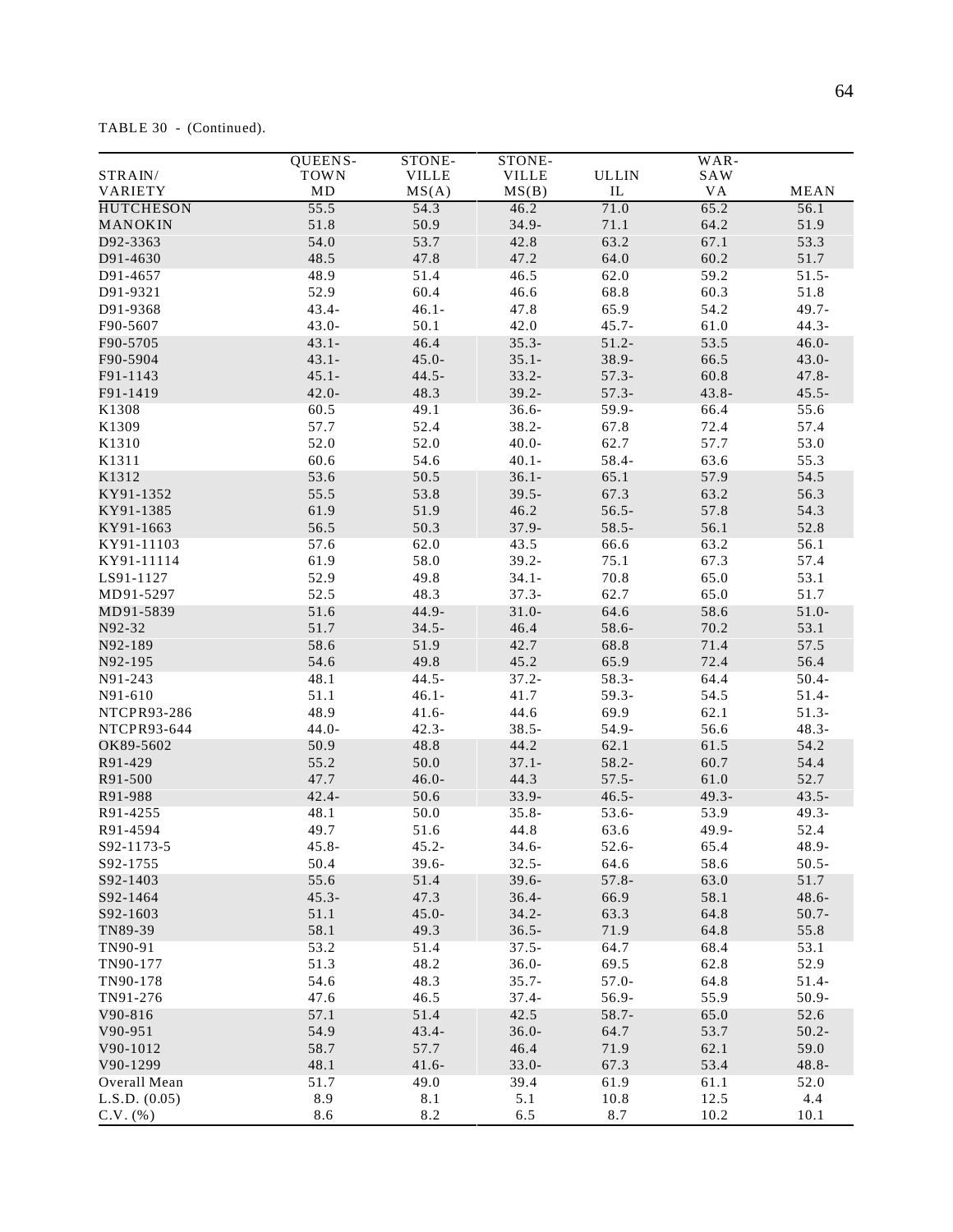| ۰<br>정도 시<br>I<br>×<br>۰, | I<br>٠<br>۰.<br>×<br>٠ |
|---------------------------|------------------------|
|                           |                        |

TABLE 31 - OIL PERCENTAGES FOR STRAIN/VARIETY IN PRELIMINARY GROUP V, 1994.

|                  | JACK-      | PLY-             | PORTAGE-     | STONE-       | STONE-       |              | WAR- |             |
|------------------|------------|------------------|--------------|--------------|--------------|--------------|------|-------------|
| STRAIN/          | SON        | MOUTH            | <b>VILLE</b> | <b>VILLE</b> | <b>VILLE</b> | <b>ULLIN</b> | SAW  |             |
| VARIETY          | ${\rm TN}$ | $_{\mathrm{NC}}$ | MO(A)        | MS(A)        | MS(B)        | IL           | VA   | <b>MEAN</b> |
| <b>HUTCHESON</b> | 20.9       | 21.1             | 21.6         | 21.6         | 21.9         | 21.2         | 21.9 | 21.5        |
| MANOKIN          | 20.7       | 20.0             | 20.8         | 21.0         | 21.6         | 19.7         | 20.7 | 20.6        |
| D92-3363         | 19.5       | 21.7             | 19.9         | 20.0         | 20.4         | 19.3         | 20.0 | 20.1        |
| D91-4630         | 20.5       | 19.5             | 20.3         | 20.6         | 21.2         | 19.4         | 20.6 | 20.3        |
| D91-4657         | 20.5       | 20.2             | 21.3         | 20.8         | 21.5         | 19.3         | 21.3 | 20.7        |
| D91-9321         | 20.4       | 20.1             | 21.1         | 21.5         | 21.8         | 19.8         | 20.9 | 20.8        |
| D91-9368         | 20.3       | 20.0             | 21.0         | 20.2         | 21.5         | 19.4         | 20.9 | 20.5        |
| F90-5607         | 18.9       | 20.5             | 19.5         | 19.7         | 20.1         | 19.0         | 19.6 | 19.6        |
| F90-5705         | 19.3       | 19.4             | 19.8         | 19.7         | 20.5         | 19.4         | 19.5 | 19.7        |
| F90-5904         | 18.7       | 18.3             | 19.4         | 19.7         | 20.4         | 17.8         | 21.0 | 19.3        |
| F91-1143         | 20.3       | 19.6             | 20.5         | 21.0         | 21.2         | 20.3         | 19.4 | 20.3        |
| F91-1419         | 19.6       | 19.9             | 20.3         | 20.6         | 21.0         | 19.6         | 19.1 | 20.0        |
| K1308            | 20.4       | 20.7             | 21.0         | 21.6         | 21.9         | 20.5         | 20.4 | 20.9        |
| K1309            | 19.9       | 19.7             | 20.8         | 20.6         | 20.8         | 19.5         | 20.0 | 20.2        |
| K1310            | 20.6       | 20.3             | 21.2         | 21.9         | 21.7         | 19.8         | 20.3 | 20.8        |
| K1311            | 20.3       | 20.5             | 20.6         | 21.0         | 21.4         | 19.8         | 20.8 | 20.6        |
| K1312            | 19.9       | 20.2             | 20.9         | 19.9         | 20.6         | 19.8         | 19.9 | 20.2        |
| KY91-1352        | 20.8       | 20.7             | 20.8         | 21.5         | 21.3         | 20.6         | 20.4 | 20.9        |
| KY91-1385        | 20.8       | 21.4             | 21.8         | 21.1         | 21.2         | 19.9         | 20.2 | 20.9        |
| KY91-1663        | 21.4       | 20.9             | 21.2         | 21.7         | 22.5         | 20.7         | 20.7 | 21.3        |
| KY91-11103       | 20.9       | 20.1             | 20.9         | 20.7         | 21.7         | 19.9         | 19.7 | 20.6        |
| KY91-11114       | 21.4       | 21.1             | 21.6         | 21.3         | 21.8         | 20.5         | 21.1 | 21.3        |
| LS91-1127        | 19.8       | 20.4             | 20.8         | 20.5         | 20.7         | 20.0         | 20.5 | 20.4        |
| MD91-5297        | 19.7       | 19.8             | 20.5         | 20.0         | 20.5         | 19.7         | 20.2 | 20.1        |
| MD91-5839        | 20.6       | 21.0             | 21.5         | 21.2         | 21.0         | 20.6         | 20.7 | 20.9        |
| N92-32           | 21.3       | 20.7             | 21.4         | 21.3         | 22.0         | 20.5         | 20.9 | 21.2        |
| N92-189          | 19.9       | 21.0             | 21.6         | 21.4         | 21.9         | 20.5         | 20.6 | 21.0        |
| N92-195          | 20.2       | 19.8             | 21.2         | 21.1         | 21.8         | 20.1         | 20.4 | 20.7        |
| N91-243          | 20.3       | 20.2             | 20.8         | 20.7         | 21.2         | 19.6         | 19.9 | 20.4        |
| N91-610          | 19.9       | 19.8             | 20.3         | 21.2         | 21.1         | 20.0         | 20.2 | 20.4        |
| NTCPR93-286      | 20.8       | 20.8             | 21.1         | 21.6         | 21.5         | 20.3         | 20.8 | 21.0        |
| NTCPR93-644      | 19.7       | 20.8             | 21.0         | 20.7         | 20.8         | 19.3         | 19.8 | 20.3        |
| OK89-5602        | 20.3       | 20.6             | 20.8         | 21.0         | 21.0         | 19.9         | 20.0 | 20.5        |
| R91-429          | 20.2       | 19.9             | 21.1         | 20.7         | 20.1         | 19.2         | 19.9 | 20.2        |
| R91-500          | 19.0       | 19.1             | 19.6         | 19.7         | 21.5         | 18.8         | 19.6 | 19.6        |
| R91-988          | 21.2       | 20.0             | 21.5         | 21.2         | 21.1         | 20.2         | 20.4 | 20.8        |
| R91-4255         | 20.7       | 19.6             | 20.9         | 20.8         | 21.4         | 20.0         | 20.3 | 20.5        |
| R91-4594         | 20.9       | 20.2             | 21.6         | 21.2         | 20.8         | 20.0         | 20.2 | 20.7        |
| S92-1173-5       | 20.0       | 19.5             | 20.6         | 19.9         | 21.3         | 18.8         | 19.7 | 20.0        |
| S92-1755         | 20.9       | 19.8             | 21.1         | 20.4         | 20.5         | 19.5         | 19.5 | 20.2        |
| S92-1403         | 20.1       | 19.9             | 20.7         | 20.2         | 20.4         | 18.1         | 19.3 | 19.8        |
| S92-1464         | 20.4       | 19.8             | 21.0         | 20.7         | 21.1         | 19.2         | 20.5 | 20.4        |
| S92-1603         | 19.9       | 19.5             | 20.3         | 20.1         | 20.3         | 19.0         | 19.8 | 19.8        |
| TN89-39          | 20.4       | 19.9             | 20.4         | 20.5         | 20.5         | 19.6         | 19.8 | 20.2        |
| TN90-91          | 19.9       | 19.8             | 20.8         | 20.4         | 21.3         | 19.5         | 19.9 | 20.2        |
| TN90-177         | 20.5       | 21.9             | 21.1         | 20.2         | 21.0         | 20.6         | 20.3 | 20.8        |
| TN90-178         | 20.4       | 19.7             | 20.1         | 20.9         | 21.0         | 19.6         | 20.3 | 20.3        |
| TN91-276         | 20.8       | 20.7             | 20.7         | 20.5         | 21.6         | 20.6         | 20.3 | 20.7        |
| $V90-816$        | 20.8       | 20.3             | 20.9         | 21.3         | 21.4         | 20.4         | 20.3 | 20.8        |
| V90-951          | 20.7       | 20.1             | 20.8         | 21.2         | 21.1         | 20.2         | 20.5 | 20.7        |
| V90-1012         | 20.6       | 20.8             | 21.6         | 22.0         | 22.0         | 20.8         | 21.2 | 21.3        |
| V90-1299         | 20.2       | 20.8             | 21.1         | 20.6         | 21.4         | 19.9         | 19.5 | 20.5        |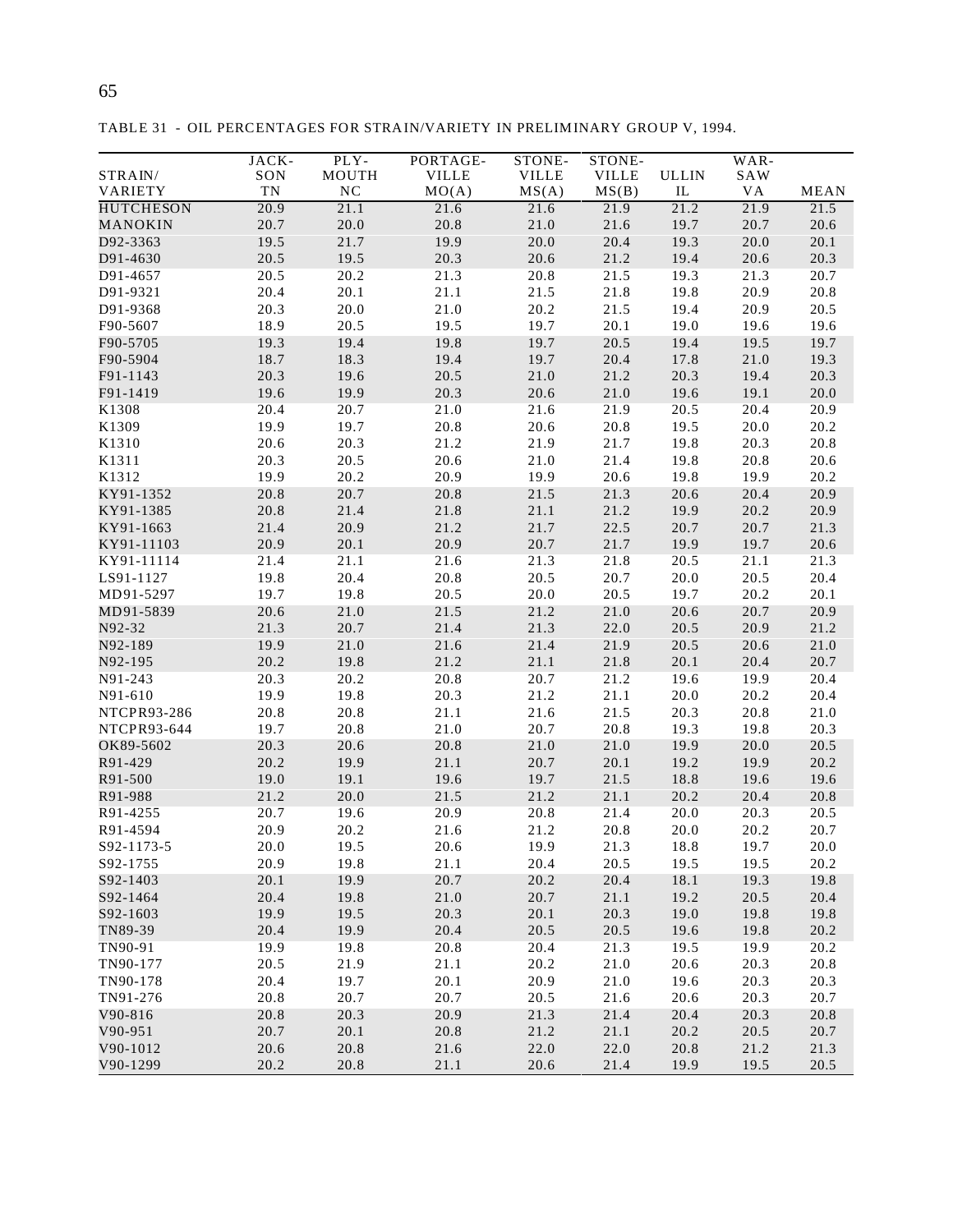| SON<br>MOUTH<br><b>VILLE</b><br><b>VILLE</b><br><b>VILLE</b><br><b>ULLIN</b><br>SAW<br>STRAIN/<br>TN<br><b>NC</b><br>MO(A)<br>MS(A)<br>MS(B)<br><b>VA</b><br><b>MEAN</b><br>VARIETY<br>IL<br><b>HUTCHESON</b><br>40.9<br>43.4<br>40.4<br>42.3<br>40.9<br>41.0<br>41.0<br>41.4<br>40.2<br>42.6<br>39.7<br>42.9<br>42.5<br>40.2<br>40.7<br>41.3<br>MANOKIN<br>D92-3363<br>42.9<br>40.9<br>41.2<br>44.1<br>43.7<br>42.7<br>41.1<br>42.4<br>D91-4630<br>42.3<br>45.1<br>41.9<br>45.4<br>44.5<br>42.3<br>41.3<br>43.3<br>45.6<br>44.0<br>44.0<br>D91-4657<br>41.7<br>44.3<br>41.2<br>40.9<br>43.1<br>40.8<br>42.2<br>39.0<br>42.3<br>42.4<br>41.1<br>41.3<br>D91-9321<br>41.2<br>43.0<br>44.1<br>40.5<br>46.4<br>43.7<br>45.1<br>42.0<br>43.5<br>D91-9368<br>43.1<br>F90-5607<br>43.3<br>42.9<br>41.9<br>45.2<br>44.4<br>41.9<br>42.0<br>F90-5705<br>43.8<br>42.9<br>41.2<br>44.5<br>43.1<br>42.8<br>42.1<br>42.9<br>41.9<br>F90-5904<br>41.3<br>43.9<br>42.0<br>42.0<br>40.6<br>42.3<br>44.7<br>42.4<br>44.6<br>41.5<br>43.9<br>44.3<br>41.0<br>42.7<br>F91-1143<br>41.2<br>F91-1419<br>42.5<br>43.8<br>39.9<br>44.7<br>43.2<br>41.3<br>41.3<br>42.4<br>K1308<br>42.2<br>42.6<br>40.2<br>42.9<br>41.2<br>40.6<br>40.8<br>41.5<br>39.9<br>40.4<br>K1309<br>39.5<br>42.4<br>37.7<br>41.9<br>40.7<br>40.9<br>K1310<br>40.2<br>37.5<br>42.1<br>40.6<br>40.9<br>40.7<br>42.0<br>41.8<br>K1311<br>39.2<br>38.2<br>41.2<br>39.8<br>40.1<br>41.9<br>40.0<br>40.2<br>K1312<br>41.9<br>42.7<br>39.9<br>44.0<br>43.0<br>41.7<br>42.2<br>42.3<br>41.3<br>39.8<br>KY91-1352<br>42.4<br>42.9<br>42.9<br>41.6<br>41.7<br>41.8<br>38.8<br>KY91-1385<br>41.0<br>41.0<br>44.5<br>43.1<br>42.7<br>42.5<br>41.9<br>40.8<br>41.8<br>39.7<br>41.5<br>40.5<br>41.4<br>41.1<br>41.0<br>KY91-1663<br>KY91-11103<br>42.4<br>39.3<br>43.5<br>42.7<br>42.9<br>42.1<br>42.4<br>41.4<br>42.8<br>42.3<br>39.9<br>44.4<br>43.7<br>42.3<br>42.2<br>42.5<br>KY91-11114<br>39.1<br>42.7<br>LS91-1127<br>42.1<br>43.3<br>42.4<br>41.4<br>41.6<br>41.8<br>39.3<br>MD91-5297<br>41.5<br>45.1<br>44.2<br>43.8<br>42.0<br>42.5<br>41.6<br>41.1<br>42.2<br>39.9<br>43.6<br>42.7<br>40.7<br>41.2<br>41.6<br>MD91-5839<br>N92-32<br>40.6<br>42.5<br>38.9<br>40.9<br>39.4<br>40.6<br>39.2<br>40.3<br>41.7<br>41.2<br>38.8<br>41.5<br>40.5<br>40.5<br>40.5<br>40.7<br>N92-189<br>39.8<br>42.1<br>37.1<br>N92-195<br>41.7<br>40.0<br>40.7<br>40.4<br>40.3<br>40.0<br>N91-243<br>42.4<br>42.9<br>43.1<br>41.5<br>42.1<br>40.7<br>41.8<br>N91-610<br>42.7<br>40.4<br>42.4<br>42.8<br>42.1<br>40.4<br>41.9<br>42.7<br>NTCPR93-286<br>42.4<br>43.8<br>41.2<br>43.5<br>43.6<br>41.2<br>42.5<br>41.5<br>42.6<br>42.8<br>40.1<br>41.3<br>41.5<br>42.1<br>41.6<br>41.7<br>44.3<br>44.7<br>41.3<br>45.5<br>43.2<br>44.6<br>44.1<br>44.0<br>40.7<br>42.0<br>40.1<br>43.6<br>41.5<br>43.7<br>40.6<br>41.7<br>R91-500<br>44.5<br>42.2<br>45.0<br>43.5<br>43.7<br>42.7<br>43.6<br>42.6<br>R91-988<br>42.0<br>43.3<br>40.0<br>43.8<br>43.4<br>43.1<br>42.4<br>42.6<br>41.4<br>41.0<br>43.3<br>42.5<br>42.3<br>42.1<br>42.6<br>41.3<br>40.2<br>43.5<br>38.2<br>41.6<br>42.0<br>41.7<br>41.0<br>41.2<br>39.3<br>43.3<br>41.1<br>41.9<br>42.6<br>40.6<br>40.7<br>41.4<br>40.1<br>43.8<br>39.3<br>45.7<br>43.0<br>42.5<br>40.4<br>42.1<br>42.6<br>43.5<br>39.9<br>44.5<br>43.7<br>43.3<br>42.7<br>41.5<br>37.9<br>39.7<br>40.0<br>40.4<br>42.1<br>40.2<br>39.5<br>40.0<br>41.6<br>42.8<br>39.0<br>43.7<br>43.4<br>42.3<br>41.3<br>42.0<br>40.5<br>42.7<br>40.2<br>43.3<br>42.3<br>42.0<br>40.5<br>41.6<br>42.9<br>40.9<br>44.2<br>43.0<br>43.0<br>42.7<br>42.2<br>42.7<br>42.0<br>42.7<br>42.1<br>41.3<br>38.5<br>43.8<br>43.1<br>43.1<br>40.8<br>43.6<br>40.9<br>42.3<br>42.2<br>42.0<br>41.4<br>41.9<br>TN91-276<br>43.3<br>40.8<br>43.8<br>42.0<br>41.7<br>41.2<br>41.9<br>40.7<br>V90-816<br>42.5<br>40.4<br>41.5<br>42.2<br>43.1<br>43.0<br>42.0<br>42.6<br>V90-951<br>42.0<br>41.9<br>39.7<br>42.0<br>41.3<br>43.0<br>42.6<br>41.8<br>42.2<br>40.2<br>V90-1012<br>42.3<br>41.9<br>41.4<br>42.3<br>41.1<br>41.6 |             | JACK- | PLY- | PORTAGE- | STONE- | STONE- |      | WAR- |      |
|--------------------------------------------------------------------------------------------------------------------------------------------------------------------------------------------------------------------------------------------------------------------------------------------------------------------------------------------------------------------------------------------------------------------------------------------------------------------------------------------------------------------------------------------------------------------------------------------------------------------------------------------------------------------------------------------------------------------------------------------------------------------------------------------------------------------------------------------------------------------------------------------------------------------------------------------------------------------------------------------------------------------------------------------------------------------------------------------------------------------------------------------------------------------------------------------------------------------------------------------------------------------------------------------------------------------------------------------------------------------------------------------------------------------------------------------------------------------------------------------------------------------------------------------------------------------------------------------------------------------------------------------------------------------------------------------------------------------------------------------------------------------------------------------------------------------------------------------------------------------------------------------------------------------------------------------------------------------------------------------------------------------------------------------------------------------------------------------------------------------------------------------------------------------------------------------------------------------------------------------------------------------------------------------------------------------------------------------------------------------------------------------------------------------------------------------------------------------------------------------------------------------------------------------------------------------------------------------------------------------------------------------------------------------------------------------------------------------------------------------------------------------------------------------------------------------------------------------------------------------------------------------------------------------------------------------------------------------------------------------------------------------------------------------------------------------------------------------------------------------------------------------------------------------------------------------------------------------------------------------------------------------------------------------------------------------------------------------------------------------------------------------------------------------------------------------------------------------------------------------------------------------------------------------------------------------------------------------------------------------------------------------------------------------------------------------------------------------------------------------------------------------------------------------------------------------------------------------------------------------------------------------------------------------------------------------------------------------------------------------------------------------------------------------------|-------------|-------|------|----------|--------|--------|------|------|------|
|                                                                                                                                                                                                                                                                                                                                                                                                                                                                                                                                                                                                                                                                                                                                                                                                                                                                                                                                                                                                                                                                                                                                                                                                                                                                                                                                                                                                                                                                                                                                                                                                                                                                                                                                                                                                                                                                                                                                                                                                                                                                                                                                                                                                                                                                                                                                                                                                                                                                                                                                                                                                                                                                                                                                                                                                                                                                                                                                                                                                                                                                                                                                                                                                                                                                                                                                                                                                                                                                                                                                                                                                                                                                                                                                                                                                                                                                                                                                                                                                                                                  |             |       |      |          |        |        |      |      |      |
|                                                                                                                                                                                                                                                                                                                                                                                                                                                                                                                                                                                                                                                                                                                                                                                                                                                                                                                                                                                                                                                                                                                                                                                                                                                                                                                                                                                                                                                                                                                                                                                                                                                                                                                                                                                                                                                                                                                                                                                                                                                                                                                                                                                                                                                                                                                                                                                                                                                                                                                                                                                                                                                                                                                                                                                                                                                                                                                                                                                                                                                                                                                                                                                                                                                                                                                                                                                                                                                                                                                                                                                                                                                                                                                                                                                                                                                                                                                                                                                                                                                  |             |       |      |          |        |        |      |      |      |
|                                                                                                                                                                                                                                                                                                                                                                                                                                                                                                                                                                                                                                                                                                                                                                                                                                                                                                                                                                                                                                                                                                                                                                                                                                                                                                                                                                                                                                                                                                                                                                                                                                                                                                                                                                                                                                                                                                                                                                                                                                                                                                                                                                                                                                                                                                                                                                                                                                                                                                                                                                                                                                                                                                                                                                                                                                                                                                                                                                                                                                                                                                                                                                                                                                                                                                                                                                                                                                                                                                                                                                                                                                                                                                                                                                                                                                                                                                                                                                                                                                                  |             |       |      |          |        |        |      |      |      |
|                                                                                                                                                                                                                                                                                                                                                                                                                                                                                                                                                                                                                                                                                                                                                                                                                                                                                                                                                                                                                                                                                                                                                                                                                                                                                                                                                                                                                                                                                                                                                                                                                                                                                                                                                                                                                                                                                                                                                                                                                                                                                                                                                                                                                                                                                                                                                                                                                                                                                                                                                                                                                                                                                                                                                                                                                                                                                                                                                                                                                                                                                                                                                                                                                                                                                                                                                                                                                                                                                                                                                                                                                                                                                                                                                                                                                                                                                                                                                                                                                                                  |             |       |      |          |        |        |      |      |      |
|                                                                                                                                                                                                                                                                                                                                                                                                                                                                                                                                                                                                                                                                                                                                                                                                                                                                                                                                                                                                                                                                                                                                                                                                                                                                                                                                                                                                                                                                                                                                                                                                                                                                                                                                                                                                                                                                                                                                                                                                                                                                                                                                                                                                                                                                                                                                                                                                                                                                                                                                                                                                                                                                                                                                                                                                                                                                                                                                                                                                                                                                                                                                                                                                                                                                                                                                                                                                                                                                                                                                                                                                                                                                                                                                                                                                                                                                                                                                                                                                                                                  |             |       |      |          |        |        |      |      |      |
|                                                                                                                                                                                                                                                                                                                                                                                                                                                                                                                                                                                                                                                                                                                                                                                                                                                                                                                                                                                                                                                                                                                                                                                                                                                                                                                                                                                                                                                                                                                                                                                                                                                                                                                                                                                                                                                                                                                                                                                                                                                                                                                                                                                                                                                                                                                                                                                                                                                                                                                                                                                                                                                                                                                                                                                                                                                                                                                                                                                                                                                                                                                                                                                                                                                                                                                                                                                                                                                                                                                                                                                                                                                                                                                                                                                                                                                                                                                                                                                                                                                  |             |       |      |          |        |        |      |      |      |
|                                                                                                                                                                                                                                                                                                                                                                                                                                                                                                                                                                                                                                                                                                                                                                                                                                                                                                                                                                                                                                                                                                                                                                                                                                                                                                                                                                                                                                                                                                                                                                                                                                                                                                                                                                                                                                                                                                                                                                                                                                                                                                                                                                                                                                                                                                                                                                                                                                                                                                                                                                                                                                                                                                                                                                                                                                                                                                                                                                                                                                                                                                                                                                                                                                                                                                                                                                                                                                                                                                                                                                                                                                                                                                                                                                                                                                                                                                                                                                                                                                                  |             |       |      |          |        |        |      |      |      |
|                                                                                                                                                                                                                                                                                                                                                                                                                                                                                                                                                                                                                                                                                                                                                                                                                                                                                                                                                                                                                                                                                                                                                                                                                                                                                                                                                                                                                                                                                                                                                                                                                                                                                                                                                                                                                                                                                                                                                                                                                                                                                                                                                                                                                                                                                                                                                                                                                                                                                                                                                                                                                                                                                                                                                                                                                                                                                                                                                                                                                                                                                                                                                                                                                                                                                                                                                                                                                                                                                                                                                                                                                                                                                                                                                                                                                                                                                                                                                                                                                                                  |             |       |      |          |        |        |      |      |      |
|                                                                                                                                                                                                                                                                                                                                                                                                                                                                                                                                                                                                                                                                                                                                                                                                                                                                                                                                                                                                                                                                                                                                                                                                                                                                                                                                                                                                                                                                                                                                                                                                                                                                                                                                                                                                                                                                                                                                                                                                                                                                                                                                                                                                                                                                                                                                                                                                                                                                                                                                                                                                                                                                                                                                                                                                                                                                                                                                                                                                                                                                                                                                                                                                                                                                                                                                                                                                                                                                                                                                                                                                                                                                                                                                                                                                                                                                                                                                                                                                                                                  |             |       |      |          |        |        |      |      |      |
|                                                                                                                                                                                                                                                                                                                                                                                                                                                                                                                                                                                                                                                                                                                                                                                                                                                                                                                                                                                                                                                                                                                                                                                                                                                                                                                                                                                                                                                                                                                                                                                                                                                                                                                                                                                                                                                                                                                                                                                                                                                                                                                                                                                                                                                                                                                                                                                                                                                                                                                                                                                                                                                                                                                                                                                                                                                                                                                                                                                                                                                                                                                                                                                                                                                                                                                                                                                                                                                                                                                                                                                                                                                                                                                                                                                                                                                                                                                                                                                                                                                  |             |       |      |          |        |        |      |      |      |
|                                                                                                                                                                                                                                                                                                                                                                                                                                                                                                                                                                                                                                                                                                                                                                                                                                                                                                                                                                                                                                                                                                                                                                                                                                                                                                                                                                                                                                                                                                                                                                                                                                                                                                                                                                                                                                                                                                                                                                                                                                                                                                                                                                                                                                                                                                                                                                                                                                                                                                                                                                                                                                                                                                                                                                                                                                                                                                                                                                                                                                                                                                                                                                                                                                                                                                                                                                                                                                                                                                                                                                                                                                                                                                                                                                                                                                                                                                                                                                                                                                                  |             |       |      |          |        |        |      |      |      |
|                                                                                                                                                                                                                                                                                                                                                                                                                                                                                                                                                                                                                                                                                                                                                                                                                                                                                                                                                                                                                                                                                                                                                                                                                                                                                                                                                                                                                                                                                                                                                                                                                                                                                                                                                                                                                                                                                                                                                                                                                                                                                                                                                                                                                                                                                                                                                                                                                                                                                                                                                                                                                                                                                                                                                                                                                                                                                                                                                                                                                                                                                                                                                                                                                                                                                                                                                                                                                                                                                                                                                                                                                                                                                                                                                                                                                                                                                                                                                                                                                                                  |             |       |      |          |        |        |      |      |      |
|                                                                                                                                                                                                                                                                                                                                                                                                                                                                                                                                                                                                                                                                                                                                                                                                                                                                                                                                                                                                                                                                                                                                                                                                                                                                                                                                                                                                                                                                                                                                                                                                                                                                                                                                                                                                                                                                                                                                                                                                                                                                                                                                                                                                                                                                                                                                                                                                                                                                                                                                                                                                                                                                                                                                                                                                                                                                                                                                                                                                                                                                                                                                                                                                                                                                                                                                                                                                                                                                                                                                                                                                                                                                                                                                                                                                                                                                                                                                                                                                                                                  |             |       |      |          |        |        |      |      |      |
|                                                                                                                                                                                                                                                                                                                                                                                                                                                                                                                                                                                                                                                                                                                                                                                                                                                                                                                                                                                                                                                                                                                                                                                                                                                                                                                                                                                                                                                                                                                                                                                                                                                                                                                                                                                                                                                                                                                                                                                                                                                                                                                                                                                                                                                                                                                                                                                                                                                                                                                                                                                                                                                                                                                                                                                                                                                                                                                                                                                                                                                                                                                                                                                                                                                                                                                                                                                                                                                                                                                                                                                                                                                                                                                                                                                                                                                                                                                                                                                                                                                  |             |       |      |          |        |        |      |      |      |
|                                                                                                                                                                                                                                                                                                                                                                                                                                                                                                                                                                                                                                                                                                                                                                                                                                                                                                                                                                                                                                                                                                                                                                                                                                                                                                                                                                                                                                                                                                                                                                                                                                                                                                                                                                                                                                                                                                                                                                                                                                                                                                                                                                                                                                                                                                                                                                                                                                                                                                                                                                                                                                                                                                                                                                                                                                                                                                                                                                                                                                                                                                                                                                                                                                                                                                                                                                                                                                                                                                                                                                                                                                                                                                                                                                                                                                                                                                                                                                                                                                                  |             |       |      |          |        |        |      |      |      |
|                                                                                                                                                                                                                                                                                                                                                                                                                                                                                                                                                                                                                                                                                                                                                                                                                                                                                                                                                                                                                                                                                                                                                                                                                                                                                                                                                                                                                                                                                                                                                                                                                                                                                                                                                                                                                                                                                                                                                                                                                                                                                                                                                                                                                                                                                                                                                                                                                                                                                                                                                                                                                                                                                                                                                                                                                                                                                                                                                                                                                                                                                                                                                                                                                                                                                                                                                                                                                                                                                                                                                                                                                                                                                                                                                                                                                                                                                                                                                                                                                                                  |             |       |      |          |        |        |      |      |      |
|                                                                                                                                                                                                                                                                                                                                                                                                                                                                                                                                                                                                                                                                                                                                                                                                                                                                                                                                                                                                                                                                                                                                                                                                                                                                                                                                                                                                                                                                                                                                                                                                                                                                                                                                                                                                                                                                                                                                                                                                                                                                                                                                                                                                                                                                                                                                                                                                                                                                                                                                                                                                                                                                                                                                                                                                                                                                                                                                                                                                                                                                                                                                                                                                                                                                                                                                                                                                                                                                                                                                                                                                                                                                                                                                                                                                                                                                                                                                                                                                                                                  |             |       |      |          |        |        |      |      |      |
|                                                                                                                                                                                                                                                                                                                                                                                                                                                                                                                                                                                                                                                                                                                                                                                                                                                                                                                                                                                                                                                                                                                                                                                                                                                                                                                                                                                                                                                                                                                                                                                                                                                                                                                                                                                                                                                                                                                                                                                                                                                                                                                                                                                                                                                                                                                                                                                                                                                                                                                                                                                                                                                                                                                                                                                                                                                                                                                                                                                                                                                                                                                                                                                                                                                                                                                                                                                                                                                                                                                                                                                                                                                                                                                                                                                                                                                                                                                                                                                                                                                  |             |       |      |          |        |        |      |      |      |
|                                                                                                                                                                                                                                                                                                                                                                                                                                                                                                                                                                                                                                                                                                                                                                                                                                                                                                                                                                                                                                                                                                                                                                                                                                                                                                                                                                                                                                                                                                                                                                                                                                                                                                                                                                                                                                                                                                                                                                                                                                                                                                                                                                                                                                                                                                                                                                                                                                                                                                                                                                                                                                                                                                                                                                                                                                                                                                                                                                                                                                                                                                                                                                                                                                                                                                                                                                                                                                                                                                                                                                                                                                                                                                                                                                                                                                                                                                                                                                                                                                                  |             |       |      |          |        |        |      |      |      |
|                                                                                                                                                                                                                                                                                                                                                                                                                                                                                                                                                                                                                                                                                                                                                                                                                                                                                                                                                                                                                                                                                                                                                                                                                                                                                                                                                                                                                                                                                                                                                                                                                                                                                                                                                                                                                                                                                                                                                                                                                                                                                                                                                                                                                                                                                                                                                                                                                                                                                                                                                                                                                                                                                                                                                                                                                                                                                                                                                                                                                                                                                                                                                                                                                                                                                                                                                                                                                                                                                                                                                                                                                                                                                                                                                                                                                                                                                                                                                                                                                                                  |             |       |      |          |        |        |      |      |      |
|                                                                                                                                                                                                                                                                                                                                                                                                                                                                                                                                                                                                                                                                                                                                                                                                                                                                                                                                                                                                                                                                                                                                                                                                                                                                                                                                                                                                                                                                                                                                                                                                                                                                                                                                                                                                                                                                                                                                                                                                                                                                                                                                                                                                                                                                                                                                                                                                                                                                                                                                                                                                                                                                                                                                                                                                                                                                                                                                                                                                                                                                                                                                                                                                                                                                                                                                                                                                                                                                                                                                                                                                                                                                                                                                                                                                                                                                                                                                                                                                                                                  |             |       |      |          |        |        |      |      |      |
|                                                                                                                                                                                                                                                                                                                                                                                                                                                                                                                                                                                                                                                                                                                                                                                                                                                                                                                                                                                                                                                                                                                                                                                                                                                                                                                                                                                                                                                                                                                                                                                                                                                                                                                                                                                                                                                                                                                                                                                                                                                                                                                                                                                                                                                                                                                                                                                                                                                                                                                                                                                                                                                                                                                                                                                                                                                                                                                                                                                                                                                                                                                                                                                                                                                                                                                                                                                                                                                                                                                                                                                                                                                                                                                                                                                                                                                                                                                                                                                                                                                  |             |       |      |          |        |        |      |      |      |
|                                                                                                                                                                                                                                                                                                                                                                                                                                                                                                                                                                                                                                                                                                                                                                                                                                                                                                                                                                                                                                                                                                                                                                                                                                                                                                                                                                                                                                                                                                                                                                                                                                                                                                                                                                                                                                                                                                                                                                                                                                                                                                                                                                                                                                                                                                                                                                                                                                                                                                                                                                                                                                                                                                                                                                                                                                                                                                                                                                                                                                                                                                                                                                                                                                                                                                                                                                                                                                                                                                                                                                                                                                                                                                                                                                                                                                                                                                                                                                                                                                                  |             |       |      |          |        |        |      |      |      |
|                                                                                                                                                                                                                                                                                                                                                                                                                                                                                                                                                                                                                                                                                                                                                                                                                                                                                                                                                                                                                                                                                                                                                                                                                                                                                                                                                                                                                                                                                                                                                                                                                                                                                                                                                                                                                                                                                                                                                                                                                                                                                                                                                                                                                                                                                                                                                                                                                                                                                                                                                                                                                                                                                                                                                                                                                                                                                                                                                                                                                                                                                                                                                                                                                                                                                                                                                                                                                                                                                                                                                                                                                                                                                                                                                                                                                                                                                                                                                                                                                                                  |             |       |      |          |        |        |      |      |      |
|                                                                                                                                                                                                                                                                                                                                                                                                                                                                                                                                                                                                                                                                                                                                                                                                                                                                                                                                                                                                                                                                                                                                                                                                                                                                                                                                                                                                                                                                                                                                                                                                                                                                                                                                                                                                                                                                                                                                                                                                                                                                                                                                                                                                                                                                                                                                                                                                                                                                                                                                                                                                                                                                                                                                                                                                                                                                                                                                                                                                                                                                                                                                                                                                                                                                                                                                                                                                                                                                                                                                                                                                                                                                                                                                                                                                                                                                                                                                                                                                                                                  |             |       |      |          |        |        |      |      |      |
|                                                                                                                                                                                                                                                                                                                                                                                                                                                                                                                                                                                                                                                                                                                                                                                                                                                                                                                                                                                                                                                                                                                                                                                                                                                                                                                                                                                                                                                                                                                                                                                                                                                                                                                                                                                                                                                                                                                                                                                                                                                                                                                                                                                                                                                                                                                                                                                                                                                                                                                                                                                                                                                                                                                                                                                                                                                                                                                                                                                                                                                                                                                                                                                                                                                                                                                                                                                                                                                                                                                                                                                                                                                                                                                                                                                                                                                                                                                                                                                                                                                  |             |       |      |          |        |        |      |      |      |
|                                                                                                                                                                                                                                                                                                                                                                                                                                                                                                                                                                                                                                                                                                                                                                                                                                                                                                                                                                                                                                                                                                                                                                                                                                                                                                                                                                                                                                                                                                                                                                                                                                                                                                                                                                                                                                                                                                                                                                                                                                                                                                                                                                                                                                                                                                                                                                                                                                                                                                                                                                                                                                                                                                                                                                                                                                                                                                                                                                                                                                                                                                                                                                                                                                                                                                                                                                                                                                                                                                                                                                                                                                                                                                                                                                                                                                                                                                                                                                                                                                                  |             |       |      |          |        |        |      |      |      |
|                                                                                                                                                                                                                                                                                                                                                                                                                                                                                                                                                                                                                                                                                                                                                                                                                                                                                                                                                                                                                                                                                                                                                                                                                                                                                                                                                                                                                                                                                                                                                                                                                                                                                                                                                                                                                                                                                                                                                                                                                                                                                                                                                                                                                                                                                                                                                                                                                                                                                                                                                                                                                                                                                                                                                                                                                                                                                                                                                                                                                                                                                                                                                                                                                                                                                                                                                                                                                                                                                                                                                                                                                                                                                                                                                                                                                                                                                                                                                                                                                                                  |             |       |      |          |        |        |      |      |      |
|                                                                                                                                                                                                                                                                                                                                                                                                                                                                                                                                                                                                                                                                                                                                                                                                                                                                                                                                                                                                                                                                                                                                                                                                                                                                                                                                                                                                                                                                                                                                                                                                                                                                                                                                                                                                                                                                                                                                                                                                                                                                                                                                                                                                                                                                                                                                                                                                                                                                                                                                                                                                                                                                                                                                                                                                                                                                                                                                                                                                                                                                                                                                                                                                                                                                                                                                                                                                                                                                                                                                                                                                                                                                                                                                                                                                                                                                                                                                                                                                                                                  |             |       |      |          |        |        |      |      |      |
|                                                                                                                                                                                                                                                                                                                                                                                                                                                                                                                                                                                                                                                                                                                                                                                                                                                                                                                                                                                                                                                                                                                                                                                                                                                                                                                                                                                                                                                                                                                                                                                                                                                                                                                                                                                                                                                                                                                                                                                                                                                                                                                                                                                                                                                                                                                                                                                                                                                                                                                                                                                                                                                                                                                                                                                                                                                                                                                                                                                                                                                                                                                                                                                                                                                                                                                                                                                                                                                                                                                                                                                                                                                                                                                                                                                                                                                                                                                                                                                                                                                  |             |       |      |          |        |        |      |      |      |
|                                                                                                                                                                                                                                                                                                                                                                                                                                                                                                                                                                                                                                                                                                                                                                                                                                                                                                                                                                                                                                                                                                                                                                                                                                                                                                                                                                                                                                                                                                                                                                                                                                                                                                                                                                                                                                                                                                                                                                                                                                                                                                                                                                                                                                                                                                                                                                                                                                                                                                                                                                                                                                                                                                                                                                                                                                                                                                                                                                                                                                                                                                                                                                                                                                                                                                                                                                                                                                                                                                                                                                                                                                                                                                                                                                                                                                                                                                                                                                                                                                                  |             |       |      |          |        |        |      |      |      |
|                                                                                                                                                                                                                                                                                                                                                                                                                                                                                                                                                                                                                                                                                                                                                                                                                                                                                                                                                                                                                                                                                                                                                                                                                                                                                                                                                                                                                                                                                                                                                                                                                                                                                                                                                                                                                                                                                                                                                                                                                                                                                                                                                                                                                                                                                                                                                                                                                                                                                                                                                                                                                                                                                                                                                                                                                                                                                                                                                                                                                                                                                                                                                                                                                                                                                                                                                                                                                                                                                                                                                                                                                                                                                                                                                                                                                                                                                                                                                                                                                                                  |             |       |      |          |        |        |      |      |      |
|                                                                                                                                                                                                                                                                                                                                                                                                                                                                                                                                                                                                                                                                                                                                                                                                                                                                                                                                                                                                                                                                                                                                                                                                                                                                                                                                                                                                                                                                                                                                                                                                                                                                                                                                                                                                                                                                                                                                                                                                                                                                                                                                                                                                                                                                                                                                                                                                                                                                                                                                                                                                                                                                                                                                                                                                                                                                                                                                                                                                                                                                                                                                                                                                                                                                                                                                                                                                                                                                                                                                                                                                                                                                                                                                                                                                                                                                                                                                                                                                                                                  |             |       |      |          |        |        |      |      |      |
|                                                                                                                                                                                                                                                                                                                                                                                                                                                                                                                                                                                                                                                                                                                                                                                                                                                                                                                                                                                                                                                                                                                                                                                                                                                                                                                                                                                                                                                                                                                                                                                                                                                                                                                                                                                                                                                                                                                                                                                                                                                                                                                                                                                                                                                                                                                                                                                                                                                                                                                                                                                                                                                                                                                                                                                                                                                                                                                                                                                                                                                                                                                                                                                                                                                                                                                                                                                                                                                                                                                                                                                                                                                                                                                                                                                                                                                                                                                                                                                                                                                  |             |       |      |          |        |        |      |      |      |
|                                                                                                                                                                                                                                                                                                                                                                                                                                                                                                                                                                                                                                                                                                                                                                                                                                                                                                                                                                                                                                                                                                                                                                                                                                                                                                                                                                                                                                                                                                                                                                                                                                                                                                                                                                                                                                                                                                                                                                                                                                                                                                                                                                                                                                                                                                                                                                                                                                                                                                                                                                                                                                                                                                                                                                                                                                                                                                                                                                                                                                                                                                                                                                                                                                                                                                                                                                                                                                                                                                                                                                                                                                                                                                                                                                                                                                                                                                                                                                                                                                                  | NTCPR93-644 |       |      |          |        |        |      |      |      |
|                                                                                                                                                                                                                                                                                                                                                                                                                                                                                                                                                                                                                                                                                                                                                                                                                                                                                                                                                                                                                                                                                                                                                                                                                                                                                                                                                                                                                                                                                                                                                                                                                                                                                                                                                                                                                                                                                                                                                                                                                                                                                                                                                                                                                                                                                                                                                                                                                                                                                                                                                                                                                                                                                                                                                                                                                                                                                                                                                                                                                                                                                                                                                                                                                                                                                                                                                                                                                                                                                                                                                                                                                                                                                                                                                                                                                                                                                                                                                                                                                                                  | OK89-5602   |       |      |          |        |        |      |      |      |
|                                                                                                                                                                                                                                                                                                                                                                                                                                                                                                                                                                                                                                                                                                                                                                                                                                                                                                                                                                                                                                                                                                                                                                                                                                                                                                                                                                                                                                                                                                                                                                                                                                                                                                                                                                                                                                                                                                                                                                                                                                                                                                                                                                                                                                                                                                                                                                                                                                                                                                                                                                                                                                                                                                                                                                                                                                                                                                                                                                                                                                                                                                                                                                                                                                                                                                                                                                                                                                                                                                                                                                                                                                                                                                                                                                                                                                                                                                                                                                                                                                                  | R91-429     |       |      |          |        |        |      |      |      |
|                                                                                                                                                                                                                                                                                                                                                                                                                                                                                                                                                                                                                                                                                                                                                                                                                                                                                                                                                                                                                                                                                                                                                                                                                                                                                                                                                                                                                                                                                                                                                                                                                                                                                                                                                                                                                                                                                                                                                                                                                                                                                                                                                                                                                                                                                                                                                                                                                                                                                                                                                                                                                                                                                                                                                                                                                                                                                                                                                                                                                                                                                                                                                                                                                                                                                                                                                                                                                                                                                                                                                                                                                                                                                                                                                                                                                                                                                                                                                                                                                                                  |             |       |      |          |        |        |      |      |      |
|                                                                                                                                                                                                                                                                                                                                                                                                                                                                                                                                                                                                                                                                                                                                                                                                                                                                                                                                                                                                                                                                                                                                                                                                                                                                                                                                                                                                                                                                                                                                                                                                                                                                                                                                                                                                                                                                                                                                                                                                                                                                                                                                                                                                                                                                                                                                                                                                                                                                                                                                                                                                                                                                                                                                                                                                                                                                                                                                                                                                                                                                                                                                                                                                                                                                                                                                                                                                                                                                                                                                                                                                                                                                                                                                                                                                                                                                                                                                                                                                                                                  |             |       |      |          |        |        |      |      |      |
|                                                                                                                                                                                                                                                                                                                                                                                                                                                                                                                                                                                                                                                                                                                                                                                                                                                                                                                                                                                                                                                                                                                                                                                                                                                                                                                                                                                                                                                                                                                                                                                                                                                                                                                                                                                                                                                                                                                                                                                                                                                                                                                                                                                                                                                                                                                                                                                                                                                                                                                                                                                                                                                                                                                                                                                                                                                                                                                                                                                                                                                                                                                                                                                                                                                                                                                                                                                                                                                                                                                                                                                                                                                                                                                                                                                                                                                                                                                                                                                                                                                  | R91-4255    |       |      |          |        |        |      |      |      |
|                                                                                                                                                                                                                                                                                                                                                                                                                                                                                                                                                                                                                                                                                                                                                                                                                                                                                                                                                                                                                                                                                                                                                                                                                                                                                                                                                                                                                                                                                                                                                                                                                                                                                                                                                                                                                                                                                                                                                                                                                                                                                                                                                                                                                                                                                                                                                                                                                                                                                                                                                                                                                                                                                                                                                                                                                                                                                                                                                                                                                                                                                                                                                                                                                                                                                                                                                                                                                                                                                                                                                                                                                                                                                                                                                                                                                                                                                                                                                                                                                                                  | R91-4594    |       |      |          |        |        |      |      |      |
|                                                                                                                                                                                                                                                                                                                                                                                                                                                                                                                                                                                                                                                                                                                                                                                                                                                                                                                                                                                                                                                                                                                                                                                                                                                                                                                                                                                                                                                                                                                                                                                                                                                                                                                                                                                                                                                                                                                                                                                                                                                                                                                                                                                                                                                                                                                                                                                                                                                                                                                                                                                                                                                                                                                                                                                                                                                                                                                                                                                                                                                                                                                                                                                                                                                                                                                                                                                                                                                                                                                                                                                                                                                                                                                                                                                                                                                                                                                                                                                                                                                  | S92-1173-5  |       |      |          |        |        |      |      |      |
|                                                                                                                                                                                                                                                                                                                                                                                                                                                                                                                                                                                                                                                                                                                                                                                                                                                                                                                                                                                                                                                                                                                                                                                                                                                                                                                                                                                                                                                                                                                                                                                                                                                                                                                                                                                                                                                                                                                                                                                                                                                                                                                                                                                                                                                                                                                                                                                                                                                                                                                                                                                                                                                                                                                                                                                                                                                                                                                                                                                                                                                                                                                                                                                                                                                                                                                                                                                                                                                                                                                                                                                                                                                                                                                                                                                                                                                                                                                                                                                                                                                  | S92-1755    |       |      |          |        |        |      |      |      |
|                                                                                                                                                                                                                                                                                                                                                                                                                                                                                                                                                                                                                                                                                                                                                                                                                                                                                                                                                                                                                                                                                                                                                                                                                                                                                                                                                                                                                                                                                                                                                                                                                                                                                                                                                                                                                                                                                                                                                                                                                                                                                                                                                                                                                                                                                                                                                                                                                                                                                                                                                                                                                                                                                                                                                                                                                                                                                                                                                                                                                                                                                                                                                                                                                                                                                                                                                                                                                                                                                                                                                                                                                                                                                                                                                                                                                                                                                                                                                                                                                                                  | S92-1403    |       |      |          |        |        |      |      |      |
|                                                                                                                                                                                                                                                                                                                                                                                                                                                                                                                                                                                                                                                                                                                                                                                                                                                                                                                                                                                                                                                                                                                                                                                                                                                                                                                                                                                                                                                                                                                                                                                                                                                                                                                                                                                                                                                                                                                                                                                                                                                                                                                                                                                                                                                                                                                                                                                                                                                                                                                                                                                                                                                                                                                                                                                                                                                                                                                                                                                                                                                                                                                                                                                                                                                                                                                                                                                                                                                                                                                                                                                                                                                                                                                                                                                                                                                                                                                                                                                                                                                  | S92-1464    |       |      |          |        |        |      |      |      |
|                                                                                                                                                                                                                                                                                                                                                                                                                                                                                                                                                                                                                                                                                                                                                                                                                                                                                                                                                                                                                                                                                                                                                                                                                                                                                                                                                                                                                                                                                                                                                                                                                                                                                                                                                                                                                                                                                                                                                                                                                                                                                                                                                                                                                                                                                                                                                                                                                                                                                                                                                                                                                                                                                                                                                                                                                                                                                                                                                                                                                                                                                                                                                                                                                                                                                                                                                                                                                                                                                                                                                                                                                                                                                                                                                                                                                                                                                                                                                                                                                                                  | S92-1603    |       |      |          |        |        |      |      |      |
|                                                                                                                                                                                                                                                                                                                                                                                                                                                                                                                                                                                                                                                                                                                                                                                                                                                                                                                                                                                                                                                                                                                                                                                                                                                                                                                                                                                                                                                                                                                                                                                                                                                                                                                                                                                                                                                                                                                                                                                                                                                                                                                                                                                                                                                                                                                                                                                                                                                                                                                                                                                                                                                                                                                                                                                                                                                                                                                                                                                                                                                                                                                                                                                                                                                                                                                                                                                                                                                                                                                                                                                                                                                                                                                                                                                                                                                                                                                                                                                                                                                  | TN89-39     |       |      |          |        |        |      |      |      |
|                                                                                                                                                                                                                                                                                                                                                                                                                                                                                                                                                                                                                                                                                                                                                                                                                                                                                                                                                                                                                                                                                                                                                                                                                                                                                                                                                                                                                                                                                                                                                                                                                                                                                                                                                                                                                                                                                                                                                                                                                                                                                                                                                                                                                                                                                                                                                                                                                                                                                                                                                                                                                                                                                                                                                                                                                                                                                                                                                                                                                                                                                                                                                                                                                                                                                                                                                                                                                                                                                                                                                                                                                                                                                                                                                                                                                                                                                                                                                                                                                                                  | TN90-91     |       |      |          |        |        |      |      |      |
|                                                                                                                                                                                                                                                                                                                                                                                                                                                                                                                                                                                                                                                                                                                                                                                                                                                                                                                                                                                                                                                                                                                                                                                                                                                                                                                                                                                                                                                                                                                                                                                                                                                                                                                                                                                                                                                                                                                                                                                                                                                                                                                                                                                                                                                                                                                                                                                                                                                                                                                                                                                                                                                                                                                                                                                                                                                                                                                                                                                                                                                                                                                                                                                                                                                                                                                                                                                                                                                                                                                                                                                                                                                                                                                                                                                                                                                                                                                                                                                                                                                  | TN90-177    |       |      |          |        |        |      |      |      |
|                                                                                                                                                                                                                                                                                                                                                                                                                                                                                                                                                                                                                                                                                                                                                                                                                                                                                                                                                                                                                                                                                                                                                                                                                                                                                                                                                                                                                                                                                                                                                                                                                                                                                                                                                                                                                                                                                                                                                                                                                                                                                                                                                                                                                                                                                                                                                                                                                                                                                                                                                                                                                                                                                                                                                                                                                                                                                                                                                                                                                                                                                                                                                                                                                                                                                                                                                                                                                                                                                                                                                                                                                                                                                                                                                                                                                                                                                                                                                                                                                                                  | TN90-178    |       |      |          |        |        |      |      |      |
|                                                                                                                                                                                                                                                                                                                                                                                                                                                                                                                                                                                                                                                                                                                                                                                                                                                                                                                                                                                                                                                                                                                                                                                                                                                                                                                                                                                                                                                                                                                                                                                                                                                                                                                                                                                                                                                                                                                                                                                                                                                                                                                                                                                                                                                                                                                                                                                                                                                                                                                                                                                                                                                                                                                                                                                                                                                                                                                                                                                                                                                                                                                                                                                                                                                                                                                                                                                                                                                                                                                                                                                                                                                                                                                                                                                                                                                                                                                                                                                                                                                  |             |       |      |          |        |        |      |      |      |
|                                                                                                                                                                                                                                                                                                                                                                                                                                                                                                                                                                                                                                                                                                                                                                                                                                                                                                                                                                                                                                                                                                                                                                                                                                                                                                                                                                                                                                                                                                                                                                                                                                                                                                                                                                                                                                                                                                                                                                                                                                                                                                                                                                                                                                                                                                                                                                                                                                                                                                                                                                                                                                                                                                                                                                                                                                                                                                                                                                                                                                                                                                                                                                                                                                                                                                                                                                                                                                                                                                                                                                                                                                                                                                                                                                                                                                                                                                                                                                                                                                                  |             |       |      |          |        |        |      |      |      |
|                                                                                                                                                                                                                                                                                                                                                                                                                                                                                                                                                                                                                                                                                                                                                                                                                                                                                                                                                                                                                                                                                                                                                                                                                                                                                                                                                                                                                                                                                                                                                                                                                                                                                                                                                                                                                                                                                                                                                                                                                                                                                                                                                                                                                                                                                                                                                                                                                                                                                                                                                                                                                                                                                                                                                                                                                                                                                                                                                                                                                                                                                                                                                                                                                                                                                                                                                                                                                                                                                                                                                                                                                                                                                                                                                                                                                                                                                                                                                                                                                                                  |             |       |      |          |        |        |      |      |      |
|                                                                                                                                                                                                                                                                                                                                                                                                                                                                                                                                                                                                                                                                                                                                                                                                                                                                                                                                                                                                                                                                                                                                                                                                                                                                                                                                                                                                                                                                                                                                                                                                                                                                                                                                                                                                                                                                                                                                                                                                                                                                                                                                                                                                                                                                                                                                                                                                                                                                                                                                                                                                                                                                                                                                                                                                                                                                                                                                                                                                                                                                                                                                                                                                                                                                                                                                                                                                                                                                                                                                                                                                                                                                                                                                                                                                                                                                                                                                                                                                                                                  |             |       |      |          |        |        |      |      |      |
|                                                                                                                                                                                                                                                                                                                                                                                                                                                                                                                                                                                                                                                                                                                                                                                                                                                                                                                                                                                                                                                                                                                                                                                                                                                                                                                                                                                                                                                                                                                                                                                                                                                                                                                                                                                                                                                                                                                                                                                                                                                                                                                                                                                                                                                                                                                                                                                                                                                                                                                                                                                                                                                                                                                                                                                                                                                                                                                                                                                                                                                                                                                                                                                                                                                                                                                                                                                                                                                                                                                                                                                                                                                                                                                                                                                                                                                                                                                                                                                                                                                  | V90-1299    | 40.8  | 43.1 | 39.4     | 42.8   | 41.8   | 42.0 | 41.0 | 41.6 |

TABLE 32 - PROTEIN PERCENTAGES FOR STRAIN/VARIETY IN PRELIMINARY GROUP V, 1994.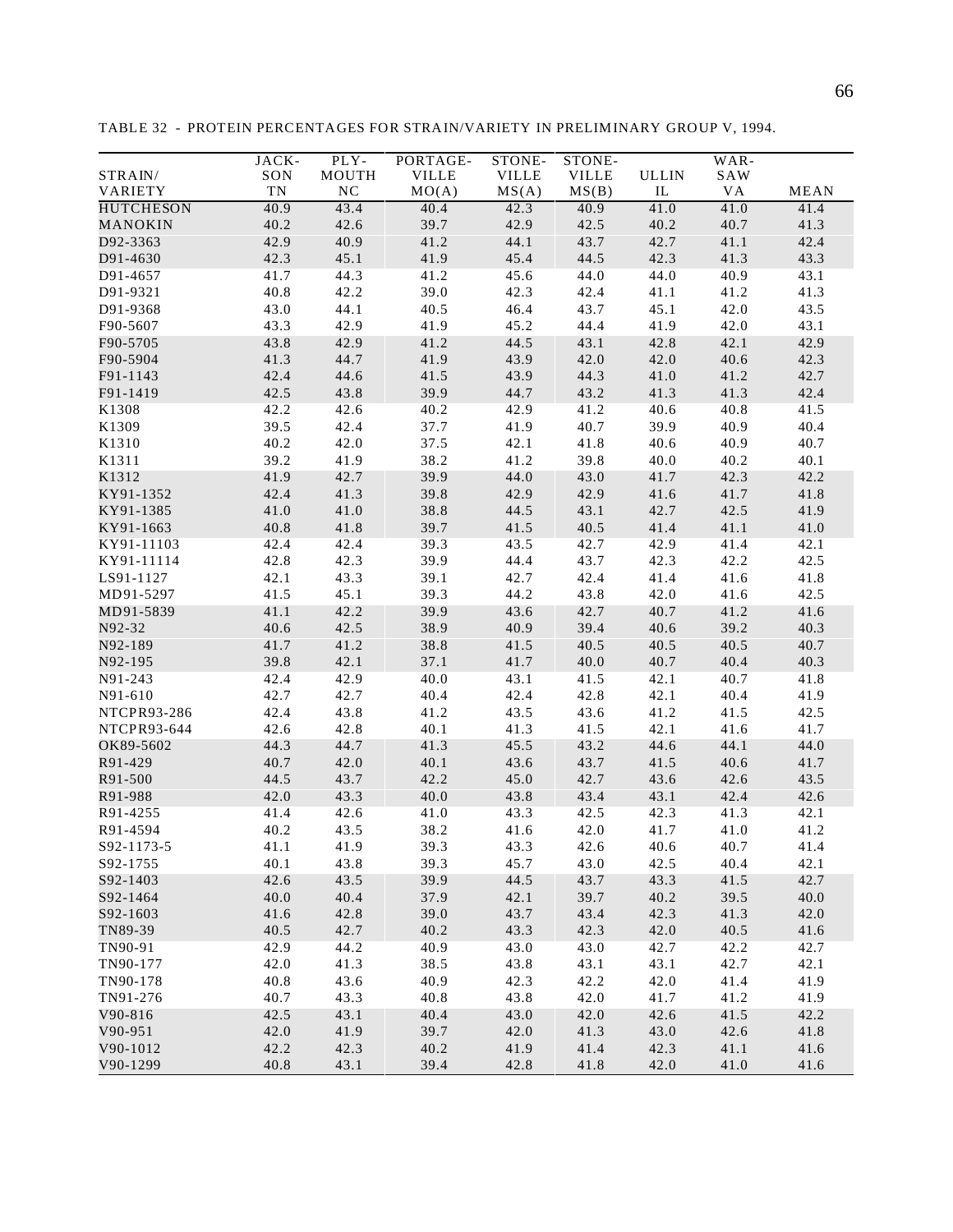|                    |              | JACK-      | PLY-        | PORTAGE-     | QUEENS-  |              | WAR-      |             |
|--------------------|--------------|------------|-------------|--------------|----------|--------------|-----------|-------------|
| STRAIN/            | <b>BIXBY</b> | SON        | MOUTH       | <b>VILLE</b> | TOWN     | <b>ULLIN</b> | SAW       |             |
| VARIETY            | OK           | ${\rm TN}$ | $_{\rm NC}$ | MO(A)        | $\rm MD$ | $\rm IL$     | <b>VA</b> | <b>MEAN</b> |
| <b>HUTCHESON</b>   | 17.4         | 13.9       | 18.8        | 13.5         | 15.5     | 15.2         | 15.9      | 15.7        |
| MANOKIN            | 14.6         | 11.8       | 17.4        | 12.3         | 12.8     | 14.0         | 14.4      | 13.9        |
| D92-3363           | 15.6         | 13.2       | 14.3        | 12.8         | 13.3     | 14.6         | 14.7      | 14.1        |
| D91-4630           | 14.3         | 12.8       | 14.3        | 12.7         | 13.3     | 13.1         | 14.3      | 13.5        |
| D91-4657           | 18.4         | 14.5       | 15.8        | 13.8         | 16.2     | 16.9         | 17.0      | 16.1        |
| D91-9321           | 14.7         | 12.9       | 13.0        | 11.4         | 12.5     | 13.1         | 15.4      | 13.3        |
| D91-9368           | 15.3         | 11.9       | 13.3        | 11.4         | 13.4     | 13.8         | 14.2      | 13.3        |
| F90-5607           | 14.7         | 13.7       | 16.7        | 12.2         | 14.3     | 14.0         | 16.3      | 14.5        |
| F90-5705           | 15.3         | 14.8       | 17.1        | 14.1         | 16.1     | 15.7         | 17.0      | 15.7        |
| F90-5904           | 18.6         | 17.0       | 20.0        | 15.3         | 20.0     | 18.1         | 20.2      | 18.4        |
| F91-1143           | 15.7         | 14.0       | 16.7        | 13.0         | 14.6     | 15.8         | 16.7      | 15.2        |
| F91-1419           | 14.2         | 13.5       | 14.1        | 12.5         | 13.7     | 13.5         | 16.2      | 13.9        |
| K1308              | 14.9         | 12.3       | 15.9        | 12.5         | 14.1     | 13.5         | 16.1      | 14.2        |
| K1309              | 15.2         | 11.3       | 13.6        | 11.3         | 12.2     | 11.9         | 13.4      | 12.7        |
| K1310              | 16.0         | 12.3       | 14.9        | 11.6         | 15.0     | 12.7         | 14.9      | 13.9        |
| K1311              | 16.2         | 12.1       | 14.4        | 12.2         | 13.3     | 11.9         | 14.2      | 13.5        |
| K1312              | 15.8         | 11.7       | 14.8        | 11.8         | 13.4     | 13.5         | 15.3      | 13.7        |
| KY91-1352          | 17.9         | 13.5       | 15.0        | 13.1         | 14.7     | 15.1         | 16.2      | 15.1        |
| KY91-1385          | 17.7         | 13.1       | 14.8        | 13.6         | 15.8     | 14.4         | 18.1      | 15.4        |
| KY91-1663          | 16.9         | 13.5       | 15.8        | 12.6         | 15.3     | 14.4         | 15.6      | 14.9        |
| KY91-11103         | 18.6         | 13.8       | 15.8        | 13.7         | 15.5     | 16.5         | 17.4      | 15.9        |
| KY91-11114         | 17.9         | 14.5       | 15.0        | 14.3         | 15.6     | 15.9         | 17.6      | 15.8        |
| LS91-1127          | 16.2         | 12.3       | 17.8        | 11.8         | 13.2     | 14.2         | 14.5      | 14.3        |
| MD91-5297          | 17.0         | 13.2       | 16.2        | 13.2         | 16.1     | 15.1         | 16.4      | 15.3        |
| MD91-5839          | 18.2         | 15.0       | 20.3        | 15.1         | 15.7     | 15.2         | 18.7      | 16.9        |
| N92-32             | 17.2         | 14.7       | 16.7        | 14.1         | 15.8     | 15.8         | 14.6      | 15.5        |
| N92-189            | 17.1         | 14.5       | 18.3        | 14.9         | 15.8     | 16.3         | 17.7      | 16.4        |
| N92-195            | 16.5         | 12.9       | 17.1        | 12.8         | 14.3     | 15.3         | 15.9      | 15.0        |
| N91-243            | 12.2         | 11.2       | 12.4        | 11.3         | 11.4     | 11.9         | 13.6      | 12.0        |
| N91-610            | 15.3         | 12.7       | 14.2        | 13.0         | 13.5     | 14.2         | 14.0      | 13.8        |
| <b>NTCPR93-286</b> | 19.2         | 14.9       | 19.3        | 16.3         | 18.3     | 18.0         | 19.3      | 17.9        |
| NTCPR93-644        | 16.5         | 13.3       | 15.4        | 13.3         | 15.3     | 14.9         | 17.2      | 15.1        |
| OK89-5602          | 16.1         | 13.1       | 15.7        | 12.3         | 14.1     | 14.0         | 15.5      | 14.4        |
| R91-429            | 15.6         | 12.6       | 15.6        | 12.9         | 14.6     | 14.3         | 15.4      | 14.4        |
| R91-500            | 13.8         | 11.8       | 12.9        | 11.6         | 12.7     | 12.7         | 13.9      | 12.8        |
| R91-988            | 17.1         | 13.1       | 15.8        | 12.2         | 14.3     | 13.9         | 15.7      | 14.6        |
| R91-4255           | 17.1         | 12.7       | 14.1        | 12.5         | 14.9     | 14.5         | 15.6      | 14.5        |
| R91-4594           | 15.3         | 12.0       | 16.2        | 11.3         | 13.5     | 14.1         | 15.1      | 13.9        |
| S92-1173-5         | 16.0         | 13.2       | 15.7        | 13.3         | 13.9     | 14.2         | 16.6      | 14.7        |
| S92-1755           | 13.8         | 11.2       | 13.1        | 10.9         | 11.0     | 11.7         | 12.3      | 12.0        |
| S92-1403           | 14.6         | 12.8       | 14.3        | 11.9         | 13.2     | 12.8         | 14.1      | 13.4        |
| S92-1464           | 14.8         | 11.3       | 12.3        | 11.0         | 12.4     | 12.1         | 13.2      | 12.4        |
| S92-1603           | 13.0         | 11.2       | 13.2        | 10.4         | 11.2     | 11.6         | 13.1      | 12.0        |
| TN89-39            | 16.1         | 12.6       | 17.7        | 14.2         | 14.4     | 14.3         | 15.1      | 14.9        |
| TN90-91            | 16.3         | 13.3       | 16.6        | 13.4         | 13.7     | 14.7         | 15.5      | 14.8        |
| TN90-177           | 13.6         | 12.0       | 15.3        | 11.8         | 12.8     | 13.3         | 13.8      | 13.2        |
| TN90-178           | 14.0         | 11.6       | 15.6        | 11.1         | 12.2     | 12.0         | 13.9      | 12.9        |
| TN91-276           | 15.0         | 12.1       | 14.6        | 12.6         | 13.8     | 13.4         | 14.5      | 13.7        |
| V90-816            | 20.1         | 16.6       | 16.7        | 16.6         | 17.8     | 18.6         | 18.7      | 17.9        |
| V90-951            | 16.4         | 13.9       | 14.5        | 12.7         | 15.1     | 15.6         | 15.4      | 14.8        |
| V90-1012           | 18.8         | 14.1       | 17.6        | 14.4         | 16.2     | 17.1         | 17.0      | 16.4        |
| V90-1299           | 15.6         | 12.9       | 16.4        | 12.9         | 15.6     | 14.6         | 14.9      | 14.7        |

TABLE 33 - SEED SIZE FOR STRAIN/VARIETY IN PRELIMINARY GROUP V, 1994.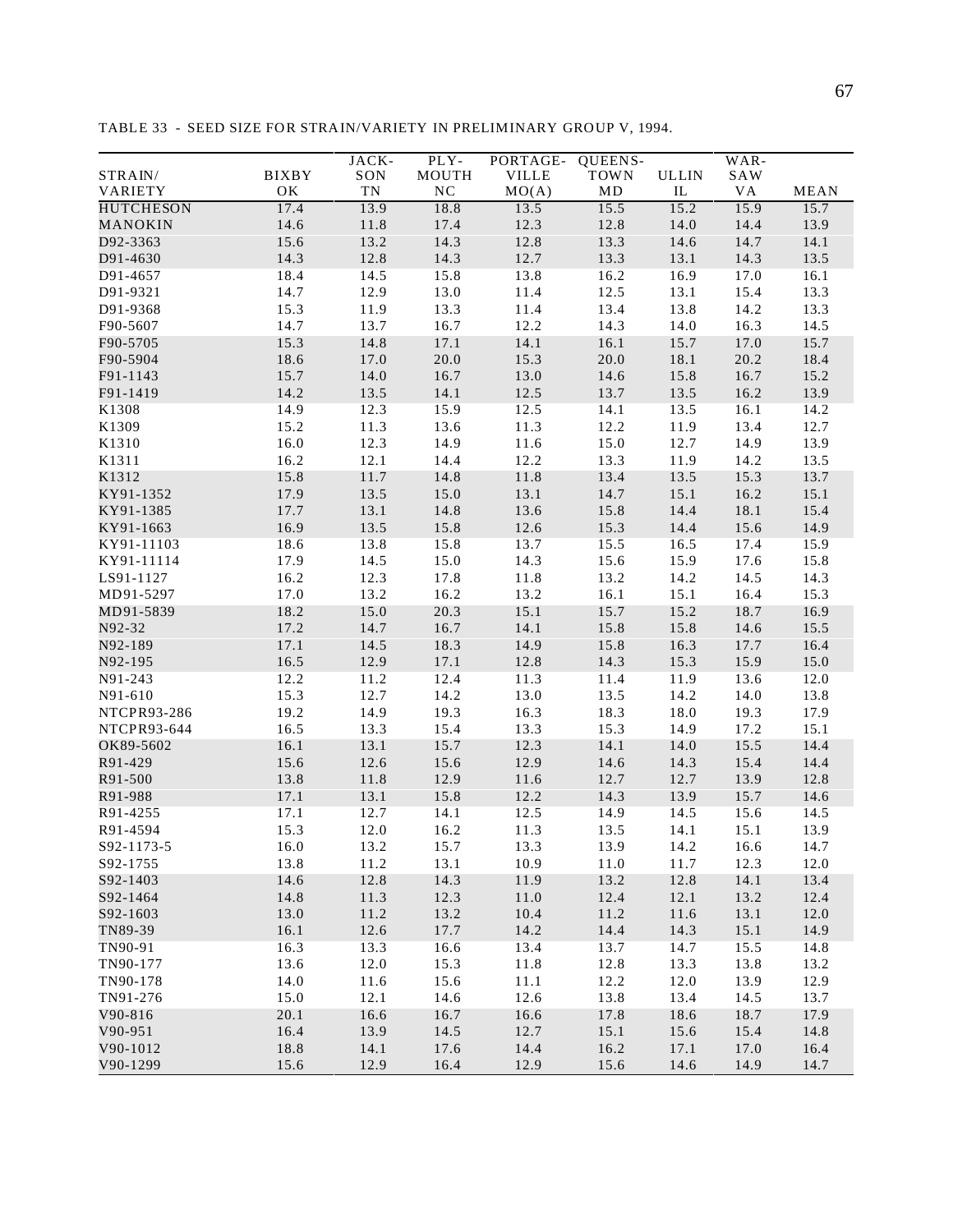|                    |              |             |               |                  |              | POR-         |
|--------------------|--------------|-------------|---------------|------------------|--------------|--------------|
|                    |              | JACK-       |               |                  | PLY-         | TAGE-        |
| STRAIN/            | <b>BIXBY</b> | SON         | <b>KEISER</b> | <b>PITTSBURG</b> | <b>MOUTH</b> | <b>VILLE</b> |
| <b>VARIETY</b>     | ОK           | <b>TN</b>   | AR            | <b>KS</b>        | <b>NC</b>    | MO(A)        |
| <b>HUTCHESON</b>   | 39           | 33          | 30            | 36               | 18           | 33           |
| MANOKIN            | 38           | 32          | 30            | 36               | 21           | $30\,$       |
| D92-3363           | 40           | 38          | 37            | 41               | 28           | 37           |
| D91-4630           | 46           | 42          | 40            | 39               | 31           | 35           |
| D91-4657           | 48           | 41          | 41            | 42               | 29           | 40           |
| D91-9321           | 38           | 31          | 32            | 37               | 26           | 33           |
| D91-9368           | 53           | 43          | 44            | 41               | 31           | 42           |
| F90-5607           | 46           | 42          | 41            | 37               | 25           | 40           |
| F90-5705           | 43           | 39          | 39            | 37               | 30           | 35           |
| F90-5904           | 41           | 39          | 43            | 38               | 32           | 43           |
| F91-1143           | 47           | 38          | 37            | 40               | 30           | 39           |
| F91-1419           | 35           | 35          | 29            | 32               | 22           | $27\,$       |
| K1308              | 42           | 30          | 32            | 34               | 25           | 33           |
|                    |              | $2\sqrt{8}$ |               |                  |              | 25           |
| K1309              | 35           |             | 28            | 31               | 21           |              |
| K1310              | 40           | 36          | 32            | 35               | 29           | 27           |
| K1311              | 37           | 30          | 31            | 32               | 22           | 26           |
| K1312              | 42           | 36          | 29            | 37               | 28           | 30           |
| KY91-1352          | 41           | 46          | 42            | 29               | 34           | 48           |
| KY91-1385          | 41           | 45          | 47            | 32               | 35           | 46           |
| KY91-1663          | 47           | 45          | 44            | 33               | 31           | 46           |
| KY91-11103         | 40           | 41          | 41            | 33               | 30           | 38           |
| KY91-11114         | 41           | 43          | 41            | 32               | 35           | 34           |
| LS91-1127          | 45           | 33          | 32            | 37               | 20           | 26           |
| MD91-5297          | 32           | 31          | 28            | 32               | 23           | 30           |
| MD91-5839          | 38           | 27          | 26            | 32               | 19           | 24           |
| N92-32             | 40           | 33          | 35            | 38               | 29           | 33           |
| N92-189            | 36           | 30          | 28            | 36               | 23           | 28           |
| N92-195            | 37           | 29          | 31            | 32               | 20           | 25           |
| N91-243            | 41           | 42          | 39            | 42               | 32           | 37           |
| N91-610            | 45           | 37          | 38            | 38               | 28           | 40           |
| <b>NTCPR93-286</b> | 37           | 36          | 34            | 38               | 28           | 32           |
| NTCPR93-644        | 40           | 39          | 40            | 42               | 29           | 42           |
| OK89-5602          | 39           | 28          | 30            | 36               | 22           | 27           |
| R91-429            | 43           | 38          | 31            | 42               | 31           | 36           |
| R91-500            | 42           | 36          | 32            | 37               | 30           | 34           |
| R91-988            | 46           | 57          | 54            | 44               | 34           | 58           |
| R91-4255           | 46           | 53          | 51            | 43               | 37           | 47           |
| R91-4594           | 47           | 36          | 30            | 33               | 24           | $2\sqrt{8}$  |
| S92-1173-5         | 44           | 35          | 34            | 41               | 28           | 34           |
| S92-1755           | 45           | 40          | 33            | 39               | 29           | 34           |
| S92-1403           |              |             |               |                  |              |              |
|                    | 48           | 38          | 37<br>36      | 43               | 29           | 36<br>32     |
| S92-1464           | 44           | 37          |               | 40               | 24           |              |
| S92-1603           | 46           | 39          | 39            | 42               | 29           | 35           |
| TN89-39            | 41           | 39          | 35            | 40               | 26           | 37           |
| TN90-91            | 37           | 31          | $30\,$        | 33               | 23           | 27           |
| TN90-177           | 36           | 32          | 31            | 35               | 26           | 31           |
| TN90-178           | 45           | 35          | 35            | 40               | $2\sqrt{1}$  | $27\,$       |
| TN91-276           | 37           | 31          | 31            | 35               | $27\,$       | 30           |
| V90-816            | 37           | 46          | 46            | 35               | 32           | 46           |
| V90-951            | 49           | $52\,$      | $52\,$        | 45               | 34           | 48           |
| V90-1012           | 38           | 37          | $37\,$        | 36               | $2\sqrt{8}$  | 36           |
| V90-1299           | 39           | 35          | 35            | 34               | 25           | 33           |

TABLE 34 - PLANT HEIGHT FOR STRAIN/VARIETY IN PRELIMINARY GROUP V, 1994.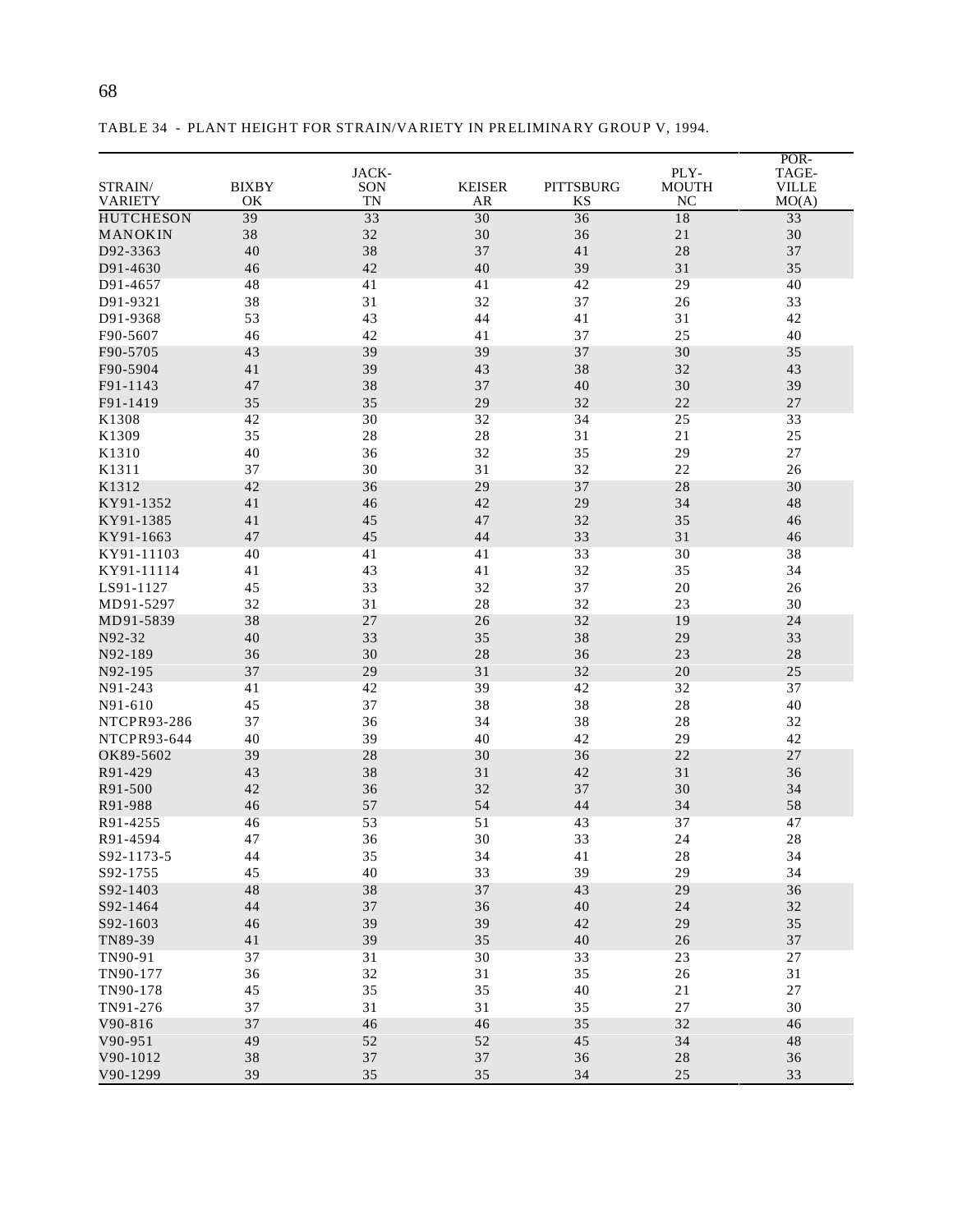TABLE 34 - (Continued).

| STRAIN/<br><b>VARIETY</b> | QUEENS-<br><b>TOWN</b><br><b>MD</b> | STONE-<br><b>VILLE</b><br>MS(A) | STONE-<br><b>VILLE</b><br>MS(B) | <b>ULLIN</b><br>IL | WAR-<br>SAW<br>VA | <b>MEAN</b> |
|---------------------------|-------------------------------------|---------------------------------|---------------------------------|--------------------|-------------------|-------------|
| <b>HUTCHESON</b>          | 36                                  | 29                              | 21                              | 38                 | 39                | 32          |
| MANOKIN                   | 29                                  | 29                              | 23                              | 34                 | 37                | 31          |
| D92-3363                  | 42                                  | 33                              | 24                              | 39                 | $40\,$            | 36          |
| D91-4630                  | 38                                  | 33                              | 30                              | 40                 | 44                | 38          |
| D91-4657                  | 44                                  | 35                              | 31                              | 41                 | 43                | 39          |
| D91-9321                  | 37                                  | 34                              | 25                              | 34                 | 37                | 33          |
| D91-9368                  | 43                                  | 40                              | 35                              | 40                 | 47                | 42          |
| F90-5607                  | 35                                  | 42                              | 35                              | 40                 | 42                | 39          |
| F90-5705                  | 33                                  | 40                              | 30                              | 39                 | 38                | 37          |
| F90-5904                  | 45                                  | 36                              | 33                              | 48                 | 41                | $40\,$      |
| F91-1143                  | 36                                  | 39                              | 30                              | 40                 | 45                | 38          |
| F91-1419                  | 21                                  | 31                              | 25                              | 33                 | 36                | 30          |
| K1308                     | 33                                  | 29                              | 21                              | 41                 | 40                | 33          |
| K1309                     | 29                                  | $27\,$                          | 19                              | 35                 | 33                | $28\,$      |
| K1310                     | 36                                  | 28                              | 22                              | 37                 | 40                | 33          |
| K1311                     | 31                                  | 24                              | 19                              | 28                 | 33                | $2\sqrt{8}$ |
| K1312                     | 35                                  | 29                              | 24                              | 39                 | 42                | 34          |
| KY91-1352                 | 43                                  | 45                              | 38                              | 48                 | 43                | 41          |
| KY91-1385                 | 46                                  | 46                              | 41                              | 48                 | 46                | 43          |
| KY91-1663                 | 45                                  | 41                              | 39                              | 45                 | 43                | 42          |
| KY91-11103                | 41                                  | 41                              | 35                              | 44                 | 45                | 39          |
| KY91-11114                | 45                                  | 42                              | 34                              | 44                 | 45                | 40          |
| LS91-1127                 | 35                                  | 29                              | $1\,8$                          | 37                 | 40                | 32          |
| MD91-5297                 | 31                                  | 26                              | $20\,$                          | 36                 | 39                | 30          |
| MD91-5839                 | 30                                  | 27                              | 20                              | 26                 | 39                | 28          |
| N92-32                    | 39                                  | 34                              | 29                              | 41                 | 41                | 35          |
| N92-189                   | 34                                  | 26                              | 20                              | 32                 | 38                | $30\,$      |
| N92-195                   | 31                                  | 25                              | 22                              | 32                 | 38                | 29          |
| N91-243                   | 40                                  | 35                              | 28                              | 46                 | 45                | 39          |
| N91-610                   | 40                                  | 38                              | 31                              | 42                 | 41                | 38          |
| <b>NTCPR93-286</b>        | 37                                  | 30                              | 26                              | 40                 | 39                | 34          |
| NTCPR93-644               | 38                                  | 36                              | 36                              | 42                 | 41                | 39          |
| OK89-5602                 | 35                                  | 24                              | 22                              | 36                 | 35                | 30          |
| R91-429                   | 34                                  | 32                              | 24                              | 37                 | 39                | 35          |
| R91-500                   | 34                                  | 32                              | 23                              | 40                 | 39                | 34          |
| R91-988                   | 45                                  | 62                              | 44                              | 64                 | 48                | 50          |
| R91-4255                  | 44                                  | 46                              | 38                              | 53                 | 51                | 46          |
| R91-4594                  | 35                                  | 31                              | 25                              | 38                 | 37                | 33          |
| S92-1173-5                | 42                                  | 33                              | 23                              | 36                 | 42                | 36          |
| S92-1755                  | 43                                  | 38                              | 21                              | 42                 | 44                | 37          |
| S92-1403                  | 39                                  | 32                              | 26                              | 40                 | 38                | $37\,$      |
| S92-1464                  | 40                                  | $3\sqrt{1}$                     | 21                              | 37                 | 43                | 35          |
| S92-1603                  | 46                                  | 34                              | $25\,$                          | 44                 | 46                | 39          |
| TN89-39                   | 36                                  | 35                              | $26\,$                          | 35                 | $40\,$            | 35          |
| TN90-91                   | 27                                  | 37                              | 21                              | 38                 | 34                | 31          |
| TN90-177                  | 29                                  | 24                              | $1\,8$                          | 36                 | $3\,8$            | 30          |
| TN90-178                  | 37                                  | 34                              | 23                              | 33                 | 42                | 33          |
| TN91-276                  | 31                                  | 28                              | $21\,$                          | 39                 | 40                | 32          |
| V90-816                   | 43                                  | 46                              | 38                              | 47                 | 45                | 42          |
| V90-951                   | $47\,$                              | 50                              | 40                              | 54                 | 43                | 46          |
| V90-1012                  | 32                                  | 33                              | $2\sqrt{1}$                     | 42                 | $40\,$            | 34          |
| V90-1299                  | 33                                  | 35                              | 20                              | 35                 | 42                | 33          |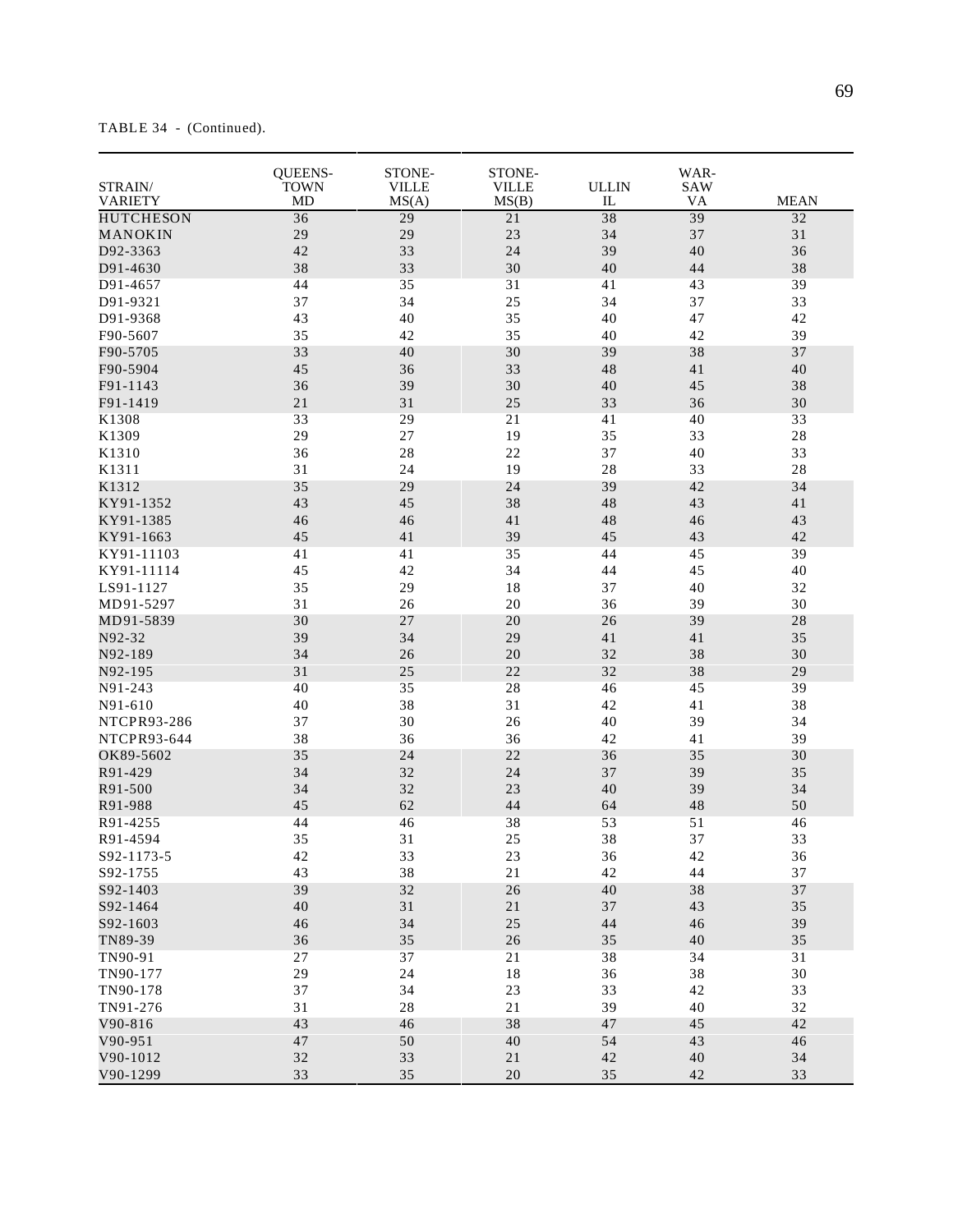|                      |              | JACK-     |               | PITTS-      | PLY-           | POR-<br>TAGE- |
|----------------------|--------------|-----------|---------------|-------------|----------------|---------------|
| STRAIN/              | <b>BIXBY</b> | SON       | <b>KEISER</b> | <b>BURG</b> | <b>MOUTH</b>   | <b>VILLE</b>  |
| <b>VARIETY</b>       | OK           | <b>TN</b> | AR            | KS          | NC             | MO(A)         |
| <b>HUTCHESON</b>     | 1.0          | 2.0       | 1.0           | 1.0         | 2.0            | 1.0           |
| MANOKIN              | 3.0          | 1.3       | 1.5           | 2.0         | $2.0\,$        | 1.5           |
| D92-3363             | 5.0          | 3.0       | 4.0           | 4.0         | 3.0            | 3.0           |
| D91-4630             | 4.0          | 2.7       | 4.0           | 3.0         | 2.5            | 2.5           |
| D91-4657             | 4.0          | 3.0       | 4.0           | 3.5         | 2.5            | 3.0           |
| D91-9321             | 5.0          | 2.7       | 4.0           | 4.0         | 3.0            | $2.0\,$       |
| D91-9368             | 5.0          | 3.0       | 4.0           | 2.5         | 3.0            | $2.0\,$       |
| F90-5607             | 3.0          | 3.0       | 4.0           | 3.5         | 3.5            | $2.0\,$       |
| F90-5705             | 1.0          | 2.0       | 2.5           | 1.0         | 2.5            | 1.0           |
| F90-5904             | 4.0          | 4.3       | 4.0           | 4.0         | 4.0            | 3.0           |
| F91-1143             | 2.0          | 2.3       | 2.0           | 3.0         | 3.0            | 1.5           |
| F91-1419             | 2.0          | 2.0       | 2.0           | 1.0         | $2.0\,$        | $1.0\,$       |
| K1308                | 1.0          | 2.0       | 1.5           | 1.0         | 2.0            | 1.0           |
| K1309                | 2.0          | 1.7       | $1.0\,$       | $1.0\,$     | 1.5            | $1.0\,$       |
| K1310                | 1.0          | 1.3       | 1.0           | $1.0\,$     | 1.5            | $1.0\,$       |
| K1311                | 4.0          | 1.3       | 1.0           | 1.0         | $2.0\,$        | 1.0           |
| K1312                | 5.0          | 2.0       | 1.0           | 2.0         | 1.5            | 1.0           |
| KY91-1352            | 1.0          | $2.0$     | $1.0\,$       | 1.0         | 2.0            | 1.5           |
| KY91-1385            | 3.0          | $2.0$     | 2.5           | 1.0         | 1.5            | 1.5           |
| KY91-1663            | 3.0          | 1.7       | 1.5           | 1.0         | 1.0            | 1.5           |
| KY91-11103           | 1.0          | 2.3       | 2.0           | 1.0         | 2.0            | 1.0           |
| KY91-11114           | 1.0          | 2.7       | 2.0           | 1.0         | $2.0\,$        | 1.0           |
| LS91-1127            | 3.0          | $1.0\,$   | $1.0\,$       | 1.5         | 1.5            | $1.0\,$       |
| MD91-5297            | 1.0          | $1.0\,$   | 1.0           | $1.0\,$     | $2.0\,$        | $1.0\,$       |
| MD91-5839            | 3.0          | 1.3       | 1.0           | 1.5         | 1.0            | 1.0           |
| N92-32               | 3.0          | 1.7       | 1.5           | 1.0         | 1.0            | 1.0           |
| N92-189              | 5.0          | 1.3       | 2.0           | 2.0         | 2.0            | 1.0           |
| N92-195              | 4.0          | 1.7       | 1.5           | $1.0\,$     | 1.5            | $1.0\,$       |
| N91-243              | 2.0          | 2.3       | 3.0           | 1.0         | 2.0            | 1.0           |
| N91-610              | 4.0          | 2.7       | 3.0           | $2.0\,$     | $2.0\,$        | 2.5           |
| <b>NTCPR93-286</b>   | 1.0          | 2.3       | 1.0           | 1.5         | 2.0            | 1.0           |
| NTCPR93-644          | 3.0          | 3.0       | 3.0           | 2.5         | $2.0\,$        | 2.0           |
| OK89-5602            | 2.0          | 1.3       | 1.0           | 1.5         | 2.0            | 2.0           |
| R91-429              | 4.0          | 2.7       | 2.0           | 2.0         | 3.0            | 1.5           |
| R91-500              | 4.0          | 2.7       | 2.0           | 1.5         | $2.0\,$        | 1.5           |
| R91-988              | 4.0          | 2.7       | 2.5           | 2.0         | 2.5            | $2.0$         |
| R91-4255             | 3.0          | 1.7       | 2.5           | 1.0         | 2.0            | 2.5           |
| R91-4594             | 5.0          | 2.7       | 2.0           | 1.5         | 2.0            | $1.0\,$       |
| S92-1173-5           | 4.0          | 2.7       | 2.0           | $3.0$       | $2.0\,$        | 1.0           |
| S92-1755             | 2.0          | 2.7       | 2.0           | 1.5         | 2.5            | 1.0           |
| S92-1403             | $4.0$        | $3.0\,$   | 3.0           | $3.5$       | $2.0\,$        | 1.5           |
| S92-1464             | 4.0          | $3.0\,$   | $2.5\,$       | 1.5         | $2.0\,$        | 1.0           |
| S92-1603             | 3.0          | 2.3       | $2.0\,$       | 1.5         | $2.0\,$        | 1.0           |
| TN89-39              |              | 2.7       | 1.5           | $1.5$       | $2.0\,$        | 1.0           |
| TN90-91              | 3.0          | 1.3       | 2.0           | 1.5         | 1.5            | 1.0           |
| TN90-177             | 1.0          | 1.3       | 1.0           | 1.0         | $2.0\,$        | 1.0           |
| TN90-178             | 3.0          | 1.7       | 2.0           | $2.0\,$     | $2.0\,$        | 1.0           |
|                      | $1.0\,$      | 1.3       |               |             |                | $1.0\,$       |
| TN91-276             |              |           | 1.0           | 1.0         | 1.5            |               |
| V90-816              | $2.0\,$      | 3.3       | 3.0           | 1.0         | $2.0\,$        | $2.0\,$       |
| V90-951              | $3.0$        | 2.7       | 2.5           | 1.5         | $2.0\,$        | 2.0           |
| V90-1012<br>V90-1299 | 2.0<br>3.0   | 2.3       | 1.0<br>1.5    | 1.0<br>1.5  | 1.5<br>$2.0\,$ | 1.0<br>1.0    |
|                      |              | 1.3       |               |             |                |               |

TABLE 35 - LODGING SCORES FOR STRAIN/VARIETY IN PRELIMINARY GROUP V, 1994.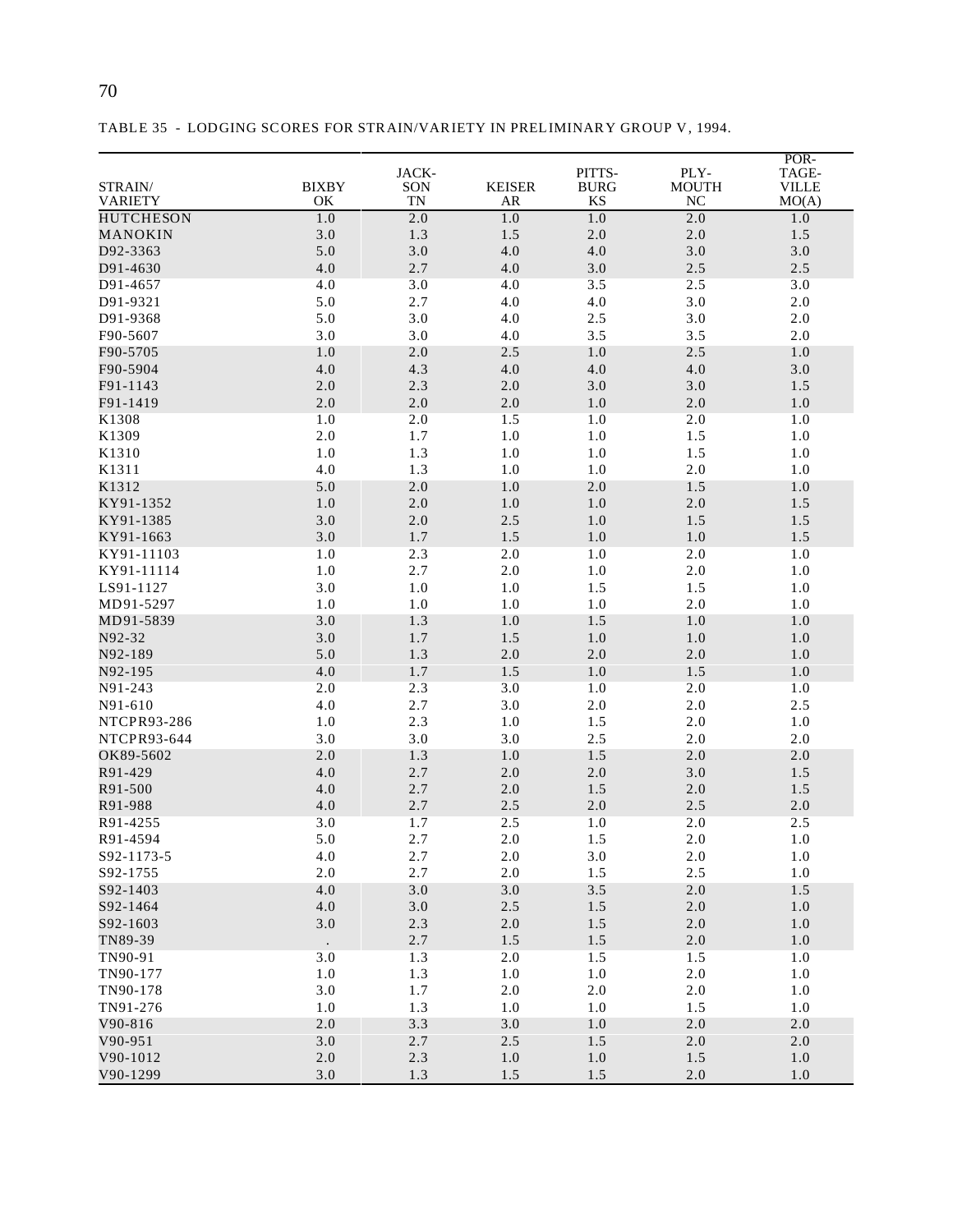TABLE 35 - (Continued).

|                    | QUEENS-     | STONE-       | STONE-       | ULL-       | WAR-    |             |
|--------------------|-------------|--------------|--------------|------------|---------|-------------|
| STRAIN/            | <b>TOWN</b> | <b>VILLE</b> | <b>VILLE</b> | IN         | SAW     |             |
| VARIETY            | MD          | MS(A)        | MS(B)        | ${\rm IL}$ | VA      | <b>MEAN</b> |
| <b>HUTCHESON</b>   | 3.5         | 2.0          | 2.0          | 1.3        | 2.8     | 1.8         |
| MANOKIN            | 3.0         | $2.0\,$      | $2.0\,$      | 2.3        | $2.0\,$ | 2.1         |
| D92-3363           | $4.0\,$     | 3.0          | $2.0$        | 3.3        | 3.5     | 3.4         |
| D91-4630           | 3.5         | 2.5          | 2.5          | 3.5        | 3.5     | 3.1         |
| D91-4657           | 3.5         | 2.5          | $2.0\,$      | 3.3        | 3.0     | 3.1         |
| D91-9321           | 3.8         | 3.0          | $2.0\,$      | 1.5        | 4.0     | 3.2         |
| D91-9368           | 3.7         | 3.0          | $2.0\,$      | 3.3        | 4.0     | 3.2         |
| F90-5607           | 3.7         | 3.0          | 2.0          | 4.0        | 4.0     | 3.2         |
| F90-5705           | 3.5         | 2.0          | 2.0          | 1.3        | 4.0     | 2.1         |
| F90-5904           | 3.8         | $3.0\,$      | $2.5\,$      | 4.8        | $4.0\,$ | 3.8         |
| F91-1143           | 3.5         | 3.0          | $2.0\,$      | 1.8        | $3.0\,$ | 2.5         |
| F91-1419           | 2.3         | $2.0\,$      | $2.0\,$      | $1.0\,$    | 3.5     | 1.9         |
| K1308              | 2.8         | 2.0          | 2.0          | 1.0        | 3.3     | 1.8         |
| K1309              | 2.3         | $2.0\,$      | 2.0          | 1.0        | $2.0\,$ | 1.6         |
| K1310              | 2.3         | $2.0\,$      | 2.0          | $1.0\,$    | $2.8\,$ | 1.5         |
| K1311              | 2.3         | $2.0\,$      | 2.0          | 1.0        | 2.5     | 1.8         |
| K1312              | 3.0         | $2.0$        | 2.0          | 2.3        | 2.8     | 2.2         |
| KY91-1352          | 2.3         | $2.0\,$      | 2.0          | 1.8        | $2.0\,$ | 1.7         |
| KY91-1385          | $3.5$       | 2.0          | 2.0          | $2.5\,$    | 3.5     | 2.3         |
| KY91-1663          | 3.3         | $2.0\,$      | $2.0\,$      | 1.3        | $2.8\,$ | 1.9         |
| KY91-11103         | 2.5         | 2.0          | 2.0          | $1.0\,$    | 2.3     | 1.7         |
| KY91-11114         | 2.3         | $2.0\,$      | $2.0\,$      | $1.0\,$    | 2.5     | 1.8         |
| LS91-1127          | 2.3         | $2.0\,$      | $2.0\,$      | 1.0        | 2.3     | 1.7         |
| MD91-5297          | 2.3         | $2.0\,$      | 2.0          | $1.0\,$    | $2.0\,$ | 1.5         |
| MD91-5839          | $2.0\,$     | $2.0\,$      | $2.0\,$      | $1.0\,$    | $3.0\,$ | 1.7         |
| N92-32             | 3.3         | $2.0\,$      | 2.0          | 1.0        | 2.5     | 1.8         |
| N92-189            | 3.3         | $2.0\,$      | 2.0          | 1.8        | $2.8\,$ | 2.3         |
| N92-195            | 2.8         | $2.0\,$      | 2.0          | $1.0\,$    | 2.5     | 1.9         |
| N91-243            | 3.0         | 2.0          | 2.0          | 1.3        | 3.8     | 2.1         |
| N91-610            | 3.8         | $2.0\,$      | $2.0\,$      | $2.0\,$    | 4.0     | 2.7         |
| <b>NTCPR93-286</b> | 3.0         | $2.0\,$      | $2.0\,$      | $1.0\,$    | $2.8\,$ | 1.8         |
| NTCPR93-644        | 4.0         | $2.0\,$      | $2.0\,$      | 3.8        | 4.0     | $2.8\,$     |
| OK89-5602          | 2.8         | 2.0          | 2.0          | $1.0\,$    | 3.0     | 1.9         |
| R91-429            | $3.5$       | $2.0\,$      | 2.0          | 2.5        | 3.5     | $2.6\,$     |
| R91-500            | 3.5         | $2.0\,$      | $2.0\,$      | 2.8        | $3.8\,$ | 2.5         |
| R91-988            | 3.3         | 2.5          | 2.0          | $3.5$      | 3.3     | 2.7         |
| R91-4255           | 3.0         | 2.0          | 2.0          | 1.8        | 2.5     | 2.2         |
| R91-4594           | 3.7         | 2.0          | 2.0          | 2.3        | 4.0     | 2.6         |
| S92-1173-5         | 3.3         | 2.0          | 2.0          | 3.8        | 3.8     | 2.7         |
| S92-1755           | 3.5         | $2.0\,$      | $2.0\,$      | 1.5        | 3.5     | 2.2         |
| S92-1403           | 3.7         | $2.0\,$      | $2.0\,$      | 3.3        | 3.5     | 2.9         |
| S92-1464           | $3.0\,$     | 2.0          | 2.0          | 1.8        | 3.3     | 2.4         |
| S92-1603           | $3.5$       | $2.0\,$      | 2.0          | 2.8        | $3.5$   | 2.3         |
| TN89-39            | $2.8\,$     | 2.0          | 2.0          | 1.0        | 2.8     | 1.9         |
| TN90-91            | 2.5         | 2.0          | $2.0\,$      | 1.0        | $2.0\,$ | 1.8         |
| TN90-177           | $2.8\,$     | $2.0\,$      | $2.0\,$      | $1.0\,$    | $2.8\,$ | 1.6         |
| TN90-178           | 3.0         | $2.0\,$      | $2.0$        | 1.0        | $2.8\,$ | 2.0         |
| TN91-276           | 3.0         | 2.0          | $2.0\,$      | 1.0        | 3.8     | 1.7         |
| $V90-816$          | 3.0         | 3.0          | $2.0$        | 2.5        | 3.0     | 2.4         |
| V90-951            | 3.3         | $3.0\,$      | $2.0\,$      | $2.8\,$    | $2.8\,$ | $2.5\,$     |
| V90-1012           | 2.8         | 2.0          | 2.0          | $1.0\,$    | $2.5\,$ | 1.7         |
| V90-1299           | 2.3         | $2.0\,$      | $2.0\,$      | 1.3        | $2.8\,$ | 1.9         |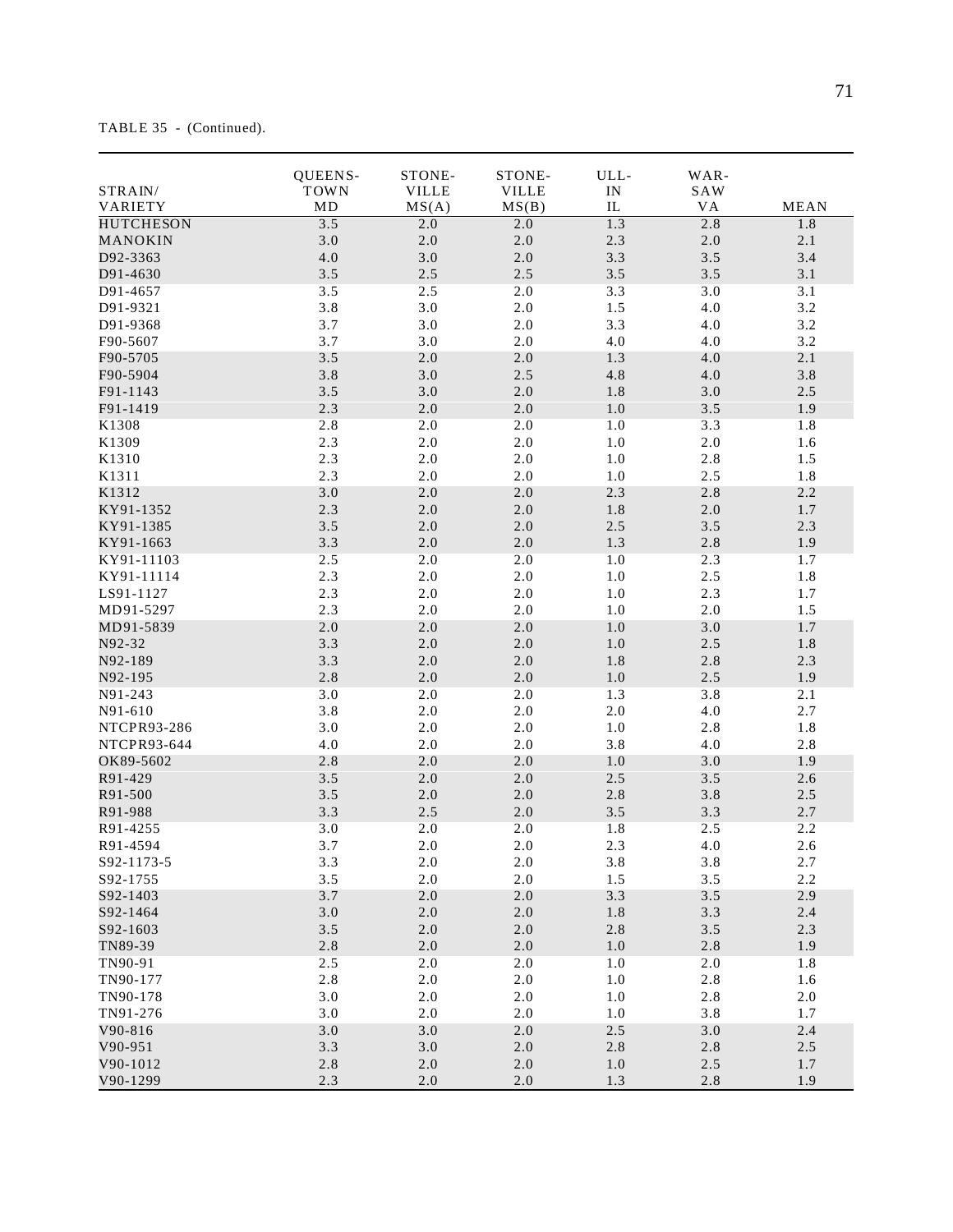|                           |           |                    | POR-                  |                   |                       |                       |                              |                         |             |
|---------------------------|-----------|--------------------|-----------------------|-------------------|-----------------------|-----------------------|------------------------------|-------------------------|-------------|
|                           | JACK-     | PLY-               | TAGE-                 | <b>OUEENS-</b>    | STONE-                | STONE-                |                              | WAR-                    |             |
| STRAIN/<br><b>VARIETY</b> | SON<br>TN | <b>MOUTH</b><br>NC | <b>VILLE</b><br>MO(A) | <b>TOWN</b><br>MD | <b>VILLE</b><br>MS(A) | <b>VILLE</b><br>MS(B) | <b>ULLIN</b><br>$\mathbf{I}$ | <b>SAW</b><br><b>VA</b> | <b>MEAN</b> |
| <b>HUTCHESON</b>          | 1.5       | 2.5                | 1.5                   | 1.0               | 2.0                   | 2.0                   | 1.0                          | 1.5                     | 1.6         |
| <b>MANOKIN</b>            | 2.2       | 2.0                | $1.5\,$               | 1.3               | $2.0\,$               | $2.0\,$               | 1.0                          | $1.8\,$                 | 1.7         |
| D92-3363                  | $1.8\,$   | 2.0                | 1.3                   | $1.0\,$           | $2.0\,$               | $2.0\,$               | 1.0                          | 1.4                     | 1.6         |
| D91-4630                  | $2.0\,$   | $2.0\,$            | $2.0\,$               | 1.5               | $2.0\,$               | 2.0                   | 1.0                          | $1.2\,$                 | 1.7         |
| D91-4657                  | $1.8\,$   | $2.0\,$            | 1.0                   | $1.5\,$           | 3.0                   | 2.5                   | 1.5                          | 1.4                     | 1.8         |
| D91-9321                  | 2.2       | 2.0                | 1.5                   | 1.3               | 2.0                   | 3.0                   | 1.0                          | 1.4                     | 1.8         |
| D91-9368                  | $2.0\,$   | 2.0                | 1.0                   | $1.0\,$           | 2.0                   | $2.0\,$               | 1.5                          | 1.5                     | 1.6         |
| F90-5607                  | 2.5       | 2.5                | $2.0\,$               | 1.5               | 2.0                   | $2.0\,$               | 1.0                          | 1.5                     | 1.9         |
| F90-5705                  | 2.5       | 2.5                | 2.0                   | 1.0               | 2.0                   | 2.0                   | 1.0                          | 1.5                     | 1.8         |
| F90-5904                  | 1.8       | $2.0\,$            | 2.5                   | 1.5               | 2.0                   | $2.0\,$               | $2.0$                        | 2.0                     | 2.0         |
| F91-1143                  | $1.5\,$   | $2.0$              | 1.0                   | $1.0\,$           | 2.0                   | $2.0\,$               | 1.0                          | 1.9                     | 1.6         |
| F91-1419                  | 2.3       | $2.0$              | $2.0\,$               | $1.0\,$           | 2.0                   | 2.5                   | 1.5                          | 1.7                     | 1.9         |
| K1308                     | 1.7       | 2.0                | 1.0                   | $1.0\,$           | 2.0                   | 2.0                   | 1.0                          | 1.5                     | 1.5         |
| K1309                     | 2.8       | 2.5                | 1.0                   | 1.3               | 2.0                   | $2.0\,$               | 1.5                          | 1.2                     | 1.8         |
| K1310                     | 2.5       | 2.0                | 1.0                   | $1.0\,$           | 2.0                   | 2.0                   | 1.0                          | $1.1\,$                 | 1.6         |
| K1311                     | 2.0       | 2.5                | 1.0                   | 1.0               | 2.0                   | $2.0\,$               | 1.0                          | 1.1                     | 1.6         |
| K1312                     | 2.5       | 2.0                | 1.5                   | 1.3               | 2.0                   | 2.0                   | 1.0                          | 1.4                     | 1.7         |
| KY91-1352                 | 2.2       | 2.0                | 1.5                   | $1.0\,$           | 2.0                   | 2.0                   | 1.0                          | 1.5                     | 1.6         |
| KY91-1385                 | 1.3       | 2.0                | $1.0\,$               | 1.3               | 2.0                   | 2.0                   | 1.0                          | 1.9                     | 1.6         |
| KY91-1663                 | 2.2       | 2.0                | 1.5                   | $1.0\,$           | 2.0                   | 2.0                   | 1.0                          | 1.8                     | 1.7         |
| KY91-11103                | 2.3       | 2.0                | 1.5                   | 1.8               | 2.0                   | 2.0                   | 1.0                          | 2.0                     | 1.8         |
| KY91-11114                | $2.0\,$   | 2.0                | $2.0\,$               | 1.5               | 2.0                   | 2.5                   | 1.0                          | 2.0                     | 1.9         |
| LS91-1127                 | $2.0\,$   | 2.0                | $1.0\,$               | $1.0\,$           | 2.0                   | 2.0                   | 1.0                          | 1.4                     | 1.5         |
| MD91-5297                 | $2.0\,$   | 2.0                | 1.5                   | $1.0\,$           | 2.0                   | 2.0                   | 1.0                          | 1.2                     | 1.6         |
| MD91-5839                 | 1.8       | 2.0                | 1.5                   | 2.0               | 2.0                   | 2.0                   | 1.5                          | 1.7                     | 1.8         |
| N92-32                    | $1.5\,$   | $2.0\,$            | 1.5                   | $1.0\,$           | $2.0\,$               | $2.0\,$               | $1.0\,$                      | 1.4                     | 1.5         |
| N92-189                   | $2.0\,$   | 2.0                | 1.5                   | 2.0               | 2.0                   | $2.0\,$               | 1.0                          | 1.9                     | 1.8         |
| N92-195                   | $1.7\,$   | $2.0\,$            | $1.0\,$               | $1.8\,$           | 2.0                   | $2.0\,$               | 1.0                          | $1.7\,$                 | 1.6         |
| N91-243                   | 2.5       | 2.0                | 2.0                   | $1.0\,$           | 2.0                   | 2.0                   | $1.0\,$                      | 1.1                     | 1.7         |
| N91-610                   | 2.5       | $2.0\,$            | 1.5                   | $1.0\,$           | 2.0                   | 2.0                   | $1.0\,$                      | 1.4                     | 1.7         |
| NTCPR93-286               | 1.3       | 2.5                | $1.0\,$               | $1.0\,$           | 2.0                   | 2.5                   | 1.0                          | $1.1\,$                 | 1.6         |
| NTCPR93-644               | 2.3       | 2.0                | 1.5                   | 1.0               | 2.0                   | 2.0                   | 1.5                          | 1.1                     | 1.7         |

OK89-5602 1.8 2.0 1.5 1.0 2.0 2.0 1.0 1.2 1.6 R91-429 2.3 2.0 1.5 1.0 2.0 2.0 1.0 1.7 1.7 R91-500 2.8 2.0 2.0 1.0 2.0 2.0 1.0 1.4 1.8 R91-988 2.2 2.0 2.0 1.3 3.0 2.0 1.5 2.7 2.1 R91-4255 2.2 2.0 1.5 1.3 2.0 2.0 1.5 1.7 1.8 R91-4594 2.2 2.0 1.5 1.0 2.0 2.0 1.5 1.6 1.7 S92-1173-5 3.5 2.0 2.0 2.0 2.0 2.0 1.0 1.9 2.1 S92-1755 2.2 2.0 1.5 1.0 2.0 2.0 1.0 1.5 1.6 S92-1403 2.3 2.0 1.5 1.0 2.0 2.0 1.5 1.8 1.8 S92-1464 3.3 2.0 1.0 1.0 2.0 2.0 1.0 1.5 1.7 S92-1603 2.8 2.0 1.5 1.0 2.0 2.0 1.0 1.2 1.7 TN89-39 2.8 2.0 1.5 1.0 2.0 2.0 1.5 1.5 1.8 TN90-91 2.2 2.0 2.0 1.3 2.0 2.0 2.5 1.4 1.9 TN90-177 2.3 2.0 1.0 1.3 2.0 2.0 1.5 1.1 1.6 TN90-178 2.0 2.0 1.0 1.5 2.0 2.0 1.0 1.0 1.6 TN91-276 2.0 2.0 1.0 1.3 2.0 2.0 1.0 1.4 1.6 V90-816 1.5 2.0 2.0 1.0 2.0 3.0 1.5 2.0 1.9 V90-951 1.7 2.0 1.5 1.5 2.0 2.0 1.5 1.4 1.7 V90-1012 1.7 2.5 1.5 1.0 2.0 2.0 1.0 1.2 1.6 V90-1299 1.8 2.0 1.0 1.0 2.0 2.5 1.5 1.1 1.6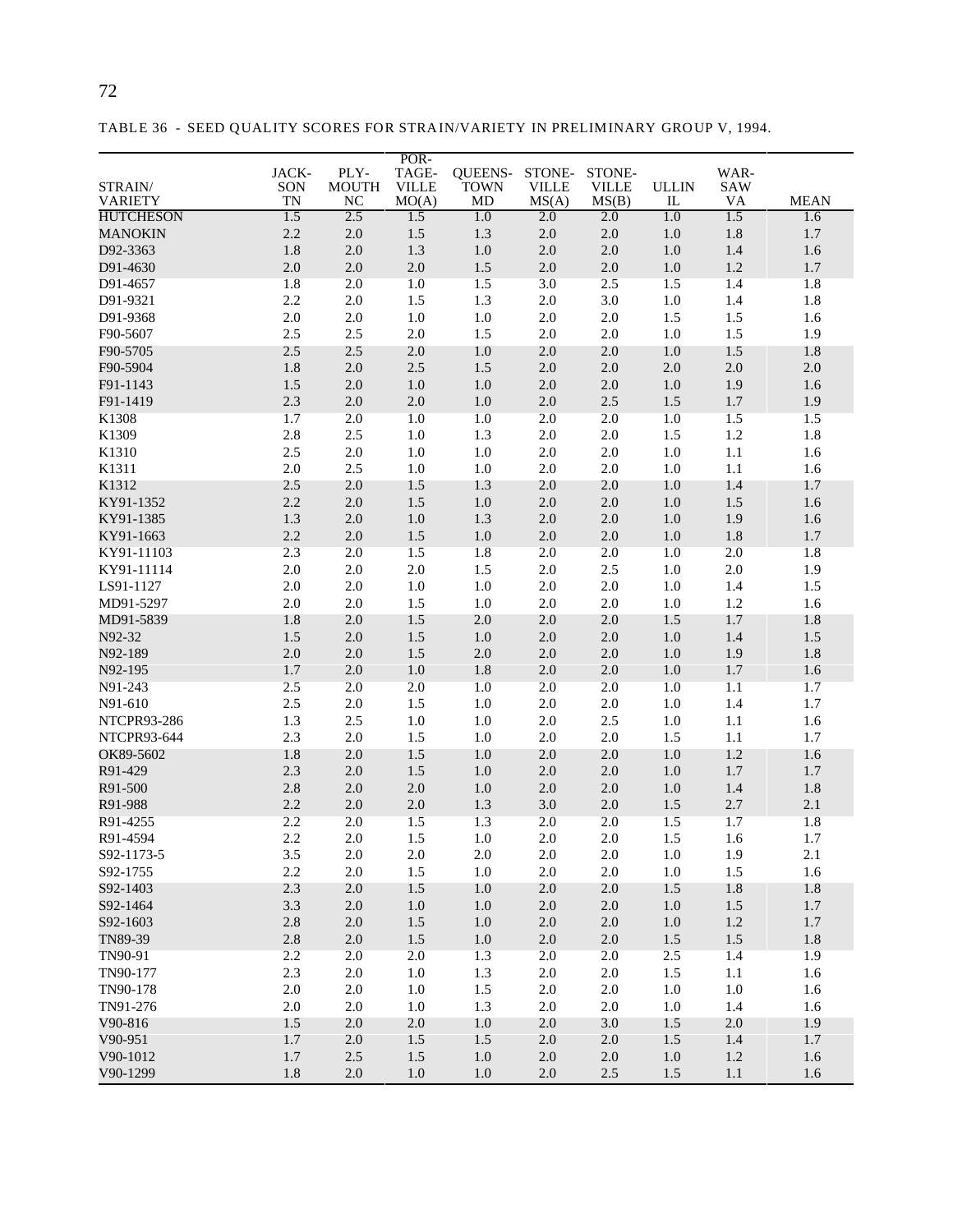# **MATURITY GROUP VI**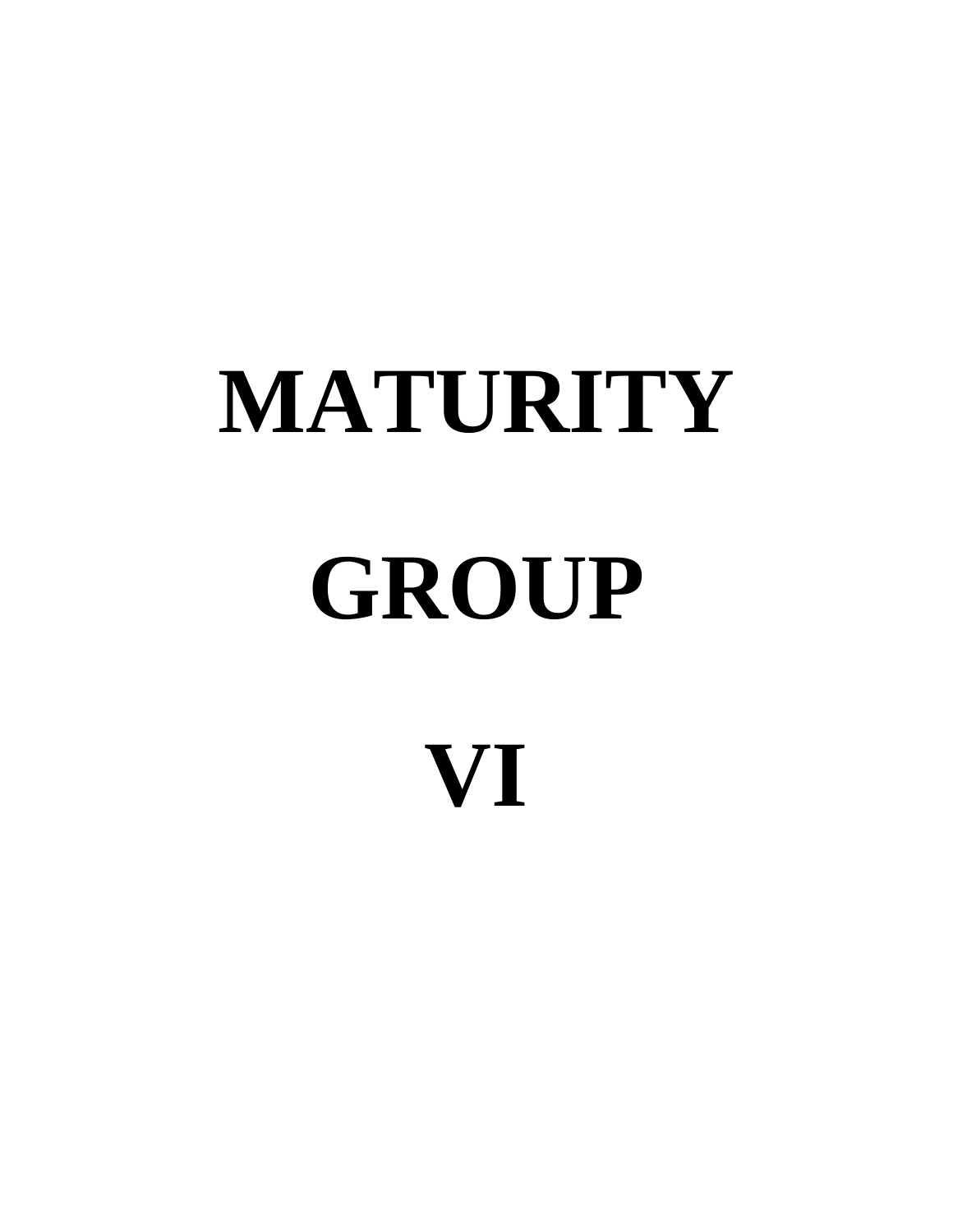# **UNIFORM GROUP VI**

# **1994**

Uniform Group VI nurseries were planted at 28 locations. Data were obtained from 28 of these locations. The parentage for each strain is reported in Table 37. Table 38 gives a general summary of information for each strain including one, two, and three-year means for seed yield, oil and protein percentages, botanical traits, and pest reactions. Results from individual locations are summarized in Tables 39 - 45.

The cultivar Brim is the yield and maturity check. It had a mean yield of 46.8 bushels per acre and a mean maturity of October 13 at the 28 locations.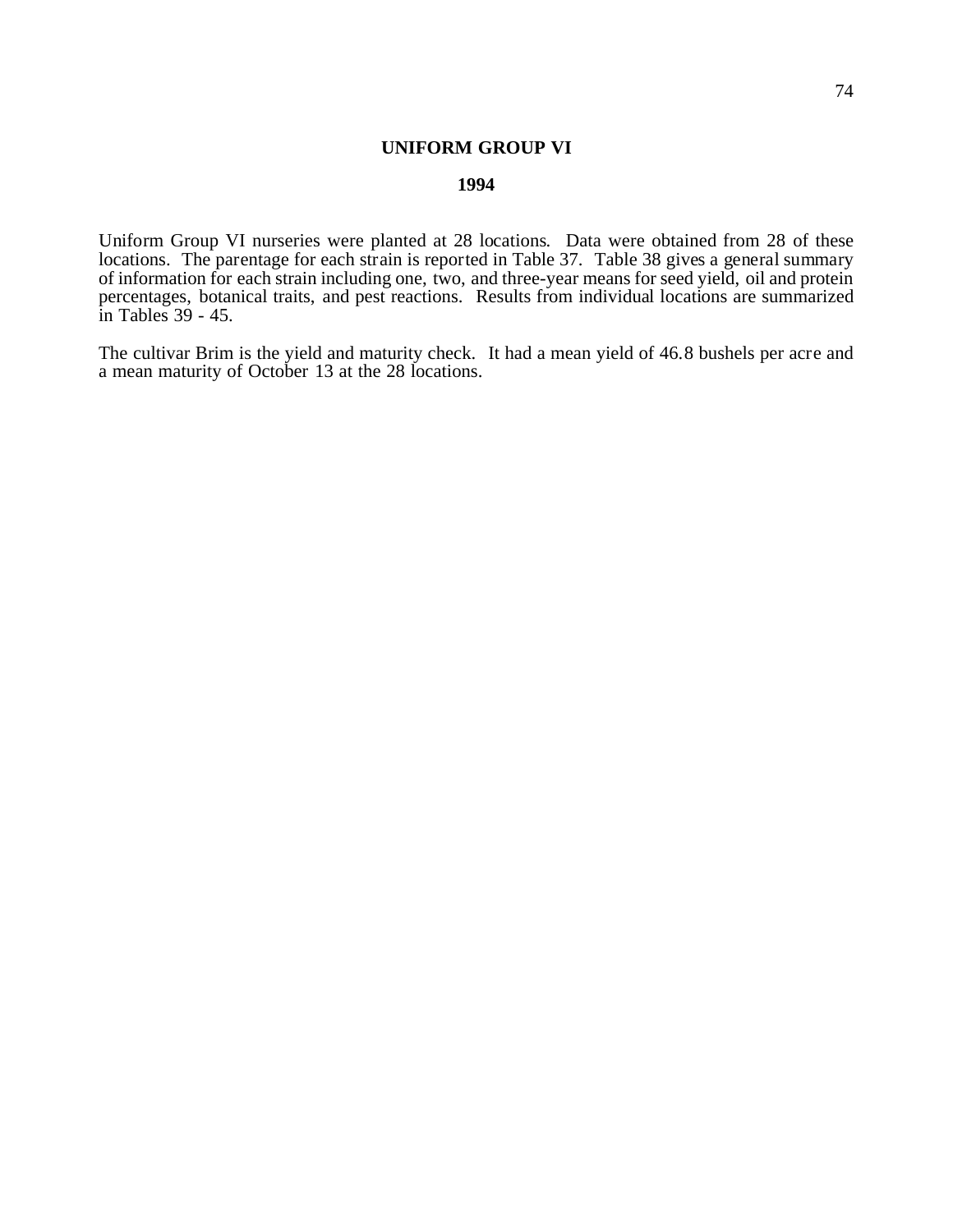| STRAIN/        |                                      | <b>GENERATION</b> |
|----------------|--------------------------------------|-------------------|
| <b>VARIETY</b> | PARENTAGE                            | <b>COMPOSITED</b> |
| 1. BRIM        | YOUNG X N77-1102                     | F7                |
| 2. LYON        | D82-2218 X LAMAR                     | F <sub>5</sub>    |
| 3. AU89-1424   | G80-1515 X STONEWALL                 | F <sub>6</sub>    |
| 4. SC89-147    | <b>HUTCHESON X LEFLORE</b>           | F <sub>5</sub>    |
| 5. SC89-181    | HUTCHESON X LEFLORE                  | F <sub>5</sub>    |
| 6. V88-494     | V79-881 X TOANO                      | F <sub>5</sub>    |
| 7. AU90-442    | <b>HUTCHESON X AU82-589</b>          | F <sub>6</sub>    |
| 8. AU90-585    | HUTCHESON X AU82-589                 | F <sub>6</sub>    |
| 9. AU90-592    | <b>HUTCHESON X AU82-589</b>          | F <sub>6</sub>    |
| 10. G89-300    | HUTCHESON X COLQUITT                 | F7                |
| 11. G89-2223   | G81-152 X COKER 6738                 | F7                |
| 12. G89-2272   | G81-152 X COKER 6738                 | F7                |
| 13. N90-541    | HUTCHESON X N80-1014                 | F <sub>6</sub>    |
| 14. N91-140    | NRS5Y                                | F <sub>6</sub>    |
| 15. N91-386    | <b>N85-4085 X BRAXTON</b>            | F <sub>6</sub>    |
| 16. R90-555    | (TRACY-M X JEFF) X (NAROW X SHARKEY) | F <sub>5</sub>    |
| 17. SC90-2089  | <b>COKER 6847 X HUTCHESON</b>        | F <sub>5</sub>    |
| 18. SC90-2839  | COKER 6847 X THOMAS                  | F <sub>5</sub>    |

TABLE 37 - PARENTAGE OF STRAIN/VARIETY GROWN IN UNIFORM GROUP VI, 1994.

## **Background of lines used as parents:**

- **AU82-589** is a selection from N74-1572 X F76-8846. N74-1572 is a selection from Govan X Davis. F76-8846 is a selection from Centennial X [Forrest X (Cobb X D68-216)].
- **D82-2218** is a selection from Bedford X Tracy-M.<br>**G80-1515** is a selection from Pickett 71 X Bedford
- G80-1515 is a selection from Pickett 71 X Bedford.<br>
G81-152 is a selection from D74-7741 X Coker 23
- **G81-152** is a selection from D74-7741 X Coker 237. D74-7741 is a selection from Forrest X D70-3001. D70- 3001 is of the same parentage as Centennial.
- **N73-1102** is a selection from Tracy X Ransom.<br>**N83-1014** is a selection from Gasoy 17 X N77-9
- **N83-1014** is a selection from Gasoy 17 X N77-940. N77-940 is a selection from N70-1549 X Centennial.<br>**N85-4085** is a selection from Centennial X PI 417409.
- **N85-4085** is a selection from Centennial X PI 417409.<br>**V79-881** is a selection from Essex X Ransom.
- is a selection from Essex X Ransom.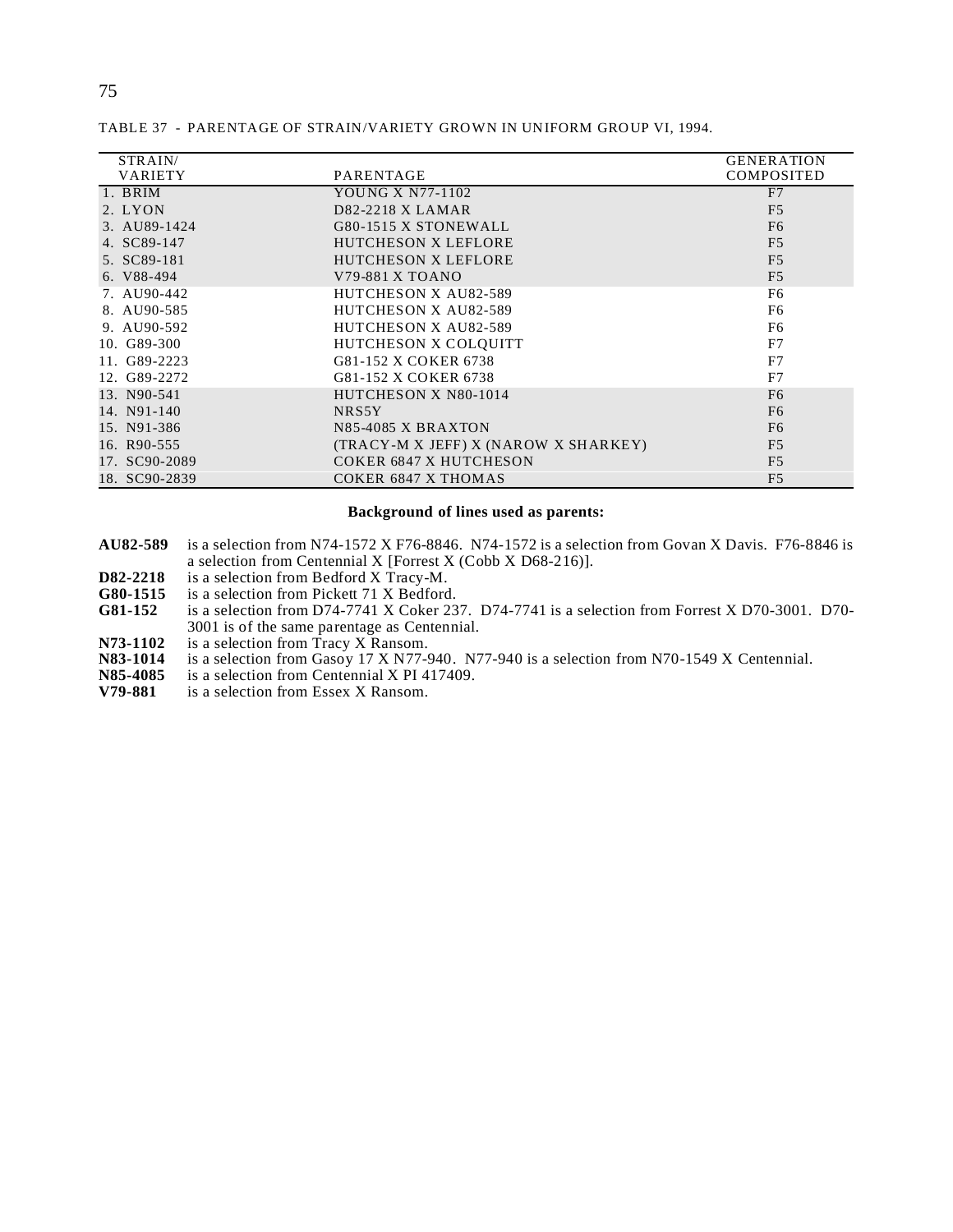|                             | YIELD <sup>+</sup> |                   |                  | <b>PROTEIN</b>          |              |            |                | OIL          |                            |            |                  |
|-----------------------------|--------------------|-------------------|------------------|-------------------------|--------------|------------|----------------|--------------|----------------------------|------------|------------------|
| STRAIN/VARIETY              | 1994               |                   | 93-94            | 92-94                   | 1994         | 93-94      | 92-94          |              | 1994                       | 93-94      | 92-94            |
| 1. BRIM                     | 46.8               |                   | 43.1             |                         | 43.9         | 42.7       |                |              | 20.2                       | 20.2       |                  |
| 2. LYON                     | 43.8               |                   | 39.9             | 41.7                    | 43.0         | 41.9       | 41.8           |              | 20.4                       | 20.5       | 20.5             |
| 3. AU89-1424                | 46.0               |                   | 42.0             |                         | 41.9         | 40.7       |                |              | 20.7                       | 20.9       |                  |
| 4. SC89-147                 | 46.0               |                   | 43.4             |                         | 42.6         | 41.7       |                |              | 20.7                       | 20.6       |                  |
| 5. SC89-181                 | 44.3               |                   | 43.0             |                         | 42.2         | 41.1       |                |              | 20.0                       | 20.1       |                  |
| 6. V88-494                  | 46.9               |                   | 43.5             |                         | 43.1         | 41.7       |                |              | 20.6                       | 20.9       |                  |
| 7. AU90-442                 | 47.4               |                   |                  |                         | 42.4         |            |                |              | 21.0                       |            |                  |
| 8. AU90-585                 | 47.5               |                   |                  |                         | 43.1         |            |                |              | 20.4                       |            |                  |
| 9. AU90-592                 | 46.5               |                   |                  |                         | 43.5         |            |                |              | 20.4                       |            |                  |
| 10. G89-300<br>11. G89-2223 | 46.2               |                   |                  |                         | 41.3         |            |                |              | 20.6                       |            |                  |
| 12. G89-2272                | 48.0<br>43.0       |                   |                  |                         | 43.7<br>42.6 |            |                |              | 20.8<br>21.2               |            |                  |
| 13. N90-541                 | 48.7               |                   | 43.1             |                         | 43.0         | 41.6       |                |              | 22.0                       | 22.6       |                  |
| 14. N91-140                 | 45.0               |                   |                  |                         | 42.3         |            |                |              | 20.6                       |            |                  |
| 15. N91-386                 | 45.9               |                   |                  |                         | 43.7         |            |                |              | 19.9                       |            |                  |
| 16. R90-555                 | 44.6               |                   |                  |                         | 43.5         |            |                |              | 20.2                       |            |                  |
| 17. SC90-2089               | 46.5               |                   |                  |                         | 44.3         |            |                |              | 19.8                       |            |                  |
| 18. SC90-2839               | 44.6               |                   |                  |                         | 42.4         |            |                |              | 20.1                       |            |                  |
|                             |                    |                   |                  | <b>BOTANICAL TRAITS</b> |              |            |                |              |                            |            |                  |
| STRAIN/                     |                    | FL.               | MAT.             |                         |              |            | <b>SEED</b>    | <b>SEED</b>  | PUB.                       |            | POD              |
| <b>VARIETY</b>              |                    | COLOR             | <b>DATE</b>      | LOG.                    | HT.          |            | <b>QUALITY</b> | <b>SIZE</b>  | <b>COLOR</b>               |            | COLOR            |
| 1. BRIM                     |                    | W                 | 10/13            | 2.2                     | 38           |            | 1.6            | 13.1         | $\overline{G}$             |            | <b>Br</b>        |
| 2. LYON                     |                    | W                 | $\boldsymbol{0}$ | 2.6                     | 33           |            | 1.7            | 13.8         | $\mathbf T$                |            | T                |
| 3. AU89-1424                |                    | W                 | $+3$             | 2.1                     | 35           |            | 1.9            | 15.5         | $\mathbf T$                |            | T                |
| 4. SC89-147                 |                    | W                 | $+6$             | 2.2                     | 36           |            | 1.6            | 14.2         | $\mathbf G$                |            | $\mathbf T$      |
| 5. SC89-181                 |                    | W                 | $+7$             | 2.4                     | 36           |            | 1.8            | 12.4         | G                          |            | $\mathbf T$      |
| 6. V88-494                  |                    | $\mathbf{P}$      | $+2$             | 2.0                     | 34           |            | 1.6            | 13.5         | $\mathbf G$                |            | $\mathbf T$      |
| 7. AU90-442                 |                    | P                 | $+3$             | 2.3                     | 35           |            | 1.7            | 12.4         | G                          |            | $\mathbf T$      |
| 8. AU90-585                 |                    | P                 | $+3$             | 2.5                     | 36           |            | 1.8            | 12.1         | $\mathbf G$                |            | $\mathbf T$      |
| 9. AU90-592                 |                    | P                 | $+2$             | 2.5                     | 35           |            | 1.8            | 12.1         | G                          |            | $\mathbf T$      |
| 10. G89-300                 |                    | P                 | $+4$             | 2.0                     | 36           |            | 1.8            | 16.1         | $\mathbf T$                |            | $\mathbf T$      |
| 11. G89-2223                |                    | W<br>$\mathbf{P}$ | $+6$<br>$+3$     | 2.4<br>1.5              | 33<br>34     |            | 1.5<br>1.7     | 13.6<br>15.2 | $\mathbf T$<br>$\mathbf T$ |            | T<br>$\mathbf T$ |
| 12. G89-2272<br>13. N90-541 |                    | W                 | $-1$             | 1.4                     | 30           |            | 2.0            | 16.2         | $\mathbf T$                |            | T                |
| 14. N91-140                 |                    | $\mathbf{P}$      | $+2$             | 2.1                     | 35           |            | 1.6            | 13.3         | $\mathbf T$                |            | $\mathbf T$      |
| 15. N91-386                 |                    | $\mathbf{P}$      | $+4$             | 1.8                     | 40           |            | 1.8            | 20.2         | $\mathbf T$                |            | T                |
| 16. R90-555                 |                    | $\mathbf{P}$      | $-2$             | 2.1                     | 39           |            | 1.9            | 15.3         | $\mathbf T$                |            | $\mathbf T$      |
| 17. SC90-2089               |                    | W                 | $+4$             | 2.1                     | 37           |            | 1.6            | 13.4         | G                          |            | $\mathbf T$      |
| 18. SC90-2839               |                    | P                 | $+3$             | 2.0                     | 36           |            | 1.5            | 14.2         | G                          |            | T                |
|                             |                    |                   |                  | <b>PEST REACTIONS</b>   |              |            |                |              |                            |            |                  |
|                             | FROG-              | FROG-             |                  | <b>STEM</b>             | <b>STEM</b>  |            |                |              |                            |            |                  |
| STRAIN/                     | <b>EYE</b>         | <b>EYE</b>        |                  | <b>CANKER CANKER</b>    |              | M.a.       | M.a.           | M.i.         | <b>SCN</b>                 | <b>SCN</b> |                  |
| <b>VARIETY</b>              | AL                 | MS                | <b>VBC</b>       | MS                      | TX           | GA         | TN             | <b>GA</b>    | 3                          | 14         | AWB              |
| 1. BRIM                     | 1.0                | 0.2               | 5.0              | 4.0                     | 1.0          | 4.3        | 3.1            | 4.0          | 5.0                        | 4.9        | 5.0              |
| 2. LYON<br>3. AU89-1424     | 1.0                | 0.3               | 5.3              | 1.0                     | 0.0          | 4.3        | 1.0<br>2.1     | 1.8          | 1.0                        | 3.1<br>3.4 | 5.0              |
|                             | 1.0                | 0.1               | 4.5              | 3.5                     | 0.0<br>0.0   | 4.0        |                | 4.3          | 1.0                        |            | 3.5              |
| 4. SC89-147<br>5. SC89-181  | 3.0<br>4.3         | 1.5<br>7.9        | 7.1<br>6.5       | 1.0<br>1.0              | 0.0          | 4.3<br>2.3 | 2.1<br>1.0     | 3.8<br>1.0   | 1.1<br>1.3                 | 2.3<br>1.1 | 4.5<br>5.0       |
| 6. V88-494                  | 1.7                | 0.8               | 5.5              | 1.0                     | 0.0          | 3.5        | 2.6            | 3.0          | 5.0                        | 4.4        | 3.5              |
| 7. AU90-442                 | 1.0                | 0.3               | 4.7              | 2.5                     | 1.0          | 3.8        | 1.1            | 1.0          | 5.0                        | 4.8        | 3.0              |
| 8. AU90-585                 | 1.0                | 0.1               | 4.5              | 1.6                     | 0.0          | 3.0        | 1.1            | 1.8          | 5.0                        | 4.7        | 2.5              |
| 9. AU90-592                 | 3.3                | 0.9               | 4.8              | 1.9                     | 0.0          | 2.5        | 1.0            | 2.0          | 4.9                        | 4.3        | 3.0              |
| 10. G89-300                 | 3.0                | 1.6               | 4.7              | 1.0                     | 0.0          | 3.3        | 1.1            | 1.0          | 4.9                        | 4.5        | 3.0              |
| 11. G89-2223                | 3.0                | 1.2               | 4.0              | 1.0                     | 0.0          | 3.5        | 1.0            | 2.0          | 1.2                        | 4.2        | 3.0              |
| 12. G89-2272                | 5.0                | 1.8               | 5.0              | 2.6                     | 0.0          | 2.3        | 1.0            | 2.3          | 1.0                        | 3.6        | 4.5              |
| 13. N90-541                 | 1.0                | 0.1               | 3.2              | 1.5                     | 0.0          | 4.5        | 2.3            | 4.5          | 5.0                        | 4.8        | 4.5              |
| 14. N91-140                 | 4.0                | 2.5               | 5.5              | 3.5                     | 3.0          | 4.8        | 1.6            | 4.3          | 5.0                        | 4.4        | 3.5              |
| 15. N91-386                 | 1.0                | 0.7               | 4.5              | 1.4                     | 0.0          | 3.3        | 1.1            | 1.0          | 5.0                        | 4.9        | 4.5              |
| 16. R90-555                 | 4.0                | 2.1               | 5.5              | 2.0                     | 1.0          | 4.0        | 1.7            | 4.0          | 1.6                        | 1.8        | 4.5              |
| 17. SC90-2089               | 1.0                | 1.0               | 6.2              | 1.0                     | 0.0          | 3.5        | 1.0            | 2.5          | 5.0                        | 4.9        | 4.0              |
| 18. SC90-2839               | 4.3                | 2.8               | 4.8              | 1.0                     | 0.0          | 4.0        | 1.0            | 2.0          | 1.1                        | 5.0        | 4.0              |

TABLE 38 - GENERAL SUMMARY OF PERFORMANCE FOR STRAIN/VARIETY GROWN IN UNIFORM GROUP VI, 1994.

† Data from Kinston, NC (1994) and Rohwer, AR (1994) were not included in means.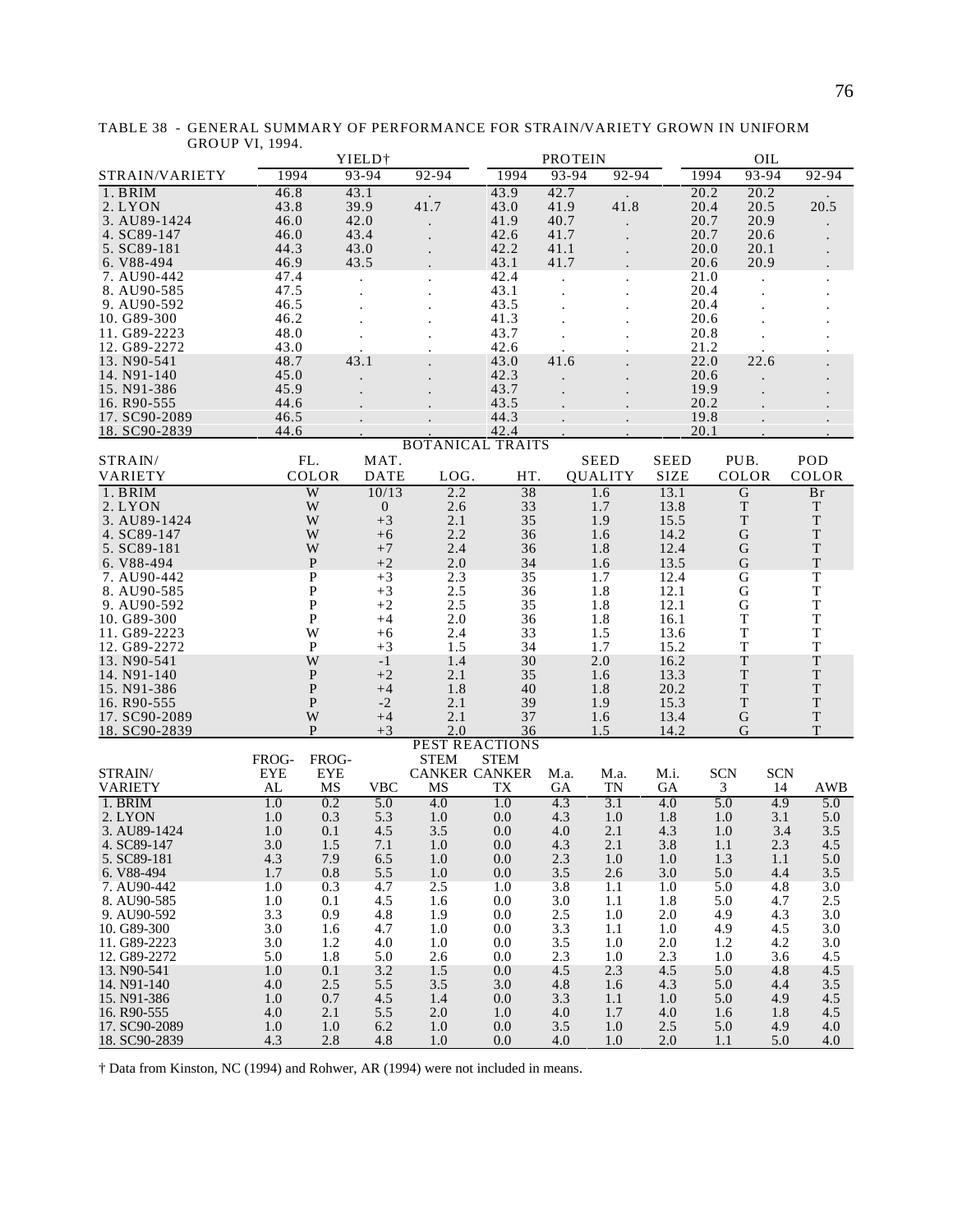| TABLE 39 - SEED YIELD, IN BUSHELS PER ACRE, FOR STRAIN/VARIETY IN UNIFORM GROUP VI, 1994. |            |  |  |
|-------------------------------------------------------------------------------------------|------------|--|--|
|                                                                                           | EAST COAST |  |  |

| STRAIN/                       |               | <b>FLORENCE</b> | <b>KINSTON</b>    | LINI COILDI<br>PLYMOUTH | <b>SUFFOLK</b> |              | WARAW             |                     |  |
|-------------------------------|---------------|-----------------|-------------------|-------------------------|----------------|--------------|-------------------|---------------------|--|
| VARIETY                       |               | SC              | $NC+$             | NC                      | V A            |              | V A               | MEAN                |  |
| <b>BRIM</b>                   |               | 47.8            | 23.0              | 40.5                    | 62.7           |              | 52.2              | 50.8                |  |
| LYON                          |               | 43.5            | 26.7              | 44.4                    | 60.2           |              | 47.0              | 48.8                |  |
| AU89-1424<br>SC89-147         |               | 47.9<br>50.9    | 34.4              | 40.8<br>36.8            | 58.0           |              | 56.4<br>53.0      | 50.7<br>49.0        |  |
| SC89-181                      |               | 50.0            | 24.3<br>25.1      | 34.9                    | 55.1<br>57.7   |              | 43.1              | 46.4                |  |
| V88-494                       |               | 46.2            | 19.3              | 43.4                    | 66.4           |              | 54.9              | 52.7                |  |
| AU90-442                      |               | 51.5            | 21.8              | 38.3                    | 70.3           |              | 52.2              | 53.1                |  |
| AU90-585                      |               | 51.5            | 17.9              | 39.0                    | 65.3           |              | 53.8              | 52.4                |  |
| AU90-592                      |               | 50.6            | 21.5              | 38.4                    | 68.0           |              | 50.5              | 51.9                |  |
| G89-300                       |               | 46.3            | 14.2              | 43.2                    | 60.9           |              | 48.8              | 49.8                |  |
| G89-2223                      |               | 51.2            | 34.6              | 44.9                    | 66.0           |              | 51.2              | 53.3                |  |
| G89-2272                      |               | 46.9            | 31.0              | 41.4                    | 60.5           |              | 49.6              | 49.6                |  |
| N90-541                       |               | 51.5            | 15.4              | 43.9                    | 65.4           |              | 50.3              | 52.8                |  |
| N91-140                       |               | 43.0            | 9.6               | 40.6                    | 61.8           |              | 52.7              | 49.5                |  |
| N91-386                       |               | 49.7            | 17.1              | 37.1<br>40.9            | 69.3           |              | 48.2              | 51.1                |  |
| R90-555<br>SC90-2089          |               | 41.4<br>48.8    | 26.0<br>20.1      | 39.6                    | 61.0<br>63.9   |              | 51.1<br>49.6      | 48.6<br>50.5        |  |
| SC90-2839                     |               | 49.4            | 28.7              | 38.6                    | 59.6           |              | 42.9              | 47.6                |  |
| Overall Mean                  |               | 48.2            | 22.8              | 40.4                    | 62.9           |              | 50.4              | 50.5                |  |
| L.S.D. (0.05)                 |               | 6.4             | 8.1               | 5.3                     | 8.1            |              | 6.9               |                     |  |
| $C.V.$ $(\%)$                 |               | 8.0             | 21.3              | 7.8                     | 7.7            |              | 8.3               |                     |  |
|                               |               |                 |                   | SOUTHEAST               |                |              |                   |                     |  |
|                               | <b>BATON</b>  | BLACK-          | FAIR-             |                         |                | TALLA-       |                   |                     |  |
| STRAIN/                       | ROUGE         | <b>VILLE</b>    | HOPE              | JAY                     | QUINCY         | SSEE         | <b>TIFTON</b>     |                     |  |
| VARIETY                       | LA            | SC(A)           | AL                | FL                      | FL             | AL           | <b>GA</b>         | MEAN                |  |
| BRIM                          | 52.5          | 54.6            | 41.8              | 23.8                    | 13.4           | 59.7         | 69.9              | 45.1                |  |
| LYON                          | 31.3          | 40.7            | 44.5              | 23.8                    | 17.1           | 51.3         | 56.1              | 37.8                |  |
| AU89-1424                     | 61.4          | 44.0            | 46.9              | 21.3                    | 18.8           | 52.3         | 68.0              | 44.7                |  |
| SC89-147                      | 59.1          | 46.0            | 49.6              | 22.0                    | 16.0           | 52.7         | 67.7              | 44.7                |  |
| SC89-181                      | 49.7          | 46.6            | 52.9              | 27.1                    | 14.1           | 52.3         | 71.5              | 44.9                |  |
| V88-494                       | 41.3          | 48.0            | 43.9              | 21.6                    | 17.1           | 61.7         | 66.6              | 42.9                |  |
| AU90-442                      | 56.1          | 51.2            | 51.4              | 24.2                    | 21.2           | 52.3         | 71.0              | 46.8                |  |
| AU90-585                      | 58.9          | 48.3            | 50.8              | 26.0                    | 19.1           | 61.0         | 67.5              | 47.4                |  |
| AU90-592                      | 57.0          | 51.7            | 47.8              | 24.6                    | 13.5           | 57.3         | 59.9              | 44.5                |  |
| G89-300<br>G89-2223           | 51.5<br>49.2  | 51.9<br>49.6    | 50.5<br>44.5      | 30.4<br>33.4            | 20.1<br>26.8   | 57.0<br>49.3 | 64.4<br>68.5      | 46.5<br>45.9        |  |
| G89-2272                      | 50.5          | 39.1            | 47.8              | 33.0                    | 23.3           | 47.3         | 66.2              | 43.9                |  |
| N90-541                       | 57.3          | 38.2            | 49.9              | 26.0                    | 16.7           | 59.7         | 65.7              | 44.8                |  |
| N91-140                       | 50.9          | 43.8            | 47.5              | 28.2                    | 18.4           | 57.7         | 71.4              | 45.4                |  |
| N91-386                       | 54.4          | 50.5            | 46.3              | 24.6                    | 19.3           | 59.0         | 65.4              | 45.6                |  |
| R90-555                       | 45.3          | 30.7            | 45.7              | 25.3                    | 21.8           | 52.3         | 62.9              | 40.6                |  |
| SC90-2089                     | 39.7          | 46.5            | 45.4              | 28.6                    | 18.7           | 55.0         | 66.5              | 42.9                |  |
| SC90-2839                     | 52.0          | 50.5            | 45.7              | 21.6                    | 14.0           | 57.3         | 66.7              | 44.0                |  |
| Overall Mean                  | 51.0          | 46.2            | 47.4              | 25.9                    | 18.3           | 55.3         | 66.4              | 44.4                |  |
| L.S.D. (0.05)                 | 9.4           | 11.3            | 6.4               | 7.5                     | 5.4            | 8.3          | 8.7               |                     |  |
| $C.V.$ (%)                    | 10.7          | 14.8            | 8.1               | 17.4                    | 17.9           | 9.1          | 7.9               |                     |  |
|                               |               |                 |                   | UPPER AND CENTRAL SOUTH |                |              |                   |                     |  |
| STRAIN/                       | <b>ATHENS</b> |                 | <b>BELLE MINA</b> | CALHOUN                 | <b>CLEMSON</b> |              | <b>STARKVILLE</b> |                     |  |
| VARIETY                       | GА            |                 | AL                | GА                      | SC             |              | МS                | MEAN                |  |
| <b>BRIM</b>                   | 64.3          |                 | 46.3              | 47.4                    | 57.1           |              | 42.0              | 51.4                |  |
| LYON                          | 57.3          |                 | 51.0              | 56.2                    | 54.0           |              | 40.8              |                     |  |
| AU89-1424                     | 57.1          |                 | 48.0              | 51.7                    | 59.1           |              | 38.3              | $\frac{51.9}{50.8}$ |  |
| SC89-147                      | 57.9          |                 | 48.3              | 47.1                    | 55.6           |              | 45.4              | 50.8                |  |
| SC89-181                      | 52.9          |                 | 31.3              | 51.6                    | 49.4           |              | 41.5              | 45.3                |  |
| V88-494<br>AU90-442           | 63.7<br>53.1  |                 | 44.7<br>52.0      | 48.2                    | 63.4<br>53.9   |              | 46.3              | 53.2<br>49.2        |  |
| AU90-585                      | 61.5          |                 | 55.0              | $51.9$<br>$52.2$        | 61.0           |              | $35.2$<br>$39.5$  | 53.8                |  |
| AU90-592                      | 62.1          |                 | 51.7              | 55.1                    | 58.0           |              | 42.4              | 53.9                |  |
| G89-300                       | 62.7          |                 | 42.7              | 52.7                    | 56.5           |              | 37.9              | 50.5                |  |
| G89-2223                      | 55.4          |                 | 55.0              | 44.5                    | 57.1           |              | 45.0              | 51.4                |  |
| G89-2272                      | 52.4          |                 | 42.0              | 51.2                    | 52.9           |              | 27.9              | 45.3                |  |
| N90-541<br>N91-140            | 69.3<br>56.1  |                 | 51.3<br>31.0      | 53.7<br>52.7            | 61.7<br>57.7   |              | 39.1<br>34.4      | 55.0<br>46.4        |  |
| N91-386                       | 57.5          |                 | 49.3              | 46.1                    | 53.7           |              | 43.9              | 50.1                |  |
| R90-555                       | 52.5          |                 | 46.7              | 53.8                    | 53.5           |              | 46.7              | 50.6                |  |
| SC90-2089                     | 62.1          |                 | 51.3              | 52.6                    | 55.6           |              | 48.1              | 53.9                |  |
| SC90-2839                     | 57.4          |                 | 38.7              | 48.8                    | 54.5           |              | 48.6              | 49.6                |  |
| Overall Mean<br>L.S.D. (0.05) | 58.6<br>7.6   |                 | 46.5<br>6.5       | 50.9<br>$10.0\,$        | 56.4<br>7.4    |              | 41.3<br>6.1       | 50.7                |  |
| C.V. (%)                      | 7.8           |                 | 8.4               | 11.7                    | 7.7            |              | 8.8               |                     |  |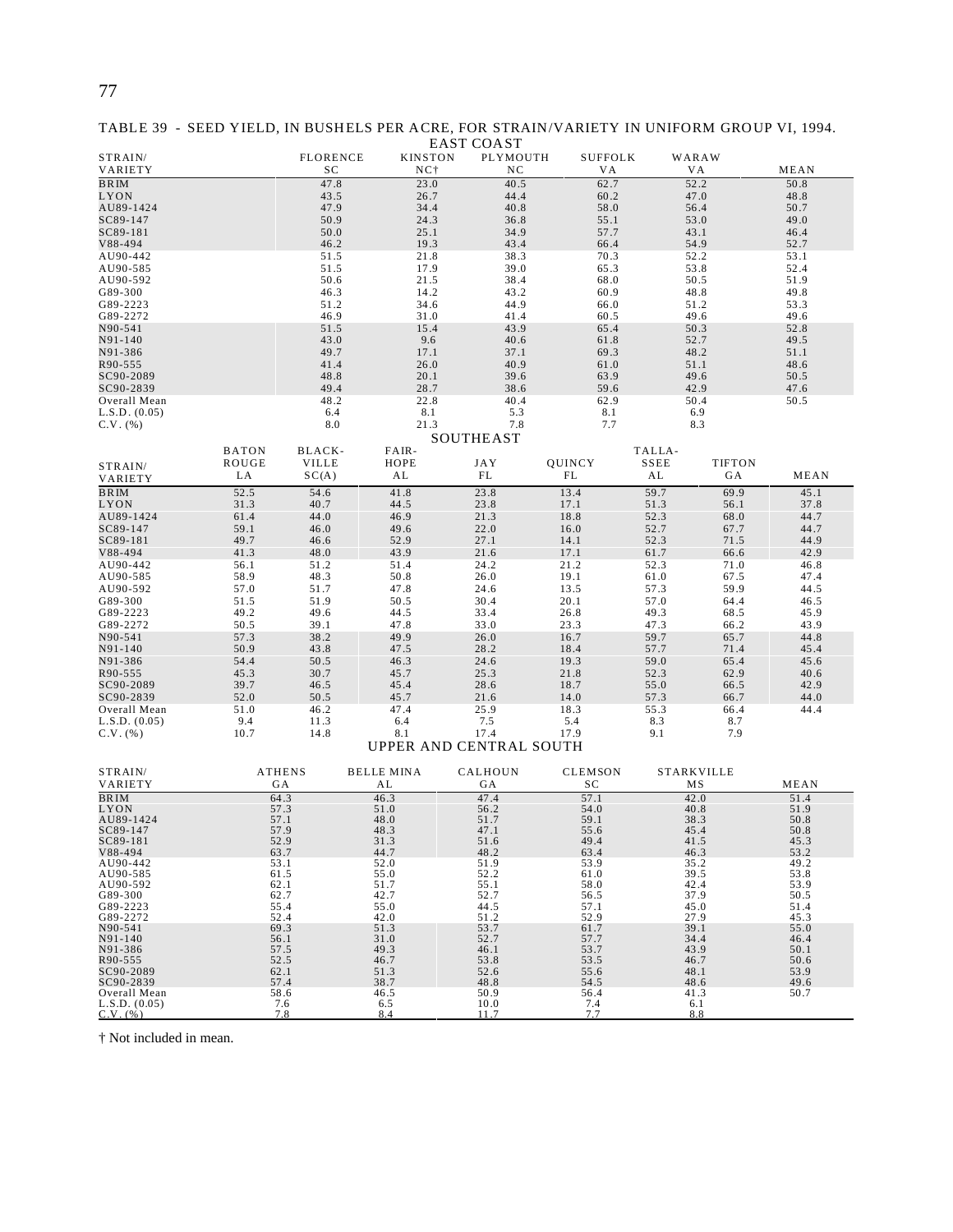| TABLE 39 |  | - (Continued). |
|----------|--|----------------|
|----------|--|----------------|

|                | $\sqrt{2}$                   |                     |                          | <b>DELTA</b>             |               |                      |                        |             |
|----------------|------------------------------|---------------------|--------------------------|--------------------------|---------------|----------------------|------------------------|-------------|
| STRAIN/        | <b>JONES-</b><br><b>BORO</b> | <b>PINE</b><br>TREE | PORTAGE-<br><b>VILLE</b> | PORTAGE-<br><b>VILLE</b> | <b>ROHWER</b> | ST.<br><b>JOSEPH</b> | STONE-<br><b>VILLE</b> |             |
| <b>VARIETY</b> | AR                           | AR                  | MO(A)                    | MO(B)                    | AR†           | LA                   | MS(B)                  | <b>MEAN</b> |
| <b>BRIM</b>    | 19.0                         | 44.3                | 51.9                     | 61.2                     | 40.4          | 46.9                 | 38.5                   | 43.6        |
| <b>LYON</b>    | 27.8                         | 39.3                | 50.5                     | 59.3                     | 39.7          | 40.0                 | 35.0                   | 42.0        |
| AU89-1424      | 25.2                         | 38.8                | 52.0                     | 55.8                     | 38.4          | 43.7                 | 34.3                   | 41.6        |
| SC89-147       | 31.7                         | 39.1                | 53.0                     | 60.5                     | 44.1          | 49.4                 | 33.6                   | 44.6        |
| SC89-181       | 25.0                         | 40.3                | 47.0                     | 59.3                     | 34.6          | 44.6                 | 32.4                   | 41.4        |
| V88-494        | 21.8                         | 43.9                | 53.0                     | 64.7                     | 40.3          | 49.7                 | 35.0                   | 44.7        |
| AU90-442       | 20.7                         | 44.0                | 44.5                     | 56.5                     | 46.5          | 46.1                 | 41.0                   | 42.1        |
| AU90-585       | 20.7                         | 42.0                | 50.0                     | 59.9                     | 49.5          | 49.6                 | 31.4                   | 42.3        |
| AU90-592       | 20.3                         | 38.6                | 56.3                     | 57.7                     | 39.0          | 50.8                 | 28.7                   | 42.1        |
| G89-300        | 22.2                         | 39.3                | 50.1                     | 58.6                     | 38.7          | 47.6                 | 38.1                   | 42.7        |
| G89-2223       | 27.9                         | 43.2                | 56.8                     | 61.4                     | 47.4          | 46.0                 | 36.6                   | 45.3        |
| G89-2272       | 26.7                         | 36.4                | 51.1                     | 48.7                     | 34.8          | 40.6                 | 32.1                   | 39.3        |
| N90-541        | 28.4                         | 41.2                | 55.4                     | 60.3                     | 42.7          | 49.7                 | 36.4                   | 45.2        |
| N91-140        | 17.3                         | 40.0                | 53.3                     | 59.2                     | 34.2          | 43.8                 | 35.9                   | 41.6        |
| N91-386        | 19.0                         | 42.1                | 52.9                     | 58.0                     | 24.1          | 45.1                 | 33.9                   | 41.8        |
| R90-555        | 37.2                         | 37.2                | 48.8                     | 55.1                     | 39.6          | 49.7                 | 31.2                   | 43.2        |
| SC90-2089      | 21.3                         | 38.7                | 47.5                     | 59.9                     | 36.1          | 51.3                 | 38.5                   | 42.9        |
| SC90-2839      | 19.5                         | 37.3                | 48.9                     | 54.6                     | 40.6          | 49.8                 | 37.7                   | 41.3        |
| Overall Mean   | 24.0                         | 40.3                | 51.3                     | 58.4                     | 39.5          | 46.9                 | 35.0                   | 42.6        |
| L.S.D. (0.05)  | 6.0                          | 6.1                 | 5.9                      | 4.6                      | 13.9          | 4.4                  | 6.6                    |             |
| $C.V.$ $(\% )$ | 15.0                         | 9.1                 | 6.9                      | 4.7                      | 21.1          | 5.6                  | 11.3                   |             |

WEST

| STRAIN/        | <b>BEAUMONT</b> | <b>BIXBY</b> | <b>BOSSIER CITY</b> | <b>STUTTGART</b> |             |
|----------------|-----------------|--------------|---------------------|------------------|-------------|
| <b>VARIETY</b> | TX              | OK.          | LA                  | AR               | <b>MEAN</b> |
| BRIM           | 28.6            | 52.8         | 58.2                | 40.0             | 44.9        |
| <b>LYON</b>    | 33.6            | 49.7         | 42.8                | 41.8             | 42.0        |
| AU89-1424      | 33.6            | 49.3         | 46.1                | 48.1             | 44.3        |
| SC89-147       | 21.2            | 58.7         | 44.7                | 40.4             | 41.3        |
| SC89-181       | 26.6            | 61.0         | 39.1                | 48.7             | 43.9        |
| V88-494        | 29.6            | 51.8         | 47.8                | 44.4             | 43.4        |
| AU90-442       | 30.1            | 47.9         | 64.4                | 51.7             | 48.5        |
| AU90-585       | 28.1            | 44.9         | 53.7                | 43.4             | 42.5        |
| AU90-592       | 26.6            | 53.2         | 45.0                | 43.0             | 42.0        |
| G89-300        | 29.2            | 45.8         | 43.4                | 48.7             | 41.8        |
| G89-2223       | 31.7            | 39.4         | 61.2                | 51.7             | 46.0        |
| G89-2272       | 21.9            | 43.8         | 46.6                | 39.1             | 37.9        |
| N90-541        | 27.3            | 51.4         | 65.4                | 50.2             | 48.6        |
| N91-140        | 24.7            | 51.7         | 54.0                | 42.9             | 43.3        |
| N91-386        | 29.3            | 49.9         | 43.6                | 46.2             | 42.2        |
| R90-555        | 22.9            | 53.6         | 45.8                | 47.5             | 42.5        |
| SC90-2089      | 29.7            | 51.6         | 53.9                | 44.0             | 44.8        |
| SC90-2839      | 25.7            | 48.4         | 53.6                | 36.6             | 41.1        |
| Overall Mean   | 27.8            | 50.3         | 50.5                | 44.9             | 43.4        |
| L.S.D. (0.05)  | 5.6             | 8.5          | 12.3                | 7.0              |             |
| $C.V.$ $%$     | 12.2            | 10.1         | 14.7                | 9.3              |             |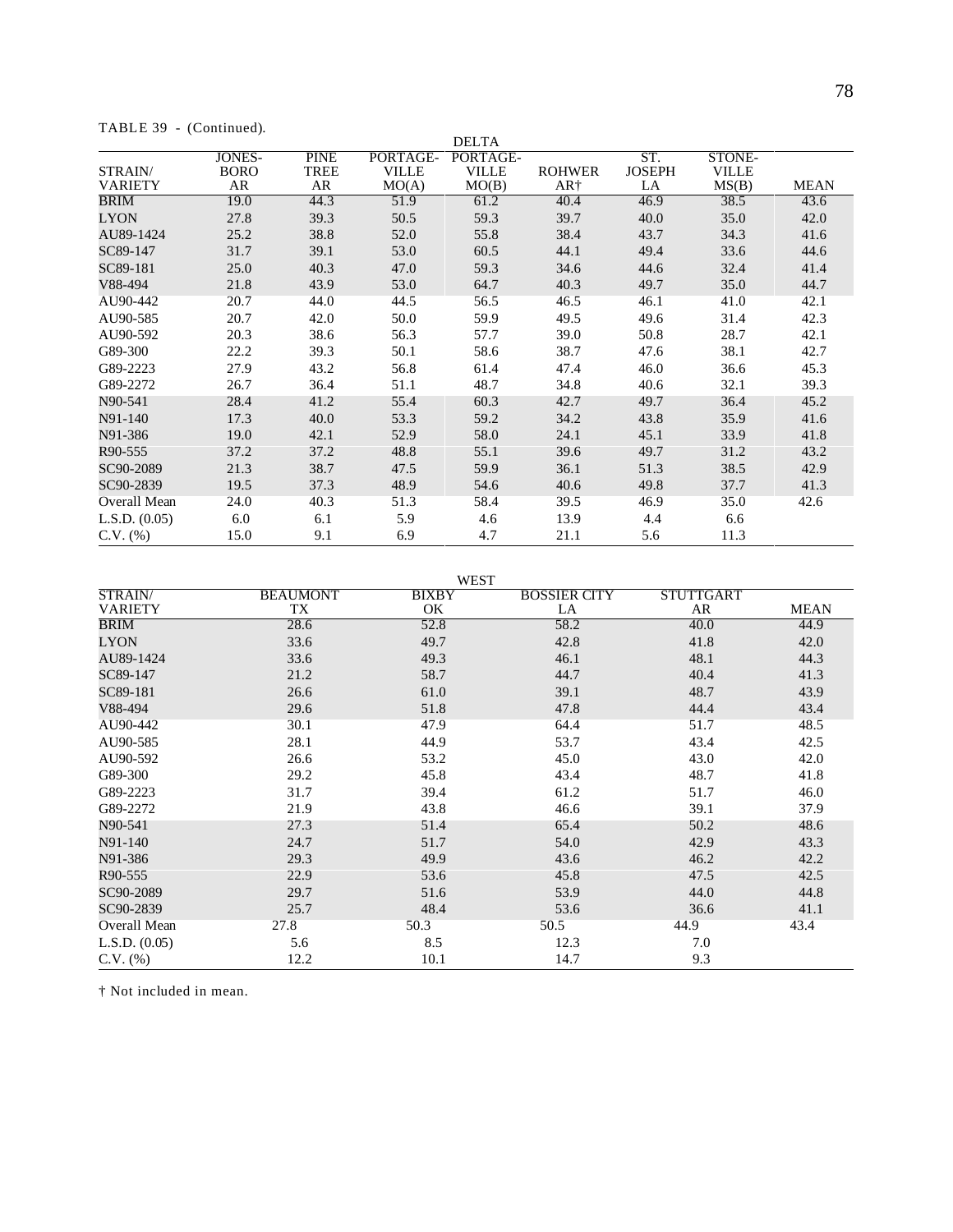|                      |               |                 |                         | <b>EAST COAST</b> |                |                |               |               |
|----------------------|---------------|-----------------|-------------------------|-------------------|----------------|----------------|---------------|---------------|
| STRAIN/              |               | <b>FLORENCE</b> | <b>KINSTON</b>          | <b>PLYMOUTH</b>   |                | <b>SUFFOLK</b> | WARSAW        |               |
| <b>VARIETY</b>       |               | <b>SC</b>       | NC <sup>+</sup>         | <b>NC</b>         |                | VA             | VA            | <b>MEAN</b>   |
| <b>BRIM</b>          |               | 99.2            | 100.9                   | 100.2             | 99.7           |                | 103.6         | 100.6         |
| LYON                 |               | 90.2            | 117.1                   | 109.9             | 95.7           |                | 93.3          | 96.6          |
| AU89-1424            |               | 99.4            | 150.9                   | 101.0             | 92.2           |                | 111.9         | 100.4         |
| SC89-147             |               | 105.6           | 106.6                   | 91.1              | 87.6           |                | 105.2         | 97.0          |
| SC89-181             |               | 103.7           | 110.1                   | 86.4              | 91.7           |                | 85.5          | 91.9          |
| V88-494              |               | 95.9            | 84.6                    | 107.4             | 105.6          |                | 108.9         | 104.4         |
| AU90-442             |               | 106.8           | 95.6                    | 94.8              | 111.8          |                | 103.6         | 105.1         |
| AU90-585             |               | 106.8           | 78.5                    | 96.5              | 103.8          |                | 106.7         | 103.8         |
| AU90-592             |               | 105.0           | 94.3                    | 95.0              | 108.1          |                | 100.2         | 102.8         |
| G89-300              |               | 96.1            | 62.3                    | 106.9             | 96.8           |                | 96.8          | 98.6          |
| G89-2223             |               | 106.2           | 151.8                   | 111.1             | 104.9          |                | 101.6         | 105.5         |
| G89-2272<br>N90-541  |               | 97.3<br>106.8   | 136.0<br>67.5           | 102.5<br>108.7    | 96.2<br>104.0  |                | 98.4<br>99.8  | 98.2<br>104.6 |
| N91-140              |               | 89.2            | 42.1                    | 100.5             | 98.3           |                | 104.6         | 98.0          |
| N91-386              |               | 103.1           | 75.0                    | 91.8              | 110.2          |                | 95.6          | 101.2         |
| R90-555              |               | 85.9            | 114.0                   | 101.2             | 97.0           |                | 101.4         | 96.2          |
| SC90-2089            |               | 101.2           | 88.2                    | 98.0              | 101.6          |                | 98.4          | 100.0         |
| SC90-2839            |               | 102.5           | 125.9                   | 95.5              | 94.8           |                | 85.1          | 94.3          |
| MEAN(bu/ac)          |               | 48.2            | 22.8                    | 40.4              | 62.9           |                | 50.4          | 50.5          |
|                      |               |                 |                         | <b>SOUTHEAST</b>  |                |                |               |               |
|                      | <b>BATON</b>  | <b>BLACK-</b>   | FAIR-                   |                   |                | TALLA-         |               |               |
| STRAIN/              | <b>ROUGE</b>  | <b>VILLE</b>    | <b>HOPE</b>             | JAY               | <b>QUINCY</b>  | <b>SSEE</b>    | <b>TIFTON</b> |               |
| <b>VARIETY</b>       | LA            | SC(A)           | AL                      | FL                | FL             | AL             | GA            | <b>MEAN</b>   |
| <b>BRIM</b>          | 102.9         | 118.2           | 88.2                    | 91.9              | 73.2           | 108.0          | 105.3         | 101.6         |
| LYON                 | 61.4          | 88.1            | 93.9                    | 91.9              | 93.4           | 92.8           | 84.5          | 85.1          |
| AU89-1424            | 120.4         | 95.2            | 98.9                    | 82.2              | 102.7          | 94.6           | 102.4         | 100.7         |
| SC89-147             | 115.9         | 99.6            | 104.6                   | 84.9              | 87.4           | 95.3           | 102.0         | 100.7         |
| SC89-181             | 97.5          | 100.9           | 111.6                   | 104.6             | 77.0           | 94.6           | 107.7         | 101.1         |
| V88-494              | 81.0          | 103.9           | 92.6                    | 83.4              | 93.4           | 111.6          | 100.3         | 96.6          |
| AU90-442             | 110.0         | 110.8           | 108.4                   | 93.4              | 115.8          | 94.6           | 106.9         | 105.4         |
| AU90-585             | 115.5         | 104.5           | 107.2                   | 100.4             | 104.4          | 110.3          | 101.7         | 106.8         |
| AU90-592             | 111.8         | 111.9           | 100.8                   | 95.0              | 73.8           | 103.6          | 90.2          | 100.2         |
| G89-300              | 101.0         | 112.3           | 106.5                   | 117.4             | 109.8          | 103.1          | 97.0          | 104.7         |
| G89-2223             | 96.5          | 107.4           | 93.9                    | 129.0             | 146.4          | 89.2           | 103.2         | 103.4         |
| G89-2272             | 99.0          | 84.6            | 100.8                   | 127.4             | 127.3          | 85.5           | 99.7          | 98.9          |
| N90-541              | 112.4         | 82.7            | 105.3                   | 100.4             | 91.3           | 108.0          | 98.9          | 100.9         |
| N91-140              | 99.8          | 94.8            | 100.2                   | 108.9             | 100.5          | 104.3          | 107.5         | 102.3         |
| N91-386              | 106.7         | 109.3           | 97.7                    | 95.0              | 105.5          | 106.7          | 98.5          | 102.7         |
| R90-555<br>SC90-2089 | 88.8<br>77.8  | 66.5<br>100.6   | 96.4                    | 97.7<br>110.4     | 119.1<br>102.2 | 94.6<br>99.5   | 94.7<br>100.2 | 91.4<br>96.6  |
| SC90-2839            | 102.0         | 109.3           | 95.8<br>96.4            | 83.4              | 76.5           | 103.6          | 100.5         | 99.1          |
| MEAN (bu/ac)         | 51.0          | 46.2            | 47.4                    | 25.9              | 18.3           | 55.3           | 66.4          | 44.4          |
|                      |               |                 | UPPER AND CENTRAL SOUTH |                   |                |                |               |               |
|                      |               |                 | <b>BELLE</b>            |                   |                |                | STARK-        |               |
| STRAIN/              | <b>ATHENS</b> |                 | <b>MINA</b>             | <b>CALHOUN</b>    | <b>CLEMSON</b> |                | <b>VILLE</b>  |               |
| <b>VARIETY</b>       | GА            |                 | AL                      | GA                | SC             |                | MS            | <b>MEAN</b>   |
| <b>BRIM</b>          | 109.7         |                 | 99.6                    | 93.1              | 101.2          | 101.7          |               | 101.4         |
| LYON                 | 97.8          |                 | 109.7                   | 110.4             | 95.7           | 98.8           |               | 102.4         |
| AU89-1424            | 97.4          |                 | 103.2                   | 101.6             | 104.8          | 92.7           |               | 100.2         |
| SC89-147             | 98.8          |                 | 103.9                   | 92.5              | 98.6           | 109.9          |               | 100.2         |
| SC89-181             | 90.3          |                 | 67.3                    | 101.4             | 87.6           | 100.5          |               | 89.3          |
| V88-494              | 108.7         |                 | 96.1                    | 94.7              | 112.4          | 112.1          |               | 104.9         |
| AU90-442             | 90.6          |                 | 111.8                   | 102.0             | 95.6           | 85.2           |               | 97.0          |
| AU90-585             | 104.9         |                 | 118.3                   | 102.6             | 108.2          | 95.6           |               | 106.1         |
| AU90-592             | 106.0         |                 | 111.2                   | 108.3             | 102.8          | 102.7          |               | 106.3         |
| G89-300              | 107.0         |                 | 91.8                    | 103.5             | 100.2          | 91.8           |               | 99.6          |
| G89-2223             | 94.5          |                 | 118.3                   | 87.4              | 101.2          | 109.0          |               | 101.4         |
| G89-2272             | 89.4          |                 | 90.3                    | 100.6             | 93.8           | 67.6           |               | 89.3          |
| N90-541              | 118.3         |                 | 110.3                   | 105.5             | 109.4          | 94.7           |               | 108.5         |
| N91-140              | 95.7          |                 | 66.7                    | 103.5             | 102.3          | 83.3           |               | 91.5          |
| N91-386              | 98.1          |                 | 106.0                   | 90.6              | 95.2           | 106.3          |               | 98.8          |
| R90-555              | 89.6          |                 | 100.4                   | 105.7             | 94.9           | 113.1          |               | 99.8          |
| SC90-2089            | 106.0         |                 | 110.3                   | 103.3             | 98.6           | 116.5          |               | 106.3         |
| SC90-2839            | 98.0          |                 | 83.2                    | 95.9              | 96.6           | 117.7          |               | 97.8          |
| MEAN(bu/ac)          | 58.6          |                 | 46.5                    | 50.9              | 56.4           | 41.3           |               | 50.7          |

#### TABLE 40 - SEED YIELD, EXPRESSED AS A PERCENTAGE OF THE LOCATION MEAN, FOR STRAIN/VARIETY IN UNIFORM GROUP VI, 1994.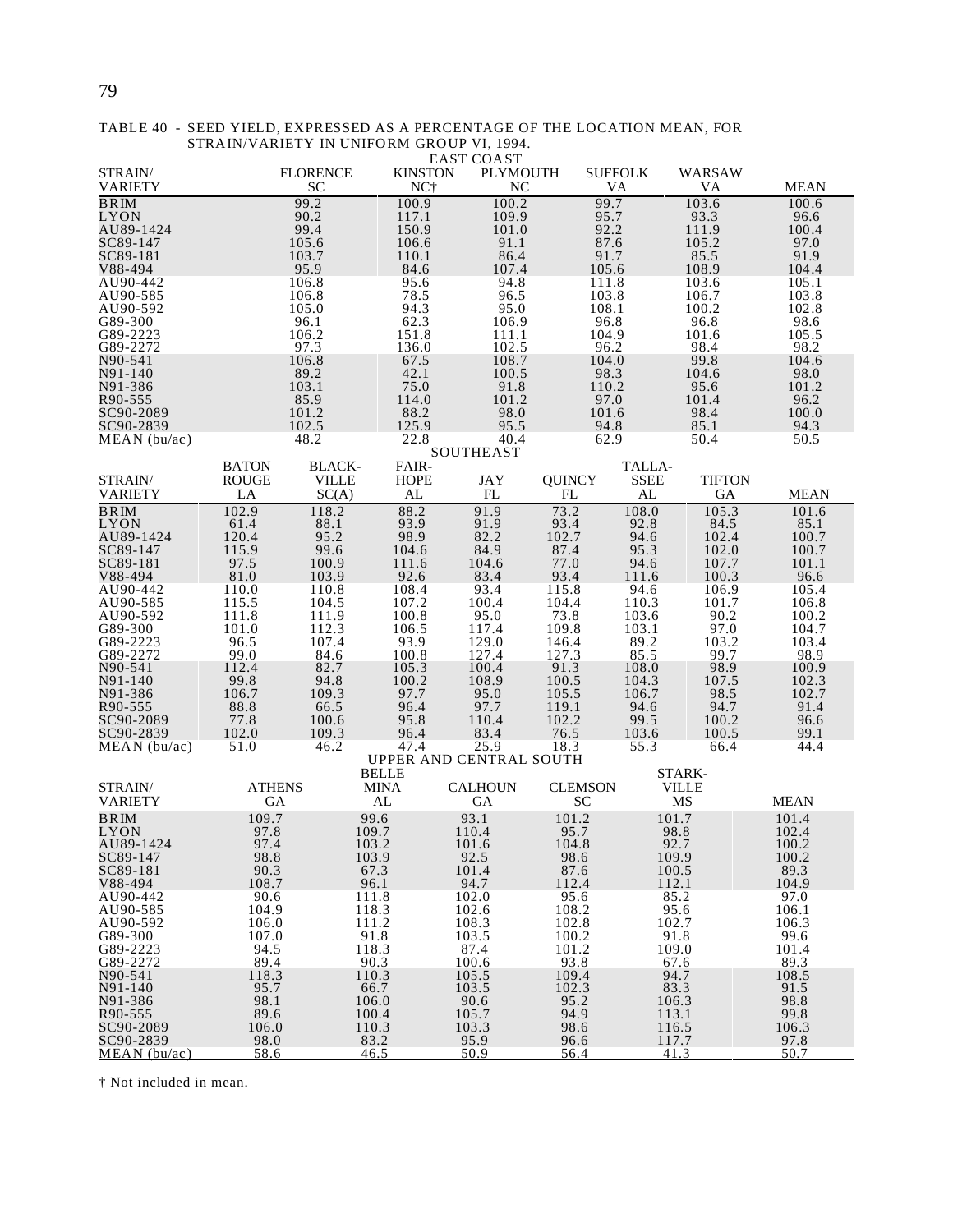TABLE 40 - (Continued).

|                           |                             |                           |                                   | <b>DELTA</b>                      |                        |                            |                                 |             |
|---------------------------|-----------------------------|---------------------------|-----------------------------------|-----------------------------------|------------------------|----------------------------|---------------------------------|-------------|
| STRAIN/<br><b>VARIETY</b> | JONES-<br><b>BORO</b><br>AR | <b>PINE</b><br>TREE<br>AR | PORTAGE-<br><b>VILLE</b><br>MO(A) | PORTAGE-<br><b>VILLE</b><br>MO(B) | <b>ROHWER</b><br>$AR+$ | ST.<br><b>JOSEPH</b><br>LA | STONE-<br><b>VILLE</b><br>MS(B) | <b>MEAN</b> |
| BRIM                      | 79.2                        | 109.9                     | 101.2                             | 104.8                             | 102.3                  | 100.0                      | 110.0                           | 102.3       |
| <b>LYON</b>               | 115.8                       | 97.5                      | 98.4                              | 101.5                             | 100.5                  | 85.3                       | 100.0                           | 98.6        |
| AU89-1424                 | 105.0                       | 96.3                      | 101.4                             | 95.5                              | 97.2                   | 93.2                       | 98.0                            | 97.7        |
| SC89-147                  | 132.1                       | 97.0                      | 103.3                             | 103.6                             | 111.6                  | 105.3                      | 96.0                            | 104.7       |
| SC89-181                  | 104.2                       | 100.0                     | 91.6                              | 101.5                             | 87.6                   | 95.1                       | 92.6                            | 97.2        |
| V88-494                   | 90.8                        | 108.9                     | 103.3                             | 110.8                             | 102.0                  | 106.0                      | 100.0                           | 104.9       |
| AU90-442                  | 86.3                        | 109.2                     | 86.7                              | 96.7                              | 117.7                  | 98.3                       | 117.1                           | 98.8        |
| AU90-585                  | 86.3                        | 104.2                     | 97.5                              | 102.6                             | 125.3                  | 105.8                      | 89.7                            | 99.3        |
| AU90-592                  | 84.6                        | 95.8                      | 109.7                             | 98.8                              | 98.7                   | 108.3                      | 82.0                            | 98.8        |
| G89-300                   | 92.5                        | 97.5                      | 97.7                              | 100.3                             | 98.0                   | 101.5                      | 108.9                           | 100.2       |
| G89-2223                  | 116.3                       | 107.2                     | 110.7                             | 105.1                             | 120.0                  | 98.1                       | 104.6                           | 106.3       |
| G89-2272                  | 111.3                       | 90.3                      | 99.6                              | 83.4                              | 88.1                   | 86.6                       | 91.7                            | 92.3        |
| N90-541                   | 118.3                       | 102.2                     | 108.0                             | 103.3                             | 108.1                  | 106.0                      | 104.0                           | 106.1       |
| N91-140                   | 72.1                        | 99.3                      | 103.9                             | 101.4                             | 86.6                   | 93.4                       | 102.6                           | 97.7        |
| N91-386                   | 79.2                        | 104.5                     | 103.1                             | 99.3                              | 61.0                   | 96.2                       | 96.9                            | 98.1        |
| R90-555                   | 155.0                       | 92.3                      | 95.1                              | 94.3                              | 100.3                  | 106.0                      | 89.1                            | 101.4       |
| SC90-2089                 | 88.8                        | 96.0                      | 92.6                              | 102.6                             | 91.4                   | 109.4                      | 110.0                           | 100.7       |
| SC90-2839                 | 81.3                        | 92.6                      | 95.3                              | 93.5                              | 102.8                  | 106.2                      | 107.7                           | 96.9        |
| MEAN (bu/ac)              | 24.0                        | 40.3                      | 51.3                              | 58.4                              | 39.5                   | 46.9                       | 35.0                            | 42.6        |

WEST STRAIN/ VARIETY BEAU-MONT TX BIXBY OK BOSSIER **CITY** LA STUTTGART AR MEAN **BRIM** 102.9 105.0 115.2 89.1 103.5 LYON 120.9 98.8 84.8 93.1 96.8 AU89-1424 120.9 98.0 91.3 107.1 102.1  $SC89-147$  76.3 116.7 88.5 90.0 95.2  $SC89-181$  95.7 121.3 77.4 108.5 101.2 V88-494 106.5 103.0 94.7 98.9 100.0 AU90-442 108.3 95.2 127.5 115.1 111.8 AU90-585 101.1 89.3 106.3 96.7 97.9 AU90-592 95.7 105.8 89.1 95.8 96.8 G89-300 105.0 91.1 85.9 108.5 96.3 G89-2223 114.0 78.3 121.2 115.1 106.0 G89-2272 78.8 87.1 92.3 87.1 87.3 N90-541 98.2 102.2 129.5 111.8 112.0 N91-140 88.8 102.8 106.9 95.5 99.8 N91-386 105.4 99.2 86.3 102.9 97.2 R90-555 82.4 106.6 90.7 105.8 97.9  $SC90-2089$  106.8 102.6 106.7 98.0 103.2  $S$ C90-2839 92.4 96.2 106.1 81.5 94.7 MEAN (bu/ac) 27.8 50.3 50.5 44.9 43.4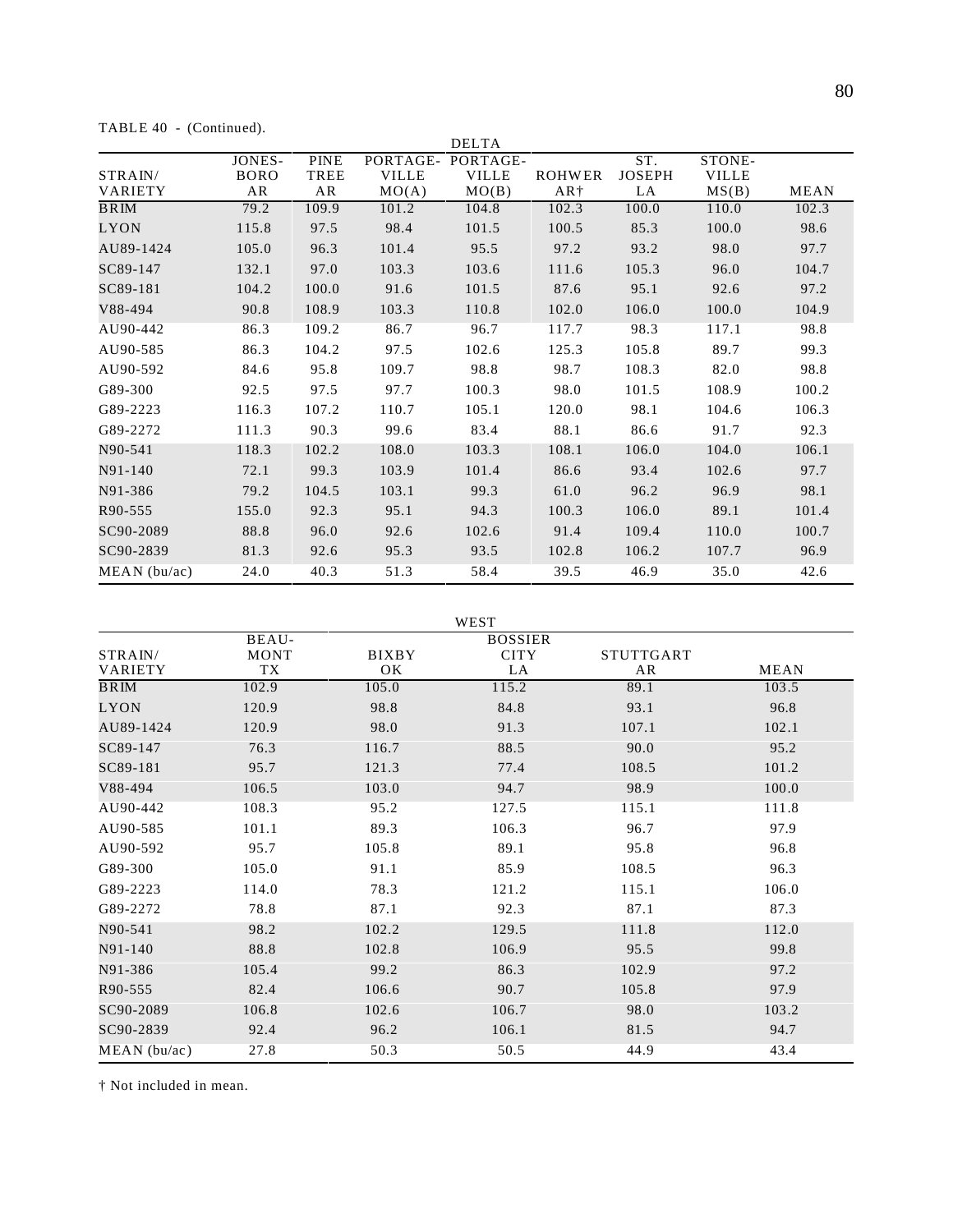TABLE 41 - CHEMICAL COMPOSTION AND SEED SIZE FOR STRAIN/VARIETY IN UNIFORM GROUP VI,

|                      | 1994.         |              |              |                      |                    |                           |              |              |              |              |                      |              |             |
|----------------------|---------------|--------------|--------------|----------------------|--------------------|---------------------------|--------------|--------------|--------------|--------------|----------------------|--------------|-------------|
|                      |               | BEAU-        | <b>BELLE</b> |                      | BLACK-             | CAL-                      | CLEM-        | FAIR-        | FLOR-        |              | JONES-               | KINS-        | PINE        |
| STRAIN/              | <b>ATHENS</b> | MONT         | MINA         | <b>BIXBY</b>         | <b>VILLE</b>       | HOUN                      | SON          | HOPE         | <b>ENCE</b>  | JAY          | <b>BORO</b>          | <b>TON</b>   | TREE        |
| VARIETY              | GA            | TX           | AL           | OК                   | SC(A)              | GA                        | SC           | AL           | SC           | FL           | AR                   | $NC+$        | AR          |
|                      |               |              |              |                      |                    | <b>OIL PERCENTAGE</b>     |              |              |              |              |                      |              |             |
| <b>BRIM</b>          | 20.0          | 20.0         | 20.2         | $\ddot{\phantom{0}}$ | 20.3               | 20.1                      | 20.0         | 20.0         | 20.1         | 21.2         |                      | 19.3         |             |
| LYON<br>AU89-1424    | 19.9<br>20.6  | 21.4<br>20.4 | 20.9<br>21.1 |                      | 20.4<br>21.3       | 20.5<br>20.6              | 20.2<br>20.2 | 20.4<br>20.7 | 19.9<br>20.3 | 21.1<br>21.3 |                      | 19.5<br>19.8 |             |
| SC89-147             | 20.4          | 22.0         | 20.2         |                      | 21.5               | 20.8                      | 20.7         | 20.9         | 20.6         | 21.7         |                      | 20.2         |             |
| SC89-181             | 20.1          | 19.7         | 19.1         |                      | 20.1               | 20.3                      | 20.1         | 20.1         | 19.9         | 21.0         |                      | 19.3         |             |
| V88-494              | 20.4          | 20.1         | 21.1         |                      | 20.4               | 20.7                      | 20.8         | 20.6         | 20.5         | 21.2         |                      | 19.9         |             |
| AU90-585             | 21.0          | 20.9         | 21.5         | $\ddot{\phantom{0}}$ | 21.2               | 20.7                      | 21.3         | 20.8         | 21.1         | 21.1         | ÷.                   | 20.9         |             |
| AU90-592             | 20.2          | 20.9         | 20.4         | $\ddot{\phantom{0}}$ | 20.8               | 20.4                      | 20.0         | 20.4         | 20.2         | 21.1         | ÷.                   | 20.0         |             |
| AU90-300             | 20.2          | 19.9         | 20.1         |                      | 20.3               | 20.5                      | 20.0         | 20.3         | 19.8         | 21.8         |                      | 20.0         |             |
| G89-300              | 20.5          | 19.8         | 20.4         |                      | 21.5               | 20.7                      | 20.8         | 20.8         | 20.4         | 21.6         |                      | 20.3         |             |
| G89-2272             | 20.7          | 20.8         | 20.7         |                      | 21.4               | 20.9                      | 20.4         | 20.4         | 20.6         | 21.3         |                      | 19.8         |             |
| G89-2272             | 21.0          | 21.0         | 21.6         | ÷.                   | 21.7               | 21.1                      | 20.6         | 21.4         | 20.9         | 22.0         |                      | 20.3         |             |
| N90-541              | 21.8          | 22.2         | 22.0         | $\ddot{\phantom{0}}$ | 22.4               | 21.8                      | 21.7         | 22.6         | 21.6         | 22.7         |                      | 20.8         |             |
| N91-140              | 20.6          | 21.2         | 19.5         |                      | 21.2               | 21.0                      | 19.9         | 20.8         | 20.4         | 21.5         |                      | 19.9         |             |
| N91-386              | 19.7          | 19.4         | 19.6         |                      | 20.3               | 19.5                      | 19.5         | 20.9         | 20.2         | 20.7         |                      | 18.2         |             |
| R90-555              | 19.3          | 19.7         | 20.2         |                      | 20.7               | 20.6                      | 19.9         | 21.2         | 19.6         | 21.5         |                      | 19.5         |             |
| SC90-2089            | 19.9          | 19.4         | 19.2         |                      | 20.1               | 20.6                      | 19.6         | 20.0         | 19.6         | 20.6         |                      | 19.8         |             |
| SC90-2839            | 19.4          | 20.4         | 19.6         |                      | 20.6               | 20.7                      | 19.6         | 19.9         | 19.8         | 20.9         |                      | 19.5         |             |
|                      |               |              |              |                      | PROTEIN PERCENTAGE |                           |              |              |              |              |                      |              |             |
| <b>BRIM</b>          | 44.9          | 46.6         | 44.5         |                      | 44.1               | 44.3                      | 44.2         | 48.8         | 44.0         | 42.4         |                      | 44.3         |             |
| LYON                 | 43.2          | 44.6         | 42.4         |                      | 43.6               | 41.9                      | 42.9         | 47.0         | 42.1         | 41.6         |                      | 41.8         |             |
| AU89-1424            | 42.2          | 45.8         | 38.9         | ä,                   | 42.5               | 41.9                      | 40.8         | 44.9         | 41.3         | 39.9         |                      | 42.1         |             |
| SC89-147             | 42.7          | 41.3         | 42.2         |                      | 41.9               | 41.8                      | 41.9         | 44.5         | 43.3         | 40.0         |                      | 42.8         |             |
| SC89-181             | 42.1          | 46.9         | 43.4         |                      | 40.8               | 40.8                      | 41.6         | 43.9         | 41.7         | 40.1         |                      | 42.7         |             |
| V88-494              | 42.9          | 47.4         | 39.9         |                      | 43.0               | 42.6                      | 42.5         | 47.0         | 43.0         | 39.1         |                      | 43.3         |             |
| AU90-442             | 42.6<br>43.5  | 45.8<br>45.6 | 39.6<br>43.0 |                      | 42.3<br>41.9       | 42.5<br>41.7              | 42.0<br>42.5 | 45.4         | 41.8<br>43.3 | 40.4<br>40.9 |                      | 41.6<br>43.9 |             |
| AU90-585<br>AU90-592 | 43.9          | 46.6         | 43.8         | $\cdot$              | 43.8               | 42.5                      | 42.8         | 46.3<br>47.2 | 43.0         | 40.1         | $\cdot$              | 43.0         | ł.          |
| G89-300              | 42.0          | 46.0         | 41.1         | ×.                   | 39.6               | 40.2                      | 40.1         | 42.1         | 41.1         | 41.9         | $\ddot{\phantom{a}}$ | 41.8         |             |
| G89-2223             | 44.4          | 47.1         | 44.2         |                      | 43.7               | 43.5                      | 43.2         | 46.7         | 42.4         | 41.2         |                      | 43.4         |             |
| G89-2272             | 43.4          | 46.4         | 40.9         |                      | 42.6               | 41.9                      | 42.6         | 45.9         | 41.5         | 40.3         |                      | 42.8         |             |
| N90-541              | 43.1          | 46.0         | 43.7         |                      | 43.1               | 42.2                      | 42.0         | 45.9         | 42.1         | 40.4         |                      | 43.1         |             |
| N91-140              | 42.6          | 45.3         | 43.2         |                      | 41.1               | 40.7                      | 42.1         | 45.8         | 41.2         | 40.2         |                      | 41.7         |             |
| N91-386              | 43.7          | 46.4         | 43.2         |                      | 44.2               | 42.7                      | 43.7         | 45.2         | 43.2         | 41.8         |                      | 44.8         |             |
| R90-555              | 44.1          | 48.0         | 44.5         |                      | 42.6               | 41.4                      | 41.9         | 45.7         | 43.3         | 41.8         |                      | 42.3         |             |
| SC90-2089            | 44.2          | 48.2         | 43.5         |                      | 43.4               | 43.2                      | 43.8         | 46.5         | 43.6         | 42.8         |                      | 44.6         |             |
| SC90-2839            | 43.0          | 45.7         | 44.1         |                      | 42.2               | 42.8                      | 41.9         | 43.9         | 41.6         | 40.3         |                      | 42.4         |             |
|                      |               |              |              |                      |                    | <b>GRAMS PER 100 SEED</b> |              |              |              |              |                      |              |             |
| <b>BRIM</b>          | 14.8          | 13.0         | 12.9         | 13.7                 | 13.7               | 15.5                      | 13.5         | 13.3         | 12.2         | 13.6         | 10.6                 | 11.8         | 13.5        |
| LYON                 | 15.0          | 12.2         | 13.6         | 14.4                 | 13.9               | 16.6                      | 14.2         | 13.5         | 13.9         | 14.1         | 12.1                 | 13.3         | 13.5        |
| AU89-1424            | 17.1          | 13.4         | 14.9         | 16.6                 | 14.6               | 19.3                      | 16.1         | 14.7         | 15.1         | 15.4         | 13.2                 | 16.2         | 14.8        |
| SC89-147             | 16.0          | 13.8         | 13.1         | 15.3                 | 16.1               | 16.6                      | 15.4         | 14.5         | 15.1         | 14.5         | 14.2                 | 13.6         | 14.5        |
| SC89-181             | 13.1          | 10.5         | 10.4         | 13.2                 | 12.8               | 15.2                      | 12.4         | 12.7         | 12.6         | 14.0         | 10.6                 | 11.5         | 11.8        |
| V88-494              | 15.3          | 12.3         | 12.2         | 14.7                 | 14.7               | 16.9                      | 14.9         | 13.3         | 14.4         | 14.2         | 10.9                 | 12.8         | 13.8        |
| AU90-442             | 13.9          | 11.9         | 11.8         | 12.4                 | 13.4               | 14.8                      | 12.7         | 11.4         | 12.8         | 14.0         | 10.4                 | 11.8         | 11.6        |
| AU90-585             | 12.7          | 12.3         | 11.6         | 12.4                 | 12.9               | 15.1                      | 11.8         | 17.7         | 11.8         | 14.5         | 9.9                  | 10.6         | 11.3        |
| AU90-592             | 13.2          | 12.3<br>12.9 | 11.4<br>14.7 | 12.8<br>17.9         | 12.8               | 14.8<br>20.2              | 11.4<br>16.2 | 11.1         | 11.1<br>16.2 | 13.7         | 10.0                 | 11.2<br>16.8 | 11.8        |
| G89-300<br>G89-2223  | 18.8<br>15.4  | 11.6         | 12.3         | 14.1                 | 15.4<br>13.7       | 16.4                      | 13.6         | 16.1<br>11.3 | 12.7         | 17.7<br>16.7 | 12.8<br>11.1         | 1.41         | 15.0<br>1.8 |
| G89-2272             | 16.5          | 13.3         | 13.7         | 15.5                 | 16.5               | 17.8                      | 15.3         | 13.5         | 15.3         | 17.4         | 13.7                 | 15.5         | 13.6        |
| N90-541              | 17.9          | 13.8         | 17.2         | 18.1                 | 14.8               | 18.4                      | 15.8         | 16.0         | 16.1         | 14.2         | 15.1                 | 15.5         | 15.2        |
| N91-140              | 14.6          | 11.2         | 11.1         | 12.8                 | 15.7               | 16.3                      | 13.9         | 13.2         | 12.7         | 13.7         | 9.5                  | 1.21         | 2.0         |
| N91-386              | 22.5          | 16.1         | 19.2         | 21.4                 | 21.5               | 25.6                      | 21.5         | 18.6         | 20.3         | 20.1         | 16.6                 | 2.01         | 7.9         |
| R90-555              | 17.0          | 13.5         | 14.8         | 16.3                 | 15.1               | 18.0                      | 14.9         | 15.2         | 16.0         | 14.6         | 14.2                 | 14.1         | 14.0        |
| SC90-2089            | 14.3          | 11.4         | 12.2         | 13.9                 | 14.2               | 16.9                      | 13.5         | 11.9         | 13.0         | 15.5         | 10.8                 | 12.1         | 12.8        |
| SC90-2839            | 16.3          | 11.5         | 13.8         | 14.9                 | 17.2               | 18.9                      | 14.5         | 13.5         | 13.1         | 15.1         | 10.9                 | 13.1         | 13.2        |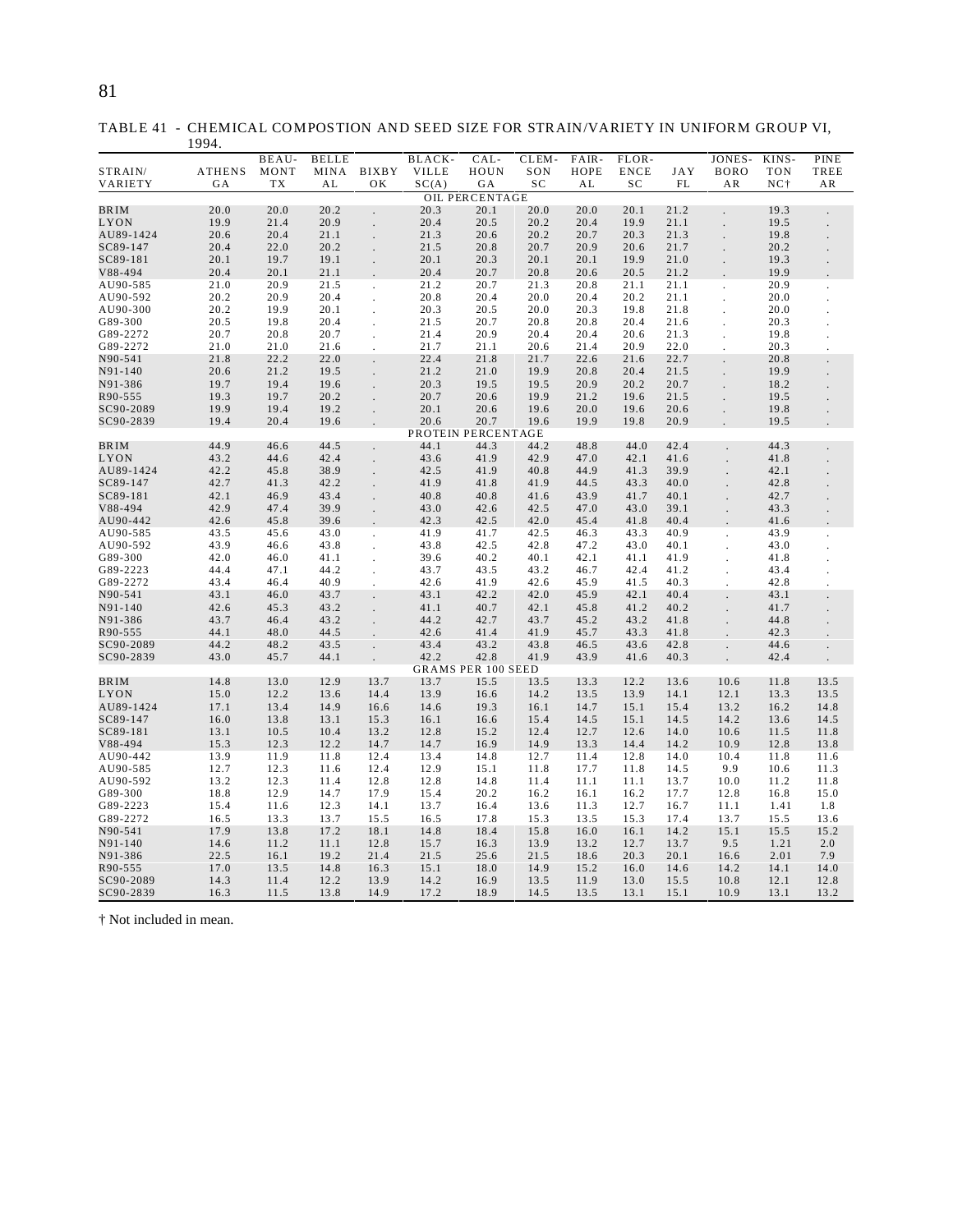TABLE 41 - (Continued).

|             |       | POR-         | POR-                 |       |        |                                    |                      |        |                      |             |            |      |      |
|-------------|-------|--------------|----------------------|-------|--------|------------------------------------|----------------------|--------|----------------------|-------------|------------|------|------|
|             | PLY-  | TAGE-        | TAGE-                | ROH-  | ST.    | STARK-                             | STONE-               | STUTT- |                      | SUF- TALLA- | TIF-       | WAR- |      |
| STRAIN/     | MOUTH | <b>VILLE</b> | <b>VILLE</b>         | WER   | JOSEPH | <b>VILLE</b>                       | <b>VILLE</b>         | GART   | <b>FOLK</b>          | <b>SSEE</b> | <b>TON</b> | SAW  |      |
| VARIETY     | NC    | MO(A)        | MO(B)                | $AR+$ | LA     | <b>MS</b><br><b>OIL PERCENTAGE</b> | MS(B)                | AR     | VA                   | AL          | GА         | VА   | MEAN |
| BR IM       | 19.3  | 20.0         | $\overline{a}$       | 20.1  | 20.4   | 19.8                               | 20.9                 | 21.0   | $\mathbf{r}$         | 19.5        | 20.2       | 20.5 | 20.2 |
| LYON        | 19.7  | 19.8         |                      | 19.8  | 20.2   | 19.8                               | 21.1                 | 20.4   |                      | 20.2        | 20.5       | 20.0 | 20.4 |
| AU89-1424   | 20.2  | 20.3         |                      | 19.3  | 20.3   | 20.6                               | 21.1                 | 20.7   | $\ddot{\phantom{0}}$ | 20.6        | 21.2       | 20.9 | 20.7 |
|             |       |              |                      |       |        |                                    |                      |        | $\Box$               |             |            |      |      |
| SC89-147    | 20.1  | 19.9         |                      | 20.2  | 20.6   | 20.1                               | 21.2                 | 20.3   |                      | 19.8        | 20.8       | 20.9 | 20.7 |
| SC89-181    | 19.5  | 19.3         |                      | 19.4  | 19.6   | 19.5                               | 21.5                 | 20.0   |                      | 19.9        | 20.0       | 20.5 | 20.0 |
| V88-494     | 19.5  | 20.5         |                      | 20.6  | 20.7   | 19.9                               | 21.0                 | 20.9   | $\Box$               | 20.4        | 20.7       | 20.6 | 20.6 |
| AU90-442    | 20.0  | 20.6         | $\overline{a}$       | 20.0  | 21.2   | 20.1                               | 22.3                 | 21.0   | $\Box$               | 20.5        | 21.3       | 21.5 | 21.0 |
| AU90-585    | 19.5  | 19.9         | $\ddot{\phantom{0}}$ | 20.7  | 20.6   | 19.8                               | 21.1                 | 20.3   | $\mathbf{r}$         | 19.6        | 20.5       | 21.2 | 20.4 |
| AU90-592    | 19.4  | 19.9         |                      | 19.8  | 20.7   | 20.0                               | 22.2                 | 20.3   |                      | 19.8        | 20.4       | 20.8 | 20.4 |
| G89-300     | 19.6  | 19.9         |                      | 20.2  | 21.2   | 20.1                               | 21.1                 | 20.5   |                      | 20.0        | 20.7       | 20.5 | 20.6 |
| G89-2223    | 21.3  | 20.0         | $\ddot{\phantom{0}}$ | 20.3  | 21.2   | 20.6                               | 20.6                 | 20.1   | $\mathbf{r}$         | 20.2        | 21.7       | 20.7 | 20.8 |
| G89-2272    | 20.3  | 20.2         |                      | 19.7  | 21.0   | 21.0                               | 22.1                 | 20.8   | ÷.                   | 21.2        | 22.0       | 21.1 | 21.2 |
| N90-541     | 21.0  | 21.5         |                      | 21.8  | 22.5   | 22.1                               | 22.2                 | 22.0   |                      | 21.4        | 22.1       | 22.1 | 22.0 |
| $N91 - 140$ | 20.6  | 19.9         | $\ddot{\phantom{0}}$ | 18.9  | 20.6   | 20.1                               | 20.1                 | 20.2   | $\ddot{\phantom{0}}$ | 20.7        | 21.7       | 20.8 | 20.6 |
| N91-386     | 19.1  | 18.9         |                      | 18.7  | 20.0   | 19.8                               | 20.3                 | 20.1   |                      | 19.8        | 20.2       | 19.6 | 19.9 |
| R90-555     | 18.7  | 18.5         |                      | 19.7  | 20.3   | 19.4                               | 21.7                 | 20.3   |                      | 20.3        | 20.7       | 21.0 | 20.2 |
| SC90-2089   | 19.2  | 19.3         | $\ddot{\phantom{0}}$ | 19.4  | 19.7   | 19.8                               | 20.8                 | 19.3   |                      | 19.3        | 20.0       | 20.8 | 19.8 |
| SC90-2839   | 19.3  | 19.2         |                      | 19.9  | 20.5   | 19.8                               | 21.4                 | 20.8   |                      | 19.9        | 20.4       | 19.7 | 20.1 |
|             |       |              |                      |       |        | PROTEIN PERCENTAGE                 |                      |        |                      |             |            |      |      |
| <b>BRIM</b> | 44.7  | 41.1         |                      | 44.2  | 43.0   | 45.7                               | 44.2                 | 37.6   |                      | 46.0        | 42.4       | 42.5 | 43.9 |
| LYON        | 42.5  | 41.3         |                      | 45.8  | 43.5   | 43.4                               | 43.1                 | 41.9   |                      | 45.1        | 41.5       | 41.7 | 43.0 |
| AU89-1424   | 42.7  | 38.7         | L.                   | 45.0  | 42.5   | 42.3                               | 42.6                 | 40.6   | $\ddot{\phantom{a}}$ | 44.1        | 41.0       | 40.7 | 41.9 |
| SC89-147    | 43.6  | 41.6         | $\ddot{\phantom{0}}$ | 43.6  | 42.6   | 43.7                               | 42.5                 | 44.4   |                      | 44.9        | 42.1       | 41.4 | 42.6 |
| SC89-181    | 42.2  | 39.7         |                      | 42.9  | 41.9   | 43.4                               | 42.0                 | 41.0   |                      | 44.7        | 42.1       | 42.1 | 42.2 |
| V88-494     | 45.3  | 40.6         |                      | 43.5  | 42.4   | 45.4                               | 43.0                 | 42.9   | $\mathbf{r}$         | 44.2        | 42.5       | 42.3 | 43.1 |
| AU90-442    | 41.7  | 40.1         | $\ddot{\phantom{a}}$ | 43.9  | 43.1   | 44.8                               | 43.2                 | 42.3   | $\cdot$              | 43.6        | 41.7       | 40.9 | 42.4 |
| AU90-585    | 44.2  | 40.2         | $\ddot{\phantom{0}}$ | 43.4  | 43.2   | 45.1                               | 43.7                 | 42.8   |                      | 44.8        | 42.0       | 41.3 | 43.1 |
| AU90-592    | 44.6  | 40.6         |                      | 44.3  | 43.4   | 45.3                               | 43.6                 | 42.7   |                      | 44.5        | 42.8       | 41.7 | 43.5 |
| G89-300     | 41.0  | 38.3         |                      | 42.2  | 41.1   | 42.0                               | 41.7                 | 40.4   |                      | 43.1        | 41.2       | 39.6 | 41.3 |
| G89-2223    | 41.7  | 41.7         |                      | 44.9  | 44.0   | 45.2                               | 42.4                 | 44.3   |                      | 45.3        | 43.5       | 42.7 | 43.7 |
| G89-2272    | 42.1  | 40.8         |                      | 45.4  | 43.4   | 44.1                               | 43.0                 | 40.3   |                      | 44.1        | 42.4       | 40.8 | 42.6 |
| N90-541     | 44.0  | 41.1         |                      | 44.7  | 41.5   | 42.2                               | 43.2                 | 42.5   |                      | 45.6        | 43.5       | 41.1 | 43.0 |
| N91-140     | 43.1  | 39.6         | L.                   | 46.7  | 42.9   | 43.4                               | 43.3                 | 41.6   | $\ddot{\phantom{a}}$ | 42.6        | 41.2       | 40.6 | 42.3 |
| N91-386     | 45.2  | 41.9         |                      | 46.4  | 44.3   | 45.1                               | 44.8                 | 40.6   |                      | 44.2        | 43.2       | 43.4 | 43.7 |
| R90-555     | 44.9  | 41.1         |                      | 44.7  | 43.2   | 45.5                               | 43.7                 | 42.7   |                      | 45.4        | 42.4       | 41.1 | 43.5 |
| SC90-2089   | 45.3  | 42.4         |                      | 45.6  | 44.6   | 45.6                               | 44.5                 | 44.6   |                      | 45.0        | 43.2       | 42.5 | 44.3 |
| SC90-2839   | 42.6  | 40.5         |                      | 42.3  | 42.4   | 43.9                               | 44.2                 | 34.4   |                      | 44.7        | 42.6       | 42.7 | 42.4 |
|             |       |              |                      |       |        | <b>GRAMS PER 100 SEED</b>          |                      |        |                      |             |            |      |      |
| BR IM       | 12.2  | 12.4         | 13.7                 | 12.4  | 10.3   | 12.2                               |                      | 11     | 13.3                 | 14.4        | 14.4       | 13.9 | 13.1 |
| LYON        | 14.7  | 12.7         | 14.2                 | 12.8  | 10.4   | 12.7                               |                      | 12     | 14.6                 | 15.3        | 15.1       | 15.1 | 13.8 |
| AU89-1424   | 16.1  | 14.4         | 14.9                 | 13.6  | 13.3   | 14.7                               |                      | 15     | 16.5                 | 17.0        | 18.1       | 17.4 | 15.6 |
| SC89-147    | 1.4   | 13.0         | 14.0                 | 13.2  | 11.7   | 13.5                               |                      | 14     | 14.2                 | 17.7        | 18.0       | 15.1 | 14.2 |
| SC89-181    | 11.5  | 11.4         | 12.6                 | 11.3  | 9.3    | 10.2                               | $\ddot{\phantom{0}}$ | $12\,$ | 12.0                 | 15.6        | 14.8       | 13.1 | 12.4 |
| V88-494     | 1.5   | 12.9         | 13.5                 | 12.2  | 12.6   | 13.3                               | $\Box$               | 14     | 14.8                 | 15.0        | 17.0       | 15.9 | 13.5 |
| AU90-442    | 12.1  | 11.2         | 10.9                 | 11.3  | 11.6   | 11.2                               | $\cdot$              | 12     | 12.4                 | 12.5        | 15.2       | 13.1 | 12.4 |
| AU90-585    | 1.1   | 10.4         | 11.5                 | 12.0  | 11.7   | 12.1                               | $\ddot{\phantom{a}}$ | 12     | 11.4                 | 14.0        | 15.7       | 12.7 | 12.1 |
| AU90-592    | 11.2  | 10.2         | 10.7                 | 11.0  | 11.7   | 11.9                               | $\ddot{\phantom{0}}$ | 12     | 11.3                 | 13.3        | 15.3       | 12.3 | 12.1 |
| G89-300     | 16.6  | 14.7         | 15.3                 | 13.9  | 13.9   | 15.5                               |                      | 15     | 16.7                 | 15.3        | 20.2       | 17.1 | 16.1 |
| G89-2223    | 13.7  | 12.5         | 12.6                 | 11.7  | 12.5   | 13.5                               | $\ddot{\phantom{a}}$ | 12     | 14.0                 | 13.9        | 17.0       | 16.0 | 13.6 |
| G89-2272    | 15.7  | 13.9         | 13.6                 | 12.8  | 12.6   | 15.6                               | $\ddot{\phantom{a}}$ | 13     | 15.5                 | 15.4        | 19.6       | 16.4 | 15.2 |
| N90-541     | 16.5  | 14.7         | 15.4                 | 14.9  | 13.9   | 16.0                               | $\cdot$              | 16     | 16.3                 | 18.8        | 18.9       | 17.3 | 16.2 |
| N91-140     | 16.1  | 12.4         | 12.6                 | 10.7  | 12.1   | 11.9                               | $\Box$               | 12     | 13.2                 | 13.3        | 17.7       | 14.9 | 13.3 |
| N91-386     | 20.5  | 19.0         | 20.6                 | 15.4  | 16.2   | 20.3                               | $\Box$               | 18     | 21.2                 | 21.6        | 23.9       | 22.7 | 20.2 |
| R90-555     | 16.2  | 14.3         | 14.7                 | 13.3  | 12.8   | 15.5                               | $\ddot{\phantom{0}}$ | 14     | 16.1                 | 17.0        | 18.3       | 15.9 | 15.4 |
| SC90-2089   | 12.3  | 11.7         | 13.0                 | 12.4  | 12.1   | 13.9                               | $\Box$               | 13     | 13.5                 | 14.1        | 15.5       | 14.5 | 13.4 |
| SC90-2839   | 12.6  | 13.0         | 14.0                 | 12.8  | 13.1   | 14.2                               |                      | $1\,0$ | 13.8                 | 15.2        | 18.7       | 15.9 | 14.2 |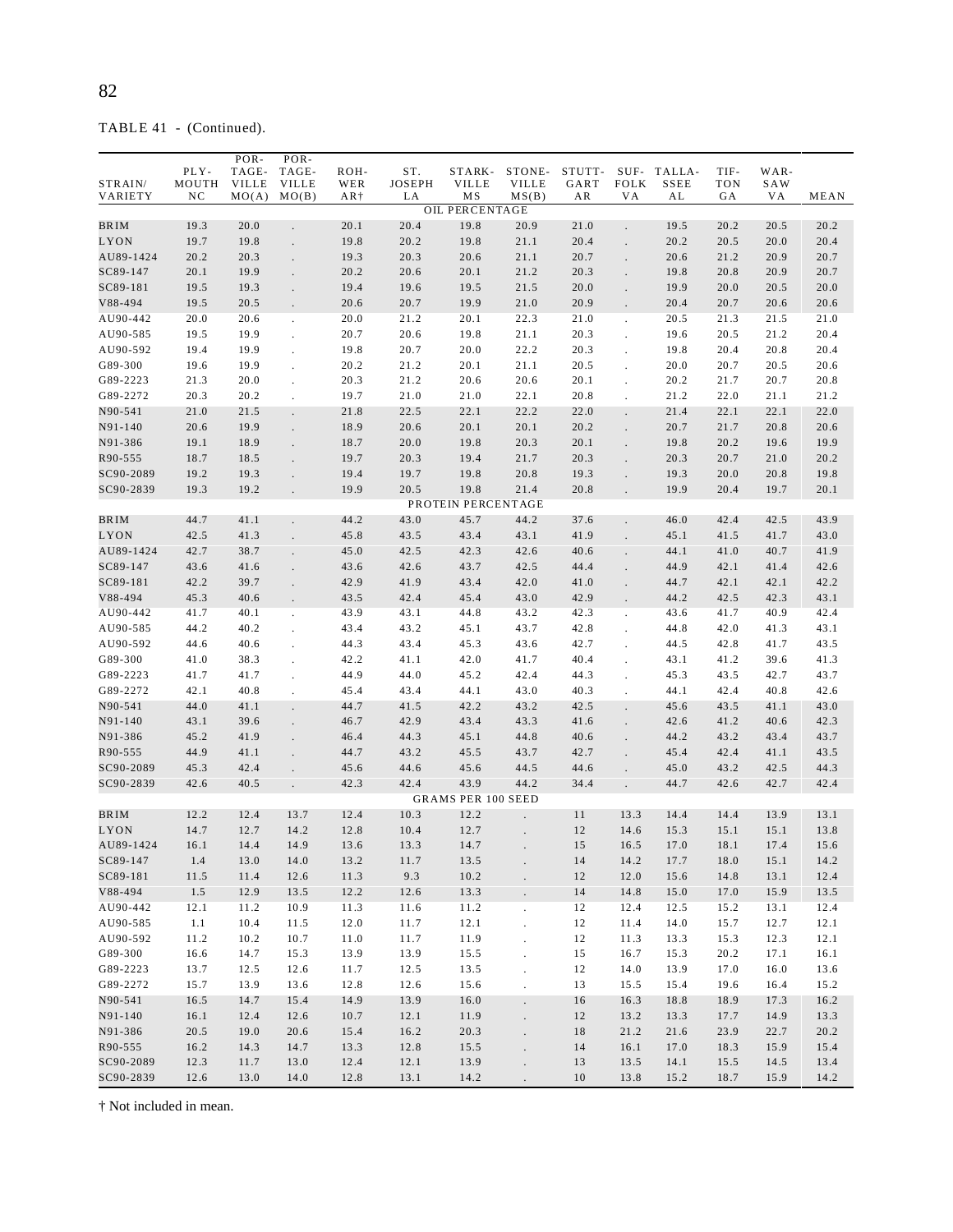# 83

| PLYMOUTH<br><b>FLORENCE</b><br><b>SUFFOLK</b><br>WARSAW<br>VARIETY<br>SC<br>NC<br>MEAN<br>V A<br>V A<br>10/20<br>10/21<br>10/26<br>$\overline{\text{BRIM}}$<br>10/21<br>10/22<br><b>LYON</b><br>3<br>5<br>$-1$<br>-1<br>-<br>$\overline{\mathbf{c}}$<br>AU89-1424<br>5<br>3<br>4<br>4<br>SC89-147<br>7<br>6<br>$\overline{0}$<br>4<br>4<br>SC89-181<br>5<br>7<br>5<br>3<br>4<br>5<br>V88-494<br>$\overline{4}$<br>3<br>4<br>4<br>AU90-442<br>5<br>5<br>5<br>5<br>4<br>$\overline{c}$<br>3<br>5<br>3<br>2<br>AU90-585<br>$\overline{c}$<br>3<br>3<br>4<br>5<br>3<br>4<br>4<br>4<br>8<br>11<br>7<br>4<br>6<br>G89-2272<br>3<br>5<br>3<br>7<br>4<br>$\overline{2}$<br>N90-541<br>$\boldsymbol{0}$<br>$\overline{0}$<br>- 1<br>1<br>$-3$<br>N91-140<br>4<br>5<br>6<br>3<br>$\mathfrak{Z}$<br>5<br>N91-386<br>5<br>5<br>7<br>$-2$<br>$-3$<br>$-3$<br>R90-555<br>$\overline{0}$<br>-6<br>$\mathfrak{Z}$<br>$\ensuremath{\mathfrak{Z}}$<br>$\overline{4}$<br>5<br>SC90-2089<br>$\mathfrak{D}$<br>3<br>SC90-2839<br>$\overline{4}$<br>$\boldsymbol{0}$<br>7<br><b>SOUTHEAST</b><br>BLACK-<br>FAIR-<br>STRAIN/<br><b>VILLE</b><br>HOPE<br><b>JAY</b><br>TALLASSEE<br><b>TIFTON</b><br>VARIETY<br>SC(A)<br>AL<br>GA<br>MEAN<br>FL<br>AL<br>09/24<br><b>BRIM</b><br>10/16<br>10/17<br>10/19<br>10/03<br>10/10<br>$\overline{2}$<br>3<br>LYON<br>$-1$<br>0<br>$-4$<br>$\boldsymbol{0}$<br>$-2$<br>AU89-1424<br>$\overline{4}$<br>11<br>$\overline{2}$<br>3<br>$\mathbf{1}$<br>8<br>SC89-147<br>12<br>7<br>10<br>7<br>1<br>SC89-181<br>12<br>11<br>8<br>12<br>9<br>4<br>3<br>V88-494<br>$\boldsymbol{0}$<br>$\overline{4}$<br>$-4$<br>1<br>3<br>7<br>2<br>AU90-442<br>$-1$<br>1<br>1<br>3<br>4<br>$-2$<br>7<br>7<br>AU90-585<br>4<br>$\boldsymbol{0}$<br>4<br>2<br>2<br>AU90-592<br>1<br>6<br>$\overline{\mathbf{c}}$<br>G89-300<br>$-3$<br>6<br>11<br>7<br>$\sqrt{2}$<br>$\overline{c}$<br>G89-2223<br>5<br>11<br>4<br>4<br>$-2$<br>$\overline{c}$<br>G89-2272<br>6<br>4<br>1<br>-1<br>$-2$<br>N90-541<br>$\boldsymbol{0}$<br>$-2$<br>$-2$<br>$-1$<br>4<br>$\overline{2}$<br>3<br>N91-140<br>$-3$<br>$\boldsymbol{0}$<br>1<br>4<br>3<br>$\mathfrak{Z}$<br>N91-386<br>$\overline{2}$<br>$-1$<br>4<br>1<br>$-3$<br>5<br>$-2$<br>-1<br>R90-555<br>$-4$<br>$\overline{0}$<br>3<br>5<br>5<br>3<br>SC90-2089<br>$\mathbf{1}$<br>4<br>$\boldsymbol{0}$<br>5<br>SC90-2839<br>$\overline{4}$<br>6<br>4<br>6<br>UPPER AND CENTRAL SOUTH<br><b>BELLE</b><br>STARK-<br><b>ATHENS</b><br>CALHOUN<br><b>CLEMSON</b><br>MINA<br><b>VILLE</b><br>VARIETY<br>AL<br>MS<br>GА<br>GА<br>SС<br>MEAN<br><b>BRIM</b><br>10/10<br>10/03<br>10/12<br>10/11<br>10/05<br>10/08<br>$-3$<br>$\mathbf{0}$<br>$\mathbf{0}$<br>$-1$<br>1<br>$\begin{smallmatrix}7\\10\end{smallmatrix}$<br>AU89-1424<br>$\frac{2}{3}$<br>$\frac{3}{2}$<br>$\begin{smallmatrix} 3 \\ 10 \end{smallmatrix}$<br>4<br>4<br>SC89-147<br>4<br>6<br>SC89-181<br>10<br>11<br>$\overline{2}$<br>V88-494<br>5<br>$\overline{4}$<br>$\overline{c}$<br>$\frac{2}{6}$<br>5<br>AU90-442<br>4<br>4<br>- 1<br>6<br>4<br>4<br>$\overline{2}$<br>- 1<br>4<br>$\overline{6}$<br>$\begin{smallmatrix} 0 \\ 3 \\ 0 \end{smallmatrix}$<br>$383 - 244$<br>$443$<br>$-310$<br>G89-300<br>3<br>10<br>9<br>G89-2223<br>8<br>12<br>G89-2272<br>$\overline{2}$<br>4<br>3<br>$-1$<br>$-1$<br>$-4$<br>$\frac{-1}{2}$<br>$\frac{4}{5}$<br>$000 - 5$<br>- 1<br>4<br>$\overline{7}$<br>N91-386<br>6<br>$\overline{0}$<br>5<br>R90-555<br>-1<br>SC90-2089<br>6 |             |          | <b>EAST COAST</b> |                          |    |  |
|------------------------------------------------------------------------------------------------------------------------------------------------------------------------------------------------------------------------------------------------------------------------------------------------------------------------------------------------------------------------------------------------------------------------------------------------------------------------------------------------------------------------------------------------------------------------------------------------------------------------------------------------------------------------------------------------------------------------------------------------------------------------------------------------------------------------------------------------------------------------------------------------------------------------------------------------------------------------------------------------------------------------------------------------------------------------------------------------------------------------------------------------------------------------------------------------------------------------------------------------------------------------------------------------------------------------------------------------------------------------------------------------------------------------------------------------------------------------------------------------------------------------------------------------------------------------------------------------------------------------------------------------------------------------------------------------------------------------------------------------------------------------------------------------------------------------------------------------------------------------------------------------------------------------------------------------------------------------------------------------------------------------------------------------------------------------------------------------------------------------------------------------------------------------------------------------------------------------------------------------------------------------------------------------------------------------------------------------------------------------------------------------------------------------------------------------------------------------------------------------------------------------------------------------------------------------------------------------------------------------------------------------------------------------------------------------------------------------------------------------------------------------------------------------------------------------------------------------------------------------------------------------------------------------------------------------------------------------------------------------------------------------------------------------------------------------------------------------------------------------------------------------------------------------------------------------------------------------------------------------------------------------------------------------------------------------------------------------------------------------------------------------------------------------------------------------------------------|-------------|----------|-------------------|--------------------------|----|--|
|                                                                                                                                                                                                                                                                                                                                                                                                                                                                                                                                                                                                                                                                                                                                                                                                                                                                                                                                                                                                                                                                                                                                                                                                                                                                                                                                                                                                                                                                                                                                                                                                                                                                                                                                                                                                                                                                                                                                                                                                                                                                                                                                                                                                                                                                                                                                                                                                                                                                                                                                                                                                                                                                                                                                                                                                                                                                                                                                                                                                                                                                                                                                                                                                                                                                                                                                                                                                                                                                  | STRAIN/     |          |                   |                          |    |  |
|                                                                                                                                                                                                                                                                                                                                                                                                                                                                                                                                                                                                                                                                                                                                                                                                                                                                                                                                                                                                                                                                                                                                                                                                                                                                                                                                                                                                                                                                                                                                                                                                                                                                                                                                                                                                                                                                                                                                                                                                                                                                                                                                                                                                                                                                                                                                                                                                                                                                                                                                                                                                                                                                                                                                                                                                                                                                                                                                                                                                                                                                                                                                                                                                                                                                                                                                                                                                                                                                  |             |          |                   |                          |    |  |
|                                                                                                                                                                                                                                                                                                                                                                                                                                                                                                                                                                                                                                                                                                                                                                                                                                                                                                                                                                                                                                                                                                                                                                                                                                                                                                                                                                                                                                                                                                                                                                                                                                                                                                                                                                                                                                                                                                                                                                                                                                                                                                                                                                                                                                                                                                                                                                                                                                                                                                                                                                                                                                                                                                                                                                                                                                                                                                                                                                                                                                                                                                                                                                                                                                                                                                                                                                                                                                                                  |             |          |                   |                          |    |  |
|                                                                                                                                                                                                                                                                                                                                                                                                                                                                                                                                                                                                                                                                                                                                                                                                                                                                                                                                                                                                                                                                                                                                                                                                                                                                                                                                                                                                                                                                                                                                                                                                                                                                                                                                                                                                                                                                                                                                                                                                                                                                                                                                                                                                                                                                                                                                                                                                                                                                                                                                                                                                                                                                                                                                                                                                                                                                                                                                                                                                                                                                                                                                                                                                                                                                                                                                                                                                                                                                  |             |          |                   |                          |    |  |
|                                                                                                                                                                                                                                                                                                                                                                                                                                                                                                                                                                                                                                                                                                                                                                                                                                                                                                                                                                                                                                                                                                                                                                                                                                                                                                                                                                                                                                                                                                                                                                                                                                                                                                                                                                                                                                                                                                                                                                                                                                                                                                                                                                                                                                                                                                                                                                                                                                                                                                                                                                                                                                                                                                                                                                                                                                                                                                                                                                                                                                                                                                                                                                                                                                                                                                                                                                                                                                                                  |             |          |                   |                          |    |  |
|                                                                                                                                                                                                                                                                                                                                                                                                                                                                                                                                                                                                                                                                                                                                                                                                                                                                                                                                                                                                                                                                                                                                                                                                                                                                                                                                                                                                                                                                                                                                                                                                                                                                                                                                                                                                                                                                                                                                                                                                                                                                                                                                                                                                                                                                                                                                                                                                                                                                                                                                                                                                                                                                                                                                                                                                                                                                                                                                                                                                                                                                                                                                                                                                                                                                                                                                                                                                                                                                  |             |          |                   |                          |    |  |
|                                                                                                                                                                                                                                                                                                                                                                                                                                                                                                                                                                                                                                                                                                                                                                                                                                                                                                                                                                                                                                                                                                                                                                                                                                                                                                                                                                                                                                                                                                                                                                                                                                                                                                                                                                                                                                                                                                                                                                                                                                                                                                                                                                                                                                                                                                                                                                                                                                                                                                                                                                                                                                                                                                                                                                                                                                                                                                                                                                                                                                                                                                                                                                                                                                                                                                                                                                                                                                                                  |             |          |                   |                          |    |  |
|                                                                                                                                                                                                                                                                                                                                                                                                                                                                                                                                                                                                                                                                                                                                                                                                                                                                                                                                                                                                                                                                                                                                                                                                                                                                                                                                                                                                                                                                                                                                                                                                                                                                                                                                                                                                                                                                                                                                                                                                                                                                                                                                                                                                                                                                                                                                                                                                                                                                                                                                                                                                                                                                                                                                                                                                                                                                                                                                                                                                                                                                                                                                                                                                                                                                                                                                                                                                                                                                  |             |          |                   |                          |    |  |
|                                                                                                                                                                                                                                                                                                                                                                                                                                                                                                                                                                                                                                                                                                                                                                                                                                                                                                                                                                                                                                                                                                                                                                                                                                                                                                                                                                                                                                                                                                                                                                                                                                                                                                                                                                                                                                                                                                                                                                                                                                                                                                                                                                                                                                                                                                                                                                                                                                                                                                                                                                                                                                                                                                                                                                                                                                                                                                                                                                                                                                                                                                                                                                                                                                                                                                                                                                                                                                                                  |             |          |                   |                          |    |  |
|                                                                                                                                                                                                                                                                                                                                                                                                                                                                                                                                                                                                                                                                                                                                                                                                                                                                                                                                                                                                                                                                                                                                                                                                                                                                                                                                                                                                                                                                                                                                                                                                                                                                                                                                                                                                                                                                                                                                                                                                                                                                                                                                                                                                                                                                                                                                                                                                                                                                                                                                                                                                                                                                                                                                                                                                                                                                                                                                                                                                                                                                                                                                                                                                                                                                                                                                                                                                                                                                  | AU90-592    |          |                   |                          |    |  |
|                                                                                                                                                                                                                                                                                                                                                                                                                                                                                                                                                                                                                                                                                                                                                                                                                                                                                                                                                                                                                                                                                                                                                                                                                                                                                                                                                                                                                                                                                                                                                                                                                                                                                                                                                                                                                                                                                                                                                                                                                                                                                                                                                                                                                                                                                                                                                                                                                                                                                                                                                                                                                                                                                                                                                                                                                                                                                                                                                                                                                                                                                                                                                                                                                                                                                                                                                                                                                                                                  | G89-300     |          |                   |                          |    |  |
|                                                                                                                                                                                                                                                                                                                                                                                                                                                                                                                                                                                                                                                                                                                                                                                                                                                                                                                                                                                                                                                                                                                                                                                                                                                                                                                                                                                                                                                                                                                                                                                                                                                                                                                                                                                                                                                                                                                                                                                                                                                                                                                                                                                                                                                                                                                                                                                                                                                                                                                                                                                                                                                                                                                                                                                                                                                                                                                                                                                                                                                                                                                                                                                                                                                                                                                                                                                                                                                                  | G89-2223    |          |                   |                          |    |  |
|                                                                                                                                                                                                                                                                                                                                                                                                                                                                                                                                                                                                                                                                                                                                                                                                                                                                                                                                                                                                                                                                                                                                                                                                                                                                                                                                                                                                                                                                                                                                                                                                                                                                                                                                                                                                                                                                                                                                                                                                                                                                                                                                                                                                                                                                                                                                                                                                                                                                                                                                                                                                                                                                                                                                                                                                                                                                                                                                                                                                                                                                                                                                                                                                                                                                                                                                                                                                                                                                  |             |          |                   |                          |    |  |
|                                                                                                                                                                                                                                                                                                                                                                                                                                                                                                                                                                                                                                                                                                                                                                                                                                                                                                                                                                                                                                                                                                                                                                                                                                                                                                                                                                                                                                                                                                                                                                                                                                                                                                                                                                                                                                                                                                                                                                                                                                                                                                                                                                                                                                                                                                                                                                                                                                                                                                                                                                                                                                                                                                                                                                                                                                                                                                                                                                                                                                                                                                                                                                                                                                                                                                                                                                                                                                                                  |             |          |                   |                          |    |  |
|                                                                                                                                                                                                                                                                                                                                                                                                                                                                                                                                                                                                                                                                                                                                                                                                                                                                                                                                                                                                                                                                                                                                                                                                                                                                                                                                                                                                                                                                                                                                                                                                                                                                                                                                                                                                                                                                                                                                                                                                                                                                                                                                                                                                                                                                                                                                                                                                                                                                                                                                                                                                                                                                                                                                                                                                                                                                                                                                                                                                                                                                                                                                                                                                                                                                                                                                                                                                                                                                  |             |          |                   |                          |    |  |
|                                                                                                                                                                                                                                                                                                                                                                                                                                                                                                                                                                                                                                                                                                                                                                                                                                                                                                                                                                                                                                                                                                                                                                                                                                                                                                                                                                                                                                                                                                                                                                                                                                                                                                                                                                                                                                                                                                                                                                                                                                                                                                                                                                                                                                                                                                                                                                                                                                                                                                                                                                                                                                                                                                                                                                                                                                                                                                                                                                                                                                                                                                                                                                                                                                                                                                                                                                                                                                                                  |             |          |                   |                          |    |  |
|                                                                                                                                                                                                                                                                                                                                                                                                                                                                                                                                                                                                                                                                                                                                                                                                                                                                                                                                                                                                                                                                                                                                                                                                                                                                                                                                                                                                                                                                                                                                                                                                                                                                                                                                                                                                                                                                                                                                                                                                                                                                                                                                                                                                                                                                                                                                                                                                                                                                                                                                                                                                                                                                                                                                                                                                                                                                                                                                                                                                                                                                                                                                                                                                                                                                                                                                                                                                                                                                  |             |          |                   |                          |    |  |
|                                                                                                                                                                                                                                                                                                                                                                                                                                                                                                                                                                                                                                                                                                                                                                                                                                                                                                                                                                                                                                                                                                                                                                                                                                                                                                                                                                                                                                                                                                                                                                                                                                                                                                                                                                                                                                                                                                                                                                                                                                                                                                                                                                                                                                                                                                                                                                                                                                                                                                                                                                                                                                                                                                                                                                                                                                                                                                                                                                                                                                                                                                                                                                                                                                                                                                                                                                                                                                                                  |             |          |                   |                          |    |  |
|                                                                                                                                                                                                                                                                                                                                                                                                                                                                                                                                                                                                                                                                                                                                                                                                                                                                                                                                                                                                                                                                                                                                                                                                                                                                                                                                                                                                                                                                                                                                                                                                                                                                                                                                                                                                                                                                                                                                                                                                                                                                                                                                                                                                                                                                                                                                                                                                                                                                                                                                                                                                                                                                                                                                                                                                                                                                                                                                                                                                                                                                                                                                                                                                                                                                                                                                                                                                                                                                  |             |          |                   |                          |    |  |
|                                                                                                                                                                                                                                                                                                                                                                                                                                                                                                                                                                                                                                                                                                                                                                                                                                                                                                                                                                                                                                                                                                                                                                                                                                                                                                                                                                                                                                                                                                                                                                                                                                                                                                                                                                                                                                                                                                                                                                                                                                                                                                                                                                                                                                                                                                                                                                                                                                                                                                                                                                                                                                                                                                                                                                                                                                                                                                                                                                                                                                                                                                                                                                                                                                                                                                                                                                                                                                                                  |             |          |                   |                          |    |  |
|                                                                                                                                                                                                                                                                                                                                                                                                                                                                                                                                                                                                                                                                                                                                                                                                                                                                                                                                                                                                                                                                                                                                                                                                                                                                                                                                                                                                                                                                                                                                                                                                                                                                                                                                                                                                                                                                                                                                                                                                                                                                                                                                                                                                                                                                                                                                                                                                                                                                                                                                                                                                                                                                                                                                                                                                                                                                                                                                                                                                                                                                                                                                                                                                                                                                                                                                                                                                                                                                  |             |          |                   |                          |    |  |
|                                                                                                                                                                                                                                                                                                                                                                                                                                                                                                                                                                                                                                                                                                                                                                                                                                                                                                                                                                                                                                                                                                                                                                                                                                                                                                                                                                                                                                                                                                                                                                                                                                                                                                                                                                                                                                                                                                                                                                                                                                                                                                                                                                                                                                                                                                                                                                                                                                                                                                                                                                                                                                                                                                                                                                                                                                                                                                                                                                                                                                                                                                                                                                                                                                                                                                                                                                                                                                                                  |             |          |                   |                          |    |  |
|                                                                                                                                                                                                                                                                                                                                                                                                                                                                                                                                                                                                                                                                                                                                                                                                                                                                                                                                                                                                                                                                                                                                                                                                                                                                                                                                                                                                                                                                                                                                                                                                                                                                                                                                                                                                                                                                                                                                                                                                                                                                                                                                                                                                                                                                                                                                                                                                                                                                                                                                                                                                                                                                                                                                                                                                                                                                                                                                                                                                                                                                                                                                                                                                                                                                                                                                                                                                                                                                  |             |          |                   |                          |    |  |
|                                                                                                                                                                                                                                                                                                                                                                                                                                                                                                                                                                                                                                                                                                                                                                                                                                                                                                                                                                                                                                                                                                                                                                                                                                                                                                                                                                                                                                                                                                                                                                                                                                                                                                                                                                                                                                                                                                                                                                                                                                                                                                                                                                                                                                                                                                                                                                                                                                                                                                                                                                                                                                                                                                                                                                                                                                                                                                                                                                                                                                                                                                                                                                                                                                                                                                                                                                                                                                                                  |             |          |                   |                          |    |  |
|                                                                                                                                                                                                                                                                                                                                                                                                                                                                                                                                                                                                                                                                                                                                                                                                                                                                                                                                                                                                                                                                                                                                                                                                                                                                                                                                                                                                                                                                                                                                                                                                                                                                                                                                                                                                                                                                                                                                                                                                                                                                                                                                                                                                                                                                                                                                                                                                                                                                                                                                                                                                                                                                                                                                                                                                                                                                                                                                                                                                                                                                                                                                                                                                                                                                                                                                                                                                                                                                  |             |          |                   |                          |    |  |
|                                                                                                                                                                                                                                                                                                                                                                                                                                                                                                                                                                                                                                                                                                                                                                                                                                                                                                                                                                                                                                                                                                                                                                                                                                                                                                                                                                                                                                                                                                                                                                                                                                                                                                                                                                                                                                                                                                                                                                                                                                                                                                                                                                                                                                                                                                                                                                                                                                                                                                                                                                                                                                                                                                                                                                                                                                                                                                                                                                                                                                                                                                                                                                                                                                                                                                                                                                                                                                                                  |             |          |                   |                          |    |  |
|                                                                                                                                                                                                                                                                                                                                                                                                                                                                                                                                                                                                                                                                                                                                                                                                                                                                                                                                                                                                                                                                                                                                                                                                                                                                                                                                                                                                                                                                                                                                                                                                                                                                                                                                                                                                                                                                                                                                                                                                                                                                                                                                                                                                                                                                                                                                                                                                                                                                                                                                                                                                                                                                                                                                                                                                                                                                                                                                                                                                                                                                                                                                                                                                                                                                                                                                                                                                                                                                  |             |          |                   |                          |    |  |
|                                                                                                                                                                                                                                                                                                                                                                                                                                                                                                                                                                                                                                                                                                                                                                                                                                                                                                                                                                                                                                                                                                                                                                                                                                                                                                                                                                                                                                                                                                                                                                                                                                                                                                                                                                                                                                                                                                                                                                                                                                                                                                                                                                                                                                                                                                                                                                                                                                                                                                                                                                                                                                                                                                                                                                                                                                                                                                                                                                                                                                                                                                                                                                                                                                                                                                                                                                                                                                                                  |             |          |                   |                          |    |  |
|                                                                                                                                                                                                                                                                                                                                                                                                                                                                                                                                                                                                                                                                                                                                                                                                                                                                                                                                                                                                                                                                                                                                                                                                                                                                                                                                                                                                                                                                                                                                                                                                                                                                                                                                                                                                                                                                                                                                                                                                                                                                                                                                                                                                                                                                                                                                                                                                                                                                                                                                                                                                                                                                                                                                                                                                                                                                                                                                                                                                                                                                                                                                                                                                                                                                                                                                                                                                                                                                  |             |          |                   |                          |    |  |
|                                                                                                                                                                                                                                                                                                                                                                                                                                                                                                                                                                                                                                                                                                                                                                                                                                                                                                                                                                                                                                                                                                                                                                                                                                                                                                                                                                                                                                                                                                                                                                                                                                                                                                                                                                                                                                                                                                                                                                                                                                                                                                                                                                                                                                                                                                                                                                                                                                                                                                                                                                                                                                                                                                                                                                                                                                                                                                                                                                                                                                                                                                                                                                                                                                                                                                                                                                                                                                                                  |             |          |                   |                          |    |  |
|                                                                                                                                                                                                                                                                                                                                                                                                                                                                                                                                                                                                                                                                                                                                                                                                                                                                                                                                                                                                                                                                                                                                                                                                                                                                                                                                                                                                                                                                                                                                                                                                                                                                                                                                                                                                                                                                                                                                                                                                                                                                                                                                                                                                                                                                                                                                                                                                                                                                                                                                                                                                                                                                                                                                                                                                                                                                                                                                                                                                                                                                                                                                                                                                                                                                                                                                                                                                                                                                  |             |          |                   |                          |    |  |
|                                                                                                                                                                                                                                                                                                                                                                                                                                                                                                                                                                                                                                                                                                                                                                                                                                                                                                                                                                                                                                                                                                                                                                                                                                                                                                                                                                                                                                                                                                                                                                                                                                                                                                                                                                                                                                                                                                                                                                                                                                                                                                                                                                                                                                                                                                                                                                                                                                                                                                                                                                                                                                                                                                                                                                                                                                                                                                                                                                                                                                                                                                                                                                                                                                                                                                                                                                                                                                                                  |             |          |                   |                          |    |  |
|                                                                                                                                                                                                                                                                                                                                                                                                                                                                                                                                                                                                                                                                                                                                                                                                                                                                                                                                                                                                                                                                                                                                                                                                                                                                                                                                                                                                                                                                                                                                                                                                                                                                                                                                                                                                                                                                                                                                                                                                                                                                                                                                                                                                                                                                                                                                                                                                                                                                                                                                                                                                                                                                                                                                                                                                                                                                                                                                                                                                                                                                                                                                                                                                                                                                                                                                                                                                                                                                  |             |          |                   |                          |    |  |
|                                                                                                                                                                                                                                                                                                                                                                                                                                                                                                                                                                                                                                                                                                                                                                                                                                                                                                                                                                                                                                                                                                                                                                                                                                                                                                                                                                                                                                                                                                                                                                                                                                                                                                                                                                                                                                                                                                                                                                                                                                                                                                                                                                                                                                                                                                                                                                                                                                                                                                                                                                                                                                                                                                                                                                                                                                                                                                                                                                                                                                                                                                                                                                                                                                                                                                                                                                                                                                                                  |             |          |                   |                          |    |  |
|                                                                                                                                                                                                                                                                                                                                                                                                                                                                                                                                                                                                                                                                                                                                                                                                                                                                                                                                                                                                                                                                                                                                                                                                                                                                                                                                                                                                                                                                                                                                                                                                                                                                                                                                                                                                                                                                                                                                                                                                                                                                                                                                                                                                                                                                                                                                                                                                                                                                                                                                                                                                                                                                                                                                                                                                                                                                                                                                                                                                                                                                                                                                                                                                                                                                                                                                                                                                                                                                  |             |          |                   |                          |    |  |
|                                                                                                                                                                                                                                                                                                                                                                                                                                                                                                                                                                                                                                                                                                                                                                                                                                                                                                                                                                                                                                                                                                                                                                                                                                                                                                                                                                                                                                                                                                                                                                                                                                                                                                                                                                                                                                                                                                                                                                                                                                                                                                                                                                                                                                                                                                                                                                                                                                                                                                                                                                                                                                                                                                                                                                                                                                                                                                                                                                                                                                                                                                                                                                                                                                                                                                                                                                                                                                                                  |             |          |                   |                          |    |  |
|                                                                                                                                                                                                                                                                                                                                                                                                                                                                                                                                                                                                                                                                                                                                                                                                                                                                                                                                                                                                                                                                                                                                                                                                                                                                                                                                                                                                                                                                                                                                                                                                                                                                                                                                                                                                                                                                                                                                                                                                                                                                                                                                                                                                                                                                                                                                                                                                                                                                                                                                                                                                                                                                                                                                                                                                                                                                                                                                                                                                                                                                                                                                                                                                                                                                                                                                                                                                                                                                  |             |          |                   |                          |    |  |
|                                                                                                                                                                                                                                                                                                                                                                                                                                                                                                                                                                                                                                                                                                                                                                                                                                                                                                                                                                                                                                                                                                                                                                                                                                                                                                                                                                                                                                                                                                                                                                                                                                                                                                                                                                                                                                                                                                                                                                                                                                                                                                                                                                                                                                                                                                                                                                                                                                                                                                                                                                                                                                                                                                                                                                                                                                                                                                                                                                                                                                                                                                                                                                                                                                                                                                                                                                                                                                                                  |             |          |                   |                          |    |  |
|                                                                                                                                                                                                                                                                                                                                                                                                                                                                                                                                                                                                                                                                                                                                                                                                                                                                                                                                                                                                                                                                                                                                                                                                                                                                                                                                                                                                                                                                                                                                                                                                                                                                                                                                                                                                                                                                                                                                                                                                                                                                                                                                                                                                                                                                                                                                                                                                                                                                                                                                                                                                                                                                                                                                                                                                                                                                                                                                                                                                                                                                                                                                                                                                                                                                                                                                                                                                                                                                  |             |          |                   |                          |    |  |
|                                                                                                                                                                                                                                                                                                                                                                                                                                                                                                                                                                                                                                                                                                                                                                                                                                                                                                                                                                                                                                                                                                                                                                                                                                                                                                                                                                                                                                                                                                                                                                                                                                                                                                                                                                                                                                                                                                                                                                                                                                                                                                                                                                                                                                                                                                                                                                                                                                                                                                                                                                                                                                                                                                                                                                                                                                                                                                                                                                                                                                                                                                                                                                                                                                                                                                                                                                                                                                                                  |             |          |                   |                          |    |  |
|                                                                                                                                                                                                                                                                                                                                                                                                                                                                                                                                                                                                                                                                                                                                                                                                                                                                                                                                                                                                                                                                                                                                                                                                                                                                                                                                                                                                                                                                                                                                                                                                                                                                                                                                                                                                                                                                                                                                                                                                                                                                                                                                                                                                                                                                                                                                                                                                                                                                                                                                                                                                                                                                                                                                                                                                                                                                                                                                                                                                                                                                                                                                                                                                                                                                                                                                                                                                                                                                  |             |          |                   |                          |    |  |
|                                                                                                                                                                                                                                                                                                                                                                                                                                                                                                                                                                                                                                                                                                                                                                                                                                                                                                                                                                                                                                                                                                                                                                                                                                                                                                                                                                                                                                                                                                                                                                                                                                                                                                                                                                                                                                                                                                                                                                                                                                                                                                                                                                                                                                                                                                                                                                                                                                                                                                                                                                                                                                                                                                                                                                                                                                                                                                                                                                                                                                                                                                                                                                                                                                                                                                                                                                                                                                                                  | STRAIN/     |          |                   |                          |    |  |
|                                                                                                                                                                                                                                                                                                                                                                                                                                                                                                                                                                                                                                                                                                                                                                                                                                                                                                                                                                                                                                                                                                                                                                                                                                                                                                                                                                                                                                                                                                                                                                                                                                                                                                                                                                                                                                                                                                                                                                                                                                                                                                                                                                                                                                                                                                                                                                                                                                                                                                                                                                                                                                                                                                                                                                                                                                                                                                                                                                                                                                                                                                                                                                                                                                                                                                                                                                                                                                                                  |             |          |                   |                          |    |  |
|                                                                                                                                                                                                                                                                                                                                                                                                                                                                                                                                                                                                                                                                                                                                                                                                                                                                                                                                                                                                                                                                                                                                                                                                                                                                                                                                                                                                                                                                                                                                                                                                                                                                                                                                                                                                                                                                                                                                                                                                                                                                                                                                                                                                                                                                                                                                                                                                                                                                                                                                                                                                                                                                                                                                                                                                                                                                                                                                                                                                                                                                                                                                                                                                                                                                                                                                                                                                                                                                  | LYON        |          |                   |                          |    |  |
|                                                                                                                                                                                                                                                                                                                                                                                                                                                                                                                                                                                                                                                                                                                                                                                                                                                                                                                                                                                                                                                                                                                                                                                                                                                                                                                                                                                                                                                                                                                                                                                                                                                                                                                                                                                                                                                                                                                                                                                                                                                                                                                                                                                                                                                                                                                                                                                                                                                                                                                                                                                                                                                                                                                                                                                                                                                                                                                                                                                                                                                                                                                                                                                                                                                                                                                                                                                                                                                                  |             |          |                   |                          |    |  |
|                                                                                                                                                                                                                                                                                                                                                                                                                                                                                                                                                                                                                                                                                                                                                                                                                                                                                                                                                                                                                                                                                                                                                                                                                                                                                                                                                                                                                                                                                                                                                                                                                                                                                                                                                                                                                                                                                                                                                                                                                                                                                                                                                                                                                                                                                                                                                                                                                                                                                                                                                                                                                                                                                                                                                                                                                                                                                                                                                                                                                                                                                                                                                                                                                                                                                                                                                                                                                                                                  |             |          |                   |                          |    |  |
|                                                                                                                                                                                                                                                                                                                                                                                                                                                                                                                                                                                                                                                                                                                                                                                                                                                                                                                                                                                                                                                                                                                                                                                                                                                                                                                                                                                                                                                                                                                                                                                                                                                                                                                                                                                                                                                                                                                                                                                                                                                                                                                                                                                                                                                                                                                                                                                                                                                                                                                                                                                                                                                                                                                                                                                                                                                                                                                                                                                                                                                                                                                                                                                                                                                                                                                                                                                                                                                                  |             |          |                   |                          |    |  |
|                                                                                                                                                                                                                                                                                                                                                                                                                                                                                                                                                                                                                                                                                                                                                                                                                                                                                                                                                                                                                                                                                                                                                                                                                                                                                                                                                                                                                                                                                                                                                                                                                                                                                                                                                                                                                                                                                                                                                                                                                                                                                                                                                                                                                                                                                                                                                                                                                                                                                                                                                                                                                                                                                                                                                                                                                                                                                                                                                                                                                                                                                                                                                                                                                                                                                                                                                                                                                                                                  |             |          |                   |                          |    |  |
|                                                                                                                                                                                                                                                                                                                                                                                                                                                                                                                                                                                                                                                                                                                                                                                                                                                                                                                                                                                                                                                                                                                                                                                                                                                                                                                                                                                                                                                                                                                                                                                                                                                                                                                                                                                                                                                                                                                                                                                                                                                                                                                                                                                                                                                                                                                                                                                                                                                                                                                                                                                                                                                                                                                                                                                                                                                                                                                                                                                                                                                                                                                                                                                                                                                                                                                                                                                                                                                                  | AU90-585    |          |                   |                          |    |  |
|                                                                                                                                                                                                                                                                                                                                                                                                                                                                                                                                                                                                                                                                                                                                                                                                                                                                                                                                                                                                                                                                                                                                                                                                                                                                                                                                                                                                                                                                                                                                                                                                                                                                                                                                                                                                                                                                                                                                                                                                                                                                                                                                                                                                                                                                                                                                                                                                                                                                                                                                                                                                                                                                                                                                                                                                                                                                                                                                                                                                                                                                                                                                                                                                                                                                                                                                                                                                                                                                  | AU90-592    |          |                   |                          |    |  |
|                                                                                                                                                                                                                                                                                                                                                                                                                                                                                                                                                                                                                                                                                                                                                                                                                                                                                                                                                                                                                                                                                                                                                                                                                                                                                                                                                                                                                                                                                                                                                                                                                                                                                                                                                                                                                                                                                                                                                                                                                                                                                                                                                                                                                                                                                                                                                                                                                                                                                                                                                                                                                                                                                                                                                                                                                                                                                                                                                                                                                                                                                                                                                                                                                                                                                                                                                                                                                                                                  |             |          |                   |                          |    |  |
|                                                                                                                                                                                                                                                                                                                                                                                                                                                                                                                                                                                                                                                                                                                                                                                                                                                                                                                                                                                                                                                                                                                                                                                                                                                                                                                                                                                                                                                                                                                                                                                                                                                                                                                                                                                                                                                                                                                                                                                                                                                                                                                                                                                                                                                                                                                                                                                                                                                                                                                                                                                                                                                                                                                                                                                                                                                                                                                                                                                                                                                                                                                                                                                                                                                                                                                                                                                                                                                                  |             |          |                   |                          |    |  |
|                                                                                                                                                                                                                                                                                                                                                                                                                                                                                                                                                                                                                                                                                                                                                                                                                                                                                                                                                                                                                                                                                                                                                                                                                                                                                                                                                                                                                                                                                                                                                                                                                                                                                                                                                                                                                                                                                                                                                                                                                                                                                                                                                                                                                                                                                                                                                                                                                                                                                                                                                                                                                                                                                                                                                                                                                                                                                                                                                                                                                                                                                                                                                                                                                                                                                                                                                                                                                                                                  | N90-541     |          |                   |                          |    |  |
|                                                                                                                                                                                                                                                                                                                                                                                                                                                                                                                                                                                                                                                                                                                                                                                                                                                                                                                                                                                                                                                                                                                                                                                                                                                                                                                                                                                                                                                                                                                                                                                                                                                                                                                                                                                                                                                                                                                                                                                                                                                                                                                                                                                                                                                                                                                                                                                                                                                                                                                                                                                                                                                                                                                                                                                                                                                                                                                                                                                                                                                                                                                                                                                                                                                                                                                                                                                                                                                                  | $N91 - 140$ |          |                   |                          |    |  |
|                                                                                                                                                                                                                                                                                                                                                                                                                                                                                                                                                                                                                                                                                                                                                                                                                                                                                                                                                                                                                                                                                                                                                                                                                                                                                                                                                                                                                                                                                                                                                                                                                                                                                                                                                                                                                                                                                                                                                                                                                                                                                                                                                                                                                                                                                                                                                                                                                                                                                                                                                                                                                                                                                                                                                                                                                                                                                                                                                                                                                                                                                                                                                                                                                                                                                                                                                                                                                                                                  |             |          |                   |                          |    |  |
|                                                                                                                                                                                                                                                                                                                                                                                                                                                                                                                                                                                                                                                                                                                                                                                                                                                                                                                                                                                                                                                                                                                                                                                                                                                                                                                                                                                                                                                                                                                                                                                                                                                                                                                                                                                                                                                                                                                                                                                                                                                                                                                                                                                                                                                                                                                                                                                                                                                                                                                                                                                                                                                                                                                                                                                                                                                                                                                                                                                                                                                                                                                                                                                                                                                                                                                                                                                                                                                                  |             |          |                   |                          |    |  |
|                                                                                                                                                                                                                                                                                                                                                                                                                                                                                                                                                                                                                                                                                                                                                                                                                                                                                                                                                                                                                                                                                                                                                                                                                                                                                                                                                                                                                                                                                                                                                                                                                                                                                                                                                                                                                                                                                                                                                                                                                                                                                                                                                                                                                                                                                                                                                                                                                                                                                                                                                                                                                                                                                                                                                                                                                                                                                                                                                                                                                                                                                                                                                                                                                                                                                                                                                                                                                                                                  | SC90-2839   | $\Omega$ |                   | $\overline{\mathcal{L}}$ | 11 |  |

### TABLE 42 - RELATIVE MATURITY DATA, DAYS EARLIER (-) OR LATER (+) THAN BRIM FOR STRAIN/VARIETY IN UNIFORM GROUP VI, 1994.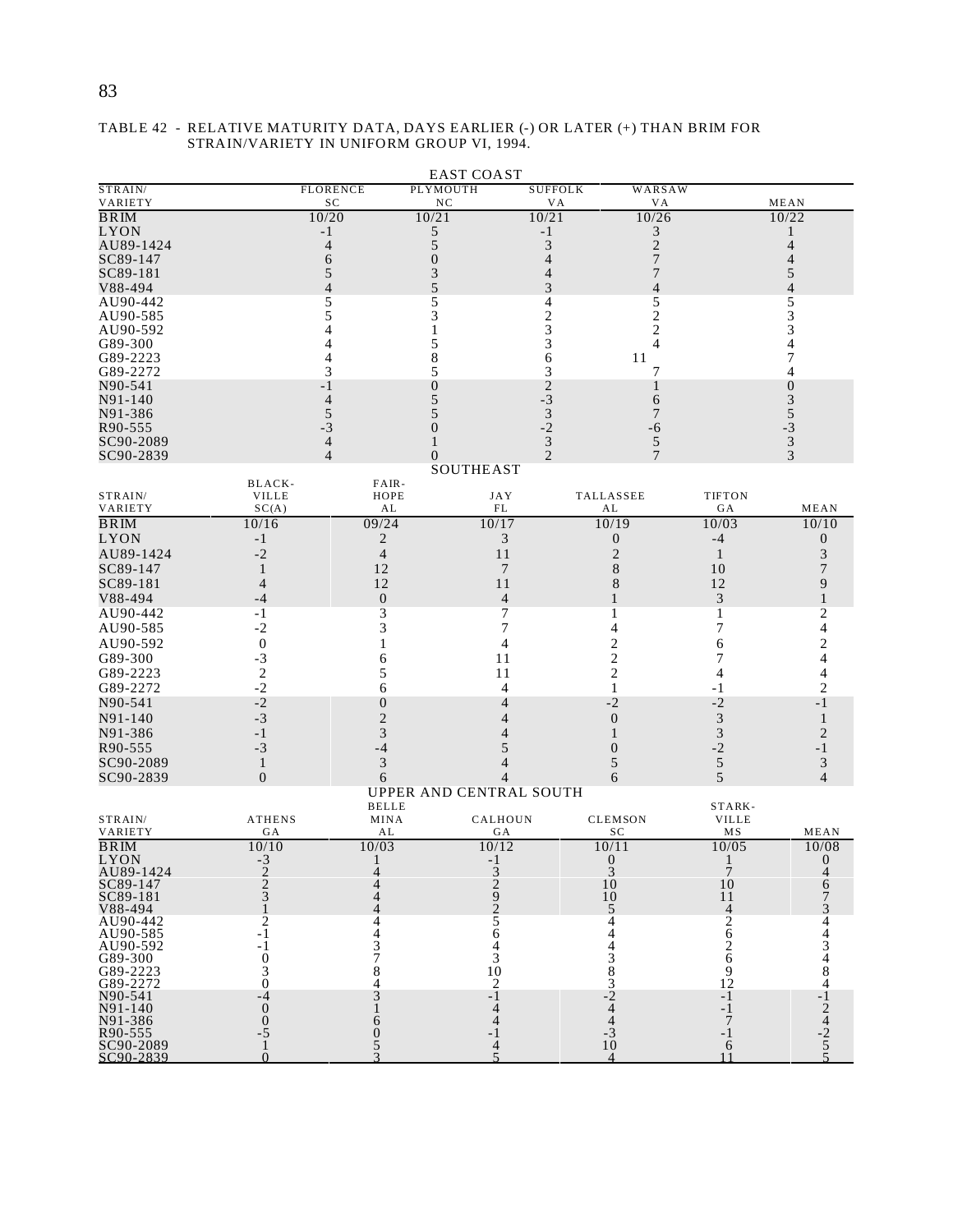|  |  | TABLE 42 - (Continued). |
|--|--|-------------------------|
|--|--|-------------------------|

|                    | $\sqrt{2}$                  |                    |                                   | <b>DELTA</b>                      |                 |                            |                                 |       |
|--------------------|-----------------------------|--------------------|-----------------------------------|-----------------------------------|-----------------|----------------------------|---------------------------------|-------|
| STRAIN/<br>VARIETY | JONES-<br><b>BORO</b><br>AR | PINE<br>TREE<br>AR | PORTAGE-<br><b>VILLE</b><br>MO(A) | PORTAGE-<br><b>VILLE</b><br>MO(B) | ROHWER<br>$AR+$ | ST.<br><b>JOSEPH</b><br>LA | STONE-<br><b>VILLE</b><br>MS(B) | MEAN  |
| <b>BRIM</b>        | 10/13                       | 10/14              | 10/20                             | 10/22                             | 10/03           | 09/28                      | 10/05                           | 10/12 |
| LYON               | 6                           |                    | - 1                               | $-1$                              | $-2$            |                            | $-2$                            |       |
| AU89-1424          |                             |                    |                                   |                                   |                 |                            | $-2$                            |       |
| SC89-147           | 12                          |                    |                                   |                                   |                 |                            |                                 |       |
| SC89-181           | 11                          |                    |                                   |                                   |                 |                            |                                 |       |
| V88-494            |                             |                    |                                   |                                   |                 |                            | $-3$                            |       |
| AU90-442           |                             |                    |                                   |                                   |                 |                            |                                 |       |
| AU90-585           |                             |                    | - 1                               | - 1                               |                 |                            |                                 |       |
| AU90-592           |                             |                    | - 1                               |                                   |                 |                            |                                 |       |
| G89-300            |                             |                    |                                   |                                   |                 |                            |                                 |       |
| G89-2223           |                             |                    |                                   |                                   |                 |                            |                                 |       |
| G89-2272           |                             |                    |                                   |                                   |                 |                            |                                 |       |
| N90-541            | $-2$                        |                    | $-7$                              | - 1                               | -6              |                            | -6                              |       |
| N91-140            |                             |                    |                                   |                                   | - 1             |                            | -3                              |       |
| N91-386            |                             |                    |                                   |                                   |                 |                            |                                 |       |
| R90-555            | - 1                         | -9                 |                                   | $-2$                              |                 |                            |                                 |       |
| SC90-2089          |                             |                    |                                   |                                   |                 |                            |                                 |       |
| SC90-2839          |                             |                    |                                   |                                   |                 |                            |                                 |       |

|                |                 | WEST         |           |       |
|----------------|-----------------|--------------|-----------|-------|
|                | <b>BEAUMONT</b> | <b>BIXBY</b> | STUTTGART |       |
| STRAIN/VARIETY | TX              | OK           | AR        | MEAN  |
| BRIM           | 10/07           | 10/25        | 10/07     | 10/13 |
| LYON           | $-2$            | 0            |           |       |
| AU89-1424      | $-1$            |              |           |       |
| SC89-147       | 6               |              | 13        |       |
| SC89-181       |                 |              | 13        |       |
| V88-494        | $-3$            |              | 4         |       |
| AU90-442       | $-1$            |              |           |       |
| AU90-585       | $\Omega$        |              | 10        |       |
| AU90-592       | $-2$            |              |           |       |
| G89-300        | 0               |              |           |       |
| G89-2223       | $-2$            | 12           |           |       |
| G89-2272       | $-4$            | 9            |           |       |
| N90-541        | $-2$            |              | - 1       |       |
| N91-140        | $-5$            | 12           |           |       |
| N91-386        | $\Omega$        | h            |           |       |
| R90-555        | $-2$            |              |           |       |
| SC90-2089      | $-1$            |              |           |       |
| SC90-2839      | $-1$            | n            |           |       |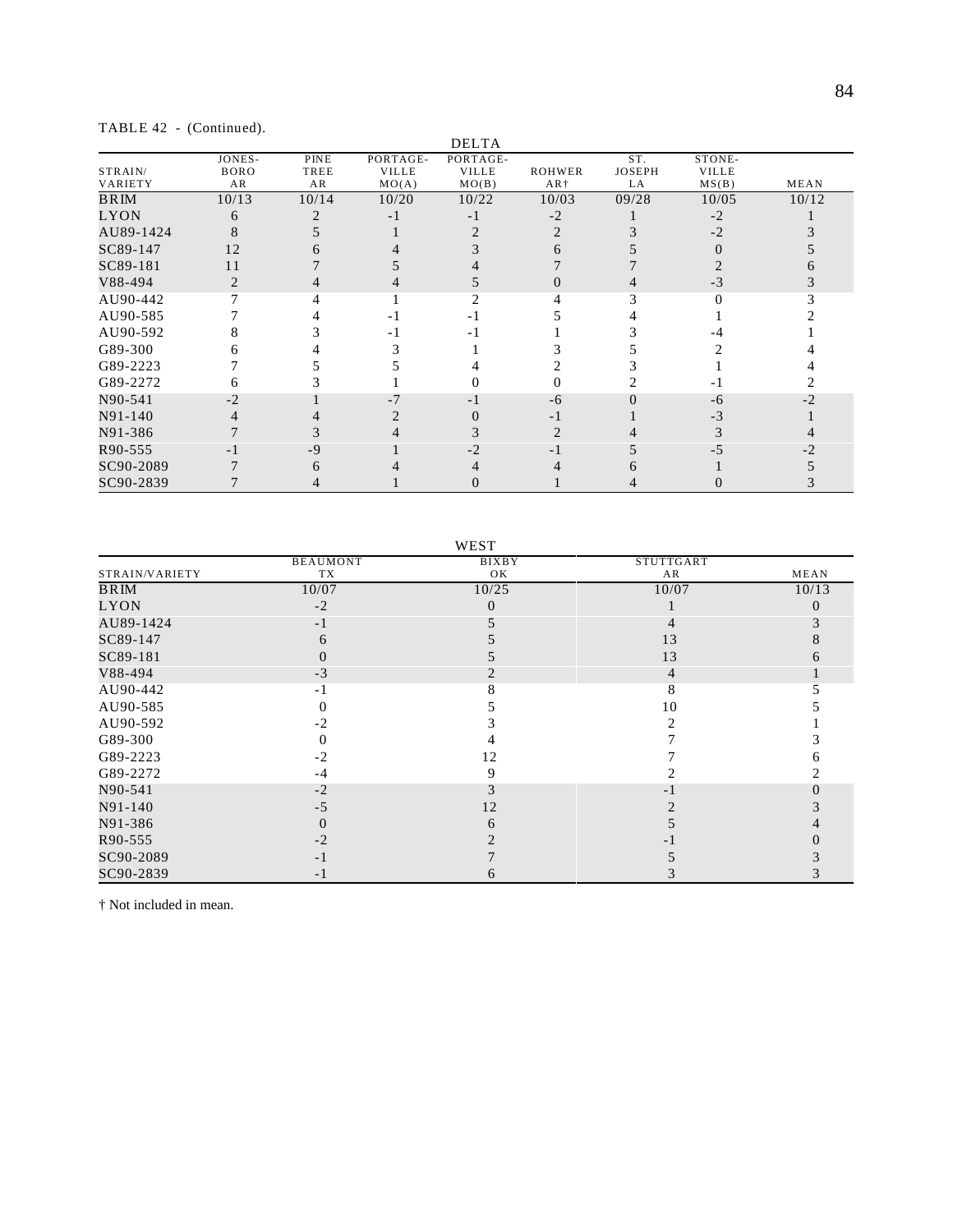#### TABLE 43 - PLANT HEIGHT FOR STRAIN/VARIETY IN UNIFORM GROUP VI, 1994.

|                           |                       |                       | <b>EAST COAST</b>                 |                      |                        |             |
|---------------------------|-----------------------|-----------------------|-----------------------------------|----------------------|------------------------|-------------|
| STRAIN/<br><b>VARIETY</b> | <b>FLORENCE</b><br>SC | <b>KINSTON</b><br>NC† | <b>PLYMOUTH</b><br>N <sub>C</sub> | <b>SUFFOLK</b><br>VA | WARSAW<br>VA           | <b>MEAN</b> |
| <b>BRIM</b>               | 39                    | 28                    | 32                                | 47                   | 43                     | 40          |
| LYON                      | 37                    | 29                    | 33                                | 40                   | 44                     | 39          |
| AU89-1424                 | 38                    | 34                    | 34                                | 46                   | 44                     | 41          |
| SC89-147                  | 39                    | 26                    | 29                                | 43                   | 46                     | 39          |
| SC89-181                  | 38                    | 29                    | 32                                | 44                   | 44                     | 40          |
| V88-494                   | 38                    | 28                    | 33                                | 48                   | 44                     | 41          |
| AU90-442                  | 38                    | 26                    | 28                                | 43                   | 43                     | 38          |
| AU90-585                  | 38                    | 27                    | 31                                | 49                   | 43                     | 40          |
| AU90-592                  | 38                    | 29                    | 31                                | 43                   | 43                     | 39          |
| G89-300                   | 40                    | 29                    | 33                                | 45                   | 43                     | 40          |
| G89-2223                  | 37                    | 30                    | 28                                | 42                   | 43                     | 38          |
| G89-2272<br>N90-541       | 37<br>35              | 29<br>21              | 30<br>25                          | 45<br>37             | 41<br>41               | 38<br>35    |
| N91-140                   | 37                    | 25                    | 28                                | 39                   | 45                     | 37          |
| N91-386                   | 41                    | 33                    | 37                                | 60                   | 52                     | 48          |
| R90-555                   | 42                    | 35                    | 37                                | 55                   | 48                     | 46          |
| SC90-2089                 | 39                    | 29                    | 31                                | 44                   | 46                     | 40          |
| SC90-2839                 | 39                    | 31                    | 29                                | 45                   | 48                     | 40          |
|                           |                       |                       | <b>SOUTHEAST</b>                  |                      |                        |             |
|                           | <b>BLACK-</b>         | FAIR-                 |                                   | TALLA-               |                        |             |
| STRAIN/                   | <b>VILLE</b>          | <b>HOPE</b>           | <b>JAY</b>                        | <b>SSEE</b>          | <b>TIFTON</b>          |             |
| <b>VARIETY</b>            | SC(A)                 | AL                    | FL                                | AL                   | GA                     | <b>MEAN</b> |
| $\overline{\text{BRM}}$   | 28                    | 33                    | 18                                | 38                   | 32                     | 30          |
| LYON                      | 24                    | 33                    | 16                                | 35                   | 21                     | 26          |
| AU89-1424<br>SC89-147     | 27<br>27              | 33<br>34              | 18<br>19                          | 35<br>39             | 23<br>27               | 27<br>29    |
| SC89-181                  | 30                    | 34                    | 20                                | 38                   | 31                     | 30          |
| V88-494                   | 21                    | 29                    | 19                                | 39                   | 19                     | 25          |
| AU90-442                  | 26                    | 36                    | 21                                | 34                   | 30                     | 29          |
| AU90-585                  | 28                    | 34                    | 21                                | 39                   | 26                     | 30          |
| AU90-592                  | 27                    | 33                    | 20                                | 40                   | 24                     | 29          |
| G89-300                   | 24                    | 35                    | 22                                | 36                   | 23                     | 28          |
| G89-2223                  | 25                    | 34                    | 20                                | 32                   | 30                     | 28          |
| G89-2272<br>N90-541       | 21<br>21              | 34<br>29              | 20<br>19                          | 34<br>34             | 30<br>23               | 28<br>25    |
| N91-140                   | 31                    | 40                    | 22                                | 38                   | 27                     | 32          |
| N91-386                   | 27                    | 39                    | 25                                | 44                   | 29                     | 33          |
| R90-555                   | 24                    | 40                    | 24                                | 39                   | 28                     | 31          |
| SC90-2089                 | 27                    | 39                    | 21                                | 38                   | 34                     | 32          |
| SC90-2839                 | 23                    | 36                    | 18                                | 38                   | 29                     | 29          |
|                           |                       |                       | UPPER AND CENTRAL SOUTH           |                      |                        |             |
| STRAIN/                   | <b>ATHENS</b>         | <b>BELLE</b><br>MINA  | <b>CALHOUN</b>                    | <b>CLEMSON</b>       | STARK-<br><b>VILLE</b> |             |
| VARIETY                   | GА                    | AL                    | GА                                | <b>SC</b>            | MS                     | <b>MEAN</b> |
| BRIM                      | 44                    | 41                    | 40                                | 42                   | 39                     | 41          |
| LYON                      | 35                    | 31                    | 37                                | 36                   | 31                     | 34          |
| AU89-1424                 | 36                    | 36                    | 40                                | 41                   | 35                     | 38          |
| SC89-147                  | 36                    | 37                    | 42                                | 44                   | 36                     | 39          |
| SC89-181                  | 39                    | 37                    | 42                                | 41                   | 33                     | 39          |
| V88-494                   | 37                    | 34                    | 37                                | 41                   | 32                     | 36          |
| AU90-442<br>AU90-585      | 39<br>40              | 36<br>37              | 38<br>46                          | 42<br>40             | 35<br>38               | 38<br>40    |
| AU90-592                  | 39                    | 38                    | 36                                | 37                   | 35                     | 37          |
| G89-300                   | 39                    | 36                    | 39                                | 44                   | 33                     | 38          |
| G89-2223                  | 39                    | 33                    | 36                                | 38                   | 34                     | 36          |
| G89-2272                  | 39                    | 32                    | 40                                | 43                   | 31                     | 37          |
| N90-541                   | 33                    | 29                    | 34                                | 38                   | 27                     | 32          |
| N91-140                   | 38                    | 39                    | 35                                | 41                   | 31                     | 37          |
| N91-386                   | 42<br>43              | 40                    | 43                                | 45                   | 38                     | 42<br>40    |
| R90-555<br>SC90-2089      | 44                    | 37<br>39              | 42<br>43                          | 42<br>43             | 38<br>34               | 41          |
| SC90-2839                 | 42                    | 36                    | 49                                | 41                   | 33                     | 40          |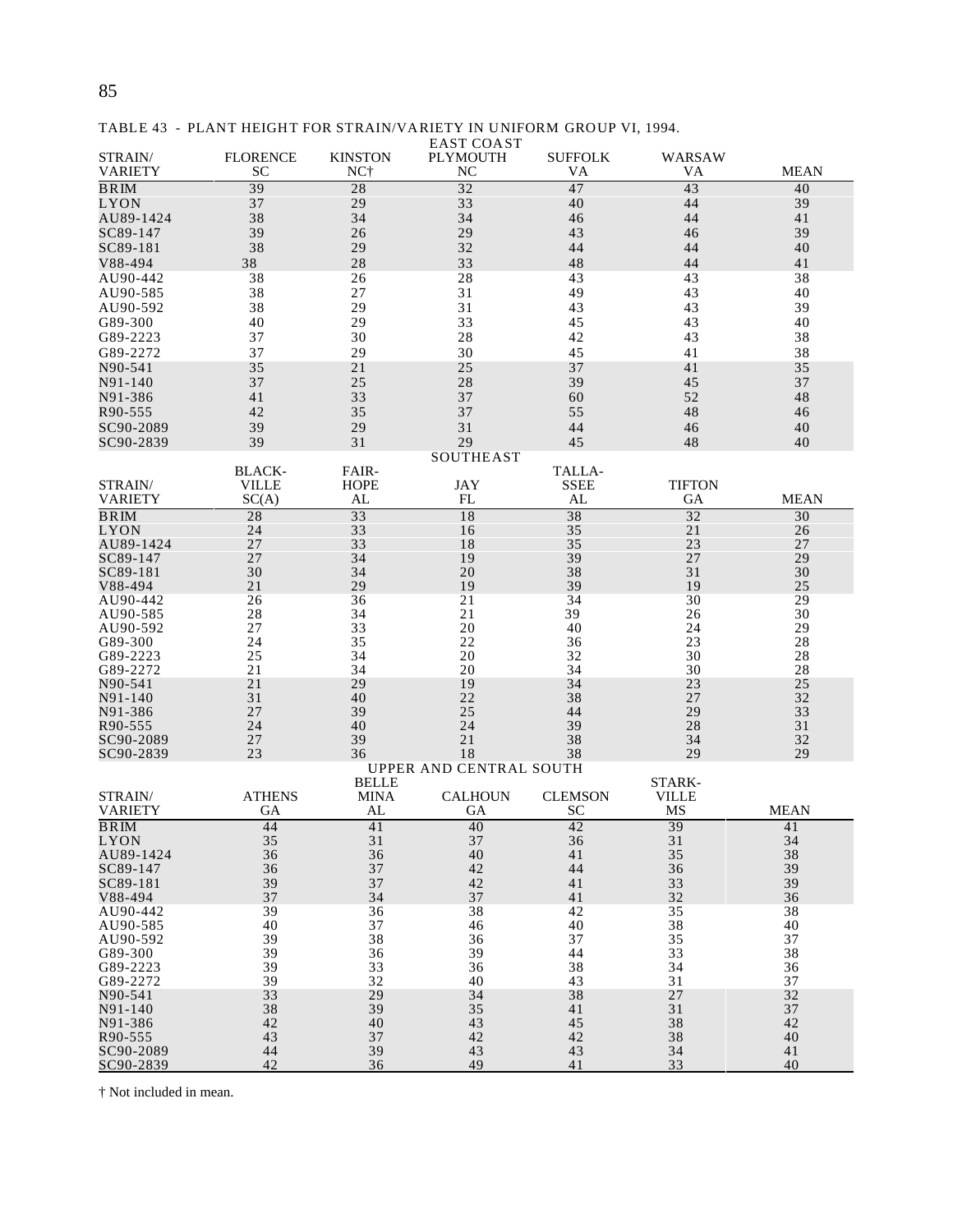|                |             |             |              | <b>DELTA</b> |        |               |              |             |
|----------------|-------------|-------------|--------------|--------------|--------|---------------|--------------|-------------|
|                | JONES-      | <b>PINE</b> | PORTAGE-     | PORTAGE-     |        | ST.           | STONE-       |             |
| STRAIN/        | <b>BORO</b> | TREE        | <b>VILLE</b> | <b>VILLE</b> | ROHWER | <b>JOSEPH</b> | <b>VILLE</b> |             |
| <b>VARIETY</b> | AR          | AR          | MO(A)        | MO(B)        | $AR+$  | LA            | MS(B)        | <b>MEAN</b> |
| <b>BRIM</b>    | 39          | 43          | 50           | 43           | 43     | 33            | 36           | 41          |
| LYON           | 35          | 38          | 35           | 34           | 33     | 28            | 31           | 33          |
| AU89-1424      | 36          | 42          | 46           | 38           | 40     | 31            | 31           | 37          |
| SC89-147       | 35          | 44          | 44           | 36           | 37     | 32            | 35           | 38          |
| SC89-181       | 40          | 40          | 44           | 39           | 38     | 30            | 35           | 38          |
| V88-494        | 35          | 41          | 35           | 37           | 34     | 26            | 29           | 34          |
| AU90-442       | 31          | 44          | 45           | 36           | 38     | 31            | 31           | 36          |
| AU90-585       | 36          | 45          | 47           | 38           | 37     | 31            | 33           | 38          |
| AU90-592       | 37          | 44          | 42           | 35           | 35     | 30            | 31           | 37          |
| G89-300        | 35          | 44          | 42           | 40           | 40     | 29            | 34           | 37          |
| G89-2223       | 27          | 38          | 29           | 31           | 34     | 28            | 30           | 31          |
| G89-2272       | 33          | 42          | 42           | 33           | 35     | 30            | 25           | 34          |
| N90-541        | 25          | 33          | 30           | 27           | 30     | 26            | 26           | 28          |
| N91-140        | 32          | 44          | 37           | 35           | 36     | 28            | 29           | 34          |
| N91-386        | 35          | 49          | 38           | 44           | 40     | 34            | 37           | 40          |
| R90-555        | 36          | 42          | 44           | 40           | 42     | 33            | 35           | 38          |
| SC90-2089      | 36          | 42          | 44           | 36           | 40     | 28            | 31           | 36          |
| SC90-2839      | 35          | 44          | 48           | 36           | 38     | 30            | 32           | 38          |

TABLE 43 - (Continued).

WEST

| STRAIN/        | <b>BEAUMONT</b> | <b>BIXBY</b> | <b>BOSSIER CITY</b> | STUTTGART |      |
|----------------|-----------------|--------------|---------------------|-----------|------|
| <b>VARIETY</b> | TХ              | OК           | LA                  | AR        | MEAN |
| BRIM           | 30              | 40           | 43                  | 42        | 39   |
| LYON           | 25              | 36           | 34                  | 38        | 33   |
| AU89-1424      | 26              | 37           | 35                  | 38        | 34   |
| SC89-147       | 26              | 36           | 36                  | 40        | 34   |
| SC89-181       | 27              | 34           | 36                  | 40        | 34   |
| V88-494        | 25              | 35           | 32                  | 38        | 33   |
| AU90-442       | 27              | 35           | 34                  | 38        | 33   |
| AU90-585       | 27              | 35           | 36                  | 37        | 34   |
| AU90-592       | 24              | 34           | 39                  | 37        | 33   |
| G89-300        | 28              | 42           | 32                  | 42        | 36   |
| G89-2223       | 24              | 40           | 31                  | 33        | 32   |
| G89-2272       | 22              | 43           | 36                  | 34        | 34   |
| N90-541        | 24              | 40           | 27                  | 33        | 31   |
| N91-140        | 25              | 43           | 33                  | 37        | 35   |
| N91-386        | 30              | 48           | 40                  | 42        | 40   |
| R90-555        | 29              | 49           | 42                  | 38        | 39   |
| SC90-2089      | 25              | 49           | 37                  | 41        | 38   |
| SC90-2839      | 21              | 46           | 33                  | 38        | 35   |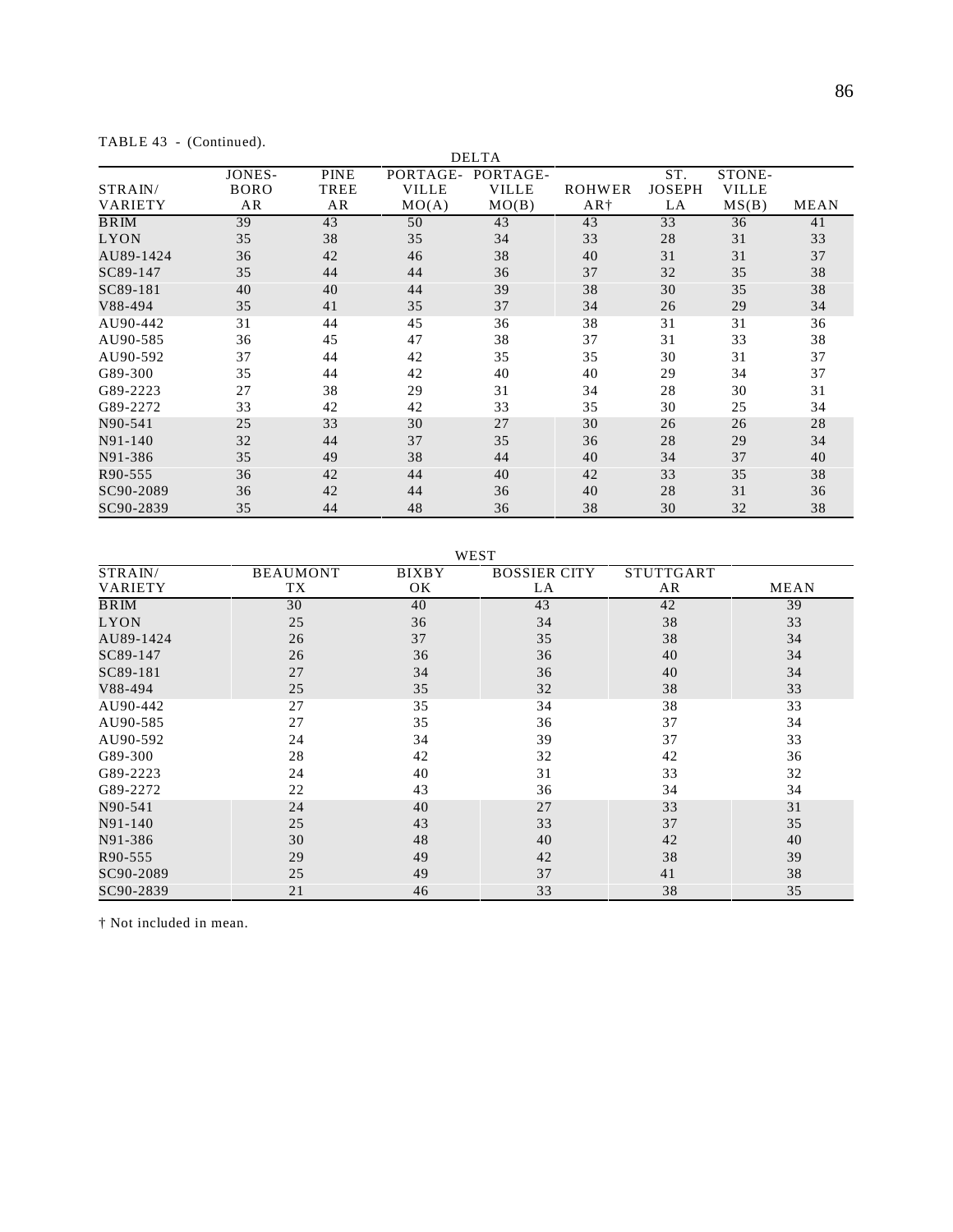| STRAIN/                | <b>FLORENCE</b> | <b>KINSTON</b>  | <b>PLYMOUTH</b>         | <b>SUFFOLK</b> | WARSAW       |             |
|------------------------|-----------------|-----------------|-------------------------|----------------|--------------|-------------|
| <b>VARIETY</b>         | <b>SC</b>       | NC <sup>+</sup> | NC                      | VA             | VA           | <b>MEAN</b> |
| <b>BRIM</b>            | 2.7             | 2.0             | 2.7                     | 3.3            | 3.8          | 3.1         |
| LYON                   | 2.7             | 2.0             | 3.3                     | 4.2            | 4.2          | 3.6         |
| AU89-1424              | $2.0$           | 2.0             | 3.0                     | 3.3            | 3.8          | 3.0         |
| SC89-147               | 2.7             | 2.0             | 2.7                     | 3.2            | 3.7          | 3.0         |
| SC89-181               | 2.3             | 2.0             | 3.0                     | 3.5            | 3.8          | 3.2         |
| V88-494                | 2.0             | 2.0             | 3.0                     | 3.5            | 3.3          | 3.0         |
| AU90-442               | 2.0             | 2.0             | 2.7                     | 3.7            | 3.7          | 3.0         |
| AU90-585               | 3.0             | 2.0             | 4.0                     | 4.7            | 3.8          | 3.9         |
| AU90-592               | 3.0             | 2.0             | 3.3                     | 4.5            | 4.0          | 3.7         |
| G89-300                | 2.0             | 2.0             | 2.7                     | 2.7            | 4.0          | 2.8         |
| G89-2223               | 2.7             | 1.7             | 3.0                     | 3.7            | 3.8          | 3.3         |
| G89-2272               | 2.0             | 2.0             | 2.0                     | 2.8            | 3.6          | 2.6         |
| N90-541                | 1.0             | 2.0             | 1.7                     | 2.5            | 3.2          | 2.1         |
| N91-140                | 2.0             | 2.0             | 3.0                     | 3.2            | 3.8          | 3.0         |
| N91-386                | 2.0             | 2.0             | 3.0                     | 3.3            | 3.2          | 2.9         |
| R90-555                | 2.3             | 2.0             | 3.0                     | 3.5            | 2.7          | 2.9         |
| SC90-2089              | 3.0             | 2.0             | 3.7                     | 3.3            | 3.8          | 3.5         |
| SC90-2839              | 2.3             | 2.0             | 2.7                     | 3.5            | 3.3          | 3.0         |
|                        |                 |                 | SOUTHEAST               |                |              |             |
| STRAIN/                | <b>FAIRHOPE</b> | <b>JAY</b>      | <b>TALLASSEE</b>        | <b>TIFTON</b>  |              |             |
| <b>VARIETY</b>         | AL              | FL              | AL                      | GA             |              | <b>MEAN</b> |
| <b>BRIM</b>            | 1.3             | 1.0             | 1.7                     | 1.3            |              | 1.3         |
| <b>LYON</b>            | 2.0             | 1.0             | 1.8                     | 1.0            |              | 1.5         |
| AU89-1424              | 1.0             | 1.0             | 1.5                     | 1.0            |              | 1.1         |
| SC89-147               | 1.0             | 1.0             | 3.0                     | 1.0            |              | 1.5         |
| SC89-181               | 1.0             | 1.0             | 3.7                     | 1.7            |              | 1.8         |
| V88-494                | 1.0             | 1.0             | 1.0                     | 1.0            |              | 1.0         |
| AU90-442               | 1.0             | 1.0             | 1.8                     | 1.3            |              | 1.3         |
| AU90-585               | 1.0             | 1.0             | 1.3                     | 1.0            |              | 1.1         |
| AU90-592               | 1.7             | 1.0             | 1.5                     | 1.0            |              | 1.3         |
| G89-300<br>G89-2223    | 1.0             | 1.0             | 1.2                     | 1.0<br>1.3     |              | 1.0         |
| G89-2272               | 1.0<br>1.0      | 1.0<br>1.0      | 3.0<br>1.0              | 1.0            |              | 1.6<br>1.0  |
| N90-541                | 1.0             | 1.0             | 1.0                     | 1.0            |              | 1.0         |
| N91-140                | 2.0             | 1.0             | 1.5                     | 1.0            |              | 1.4         |
| N91-386                | 1.0             | 1.0             | 1.2                     | 1.0            |              | 1.0         |
| R90-555                | 1.0             | 1.0             | 1.3                     | 1.0            |              | 1.1         |
| SC90-2089              | 1.7             | 1.0             | 1.5                     | 1.3            |              | 1.4         |
| SC90-2839              | 1.0             | 1.0             | 1.3                     | 1.0            |              | 1.1         |
|                        |                 |                 | UPPER AND CENTRAL SOUTH |                |              |             |
|                        |                 | <b>BELLE</b>    |                         |                | STARK-       |             |
| STRAIN/                | <b>ATHENS</b>   | <b>MINA</b>     | <b>CALHOUN</b>          | <b>CLEMSON</b> | <b>VILLE</b> |             |
| <b>VARIETY</b>         | GA              | AL              | GA                      | SC             | MS           | <b>MEAN</b> |
| <b>BRIM</b><br>LYON    | 2.5<br>3.0      | 2.0<br>2.0      | 3.3<br>3.5              | 3.3<br>3.3     | 3.3<br>2.7   | 2.9<br>2.9  |
| AU89-1424              | 3.3             | 1.0             | 2.7                     | 2.0            | 1.7          | 2.1         |
| SC89-147               | 2.7             | 2.0             | 2.7                     | 2.0            | 2.3          | 2.3         |
| SC89-181               | $3.8$           | 2.3             | 3.0                     | 3.0            | 2.0          | 2.8         |
| V88-494                | 2.5             | 1.3             | 1.8                     | 2.0            | 2.3          | $2.0\,$     |
| AU90-442               | 3.7             | 2.0             | 2.7                     | 3.3            | 2.0          | 2.7         |
| AU90-585               | 3.2             | 2.0             | 3.7                     | 3.3            | 4.0          | 3.2         |
| AU90-592               | 3.2             | 2.0             | 3.3                     | 3.0            | 3.3          | 3.0         |
| G89-300                | 2.0             | 1.0             | 2.5                     | 2.0            | 1.0          | 1.7         |
| G89-2223               | 4.0             | 1.7             | 3.3                     | 3.0            | 2.0          | 2.8         |
| G89-2272               | 2.0             | 1.0             | 1.5                     | 2.0            | 1.0          | 1.5         |
| N90-541                | 2.0             | 1.0             | 1.2                     | 2.0            | 1.0          | 1.4         |
| N91-140                | 3.0             | 2.0             | 2.7                     | 2.7            | 2.7          | 2.6         |
| N91-386                | 1.7             | 1.3             | 1.8                     | 2.0            | 2.0          | 1.8         |
| R90-555                | 2.8             | 2.0             | 2.8                     | 3.0            | 3.3          | 2.8         |
| SC90-2089<br>SC90-2839 | 2.3<br>2.8      | 2.0<br>1.7      | 2.0<br>3.2              | 2.0<br>2.0     | 2.3<br>2.0   | 2.1<br>2.3  |
|                        |                 |                 |                         |                |              |             |

TABLE 44 - LODGING SCORES FOR STRAIN/VARIETY IN UNIFORM GROUP VI, 1994. EAST COAST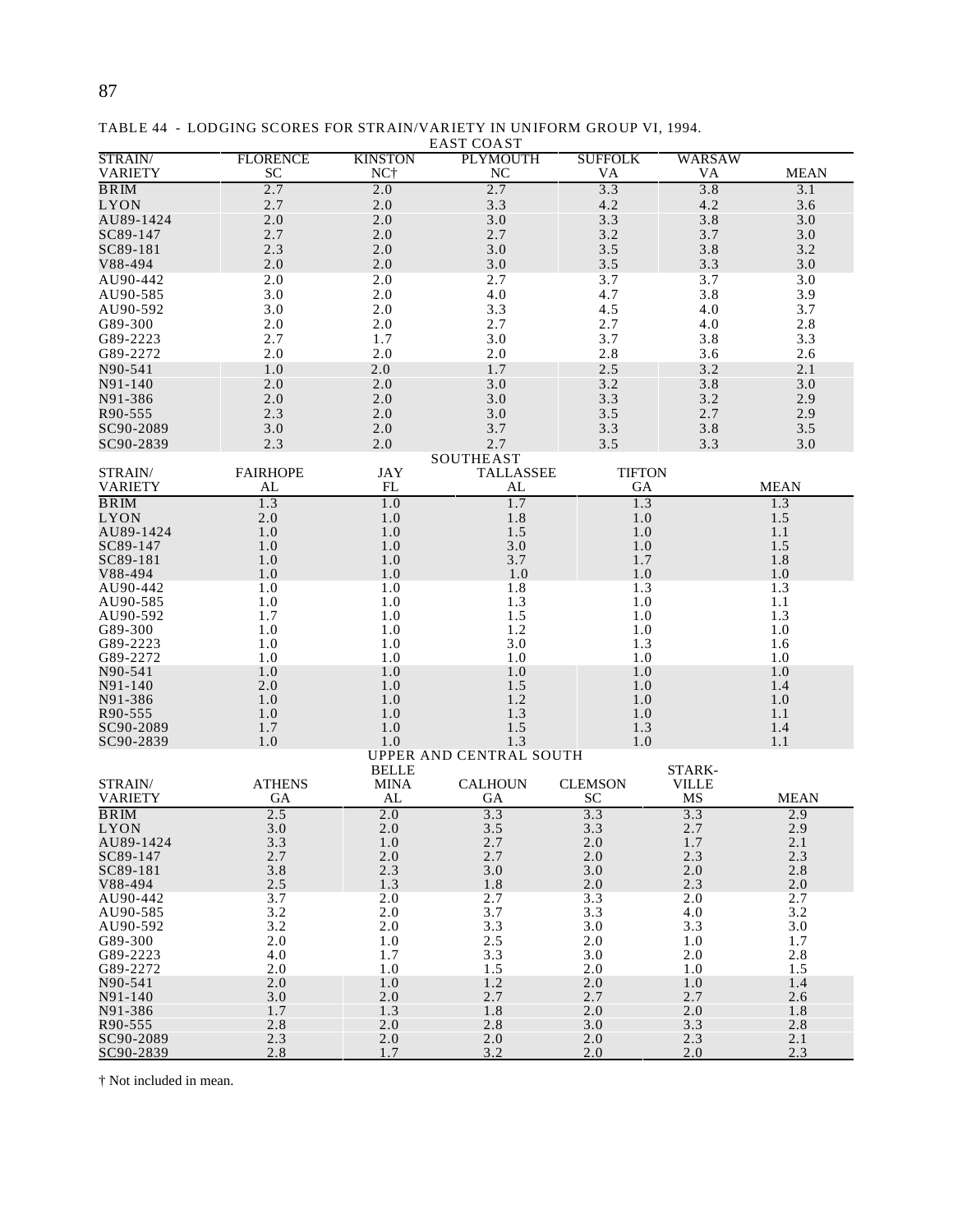TABLE 44 - (Continued).

|                    |                                    |                           |                                   | <b>DELTA</b>                      |                                  |                            |                                 |             |
|--------------------|------------------------------------|---------------------------|-----------------------------------|-----------------------------------|----------------------------------|----------------------------|---------------------------------|-------------|
| STRAIN/<br>VARIETY | <b>JONES-</b><br><b>BORO</b><br>AR | <b>PINE</b><br>TREE<br>AR | PORTAGE-<br><b>VILLE</b><br>MO(A) | PORTAGE-<br><b>VILLE</b><br>MO(B) | <b>ROHWER</b><br>AR <sup>+</sup> | ST.<br><b>JOSEPH</b><br>LA | STONE-<br><b>VILLE</b><br>MB(B) | <b>MEAN</b> |
| BRIM               | 1.3                                | 2.3                       | 2.0                               | 2.5                               | 1.0                              | 1.9                        | 2.0                             | 2.0         |
| <b>LYON</b>        | 2.0                                | 4.0                       | 2.5                               | 2.5                               | 1.3                              | 1.8                        | 2.0                             | 2.5         |
| AU89-1424          | 1.0                                | 3.0                       | 2.5                               | 2.0                               | 1.0                              | 1.7                        | 2.0                             | 2.0         |
| SC89-147           | 1.3                                | 4.3                       | 2.0                               | 2.5                               | 1.0                              | 1.7                        | 2.0                             | 2.3         |
| SC89-181           | 1.7                                | 3.0                       | 2.5                               | 2.5                               | 1.0                              | 1.6                        | 2.0                             | 2.2         |
| V88-494            | 1.7                                | 2.3                       | 2.0                               | 2.5                               | 1.0                              | 1.6                        | 2.0                             | 2.0         |
| AU90-442           | 1.0                                | 3.0                       | 2.0                               | 2.5                               | 1.0                              | 1.6                        | 2.0                             | 2.0         |
| AU90-585           | 1.0                                | 3.0                       | 2.0                               | 2.5                               | 1.3                              | 1.9                        | 2.0                             | 2.1         |
| AU90-592           | 1.7                                | 3.3                       | 2.0                               | 3.0                               | 1.0                              | 1.7                        | 2.7                             | 2.4         |
| G89-300            | 1.0                                | 3.0                       | 2.0                               | 2.0                               | 1.0                              | 1.6                        | 2.0                             | 1.9         |
| G89-2223           | 1.0                                | 3.0                       | 2.0                               | 2.0                               | 1.0                              | 1.6                        | 2.0                             | 1.9         |
| G89-2272           | 1.0                                | 1.3                       | 1.0                               | 1.0                               | 1.0                              | 1.5                        | 2.0                             | 1.3         |
| N90-541            | 1.0                                | 1.7                       | 1.0                               | 1.0                               | 1.0                              | 1.4                        | 2.0                             | 1.3         |
| N91-140            | 1.0                                | 3.0                       | 1.5                               | 1.5                               | 1.0                              | 1.8                        | 2.0                             | 1.8         |
| N91-386            | 1.0                                | 2.0                       | 2.0                               | 2.0                               | 1.0                              | 1.7                        | 2.0                             | 1.8         |
| R90-555            | 1.0                                | 1.0                       | 2.5                               | 2.5                               | 1.0                              | 1.5                        | 2.0                             | 1.8         |
| SC90-2089          | 1.3                                | 2.3                       | 1.5                               | 2.5                               | 1.0                              | 1.6                        | 2.0                             | 1.9         |
| SC90-2839          | 1.0                                | 2.3                       | 2.5                               | 2.0                               | 1.0                              | 1.6                        | 2.0                             | 1.9         |

WEST

|     |                       | ,, Lu              |                           |                        |
|-----|-----------------------|--------------------|---------------------------|------------------------|
|     |                       |                    |                           | <b>MEAN</b>            |
| 1.0 | 3.0                   | 1.0                | 2.3                       | 1.8                    |
| 1.0 | 5.0                   | 1.0                | 4.3                       | 2.8                    |
| 1.0 | 4.0                   | 1.0                | 3.0                       | 2.3                    |
| 1.0 | 3.0                   | 1.0                | 3.7                       | 2.2                    |
| 1.0 | 3.0                   | 1.0                | 4.7                       | 2.4                    |
| 1.0 | 4.0                   | 1.0                | 3.3                       | 2.3                    |
| 1.0 | 4.0                   | 1.0                | 4.0                       | 2.5                    |
| 1.0 | 4.0                   | 1.0                | 4.3                       | 2.6                    |
| 1.0 | 3.0                   | 1.0                | 4.3                       | 2.3                    |
| 1.0 | 5.0                   | 1.0                | 4.0                       | 2.8                    |
| 1.0 | 5.0                   | 1.7                | 3.3                       | 2.8                    |
| 1.0 | 3.0                   | 1.0                | 1.3                       | 1.6                    |
| 1.0 | 3.0                   | 1.0                | 1.0                       | 1.5                    |
| 1.0 | 4.0                   | 1.0                | 3.3                       | 2.3                    |
| 1.0 | 2.0                   | 1.0                | 3.3                       | 1.8                    |
| 1.0 | 4.0                   | 1.0                | 2.7                       | 2.2                    |
| 1.0 | 2.0                   | 1.0                | 4.0                       | 2.0                    |
| 1.0 | 3.0                   | 1.0                | 2.0                       | 1.8                    |
|     | <b>BEAUMONT</b><br>TX | <b>BIXBY</b><br>OK | <b>BOSSIER CITY</b><br>LA | <b>STUTTGART</b><br>AR |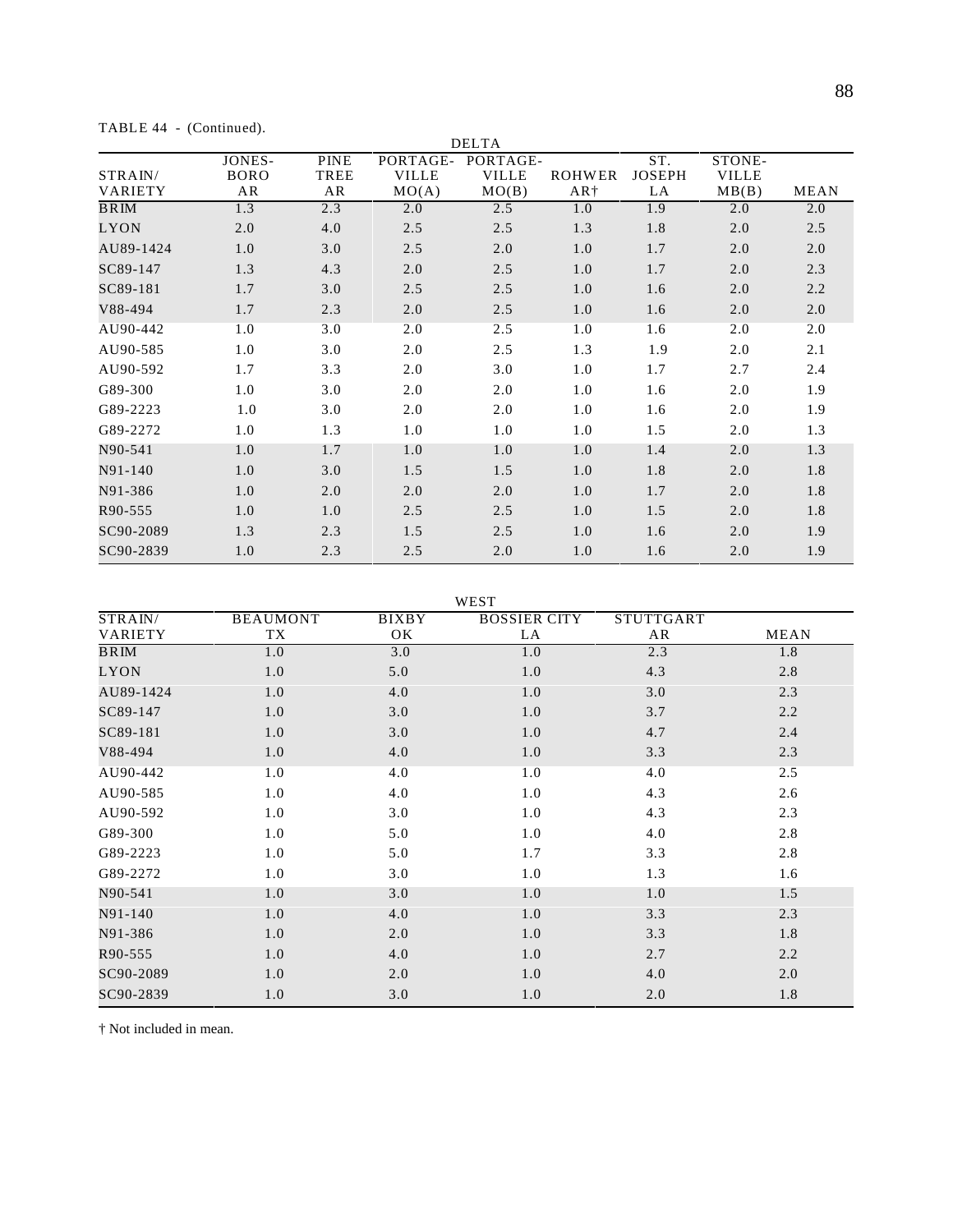|                           |                       | <b>EAST COAST</b>       |                      |                     |             |
|---------------------------|-----------------------|-------------------------|----------------------|---------------------|-------------|
| STRAIN/<br><b>VARIETY</b> | <b>KINSTON</b><br>NC† | <b>PLYMOUTH</b><br>NC   | <b>SUFFOLK</b><br>VA | <b>WARSAW</b><br>VA | <b>MEAN</b> |
| BRIM                      | 2.0                   | 2.5                     | 1.0                  | 1.7                 | 1.7         |
| <b>LYON</b>               | 2.0                   | 2.0                     | 1.3                  | 1.8                 | 1.7         |
| AU89-1424                 | 2.0                   | 2.0                     | 1.3                  | 1.8                 | 1.7         |
| SC89-147                  | 2.0                   | 2.0                     | 1.0                  | 1.2                 | 1.4         |
| SC89-181                  | 2.0                   | 2.5                     | 1.0                  | 1.5                 | 1.7         |
| V88-494                   | 2.0                   | 2.5                     | 1.0                  | 1.4                 | 1.6         |
| AU90-442                  | 2.0                   | 2.0                     | 1.0                  | 1.3                 | 1.4         |
| AU90-585                  | 2.0                   | 2.5                     | 1.0                  | 1.4                 | 1.6         |
| AU90-592                  | 2.0                   | 2.5                     | 1.0                  | 1.3                 | 1.6         |
| G89-300                   | 2.0                   | 2.0                     | 1.0                  | 1.5                 | 1.5         |
| G89-2223                  | 2.0                   | 2.0                     | 1.0                  | 1.4                 | 1.5         |
| G89-2272                  | 2.0                   | 2.5                     | 1.0                  | 1.6                 | 1.7         |
| N90-541                   | 2.0                   | 2.5                     | 1.0                  | 1.8                 | 1.8         |
| N91-140                   | 2.0                   | 2.0                     | 1.0                  | 1.4                 | 1.5         |
| N91-386                   | 2.0                   | 2.5                     | 1.0                  | 1.9                 | 1.8         |
| R90-555                   | 2.0                   | 2.0                     | 1.7                  | 1.3                 | 1.7         |
| SC90-2089                 | 2.0                   | 2.5                     | 1.0                  | 1.7                 | 1.7         |
| SC90-2839                 | 2.0                   | 2.5                     | 1.0                  | 1.7                 | 1.7         |
|                           |                       | <b>SOUTHEAST</b>        |                      |                     |             |
| STRAIN/                   | <b>FAIRHOPE</b>       | JAY                     | <b>TALLASSEE</b>     | <b>TIFTON</b>       |             |
| <b>VARIETY</b>            | AL                    | FL                      | AL                   | GА                  | <b>MEAN</b> |
| <b>BRIM</b>               | 3.0                   | 3.0                     | 1.0                  | 1.3                 | 2.1         |
| LYON                      | 1.5                   | 3.0                     | 1.5                  | 1.3                 | 1.8         |
| AU89-1424                 | 2.0                   | 3.0                     | 1.5                  | 1.5                 | 2.0         |
| SC89-147                  | 1.0                   | 3.0                     | 1.5                  | 1.1                 | 1.7         |
| SC89-181                  | 1.0                   | 2.0                     | 2.5                  | 1.4                 | 1.7         |
| V88-494                   | 1.5                   | 3.0                     | 1.0                  | 1.2                 | 1.7         |
| AU90-442                  | 1.5                   | 3.0                     | 1.5                  | 1.5                 | 1.9         |
| AU90-585                  | 1.5                   | 3.0                     | 1.0                  | 1.3                 | 1.7         |
| AU90-592                  | 2.0                   | 3.0                     | 1.0                  | 1.5                 | 1.9         |
| G89-300<br>G89-2223       | 2.0                   | 2.0<br>2.0              | 1.5                  | 1.6                 | 1.8<br>1.3  |
| G89-2272                  | 1.0<br>1.0            | 2.0                     | 1.0                  | 1.1                 |             |
| N90-541                   | 2.0                   | 2.0                     | 1.0<br>2.5           | 1.6<br>2.5          | 1.4<br>2.3  |
| N91-140                   | 1.0                   | 3.0                     | 1.0                  | 1.2                 | 1.5         |
| N91-386                   | 2.5                   | 2.0                     | 1.0                  | 1.6                 | 1.8         |
| R90-555                   | 1.5                   | 3.0                     | 1.5                  | 2.0                 | 2.0         |
| SC90-2089                 | 1.0                   | 3.0                     | 1.0                  | 1.5                 | 1.6         |
| SC90-2839                 | 1.0                   | 3.0                     | 1.0                  | 1.2                 | 1.6         |
|                           |                       |                         |                      |                     |             |
|                           |                       | UPPER AND CENTRAL SOUTH |                      |                     |             |
| STRAIN/                   | <b>ATHENS</b>         | <b>BELLE MINA</b>       | <b>CALHOUN</b>       | <b>STARKVILLE</b>   |             |
| <b>VARIETY</b>            | GА                    | AL                      | GА                   | MS                  | MEAN        |
| <b>BRIM</b>               | 2.0                   | 1.0                     | 1.8                  | 2.0                 | 1.7         |
| LYON                      | 2.0                   | 1.0                     | 1.8                  | 2.0                 | 1.7         |
| AU89-1424                 | 2.3                   | 1.0                     | $2.0\,$              | 2.0                 | 1.8         |
| SC89-147                  | 2.0                   | 1.0                     | 1.0                  | 1.0                 | 1.3         |
| SC89-181                  | 2.2                   | 1.0                     | 1.7                  | 2.0                 | 1.7         |
| V88-494                   | 2.1                   | 1.0                     | 1.5                  | 2.0                 | 1.7         |
| AU90-442                  | 2.1                   | 1.0                     | 2.0                  | 2.0                 | 1.8         |
| AU90-585                  | 2.0                   | $1.0\,$                 | 1.5                  | 3.0                 | 1.9         |
| AU90-592                  | 2.2                   | 1.0                     | 1.2                  | 2.0                 | 1.6         |
| G89-300                   | 2.5                   | 1.0                     | 1.8                  | 3.0                 | 2.1         |
| G89-2223                  | 2.2                   | 1.0                     | 1.8                  | 2.0                 | 1.8         |
| G89-2272                  | 2.0                   | 1.0                     | 1.7                  | 3.0                 | 1.9         |
| N90-541                   | 2.3                   | 1.0                     | 2.0                  | 2.0                 | 1.8         |
| N91-140                   | 1.9                   | 1.0                     | 1.8                  | 2.0                 | 1.7         |
| N91-386                   | 2.4                   | 1.0                     | 2.0                  | 2.0                 | 1.9         |
| R90-555                   | 2.4                   | 1.0                     | 2.3                  | 3.0                 | 2.2         |
| SC90-2089                 | 2.2                   | 1.0                     | $1.7$                | 2.0                 | 1.7         |
| <u>SC90-2839</u>          | 2.1                   | 1.0                     | 1.2                  | 1.0                 | 1.3         |

|  |  |  |  | TABLE 45 - SEED QUALITY FOR STRAIN/VARIETY IN UNIFORM GROUP VI, 1994. |  |  |
|--|--|--|--|-----------------------------------------------------------------------|--|--|
|--|--|--|--|-----------------------------------------------------------------------|--|--|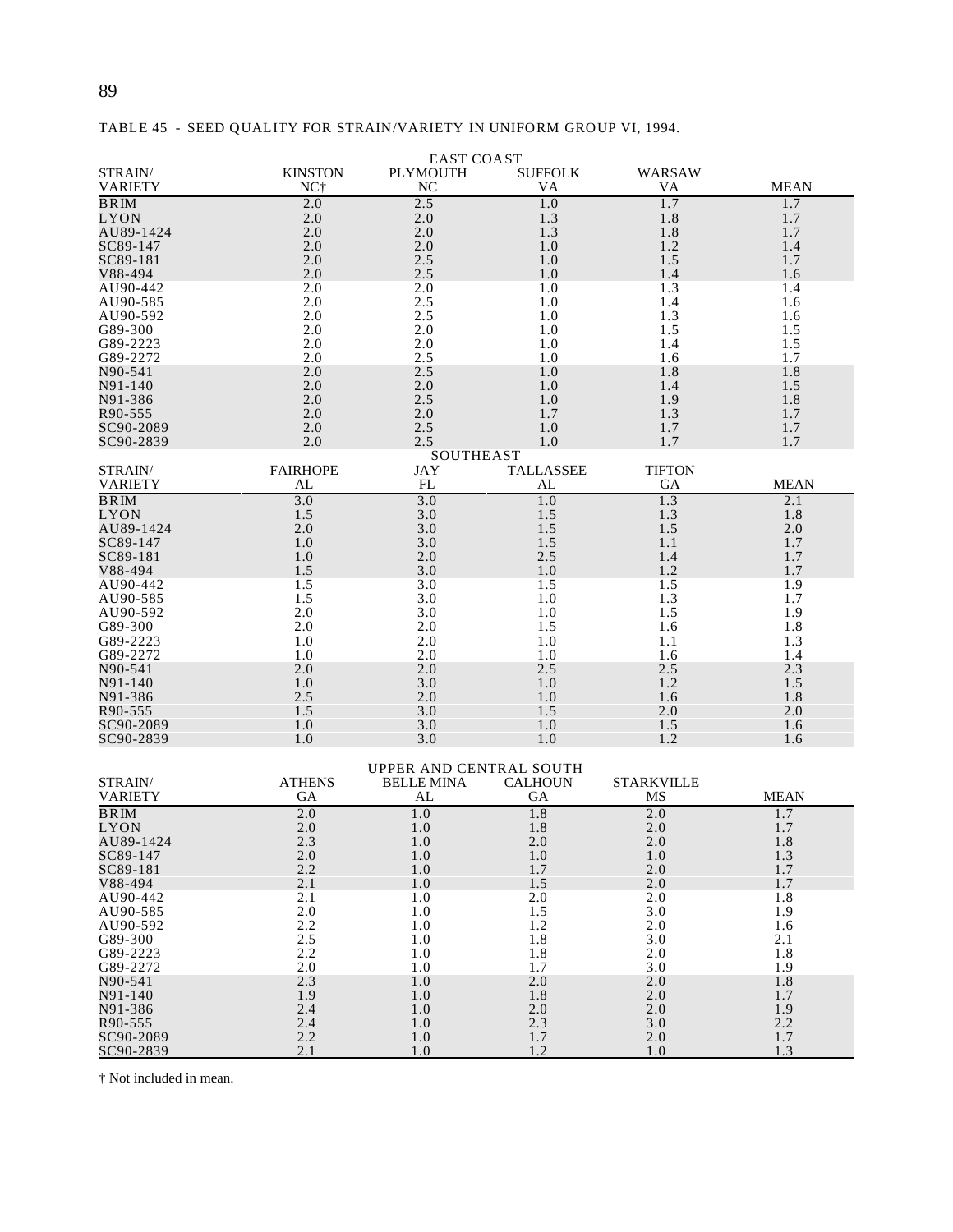|                |             |             | <b>DELTA</b> |              |               |              |             |
|----------------|-------------|-------------|--------------|--------------|---------------|--------------|-------------|
|                | JONES-      | <b>PINE</b> | PORTAGE-     | PORTAGE-     | ST.           | STONE-       |             |
| STRAIN/        | <b>BORO</b> | TREE        | <b>VILLE</b> | <b>VILLE</b> | <b>JOSEPH</b> | <b>VILLE</b> |             |
| <b>VARIETY</b> | AR          | AR          | MO(A)        | MO(B)        | LA            | MS(B)        | <b>MEAN</b> |
| BRIM           | 1.7         | 1.3         | 1.0          | 1.0          | 1.6           | 2.0          | 1.4         |
| LYON           | 1.0         | 1.0         | 1.5          | 1.5          | 2.0           | 2.0          | 1.5         |
| AU89-1424      | 1.7         | 2.0         | 1.5          | 1.5          | 2.6           | 2.3          | 1.9         |
| SC89-147       | 2.0         | 2.0         | 1.5          | 1.5          | 1.8           | 2.0          | 1.8         |
| SC89-181       | 1.7         | 1.7         | 1.5          | 1.5          | 2.6           | 2.0          | 1.8         |
| V88-494        | 1.3         | 1.3         | 1.5          | 1.5          | 1.7           | 2.7          | 1.7         |
| AU90-442       | 1.7         | 2.0         | 1.5          | 1.5          | 2.1           | 2.0          | 1.8         |
| AU90-585       | 2.0         | 2.0         | 1.5          | 1.5          | 2.1           | 2.0          | 1.9         |
| AU90-592       | 2.0         | 1.7         | 1.5          | 1.0          | 1.8           | 3.0          | 1.8         |
| G89-300        | 1.7         | 1.3         | 2.0          | 1.0          | 2.1           | 2.0          | 1.7         |
| G89-2223       | 1.3         | 1.0         | 2.0          | 1.5          | 1.9           | 2.0          | 1.6         |
| G89-2272       | 2.0         | 1.3         | 1.5          | 1.5          | 2.2           | 2.0          | 1.8         |
| N90-541        | 1.0         | 1.3         | 2.0          | 1.5          | 2.2           | 3.0          | 1.8         |
| N91-140        | 2.0         | 1.0         | 2.0          | 1.5          | 2.0           | 2.0          | 1.8         |
| N91-386        | 1.7         | 1.7         | 2.0          | 1.5          | 1.6           | 2.0          | 1.7         |
| R90-555        | 1.7         | 1.7         | 2.0          | 1.5          | 1.9           | 2.7          | 1.9         |
| SC90-2089      | 2.0         | 2.0         | 1.5          | 1.0          | 1.6           | 2.0          | 1.7         |
| SC90-2839      | 1.0         | 1.0         | 1.0          | 1.0          | 1.9           | 2.3          | 1.4         |

TABLE 45 - (Continued).

WEST

|                | <b>BEAUMONT</b> | <b>BOSSIER CITY</b> |      |
|----------------|-----------------|---------------------|------|
| STRAIN/VARIETY | TX              | LA                  | MEAN |
| BRIM           | 1.0             | 1.0                 | 1.0  |
| LYON           | 1.0             | 3.3                 | 2.2  |
| AU89-1424      | 1.3             | 3.0                 | 2.2  |
| SC89-147       | 2.2             | 2.0                 | 2.1  |
| SC89-181       | 1.0             | 3.0                 | 2.0  |
| V88-494        | 1.0             | 1.7                 | 1.3  |
| AU90-442       | 1.0             | 1.7                 | 1.3  |
| AU90-585       | 1.0             | 3.3                 | 2.2  |
| AU90-592       | 1.0             | 2.7                 | 1.8  |
| G89-300        | 1.0             | 3.7                 | 2.3  |
| G89-2223       | 1.0             | 1.7                 | 1.3  |
| G89-2272       | 1.0             | 3.0                 | 2.0  |
| N90-541        | 2.2             | 2.3                 | 2.3  |
| N91-140        | 1.0             | 2.3                 | 1.7  |
| N91-386        | 1.2             | 3.0                 | 2.1  |
| R90-555        | 1.2             | 2.7                 | 1.9  |
| SC90-2089      | 1.0             | 1.7                 | 1.3  |
| SC90-2839      | 1.0             | 2.0                 | 1.5  |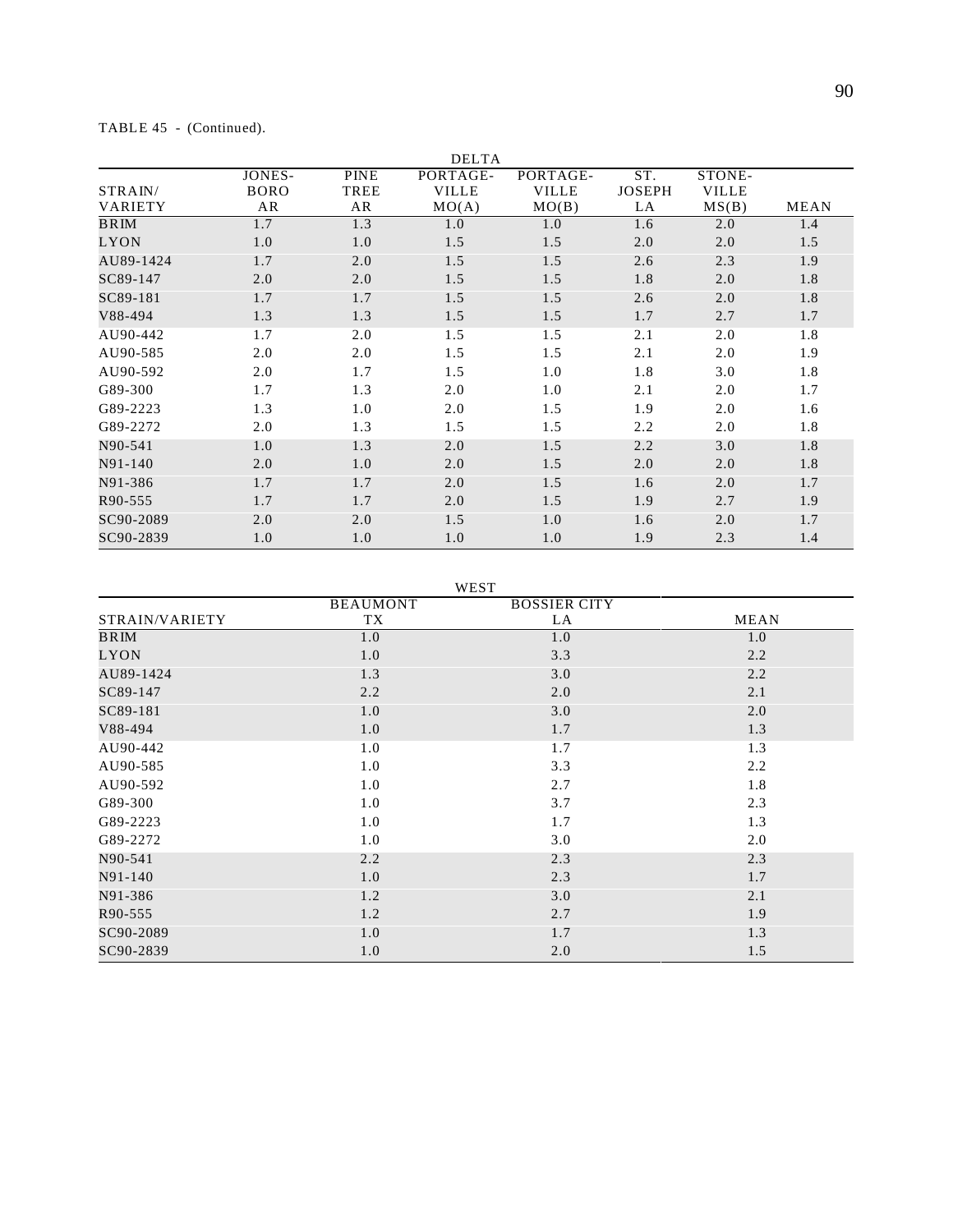# **PRELIMINARY GROUP VI**

## **1994**

Preliminary Group VI nurseries were planted at 9 locations. Data were obtained from all of the locations. The parentage for each strain is reported in Table 46. Table 47 gives a general summary of information for each strain including seed yield, oil and protein percentages, maturity index, and pest reactions. Results from individual locations are summarized in Tables 48 - 54.

The cultivar Brim is the yield and maturity check. It had a mean yield of 46.7 bushels per acre and a mean maturity of October 14 at the 9 locations.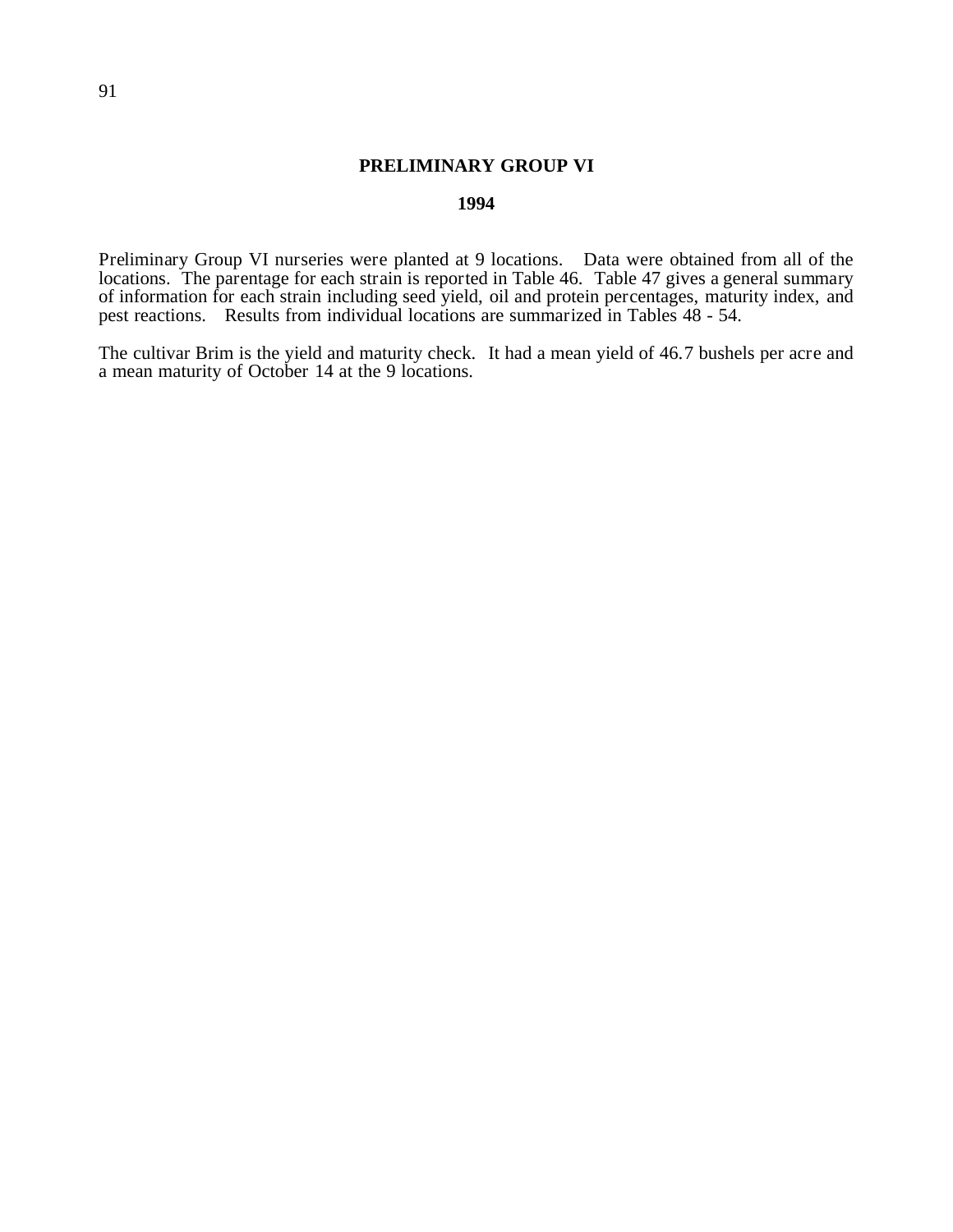| STRAIN/        |                                          | <b>GENERATION</b> |
|----------------|------------------------------------------|-------------------|
| <b>VARIETY</b> | PARENTAGE                                | COMPOSITED        |
| 1. BRIM        | <b>YOUNG X N77-1102</b>                  | F7                |
| 2. LYON        | <b>D82-2218 X LAMAR</b>                  | F <sub>5</sub>    |
| 3. BEDFORD     | FORREST(2) X (D68-18 X PI88788)          | F <sub>4</sub>    |
| 4. TN690       | A5474 X TN82-94                          | F <sub>5</sub>    |
| 5. AU91-158    | G83-198 X N85-492                        | F <sub>6</sub>    |
| 6. AU91-307    | G83-198 X N85-492                        | F <sub>6</sub>    |
| 7. AU91-357    | G83-198 X N85-492                        | F6                |
| 8. AU91-399    | G83-198 X N85-492                        | F <sub>6</sub>    |
| 9. AU91-1371   | AU82-211 X AU82-589                      | F <sub>6</sub>    |
| 10. D91-4715   | <b>EPPS X SHARKEY</b>                    | F <sub>5</sub>    |
| 11. D91-9507   | $D87-5963$ X (EPPS X SHARKEY)            | F <sub>4</sub>    |
| 12. D92-4216   | <b>LYON X D86-3429</b>                   | F <sub>5</sub>    |
| 13. D92-4219   | <b>LYON X D86-3429</b>                   | F <sub>5</sub>    |
| 14. D92-8760   | D87-3465 X D87-4736                      | F <sub>5</sub>    |
| 15. F90-5728   | BEDFORD X F84-6291                       | F <sub>5</sub>    |
| 16. F91-1507   | BEDFORD X F84-6291                       | F <sub>6</sub>    |
| 17. F92-2488   | PI417479 X F87-4039                      | F <sub>6</sub>    |
| 18. G90-1290   | COKER 82-622 X G81-152                   | F <sub>6</sub>    |
| 19. G90-1356   | COKER 82-622 X G81-152                   | F <sub>6</sub>    |
|                |                                          | F <sub>6</sub>    |
| 20. G90-1399   | COKER 82-622 X G81-152                   |                   |
| 21. G90-1441   | COKER 82-622 X G81-152                   | F <sub>6</sub>    |
| 22. G90-5176   | <b>LAMAR X D82-3213</b>                  | F7                |
| 23. N92-142    | N85-661 X N85-67                         | F <sub>6</sub>    |
| 24. N92-441    | PI438302B X N85-492                      | F <sub>6</sub>    |
| 25. N92-486    | N85-574 X PI471938                       | F <sub>6</sub>    |
| 26. N92-598    | N85-492 X N84-507                        | F <sub>6</sub>    |
| 27. N92-612    | N85-492 X PI438302B                      | F <sub>6</sub>    |
| 28. N91-6026   | GASOY 17 X AMCOR                         | F <sub>4</sub>    |
| 29. N91-6032   | GASOY 17 X WILLIAMS                      | F4                |
| 30. N91-8005   | N77-114 X PI416937                       | F <sub>4</sub>    |
| 31. NTCPR92-5  | NAKESENNARI X D74-9806                   | F <sub>4</sub>    |
| 32. NTCPR92-40 | <b>NAKESENNARI X D74-9806</b>            | F <sub>4</sub>    |
| 33. OK89-5618  | <b>COKER 156 X ESSEX</b>                 | F <sub>5</sub>    |
| 34. R91-347    | (R80-437 X SHARKEY) X (JEFF X R80-64K)   | F6                |
| 35. R91-4484   | R85-336 X WALTERS                        | F <sub>5</sub>    |
| 36. S91-1839   | <b>HARTWIG X COKER 485</b>               | F <sub>5</sub>    |
| 37. SC88-714   | J90-293 X [GORDON X (FOSTER X D77-6056)] | F <sub>5</sub>    |
| 38. SC91-1457  | STONEWALL X THOMAS                       | F <sub>5</sub>    |
| 39. SC91-1601  | <b>COKER 6847 X STONEWALL</b>            | F <sub>5</sub>    |
| 40. SC91-1881  | NK'S S83-30 X HUTCHESON                  | F <sub>5</sub>    |
| 41. SC91-2007  | NK'S S83-30 X HUTCHESON                  | F <sub>5</sub>    |
| 42. TSB92-641  | <b>SHARKEY X BRYAN</b>                   | F <sub>5</sub>    |
| 43. TSB92-1273 | <b>AU82-211 X THOMAS</b>                 | F5                |
| 44. TSB92-1300 | <b>AU82-211 X THOMAS</b>                 | F <sub>5</sub>    |
| 45. TSB92-3262 | <b>SHARKEY X AU82-589</b>                | F <sub>5</sub>    |
| 46. TSB92-3396 | <b>SHARKEY X S82-1338</b>                | F <sub>5</sub>    |

TABLE 46 - PARENTAGE OF STRAINS/VARIETY GROWN IN PRELIMINARY GROUP VI, 1994.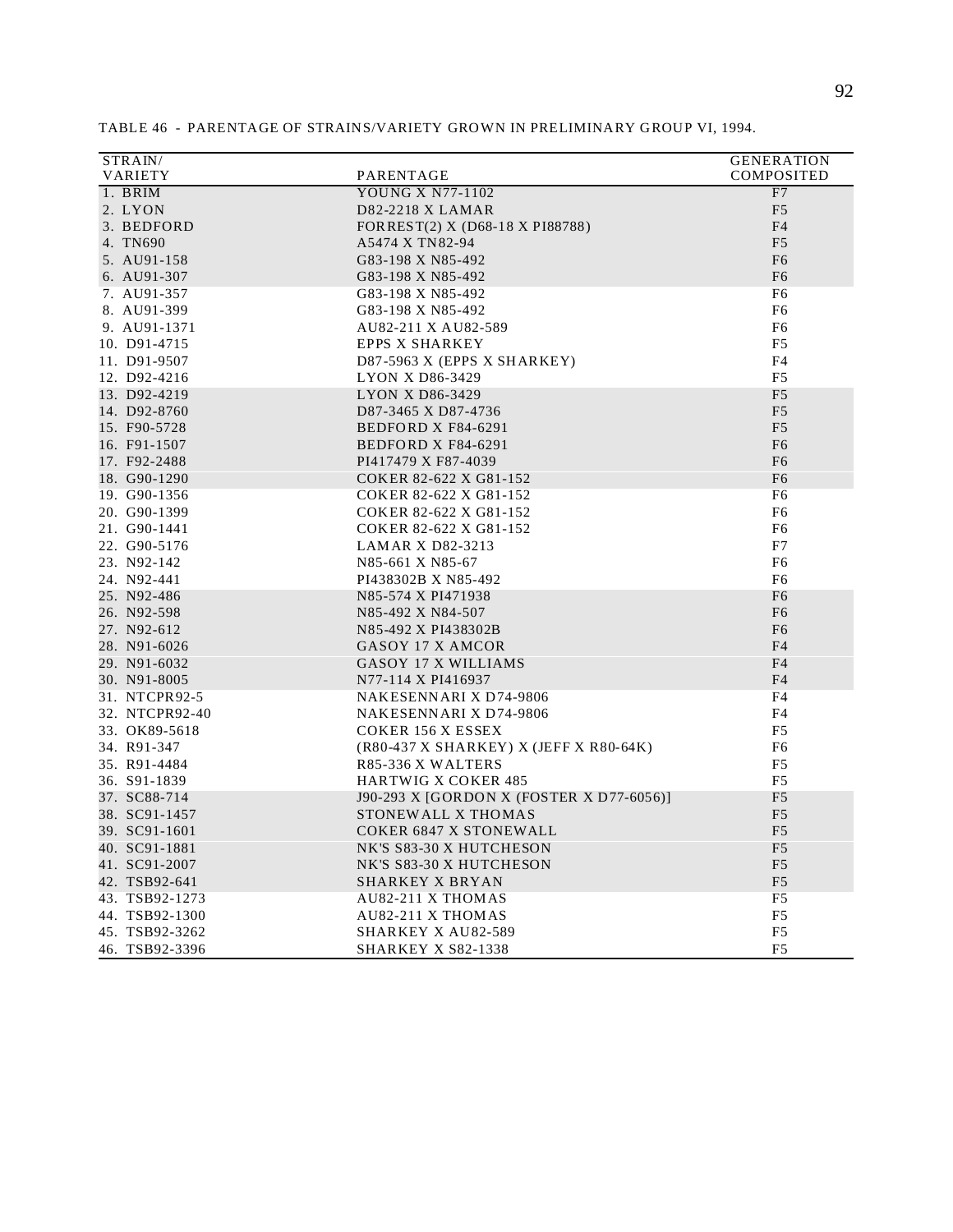| STRAIN/<br><b>VARIETY</b> | <b>SEED</b><br><b>YIELD</b> | MAT.<br><b>INDEX</b> | HT.    | OIL      | PRO-<br><b>TEIN</b> | <b>SEED</b><br><b>SIZE</b> | LODG-<br><b>ING</b> | <b>SEED</b><br>QTY. |
|---------------------------|-----------------------------|----------------------|--------|----------|---------------------|----------------------------|---------------------|---------------------|
| <b>BRIM</b>               | 46.7                        | 10/14                | 38     | 20.4     | 42.6                | 13.1                       | 1.9                 | 1.4                 |
| LYON                      | 43.7                        | $1+$                 | 34     | 20.4     | 44.0                | 13.9                       | 2.6                 | $1.5\,$             |
| <b>BEDFORD</b>            | $39.2 -$                    | $4-$                 | 36     | 20.4     | 42.7                | 13.3                       | 2.4                 | 2.2                 |
| <b>TN690</b>              | 41.6                        | $5-$                 | 30     | 20.4     | 44.4                | 16.0                       | 1.7                 | 2.5                 |
| AU91-158                  | 47.2                        | $2+$                 | 34     | 20.9     | 42.4                | 14.4                       | 1.8                 | 1.7                 |
| AU91-307                  | 42.9                        | $3+$                 | 32     | $21.5+$  | 41.6                | 12.5                       | 1.8                 | 1.5                 |
| AU91-357                  | 45.2                        | $4+$                 | 30     | $21.2+$  | 43.9                | 13.0                       | 1.9                 | 1.5                 |
| AU91-399                  | 44.6                        | $3+$                 | $32\,$ | $21.0+$  | 41.7                | 12.8                       | $1.8\,$             | 1.6                 |
| AU91-1371                 | 45.7                        | $5+$                 | 33     | $19.4 -$ | 43.7                | 13.1                       | 2.3                 | 1.5                 |
| D91-4715                  | 45.5                        | $1+$                 | 37     | 19.9     | $45.3+$             | 13.3                       | 2.3                 | 1.6                 |
| D91-9507                  | $40.5 -$                    | $7+$                 | 41     | 20.0     | 43.5                | 14.6                       | 2.9                 | 2.2                 |
| D92-4216                  | 42.3                        | $6+$                 | 37     | $19.3 -$ | $46.2+$             | 14.4                       | 2.8                 | 1.5                 |
| D92-4219                  | $39.1 -$                    | $4+$                 | 35     | 20.0     | $46.2+$             | 16.6                       | 2.7                 | 1.8                 |
| D92-8760                  | $34.3 -$                    | $5+$                 | $44\,$ | $19.7 -$ | 41.3                | 12.1                       | 2.7                 | 2.3                 |
| F90-5728                  | $36.9 -$                    | $\boldsymbol{0}$     | 30     | $19.7 -$ | 42.4                | 14.5                       | 2.2                 | 1.9                 |
| F91-1507                  | $34.8 -$                    | $1+$                 | 27     | $19.6 -$ | 43.1                | 14.1                       | 1.9                 | 1.7                 |
| F92-2488                  | $39.6 -$                    | $\boldsymbol{0}$     | 31     | 18.8-    | 43.8                | 14.6                       | 2.2                 | 1.6                 |
| G90-1290                  | 43.5                        | $3-$                 | $32\,$ | $21.0+$  | 41.0                | 13.2                       | 1.6                 | 1.5                 |
| G90-1356                  | 45.0                        | $2+$                 | 33     | 20.7     | 42.3                | 14.7                       | 1.5                 | $1.5\,$             |
| G90-1399                  | 43.7                        | $1 -$                | 31     | 20.6     | 42.2                | 13.7                       | 1.9                 | 1.5                 |
| G90-1441                  | 44.4                        | $2+$                 | 37     | $21.0+$  | 43.9                | 14.4                       | 2.4                 | 1.7                 |
| G90-5176                  |                             |                      | 39     |          | 43.5                |                            |                     |                     |
| N92-142                   | $39.7 -$                    | $4+$                 |        | $19.5 -$ |                     | 12.0                       | 2.4                 | 1.5                 |
|                           | 42.5                        | $5-$                 | $28\,$ | $21.3+$  | 42.9                | 15.6                       | 1.6                 | 2.1                 |
| N92-441                   | 45.8                        | $2-$                 | $28\,$ | 20.9     | 41.3                | 17.4                       | 1.6                 | 2.3                 |
| N92-486                   | 45.1                        | $1 -$                | $27\,$ | $21.3+$  | 43.7                | 16.4                       | 2.2                 | 1.8                 |
| N92-598                   | 51.7                        | $\boldsymbol{0}$     | 29     | $21.8+$  | 41.2                | 17.3                       | 1.9                 | 2.4                 |
| N92-612                   | 46.9                        | $\boldsymbol{0}$     | 32     | $21.4+$  | $40.0 -$            | 16.7                       | 2.2                 | $2.5\,$             |
| N91-6026                  | $39.3 -$                    | $4+$                 | 41     | 20.2     | 41.5                | 11.8                       | 2.2                 | 1.7                 |
| N91-6032                  | $40.4 -$                    | $6+$                 | $44\,$ | 20.7     | 42.5                | 14.5                       | 2.6                 | 1.6                 |
| N91-8005                  | 42.6                        | $1-$                 | $27\,$ | $21.1+$  | 42.0                | 15.9                       | 1.5                 | 1.8                 |
| NTCPR92-5                 | $40.9 -$                    | $6+$                 | 37     | 20.1     | 43.5                | 22.0                       | 2.1                 | 1.9                 |
| NTCPR92-40                | 44.9                        | $2+$                 | 36     | 20.4     | 43.8                | 22.1                       | 1.9                 | 2.1                 |
| OK89-5618                 | $40.9 -$                    | $\boldsymbol{0}$     | 36     | $21.1+$  | 42.4                | 15.8                       | 2.1                 | $2.0$               |
| R91-347                   | 44.2                        | $2+$                 | 35     | 20.1     | $45.5+$             | 14.8                       | 2.0                 | 1.9                 |
| R91-4484                  | 44.9                        | $2 -$                | 29     | 20.5     | 44.4                | 15.9                       | 2.0                 | $2.0\,$             |
| S91-1839                  | 42.1                        | $2-$                 | 34     | 20.3     | 41.8                | 11.4                       | 2.0                 | 1.5                 |
| SC88-714                  | 44.8                        | $2+$                 | 34     | 20.4     | 43.9                | 11.6                       | 2.5                 | 1.6                 |
| SC91-1457                 | $40.5 -$                    | $3+$                 | 39     | 20.5     | 42.1                | 14.9                       | 2.1                 | $1.5\,$             |
| SC91-1601                 | 45.6                        | $5+$                 | 38     | 20.9     | 43.5                | 14.9                       | 2.1                 | 1.6                 |
| SC91-1881                 | 43.8                        | $5+$                 | $42\,$ | 20.8     | 41.6                | 13.4                       | 2.0                 | 1.6                 |
| SC91-2007                 | 47.0                        | $6+$                 | 40     | 20.6     | 43.9                | 14.2                       | 1.8                 | 1.8                 |
| TSB92-641                 | 45.2                        | $3+$                 | 35     | $19.7 -$ | $44.6+$             | 15.7                       | 1.9                 | 2.0                 |
| TSB92-1273                | 44.2                        | $6+$                 | 40     | 20.1     | 43.7                | 15.9                       | 2.4                 | 1.6                 |
| TSB92-1300                | 42.5                        | $4+$                 | 36     | 20.5     | 43.8                | 16.1                       | 2.3                 | 1.6                 |
| TSB92-3262                | 41.6                        | $7+$                 | 39     | 20.2     | 44.0                | 13.1                       | 2.1                 | 1.6                 |
| TSB92-3396                | $41.2 -$                    | $9+$                 | 43     | 20.0     | 43.1                | 12.7                       | 2.7                 | 1.6                 |
| Overall Mean              | 42.9                        |                      |        | 20.4     | 43.1                |                            |                     |                     |
| L.S.D. (0.05)             | 5.5                         |                      |        | 0.6      | 1.8                 |                            |                     |                     |
| $C.V.$ $(\% )$            | 12.2                        |                      |        | 2.6      | 3.7                 |                            |                     |                     |

TABLE 47 - GENERAL SUMMARY OF PERFORMANCE AND PEST REACTION OF STRAIN/VARIETY GROWN IN PRELIMINARY GROUP VI, 1994.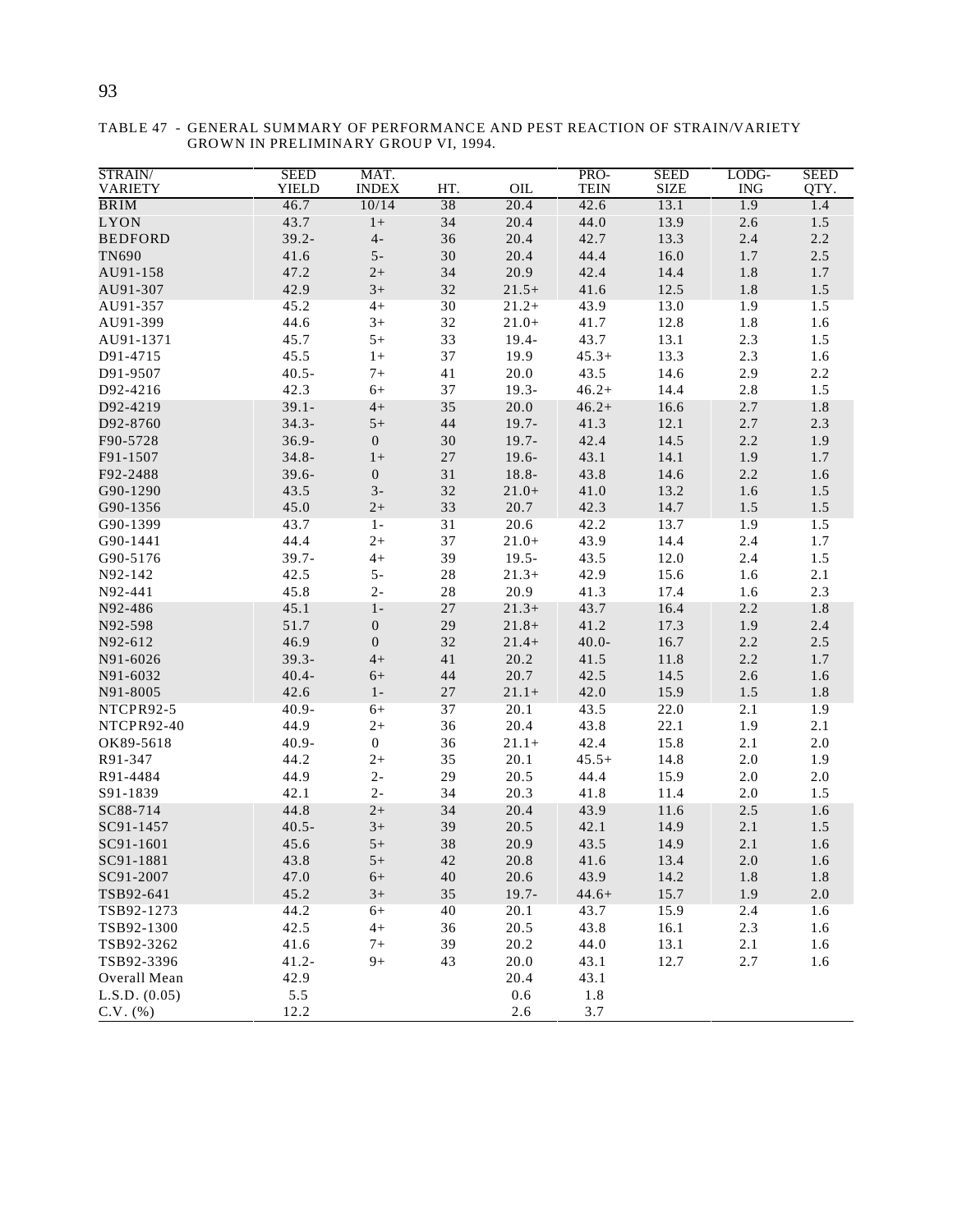| STRAIN/<br><b>VARIETY</b> | M.a.<br><b>TN</b> | M.i.<br><b>TN</b> | <b>SCN</b><br>3 | SCN<br>14 | <b>STEM</b><br><b>CANKER</b><br>MS | <b>STEM</b><br><b>CANKER</b><br>TX |
|---------------------------|-------------------|-------------------|-----------------|-----------|------------------------------------|------------------------------------|
| <b>BRIM</b>               | 3.0               | 1.2               | 5.0             | 5.0       | 4.1                                | 1.0                                |
| LYON                      | 1.0               | 1.0               | 2.0             | 1.3       | 1.0                                | 0.0                                |
| <b>BEDFORD</b>            | $1.0\,$           | 1.0               | 1.3             | 1.3       | 3.1                                | $2.0\,$                            |
| TN690                     | 3.0               | 1.0               | 3.0             | 3.0       | $---$                              | 1.0                                |
| AU91-158                  | 1.4               | 1.0               | 2.4             | 5.0       | 4.0                                | 0.0                                |
| AU91-307                  | 1.4               | 1.0               | 5.0             | 5.0       | 4.4                                | 3.0                                |
| AU91-357                  | 1.2               | 1.0               | 5.0             | 5.0       | 3.1                                | 1.0                                |
| AU91-399                  | 2.0               | 1.0               | 5.0             | 4.5       | 4.0                                | $2.0\,$                            |
| AU91-1371                 | 4.0               | 2.0               | 1.1             | 5.0       | 2.3                                | 0.0                                |
| D91-4715                  | 3.4               | 1.1               | 3.0             | 2.0       | 1.3                                | 0.0                                |
| D91-9507                  | 4.0               | 1.3               | 1.3             | 3.1       | 1.0                                | 0.0                                |
| D92-4216                  | 1.0               | 2.0               | 5.0             | 5.0       | 1.0                                | 0.0                                |
| D92-4219                  | 4.0               | 1.3               | 5.0             | 5.0       | 1.0                                | 0.0                                |
| D92-8760                  | 3.2               | 3.0               | 1.0             | 5.0       | $---$                              | 0.0                                |
| F90-5728                  | $1.0\,$           | 1.0               | 1.2             | 4.0       | 2.0                                | 0.0                                |
| F91-1507                  | $1.0\,$           | 1.0               | $2.0\,$         | 2.2       | 2.0                                | 0.0                                |
| F92-2488                  | $2.0$             | 1.2               | 5.0             | 5.0       | 4.4                                | 0.0                                |
| G90-1290                  | 1.0               | 1.0               | 1.0             | 3.4       | 1.0                                | 0.0                                |
| G90-1356                  | $1.0\,$           | 1.0               | 2.0             | 4.0       | 1.0                                | 0.0                                |
| G90-1399                  | 1.3               | 1.0               | 1.2             | 4.3       | 1.0                                | 0.0                                |
| G90-1441                  | 1.2               | 1.0               | $1.0\,$         | 4.5       | 3.0                                | 0.0                                |
| G90-5176                  | 1.3               | 1.0               | $2.0\,$         | 2.0       | 4.0                                | 1.0                                |
| N92-142                   | 1.0               | 1.0               | 5.0             | 4.5       | 5.0                                | 0.0                                |
| N92-441                   | $2.0$             | 1.1               | 5.0             | 5.0       | 2.0                                | 0.0                                |
| N92-486                   | 3.0               | 1.0               | 5.0             | 5.0       | 4.0                                | 1.0                                |
| N92-598                   | 2.4               | 1.1               | 5.0             | 5.0       | 4.0                                | 0.0                                |
| N92-612                   | $2.0$             | 1.0               | 5.0             | 5.0       | 4.4                                | $2.0\,$                            |
| N91-6026                  | 3.4               | 4.0               | 5.0             | 5.0       | 1.0                                | 0.0                                |
| N91-6032                  | 4.0               | 1.3               | 5.0             | 5.0       | 4.0                                | 2.0                                |
| N91-8005                  | 3.0               | 1.0               | 5.0             | 5.0       | $2.0$                              | $0.0\,$                            |
| NTCPR92-5                 | 3.4               | 1.1               | 5.0             | 5.0       | 3.0                                | 0.0                                |
| NTCPR92-40                | 3.3               | 1.3               | 5.0             | 5.0       | 4.0                                | $0.0\,$                            |
| OK89-5618                 | 2.3               | 1.0               | 2.3             | 2.0       | 5.0                                | 1.0                                |
| R91-347                   | 4.0               | 1.0               | 1.0             | 5.0       | 3.0                                | 2.0                                |
| R91-4484                  | 4.3               | 3.3               | $2.0\,$         | 5.0       | 4.0                                | 1.0                                |
| S91-1839                  | $1.0\,$           | 1.0               | $1.0\,$         | 5.0       | 4.2                                | 1.0                                |
| SC88-714                  | 2.0               | 1.0               | 1.2             | 2.0       | 4.1                                | 1.0                                |
| SC91-1457                 | 4.0               | 1.1               | 2.0             | 5.0       | 3.0                                | 0.0                                |
| SC91-1601                 | 1.1               | 1.0               | 1.0             | 5.0       | 1.1                                | $0.0\,$                            |
| SC91-1881                 | 1.3               | 1.0               | $5.0\,$         | 5.0       | 1.0                                | $0.0\,$                            |
| SC91-2007                 | 2.0               | $1.0\,$           | $1.0\,$         | 5.0       | 1.0                                | $0.0\,$                            |
| TSB92-641                 | $4.0\,$           | 2.2               | 1.1             | 5.0       | 1.3                                | $0.0\,$                            |
| TSB92-1273                | 4.0               | 1.0               | 1.3             | 4.0       | 1.0                                | 0.0                                |
| TSB92-1300                | 4.0               | 1.1               | $2.0\,$         | 4.1       | 1.0                                | 0.0                                |
| TSB92-3262                | $4.0\,$           | $3.0\,$           | 2.4             | 5.0       | 3.3                                | $0.0\,$                            |
| TSB92-3396                | 4.0               | $2.0\,$           | $2.0\,$         | $5.0\,$   | 4.0                                | 0.0                                |

TABLE 47 - (Continued).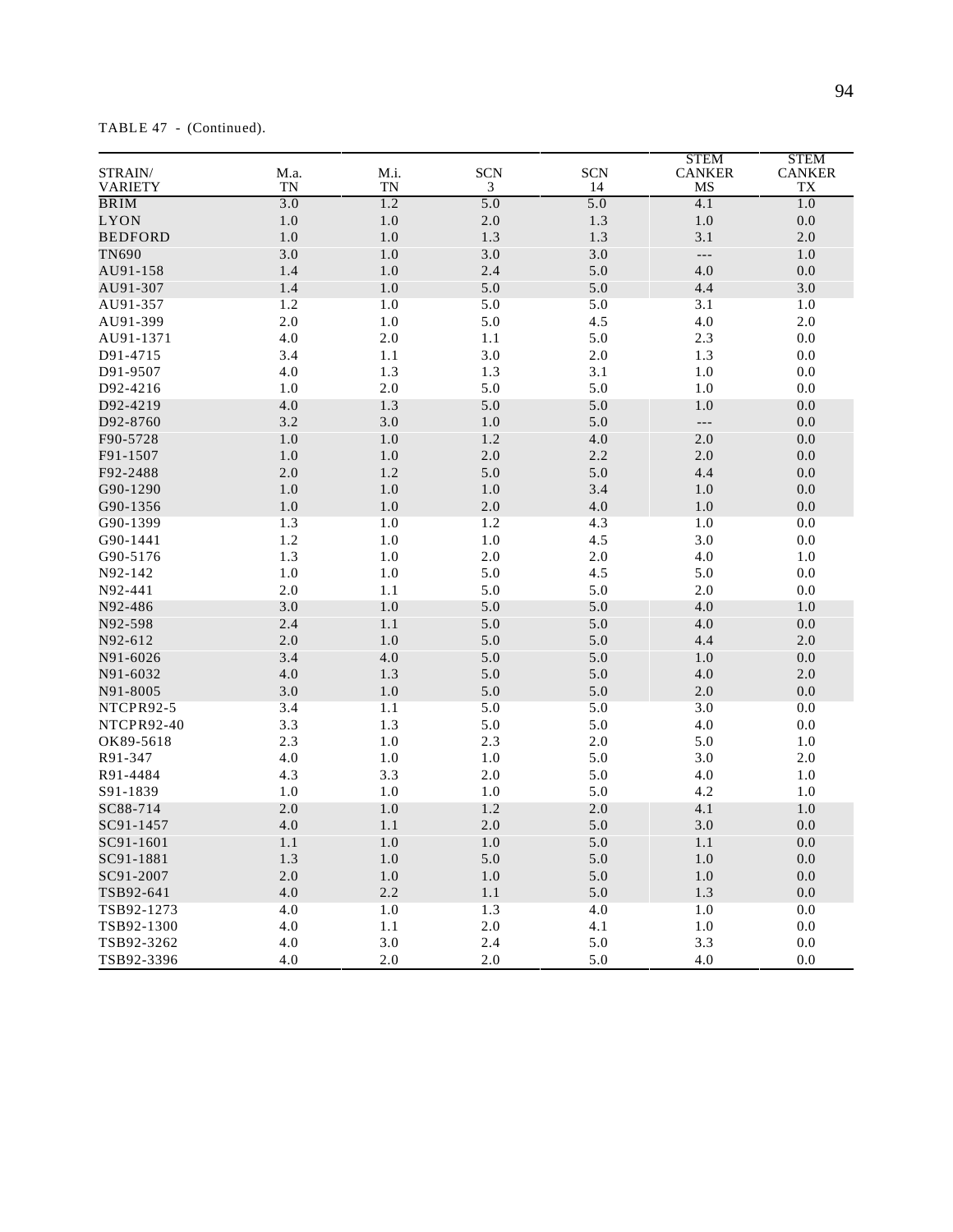|                    |                     | BEAU-      |                    | BLACK-                    |                      | PLY-        | STONE-                | STUTT-     | TALLA-     |          |
|--------------------|---------------------|------------|--------------------|---------------------------|----------------------|-------------|-----------------------|------------|------------|----------|
| STRAIN/<br>VARIETY | <b>ATHENS</b><br>GA | MONT<br>TX | <b>BIXBY</b><br>OK | <b>VILLE</b><br>$SC(A)$ † | <b>JAY</b><br>$FL$ † | MOUTH<br>NC | <b>VILLE</b><br>MS(B) | GART<br>AR | SSEE<br>AL | MEAN     |
| BRIM               | 52.7                | 28.8       | 56.3               | 45.3                      | 24.8                 | 50.6        | 46.6                  | 35.2       | 57.0       | 46.5     |
| LYON               | 49.2                | 27.9       | 52.2               | 35.7                      | 20.9                 | 48.1        | $39.5 -$              | 41.0       | 48.0       | 42.7     |
| <b>BEDFORD</b>     | $41.8 -$            | 24.9       | 56.0               | $18.0 -$                  | 23.1                 | 46.3        | $36.2 -$              | 30.5       | $39.0 -$   | $36.6 -$ |
| TN690              | $63.3+$             | $22.0 -$   | 62.9               | 12.9-                     | 24.8                 | 45.6        | $38.4 -$              | 27.2       | $32.0 -$   | $38.0 -$ |
| AU91-158           | 61.2                | 27.1       | 53.9               | 27.6                      | 19.8                 | 51.6        | 47.6                  | 43.2       | 46.0       | 44.8     |
| AU91-307           | 47.1                | 24.0       | 59.2               | 36.9                      | 22.6                 | 46.3        | 47.8                  | 34.3       | 41.5-      | 42.1     |
| AU91-357           | 54.0                | 31.4       | 50.0               | 35.5                      | 14.3                 | $41.5 -$    | 48.9                  | $44.6+$    | 46.0       | 44.0     |
| AU91-399           | 55.0                | 28.5       | 56.3               | 28.1                      | 20.4                 | 43.9        | 46.0                  | 38.4       | 44.0       | 42.5     |
| AU91-1371          | 53.7                | 31.2       | 56.4               | 42.4                      | 24.2                 | 47.7        | $40.3 -$              | $46.7+$    | 44.0       | 45.3     |
| D91-4715           | 51.5                | 28.8       | 59.3               | 33.4                      | 27.5                 | 45.9        | 43.9                  | 33.1       | 56.0       | 44.0     |
| D91-9507           | 48.2                | 27.1       | $42.3 -$           | 41.4                      | 34.7                 | 44.5        | $37.8 -$              | 39.5       | 44.5       | $40.7 -$ |
| D92-4216           | 44.4                | 27.2       | 55.3               | 36.8                      | 22.6                 | 43.4        | 44.3                  | 40.8       | $41.0 -$   | 41.6     |
| D92-4219           | 43.3                | 24.7       | $44.5 -$           | 37.3                      | 28.1                 | 47.3        | $39.7 -$              | 37.0       | $37.5 -$   | 38.9     |
| D92-8760           | 47.7                | 23.6       | $30.2 -$           | 24.4                      | 34.1                 | $38.1 -$    | $34.5 -$              | 31.5       | $34.5 -$   | $33.0 -$ |
| F90-5728           | 50.3                | $17.6 -$   | 47.8               | 29.2                      | 29.7                 | 44.2        | $32.7 -$              | 33.1       | $32.5 -$   | $35.9 -$ |
| F91-1507           | 50.0                | $17.3-$    | $37.1 -$           | $22.4 -$                  | 28.1                 | $38.7 -$    | $33.1 -$              | $26.7 -$   | $41.0 -$   | 34.8     |
| F92-2488           | $37.3 -$            | 24.6       | 51.4               | $13.3-$                   | 32.5                 | 42.9        | 43.3                  | 36.9       | $41.0 -$   | $36.3 -$ |
| G90-1290           | 56.5                | 28.4       | 58.1               | $15.8 -$                  | 24.2                 | 45.9        | 47.6                  | 29.2       | $39.0 -$   | 40.1     |
| G90-1356           | $66.7+$             | 25.3       | $44.6 -$           | 23.3                      | 19.8                 | 48.9        | 47.0                  | 33.3       | 49.5       | 42.3     |
| G90-1399           | 49.6                | $20.8 -$   | 54.4               | 25.7                      | 28.6                 | 47.9        | 49.2                  | $47.3+$    | $37.0 -$   | 41.5     |
| G90-1441           | 53.5                | 25.8       | 52.5               | 40.0                      | 25.9                 | 45.8        | 50.2                  | $44.0+$    | $39.5 -$   | 43.9     |
| G90-5176           | 45.7                | 24.9       | 54.5               | 44.3                      | 16.5                 | 44.5        | 42.6                  | 28.5       | $37.0 -$   | $40.2 -$ |
| N92-142            | $62.8+$             | $22.0 -$   | 53.0               | $17.9 -$                  | $11.0-$              | $41.2 -$    | $33.8 -$              | 33.9       | 51.0       | $39.4 -$ |
| N92-441            | 51.5                | 25.1       | 56.0               | 39.5                      | 17.6                 | 48.8        | $41.2 -$              | $44.3+$    | 53.5       | 45.0     |
| N92-486            | 58.5                | 25.3       | 56.4               | 23.5                      | 18.7                 | 45.5        | $40.9 -$              | $48.3+$    | $41.0 -$   | 42.4     |
| N92-598            | $71.4+$             | 30.0       | 58.9               | $22.5 -$                  | 21.5                 | 51.4        | 44.1                  | $45.5+$    | 61.0       | 48.1     |
| N92-612            | 59.7                | 24.4       | 54.1               | 25.4                      | 21.5                 | 56.7        | $38.2 -$              | $44.3+$    | 51.0       | 44.2     |
| N91-6026           | 45.8                | 24.3       | 46.0               | 25.3                      | 19.3                 | 43.2        | $36.7 -$              | $25.5 -$   | 53.5       | $37.5 -$ |
| N91-6032           | $38.3 -$            | 23.2       | 49.2               | 29.7                      | 25.9                 | 44.4        | $37.3 -$              | $45.8+$    | 44.5       | $39.0 -$ |
| N91-8005           | 44.3                | $16.0 -$   | 55.1               | 19.8-                     | 14.3                 | 50.2        | 47.9                  | 40.2       | 44.5       | $39.7 -$ |
| NTCPR92-5          | $38.6 -$            | 22.7       | 52.6               | 36.8                      | 16.5                 | 44.1        | $40.2 -$              | 41.2       | 47.0       | $40.4 -$ |
| NTCPR92-40         | 44.1                | 24.1       | 50.4               | 32.0                      | 29.2                 | 50.1        | 45.0                  | $49.1+$    | 51.5       | 43.3     |
| OK89-5618          | 52.8                | 23.2       | 49.6               | $14.1 -$                  | 24.8                 | 42.9        | $38.2 -$              | 33.4       | 46.5       | $37.6 -$ |
| R91-347            | 55.8                | $21.4-$    | 52.4               | 35.3                      | 23.7                 | 51.8        | 42.3                  | 41.2       | 45.0       | 43.1     |
| R91-4484           | 59.5                | 26.4       | 61.1               | $5.9 -$                   | 26.4                 | 49.5        | 42.5                  | 42.1       | $33.5 -$   | $40.1 -$ |
| S91-1839           | 53.6                | 24.9       | 56.0               | 28.4                      | 26.4                 | 48.2        | 38.0-                 | 32.8       | 41.0-      | $40.4 -$ |
| SC88-714           | 50.7                | $20.9 -$   | 59.0               | $20.4 -$                  | 16.0                 | 50.3        | 42.3                  | $43.8+$    | 46.5       | 41.7     |
| SC91-1457          | 54.2                | 29.3       | 54.6               | 33.4                      | 28.6                 | 42.7        | 34.9-                 | $25.2 -$   | $42.5 -$   | $39.6 -$ |
| SC91-1601          | 46.7                | 29.5       | 55.1               | 42.2                      | 26.4                 | 44.5        | 48.9                  | $48.4+$    | 46.0       | 45.2     |
| SC91-1881          | 60.7                | 27.2       | 57.1               | 47.9                      | 22.0                 | $40.5 -$    | 43.5                  | 31.6       | 46.0       | 44.3     |
| SC91-2007          | 54.5                | 26.7       | 61.1               | 55.7                      | 28.6                 | 48.1        | 47.5                  | 36.4       | 54.5       | 48.1     |
| TSB92-641          | 53.2                | 26.7       | 52.2               | 34.5                      | 22.6                 | 44.8        | 47.4                  | $44.3+$    | 48.0       | 43.9     |
| TSB92-1273         | 52.9                | 34.3       | 48.9               | 38.0                      | 24.2                 | 43.3        | $39.0 -$              | 41.1       | 50.0       | 43.4     |
| TSB92-1300         | $42.7 -$            | 32.6       | 55.5               | $27.8 -$                  | 19.8                 | 43.2        | $39.7 -$              | $44.9+$    | $39.0 -$   | $40.7 -$ |
| TSB92-3262         | $40.4 -$            | $22.0 -$   | 59.8               | $21.5 -$                  | 20.4                 | 42.7        | $35.8 -$              | $43.8+$    | 47.0       | $39.1 -$ |
| TSB92-3396         | 49.4                | 30.2       | 48.6               | 48.6                      | 23.7                 | 45.1        | $31.4-$               | 37.6       | 46.5       | 42.2     |
| Overall Mean       | 51.4                | 25.5       | 53.0               | 30.3                      | 23.4                 | 45.9        | 41.6                  | 38.4       | 44.7       | 42.9     |
| L.S.D.(0.05)       | 9.9                 | 6.8        | 10.9               | 22.1                      | 12.5                 | 8.4         | 4.9                   | 8.3        | 14.0       | 5.5      |

C.V.(%) 9.6 13.2 10.2 36.2 26.5 15.8 5.8 10.8 15.5 12.2

TABLE 48 - SEED YIELD, IN BUSHELS PER ACRE, FOR STRAIN/VARIETY IN PRELIMINARY GROUP VI, 1994.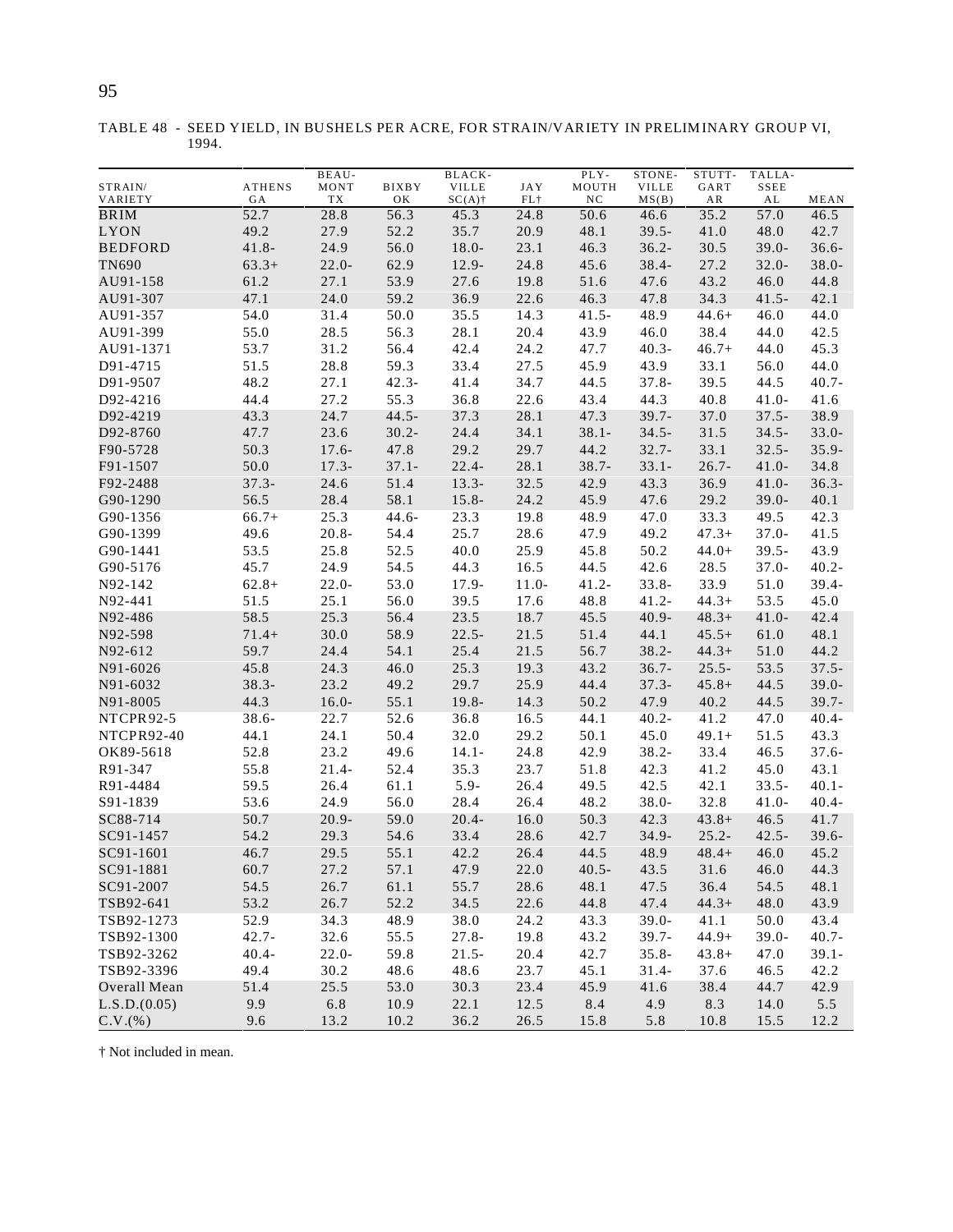|  |  | 96 |
|--|--|----|
|  |  |    |
|  |  |    |

|                      |               |                          |              |              | STONE-       | STUTT- | TALLA-       |              |
|----------------------|---------------|--------------------------|--------------|--------------|--------------|--------|--------------|--------------|
| STRAIN/              | <b>ATHENS</b> | <b>BEAUMONT</b>          | <b>JAY</b>   | PLYMOUTH     | <b>VILLE</b> | GART   | SSEE         |              |
| VARIETY              | GA            | TХ                       | FL+          | NC           | MS(B)        | AR     | AL           | MEAN         |
| <b>BRIM</b>          | 19.9          | 19.8                     | 21.1         | 19.5         | 20.8         | 21.9   | 20.2         | 20.4         |
| LYON                 | 20.1          | 20.5                     | 20.4         | 19.2         | 20.7         | 21.1   | 20.6         | 20.4         |
| <b>BEDFORD</b>       | 19.8          | 20.2                     | 20.9         | 19.5         | 22.0         | 21.1   | 20.0         | 20.4         |
| TN690                | 19.9          | 20.0                     | 21.0         | 20.2         | 20.6         | 21.1   | 20.7         | 20.4         |
| AU91-158             | 20.6          | 21.4                     | 20.9         | 20.6         | 21.0         | 20.5   | 21.0         | 20.9         |
| AU91-307             | 21.3          | 21.9                     | 21.8         | 20.6         | 21.6         | 22.1   | 21.3         | 21.5         |
| AU91-357             | 21.0          | 21.9                     | 21.6         | 20.5         | 21.1         | 20.8   | 21.8         | 21.2         |
| AU91-399             | 20.5          | 21.4                     | 22.0         | 20.6         | 21.5         | 21.5   | 20.7         | 21.0         |
| AU91-1371            | 19.4          | 20.5                     | 21.5         | 19.1         | 18.8         | 19.3   | 19.5         | 19.4         |
| D91-4715             | 20.0          | 20.2                     | 20.8         | 19.0         | 19.1         | 20.7   | 20.1         | 19.9         |
| D91-9507             | 20.0          | 20.2                     | 20.7         | 19.5         | 20.4         | 20.8   | 19.3         | 20.0         |
| D92-4216             | 19.3          | 19.6                     | 20.8         | 18.4         | 19.8         | 19.3   | 19.1         | 19.3         |
| D92-4219             | 19.1          | 21.0                     | 22.0         | 19.4         | 19.9         | 19.9   | 20.4         | 20.0         |
| D92-8760             | 18.5          | 20.3                     | 20.5         | 18.4         | 20.4         | 21.0   | 19.5         | 19.7         |
| F90-5728             | 19.0          | 21.2                     | 19.3         | 19.0         | 20.2         | 20.0   | 18.8         | 19.7         |
| F91-1507             | 18.8          | 20.4                     | 19.8         | 19.1         | 20.9         | 20.0   | 18.5         | 19.6         |
| F92-2488             | 17.6          | 20.7                     | 19.3         | 18.2         | 19.1         | 18.1   | 19.2         | 18.8         |
| G90-1290             | 20.2          | 21.0                     | 21.3         | 20.2         | 20.7         | 22.4   | 21.6         | 21.0         |
| G90-1356             | 20.1          | 21.0                     | 21.3         | 20.3         | 20.8         | 20.8   | 21.3         | 20.7         |
| G90-1399             | 20.4          | $\overline{\phantom{a}}$ | 19.3         | 21.6         | 20.4         | 20.8   | 20.7         | 20.6         |
| G90-1441             | 20.5          | 21.8                     | 21.3         | 20.3         | 20.8         | 20.6   | 21.7         | 21.0         |
| G90-5176             | 18.4          | 19.7                     | 20.8         | 20.3         | 18.9         | 20.1   | 19.6         | 19.5         |
| N92-142              | 20.5          | 21.7                     | 21.9         | 20.4         | 21.2         | 22.3   | 21.4         | 21.3         |
| N92-441              | 20.2          | 21.7                     | 21.3         | 19.7         | 21.7         | 21.1   | 20.9         | 20.9         |
| N92-486              | 20.9          | 22.3                     | 21.9         | 20.5         | 21.7         | 21.3   | 21.0         | 21.3         |
| N92-598              | 21.7          | 22.0                     | 22.0         | 21.0         | 22.0         | 22.1   | 21.9         | 21.8         |
| N92-612              | 20.8          | 22.2                     | 21.4         | 20.7         | 22.1         | 21.3   | 21.3         | 21.4         |
| N91-6026             | 19.5          | 20.6                     | 21.3         | 19.3         | 20.5         | 21.8   | 19.7         | 20.2         |
| N91-6032             | 19.9          | 21.5                     | 20.5         | 20.3         | 20.0         | 21.0   | 21.3         | 20.7         |
| N91-8005             | 20.8          | 21.6                     | 21.4         | 20.3         | 21.4         | 20.8   | 21.6         | 21.1         |
| NTCPR92-5            | 19.6          | 19.8                     | 21.0         | 19.8         | 20.2         | 20.3   | 20.7         | 20.1         |
| NTCPR92-40           | 20.4          |                          |              | 20.3         |              |        |              | 20.4         |
|                      | 21.1          | 19.5<br>21.0             | 21.7<br>21.9 |              | 20.8         | 20.8   | 20.6         |              |
| OK89-5618<br>R91-347 | 20.1          | 19.7                     | 21.3         | 20.2<br>19.7 | 21.8         | 21.7   | 20.8<br>20.5 | 21.1<br>20.1 |
|                      |               |                          |              |              | 20.0         | 20.6   |              |              |
| R91-4484             | 20.3          | 20.6                     | 21.0         | 20.1         | 20.9         | 20.3   | 20.9         | 20.5         |
| S91-1839             | 20.1          | 20.3                     | 20.7         | 19.7         | 20.4         | 21.1   | 20.4         | 20.3         |
| SC88-714             | 20.6          | 19.7                     | 22.0         | 20.6         | 20.5         | 20.5   | 20.4         | 20.4         |
| SC91-1457            | 20.5          | 20.5                     | 21.5         | 19.9         | 20.3         | 21.8   | 20.0         | 20.5         |
| SC91-1601            | 20.6          | 20.4                     | 21.8         | 21.0         | 21.4         | 21.1   | 20.8         | 20.9         |
| SC91-1881            | 20.6          | 20.5                     | 21.8         | 20.2         | 21.4         | 21.9   | 20.0         | 20.8         |
| SC91-2007            | 20.9          | 19.8                     | 22.1         | 20.3         | 20.6         | 21.2   | $21.0\,$     | 20.6         |
| TSB92-641            | 19.0          | 19.2                     | 20.9         | 18.9         | 20.9         | 19.9   | $20.0\,$     | 19.7         |
| TSB92-1273           | 20.1          | 20.0                     | 21.2         | 19.2         | 20.4         | 20.8   | 20.2         | 20.1         |
| TSB92-1300           | 20.2          | 21.2                     | 21.2         | 20.4         | 20.6         | 20.3   | 20.5         | 20.5         |
| TSB92-3262           | 20.2          | 20.3                     | 20.5         | 19.2         | 21.4         | 19.5   | 20.5         | 20.2         |
| TSB92-3396           | 19.8          | 20.2                     | 21.0         | 19.3         | 19.7         | 20.5   | 20.5         | 20.0         |

TABLE 49 - OIL PERCENTAGES FOR STRAIN/VARIETY IN PRELIMINARY GROUP VI, 1994.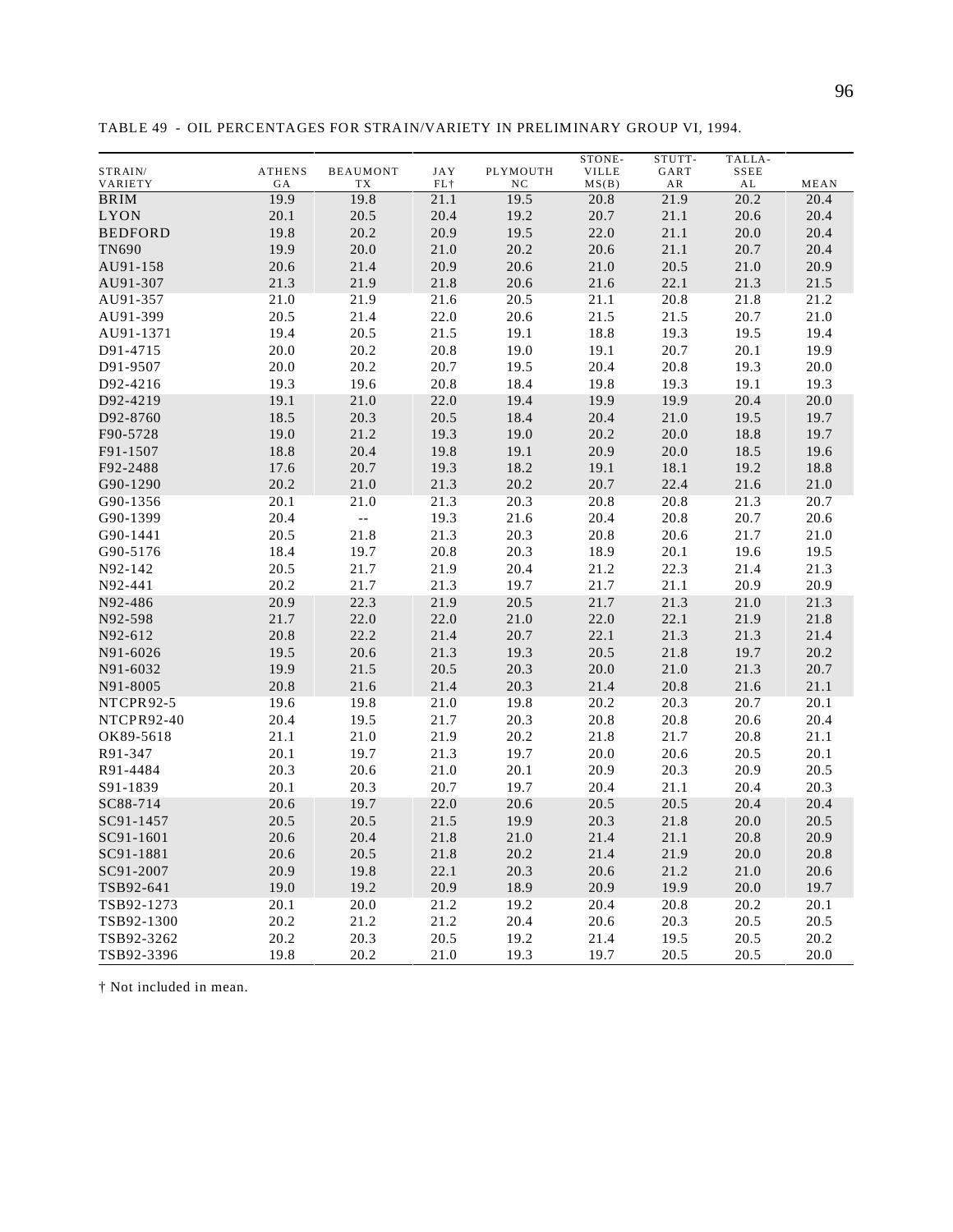| ×<br>¢<br>ī<br>I<br>۰, |  |
|------------------------|--|

TABLE 50 - PROTEIN PERCENTAGES FOR STRAIN/VARIETY IN PRELIMINARY GROUP VI, 1994.

|                |               | <b>BEAU-</b>                                  |            |          | STONE-       | STUTT- | TALLA-          |      |
|----------------|---------------|-----------------------------------------------|------------|----------|--------------|--------|-----------------|------|
| STRAIN/        | <b>ATHENS</b> | MONT                                          | <b>JAY</b> | PLYMOUTH | <b>VILLE</b> | GART   | $\texttt{SSEE}$ |      |
| VARIETY        | GА            | TX                                            | $FL+$      | NC       | MS(B)        | AR     | AL              | MEAN |
| BRIM           | 44.9          | 47.0                                          | 41.0       | 44.8     | 42.7         | 30.2   | 45.9            | 42.6 |
| LYON           | 43.3          | 47.7                                          | 41.4       | 44.0     | 42.6         | 40.7   | 45.4            | 44.0 |
| <b>BEDFORD</b> | 43.9          | 46.6                                          | 41.2       | 41.9     | 41.4         | 38.2   | 44.4            | 42.7 |
| TN690          | 45.8          | 47.7                                          | 42.2       | 43.5     | 45.5         | 38.4   | 45.7            | 44.4 |
| AU91-158       | 42.0          | 44.0                                          | 40.8       | 42.6     | 41.4         | 42.1   | 42.0            | 42.4 |
| AU91-307       | 40.8          | 44.3                                          | 41.3       | 42.6     | 42.5         | 36.2   | 42.9            | 41.6 |
| AU91-357       | 43.7          | 45.7                                          | 43.1       | 43.0     | 44.4         | 42.8   | 43.6            | 43.9 |
| AU91-399       | 41.4          | 45.8                                          | 40.1       | 42.1     | 41.5         | 38.8   | 40.5            | 41.7 |
| AU91-1371      | 43.0          | 45.4                                          | 40.2       | 44.5     | 41.9         | 42.5   | 45.1            | 43.7 |
| D91-4715       | 44.1          | 47.8                                          | 44.6       | 46.9     | 46.3         | 39.7   | 46.7            | 45.3 |
| D91-9507       | 43.3          | 45.4                                          | 43.1       | 44.6     | 43.3         | 40.8   | 43.8            | 43.5 |
| D92-4216       | 45.0          | 48.2                                          | 43.3       | 46.8     | 45.0         | 44.5   | 47.4            | 46.2 |
| D92-4219       | 46.4          | 45.9                                          | 40.9       | 46.2     | 46.8         | 45.0   | 47.0            | 46.2 |
| D92-8760       | 41.8          | 44.3                                          | 39.4       | 42.6     | 41.6         | 34.1   | 43.1            | 41.3 |
| F90-5728       | 41.6          | 44.9                                          | 41.0       | 41.5     | 42.1         | 39.1   | 45.4            | 42.4 |
| F91-1507       | 42.1          | 45.8                                          | 41.2       | 42.6     | 42.8         | 39.4   | 45.7            | 43.1 |
| F92-2488       | 43.0          | 43.9                                          | 41.5       | 44.9     | 44.4         | 42.7   | 43.6            | 43.8 |
| G90-1290       | 42.2          | 46.0                                          | 40.2       | 41.7     | 41.7         | 31.2   | 42.9            | 41.0 |
| G90-1356       | 42.7          | 45.2                                          | 40.7       | 42.0     | 42.7         | 38.0   | 43.4            | 42.3 |
| G90-1399       | 42.8          | $\mathord{\hspace{1pt}\text{--}\hspace{1pt}}$ | 40.1       | 42.6     | 42.2         | 39.6   | 43.9            | 42.2 |
| G90-1441       | 42.6          | 45.1                                          | 41.6       | 43.4     | 43.5         | 43.2   | 45.7            | 43.9 |
| G90-5176       | 44.0          | 46.2                                          | 40.9       | 43.6     | 44.5         | 38.0   | 44.8            | 43.5 |
| N92-142        | 44.1          | 45.0                                          | 41.5       | 44.7     | 43.4         | 36.3   | 43.6            | 42.9 |
| N92-441        | 41.5          | 44.0                                          | 39.6       | 41.8     | 40.1         | 39.5   | 41.0            | 41.3 |
| N92-486        | 44.0          | 44.1                                          | 41.9       | 43.9     | 42.6         | 42.8   | 44.7            | 43.7 |
| N92-598        | 41.4          | 43.6                                          | 39.6       | 41.4     | 40.1         | 39.7   | 41.0            | 41.2 |
| N92-612        | 39.8          | 42.8                                          | 40.4       | 40.2     | 38.8         | 38.0   | 40.5            | 40.0 |
| N91-6026       | 42.9          | 45.5                                          | 40.8       | 43.6     | 41.4         | 31.6   | 44.0            | 41.5 |
| N91-6032       | 43.3          | 44.3                                          | 40.3       | 42.6     | 42.5         | 40.8   | 41.3            | 42.5 |
| N91-8005       | 42.2          | 41.8                                          | 41.8       | 42.9     | 40.9         | 41.4   | 42.5            | 42.0 |
| NTCPR92-5      | 42.4          | 45.9                                          | 40.8       | 44.4     | 42.6         | 42.2   | 43.6            | 43.5 |
| NTCPR92-40     | 43.2          | 46.6                                          | 40.5       | 43.4     | 43.7         | 42.1   | 44.0            | 43.8 |
| OK89-5618      | 42.0          | 45.6                                          | 41.2       | 42.3     | 41.9         | 38.6   | 43.7            | 42.4 |
| R91-347        | 45.7          | 48.5                                          | 42.9       | 45.1     | 45.6         | 42.3   | 45.5            | 45.5 |
| R91-4484       | 44.3          | 47.2                                          | 41.7       | 43.6     | 43.7         | 42.2   | 45.3            | 44.4 |
| S91-1839       | 42.6          | 45.7                                          | 40.4       | 42.7     | 41.9         | 34.7   | 43.3            | 41.8 |
| SC88-714       | 44.2          | 47.4                                          | 40.4       | 44.6     | 42.6         | 41.6   | 43.2            | 43.9 |
| SC91-1457      | 42.6          | 46.0                                          | 41.1       | 43.9     | 42.2         | 33.4   | 44.6            | 42.1 |
| SC91-1601      | 43.6          | 47.0                                          | 42.3       | 42.1     | 42.7         | 41.1   | 44.6            | 43.5 |
| SC91-1881      | 42.5          | 45.7                                          | 41.0       | 42.6     | 41.5         | 34.3   | 42.8            | 41.6 |
| SC91-2007      | 42.9          | 47.6                                          | 41.3       | 42.9     | 44.2         | 40.6   | 44.9            | 43.9 |
| TSB92-641      | 44.1          | 46.7                                          | 43.6       | 45.3     | 43.5         | 42.0   | 45.8            | 44.6 |
| TSB92-1273     | 44.0          | 44.4                                          | 43.1       | 44.9     | 42.7         | 40.6   | 45.4            | 43.7 |
| TSB92-1300     | 44.0          | 44.7                                          | 41.6       | 44.5     | 43.2         | 42.1   | 44.0            | 43.8 |
| TSB92-3262     | 43.1          | 45.4                                          | 42.1       | 43.6     | 43.7         | 43.9   | 44.2            | 44.0 |
| TSB92-3396     | 43.3          | 47.1                                          | 43.0       | 43.1     | 42.8         | 37.9   | 44.2            | 43.1 |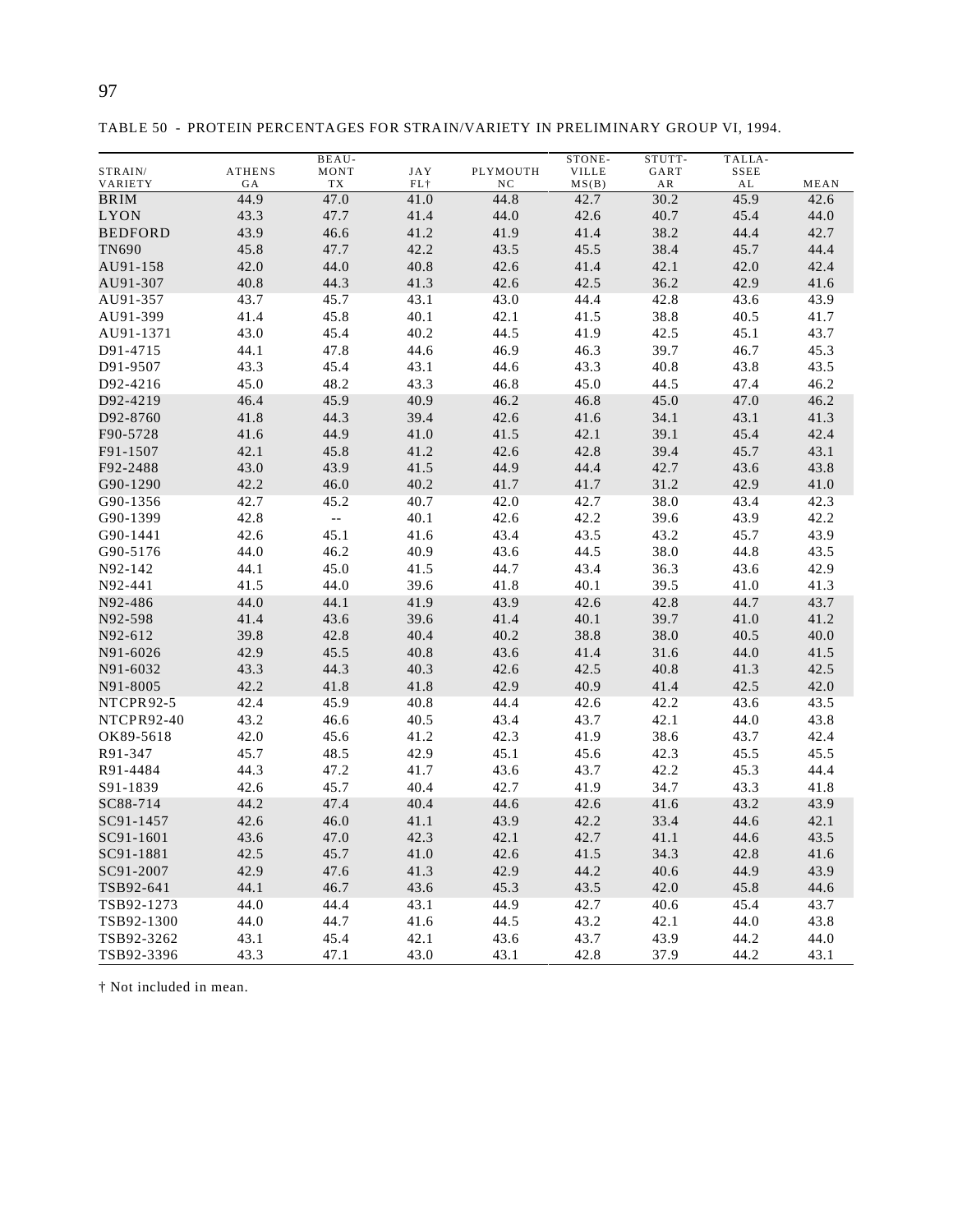|                          |        |                 |              |            |          | STUTT- | TALLA- |      |
|--------------------------|--------|-----------------|--------------|------------|----------|--------|--------|------|
| STRAIN/                  | ATHENS | <b>BEAUMONT</b> | <b>BIXBY</b> | <b>JAY</b> | PLYMOUTH | GART   | SSEE   |      |
| VARIETY                  | GА     | TX              | OΚ           | $FL$ †     | NC       | AR     | AL     | MEAN |
| $\overline{\text{BRIM}}$ | 14.3   | 12.8            | 13.9         | 15.3       | 12.6     | 11.0   | 13.9   | 13.1 |
| LYON                     | 14.9   | 12.4            | 14.7         | 14.9       | 14.2     | 13.0   | 14.4   | 13.9 |
| <b>BEDFORD</b>           | 14.5   | 14.1            | 14.1         | 14.0       | 13.8     | 10.0   | 13.1   | 13.3 |
| TN690                    | 20.5   | 15.5            | 17.8         | 13.8       | 16.4     | 11.0   | 15.0   | 16.0 |
| AU91-158                 | 15.5   | 12.7            | 15.7         | 14.4       | 14.2     | 13.0   | 15.1   | 14.4 |
| AU91-307                 | 12.6   | 10.9            | 13.6         | 13.5       | 12.6     | 12.0   | 13.4   | 12.5 |
| AU91-357                 | 13.6   | 12.1            | 13.1         | 13.6       | 13.6     | 14.0   | 11.6   | 13.0 |
| AU91-399                 | 13.2   | 11.2            | 13.8         | 12.7       | 13.2     | 12.0   | 13.2   | 12.8 |
| AU91-1371                | 14.1   | 12.0            | 13.3         | 15.1       | 12.4     | 12.0   | 14.6   | 13.1 |
| D91-4715                 | 14.7   | 12.5            | 14.5         | 14.4       | 13.4     | 12.0   | 12.7   | 13.3 |
| D91-9507                 | 15.3   | 12.6            | 16.1         | 17.4       | 14.0     | 15.0   | 14.4   | 14.6 |
| D92-4216                 | 15.0   | 13.1            | 14.6         | 17.4       | 14.4     | 14.0   | 15.5   | 14.4 |
| D92-4219                 | 17.5   | 14.2            | 17.0         | 17.1       | 16.3     | 17.0   | 17.6   | 16.6 |
| D92-8760                 | 13.0   | 11.2            | 12.3         | 14.2       | 13.1     | 11.0   | 12.3   | 12.1 |
| F90-5728                 | 15.9   | 14.3            | 14.7         | 14.8       | 15.7     | 12.0   | 14.1   | 14.5 |
| F91-1507                 | 15.2   | 13.2            | 13.8         | 16.4       | 16.3     | 11.0   | 14.9   | 14.1 |
| F92-2488                 | 14.3   | 13.9            | 15.7         | 16.4       | 14.4     | 14.0   | 15.1   | 14.6 |
| G90-1290                 | 15.6   | 12.1            | 15.8         | 15.8       | 14.8     | 10.0   | 11.0   | 13.2 |
| G90-1356                 | 16.8   | 14.1            | 15.8         | 16.9       | 15.7     | 12.0   | 13.7   | 14.7 |
| G90-1399                 | 15.2   | 12.8            | 14.6         | 15.5       | 14.1     | 12.0   | 13.3   | 13.7 |
| G90-1441                 | 16.2   | 12.9            | 16.3         | 15.8       | 15.4     | 14.0   | 11.9   | 14.4 |
| G90-5176                 | 12.7   | 9.5             | 13.4         | 13.9       | 14.8     | 10.0   | 11.5   | 12.0 |
| N92-142                  | 18.2   | 13.9            | 15.9         | 13.6       | 17.6     | 12.0   | 16.0   | 15.6 |
| N92-441                  | 17.7   | 19.0            | 16.3         | 15.4       | 18.1     | 15.0   | 18.3   | 17.4 |
| N92-486                  | 18.1   | 15.1            | 17.6         | 15.1       | 17.1     | 14.0   | 16.8   | 16.4 |
| N92-598                  | 20.0   | 17.0            | 18.9         | 16.3       | 15.7     | 15.0   | 17.2   | 17.3 |
| N92-612                  | 17.2   | 15.3            | 17.2         | 20.6       | 17.1     | 15.0   | 18.3   | 16.7 |
| N91-6026                 | 12.2   | 10.2            | 13.0         | 15.4       | 11.7     | 10.0   | 13.7   | 11.8 |
| N91-6032                 | 14.9   | 12.8            | 15.7         | 17.2       | 14.2     | 15.0   | 14.6   | 14.5 |
| N91-8005                 | 17.4   | 13.6            | 17.0         | 16.4       | 16.5     | 13.0   | 17.8   | 15.9 |
| NTCPR92-5                | 22.3   | 19.1            | 21.8         | 22.1       | 22.7     | 22.0   | 24.0   | 22.0 |
| NTCPR92-40               | 23.7   | 19.3            | 21.0         | 19.1       | 22.3     | 22.0   | 24.3   | 22.1 |
| OK89-5618                | 17.4   | 13.7            | 16.3         | 15.6       | 16.5     | 14.0   | 16.6   | 15.8 |
| R91-347                  | 16.9   | 11.4            | 16.5         | 14.9       | 14.9     | 14.0   | 15.1   | 14.8 |
| R91-4484                 | 18.5   | 15.7            | 15.9         | 16.2       | 17.1     | 14.0   | 14.2   | 15.9 |
| S91-1839                 | 13.4   | 10.5            | 13.7         | 11.6       | 11.2     | 9.0    | 10.7   | 11.4 |
| SC88-714                 | 12.5   | 9.2             | 13.0         | 12.7       | 11.8     | 11.0   | 12.1   | 11.6 |
| SC91-1457                | 17.4   | 12.5            | 17.1         | 15.2       | 15.0     | 11.0   | 16.3   | 14.9 |
| SC91-1601                | 16.4   | 12.8            | 15.9         | 13.3       | 15.2     | 14.0   | 15.2   | 14.9 |
| SC91-1881                | 16.2   | 11.2            | 14.8         | 13.8       | 12.9     | 11.0   | 14.5   | 13.4 |
| SC91-2007                | 15.7   | 10.5            | 17.1         | 14.4       | 14.3     | 13.0   | 14.6   | 14.2 |
| TSB92-641                | 17.2   | 13.6            | 17.7         | 15.9       | 16.0     | 15.0   | 14.7   | 15.7 |
| TSB92-1273               | 16.9   | 13.1            | 16.6         | 14.2       | 15.9     | 16.0   | 16.7   | 15.9 |
| TSB92-1300               | 17.5   | 14.8            | 16.8         | 11.5       | 15.5     | 15.0   | 16.9   | 16.1 |
| TSB92-3262               | 13.8   | 10.4            | 13.7         | 13.5       | 13.0     | 14.0   | 13.5   | 13.1 |
| TSB92-3396               | 13.3   | 10.3            | 14.3         | 15.5       | 13.2     | 12.0   | 13.0   | 12.7 |

TABLE 51 - SEED SIZE FOR STRAIN/VARIETY IN PRELIMINARY GROUP VI, 1994.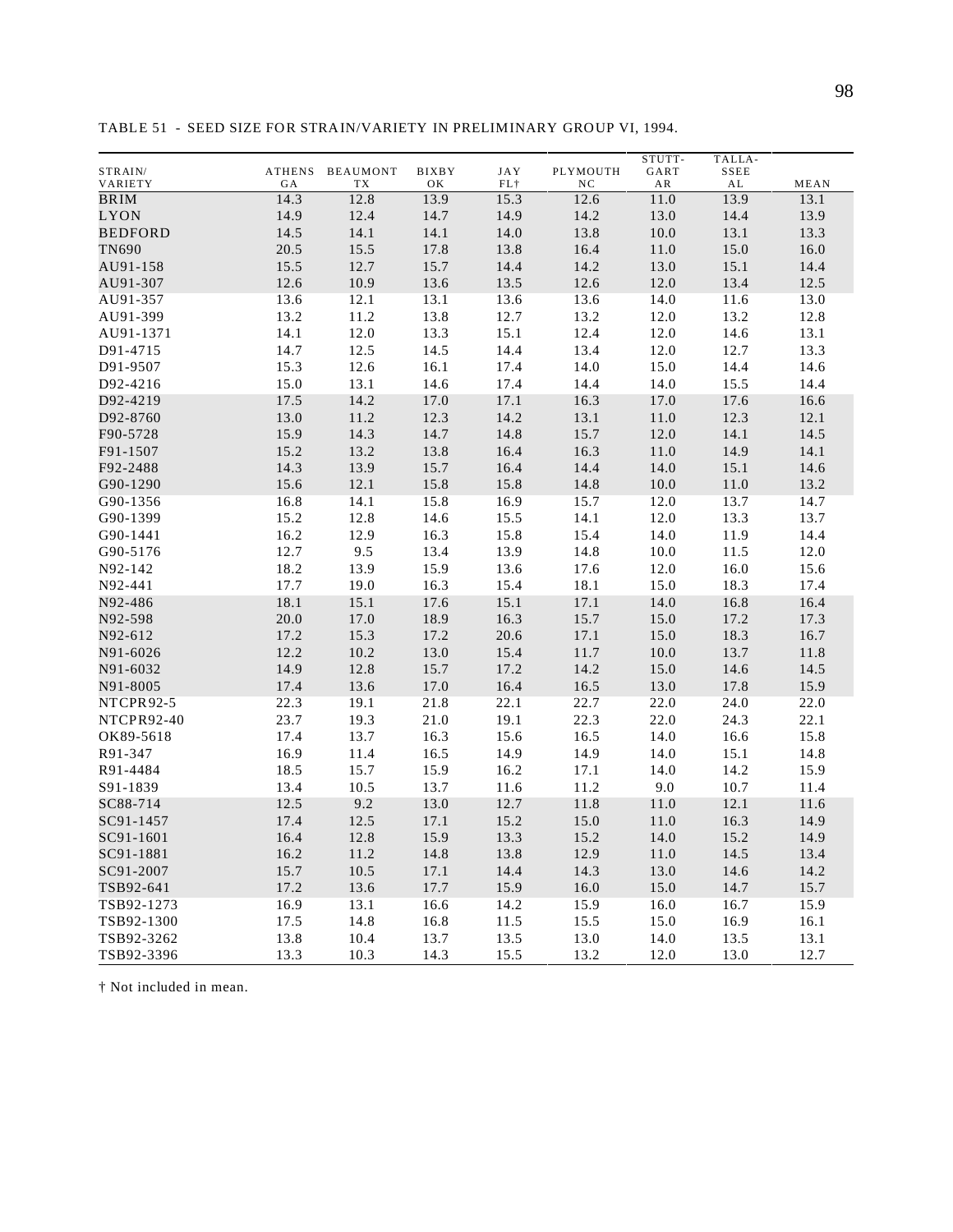| ×<br>¢<br>ī<br>I<br>۰. | ×<br>۰<br>I<br>۰. |
|------------------------|-------------------|
|                        |                   |

TABLE 52 - PLANT HEIGHT FOR STRAIN/VARIETY IN PRELIMINARY GROUP VI, 1994.

| STRAIN/<br><b>ATHENS</b><br>MONT<br><b>BIXBY</b><br><b>VILLE</b><br><b>JAY</b><br>MOUTH<br><b>VILLE</b><br>GART<br>SSEE<br>VARIETY<br>TX<br>$CS(A)$ †<br>$FL$ †<br>NC<br>MS(B)<br>AL<br>GA<br>OК<br>ΑR<br>$\overline{27}$<br>33<br>37<br>38<br><b>BRIM</b><br>45<br>42<br>26<br>21<br>43<br>30<br>44<br>22<br>30<br>35<br>39<br>LYON<br>26<br>17<br>34<br><b>BEDFORD</b><br>42<br>39<br>22<br>22<br>34<br>32<br>39<br>26<br>40<br><b>TN690</b><br>39<br>21<br>16<br>19<br>25<br>23<br>32<br>41<br>32<br>31<br>32<br>41<br>28<br>40<br>21<br>21<br>29<br>36<br>AU91-158<br>AU91-307<br>35<br>25<br>38<br>20<br>$1\,8$<br>29<br>32<br>34<br>27<br>AU91-357<br>38<br>18<br>28<br>25<br>33<br>16<br>27<br>26<br>28<br>AU91-399<br>33<br>32<br>18<br>24<br>29<br>37<br>32<br>34<br>26<br>37<br>23<br>39<br>19<br>31<br>32<br>35<br>31<br>AU91-1371<br>16<br>31<br>40<br>39<br>23<br>23<br>37<br>36<br>36<br>39<br>D91-4715<br>22<br>D91-9507<br>53<br>32<br>44<br>25<br>38<br>34<br>43<br>40<br>34<br>30<br>51<br>21<br>24<br>35<br>34<br>39<br>D92-4216<br>35<br>43<br>21<br>22<br>33<br>37<br>D92-4219<br>36<br>28<br>34<br>36<br>55<br>28<br>35<br>35<br>39<br>D92-8760<br>51<br>36<br>47<br>40 | TALLA-      |
|-----------------------------------------------------------------------------------------------------------------------------------------------------------------------------------------------------------------------------------------------------------------------------------------------------------------------------------------------------------------------------------------------------------------------------------------------------------------------------------------------------------------------------------------------------------------------------------------------------------------------------------------------------------------------------------------------------------------------------------------------------------------------------------------------------------------------------------------------------------------------------------------------------------------------------------------------------------------------------------------------------------------------------------------------------------------------------------------------------------------------------------------------------------------------------------------------|-------------|
|                                                                                                                                                                                                                                                                                                                                                                                                                                                                                                                                                                                                                                                                                                                                                                                                                                                                                                                                                                                                                                                                                                                                                                                               | MEAN        |
|                                                                                                                                                                                                                                                                                                                                                                                                                                                                                                                                                                                                                                                                                                                                                                                                                                                                                                                                                                                                                                                                                                                                                                                               | 35          |
|                                                                                                                                                                                                                                                                                                                                                                                                                                                                                                                                                                                                                                                                                                                                                                                                                                                                                                                                                                                                                                                                                                                                                                                               | 31          |
|                                                                                                                                                                                                                                                                                                                                                                                                                                                                                                                                                                                                                                                                                                                                                                                                                                                                                                                                                                                                                                                                                                                                                                                               | 33          |
|                                                                                                                                                                                                                                                                                                                                                                                                                                                                                                                                                                                                                                                                                                                                                                                                                                                                                                                                                                                                                                                                                                                                                                                               | 28          |
|                                                                                                                                                                                                                                                                                                                                                                                                                                                                                                                                                                                                                                                                                                                                                                                                                                                                                                                                                                                                                                                                                                                                                                                               | 31          |
|                                                                                                                                                                                                                                                                                                                                                                                                                                                                                                                                                                                                                                                                                                                                                                                                                                                                                                                                                                                                                                                                                                                                                                                               | 29          |
|                                                                                                                                                                                                                                                                                                                                                                                                                                                                                                                                                                                                                                                                                                                                                                                                                                                                                                                                                                                                                                                                                                                                                                                               | 27          |
|                                                                                                                                                                                                                                                                                                                                                                                                                                                                                                                                                                                                                                                                                                                                                                                                                                                                                                                                                                                                                                                                                                                                                                                               | 29          |
|                                                                                                                                                                                                                                                                                                                                                                                                                                                                                                                                                                                                                                                                                                                                                                                                                                                                                                                                                                                                                                                                                                                                                                                               | 29          |
|                                                                                                                                                                                                                                                                                                                                                                                                                                                                                                                                                                                                                                                                                                                                                                                                                                                                                                                                                                                                                                                                                                                                                                                               | 34          |
|                                                                                                                                                                                                                                                                                                                                                                                                                                                                                                                                                                                                                                                                                                                                                                                                                                                                                                                                                                                                                                                                                                                                                                                               | 37          |
|                                                                                                                                                                                                                                                                                                                                                                                                                                                                                                                                                                                                                                                                                                                                                                                                                                                                                                                                                                                                                                                                                                                                                                                               |             |
|                                                                                                                                                                                                                                                                                                                                                                                                                                                                                                                                                                                                                                                                                                                                                                                                                                                                                                                                                                                                                                                                                                                                                                                               | 33          |
|                                                                                                                                                                                                                                                                                                                                                                                                                                                                                                                                                                                                                                                                                                                                                                                                                                                                                                                                                                                                                                                                                                                                                                                               | 32          |
|                                                                                                                                                                                                                                                                                                                                                                                                                                                                                                                                                                                                                                                                                                                                                                                                                                                                                                                                                                                                                                                                                                                                                                                               | 41          |
| 35<br>23<br>25<br>37<br>23<br>15<br>30<br>28<br>29<br>F90-5728                                                                                                                                                                                                                                                                                                                                                                                                                                                                                                                                                                                                                                                                                                                                                                                                                                                                                                                                                                                                                                                                                                                                | 27          |
| F91-1507<br>30<br>24<br>35<br>18<br>23<br>24<br>25<br>24<br>27                                                                                                                                                                                                                                                                                                                                                                                                                                                                                                                                                                                                                                                                                                                                                                                                                                                                                                                                                                                                                                                                                                                                | 25          |
| F92-2488<br>31<br>39<br>$2\sqrt{1}$<br>22<br>26<br>30<br>32<br>34<br>26                                                                                                                                                                                                                                                                                                                                                                                                                                                                                                                                                                                                                                                                                                                                                                                                                                                                                                                                                                                                                                                                                                                       | 29          |
| G90-1290<br>41<br>25<br>35<br>21<br>19<br>29<br>28<br>35<br>30                                                                                                                                                                                                                                                                                                                                                                                                                                                                                                                                                                                                                                                                                                                                                                                                                                                                                                                                                                                                                                                                                                                                | 29          |
| 22<br>18<br>28<br>30<br>30<br>G90-1356<br>41<br>24<br>42<br>35                                                                                                                                                                                                                                                                                                                                                                                                                                                                                                                                                                                                                                                                                                                                                                                                                                                                                                                                                                                                                                                                                                                                | 30          |
| 38<br>17<br>20<br>43<br>17<br>28<br>29<br>33<br>30<br>G90-1399                                                                                                                                                                                                                                                                                                                                                                                                                                                                                                                                                                                                                                                                                                                                                                                                                                                                                                                                                                                                                                                                                                                                | $2\sqrt{8}$ |
| 33<br>19<br>31<br>42<br>G90-1441<br>44<br>25<br>47<br>16<br>37                                                                                                                                                                                                                                                                                                                                                                                                                                                                                                                                                                                                                                                                                                                                                                                                                                                                                                                                                                                                                                                                                                                                | 33          |
| 27<br>52<br>23<br>38<br>43<br>33<br>G90-5176<br>41<br>15<br>36                                                                                                                                                                                                                                                                                                                                                                                                                                                                                                                                                                                                                                                                                                                                                                                                                                                                                                                                                                                                                                                                                                                                | 34          |
| N92-142<br>27<br>19<br>45<br>13<br>17<br>23<br>30<br>24<br>31                                                                                                                                                                                                                                                                                                                                                                                                                                                                                                                                                                                                                                                                                                                                                                                                                                                                                                                                                                                                                                                                                                                                 | 25          |
| 30<br>21<br>37<br>16<br>20<br>25<br>24<br>33<br>30<br>N92-441                                                                                                                                                                                                                                                                                                                                                                                                                                                                                                                                                                                                                                                                                                                                                                                                                                                                                                                                                                                                                                                                                                                                 | 26          |
| 32<br>17<br>37<br>13<br>19<br>20<br>32<br>29<br>29<br>N92-486                                                                                                                                                                                                                                                                                                                                                                                                                                                                                                                                                                                                                                                                                                                                                                                                                                                                                                                                                                                                                                                                                                                                 | 25          |
| N92-598<br>28<br>21<br>41<br>16<br>25<br>23<br>31<br>32<br>17                                                                                                                                                                                                                                                                                                                                                                                                                                                                                                                                                                                                                                                                                                                                                                                                                                                                                                                                                                                                                                                                                                                                 | 26          |
| N92-612<br>33<br>21<br>45<br>19<br>30<br>25<br>31<br>16<br>36                                                                                                                                                                                                                                                                                                                                                                                                                                                                                                                                                                                                                                                                                                                                                                                                                                                                                                                                                                                                                                                                                                                                 | 28          |
| N91-6026<br>30<br>53<br>17<br>22<br>36<br>37<br>46<br>38<br>46                                                                                                                                                                                                                                                                                                                                                                                                                                                                                                                                                                                                                                                                                                                                                                                                                                                                                                                                                                                                                                                                                                                                | 36          |
| N91-6032<br>33<br>51<br>20<br>20<br>38<br>52<br>47<br>47<br>40                                                                                                                                                                                                                                                                                                                                                                                                                                                                                                                                                                                                                                                                                                                                                                                                                                                                                                                                                                                                                                                                                                                                | 39          |
| 22<br>39<br>12<br>32<br>15<br>13<br>26<br>27<br>26<br>N91-8005                                                                                                                                                                                                                                                                                                                                                                                                                                                                                                                                                                                                                                                                                                                                                                                                                                                                                                                                                                                                                                                                                                                                | 24          |
| 38<br>27<br>47<br>25<br>26<br>35<br>38<br><b>NTCPR92-5</b><br>36<br>39                                                                                                                                                                                                                                                                                                                                                                                                                                                                                                                                                                                                                                                                                                                                                                                                                                                                                                                                                                                                                                                                                                                        | 34          |
| 22<br>41<br>28<br>45<br>20<br>32<br>38<br>NTCPR92-4<br>36<br>26                                                                                                                                                                                                                                                                                                                                                                                                                                                                                                                                                                                                                                                                                                                                                                                                                                                                                                                                                                                                                                                                                                                               | 32          |
| 35<br>25<br>18<br>19<br>35<br>35<br>39<br>39<br>OK89-5618<br>46                                                                                                                                                                                                                                                                                                                                                                                                                                                                                                                                                                                                                                                                                                                                                                                                                                                                                                                                                                                                                                                                                                                               | 32          |
| R91-347<br>23<br>21<br>21<br>33<br>36<br>35<br>29<br>40<br>46                                                                                                                                                                                                                                                                                                                                                                                                                                                                                                                                                                                                                                                                                                                                                                                                                                                                                                                                                                                                                                                                                                                                 | 32          |
| 38<br>19<br>43<br>14<br>15<br>27<br>23<br>30<br>25<br>R91-4484                                                                                                                                                                                                                                                                                                                                                                                                                                                                                                                                                                                                                                                                                                                                                                                                                                                                                                                                                                                                                                                                                                                                | 26          |
| S91-1839<br>18<br>32<br>28<br>38<br>35<br>40<br>23<br>46<br>18                                                                                                                                                                                                                                                                                                                                                                                                                                                                                                                                                                                                                                                                                                                                                                                                                                                                                                                                                                                                                                                                                                                                | 31          |
| SC88-714<br>25<br>51<br>18<br>17<br>30<br>32<br>39<br>29<br>34                                                                                                                                                                                                                                                                                                                                                                                                                                                                                                                                                                                                                                                                                                                                                                                                                                                                                                                                                                                                                                                                                                                                | 30          |
| SC91-1457<br>41<br>28<br>50<br>22<br>19<br>38<br>35<br>46<br>38                                                                                                                                                                                                                                                                                                                                                                                                                                                                                                                                                                                                                                                                                                                                                                                                                                                                                                                                                                                                                                                                                                                               | 35          |
| 46<br>38<br>SC91-1601<br>43<br>27<br>$2\sqrt{1}$<br>17<br>34<br>36<br>42                                                                                                                                                                                                                                                                                                                                                                                                                                                                                                                                                                                                                                                                                                                                                                                                                                                                                                                                                                                                                                                                                                                      | 34          |
| 53<br>31<br>36<br>42<br>SC91-1881<br>29<br>46<br>22<br>42<br>42                                                                                                                                                                                                                                                                                                                                                                                                                                                                                                                                                                                                                                                                                                                                                                                                                                                                                                                                                                                                                                                                                                                               | 38          |
| 45<br>51<br>29<br>$2\sqrt{2}$<br>39<br>40<br>SC91-2007<br>29<br>37<br>37                                                                                                                                                                                                                                                                                                                                                                                                                                                                                                                                                                                                                                                                                                                                                                                                                                                                                                                                                                                                                                                                                                                      | 37          |
| 38<br>$25\,$<br>43<br>$23\,$<br>$1\,8$<br>32<br>34<br>36<br>35<br>TSB92-641                                                                                                                                                                                                                                                                                                                                                                                                                                                                                                                                                                                                                                                                                                                                                                                                                                                                                                                                                                                                                                                                                                                   | 31          |
| TSB92-1273<br>37<br>34<br>51<br>18<br>22<br>38<br>36<br>44<br>41                                                                                                                                                                                                                                                                                                                                                                                                                                                                                                                                                                                                                                                                                                                                                                                                                                                                                                                                                                                                                                                                                                                              | 35          |
| 19<br>35<br>32<br>TSB92-1300<br>43<br>25<br>46<br>20<br>39<br>31                                                                                                                                                                                                                                                                                                                                                                                                                                                                                                                                                                                                                                                                                                                                                                                                                                                                                                                                                                                                                                                                                                                              | 32          |
| 29<br>$50\,$<br>36<br>39<br>36<br>TSB92-3262<br>42<br>21<br>18<br>40                                                                                                                                                                                                                                                                                                                                                                                                                                                                                                                                                                                                                                                                                                                                                                                                                                                                                                                                                                                                                                                                                                                          | 34          |
| TSB92-3396<br>55<br>31<br>52<br>34<br>22<br>35<br>40<br>41<br>47                                                                                                                                                                                                                                                                                                                                                                                                                                                                                                                                                                                                                                                                                                                                                                                                                                                                                                                                                                                                                                                                                                                              | 40          |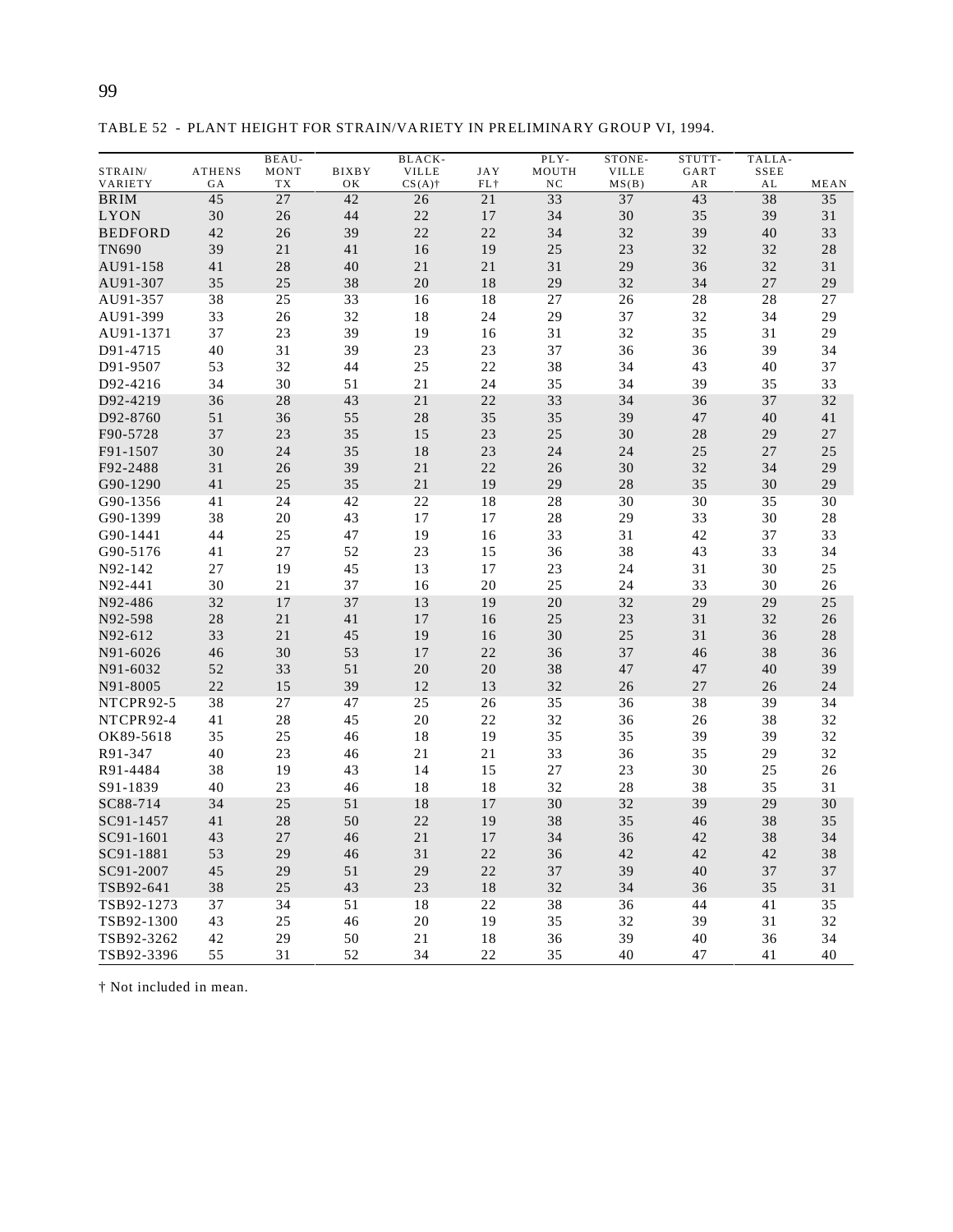|                |               | BEAU-       |              |         | PLY-             | STONE-       | STUTT-TALLA- |               |         |
|----------------|---------------|-------------|--------------|---------|------------------|--------------|--------------|---------------|---------|
| STRAIN/        | <b>ATHENS</b> | <b>MONT</b> | <b>BIXBY</b> | JAY     | MOUTH            | <b>VILLE</b> | GART         | <b>SSEE</b>   |         |
| VARIETY        | GA            | TX          | OK           | $FL+$   | $_{\mathrm{NC}}$ | MS(B)        | ${\sf AR}$   | $\mathbf{AL}$ | MEAN    |
| <b>BRIM</b>    | 2.0           | 1.0         | 4.0          | 1.0     | 2.0              | 2.0          | 1.5          | 1.3           | 1.9     |
| <b>LYON</b>    | 4.0           | $1.0\,$     | $5.0\,$      | $1.0\,$ | $3.0\,$          | $2.0\,$      | $4.0\,$      | $2.0\,$       | $2.6\,$ |
| <b>BEDFORD</b> | 3.3           | $1.0$       | $5.0\,$      | $1.0\,$ | $2.5\,$          | $2.0\,$      | 3.0          | $2.0\,$       | 2.4     |
| TN690          | 1.9           | $1.0\,$     | $3.0\,$      | $1.0\,$ | $2.0\,$          | $2.0\,$      | $1.0\,$      | 1.0           | 1.7     |
| AU91-158       | 2.6           | 1.0         | $3.0\,$      | 1.0     | $2.0\,$          | 2.0          | 1.5          | 1.0           | 1.8     |
| AU91-307       | 2.5           | $1.0$       | $3.0\,$      | $1.0\,$ | $2.0\,$          | $2.0\,$      | 1.5          | $1.0\,$       | 1.8     |
| AU91-357       | 2.8           | 1.0         | 3.0          | $1.0\,$ | 2.5              | $2.0\,$      | 1.5          | $1.0$         | 1.9     |
| AU91-399       | 2.6           | $1.0\,$     | $2.0\,$      | $1.0\,$ | 3.0              | $2.0\,$      | 1.5          | $1.0\,$       | $1.8\,$ |
| AU91-1371      | 3.8           | $1.0\,$     | 4.0          | $1.0\,$ | 2.5              | 2.5          | $2.0\,$      | 1.0           | $2.3\,$ |
| D91-4715       | $2.8\,$       | 1.0         | $4.0\,$      | 1.0     | $3.0\,$          | $2.0\,$      | $2.5\,$      | $2.0$         | $2.3\,$ |
| D91-9507       | 4.7           | 1.3         | $5.0\,$      | $1.0\,$ | $4.0\,$          | $2.0\,$      | 5.0          | 2.3           | 2.9     |
| D92-4216       | 4.8           | 1.3         | 5.0          | $1.0\,$ | 3.0              | 2.5          | 4.0          | $2.0\,$       | $2.8\,$ |
| D92-4219       | 4.0           | 1.0         | 5.0          | $1.0\,$ | $3.0\,$          | 2.5          | 5.0          | $2.5\,$       | 2.7     |
| D92-8760       | 4.1           | $1.0\,$     | $4.0\,$      | $1.0\,$ | $3.5$            | 2.5          | $4.0\,$      | 2.5           | 2.7     |
| F90-5728       | 2.7           | 1.0         | $3.0\,$      | $2.5\,$ | $3.0\,$          | $2.0\,$      | $3.0\,$      | 1.0           | $2.2\,$ |
| F91-1507       | 2.7           | $1.0\,$     | $3.0\,$      | $1.0\,$ | $2.5\,$          | $2.0\,$      | $3.0\,$      | $1.0\,$       | 1.9     |
| F92-2488       | 3.8           | $1.0\,$     | $3.0\,$      | $1.0\,$ | $3.0\,$          | $2.0\,$      | 3.0          | $1.8\,$       | $2.2\,$ |
| G90-1290       | 2.4           | $1.0\,$     | $2.0\,$      | $1.0\,$ | $2.0\,$          | $2.0\,$      | $1.0\,$      | $1.0\,$       | 1.6     |
| G90-1356       | 1.8           | 1.0         | 2.0          | 1.0     | $2.0\,$          | $2.0\,$      | $1.0\,$      | $1.0\,$       | 1.5     |
| G90-1399       | $2.5\,$       | 1.0         | $4.0\,$      | 1.0     | $2.0\,$          | $2.0\,$      | 1.5          | 1.0           | 1.9     |
| G90-1441       | 3.4           | $1.0\,$     | 5.0          | $1.0\,$ | 3.0              | $2.0\,$      | $3.0\,$      | 1.3           | 2.4     |
| G90-5176       | 3.6           | $1.0\,$     | 5.0          | $1.0\,$ | $3.0\,$          | $2.0\,$      | 4.0          | $1.0\,$       | 2.4     |
| N92-142        | 2.1           | 1.0         | $3.0\,$      | 1.0     | $1.0\,$          | $2.0\,$      | 1.0          | $1.0\,$       | 1.6     |
| N92-441        | $1.7\,$       | $1.0\,$     | 3.0          | $1.0\,$ | 1.5              | $2.0\,$      | $1.0\,$      | $1.0$         | 1.6     |
| N92-486        | 2.6           | $1.0\,$     | 5.0          | $1.0\,$ | 2.5              | 2.0          | 2.0          | 1.0           | 2.2     |
| N92-598        | 2.2           | $1.0\,$     | $4.0\,$      | $1.0\,$ | $2.0\,$          | $2.0\,$      | $1.0\,$      | $1.0\,$       | 1.9     |
| N92-612        | 2.7           | $1.0\,$     | 5.0          | $1.0\,$ | $2.5\,$          | $2.0\,$      | $1.5\,$      | $1.0\,$       | 2.2     |
| N91-6026       | 2.9           | $1.0$       | $4.0\,$      | $1.0\,$ | $3.0\,$          | 2.5          | 3.0          | 1.3           | $2.2\,$ |
| N91-6032       | $3.5$         | $1.0\,$     | $5.0\,$      | $1.0\,$ | $3.5$            | $2.0\,$      | 4.5          | $2.5\,$       | $2.6\,$ |
| N91-8005       | $1.6\,$       | 1.0         | $2.0\,$      | 1.0     | $2.0\,$          | $2.0\,$      | $1.0\,$      | 1.0           | 1.5     |
| NTCPR92-5      | 3.2           | 1.0         | 4.0          | 1.0     | 2.5              | $2.0\,$      | 5.0          | 1.3           | 2.1     |
| NTCPR92-40     | 3.2           | $1.0\,$     | 3.0          | $1.0\,$ | 2.0              | $2.0\,$      | 2.5          | 1.3           | 1.9     |
| OK89-5618      | 2.5           | $1.0\,$     | $4.0\,$      | 1.0     | 3.0              | $2.0\,$      | 1.5          | $1.0$         | 2.1     |
| R91-347        | 2.6           | $1.0\,$     | 4.0          | $1.0\,$ | 2.5              | $2.0\,$      | 2.5          | $1.0$         | $2.0\,$ |
| R91-4484       | 2.3           | 1.0         | $5.0\,$      | 1.0     | $2.0\,$          | $2.0\,$      | $2.0\,$      | $1.0\,$       | $2.0\,$ |
| S91-1839       | 2.9           | 1.0         | 4.0          | $1.0\,$ | $2.0\,$          | $2.0\,$      | $1.0\,$      | $1.0\,$       | $2.0\,$ |
| SC88-714       | 4.0           | 1.0         | 5.0          | 1.0     | 3.5              | 2.0          | 3.0          | 1.3           | $2.5$   |
| SC91-1457      | 3.2           | $1.0$       | 3.0          | $1.0$   | 3.0              | $2.0\,$      | 3.5          | 1.5           | 2.1     |
| SC91-1601      | $2.8\,$       | 1.0         | 4.0          | 1.0     | $2.5\,$          | 2.0          | $2.0\,$      | $1.5\,$       | 2.1     |
| SC91-1881      | 2.6           | 1.0         | 3.0          | 1.0     | 3.0              | 2.0          | 3.0          | 1.5           | 2.0     |
| SC91-2007      | 2.3           | 1.0         | $2.0\,$      | $1.0\,$ | 2.5              | 2.5          | $2.5\,$      | 1.0           | 1.8     |
| TSB92-641      | 2.5           | $1.0\,$     | 3.0          | $1.0\,$ | 2.5              | $2.0\,$      | 2.5          | $1.0$         | 1.9     |
| TSB92-1273     | 3.3           | 1.0         | 4.0          | 1.0     | 3.0              | 2.0          | 4.0          | 2.5           | 2.4     |
| TSB92-1300     | 3.5           | 1.0         | 4.0          | $1.0\,$ | 3.5              | $2.0\,$      | 3.0          | 1.3           | 2.3     |
| TSB92-3262     | 3.2           | 1.0         | 3.0          | 1.0     | 3.0              | 2.5          | $3.5$        | 1.3           | 2.1     |
| TSB92-3396     | 4.2           | 1.0         | 5.0          | 1.0     | 3.0              | 2.5          | 4.5          | 2.3           | 2.7     |

TABLE 53 - LODGING SCORES FOR STRAIN/VARIETY IN PRELIMINARY GROUP VI,1994.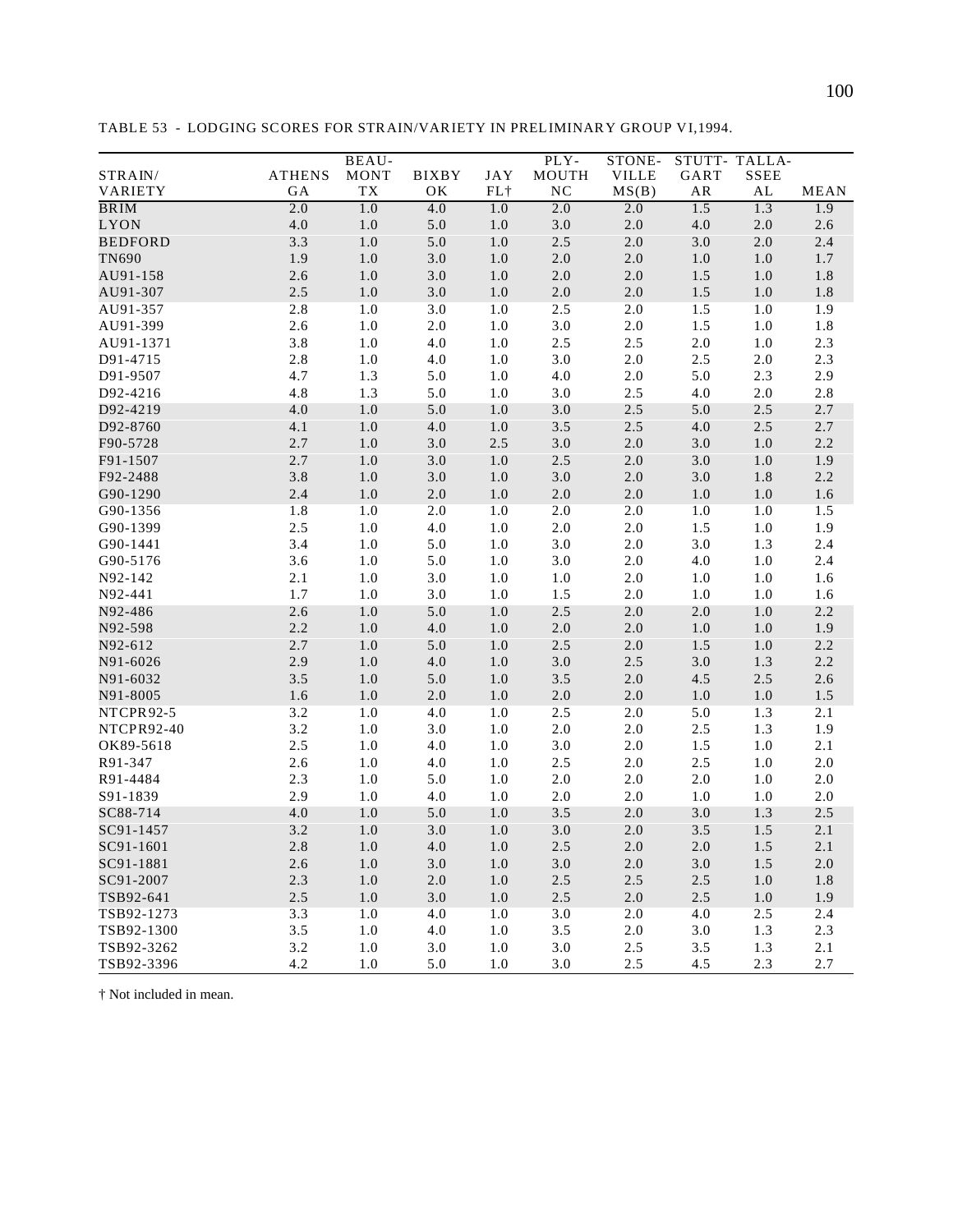| I<br>۰, |  |
|---------|--|
|---------|--|

STRAIN/ VARIETY ATHENS GA BEAU-MONT TX JAY FL† PLY-MOUTH NC STONE-VILLE  $MS(B)$ TALLA-SSEE AL MEAN BRIM 1.5 1.0 4.0 1.5 2.0 1.0 1.4 LYON 1.5 1.0 3.0 2.0 2.0 1.0 1.5 BEDFORD 1.8 2.5 2.0 2.0 3.0 1.5 2.2 TN690 2.3 3.3 3.0 2.0 2.5 2.5 2.5 AU91-158 1.8 1.0 2.0 2.0 2.0 1.5 1.7 AU91-307 1.5 1.0 2.0 2.0 2.0 1.0 1.5 AU91-357 1.5 1.0 2.0 2.0 2.0 1.0 1.5 AU91-399 1.8 1.3 2.0 2.0 2.0 1.0 1.6 AU91-1371 1.5 1.3 2.0 1.5 2.0 1.0 1.5 D91-4715 1.5 1.5 3.0 2.0 2.0 1.0 1.6 D91-9507 1.5 2.5 2.0 2.0 2.0 3.0 2.2 D92-4216 1.5 1.0 2.0 2.0 2.0 1.0 1.5 D92-4219 2.0 1.5 3.0 2.0 2.0 1.5 1.8 D92-8760 2.3 2.3 2.0 2.5 2.0 2.5 2.3 F90-5728 1.8 1.5 3.0 2.0 3.0 1.0 1.9 F91-1507 1.5 1.5 3.0 2.0 2.0 1.5 1.7 F92-2488 1.5 1.0 2.0 2.0 2.5 1.0 1.6 G90-1290 1.5 1.0 3.0 2.0 2.0 1.0 1.5 G90-1356 1.5 1.3 2.0 1.5 2.0 1.0 1.5 G90-1399 1.5 1.0 2.0 2.0 2.0 1.0 1.5 G90-1441 1.5 1.3 2.0 2.0 2.0 1.5 1.7 G90-5176 1.5 1.0 3.0 2.0 2.0 1.0 1.5 N92-142 2.3 2.0 3.0 2.0 2.5 1.5 2.1 N92-441 2.0 1.8 2.0 2.5 3.0 2.0 2.3 N92-486 1.8 1.3 4.0 2.0 2.5 1.5 1.8 N92-598 2.5 2.0 4.0 2.0 2.5 3.0 2.4 N92-612 2.3 3.0 4.0 2.0 2.0 3.0 2.5 N91-6026 1.5 1.0 3.0 2.0 2.5 1.5 1.7 N91-6032 1.8 1.0 3.0 2.0 2.0 1.0 1.6 N91-8005 2.3 1.3 3.0 2.0 2.0 1.5 1.8 NTCPR92-5 2.3 1.3 3.0 2.0 2.5 1.5 1.9 NTCPR92-40 2.3 2.0 2.0 2.5 2.0 1.5 2.1 OK89-5618 2.0 1.8 4.0 2.5 2.0 1.5 2.0 R91-347 1.5 2.3 3.0 2.0 2.0 1.5 1.9 R91-4484 2.0 2.0 3.0 2.5 2.0 1.5 2.0 S91-1839 1.5 1.0 3.0 2.0 2.0 1.0 1.5  $SC88-714$  1.8 1.0 3.0 2.0 2.0 1.0 1.6 SC91-1457 1.5 1.3 3.0 1.5 2.0 1.0 1.5 SC91-1601 1.8 1.8 2.0 1.5 2.0 1.0 1.6 SC91-1881 1.5 1.0 3.0 2.0 2.0 1.5 1.6  $SC91-2007$  1.5 1.3 2.0 2.5 2.0 1.5 1.8 TSB92-641 1.8 2.8 3.0 2.0 2.0 1.5 2.0 TSB92-1273 1.5 1.0 3.0 2.0 2.5 1.0 1.6 TSB92-1300 1.8 1.3 2.0 2.0 2.0 1.0 1.6 TSB92-3262 1.5 1.0 3.0 2.0 2.0 1.5 1.6

TSB92-3396 1.5 1.5 2.0 2.0 2.0 1.0 1.6

|  |  |  |  | TABLE 54 - SEED QUALITY SCORES FOR STRAIN/VARIETY IN PRELIMINARY GROUP VI, 1994. |
|--|--|--|--|----------------------------------------------------------------------------------|
|--|--|--|--|----------------------------------------------------------------------------------|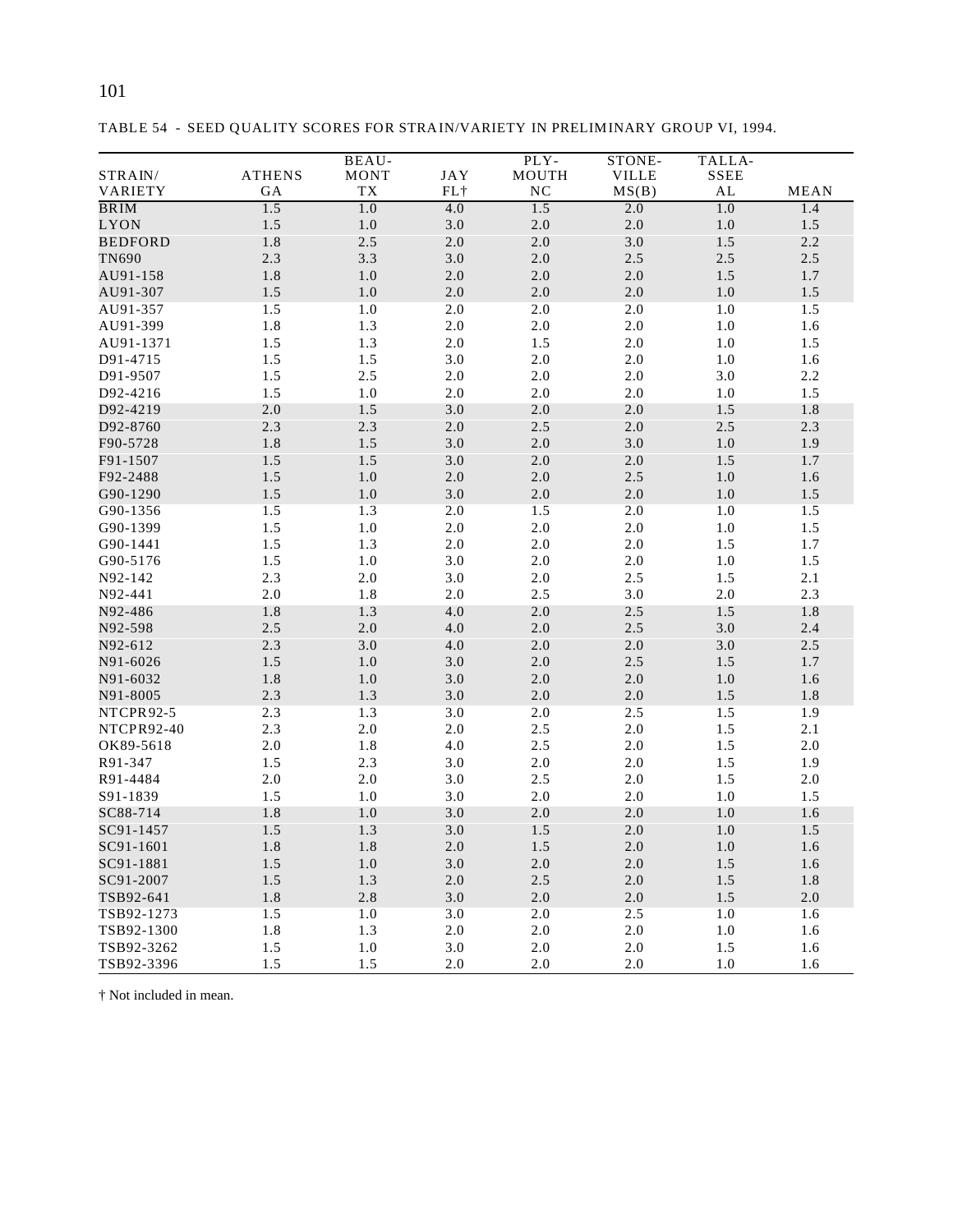# **MATURITY GROUP VII**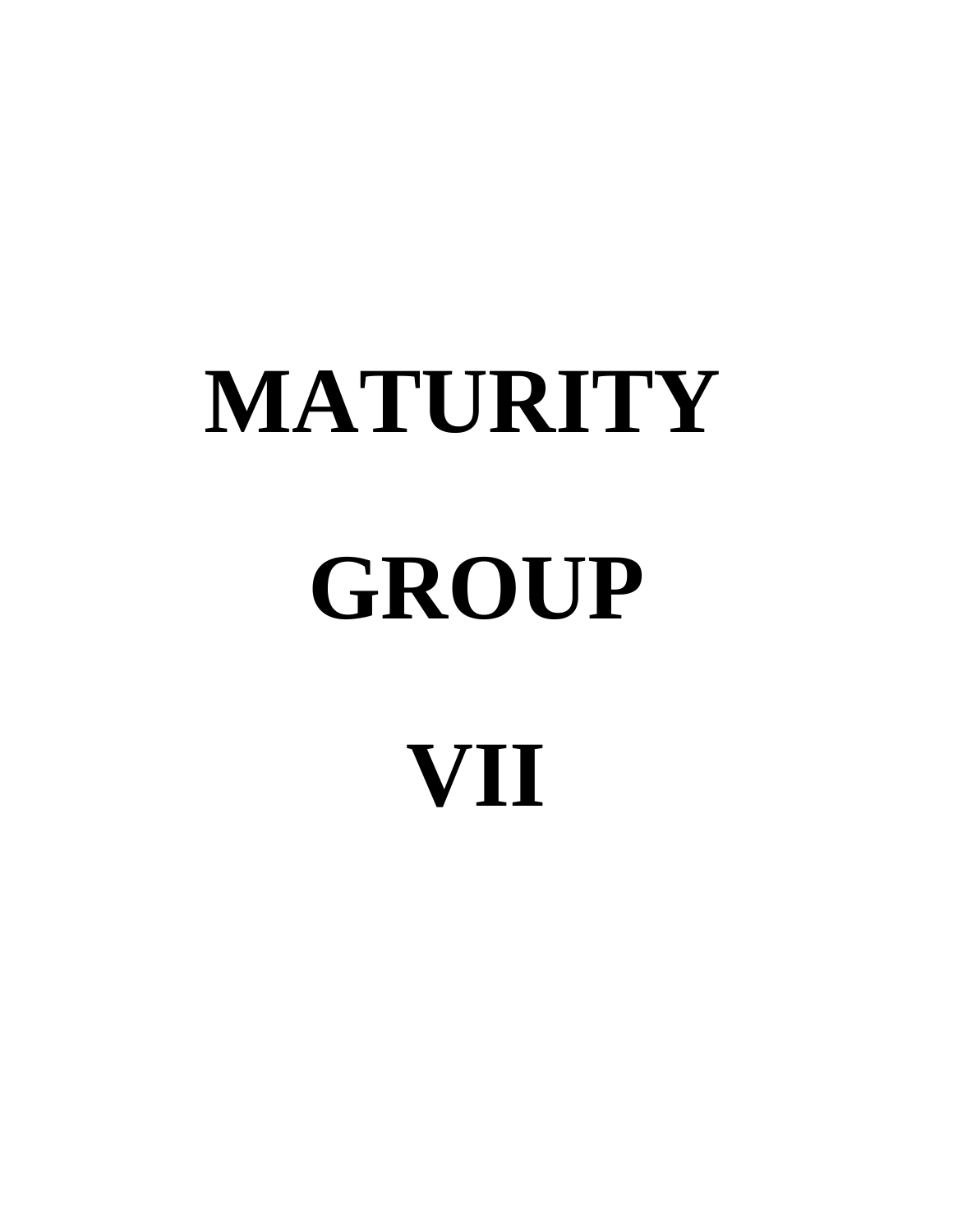## **UNIFORM GROUP VII**

## **1994**

Uniform Group VII nurseries were planted at 18 locations. Data were obtained from 18 of these locations. The parentage for each strain is reported in Table 55. Table 56 gives a general summary of information for each strain including one, two, and three-year means for seed yield, oil and protein percentages, botanical traits, and pest reactions. Results from individual locations are summarized in Tables 57 - 63.

The cultivar Stonewall is the yield and maturity check. It had a mean yield of 48.1 bushels per acre and a mean maturity of October 16 at the 18 locations.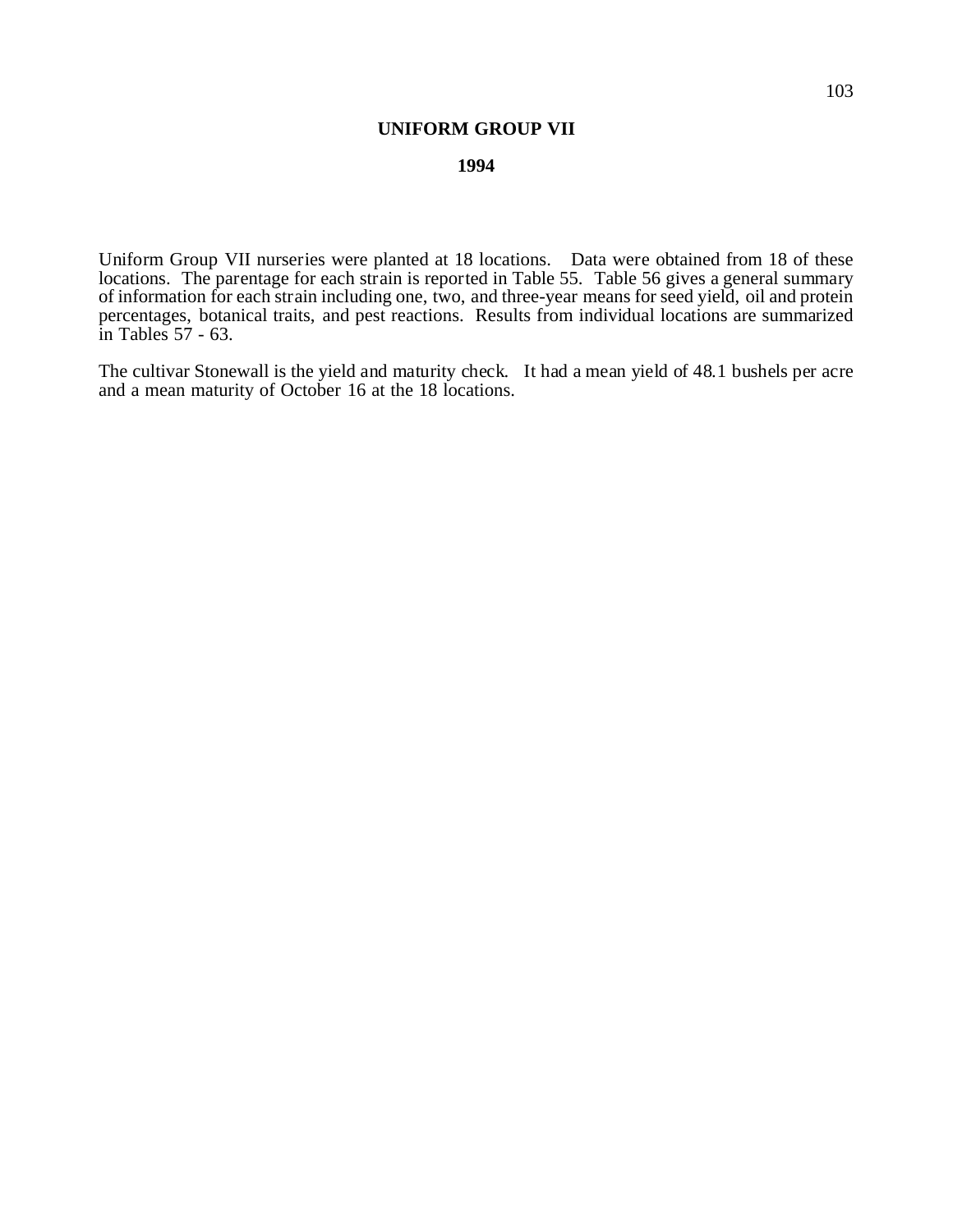| <b>GENERATION</b><br>COMPOSITED                                                                                                                                                                                                                                                                                                                                                                                      |
|----------------------------------------------------------------------------------------------------------------------------------------------------------------------------------------------------------------------------------------------------------------------------------------------------------------------------------------------------------------------------------------------------------------------|
| F <sub>6</sub>                                                                                                                                                                                                                                                                                                                                                                                                       |
| F <sub>5</sub>                                                                                                                                                                                                                                                                                                                                                                                                       |
|                                                                                                                                                                                                                                                                                                                                                                                                                      |
| F <sub>6</sub>                                                                                                                                                                                                                                                                                                                                                                                                       |
| F <sub>6</sub>                                                                                                                                                                                                                                                                                                                                                                                                       |
| F7                                                                                                                                                                                                                                                                                                                                                                                                                   |
| F <sub>5</sub>                                                                                                                                                                                                                                                                                                                                                                                                       |
| F5                                                                                                                                                                                                                                                                                                                                                                                                                   |
| F5                                                                                                                                                                                                                                                                                                                                                                                                                   |
| F <sub>6</sub>                                                                                                                                                                                                                                                                                                                                                                                                       |
| F <sub>6</sub>                                                                                                                                                                                                                                                                                                                                                                                                       |
| F <sub>6</sub>                                                                                                                                                                                                                                                                                                                                                                                                       |
| F <sub>6</sub>                                                                                                                                                                                                                                                                                                                                                                                                       |
| F <sub>6</sub>                                                                                                                                                                                                                                                                                                                                                                                                       |
| F <sub>6</sub>                                                                                                                                                                                                                                                                                                                                                                                                       |
| F <sub>5</sub>                                                                                                                                                                                                                                                                                                                                                                                                       |
| PARENTAGE<br>N73-693 X F76-8757<br><b>JOHNSTON X BRAXTON</b><br>STONEWALL X COKER 6738<br><b>HUTCHESON X COKER 6738</b><br><b>HUTCHESON X COKER 6738</b><br><b>COKER 368 X LEFLORE</b><br><b>HUTCHESON X LEFLORE</b><br><b>BRIM X COKER 6738</b><br>HUTCHESON X AU82-589<br><b>BRIM X N80-777</b><br><b>BRIM X N80-777</b><br>N85-4085 X BRAXTON<br>HUTCHESON X N84-878<br>YOUNG X LEFLORE<br>HUTCHESON X COKER 6738 |

## TABLE 55 - PARENTAGE OF STRAIN/VARIETY GROWN IN UNIFORM GROUP VII, 1994.

### **Background of lines used as parents:**

- **AU82-589** is a selection from N74-1572 X F76-8846.<br>**F76-8757** is a SCN race 3 resistant line from (Centen
- **F76-8757** is a SCN race 3 resistant line from (Centennial X Forrest) X (Cobb X D68-216).<br>**F76-8846** is a selection from Centennial X [Forrest X (Cobb X D68-216)].
- **F76-8846** is a selection from Centennial X [Forrest X (Cobb X D68-216)].<br>**N73-693** is a selection from D68-216 X Ransom which was grown in Unif
- **N73-693** is a selection from D68-216 X Ransom which was grown in Uniform Group VI in 1977. D68-216 is a SCN race 3 resistant selection of the same parentage as Forrest.
- **N74-1572** is a selection from Govan X Davis.<br>**N80-777** is a selection from N70-1501 X (N7)
- is a selection from N70-1501 X (N72-40 X N73-538). N70-1501 is a selection from Dare X D65-6765. N72-40 is a selection from D64-3253 X D65-3168 and N73-538 is a selection from Tracy X Ransom.
- **N84-878** is a selection from Young X Gasoy 17.<br>**N85-4085** is a selection from Centennial X PI 417
- is a selection from Centennial X PI 417409.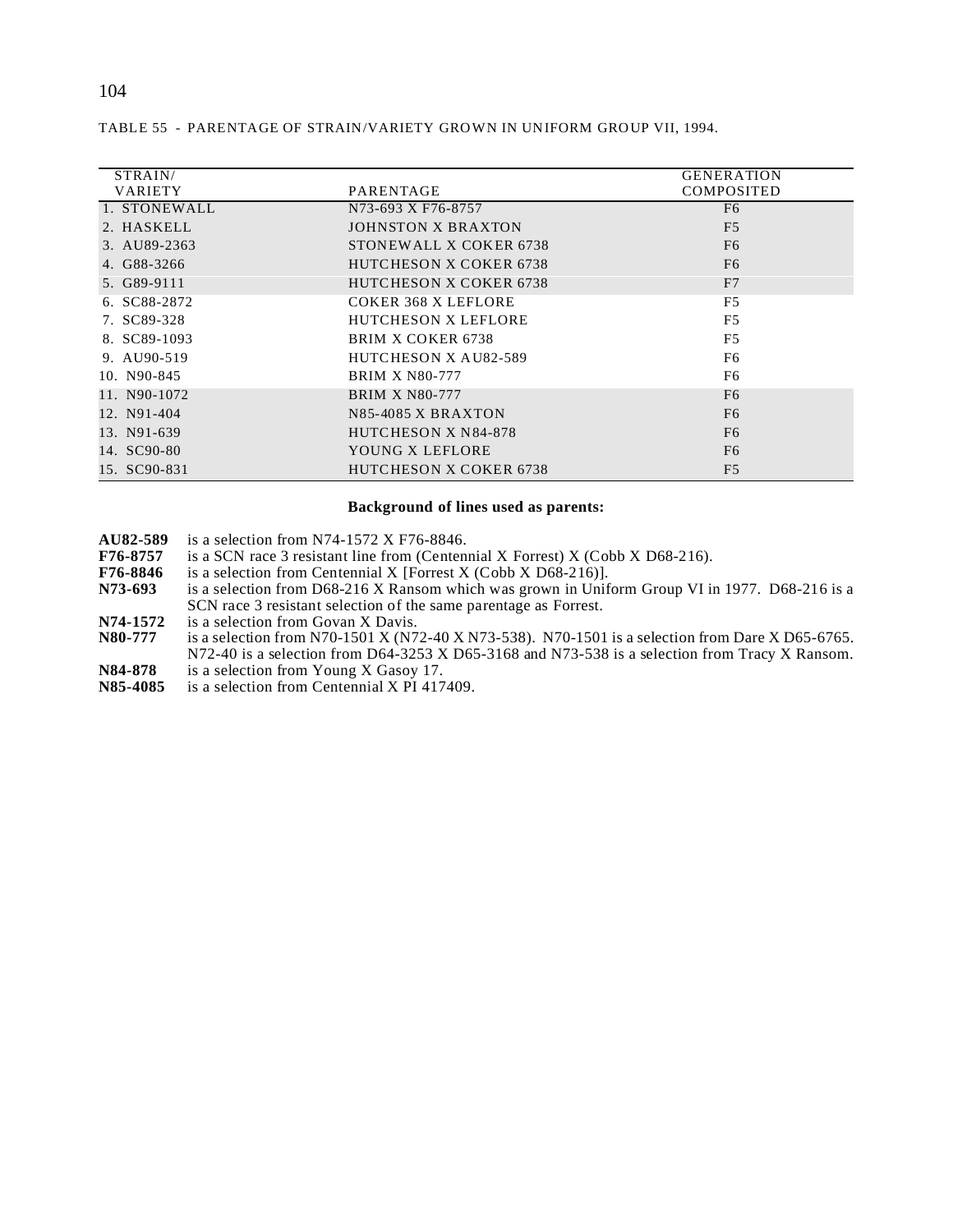|                |      | YIELD <sup>+</sup> |       |      | <b>PROTEIN</b> |         |      | OIL   |           |
|----------------|------|--------------------|-------|------|----------------|---------|------|-------|-----------|
| STRAIN/VARIETY | 1994 | 93-94              | 92-94 | 1994 | 93-94          | 92-94   | 1994 | 93-94 | 92-94     |
| 1. STONEWALL   | 48.1 | 42.6               | 43.4  | 43.7 | 42.4           | 42.2    | 20.6 | 20.9  | 20.9      |
| 2. HASKELL     | 51.4 | 45.1               | 45.1  | 42.1 | 41.0           | 40.7    | 20.3 | 20.8  | 20.7      |
| 3. AU89-2363   | 48.0 | 42.8               |       | 43.7 | 42.6           |         | 20.5 | 20.8  | $\bullet$ |
| 4. G88-3266    | 50.0 | 44.8               |       | 42.7 | 41.6           | $\cdot$ | 20.5 | 21.0  |           |
| 5. G89-9111    | 46.3 | 42.2               |       | 41.9 | 41.1           |         | 20.9 | 21.2  |           |
| 6. SC88-2872   | 45.5 | 41.2               | 41.9  | 42.9 | 41.8           | 41.7    | 20.2 | 20.4  | 20.3      |
| 7. SC89-328    | 47.2 | 42.7               |       | 43.0 | 42.1           |         | 19.9 | 20.2  |           |
| 8. SC89-1093   | 47.1 | 42.2               |       | 43.5 | 42.8           |         | 19.0 | 19.8  |           |
| 9. AU90-519    | 48.2 |                    |       | 42.6 |                |         | 20.4 |       |           |
| 10. N90-845    | 49.1 | 41.2               |       | 43.6 | 42.4           |         | 20.1 | 20.4  |           |
| 11, N90-1072   | 48.7 | 41.8               |       | 44.5 | 43.0           |         | 19.6 | 19.9  |           |
| 12. N91-404    | 47.8 | $\cdot$            |       | 43.7 |                |         | 20.5 |       |           |
| 13. N91-639    | 47.5 | $\sim$             |       | 42.5 |                | $\cdot$ | 20.2 |       |           |
| 14. SC90-80    | 48.7 |                    |       | 44.5 |                |         | 20.2 |       |           |

TABLE 56 - GENERAL SUMMARY OF PERFORMANCE FOR STRAIN/VARIETY GROWN IN UNIFORM GROUP VII, 1994.

 STRAIN/ VARIETY FL. COLOR<br>W<br>P MAT.  $\begin{array}{cccc} \text{DATE} & \text{LOG.} & \text{HT.} \\ \text{10/16} & \text{1.9} & \text{34} \\ +3 & \text{2.5} & \text{36} \\ +4 & \text{2.0} & \text{37} \end{array}$ SEED QUALITY SEED  $\frac{\text{SIZE}}{17.6}$ PUB.  $\begin{array}{c}\n\text{COL} \\
\hline\n\text{T} \\
\text{T}\n\end{array}$ POD  $\begin{array}{c}\n\text{WALL} \\
\begin{array}{c}\n\text{T} \\
\text{T}\n\end{array}\n\end{array}$ 1. STONEWALL W 10/16 1.9 34 1.8 17.6<br>
2. HASKELL P +3 2.5 36 1.7 16.3<br>
3. AU89-2363 W +4 2.0 37 1.7 15.6 2. HASKELL P +3 2.5 36 1.7 16.3 T T 3. AU89-2363 W +4 2.0 37 1.7 15.6 T T 4.  $G88-3266$ <br>
5.  $G89-9111$ <br>  $G6. SC88-2872$ <br>
6.  $SCS8-2872$ <br>
6.  $SCS8-2872$ <br>
6.  $SCS8-2872$ <br>
7.  $SCS8-288$ <br>
8.  $SCS9-1093$ <br>
P  $+1$ <br>  $1.8$ <br>
9.  $AU90-519$ <br>
P  $+3$ <br>
1.6  $1.6$ <br>
1.8  $35$ <br>
1.5  $1.6$ <br>
1.8  $14.4$ <br>  $1.8$ <br>  $3.5$ <br>  $1.7$ <br> 5. G89-9111 W +3 2.1 35 1.6 14.2 T T 6. SC88-2872 W +1 1.9 35 1.5 14.4 G T 7. SC89-328 W +1 2.3 37 1.6 13.6 G T 8. SC89-1093 P +1 1.8 35 1.7 15.7 G Br 9. AU90-519 P +3 1.6 37 1.6 14.4 G T 10. N90-845 P +5 2.0 31 1.9 13.6 G T 11. N90-1072 **P** +3 2.0 32 1.7 13.2 G Br<br>
12. N91-404 **P** +2 1.9 36 2.0 19.3 T T<br>
13. N91-639 W 0 2.1 35 1.5 13.4 G T 12. N91-404 P +2 1.9 36 2.0 19.3 T T 13. N91-639 W 0 2.1 35 1.5 13.4 G T

14. SC90-80 W +2 2.2 36 1.7 15.8 G T 15. SC90-831 P +2 1.8 41 1.7 15.7 T T

BOTANICAL TRAITS

15. SC90-831 48.9 . . . . 41.7 . . . . . . 21.1

| STRAIN/<br>VARIETY                                                        | <b>FROG</b><br><b>EYE</b><br>MS | <b>VBC</b>                      | <b>STEM</b><br><b>CANKER</b><br>MS | <b>PEST REACTIONS</b><br><b>STEM</b><br><b>CANKER</b><br>TX | M.a.<br>GA                      | M.a.<br>TN               | M.i.<br>GA                      | <b>SCN</b><br>3                | <b>SCN</b><br>14                | AWB                             |
|---------------------------------------------------------------------------|---------------------------------|---------------------------------|------------------------------------|-------------------------------------------------------------|---------------------------------|--------------------------|---------------------------------|--------------------------------|---------------------------------|---------------------------------|
| 1. STONEWALL                                                              | 0.5                             | 3.8                             | 1.8                                | 0.0                                                         | 4.3                             | 1.9                      | 3.3                             | 1.0                            | 4.7                             | 3.0                             |
| 2. HASKELL                                                                | 0.4                             | 2.5                             | 1.0                                | 0.0                                                         | 3.0                             | 1.0                      | 2.3                             | 5.0                            | 5.0                             | 3.0                             |
| 3. AU89-2363                                                              | 0.5                             | 3.2                             | 1.6                                | 1.0                                                         | 4.3                             | 2.0                      | 4.8                             | 1.2                            | 4.5                             | 4.5                             |
| 4. G88-3266                                                               | 0.7                             | 6.3                             | 1.0                                | 0.0                                                         | 2.5                             | 1.0                      | 1.3                             | 1.1                            | 5.0                             | 3.5                             |
| 5. G89-9111                                                               | 2.1                             | 6.3                             | 1.0                                | 0.0                                                         | 3.3                             | 1.2                      | 2.5                             | 1.0                            | 5.0                             | 5.0                             |
| 6. SC88-2872                                                              | 6.7                             | 5.8                             | 2.5                                | 1.0                                                         | 3.3                             | 1.0                      | 1.3                             | 1.0                            | 3.9                             | 4.5                             |
| 7. SC89-328                                                               | 1.9                             | 6.3                             | 1.4                                | 0.0                                                         | 4.0                             | 1.0                      | 1.5                             | 5.0                            | 5.0                             | 5.0                             |
| 8. SC89-1093                                                              | 6.3                             | 5.7                             | 1.0                                | 0.0                                                         | 3.8                             | 1.3                      | 2.3                             | 5.0                            | 5.0                             | 5.0                             |
| 9. AU90-519                                                               | 0.4                             | 6.5                             | 2.0                                | 1.0                                                         | 3.8                             | 2.3                      | 4.3                             | 5.0                            | 5.0                             | 2.5                             |
| 10. N90-845                                                               | 0.3                             | 5.0                             | 3.4                                | 1.0                                                         | 4.5                             | 2.9                      | 3.0                             | 5.0                            | 5.0                             | 5.0                             |
| 11. N90-1072<br>12. N91-404<br>13. N91-639<br>14. SC90-80<br>15. SC90-831 | 0.2<br>1.0<br>0.4<br>2.7        | 4.7<br>4.7<br>6.2<br>7.8<br>8.0 | 3.3<br>1.0<br>1.0<br>2.5           | 1.0<br>0.0<br>0.0<br>0.0<br>0.0                             | 4.0<br>3.0<br>4.8<br>3.8<br>4.0 | 3.2<br>1.0<br>2.9<br>3.0 | 4.5<br>1.0<br>1.8<br>3.5<br>3.5 | 5.0<br>5.0<br>5.0<br>1.4<br>.0 | 5.0<br>5.0<br>5.0<br>3.5<br>5.0 | 5.0<br>4.0<br>4.0<br>4.0<br>3.5 |

† Data from Bossier City, LA (1993,1994); Gainesville,FL (1992); Jackson Springs, NC (1993); Jay, FL (1994); Kinston, NC (1994); and Quincy, FL (1993,1994) not included in mean.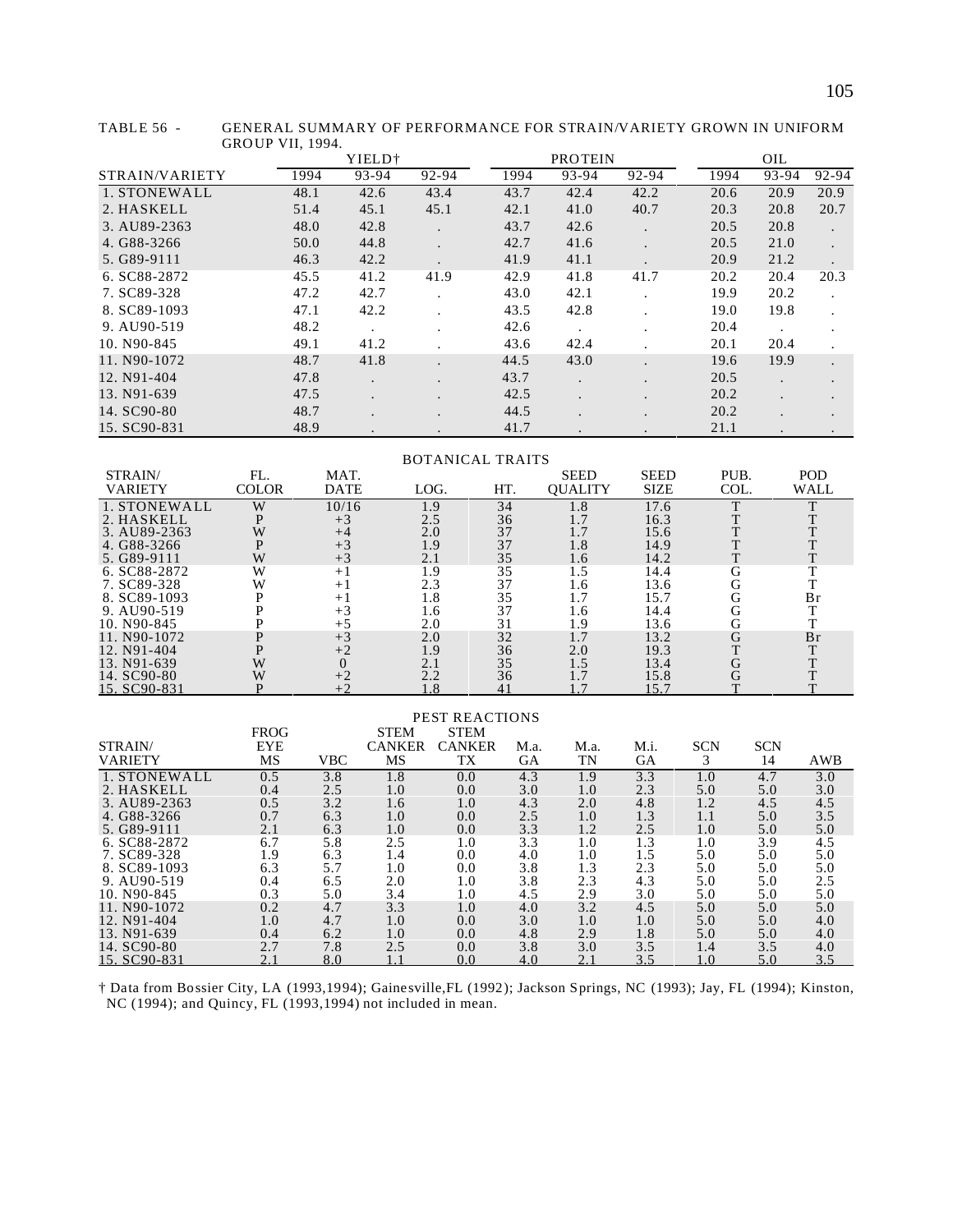# 106

|                    |                       | <b>EAST COAST</b>                      |                             |      |
|--------------------|-----------------------|----------------------------------------|-----------------------------|------|
| STRAIN/<br>VARIETY | <b>FLORENCE</b><br>SC | <b>JACKSON</b><br><b>SPRINGS</b><br>NC | KINSTON <sup>†</sup><br>NC. | MEAN |
| STONEWALL          | 51.6                  | 59.4                                   | 26.4                        | 55.5 |
| HASKELL            | 42.8                  | 56.0                                   | 12.7                        | 49.4 |
| AU89-2363          | 49.9                  | 42.4                                   | 25.9                        | 46.2 |
| G88-3266           | 54.3                  | 55.7                                   | 20.2                        | 55.0 |
| G89-9111           | 52.8                  | 47.9                                   | 16.7                        | 50.4 |
| SC88-2872          | 45.5                  | 54.2                                   | 24.2                        | 49.8 |
| SC89-328           | 44.0                  | 44.9                                   | 19.6                        | 44.5 |
| SC89-1093          | 43.9                  | 53.8                                   | 13.3                        | 48.9 |
| AU90-519           | 47.5                  | 41.2                                   | 13.3                        | 44.3 |
| N90-845            | 48.1                  | 55.0                                   | 11.7                        | 51.5 |
| N90-1072           | 46.5                  | 52.4                                   | 13.4                        | 49.4 |
| N91-404            | 44.1                  | 51.1                                   | 12.3                        | 47.6 |
| N91-639            | 46.4                  | 50.2                                   | 15.2                        | 48.3 |
| SC90-80            | 48.2                  | 44.1                                   | 20.9                        | 46.1 |
| SC90-831           | 48.5                  | 55.0                                   | 31.9                        | 51.8 |
| Overall Mean       | 47.6                  | 51.0                                   | 18.5                        | 49.2 |
| L.S.D. (0.05)      | 7.2                   | 9.7                                    | 6.6                         |      |
| $C.V.$ (%)         | 9.1                   | 10.3                                   | 21.4                        |      |

TABLE 57 - SEED YIELD, IN BUSHELS PER ACRE, FOR STRAIN/VARIETY IN UNIFORM GROUP VII, 1994.

#### SOUTHEAST

|                | <b>BATON</b> | BLACK-       | FAIR- |      |         | TALLA- |               |      |
|----------------|--------------|--------------|-------|------|---------|--------|---------------|------|
| STRAIN/        | ROUGE        | <b>VILLE</b> | HOPE  | JAY† | QUINCY† | SSEE   | <b>TIFTON</b> |      |
| <b>VARIETY</b> | LA           | SC(A)        | AL    | FL   | FL      | AL     | <b>GA</b>     | MEAN |
| STONEWALL      | 50.5         | 39.5         | 46.9  | 7.0  | 21.7    | 54.7   | 59.4          | 50.2 |
| HASKELL        | 57.3         | 52.5         | 46.3  | 8.8  | 23.2    | 56.3   | 72.6          | 57.0 |
| AU89-2363      | 50.9         | 47.1         | 44.5  | 9.2  | 16.0    | 51.7   | 62.0          | 51.2 |
| G88-3266       | 54.4         | 52.0         | 45.1  | 8.8  | 18.0    | 60.3   | 70.2          | 56.4 |
| G89-9111       | 45.3         | 46.7         | 45.4  | 13.2 | 14.5    | 48.3   | 63.5          | 49.9 |
| SC88-2872      | 22.2         | 44.8         | 45.1  | 13.6 | 12.0    | 54.0   | 63.8          | 46.0 |
| SC89-328       | 40.9         | 47.3         | 42.1  | 20.5 | 15.6    | 57.0   | 71.2          | 51.7 |
| SC89-1093      | 30.6         | 51.7         | 45.4  | 13.9 | 12.7    | 52.0   | 68.7          | 49.7 |
| AU90-519       | 51.6         | 51.6         | 40.3  | 15.0 | 18.4    | 60.7   | 65.0          | 53.8 |
| N90-845        | 43.8         | 48.0         | 41.5  | 13.9 | 7.6     | 56.3   | 71.6          | 52.2 |
| N90-1072       | 36.5         | 47.8         | 43.6  | 8.4  | 13.9    | 56.7   | 62.9          | 49.5 |
| N91-404        | 47.2         | 46.8         | 49.6  | 16.9 | 13.1    | 56.0   | 65.7          | 53.1 |
| N91-639        | 48.2         | 47.3         | 43.6  | 11.0 | 14.1    | 53.3   | 68.0          | 52.1 |
| SC90-80        | 45.7         | 49.0         | 44.2  | 11.0 | 17.7    | 56.7   | 64.9          | 52.1 |
| SC90-831       | 41.8         | 46.8         | 47.2  | 13.9 | 16.4    | 55.7   | 63.5          | 51.0 |
| Overall Mean   | 44.7         | 47.9         | 44.7  | 12.3 | 15.7    | 55.3   | 66.2          | 51.7 |
| L.S.D. (0.05)  | 9.2          | 8.7          | 7.7   | 5.8  | 6.3     | 8.9    | 9.4           |      |
| $C.V.$ (%)     | 11.7         | 10.8         | 10.3  | 28.2 | 23.9    | 9.7    | 8.5           |      |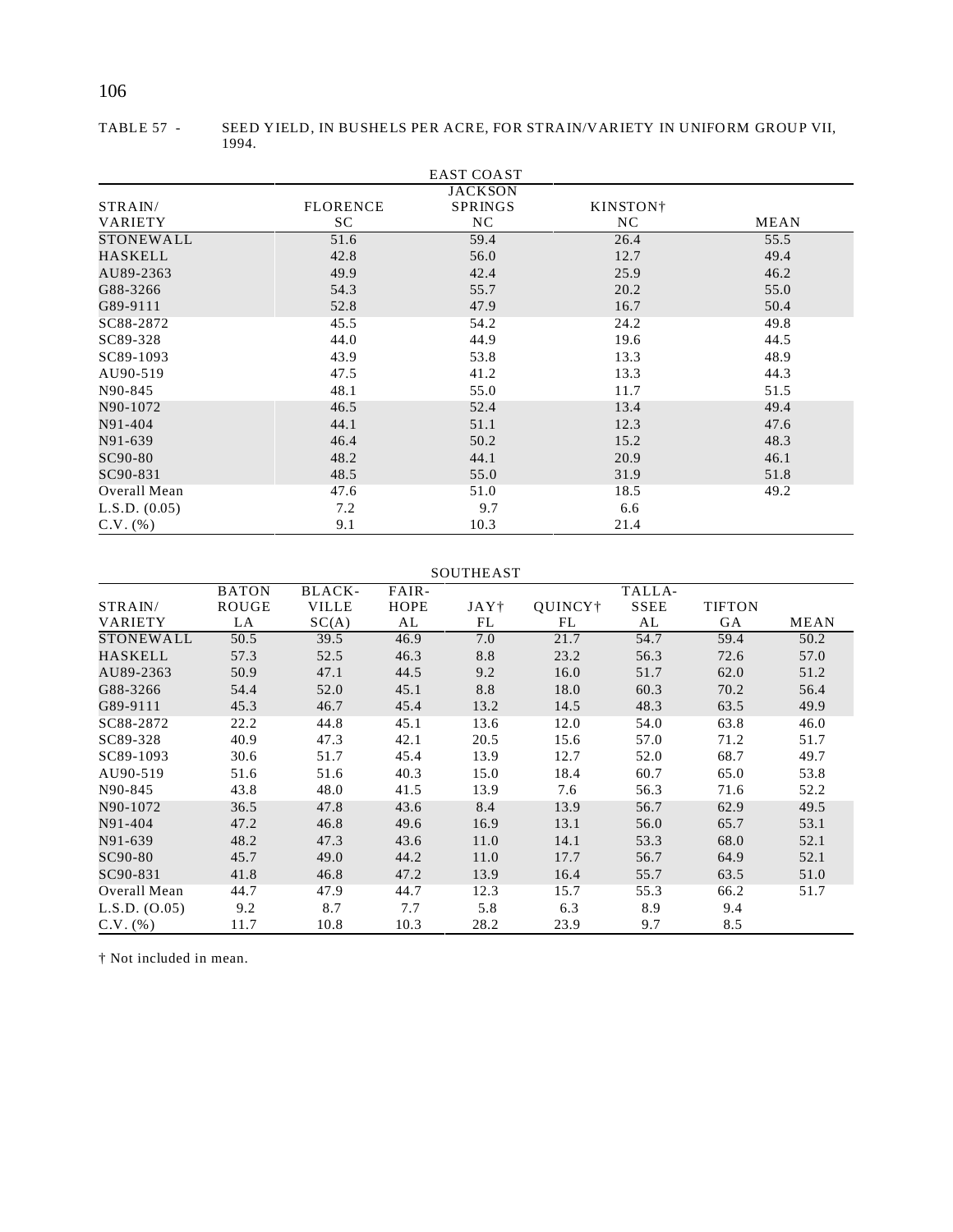| STRAIN/          | <b>ATHENS</b> | <b>CALHOUN</b> | <b>CLEMSON</b> | <b>STARKVILLE</b> |             |
|------------------|---------------|----------------|----------------|-------------------|-------------|
| <b>VARIETY</b>   | GA            | GA             | SC             | MS                | <b>MEAN</b> |
| <b>STONEWALL</b> | 46.7          | 47.1           | 54.0           | 40.8              | 47.2        |
| HASKELL          | 58.1          | 44.9           | 54.9           | 35.7              | 48.4        |
| AU89-2363        | 56.8          | 50.0           | 55.1           | 36.0              | 49.5        |
| G88-3266         | 53.5          | 49.0           | 56.2           | 41.2              | 50.0        |
| G89-9111         | 59.3          | 39.0           | 49.8           | 40.2              | 47.1        |
| SC88-2872        | 55.0          | 52.4           | 51.7           | 40.1              | 49.8        |
| SC89-328         | 50.3          | 46.3           | 54.4           | 43.2              | 48.6        |
| SC89-1093        | 58.0          | 43.0           | 51.5           | 40.2              | 48.2        |
| AU90-519         | 53.1          | 46.5           | 54.3           | 42.8              | 49.2        |
| N90-845          | 53.8          | 45.4           | 57.2           | 42.4              | 49.7        |
| N90-1072         | 57.8          | 45.7           | 59.2           | 44.8              | 51.9        |
| N91-404          | 59.6          | 46.7           | 57.0           | 37.7              | 50.3        |
| N91-639          | 53.5          | 47.2           | 47.3           | 38.0              | 46.5        |
| SC90-80          | 56.5          | 46.6           | 54.6           | 47.4              | 51.2        |
| SC90-831         | 53.5          | 49.5           | 54.5           | 46.0              | 50.9        |
| Overall Mean     | 55.0          | 46.5           | 54.1           | 41.1              | 49.2        |
| L.S.D. (0.05)    | 9.7           | 8.2            | 8.3            | 7.3               |             |
| $C.V.$ (%)       | 10.2          | 9.2            | 9.2            | 10.7              |             |

UPPER AND CENTRAL SOUTH

#### DELTA AND WEST

|                  | BEAU-       | BOSSIER+    | ST.           | STONE-       |             |
|------------------|-------------|-------------|---------------|--------------|-------------|
| STRAIN/          | <b>MONT</b> | <b>CITY</b> | <b>JOSEPH</b> | <b>VILLE</b> |             |
| <b>VARIETY</b>   | TX          | LA          | LA            | MS           | <b>MEAN</b> |
| <b>STONEWALL</b> | 41.9        | 21.4        | 46.8          | 33.7         | 40.8        |
| HASKELL          | 51.5        | 28.3        | 52.7          | 38.5         | 47.6        |
| AU89-2363        | 46.3        | 20.1        | 42.4          | 36.4         | 41.7        |
| G88-3266         | 35.7        | 27.4        | 40.4          | 32.6         | 36.3        |
| G89-9111         | 29.0        | 28.0        | 43.8          | 37.7         | 36.8        |
| SC88-2872        | 28.9        | 34.2        | 44.7          | 34.2         | 35.9        |
| SC89-328         | 37.2        | 26.4        | 48.5          | 33.0         | 39.6        |
| SC89-1093        | 30.6        | 32.7        | 48.9          | 41.5         | 40.3        |
| AU90-519         | 41.7        | 32.0        | 44.8          | 33.7         | 40.1        |
| N90-845          | 38.2        | 44.4        | 49.5          | 37.5         | 41.7        |
| N90-1072         | 38.7        | 43.8        | 47.0          | 41.7         | 42.5        |
| N91-404          | 29.8        | 23.8        | 40.2          | 38.3         | 36.1        |
| N91-639          | 37.9        | 31.6        | 43.6          | 40.0         | 40.5        |
| SC90-80          | 35.3        | 29.2        | 49.2          | 39.1         | 41.2        |
| SC90-831         | 33.5        | 25.9        | 46.6          | 43.0         | 41.0        |
| Overall Mean     | 37.1        | 30.0        | 45.9          | 37.4         | 40.1        |
| L.S.D. (0.05)    | 5.7         | 12.8        | 6.5           | 4.8          |             |
| $C.V.$ (%)       | 9.1         | 25.5        | 8.5           | 7.6          |             |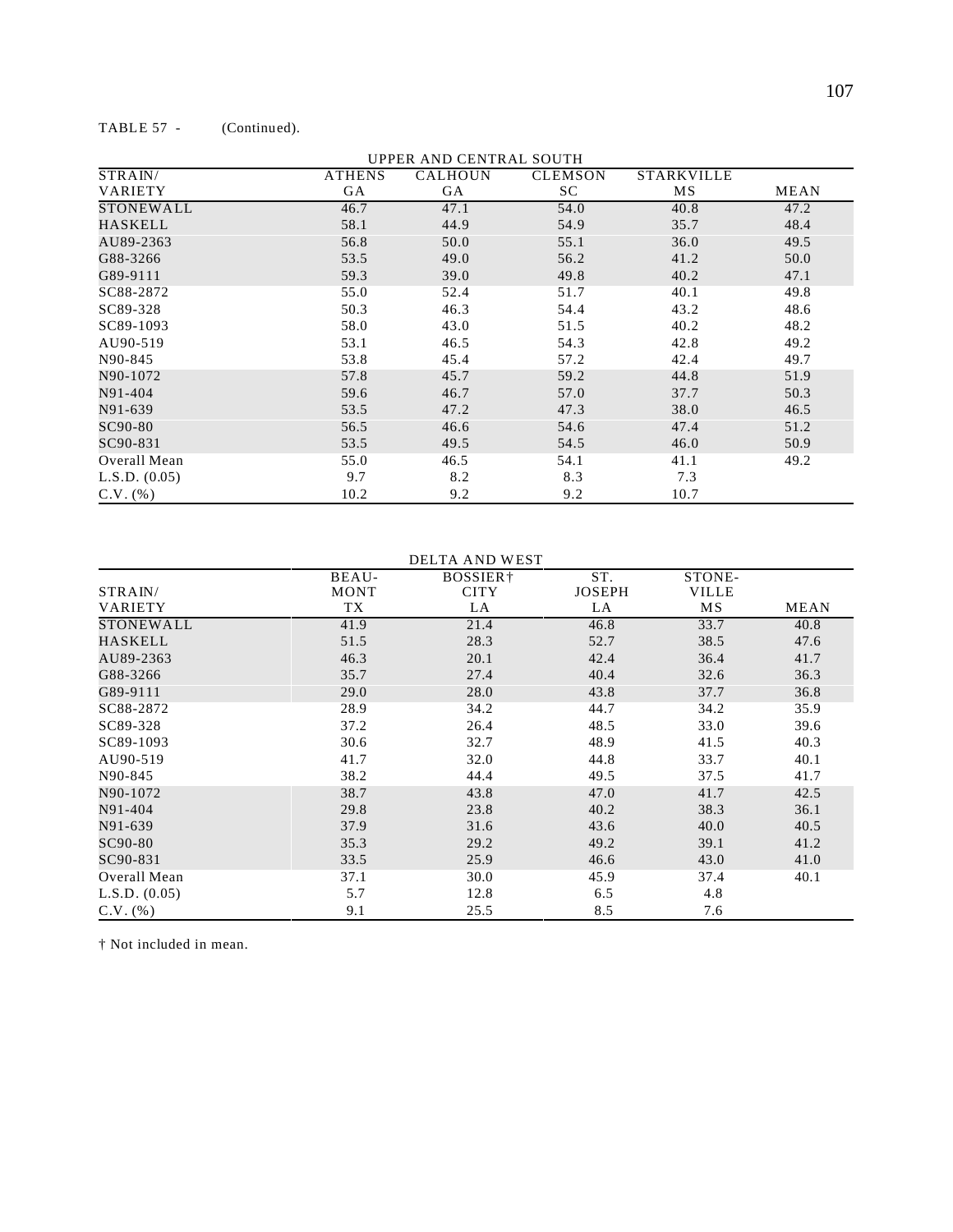#### TABLE 58 - SEED YIELD, EXPRESSED AS A PERCENTAGE OF THE LOCATION MEAN, FOR STRAIN/VARIETY IN UNIFORM GROUP UVII, 1994.

|                  |                 | <b>EAST COAST</b> |                 |       |
|------------------|-----------------|-------------------|-----------------|-------|
|                  |                 | <b>JACKSON</b>    |                 |       |
| STRAIN/          | <b>FLORENCE</b> | <b>SPRINGS</b>    | <b>KINSTON</b>  |       |
| <b>VARIETY</b>   | SC              | NC.               | NC <sup>+</sup> | MEAN  |
| <b>STONEWALL</b> | 108.4           | 116.5             | 142.7           | 112.8 |
| HASKELL          | 89.9            | 109.8             | 68.6            | 100.4 |
| AU89-2363        | 104.8           | 83.1              | 140.0           | 93.9  |
| G88-3266         | 114.1           | 109.2             | 109.2           | 111.8 |
| G89-9111         | 110.9           | 93.9              | 90.3            | 102.4 |
| SC88-2872        | 95.6            | 106.3             | 130.8           | 101.2 |
| SC89-328         | 92.4            | 88.0              | 105.9           | 90.4  |
| SC89-1093        | 92.2            | 105.5             | 71.9            | 99.4  |
| AU90-519         | 99.8            | 80.8              | 71.9            | 90.0  |
| N90-845          | 101.1           | 107.8             | 63.2            | 104.7 |
| N90-1072         | 97.7            | 102.7             | 72.4            | 100.4 |
| N91-404          | 92.6            | 100.2             | 66.5            | 96.7  |
| N91-639          | 97.5            | 98.4              | 82.2            | 98.2  |
| SC90-80          | 101.3           | 86.5              | 113.0           | 93.7  |
| SC90-831         | 101.9           | 107.8             | 172.4           | 105.3 |
| $MEAN$ (bu/ac)   | 47.6            | 51.0              | 18.5            | 49.2  |

#### SOUTHEAST

|                | <b>BATON</b> | BLACK-       | FAIR-       | TALLA- |                     |             |               |       |
|----------------|--------------|--------------|-------------|--------|---------------------|-------------|---------------|-------|
| STRAIN/        | ROUGE        | <b>VILLE</b> | <b>HOPE</b> | JAY†   | OUINCY <sup>+</sup> | <b>SSEE</b> | <b>TIFTON</b> |       |
| <b>VARIETY</b> | LA           | SC(A)        | AL          | FL     | FL                  | AL          | GA            | MEAN  |
| STONEWALL      | 113.0        | 82.5         | 104.9       | 56.9   | 138.2               | 98.9        | 89.7          | 97.1  |
| HASKELL        | 128.2        | 109.6        | 103.6       | 71.5   | 147.8               | 101.8       | 109.7         | 110.3 |
| AU89-2363      | 113.9        | 98.3         | 99.6        | 74.8   | 101.9               | 93.5        | 93.7          | 99.0  |
| G88-3266       | 121.7        | 108.6        | 100.9       | 71.5   | 114.6               | 109.0       | 106.0         | 109.1 |
| G89-9111       | 101.3        | 97.5         | 101.6       | 70.3   | 92.4                | 87.3        | 95.9          | 96.5  |
| SC88-2872      | 49.7         | 93.5         | 100.9       | 10.6   | 76.4                | 97.6        | 96.4          | 89.0  |
| SC89-328       | 91.5         | 98.7         | 94.2        | 66.7   | 99.4                | 103.1       | 107.6         | 100.0 |
| SC89-1093      | 68.5         | 107.9        | 101.6       | 13.0   | 80.9                | 94.0        | 103.8         | 96.1  |
| AU90-519       | 115.4        | 107.7        | 90.2        | 22.0   | 117.2               | 109.8       | 98.2          | 104.1 |
| N90-845        | 98.0         | 100.2        | 92.8        | 13.0   | 48.4                | 101.8       | 108.2         | 101.0 |
| N90-1072       | 81.7         | 99.8         | 97.5        | 68.3   | 88.5                | 102.5       | 95.0          | 95.7  |
| N91-404        | 105.6        | 97.7         | 111.0       | 37.4   | 83.4                | 101.3       | 99.2          | 102.7 |
| N91-639        | 107.8        | 98.7         | 97.5        | 89.4   | 89.8                | 96.4        | 102.7         | 100.8 |
| SC90-80        | 102.2        | 102.3        | 98.9        | 89.4   | 112.7               | 102.5       | 98.0          | 100.8 |
| SC90-831       | 93.5         | 97.7         | 105.6       | 13.0   | 104.5               | 100.7       | 95.9          | 98.6  |
| MEAN (bu/ac)   | 44.7         | 47.9         | 44.7        | 12.3   | 15.7                | 55.3        | 66.2          | 51.7  |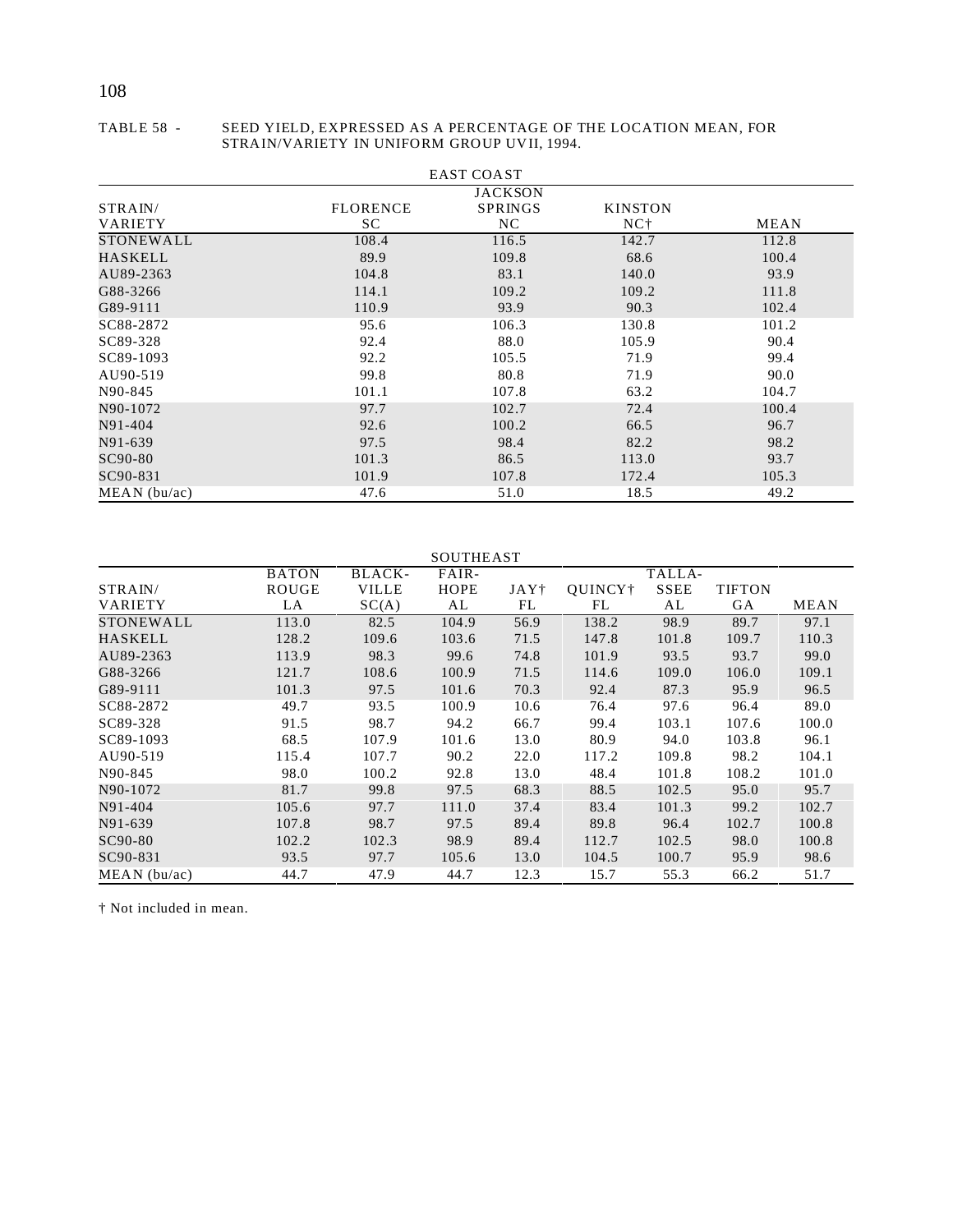TABLE 58 - (Continued).

|                  |               |                |                | STARK-       |             |
|------------------|---------------|----------------|----------------|--------------|-------------|
| STRAIN/          | <b>ATHENS</b> | <b>CALHOUN</b> | <b>CLEMSON</b> | <b>VILLE</b> |             |
| <b>VARIETY</b>   | <b>GA</b>     | GA             | SC             | MS           | <b>MEAN</b> |
| <b>STONEWALL</b> | 84.9          | 101.3          | 99.8           | 99.3         | 95.9        |
| HASKELL          | 105.6         | 96.6           | 101.5          | 86.9         | 98.4        |
| AU89-2363        | 103.3         | 107.5          | 101.8          | 87.6         | 100.6       |
| G88-3266         | 97.3          | 105.4          | 103.9          | 100.2        | 101.6       |
| G89-9111         | 107.8         | 83.9           | 92.1           | 97.8         | 95.7        |
| SC88-2872        | 100.0         | 112.7          | 95.6           | 97.6         | 101.2       |
| SC89-328         | 91.5          | 99.6           | 100.6          | 105.1        | 98.8        |
| SC89-1093        | 105.5         | 92.5           | 95.2           | 97.8         | 98.0        |
| AU90-519         | 96.5          | 100.0          | 100.4          | 104.1        | 100.0       |
| N90-845          | 97.8          | 97.6           | 105.7          | 103.2        | 101.0       |
| N90-1072         | 105.1         | 98.3           | 109.4          | 109.0        | 105.5       |
| N91-404          | 108.4         | 100.4          | 105.4          | 91.7         | 102.2       |
| N91-639          | 97.3          | 101.5          | 87.4           | 92.5         | 94.5        |
| SC90-80          | 102.7         | 100.2          | 100.9          | 115.3        | 104.1       |
| SC90-831         | 97.3          | 106.5          | 100.7          | 111.9        | 103.5       |
| MEAN(bu/ac)      | 55.0          | 46.5           | 54.1           | 41.1         | 49.2        |

UPPER AND CENTRAL SOUTH

### DELTA AND WEST

|             |                 | BOSSIER <sup>+</sup> |            | STONE-       |             |
|-------------|-----------------|----------------------|------------|--------------|-------------|
| STRAIN/     | <b>BEAUMONT</b> | <b>CITY</b>          | ST. JOSEPH | <b>VILLE</b> |             |
| VARIETY     | TX              | LA                   | LA         | MS(B)        | <b>MEAN</b> |
| STONEWALL   | 112.9           | 71.3                 | 102.0      | 90.1         | 101.7       |
| HASKELL     | 138.8           | 94.3                 | 114.8      | 102.9        | 118.7       |
| AU89-2363   | 124.8           | 67.0                 | 92.4       | 97.3         | 104.0       |
| G88-3266    | 96.2            | 91.3                 | 88.0       | 87.2         | 90.5        |
| G89-9111    | 78.2            | 93.3                 | 95.4       | 100.8        | 91.8        |
| SC88-2872   | 77.9            | 114.0                | 97.4       | 91.4         | 89.5        |
| SC89-328    | 100.3           | 88.0                 | 105.7      | 88.2         | 98.8        |
| SC89-1093   | 82.5            | 109.0                | 106.5      | 111.0        | 100.5       |
| AU90-519    | 112.4           | 106.7                | 97.6       | 90.1         | 100.0       |
| N90-845     | 103.0           | 148.0                | 107.8      | 100.3        | 104.0       |
| N90-1072    | 104.3           | 146.0                | 102.4      | 111.5        | 106.0       |
| N91-404     | 80.3            | 79.3                 | 87.6       | 102.4        | 90.0        |
| N91-639     | 102.2           | 105.3                | 95.0       | 107.0        | 101.0       |
| SC90-80     | 95.1            | 97.3                 | 107.2      | 104.5        | 102.7       |
| SC90-831    | 90.3            | 86.3                 | 101.5      | 115.0        | 102.2       |
| MEAN(bu/ac) | 37.1            | 30.0                 | 45.9       | 37.4         | 40.1        |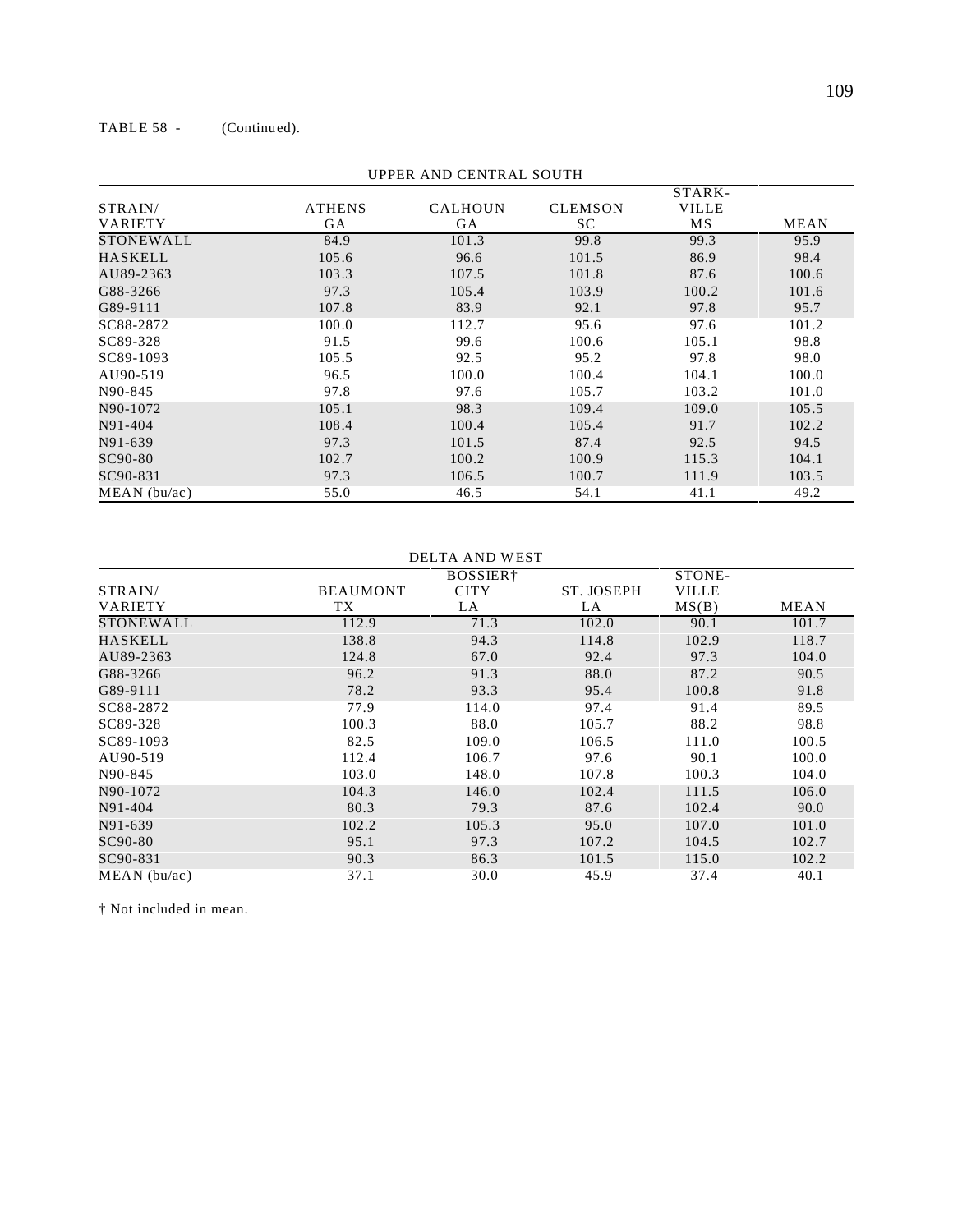|                       |               | BEAU-        | BLACK-       | CAL-                      | CLEM-        | FAIR-         | FLOR-        | <b>JACKSON</b> |                  |
|-----------------------|---------------|--------------|--------------|---------------------------|--------------|---------------|--------------|----------------|------------------|
| STRAIN/               | <b>ATHENS</b> | <b>MONT</b>  | <b>VILLE</b> | <b>HOUN</b>               | SON          | HOPE          | <b>ENCE</b>  | <b>SPRINGS</b> | JAY <sup>†</sup> |
| VARIETY               | GA            | TX           | SC(A)        | $\rm GA$                  | SC           | $\mathbf{AL}$ | $\rm SC$     | NC             | $\mathbf{FL}$    |
|                       |               |              |              | <b>OIL PERCENTAGE</b>     |              |               |              |                |                  |
| STONEWALL             | 20.4          | 21.3         | 20.7         | 20.6                      | 20.6         | 20.4          | 20.7         | 20.6           | 21.0             |
| <b>HASKELL</b>        | 19.9          | 21.4         | 20.7         | 20.7                      | 19.5         | 20.4          | 20.1         | 19.7           | 20.4             |
| AU89-2363             | 20.3          | 21.5         | 21.0         | 20.7                      | 20.6         | 20.2          | 21.0         | 20.0           | 21.4             |
| G88-3266              | 20.7          | 20.7         | 21.1         | 20.9                      | 20.6         | 20.0          | 20.2         | 20.3           | 21.5             |
| G89-9111<br>SC88-2872 | 21.2          | 20.1         | 21.3         | 20.8                      | 20.5         | 21.0          | 21.0         | 20.4           | 21.4             |
| SC89-328              | 20.2<br>19.9  | 20.6<br>20.3 | 20.6         | 20.1                      | 20.0         | 20.0<br>20.0  | 20.4         | 19.5           | 21.1             |
| SC89-1093             | 20.2          | 20.4         | 20.2<br>21.0 | 19.7<br>20.2              | 19.6<br>19.5 | 20.2          | 19.9<br>20.4 | 19.7<br>20.0   | 21.3<br>21.1     |
| AU90-519              | 20.5          | 21.6         | 20.5         | 19.8                      | 20.0         | 20.4          | 20.3         | 19.8           | 21.4             |
| N90-845               | 20.1          | 20.5         | 20.5         | 20.2                      | 19.8         | 18.9          | 20.8         | 19.7           | 20.9             |
| N90-1072              | 19.6          | 20.4         | 19.9         | 19.8                      | 18.9         | 19.0          | 19.6         | 18.9           | 19.2             |
| N91-404               | 22.5          | 20.7         | 20.7         | 20.8                      | 20.1         | 21.0          | 20.5         | 18.6           | 21.2             |
| N91-639               | 20.4          | 20.7         | 20.2         | 20.5                      | 20.3         | 20.3          | 20.4         | 20.0           | 20.9             |
| SC90-80               | 20.1          | 20.6         | 20.5         | 20.3                      | 20.4         | 19.6          | 20.8         | 19.8           | 20.8             |
| SC90-831              | 21.0          | 21.3         | 21.4         | 20.3                      | 21.0         | 21.5          | 21.2         | 20.9           | 21.6             |
|                       |               |              |              | PROTEIN PERCENTAGE        |              |               |              |                |                  |
| STONEWALL             | 43.1          | 45.4         | 42.5         | 43.6                      | 42.3         | 45.7          | 43.5         | 41.3           | 42.1             |
| <b>HASKELL</b>        | 41.0          | 43.4         | 40.7         | 41.6                      | 41.5         | 46.0          | 40.7         | 42.0           | 41.6             |
| AU89-2363             | 42.4          | 45.5         | 42.7         | 41.8                      | 42.4         | 46.0          | 43.4         | 43.1           | 41.3             |
| G88-3266              | 41.4          | 46.5         | 40.3         | 41.3                      | 41.7         | 46.5          | 41.2         | 42.4           | 39.6             |
| G89-9111              | 41.0          | 44.3         | 39.9         | 41.3                      | 41.1         | 44.3          | 41.6         | 41.4           | 42.2             |
| SC88-2872             | 41.9          | 45.8         | 41.6         | 41.1                      | 42.3         | 48.1          | 41.4         | 42.3           | 41.2             |
| SC89-328              | 42.2          | 47.1         | 41.4         | 42.0                      | 42.3         | 45.9          | 41.4         | 42.2           | 41.5             |
| SC89-1093             | 43.3          | 46.5         | 40.6         | 42.6                      | 42.8         | 47.3          | 42.9         | 43.7           | 39.5             |
| AU90-519              | 41.5          | 44.3         | 41.1         | 41.9                      | 41.7         | 44.5          | 42.9         | 42.5           | 40.3             |
| N90-845               | 42.7          | 46.3         | 41.2         | 42.6                      | 42.9         | 49.7          | 41.8         | 45.2           | 40.8             |
| N90-1072              | 44.0          | 46.2         | 42.0         | 43.6                      | 43.4         | 49.6          | 43.6         | 45.1           | 41.7             |
| N91-404               | 40.9          | 46.7         | 42.4         | 41.0                      | 43.5         | 46.4          | 42.3         | 43.7           | 41.4             |
| N91-639               | 41.6          | 45.4         | 40.7         | 41.9                      | 41.8         | 45.3          | 42.3         | 42.2           | 40.8             |
| SC90-80               | 44.4          | 47.0         | 43.4         | 42.8                      | 43.6         | 48.9          | 42.9         | 44.4           | 42.9             |
| SC90-831              | 40.0          | 46.9         | 40.7         | 41.9                      | 40.3         | 43.5          | 40.8         | 41.5           | 41.3             |
|                       |               |              |              | <b>GRAMS PER 100 SEED</b> |              |               |              |                |                  |
| STONEWALL             | 18.1          | 14.5         | 17.4         | 20.9                      | 17.2         | 17.6          | 18.3         | 15.9           | 15.1             |
| HASKELL               | 16.7          | 13.6         | 15.6         | 21.3                      | 15.0         | 15.1          | 16.1         | 15.5           | 16.4             |
| AU89-2363             | 16.8          | 12.2         | 15.6         | 19.0                      | 15.7         | 15.1          | 15.8         | 15.2           | 15.7             |
| G88-3266              | 15.4          | 12.9         | 13.7         | 18.9                      | 15.4         | 13.3          | 15.2         | 13.7           | 14.2             |
| G89-9111              | 15.0          | 11.0         | 13.9         | 17.6                      | 13.7         | 13.0          | 14.3         | 12.3           | 12.5             |
| SC88-2872             | 15.1          | 11.1         | 15.1         | 17.2                      | 16.1         | 13.6          | 14.2         | 12.7           | 13.0             |
| SC89-328              | 13.9          | 11.7         | 13.8         | 14.8                      | 13.4         | 13.8          | 13.8         | 13.6           | 13.4             |
| SC89-1093             | 17.6          | 13.4         | 16.0         | 19.9                      | 15.2         | 13.4          | 14.8         | 15.7           | 13.7             |
| AU90-519              | 15.4          | 12.9         | 15.1         | 17.1                      | 14.4         | 11.7          | 15.6         | 14.5           | 13.4             |
| N90-845               | 13.6          | 13.8         | 15.3         | 15.8                      | 12.4         | 11.5          | 13.6         | 13.6           | 11.8             |
| N90-1072              | 13.8          | 10.1         | 12.9         | 15.8                      | 12.4         | 12.6          | 12.9         | 12.8           | 10.0             |
| N91-404               | 21.8          | 14.5         | 18.6         | 26.2                      | 20.6         | 16.8          | 18.1         | 18.8           | 16.8             |
| N91-639               | 14.5          | 11.6         | 13.6         | 15.7                      | 12.9         | 12.6          | 13.0         | 13.2           | 13.4             |
| SC90-80               | 16.9          | 14.4         | 12.4         | 20.0                      | 16.5         | 15.6          | 15.6         | 14.3           | 12.4             |
| SC90-831              | 16.2          | 11.7         | 17.0         | 18.1                      | 15.8         | 14.6          | 16.5         | 14.2           | 14.0             |

TABLE 59 - CHEMICAL COMPOSITION AND SEED SIZE FOR STRAIN/VARIETY IN UNIFORM GROUP VII, 1994.

# 110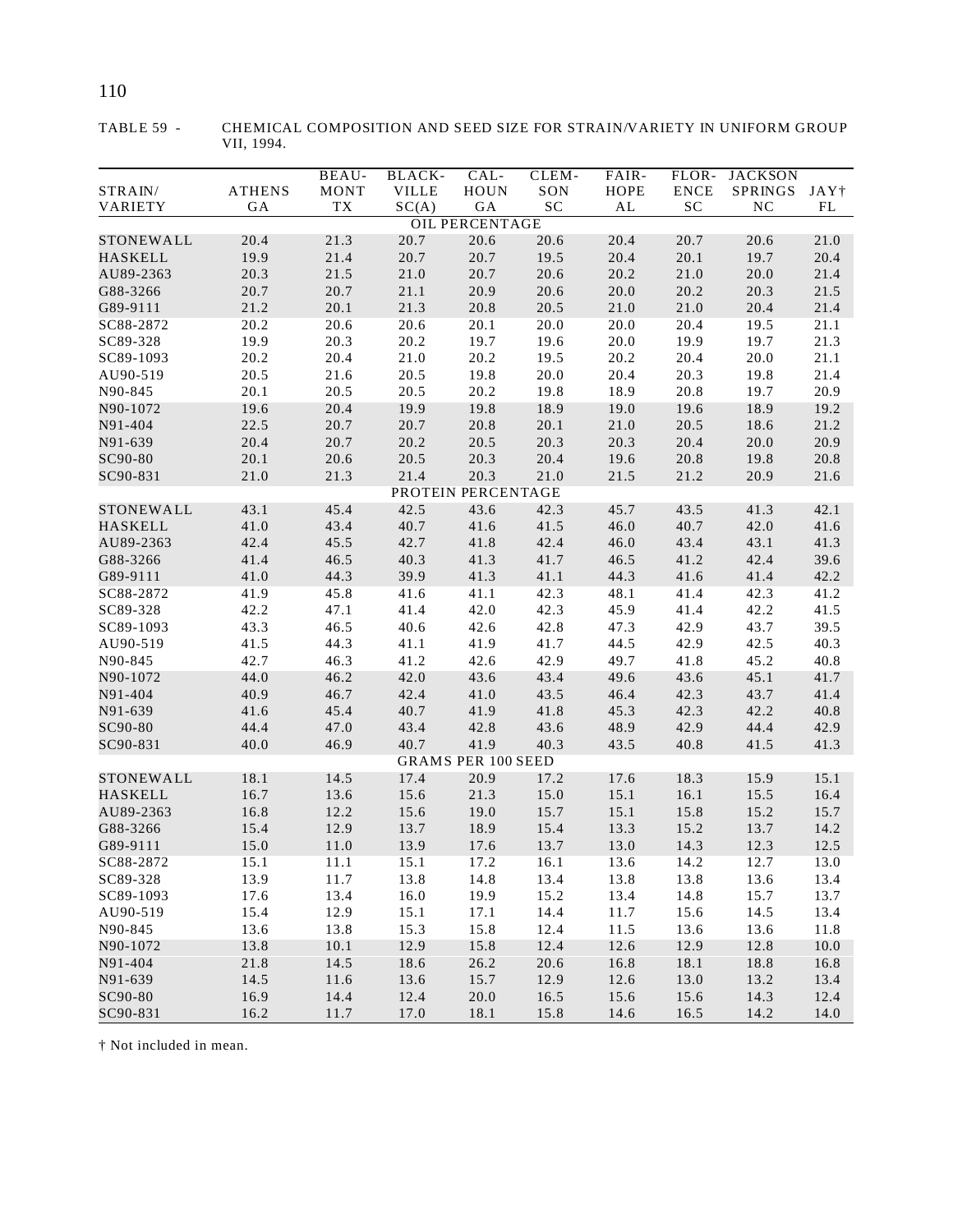|                  |                | ST.           | STARK-                    | STONE-       | TALLA-      |               |             |
|------------------|----------------|---------------|---------------------------|--------------|-------------|---------------|-------------|
| STRAIN/          | <b>KINSTON</b> | <b>JOSEPH</b> | <b>VILLE</b>              | <b>VILLE</b> | <b>SSEE</b> | <b>TIFTON</b> |             |
| VARIETY          | NC†            | LA            | MS                        | MS(B)        | AL          | GA            | <b>MEAN</b> |
|                  |                |               | <b>OIL PERCENTAGE</b>     |              |             |               |             |
| STONEWALL        | 20.3           | 20.6          | 19.9                      | 19.8         | 20.7        | 21.5          | 20.6        |
| <b>HASKELL</b>   | 19.7           | 20.5          | 20.1                      | 20.4         | 20.1        | 20.6          | 20.3        |
| AU89-2363        | 20.3           | 20.4          | 19.7                      | 20.4         | 20.1        | 21.1          | 20.5        |
|                  |                |               | 20.0                      |              |             |               |             |
| G88-3266         | 19.8           | 20.6          |                           | 20.4         | 20.7        | 20.8          | 20.5        |
| G89-9111         | 20.2           | 20.9          | 20.9                      | 21.1         | 21.3        | 21.5          | 20.9        |
| SC88-2872        | 18.8           | 20.4          | 20.0                      | 20.2         | 19.5        | 20.8          | 20.2        |
| SC89-328         | 19.3           | 19.8          | 20.3                      | 19.3         | 19.8        | 20.8          | 19.9        |
| SC89-1093        | 19.5           | 2.4           | 20.3                      | 20.8         | 20.6        | 20.8          | 19.0        |
| AU90-519         | 20.0           | 20.5          | 20.0                      | 20.7         | 19.9        | 21.0          | 20.4        |
| N90-845          | 19.6           | 20.8          | 20.0                      | 20.2         | 20.0        | 20.4          | 20.1        |
| N90-1072         | 18.1           | 19.8          | 19.3                      | 19.8         | 19.0        | 20.3          | 19.6        |
| N91-404          | 19.2           | 20.6          | 20.6                      | 20.1         | 20.0        | 20.7          | 20.5        |
| N91-639          | 20.0           | 20.0          | 20.0                      | 20.5         | 19.5        | 20.2          | 20.2        |
| SC90-80          | 20.0           | 20.7          | 19.9                      | 20.2         | 19.8        | 20.2          | 20.2        |
| SC90-831         | 20.3           | 21.1          | 20.9                      | 21.3         | 21.3        | 21.6          | 21.1        |
|                  |                |               | PROTEIN PERCENTAGE        |              |             |               |             |
| <b>STONEWALL</b> | 43.5           | 43.3          | 45.8                      | 44.3         | 44.2        | 42.5          | 43.7        |
| <b>HASKELL</b>   | 41.3           | 41.9          | 42.6                      | 41.1         | 42.9        | 42.0          | 42.1        |
| AU89-2363        | 42.2           | 43.6          | 44.9                      | 43.3         | 45.9        | 42.7          | 43.7        |
| G88-3266         | 43.3           | 42.4          | 43.6                      | 42.6         | 43.9        | 41.0          | 42.7        |
| G89-9111         | 41.7           | 41.8          | 41.9                      | 41.8         | 42.7        | 41.0          | 41.9        |
| SC88-2872        | 42.5           | 42.3          | 42.8                      | 41.5         | 44.6        | 42.2          | 42.9        |
| SC89-328         | 43.1           | 42.5          | 43.4                      | 42.9         | 43.2        | 42.0          | 43.0        |
| SC89-1093        | 44.6           | 42.5          | 44.3                      | 43.1         | 44.0        | 41.9          | 43.5        |
| AU90-519         | 43.4           | 43.0          | 43.9                      | 42.6         | 42.7        | 40.6          | 42.6        |
| N90-845          | 43.0           | 42.0          | 43.2                      | 41.9         | 43.7        | 43.4          | 43.6        |
| N90-1072         | 45.6           | 43.4          | 44.5                      | 43.6         | 46.7        | 42.7          | 44.5        |
| N91-404          | 43.5           | 45.2          | 43.6                      | 44.0         | 44.4        | 44.0          | 43.7        |
| N91-639          | 42.3           | 42.0          |                           | 40.8         | 45.1        | 41.1          |             |
|                  |                |               | 42.6                      |              |             |               | 42.5        |
| SC90-80          | 43.8           | 42.8          | 44.6                      | 43.0         | 45.7        | 45.3          | 44.5        |
| SC90-831         | 41.3           | 42.1          | 42.3                      | 40.7         | 40.9        | 40.1          | 41.7        |
|                  |                |               | <b>GRAMS PER 100 SEED</b> |              |             |               |             |
| STONEWALL        | 15.9           | 13.9          | 16.4                      |              | 18.7        | 22.5          | 17.6        |
| <b>HASKELL</b>   | 13.5           | 14.1          | 15.6                      |              | 17.3        | 20.2          | 16.3        |
| AU89-2363        | 14.8           | 11.7          | 14.8                      |              | 17.0        | 18.6          | 15.6        |
| G88-3266         | 15.2           | 11.7          | 13.1                      |              | 17.7        | 18.2          | 14.9        |
| G89-9111         | 12.9           | 11.9          | 11.8                      |              | 16.4        | 19.2          | 14.2        |
| SC88-2872        | 13.5           | 12.3          | 11.8                      |              | 15.0        | 18.0          | 14.4        |
| SC89-328         | 12.6           | 11.8          | 12.0                      |              | 14.6        | 16.2          | 13.6        |
| SC89-1093        | 14.2           | 13.2          | 13.3                      |              | 17.2        | 19.1          | 15.7        |
| AU90-519         | 13.8           | 12.8          | 14.1                      |              | 14.9        | 14.9          | 14.4        |
| N90-845          | 10.9           | 10.9          | 11.3                      |              | 15.0        | 16.2          | 13.6        |
| N90-1072         | 10.8           | 11.4          | 12.1                      |              | 14.9        | 17.1          | 13.2        |
| N91-404          | 17.3           | 14.8          | 17.3                      |              | 20.2        | 24.2          | 19.3        |
| N91-639          | 11.9           | 12.3          | 11.4                      |              | 14.0        | 15.5          | 13.4        |
| SC90-80          | 14.4           | 13.6          | 13.3                      |              | 16.7        | 19.6          | 15.7        |
| SC90-831         | 14.9           | 14.0          | 16.2                      |              | 15.8        | 18.1          | 15.7        |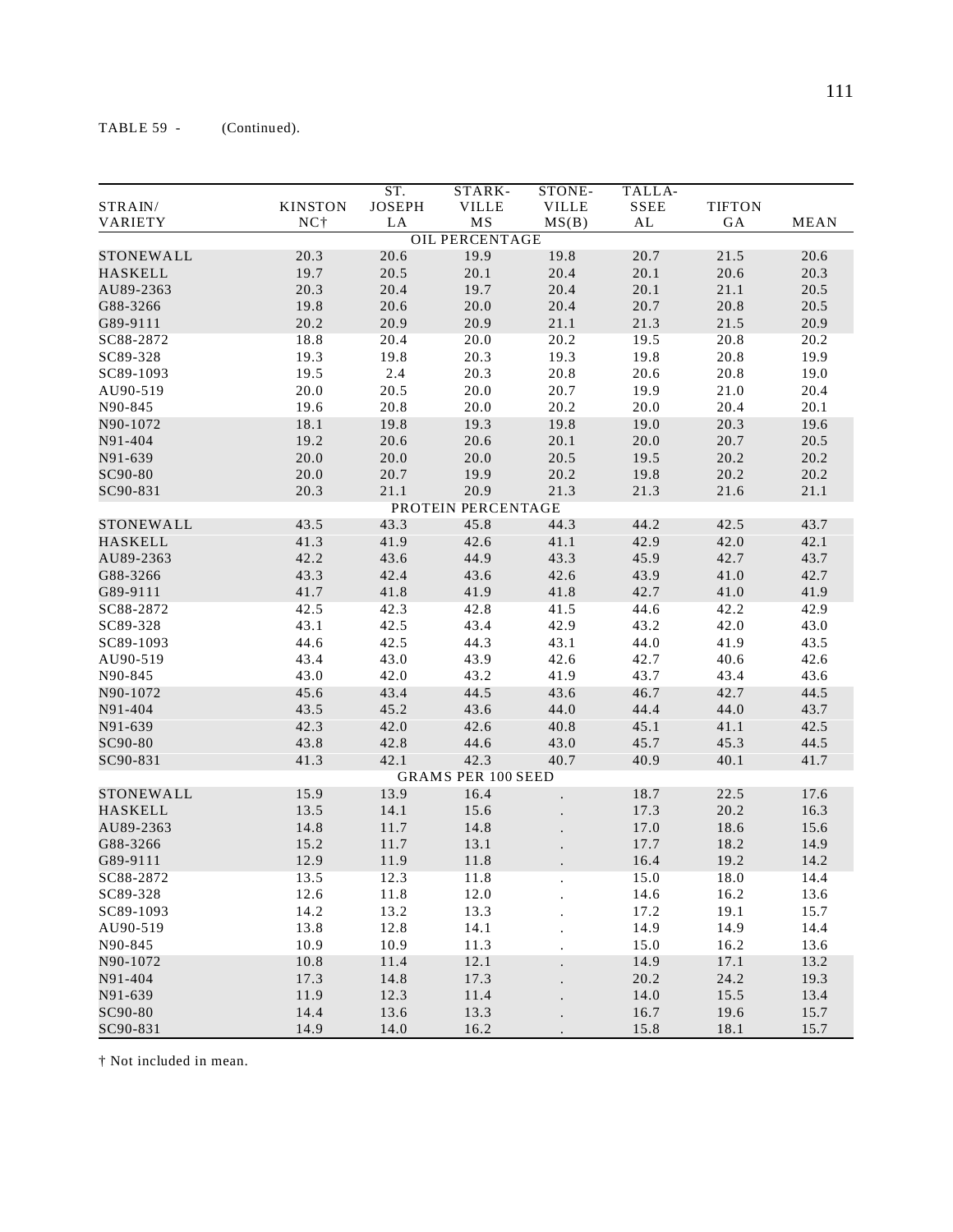#### TABLE 60 - RELATIVE MATURITY DATA, DAYS EARLIER (-) OR LATER (+) THAN STONEWALL FOR STRAIN/VARIETY IN UNIFORM GROUP VII, 1994.

|           |                 | <b>EAST COAST</b> |                 |       |
|-----------|-----------------|-------------------|-----------------|-------|
|           |                 | <b>JACKSON</b>    |                 |       |
| STRAIN/   | <b>FLORENCE</b> | <b>SPRINGS</b>    | <b>KINSTON</b>  |       |
| VARIETY   | SC.             | NC                | NC <sub>1</sub> | MEAN  |
| STONEWALL | 10/25           | 10/28             | 10/28           | 10/27 |
| HASKELL   |                 |                   | $-3$            |       |
| AU89-2363 |                 |                   |                 |       |
| G88-3266  |                 |                   |                 |       |
| G89-9111  |                 |                   | $\mathbf{0}$    |       |
| SC88-2872 | - 1             |                   |                 |       |
| SC89-328  |                 |                   |                 |       |
| SC89-1093 |                 |                   |                 |       |
| AU90-519  |                 |                   |                 |       |
| N90-845   |                 |                   | $-2$            |       |
| N90-1072  |                 |                   | $-1$            |       |
| N91-404   |                 |                   | $-2$            |       |
| N91-639   |                 |                   | $-2$            |       |
| SC90-80   |                 |                   | - 1             |       |
| SC90-831  |                 |                   |                 |       |

#### SOUTHEAST

|                  | BLACK-       | FAIR-       |                  | TALLA-      |               |             |
|------------------|--------------|-------------|------------------|-------------|---------------|-------------|
| STRAIN/          | <b>VILLE</b> | <b>HOPE</b> | JAY <sup>+</sup> | <b>SSEE</b> | <b>TIFTON</b> |             |
| <b>VARIETY</b>   | SC(A)        | AL          | FL               | AL          | GA            | <b>MEAN</b> |
| <b>STONEWALL</b> | 10/17        | 09/30       | 10/24            | 10/22       | 10/09         | 10/12       |
| <b>HASKELL</b>   |              |             |                  |             |               |             |
| AU89-2363        |              |             |                  |             |               |             |
| G88-3266         |              |             |                  |             |               |             |
| G89-9111         |              |             |                  |             |               |             |
| SC88-2872        |              |             |                  |             |               |             |
| SC89-328         |              |             |                  |             |               |             |
| SC89-1093        |              |             |                  |             |               |             |
| AU90-519         |              |             |                  |             |               |             |
| N90-845          |              |             |                  |             |               |             |
| N90-1072         |              |             |                  |             |               |             |
| N91-404          |              |             |                  |             |               |             |
| N91-639          |              |             |                  |             |               |             |
| SC90-80          |              |             |                  |             |               |             |
| SC90-831         |              |             |                  |             |               |             |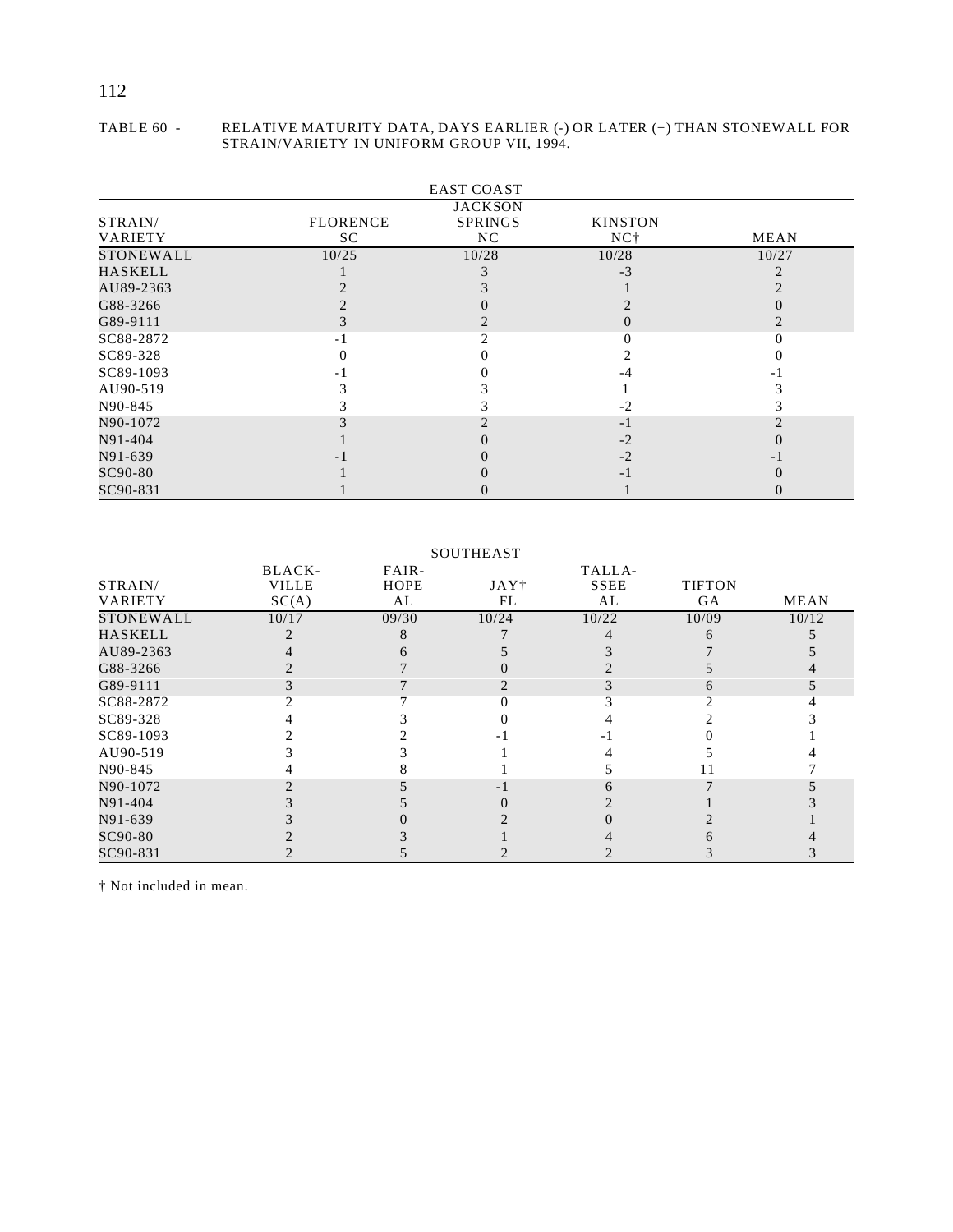| STRAIN/        |               | UFFEN AND CENTRAL SOUTH |                |                   |             |
|----------------|---------------|-------------------------|----------------|-------------------|-------------|
|                | <b>ATHENS</b> | <b>CALHOUN</b>          | <b>CLEMSON</b> | <b>STARKVILLE</b> |             |
| <b>VARIETY</b> | <b>GA</b>     | <b>GA</b>               | SC.            | MS                | <b>MEAN</b> |
| STONEWALL      | 10/15         | 10/19                   | 10/16          | 10/16             | 10/17       |
| HASKELL        |               |                         |                |                   |             |
| AU89-2363      |               |                         |                |                   |             |
| G88-3266       |               |                         |                |                   |             |
| G89-9111       |               |                         |                |                   |             |
| SC88-2872      | -4            |                         |                | $-2$              |             |
| SC89-328       |               |                         |                |                   |             |
| SC89-1093      | $-2$          |                         |                |                   |             |
| AU90-519       |               |                         |                |                   |             |
| N90-845        |               |                         |                |                   |             |
| N90-1072       |               |                         |                |                   |             |
| N91-404        |               |                         |                |                   |             |
| N91-639        |               |                         |                |                   |             |
| SC90-80        |               |                         |                |                   |             |
| SC90-831       |               |                         |                |                   |             |

| <b>DELTA AND WEST</b> |                 |            |                   |             |  |  |
|-----------------------|-----------------|------------|-------------------|-------------|--|--|
| STRAIN/               | <b>BEAUMONT</b> | ST. JOSEPH | <b>STONEVILLE</b> |             |  |  |
| <b>VARIETY</b>        | TX              | LA.        | MS(B)             | <b>MEAN</b> |  |  |
| <b>STONEWALL</b>      | 10/09           | 10/09      | 10/20             | 10/13       |  |  |
| HASKELL               |                 |            |                   |             |  |  |
| AU89-2363             |                 |            |                   |             |  |  |
| G88-3266              |                 |            |                   |             |  |  |
| G89-9111              |                 |            |                   |             |  |  |
| SC88-2872             |                 | -3         |                   | $-2$        |  |  |
| SC89-328              |                 | $-2$       |                   |             |  |  |
| SC89-1093             |                 |            |                   |             |  |  |
| AU90-519              |                 |            |                   |             |  |  |
| N90-845               | 14              |            |                   |             |  |  |
| N90-1072              |                 |            |                   |             |  |  |
| N91-404               |                 |            |                   |             |  |  |
| N91-639               |                 |            |                   |             |  |  |
| SC90-80               |                 |            |                   |             |  |  |
| SC90-831              |                 | $\cup$     |                   | O           |  |  |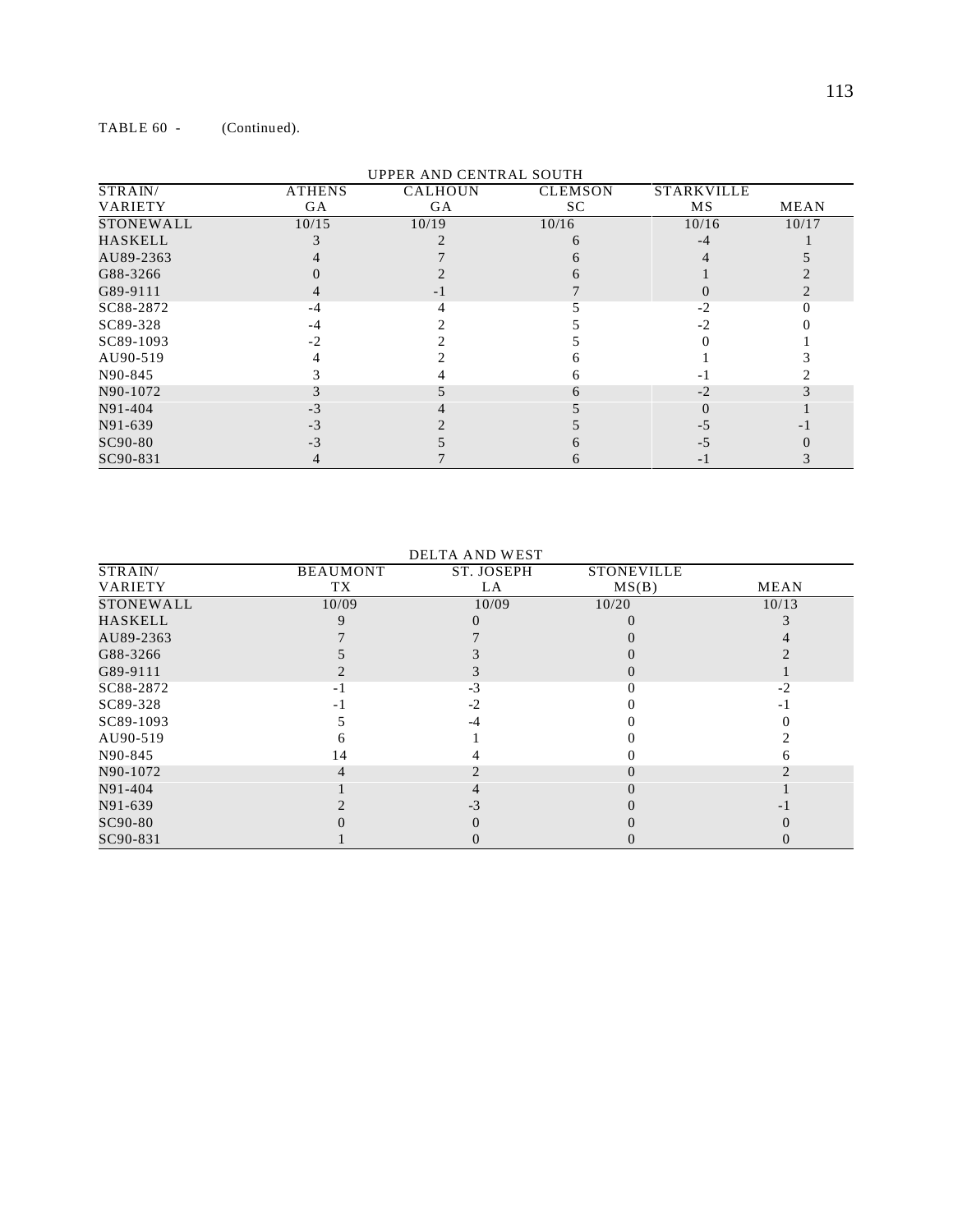# 114

| PLANT HEIGHT FOR STRAIN/VARIETY IN UNIFORM GROUP VII. 1994.<br>TABLE 61 - |  |
|---------------------------------------------------------------------------|--|
|---------------------------------------------------------------------------|--|

|                  |                 | <b>EAST COAST</b> |                      |      |  |  |  |  |
|------------------|-----------------|-------------------|----------------------|------|--|--|--|--|
|                  | <b>JACKSON</b>  |                   |                      |      |  |  |  |  |
| STRAIN/          | <b>FLORENCE</b> | <b>SPRINGS</b>    | KINSTON <sup>+</sup> |      |  |  |  |  |
| <b>VARIETY</b>   | SC.             | NC                | NC.                  | MEAN |  |  |  |  |
| <b>STONEWALL</b> | 41              | 39                | 32                   | 40   |  |  |  |  |
| HASKELL          | 40              | 39                | 31                   | 40   |  |  |  |  |
| AU89-2363        | 43              | 39                | 35                   | 41   |  |  |  |  |
| G88-3266         | 42              | 39                | 35                   | 40   |  |  |  |  |
| G89-9111         | 40              | 35                | 30                   | 38   |  |  |  |  |
| SC88-2872        | 41              | 39                | 31                   | 40   |  |  |  |  |
| SC89-328         | 41              | 40                | 36                   | 41   |  |  |  |  |
| SC89-1093        | 39              | 40                | 27                   | 40   |  |  |  |  |
| AU90-519         | 44              | 42                | 31                   | 43   |  |  |  |  |
| N90-845          | 39              | 37                | 25                   | 38   |  |  |  |  |
| N90-1072         | 41              | 36                | 31                   | 39   |  |  |  |  |
| N91-404          | 43              | 43                | 31                   | 43   |  |  |  |  |
| N91-639          | 42              | 39                | 32                   | 41   |  |  |  |  |
| SC90-80          | 44              | 39                | 35                   | 41   |  |  |  |  |
| SC90-831         | 47              | 46                | 42                   | 46   |  |  |  |  |

| SOUTHEAST        |                        |                      |                  |                       |               |             |
|------------------|------------------------|----------------------|------------------|-----------------------|---------------|-------------|
| STRAIN/          | BLACK-<br><b>VILLE</b> | FAIR-<br><b>HOPE</b> | JAY <sup>+</sup> | TALLA-<br><b>SSEE</b> | <b>TIFTON</b> |             |
| <b>VARIETY</b>   | SC(A)                  | AL                   | FL               | AL                    | GA            | <b>MEAN</b> |
| <b>STONEWALL</b> | 24                     | 36                   | 18               | 31                    | 22            | 28          |
| HASKELL          | 26                     | 37                   | 19               | 38                    | 29            | 33          |
| AU89-2363        | 29                     | 38                   | 18               | 37                    | 28            | 33          |
| G88-3266         | 29                     | 37                   | 19               | 41                    | 33            | 35          |
| G89-9111         | 23                     | 33                   | 18               | 37                    | 31            | 31          |
| SC88-2872        | 24                     | 34                   | 18               | 40                    | 24            | 30          |
| SC89-328         | 27                     | 37                   | 20               | 38                    | 33            | 34          |
| SC89-1093        | 28                     | 31                   | 20               | 38                    | 19            | 29          |
| AU90-519         | 27                     | 36                   | 20               | 35                    | 28            | 32          |
| N90-845          | 22                     | 30                   | 18               | 31                    | 20            | 26          |
| N90-1072         | 19                     | 33                   | 17               | 34                    | 18            | 26          |
| N91-404          | 23                     | 37                   | 22               | 36                    | 25            | 30          |
| N91-639          | 28                     | 34                   | 20               | 37                    | 25            | 31          |
| SC90-80          | 26                     | 36                   | 23               | 39                    | 27            | 32          |
| SC90-831         | 27                     | 45                   | 22               | 38                    | 36            | 36          |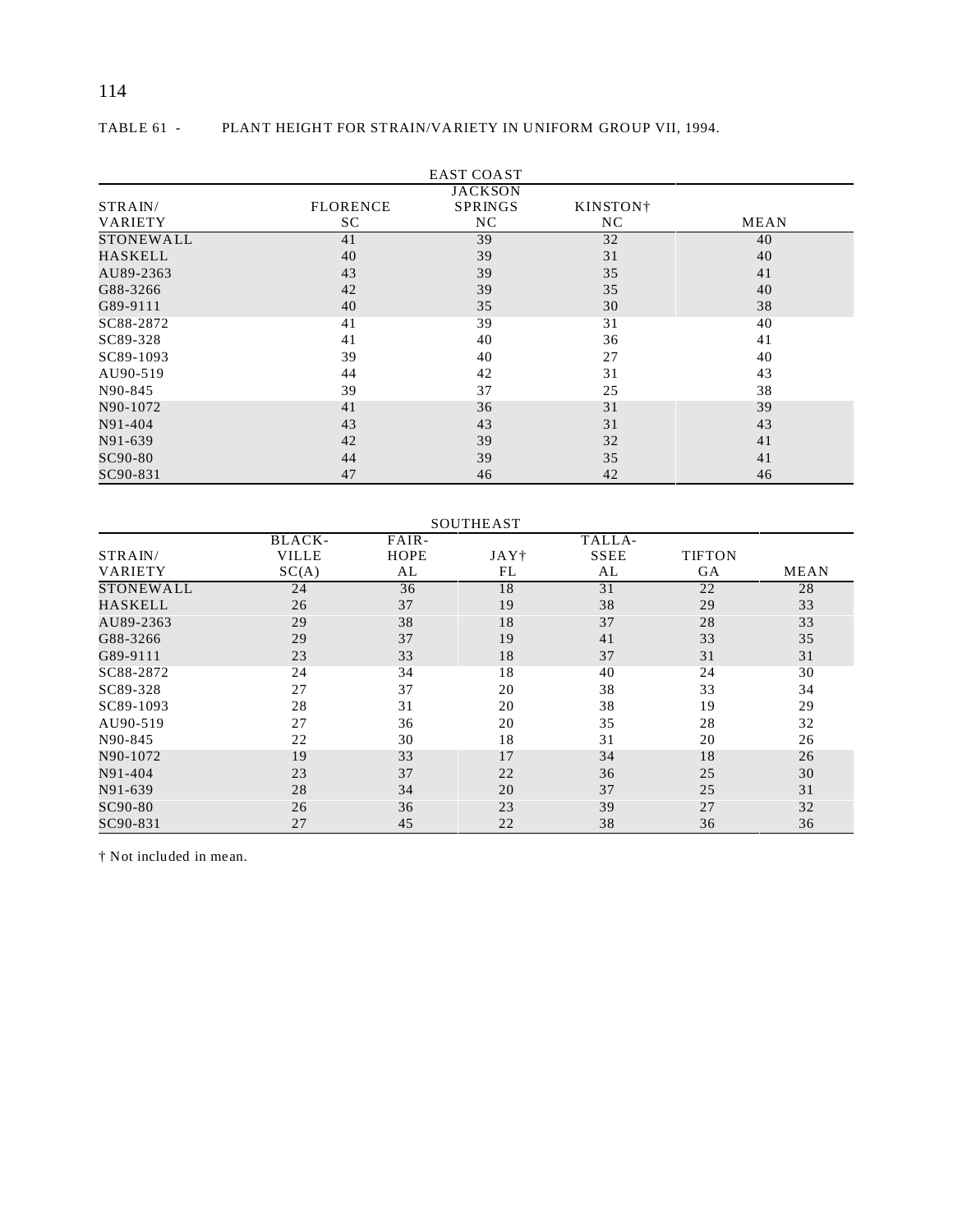## TABLE 61 - (Continued).

|                  | UPPER AND CENTRAL SOUTH |                |                |                   |             |  |  |  |
|------------------|-------------------------|----------------|----------------|-------------------|-------------|--|--|--|
| STRAIN/          | <b>ATHENS</b>           | <b>CALHOUN</b> | <b>CLEMSON</b> | <b>STARKVILLE</b> |             |  |  |  |
| VARIETY          | GA                      | <b>GA</b>      | SC             | MS                | <b>MEAN</b> |  |  |  |
| <b>STONEWALL</b> | 40                      | 38             | 42             | 35                | 39          |  |  |  |
| <b>HASKELL</b>   | 49                      | 39             | 40             | 37                | 41          |  |  |  |
| AU89-2363        | 44                      | 41             | 44             | 35                | 41          |  |  |  |
| G88-3266         | 46                      | 45             | 46             | 38                | 44          |  |  |  |
| G89-9111         | 45                      | 42             | 44             | 33                | 41          |  |  |  |
| SC88-2872        | 44                      | 38             | 43             | 35                | 40          |  |  |  |
| SC89-328         | 43                      | 39             | 43             | 33                | 40          |  |  |  |
| SC89-1093        | 45                      | 43             | 43             | 33                | 41          |  |  |  |
| AU90-519         | 47                      | 43             | 41             | 36                | 42          |  |  |  |
| N90-845          | 38                      | 37             | 38             | 31                | 36          |  |  |  |
| N90-1072         | 38                      | 39             | 38             | 31                | 36          |  |  |  |
| N91-404          | 47                      | 44             | 44             | 36                | 43          |  |  |  |
| N91-639          | 40                      | 40             | 41             | 35                | 39          |  |  |  |
| SC90-80          | 45                      | 40             | 42             | 37                | 41          |  |  |  |
| SC90-831         | 52                      | 48             | 51             | 39                | 47          |  |  |  |

#### UPPER AND CENTRAL SOUTH

| DELTA AND WEST       |                 |             |            |                   |      |  |  |
|----------------------|-----------------|-------------|------------|-------------------|------|--|--|
| BOSSIER <sup>+</sup> |                 |             |            |                   |      |  |  |
| STRAIN/              | <b>BEAUMONT</b> | <b>CITY</b> | ST. JOSEPH | <b>STONEVILLE</b> |      |  |  |
| VARIETY              | TX              | LA          | LA         | MS(B)             | MEAN |  |  |
| STONEWALL            | 28              | 37          | 28         | 37                | 31   |  |  |
| HASKELL              | 30              | 38          | 30         | 39                | 33   |  |  |
| AU89-2363            | 28              | 38          | 31         | 37                | 32   |  |  |
| G88-3266             | 27              | 38          | 27         | 37                | 31   |  |  |
| G89-9111             | 27              | 40          | 27         | 37                | 30   |  |  |
| SC88-2872            | 27              | 40          | 27         | 35                | 30   |  |  |
| SC89-328             | 29              | 38          | 33         | 37                | 33   |  |  |
| SC89-1093            | 25              | 40          | 27         | 37                | 30   |  |  |
| AU90-519             | 27              | 37          | 29         | 40                | 32   |  |  |
| N90-845              | 24              | 36          | 25         | 35                | 28   |  |  |
| N90-1072             | 27              | 36          | 23         | 36                | 29   |  |  |
| N91-404              | 26              | 38          | 24         | 39                | 30   |  |  |
| N91-639              | 28              | 38          | 24         | 37                | 29   |  |  |
| SC90-80              | 28              | 42          | 29         | 39                | 32   |  |  |
| SC90-831             | 30              | 47          | 32         | 41                | 34   |  |  |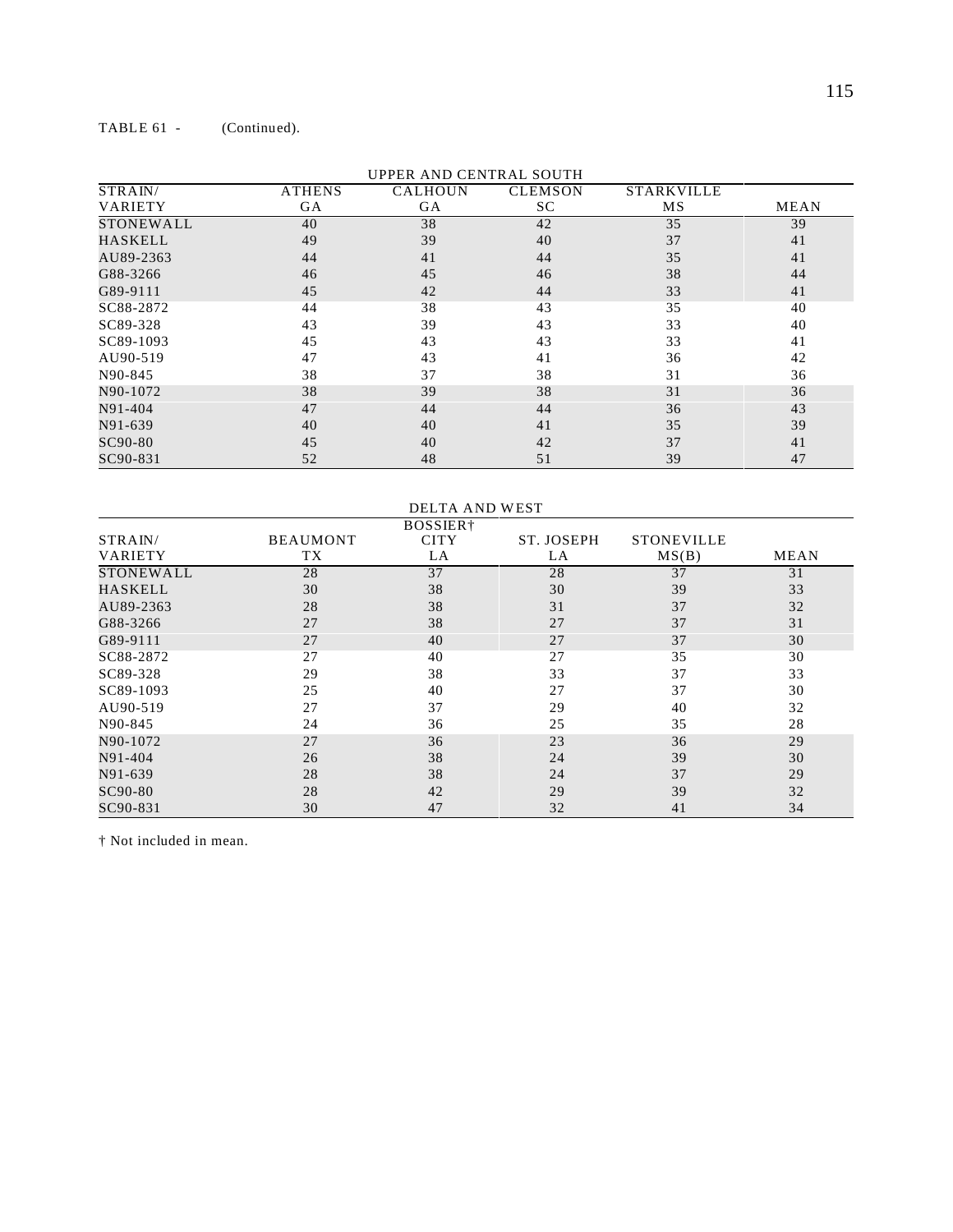# 116

| EAST COAST     |                 |                        |                      |      |  |  |
|----------------|-----------------|------------------------|----------------------|------|--|--|
|                | <b>FLORENCE</b> | <b>JACKSON SPRINGS</b> | KINSTON <sup>+</sup> |      |  |  |
| STRAIN/VARIETY | NC.             | NC                     | NC.                  | MEAN |  |  |
| STONEWALL      | 2.7             | 2.3                    | 2.0                  | 2.5  |  |  |
| HASKELL        | 3.0             | 3.0                    | 2.0                  | 3.0  |  |  |
| AU89-2363      | 3.0             | 2.3                    | 2.0                  | 2.7  |  |  |
| G88-3266       | 2.3             | 2.0                    | 2.0                  | 2.2  |  |  |
| G89-9111       | 2.7             | 2.3                    | 2.0                  | 2.5  |  |  |
| SC88-2872      | 2.7             | 2.3                    | 2.0                  | 2.5  |  |  |
| SC89-328       | 2.0             | 2.7                    | 2.0                  | 2.3  |  |  |
| SC89-1093      | 2.0             | 2.3                    | 2.0                  | 2.2  |  |  |
| AU90-519       | 2.0             | 2.3                    | 2.0                  | 2.2  |  |  |
| N90-845        | 3.0             | 3.0                    | 2.0                  | 3.0  |  |  |
| N90-1072       | 3.0             | 3.0                    | 2.0                  | 3.0  |  |  |
| N91-404        | 2.3             | 2.3                    | 2.0                  | 2.3  |  |  |
| N91-639        | 2.3             | 2.7                    | 2.0                  | 2.5  |  |  |
| SC90-80        | 3.0             | 3.0                    | 2.0                  | 3.0  |  |  |
| SC90-831       | 2.3             | 2.3                    | 2.0                  | 2.3  |  |  |

# TABLE 62 - LODGING SCORES FOR STRAIN/VARIETY IN UNIFORM GROUP VII, 1994.

| <b>SOUTHEAST</b> |                 |                  |                  |               |             |  |
|------------------|-----------------|------------------|------------------|---------------|-------------|--|
|                  | <b>FAIRHOPE</b> | JAY <sup>+</sup> | <b>TALLASSEE</b> | <b>TIFTON</b> |             |  |
| STRAIN/VARIETY   | AL              | FL               | AL               | GA            | <b>MEAN</b> |  |
| STONEWALL        | 1.0             | 1.0              | 1.0              | 1.0           | 1.0         |  |
| HASKELL          | 1.0             | 1.0              | 2.7              | 1.7           | 1.8         |  |
| AU89-2363        | 1.0             | 1.0              | 2.5              | 1.0           | 1.5         |  |
| G88-3266         | 1.3             | 1.0              | 1.7              | 1.0           | 1.3         |  |
| G89-9111         | 1.0             | 1.0              | 2.2              | 1.0           | 1.4         |  |
| SC88-2872        | 1.0             | 1.0              | 2.0              | 1.0           | 1.3         |  |
| SC89-328         | 2.0             | 1.0              | 1.8              | 1.7           | 1.8         |  |
| SC89-1093        | 1.0             | 1.0              | 1.5              | 1.0           | 1.2         |  |
| AU90-519         | 1.0             | 1.0              | 1.2              | 1.0           | 1.1         |  |
| N90-845          | 1.0             | 1.0              | 1.2              | 1.0           | 1.1         |  |
| N90-1072         | 1.0             | 1.0              | 1.2              | 1.0           | 1.1         |  |
| N91-404          | 1.0             | 1.0              | 1.5              | 1.0           | 1.2         |  |
| N91-639          | 2.0             | 1.0              | 2.0              | 1.0           | 1.7         |  |
| SC90-80          | 1.3             | 1.0              | 1.5              | 1.0           | 1.3         |  |
| SC90-831         | 1.7             | 1.0              | 1.3              | 1.3           | 1.4         |  |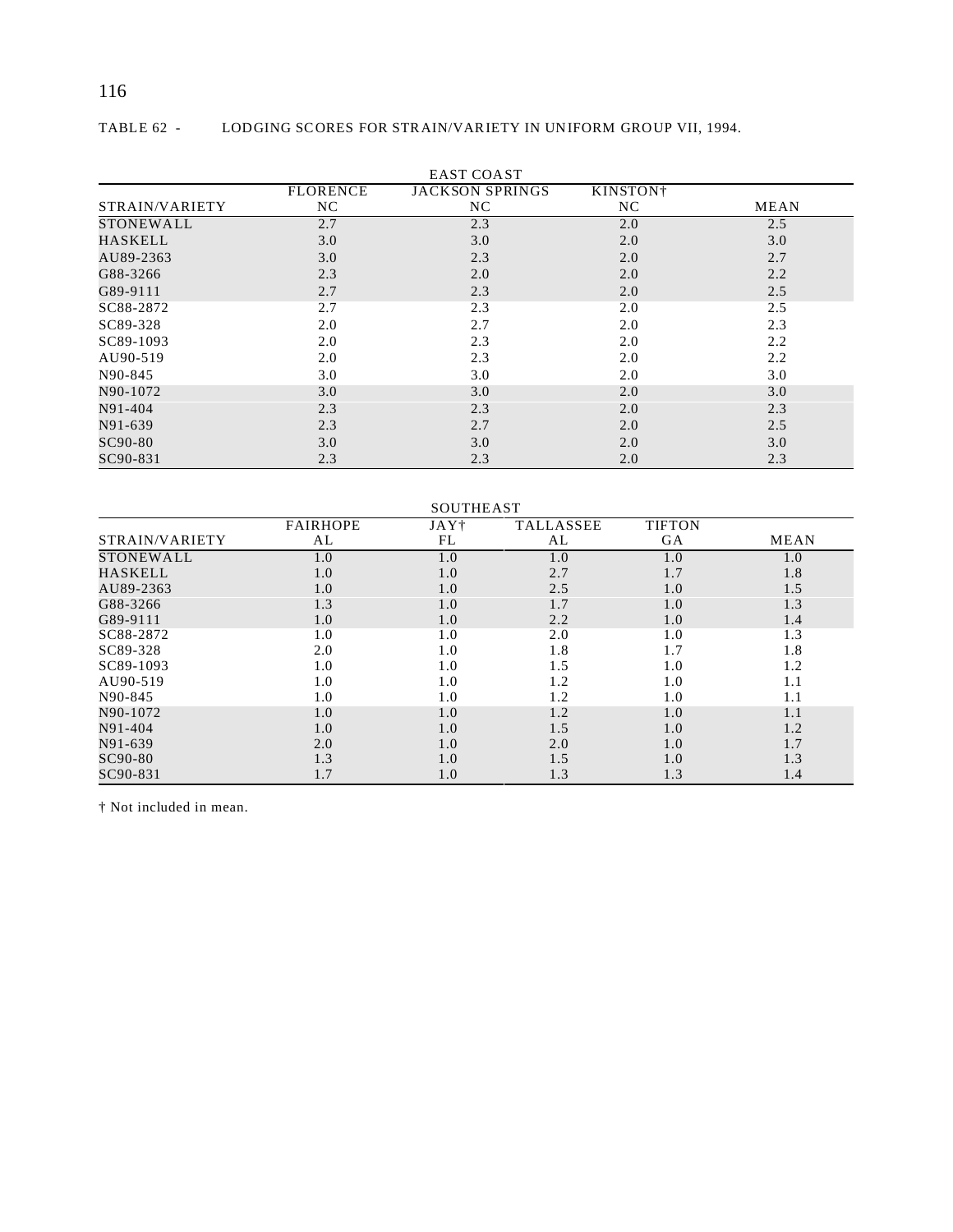### TABLE 62 - (Continued).

|                | <b>ATHENS</b> | UPPER AND CENTRAL SOUTH<br><b>CALHOUN</b> | <b>CLEMSON</b> | <b>STARKVILLE</b> |      |
|----------------|---------------|-------------------------------------------|----------------|-------------------|------|
| STRAIN/VARIETY | <b>GA</b>     | GA                                        | SC             | MS                | MEAN |
| STONEWALL      | 3.1           | 4.0                                       | 2.0            | 2.7               | 2.9  |
| <b>HASKELL</b> | 4.3           | 3.8                                       | 3.7            | 3.0               | 3.7  |
| AU89-2363      | 3.0           | 2.8                                       | 2.7            | 2.3               | 2.7  |
| G88-3266       | 2.8           | 3.3                                       | 2.7            | 2.3               | 2.8  |
| G89-9111       | 3.7           | 3.5                                       | 3.0            | 1.7               | 3.0  |
| SC88-2872      | 2.8           | 3.5                                       | 2.0            | 2.0               | 2.6  |
| SC89-328       | 3.7           | 4.0                                       | 3.3            | 3.3               | 3.6  |
| SC89-1093      | 2.5           | 3.5                                       | 2.0            | 1.7               | 2.4  |
| AU90-519       | 2.2           | 2.2                                       | 2.0            | 2.0               | 2.1  |
| N90-845        | 3.5           | 3.2                                       | 2.7            | 2.0               | 2.8  |
| N90-1072       | 3.6           | 3.3                                       | 2.7            | 2.0               | 2.9  |
| N91-404        | 2.6           | 2.7                                       | 2.0            | 3.3               | 2.7  |
| N91-639        | 3.4           | 3.8                                       | 3.3            | 2.3               | 3.2  |
| SC90-80        | 3.8           | 3.5                                       | 3.0            | 2.7               | 3.2  |
| SC90-831       | 2.4           | 3.0                                       | 2.0            | 2.3               | 2.4  |

UPPER AND CENTRAL SOUTH

|                  | <b>DELTA AND WEST</b> |                       |            |                   |             |  |  |  |  |
|------------------|-----------------------|-----------------------|------------|-------------------|-------------|--|--|--|--|
|                  | <b>BEAUMONT</b>       | <b>BOSSIER CITY</b> † | ST. JOSEPH | <b>STONEVILLE</b> |             |  |  |  |  |
| STRAIN/VARIETY   | <b>TX</b>             | LA                    | LA         | MS(B)             | <b>MEAN</b> |  |  |  |  |
| <b>STONEWALL</b> | 1.0                   | 1.0                   | 1.5        | 2.0               | 1.5         |  |  |  |  |
| <b>HASKELL</b>   | 1.0                   | 1.3                   | 1.9        | 2.0               | 1.6         |  |  |  |  |
| AU89-2363        | 1.0                   | 1.7                   | 1.6        | 2.0               | 1.5         |  |  |  |  |
| G88-3266         | 1.0                   | 1.3                   | 1.4        | 2.0               | 1.5         |  |  |  |  |
| G89-9111         | 1.0                   | 1.7                   | 1.5        | 2.0               | 1.5         |  |  |  |  |
| SC88-2872        | 1.0                   | 1.0                   | 1.5        | 2.0               | 1.5         |  |  |  |  |
| SC89-328         | 1.0                   | 1.0                   | 1.6        | 2.0               | 1.5         |  |  |  |  |
| SC89-1093        | 1.0                   | 1.0                   | 1.5        | 2.0               | 1.5         |  |  |  |  |
| AU90-519         | 1.0                   | 1.0                   | 1.5        | 2.0               | 1.5         |  |  |  |  |
| N90-845          | 1.0                   | 1.3                   | 1.4        | 2.0               | 1.5         |  |  |  |  |
| N90-1072         | 1.0                   | 1.3                   | 1.5        | 2.0               | 1.5         |  |  |  |  |
| N91-404          | 1.0                   | 1.0                   | 1.5        | 2.0               | 1.5         |  |  |  |  |
| N91-639          | 1.0                   | 1.3                   | 1.5        | 2.0               | 1.5         |  |  |  |  |
| SC90-80          | 1.0                   | 1.0                   | 1.6        | 2.0               | 1.5         |  |  |  |  |
| SC90-831         | 1.0                   | 1.0                   | 1.5        | 2.0               | 1.5         |  |  |  |  |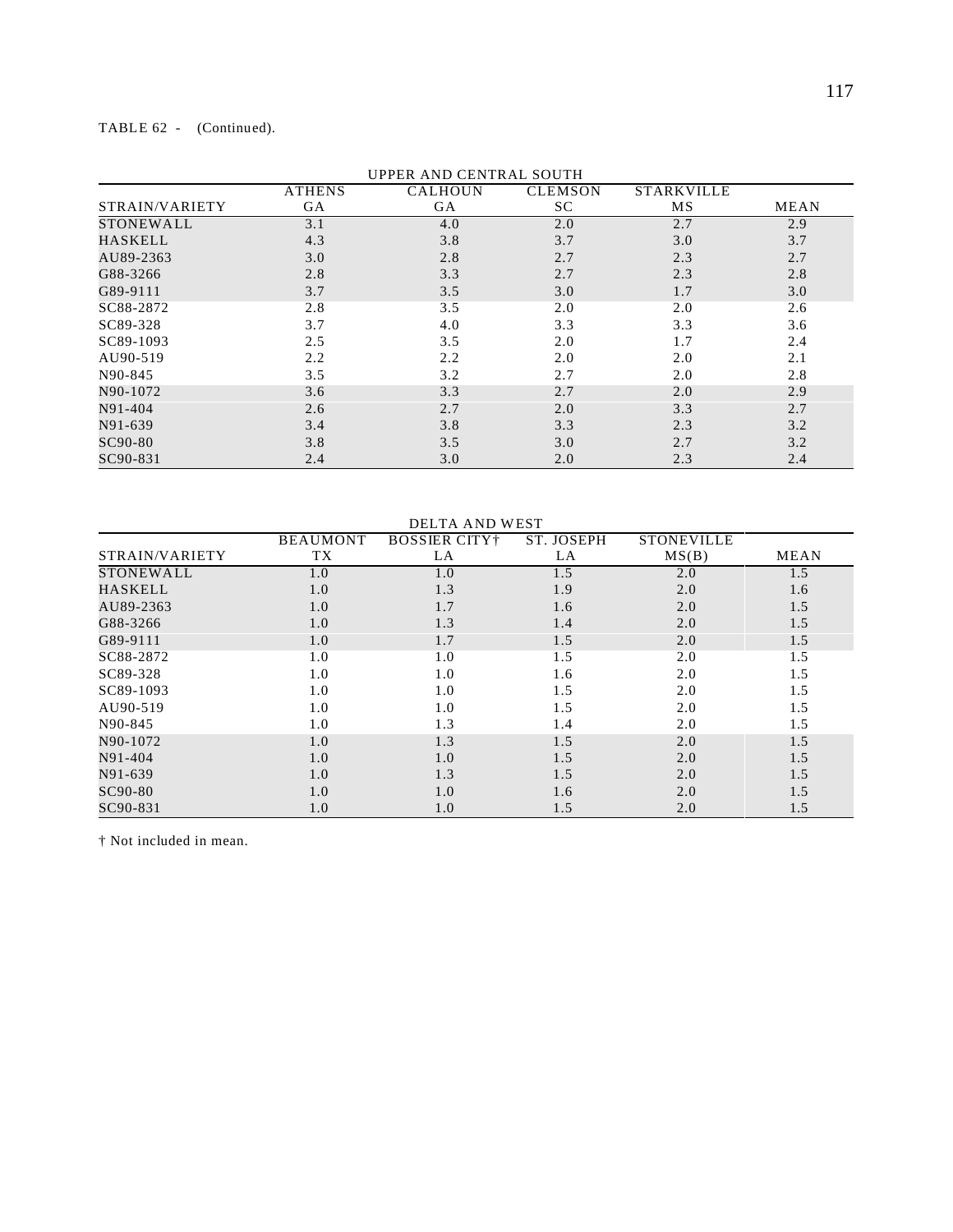# TABLE 63 - SEED QUALITY FOR STRAIN/VARIETY IN UNIFORM GROUP VII, 1994.

|                | <b>EAST COAST</b>      |                      |      |  |  |  |  |  |  |
|----------------|------------------------|----------------------|------|--|--|--|--|--|--|
|                | <b>JACKSON SPRINGS</b> | KINSTON <sup>+</sup> |      |  |  |  |  |  |  |
| STRAIN/VARIETY | NC                     | NC                   | MEAN |  |  |  |  |  |  |
| STONEWALL      | 2.0                    | 2.0                  | 2.0  |  |  |  |  |  |  |
| <b>HASKELL</b> | 2.0                    | 2.0                  | 2.0  |  |  |  |  |  |  |
| AU89-2363      | 2.0                    | 2.0                  | 2.0  |  |  |  |  |  |  |
| G88-3266       | 2.0                    | 2.0                  | 2.0  |  |  |  |  |  |  |
| G89-9111       | 2.0                    | 2.0                  | 2.0  |  |  |  |  |  |  |
| SC88-2872      | 2.0                    | 2.0                  | 2.0  |  |  |  |  |  |  |
| SC89-328       | 2.0                    | 2.0                  | 2.0  |  |  |  |  |  |  |
| SC89-1093      | 2.0                    | 2.0                  | 2.0  |  |  |  |  |  |  |
| AU90-519       | 2.0                    | 2.0                  | 2.0  |  |  |  |  |  |  |
| N90-845        | 2.0                    | 2.0                  | 2.0  |  |  |  |  |  |  |
| N90-1072       | 2.0                    | 2.0                  | 2.0  |  |  |  |  |  |  |
| N91-404        | 2.0                    | 2.0                  | 2.0  |  |  |  |  |  |  |
| N91-639        | 2.0                    | 2.0                  | 2.0  |  |  |  |  |  |  |
| SC90-80        | 2.0                    | 2.0                  | 2.0  |  |  |  |  |  |  |
| SC90-831       | 2.0                    | 2.0                  | 2.0  |  |  |  |  |  |  |

| <b>SOUTHEAST</b> |                 |                  |                  |               |             |  |  |  |
|------------------|-----------------|------------------|------------------|---------------|-------------|--|--|--|
|                  | <b>FAIRHOPE</b> | JAY <sup>†</sup> | <b>TALLASSEE</b> | <b>TIFTON</b> |             |  |  |  |
| STRAIN/VARIETY   | AL              | FL               | AL               | <b>GA</b>     | <b>MEAN</b> |  |  |  |
| <b>STONEWALL</b> | 2.0             | 3.0              | 1.0              | 1.6           | 1.5         |  |  |  |
| <b>HASKELL</b>   | 1.5             | 2.0              | 1.0              | 1.7           | 1.4         |  |  |  |
| AU89-2363        | 1.0             | 3.0              | 1.0              | 1.2           | 1.1         |  |  |  |
| G88-3266         | 2.5             | 3.0              | 2.0              | 1.2           | 1.9         |  |  |  |
| G89-9111         | 1.0             | 3.0              | 1.0              | 1.5           | 1.2         |  |  |  |
| SC88-2872        | 1.0             | 2.0              | 1.0              | 1.2           | 1.1         |  |  |  |
| SC89-328         | 1.0             | 3.0              | 1.0              | 1.2           | 1.1         |  |  |  |
| SC89-1093        | 1.0             | 3.0              | 1.0              | 1.3           | 1.1         |  |  |  |
| AU90-519         | 1.5             | 3.0              | 1.0              | 1.5           | 1.3         |  |  |  |
| N90-845          | 3.0             | 3.0              | 1.0              | 1.3           | 1.8         |  |  |  |
| N90-1072         | 1.5             | 4.0              | 1.5              | 1.3           | 1.4         |  |  |  |
| N91-404          | 3.0             | 2.0              | 2.0              | 1.7           | 2.2         |  |  |  |
| N91-639          | 1.5             | 2.0              | 1.0              | 1.3           | 1.3         |  |  |  |
| SC90-80          | 2.0             | 3.0              | 1.5              | 1.8           | 1.8         |  |  |  |
| SC90-831         | 1.5             | 3.0              | 1.0              | 1.2           | 1.2         |  |  |  |

118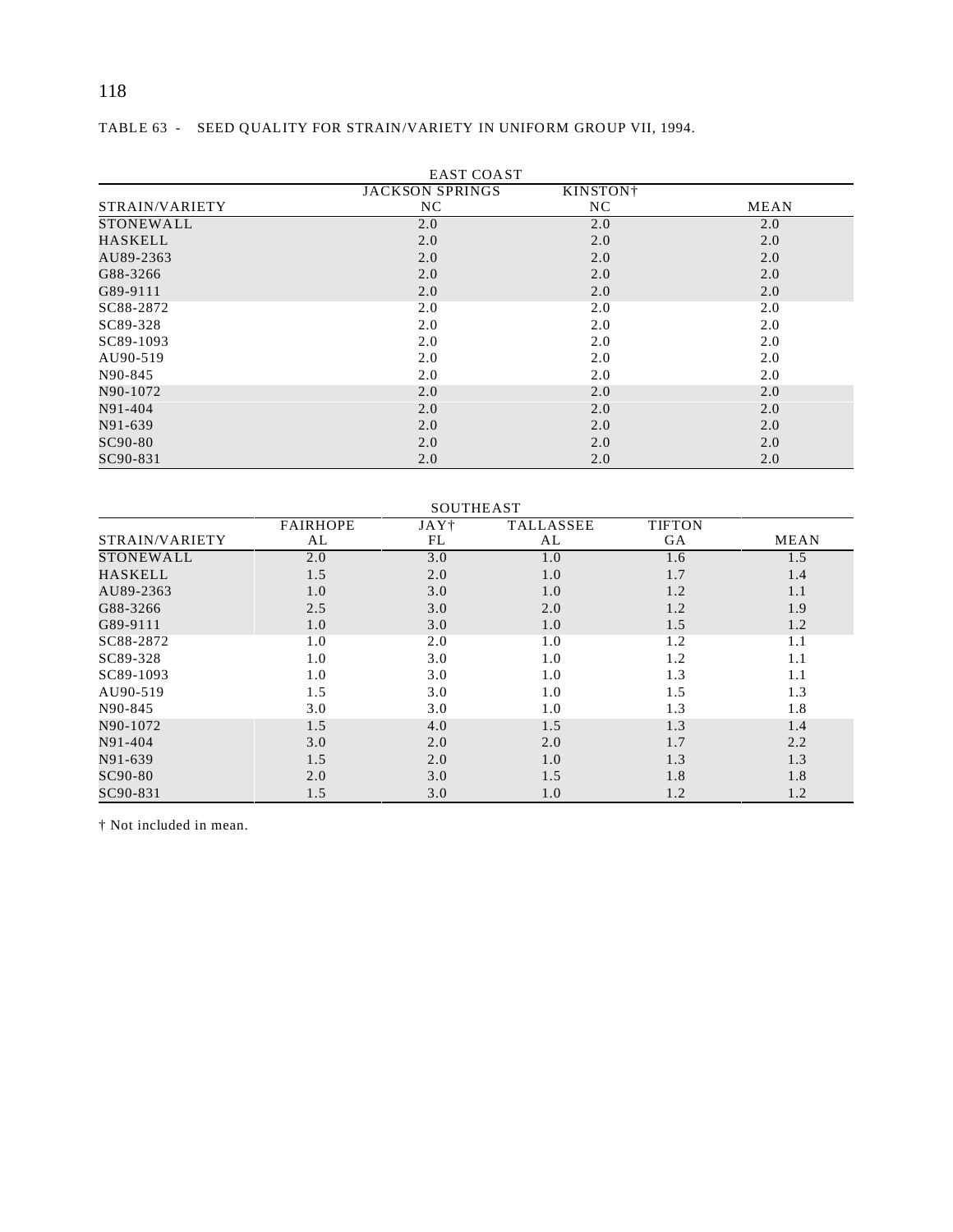#### TABLE 63 - (Continued).

| UPPER AND CENTRAL SOUTH |               |                |                   |             |  |  |  |  |
|-------------------------|---------------|----------------|-------------------|-------------|--|--|--|--|
|                         | <b>ATHENS</b> | <b>CALHOUN</b> | <b>STARKVILLE</b> |             |  |  |  |  |
| STRAIN/VARIETY          | GA            | GA             | MS                | <b>MEAN</b> |  |  |  |  |
| STONEWALL               | 1.7           | 2.0            | 2.0               | 1.9         |  |  |  |  |
| HASKELL                 | 1.5           | 1.8            | 1.0               | 1.4         |  |  |  |  |
| AU89-2363               | 1.5           | 2.0            | 2.0               | 1.8         |  |  |  |  |
| G88-3266                | 1.5           | 1.8            | 1.0               | 1.4         |  |  |  |  |
| G89-9111                | 1.5           | 1.0            | 2.0               | 1.5         |  |  |  |  |
| SC88-2872               | 1.5           | 2.0            | 1.0               | 1.5         |  |  |  |  |
| SC89-328                | 1.5           | 1.5            | 2.0               | 1.7         |  |  |  |  |
| SC89-1093               | 1.7           | 2.0            | 2.0               | 1.9         |  |  |  |  |
| AU90-519                | 1.5           | 1.7            | 1.0               | 1.4         |  |  |  |  |
| N90-845                 | 1.5           | 2.2            | 2.0               | 1.9         |  |  |  |  |
| N90-1072                | 1.5           | 2.0            | 2.0               | 1.8         |  |  |  |  |
| N91-404                 | 1.8           | 2.0            | 1.0               | 1.6         |  |  |  |  |
| N91-639                 | 1.5           | 1.5            | 2.0               | 1.7         |  |  |  |  |
| SC90-80                 | 1.5           | 1.0            | 2.0               | 1.5         |  |  |  |  |
| SC90-831                | 1.5           | 2.0            | 2.0               | 1.8         |  |  |  |  |

#### UPPER AND CENTRAL SOUTH

DELTA AND WEST STRAIN/VARIETY BEAUMONT  $\frac{TX}{1.5}$ BOSSIER CITY† LA ST. JOSEPH  $\frac{LA}{2.4}$ STONEVILLE<br>MS(B)  $MEAN$ STONEWALL 1.5 3.7 2.4 2.0 2.0<br>HASKELL 2.2 3.0 2.7 2.0 2.3 HASKELL 2.2 3.0 2.7 2.0 2.3  $A$ U89-2363 1.5 4.3 2.9 2.3 2.2  $G88-3266$  1.7 3.0 2.6 2.0 2.1 G89-9111 1.2 2.3 2.4 2.0 1.9 SC88-2872 1.3 3.0 2.0 2.0 1.8<br>SC89-328 1.3 2.7 2.1 2.0 1.8  $SC89-328$  1.3 2.7 2.1 2.0 1.8 SC89-1093 1.7 3.0 1.9 2.0 1.9<br>AU90-519 1.5 3.3 2.6 2.0 2.0 AU90-519 1.5 3.3 2.6 2.0 2.0 N90-845 2.2 2.0 1.9 2.0 2.0 2.0 N90-1072 1.3 2.0 2.0 2.0 1.8 N91-404 2.0 3.0 2.2 2.0 2.1 N91-639 1.0 3.3 1.6 2.0 1.5  $SC90-80$  1.7 4.0 1.8 2.0 1.8  $SC90-831$  1.8 3.3 1.9 2.0 1.9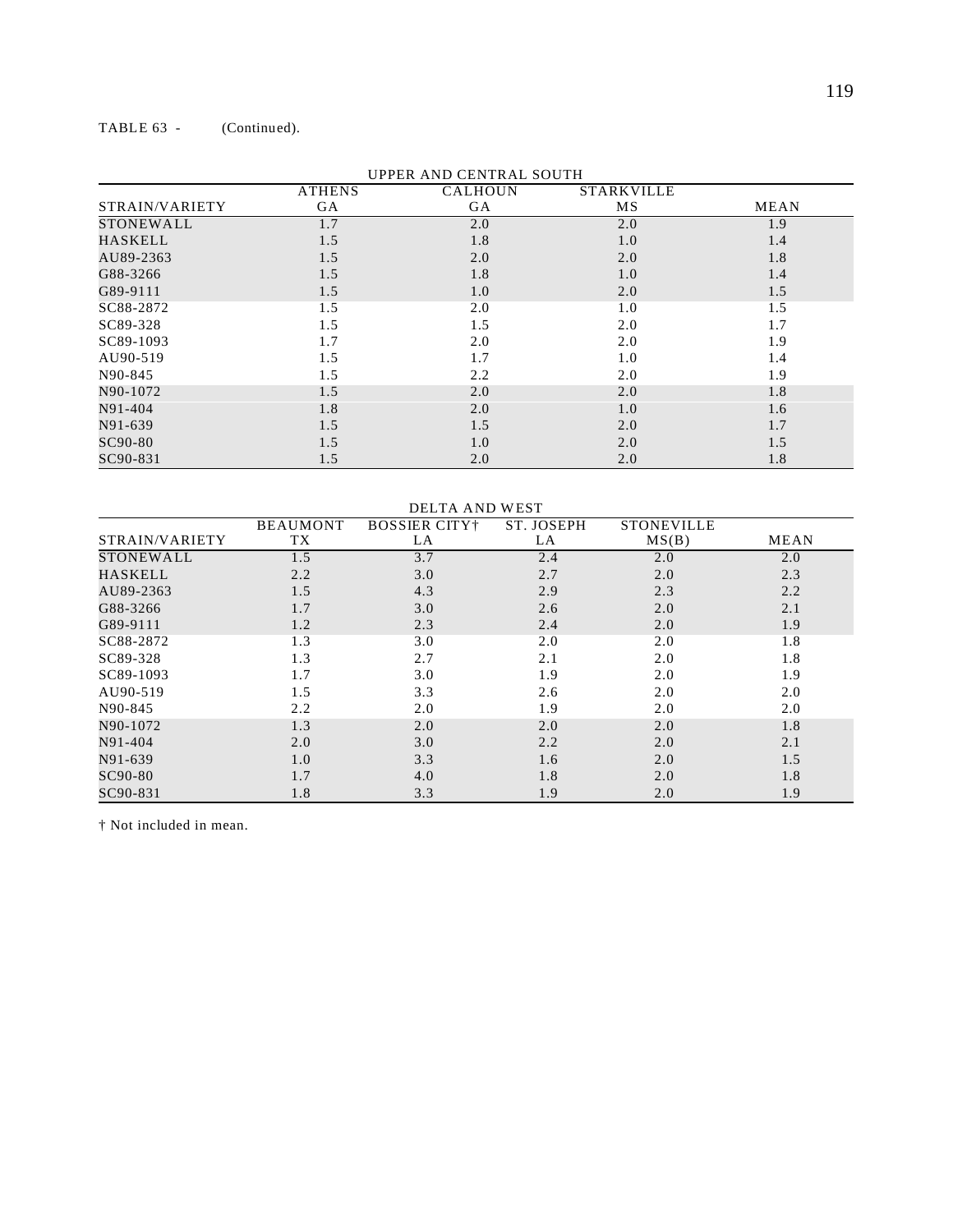## **PRELIMINARY GROUP VII**

#### **1994**

Preliminary Group VII nurseries were planted at 7 locations. Data were obtained from all of the locations. The parentage for each strain is reported in Table 64. Table 65 gives a general summary of information for each strain including seed yield, oil and protein percentages, maturity index, and pest reactions. Results from individual locations are summarized in Tables 66 - 72.

The cultivar Stonewall is the yield and maturity check. It had a mean yield of 44.8 bushels per acre and a mean maturity of October 20 at the 7 locations.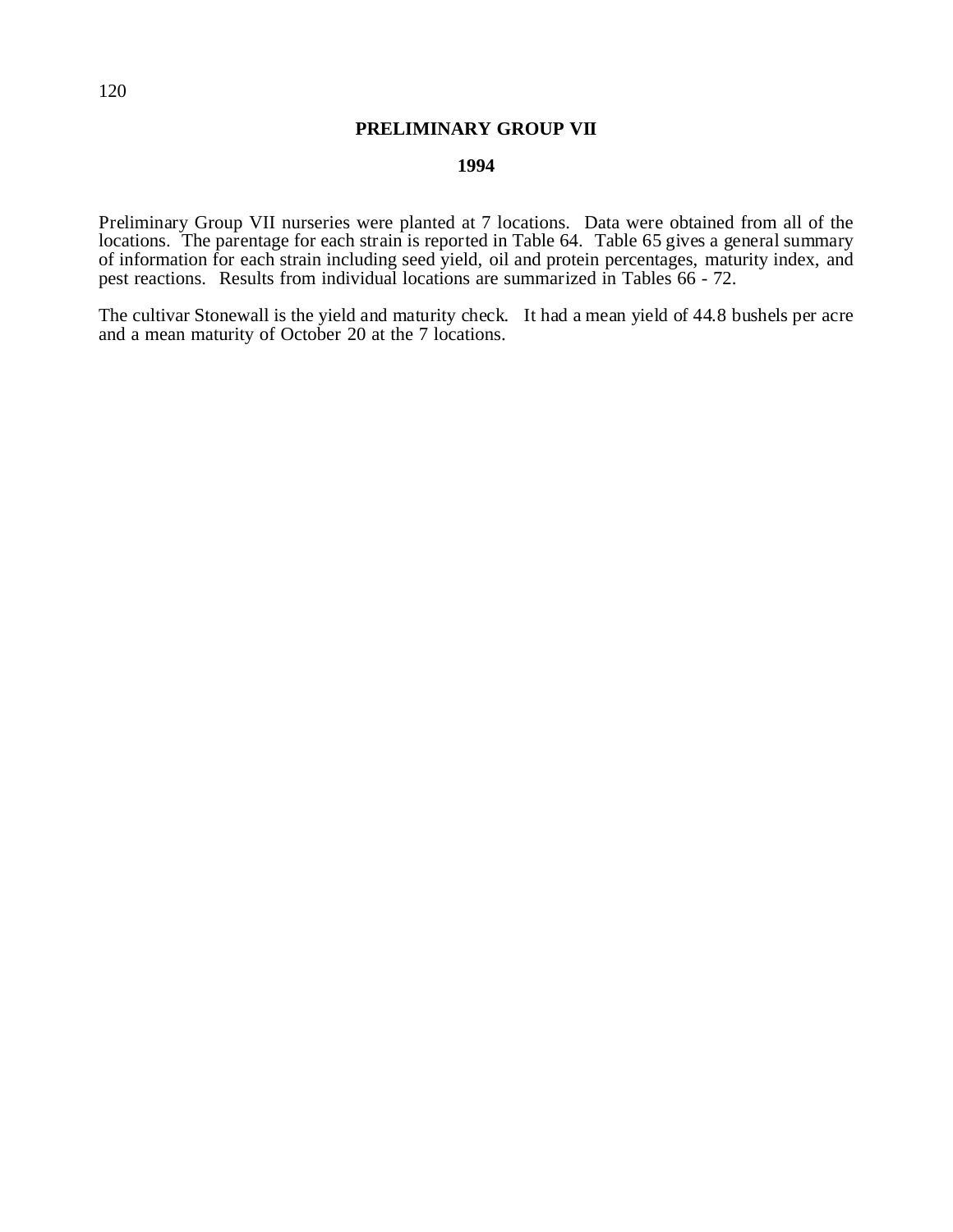|                 |                                  | <b>GENERATION</b> |
|-----------------|----------------------------------|-------------------|
| STRAIN/VARIETY  | PARENTAGE                        | COMPOSITED        |
| 1. STONEWALL    | N73-693 X F76-8757               | F <sub>6</sub>    |
| 2. HASKELL      | <b>JOHNSTON X BRAXTON</b>        | F <sub>5</sub>    |
| 3. CENTENNIAL   | D66-4636 X D68-8847              | F <sub>5</sub>    |
| 4. BRAXTON      | F59-1501 X (BRAGG(3) X D60-7965) | F <sub>5</sub>    |
| 5. AU91-788     | G83-198 X AU89-589               | F <sub>6</sub>    |
| 6. AU91-1074    | G83-198 X AU89-589               | F6                |
| 7. AU91-1387    | AU82-211 X AU82-589              | F <sub>6</sub>    |
| 8. AU91-1398    | AU82-211 X AU82-589              | F6                |
| 9. AU91-1699    | AU82-211 X AU82-589              | F6                |
| 10. AU91-2104   | <b>COOK X AU84-1855</b>          | F6                |
| 11. D91-4759    | <b>EPPS X SHARKEY</b>            | F <sub>5</sub>    |
| 12. D91-4789    | <b>EPPS X SHARKEY</b>            | F <sub>5</sub>    |
| 13. D92-2591    | D67-4793(2) X PI 406607          | F <sub>5</sub>    |
| 14. D91-6201    | SHARKEY X CROCKETT               | F <sub>5</sub>    |
| 15. F91-1542    | A3127 X F87-4039                 | F <sub>5</sub>    |
| 16. F91-1895    | PI417479 X F87-4039              | F <sub>5</sub>    |
| 17. F91-3578    | F85-1108 X F85-7356              | F <sub>6</sub>    |
| 18. F92-1519    | PI417479 X F85-1138              | F7                |
| 19. G90-1587    | <b>COKER 82-622 X HOWARD</b>     | F <sub>6</sub>    |
| 20. G90-1669    | <b>COKER 82-622 X HOWARD</b>     | F <sub>6</sub>    |
| 21. G90-2243    | COKER 82-622 X G81-1949          | F <sub>6</sub>    |
| 22. G90-3258    | STONEWALL X BRYAN                | F <sub>6</sub>    |
| 23. G90-3262    | STONEWALL X BRYAN                | F <sub>6</sub>    |
| 24. G91-5245    | <b>LAMAR X COKER 6738</b>        | F <sub>6</sub>    |
| 25. N92-610     | N85-492 X PI438302B              | F <sub>6</sub>    |
| 26. N92-705     | N85-574 X PI471938               | F6                |
| 27. N92-715     | N85-574 X PI471938               | F6                |
| 28. N92-727     | AU82-211 X N85-578               | F6                |
| 29. N90-7199    | N77-114 X PI 416937              | F4                |
| 30. N90-7202    | N77-114 X PI 416937              | F4                |
| 31. N91-6117    | GASOY 17 X FC31732               | F <sub>4</sub>    |
| 32. NTCPR92-100 | VANCE X JIZUKA                   | F <sub>4</sub>    |
| 33. NTCPR92-115 | VANCE X JIZUKA                   | F <sub>4</sub>    |
| 34. NTCEBH91-42 | VANCE X NC 112                   | F <sub>4</sub>    |
| 35. SC91-483    | <b>HUTCHESON X THOMAS</b>        | F <sub>5</sub>    |
| 36. SC91-1767   | <b>COKER 6847 X STONEWALL</b>    | F5                |
| 37. SC91-1791   | <b>COKER 6847 X STONEWALL</b>    | F5                |
| 38. SC91-1907   | NK'S S83-30 X HUTCHESON          | F <sub>5</sub>    |
| 39. SC91-2410   | NK'S S83-30 X HOWARD             | F5                |
| 40. TSB92-1181  | D82-10143 X THOMAS               | F5                |
| 41. TSB92-1316  | AU82-211 X THOMAS                | F <sub>5</sub>    |
| 42. TSB92-1382  | D82-10143 X R83-44S              | F <sub>5</sub>    |
| 43. TSB92-3453  | <b>SHARKEY X S82-1338</b>        | F <sub>5</sub>    |
| 44. TSB92-3784  | D82-10143 X COLQUITT             | F <sub>5</sub>    |
| 45. TSB92-3917  | <b>AU82-211 X BRAXTON</b>        | F <sub>5</sub>    |

TABLE 64 - PARENTAGE OF STRAIN/VARIETY GROWN IN PRELIMINARY GROUP VII, 1994.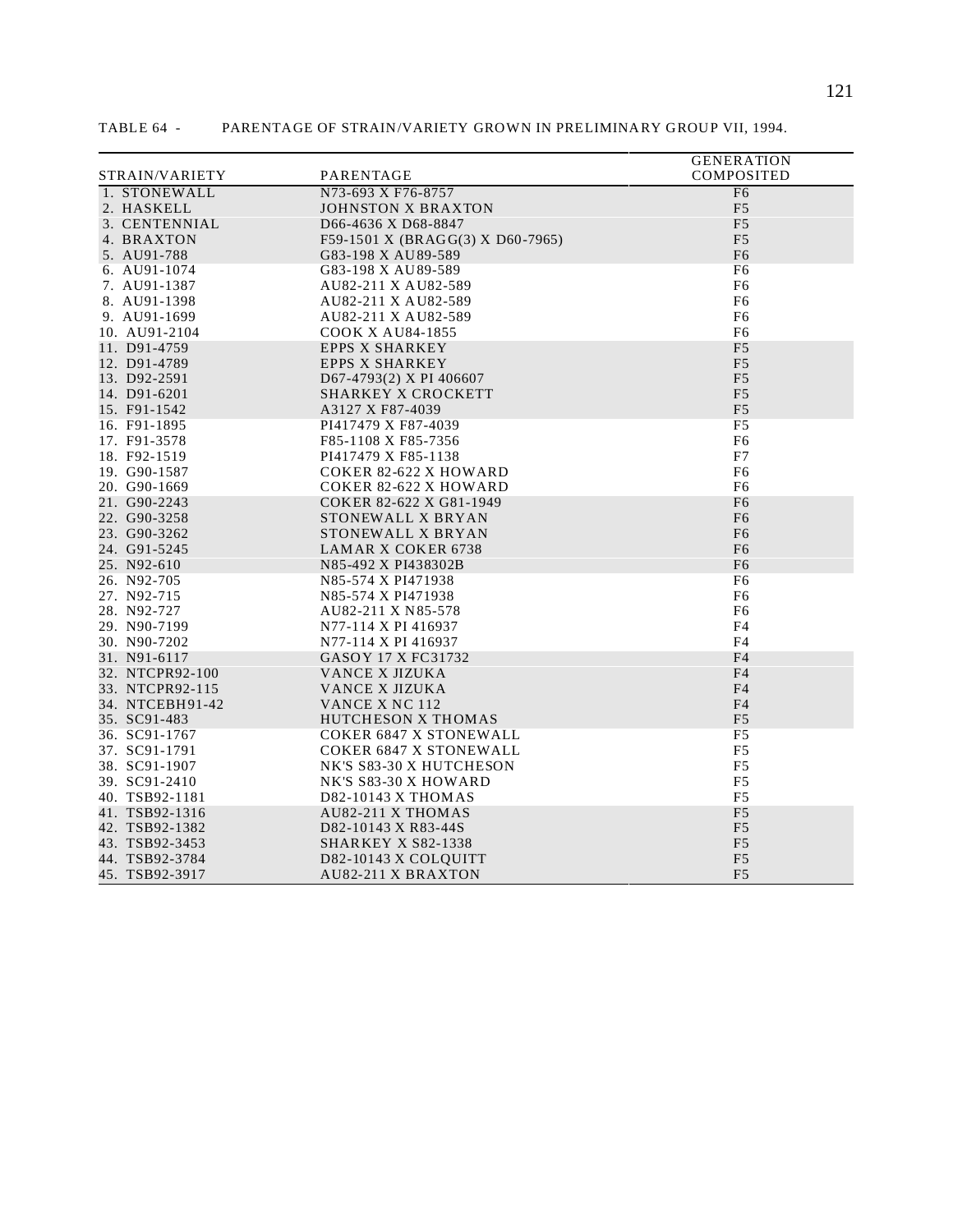| STRAIN/<br>VARIETY | <b>SEED</b><br>YIELD <sup>+</sup> | MAT.<br><b>INDEX</b> | HT.    | OIL      | <b>PROTEIN</b> | <b>SEED</b><br><b>SIZE</b> | LODG-<br><b>ING</b> | <b>SEED</b><br>QTY. |
|--------------------|-----------------------------------|----------------------|--------|----------|----------------|----------------------------|---------------------|---------------------|
| <b>STONEWALL</b>   | 44.8                              | 10/19                | 37     | 20.5     | 44.6           | 15.2                       | 2.6                 | 1.6                 |
| <b>HASKELL</b>     | 48.3                              | $2+$                 | 38     | 20.1     | $42.8 -$       | 15.5                       | 2.4                 | 1.7                 |
| <b>CENTENNIAL</b>  | 43.7                              | $4-$                 | 36     | 20.0     | 45.3           | 14.8                       | 2.2                 | 1.6                 |
| <b>BRAXTON</b>     | 43.8                              | $3+$                 | 40     | 19.8     | 44.0           | 15.5                       | 2.4                 | 1.8                 |
| AU91-788           | 48.6                              | $2+$                 | 38     | 20.3     | $43.2 -$       | 9.2                        | 2.5                 | 1.6                 |
| AU91-1074          | 41.2                              | $3+$                 | 35     | 20.5     | $41.8 -$       | 11.4                       | 2.1                 | 1.6                 |
| AU91-1387          | 40.6                              | $3+$                 | 39     | 20.3     | 45.2           | 15.7                       | 2.5                 | 1.7                 |
| AU91-1398          | 43.2                              | $\boldsymbol{0}$     | 36     | 20.4     | 44.7           | 13.2                       | 1.7                 | 1.7                 |
| AU91-1699          | 41.7                              | $2+$                 | 37     | 20.8     | $42.4 -$       | 13.7                       | 2.6                 | 1.7                 |
| AU91-2104          | 44.6                              | $4+$                 | 39     | 20.3     | $42.6 -$       | 13.0                       | 2.3                 | 1.7                 |
| D91-4759           | 47.8                              | $2+$                 | 36     | 19.8     | 45.5           | 13.5                       | 2.6                 | 1.7                 |
| D91-4789           | 45.3                              | $\boldsymbol{0}$     | 41     | 19.8     | 45.0           | 13.6                       | $2.8\,$             | 1.6                 |
| D92-2591           | 41.1                              | $2-$                 | 35     | $18.2 -$ | $50.8+$        | 10.6                       | 2.2                 | 1.6                 |
| D91-6201           | 43.2                              | $4+$                 | 41     | 19.2     | 45.2           | 14.7                       | 2.7                 | 1.7                 |
| F91-1542           | $36.7 -$                          | $1-$                 | 34     | 20.1     | $42.4 -$       | 11.1                       | 2.3                 | 1.7                 |
| F91-1895           | $35.3 -$                          | $2 -$                | 35     | 18.8-    | 45.0           | 16.1                       | 2.3                 | 1.9                 |
| F91-3578           | 37.9                              | $1+$                 | 38     | $16.0 -$ | $42.6 -$       | 11.5                       | 3.0                 | 1.9                 |
| F92-1519           | 42.4                              | $1+$                 | 35     | 19.6     | $41.7 -$       | 10.9                       | 3.1                 | 1.7                 |
| G90-1587           | 44.6                              | $\boldsymbol{0}$     | 35     | 20.0     | 44.3           | 13.1                       | 1.8                 | 1.6                 |
| G90-1669           | 46.8                              | $3+$                 | 38     | 20.0     | $43.4 -$       | 12.3                       | 2.3                 | 1.7                 |
| G90-2243           | 42.7                              | $5+$                 | 38     | 20.7     | $41.8 -$       | 14.0                       | 2.8                 | 1.6                 |
|                    | 48.4                              | $\boldsymbol{0}$     | 33     | 20.6     | $42.7 -$       | 14.9                       |                     |                     |
| G90-3258           |                                   |                      | 38     |          |                |                            | 1.6                 | 1.7                 |
| G90-3262           | 42.2                              | $\boldsymbol{0}$     |        | 20.0     | 43.8           | 10.4                       | 2.3                 | 1.6                 |
| G91-5245           | 43.9                              | $2+$                 | 36     | 20.5     | 44.0           | 14.4                       | $2.0\,$             | 1.6                 |
| N92-610            | 44.3                              | $5+$                 | 34     | 20.6     | $41.9 -$       | 18.8                       | $2.0\,$             | 2.4                 |
| N92-705            | 41.7                              | $3-$                 | 36     | 20.8     | $42.6 -$       | 18.2                       | 1.9                 | 1.9                 |
| N92-715            | 40.5                              | $3+$                 | 35     | 21.7     | $41.8 -$       | 13.7                       | 3.1                 | 1.7                 |
| N92-727            | 47.4                              | $3+$                 | 39     | 20.6     | $43.0 -$       | 18.2                       | 1.8                 | $2.0\,$             |
| N90-7199           | 49.1                              | $2+$                 | 32     | 20.4     | $42.1 -$       | 13.7                       | 2.2                 | 1.8                 |
| N90-7202           | 42.5                              | $5+$                 | 37     | 20.4     | 43.4           | 13.1                       | 2.6                 | 1.7                 |
| N91-6117           | 42.3                              | $5+$                 | 42     | 19.5     | $42.9 -$       | 16.0                       | 2.9                 | 1.7                 |
| NTCPR92-100        | $31.1 -$                          | $3+$                 | 35     | $17.8 -$ | $47.1+$        | 7.7                        | 2.4                 | 1.7                 |
| NTCPR92-115        | $37.6 -$                          | $2-$                 | $30\,$ | $18.1 -$ | $47.4+$        | $8.0\,$                    | 2.5                 | 1.5                 |
| NTCEBH91-42        | 39.4                              | $4-$                 | 33     | 17.9-    | $50.5+$        | 8.5                        | 3.3                 | 1.5                 |
| SC91-483           | 45.5                              | $1+$                 | 41     | 20.2     | 44.1           | 15.5                       | 1.8                 | 1.7                 |
| SC91-1767          | 44.7                              | $\overline{0}$       | 40     | 21.0     | $43.2 -$       | 14.2                       | $2.5$               | 1.7                 |
| SC91-1791          | 50.0                              | $1 -$                | 40     | 21.0     | 45.5           | 15.0                       | 2.3                 | 1.7                 |
| SC91-1907          | 45.5                              | $1+$                 | 39     | 21.0     | $42.4 -$       | 12.8                       | 1.8                 | 1.6                 |
| SC91-2410          | 46.0                              | $2+$                 | 38     | 20.3     | $42.8 -$       | 13.4                       | 2.3                 | 1.6                 |
| TSB92-1181         | 42.1                              | $4+$                 | 39     | 19.9     | 43.8           | 14.4                       | 2.2                 | 1.6                 |
| TSB92-1316         | 41.9                              | $3+$                 | 38     | 20.2     | $42.3 -$       | 14.0                       | 2.7                 | 1.6                 |
| TSB92-1382         | 40.6                              | $3+$                 | $40\,$ | $18.5 -$ | 44.7           | 12.0                       | 3.4                 | 1.7                 |
| TSB92-3453         | 43.6                              | $4+$                 | 42     | 19.8     | 45.3           | 13.4                       | 2.6                 | 1.6                 |
| TSB92-3784         | 38.0                              | $3+$                 | 35     | $18.3 -$ | 45.4           | 10.1                       | 1.8                 | 1.6                 |
| TSB92-3917         | 41.3                              | $6+$                 | 40     | 20.4     | 44.2           | 15.4                       | 2.2                 | 1.8                 |
| Overall Mean       | 43.0                              |                      |        | 19.9     | 44.0           |                            |                     |                     |
| L.S.D. (0.05)      | 7.0                               |                      |        | 1.5      | 1.2            |                            |                     |                     |
| $C.V.$ (%)         | 12.9                              |                      |        | 6.2      | $2.0\,$        |                            |                     |                     |

#### TABLE 65 - GENERAL SUMMARY OF PERFORMANCE AND PEST REACTION OF STRAIN/VARIETY GROWN IN PRELIMINARY GROUP VII, 1994.

† Data from Blackville, SC (A) and Jay, FL not included in mean.

### 122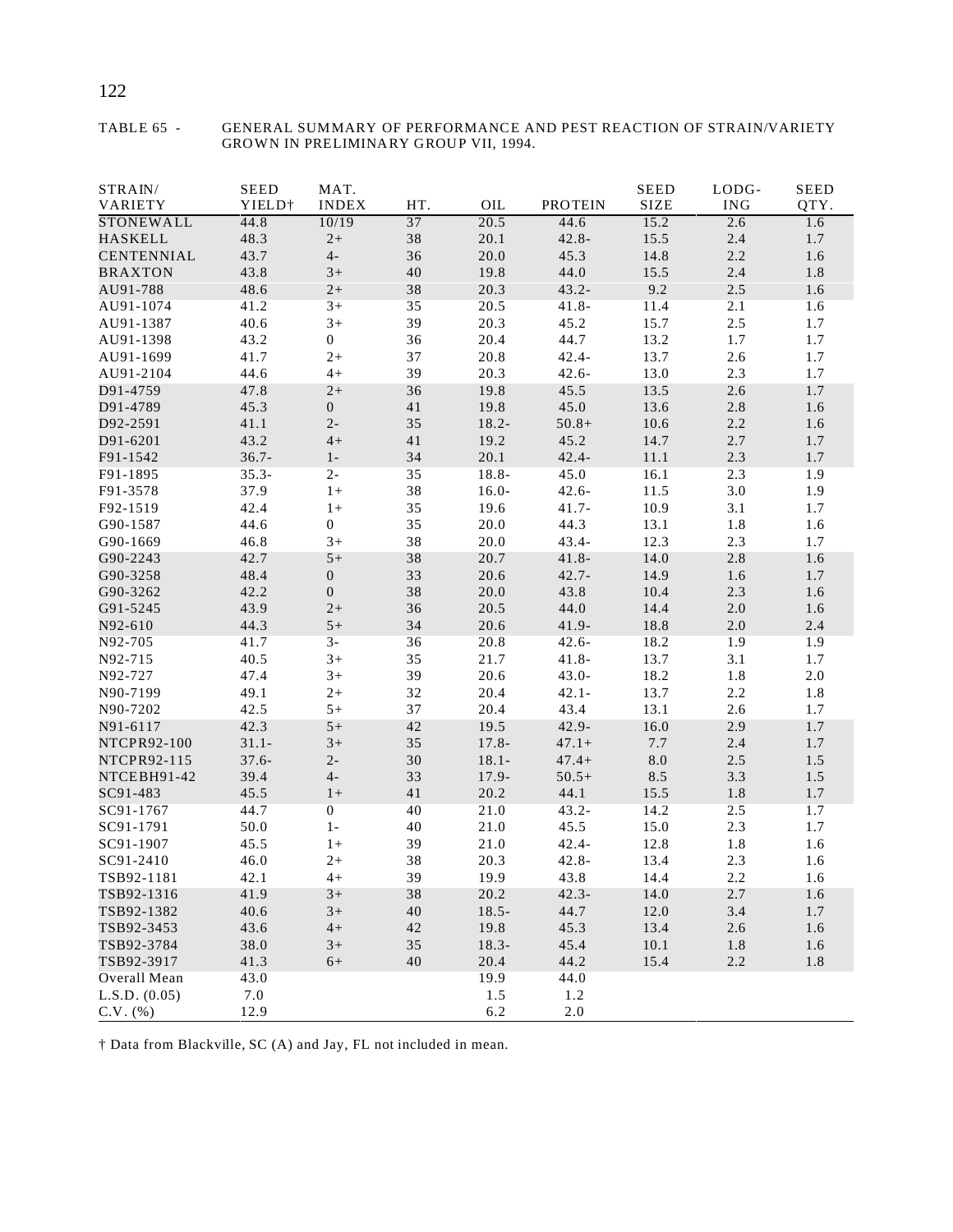|                   |      |      |                             |         | <b>STEM</b>   | <b>STEM</b> |
|-------------------|------|------|-----------------------------|---------|---------------|-------------|
| STRAIN/           | M.a. | M.i. | SCN                         | SCN     | <b>CANKER</b> | CANKER      |
| VARIETY           | TN   | TN   | $\ensuremath{\mathfrak{Z}}$ | 14      | MS            | TX          |
| STONEWALL         | 3.4  | 1.0  | 1.3                         | 3.0     | 2.0           | 1.0         |
| <b>HASKELL</b>    | 1.0  | 1.0  | 5.0                         | $4.0\,$ | $1.0\,$       | $0.0\,$     |
| <b>CENTENNIAL</b> | 1.0  | 1.0  | 1.4                         | 3.7     | 4.0           | 2.0         |
| <b>BRAXTON</b>    | 1.0  | 1.0  | 5.0                         | 4.0     | 1.0           | 1.0         |
| AU91-788          | 3.0  | 1.0  | 1.4                         | 4.0     | 4.0           | 2.0         |
| AU91-1074         | 1.0  | 1.0  | 1.4                         | 3.0     | 3.6           | 1.0         |
| AU91-1387         | 1.3  | 1.0  | 4.7                         | 4.4     | 2.4           | 0.0         |
| AU91-1398         | 1.1  | 1.0  | 2.2                         | 3.1     | 3.4           | 0.0         |
| AU91-1699         | 1.0  | 1.0  | 1.2                         | 4.0     | 1.0           | 0.0         |
| AU91-2104         | 2.0  | 1.0  | 5.0                         | 4.0     | 5.0           | 3.0         |
| D91-4759          | 3.3  | 1.0  | 1.1                         | 1.1     | 1.0           | 0.0         |
| D91-4789          | 3.7  | 1.3  | 1.0                         | 1.0     | 2.0           | 0.0         |
| D92-2591          | 2.0  | 1.0  | 5.0                         | 3.0     | 1.0           | 0.0         |
| D91-6201          | 3.0  | 1.0  | 4.3                         | 4.0     | 1.0           | 0.0         |
| F91-1542          | 1.4  | 1.0  | 4.0                         | 5.0     | $1.2\,$       | 0.0         |
| F91-1895          | 2.3  | 1.0  | 4.0                         | 4.0     | 3.3           | 0.0         |
| F91-3578          | 1.1  | 1.0  | 1.0                         | 4.3     | 4.0           | 6.0         |
| F92-1519          | 2.0  | 1.0  | 5.0                         | 4.4     | 1.1           | 0.0         |
| G90-1587          | 1.0  | 1.0  | 1.0                         | $1.2\,$ | 2.0           | 0.0         |
| G90-1669          | 1.3  | 1.0  | 1.0                         | $1.2\,$ | 4.0           | 2.0         |
| G90-2243          | 1.2  | 1.0  | 1.0                         | 4.3     | 3.4           | 0.0         |
| G90-3258          | 1.0  | 1.0  | 1.0                         | 5.0     | 4.0           | 1.0         |
| G90-3262          | 1.0  | 1.0  | 1.3                         | 4.4     | 3.4           | 1.0         |
| G91-5245          | 1.3  | 1.0  | $1.1\,$                     | 5.0     | 1.3           | 0.0         |
| N92-610           | 3.1  | 1.0  | 4.0                         | 4.3     | 4.4           | 2.0         |
| N92-705           | 4.0  | 2.0  | 4.3                         | 5.0     | 5.0           | 5.0         |
| N92-715           | 3.0  | 1.0  | 3.4                         | 4.3     | $ -$          | 2.0         |
| N92-727           | 4.0  | 1.3  | 4.2                         | 5.0     | 4.0           | 0.0         |
| N90-7199          | 4.0  | 1.0  | 5.0                         | 5.0     | 3.0           | 0.0         |
| N90-7202          | 3.0  | 2.0  | 5.0                         | 5.0     | 2.3           | 1.0         |
| N91-6117          | 3.4  | 1.1  | 4.3                         | 5.0     | $1.0\,$       | $1.0\,$     |
| NTCPR92-100       | 4.0  | 1.4  | 5.0                         | 5.0     | 3.4           | 2.0         |
| NTCPR92-115       | 4.3  | 1.3  | 4.3                         | 4.3     | 4.0           | 0.0         |
| NTCEBH91-42       | 3.7  | 2.0  | 3.7                         | 3.0     | 4.0           | 4.0         |
| SC91-483          | 2.3  | 1.0  | 4.3                         | 3.4     | 1.0           | 0.0         |
| SC91-1767         | 2.2  | 1.0  | 2.0                         | 5.0     | 1.0           | 0.0         |
| SC91-1791         | 4.0  | 1.0  | 1.3                         | 4.3     | 1.4           | 0.0         |
| SC91-1907         | 1.1  | 1.0  | 5.0                         | 5.0     | 1.0           | 0.0         |
| SC91-2410         | 1.0  | 1.0  | 1.1                         | 2.0     | 1.0           | 0.0         |
| TSB92-1181        | 2.1  | 1.0  | 4.4                         | 4.0     | 1.1           | 0.0         |
| TSB92-1316        | 2.3  | 2.0  | 1.0                         | 4.3     | 3.0           | 1.0         |
| TSB92-1382        | 1.0  | 1.0  | 4.4                         | 4.0     | $2.0\,$       | 0.0         |
| TSB92-3453        | 4.0  | 2.4  | 1.0                         | 4.1     | 1.0           | 0.0         |
| TSB92-3784        | 2.0  | 1.0  | 5.0                         | 5.0     | 1.0           | 0.0         |
| TSB92-3917        | 1.0  | 1.0  | 5.0                         | 5.0     | 1.0           | 0.0         |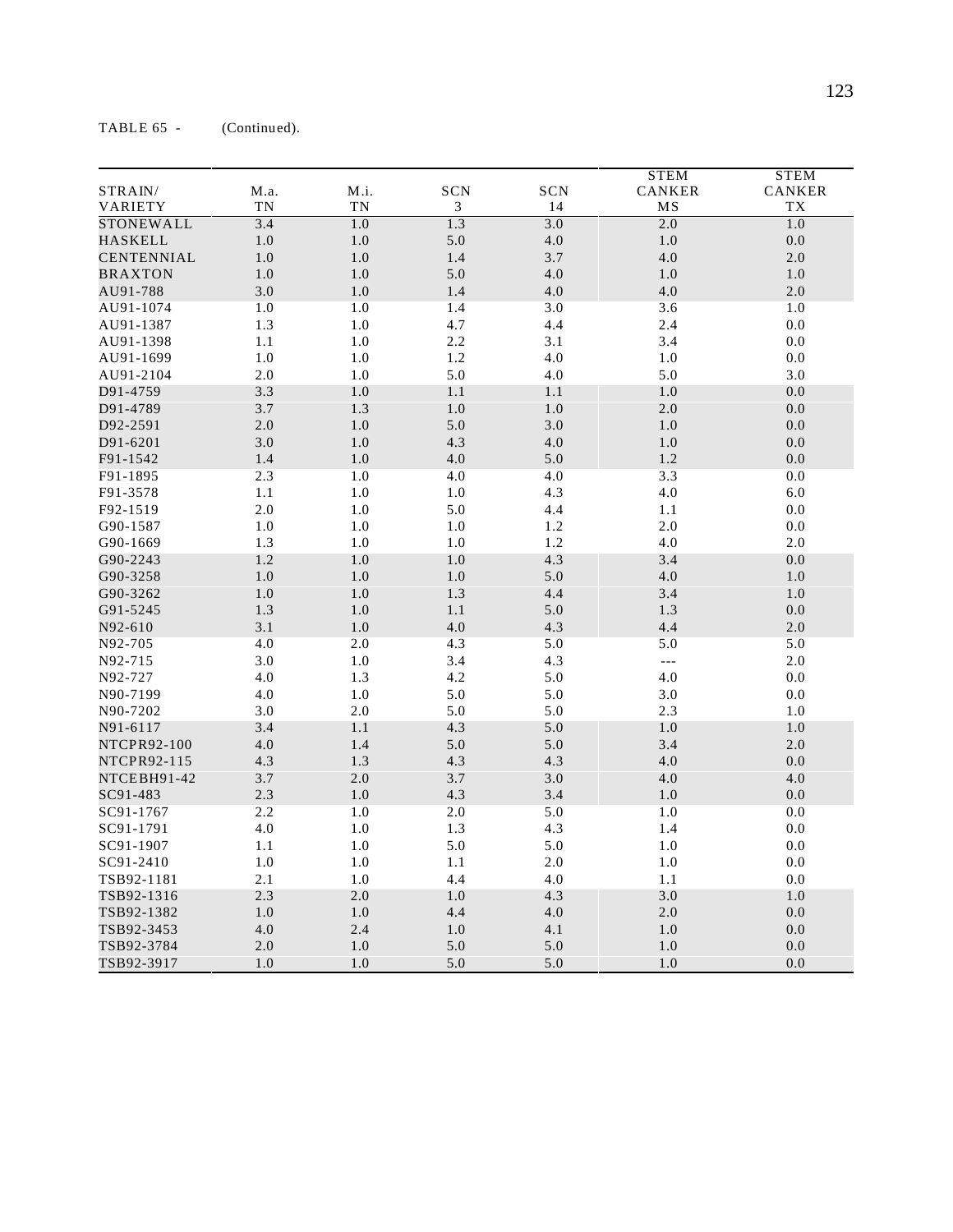|                   |               | <b>BEAU-</b> |                               |                                               |              |                        |                       |             |
|-------------------|---------------|--------------|-------------------------------|-----------------------------------------------|--------------|------------------------|-----------------------|-------------|
| STRAIN/           | <b>ATHENS</b> | <b>MONT</b>  | <b>BLACK-</b><br><b>VILLE</b> | <b>JACKSON</b><br><b>SPRINGS</b>              | $_{\rm JAY}$ | STONE-<br><b>VILLE</b> | TALLA-<br><b>SSEE</b> |             |
| <b>VARIETY</b>    | GA            | <b>TX</b>    | $SC(A)$ †                     | <b>NC</b>                                     | FL+          | MS(B)                  | $\mathbf{AL}$         | <b>MEAN</b> |
| STONEWALL         | 41.6          | 36.2         | 45.4                          | 45.7                                          | 24.2         | 42.8                   | 57.5                  | 44.8        |
| HASKELL           | $54.4+$       | 35.7         | 45.5                          | $59.3+$                                       | 23.7         | 43.8                   | 48.5                  | 48.3        |
| <b>CENTENNIAL</b> | 48.8          | 36.8         | 44.6                          | 44.6                                          | 24.8         | $33.5 -$               | 55.0                  | 43.7        |
| <b>BRAXTON</b>    | $32.5 -$      | 33.7         | 38.3                          | 52.3                                          | 28.1         | 43.0                   | 57.5                  | 43.8        |
| AU91-788          | 50.1          | 42.7         | 51.3                          | 51.5                                          | 23.7         | 41.0                   | 57.5                  | 48.6        |
| AU91-1074         | 37.2          | 39.1         | 50.1                          | 47.1                                          | 28.1         | 37.8                   | 45.0                  | 41.2        |
| AU91-1387         | 38.3          | 38.0         | 37.1                          | 45.4                                          | 24.2         | 41.7                   | $39.5 -$              | 40.6        |
| AU91-1398         | $50.4+$       | 34.7         | 38.9                          | 41.8                                          | 28.1         | 42.5                   | 46.5                  | 43.2        |
| AU91-1699         | 43.5          | 36.1         | 49.3                          | 37.1                                          | 18.2         | 42.5                   | 49.5                  | 41.7        |
| AU91-2104         | 49.0          | 33.3         | 57.0                          | 51.2                                          | 19.3         | 42.8                   | 47.0                  | 44.6        |
| D91-4759          | $53.9+$       | 29.7         | 34.0                          | 50.2                                          | 21.5         | 47.2                   | 58.0                  | 47.8        |
| D91-4789          | $54.7+$       | 34.1         | 33.8                          | 48.1                                          | 23.7         | 40.3                   | 49.5                  | 45.3        |
| D92-2591          | 37.5          | 37.3         | 40.2                          | 42.4                                          | 19.8         | $34.3 -$               | 54.0                  | 41.1        |
| D91-6201          | 40.1          | 33.9         | 36.8                          | 49.5                                          | 23.7         | 42.7                   | 50.0                  | 43.2        |
| F91-1542          | 39.8          | 28.2         | 48.4                          | 43.6                                          | 29.2         | 38.1                   | $34.0 -$              | $36.7 -$    |
| F91-1895          | 35.6          | 31.2         | 30.0                          | $\mathord{\hspace{1pt}\text{--}\hspace{1pt}}$ | 27.5         | $35.5 -$               | $39.0 -$              | $35.3 -$    |
| F91-3578          | 41.6          | $21.4-$      | 30.0                          | 42.5                                          | 28.6         | 36.7                   | 47.5                  | 37.9        |
| F92-1519          | 48.0          | 39.4         | 37.1                          | 50.9                                          | 27.5         | $31.1 -$               | $42.5 -$              | 42.4        |
| G90-1587          | $53.5+$       | 27.6         | 41.3                          | 44.9                                          | 27.5         | 41.8                   | 55.0                  | 44.6        |
| G90-1669          | $52.5+$       | 29.4         | 43.3                          | 56.3                                          | 30.8         | 37.6                   | 58.5                  | 46.8        |
| G90-2243          | 33.6          | 33.6         | 35.5                          | 50.5                                          | 34.7         | 44.3                   | 51.5                  | 42.7        |
| G90-3258          | $59.4+$       | 35.9         | 39.8                          | 46.1                                          | 24.2         | 44.9                   | 55.5                  | 48.4        |
| G90-3262          | 45.3          | 26.5         | 38.5                          | 49.2                                          | 24.8         | 40.1                   | 50.0                  | 42.2        |
| G91-5245          | $52.5+$       | 25.8         | 56.0                          | 50.5                                          | 23.7         | 39.9                   | 51.0                  | 43.9        |
| N92-610           | 47.4          | 34.7         | 47.3                          | 47.0                                          | 17.6         | 42.8                   | 49.5                  | 44.3        |
| N92-705           | 37.0          | 26.2         | 36.9                          | 49.5                                          | 18.2         | 43.9                   | 52.0                  | 41.7        |
| N92-715           | 34.2          | 35.0         | 46.8                          | 44.5                                          | 27.5         | 40.2                   | 48.5                  | 40.5        |
| N92-727           | 37.9          | 44.7         | 33.4                          | 49.8                                          | 21.5         | 41.3                   | 63.0                  | 47.4        |
| N90-7199          | 43.3          | 38.6         | 38.0                          | 53.7                                          | 22.0         | 48.2                   | 61.5                  | 49.1        |
| N90-7202          | 43.9          | 37.9         | 40.4                          | 45.4                                          | 24.8         | 38.9                   | 46.5                  | 42.5        |
| N91-6117          | 37.7          | 33.7         | 51.3                          | 41.1                                          | 25.3         | 39.2                   | 60.0                  | 42.3        |
| NTCPR92-100       | $23.4 -$      | 25.2         | 45.1                          | 43.4                                          | 14.9         | $21.3-$                | $42.0 -$              | $31.1 -$    |
| NTCPR92-115       | 39.2          | 32.8         | 38.8                          | 44.3                                          | 13.2         | $27.1 -$               | 44.5                  | $37.6 -$    |
| NTCEBH91-42       | 43.1          | 35.5         | 24.5                          | 41.7                                          | 17.6         | $25.9 -$               | 51.0                  | 39.4        |
| SC91-483          | $50.8+$       | 31.6         | 48.8                          | 54.1                                          | 34.1         | $36.2 -$               | 55.0                  | 45.5        |
| SC91-1767         | 43.0          | 40.9         | 52.7                          | 48.4                                          | 29.7         | 47.0                   | $44.0 -$              | 44.7        |
| SC91-1791         | $54.6+$       | 39.8         | 56.1                          | 50.5                                          | 23.1         | 46.9                   | 58.0                  | 50.0        |
| SC91-1907         | 45.6          | 32.7         | 35.1                          | 46.8                                          | 19.3         | 46.2                   | 56.0                  | 45.5        |
| SC91-2410         | $54.9+$       | 40.0         | 50.4                          | 43.6                                          | 24.8         | 41.2                   | 50.5                  | 46.0        |
| TSB92-1181        | 47.6          | 40.2         | 46.3                          | 41.0                                          | 28.1         | 37.7                   | $44.0 -$              | 42.1        |
| TSB92-1316        | 38.0          | 44.3         | 41.9                          | 41.7                                          | 21.5         | 39.2                   | 46.5                  | 41.9        |
| TSB92-1382        | 41.3          | 35.1         | 33.0                          | 44.6                                          | 25.3         | $35.5 -$               | 46.5                  | 40.6        |
| TSB92-3453        | $60.1 +$      | 30.6         | 40.1                          | $\sim$                                        | 26.4         | 37.7                   | 46.0                  | 43.6        |
| TSB92-3784        | 35.9          | 36.7         | 29.4                          | 36.2                                          | 24.2         | 40.0                   | $41.0 -$              | 38.0        |
| TSB92-3917        | $56.3+$       | 35.1         | 41.7                          | 34.9                                          | 33.6         | 40.0                   | $40.0 -$              | 41.3        |
| Overall Mean      | 44.6          | 34.5         | 41.8                          | 46.7                                          | 24.5         | 39.6                   | 49.9                  | 43.0        |
| L.S.D. (0.05)     | 8.6           | 13.5         | 21.4                          | 11.4                                          | 12.0         | 6.3                    | 13.4                  | 7.0         |
| $C.V.$ $(\% )$    | 11.3          | 19.5         | 25.5                          | 11.5                                          | 24.3         | 7.9                    | 13.3                  | 12.9        |

TABLE 66 - SEED YIELD, IN BUSHELS PER ACRE, FOR STRAIN/VARIETY IN PRELIMINARY GROUP VII, 1994.

† Not included in mean.

### 124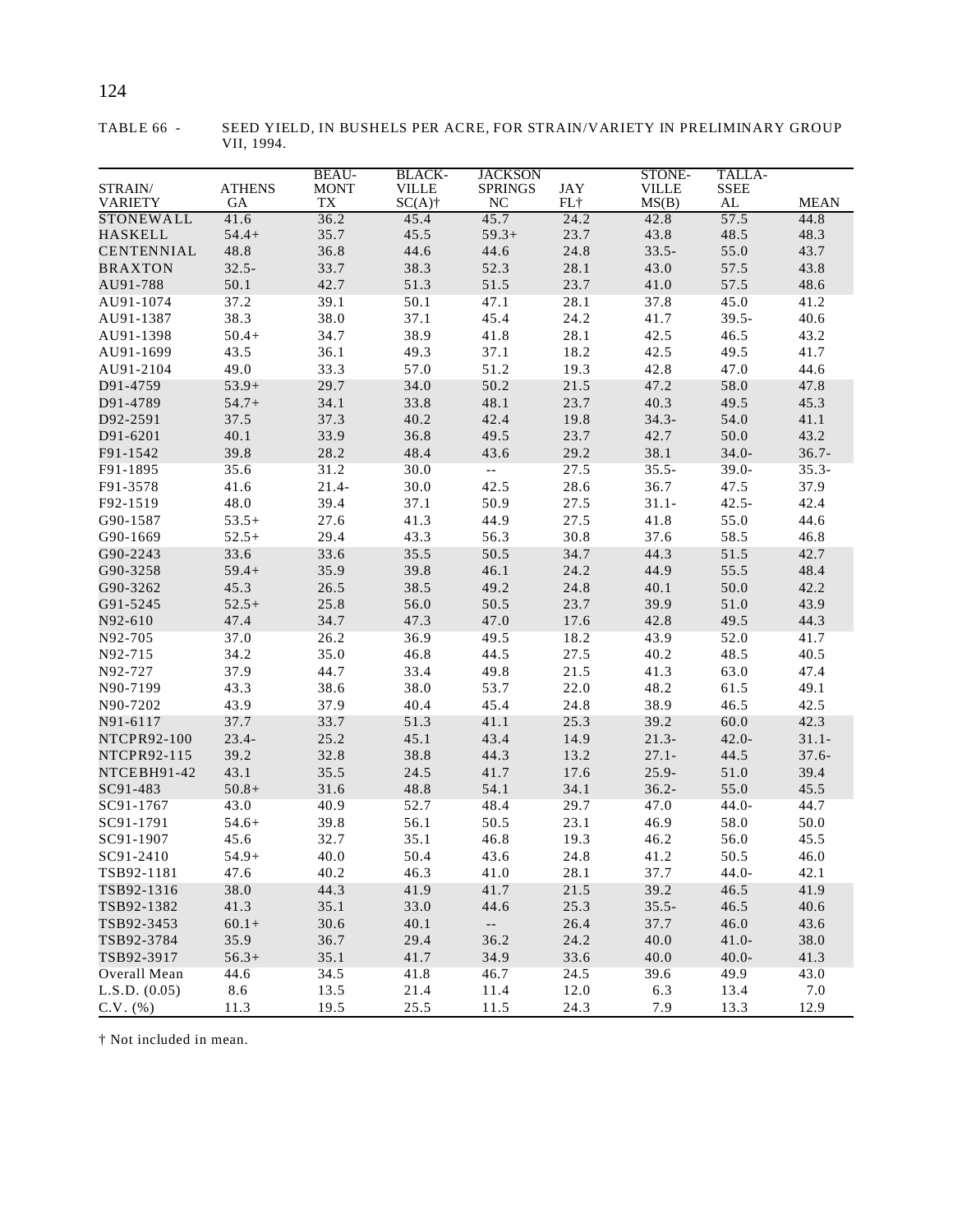|                   |               | <b>BEAU-</b> | <b>JACKSON</b> |       | STONE-       | TALLA-      |             |
|-------------------|---------------|--------------|----------------|-------|--------------|-------------|-------------|
| STRAIN/           | <b>ATHENS</b> | <b>MONT</b>  | <b>SPRINGS</b> | JAY   | <b>VILLE</b> | <b>SSEE</b> |             |
| VARIETY           | GA            | TX           | NC             | $FL+$ | MS(B)        | ${\bf AL}$  | <b>MEAN</b> |
| STONEWALL         | 20.8          | 21.0         | 20.5           | 21.8  | 20.2         | 19.9        | 20.5        |
| <b>HASKELL</b>    | 19.9          | $21.0\,$     | 19.3           | 20.9  | 20.2         | 20.0        | 20.1        |
| <b>CENTENNIAL</b> | 19.8          | 19.8         | 19.8           | 22.2  | 19.8         | 20.7        | 20.0        |
| <b>BRAXTON</b>    | 19.6          | 20.0         | 19.5           | 21.4  | 19.7         | 20.2        | 19.8        |
| AU91-788          | 19.9          | 20.2         | 20.1           | 21.6  | 20.8         | 20.6        | 20.3        |
| AU91-1074         | 20.5          | 20.8         | 19.6           | 22.1  | 21.0         | 20.4        | 20.5        |
| AU91-1387         | 19.7          | 20.3         | 20.4           | 21.4  | 20.6         | 20.5        | 20.3        |
| AU91-1398         | 20.5          | 20.2         | 20.4           | 21.6  | 20.3         | 20.8        | 20.4        |
| AU91-1699         | 20.3          | 20.9         | 19.9           | 22.4  | 21.5         | 21.6        | 20.8        |
| AU91-2104         | 20.1          | 20.4         | 19.5           | 21.7  | 21.0         | 20.6        | 20.3        |
| D91-4759          | 19.6          | 19.6         | 19.8           | 21.6  | 19.9         | 20.0        | 19.8        |
| D91-4789          | 19.9          | 19.0         | 19.4           | 21.6  | 20.4         | 20.3        | 19.8        |
| D92-2591          | 18.3          | 17.6         | 18.4           | 19.8  | 18.2         | 18.7        | 18.2        |
| D91-6201          | 19.6          | 19.1         | 18.9           | 20.6  | 19.2         | 19.4        | 19.2        |
| F91-1542          | 19.7          | 20.3         | 19.4           | 21.1  | 20.7         | 20.4        | 20.1        |
| F91-1895          | 18.9          | 18.8         | 18.7           | 18.8  | 18.8         | 18.6        | 18.8        |
| F91-3578          | 19.2          | 19.7         | 18.9           | 20.5  | 20.4         | 19.8        | 16.0        |
| F92-1519          | 19.7          | 20.7         | 19.0           | 21.0  | 19.7         | 18.9        | 19.6        |
| G90-1587          | 20.1          | 19.5         | 19.7           | 21.5  | 20.2         | 20.6        | 20.0        |
| G90-1669          | 20.2          | 20.1         | 19.5           | 21.8  | 19.9         | 20.1        | 20.0        |
| G90-2243          | 20.6          | 20.1         | 20.5           | 22.4  | 20.9         | 21.5        | 20.7        |
| G90-3258          | 21.0          | 20.5         | 20.2           | 22.5  | 20.3         | 20.9        | 20.6        |
|                   | 20.5          | 19.6         | 19.8           | 22.0  | 20.2         | 20.0        | 20.0        |
| G90-3262          |               |              |                | 22.0  | 20.9         |             |             |
| G91-5245          | 20.8          | 19.1         | 20.5           |       |              | 21.0        | 20.5        |
| N92-610           | 20.4          | 20.6         | 19.7           | 21.7  | 21.4         | 20.7        | 20.6        |
| N92-705           | 20.4          | 21.8         | 19.8           | 20.8  | 21.2         | 20.9        | 20.8        |
| N92-715           | 21.1          | 21.4         | 21.6           | 22.8  | 22.2         | 22.0        | 21.7        |
| N92-727           | 20.5          | 20.9         | 19.8           | 21.9  | 21.0         | 20.9        | 20.6        |
| N90-7199          | 20.0          | 21.2         | $20.0\,$       | 21.4  | 20.0         | 20.9        | 20.4        |
| N90-7202          | 20.5          | 20.6         | 19.6           | 21.3  | 20.5         | 20.8        | 20.4        |
| N91-6117          | 19.3          | 19.9         | 19.1           | 20.9  | 19.4         | 19.7        | 19.5        |
| NTCPR92-100       | 17.9          | 17.2         | 17.7           | 18.2  | 18.4         | 17.6        | 17.8        |
| NTCPR92-115       | 17.5          | 17.4         | 18.4           | 19.0  | 19.5         | 17.7        | 18.1        |
| NTCEBH91-42       | 17.6          | 18.4         | 17.7           | 18.1  | 18.1         | 17.5        | 17.9        |
| SC91-483          | 19.7          | 20.4         | 20.4           | 21.2  | 19.9         | 20.6        | 20.2        |
| SC91-1767         | 20.8          | 21.2         | 20.6           | 22.1  | 21.0         | 21.2        | 21.0        |
| SC91-1791         | 21.1          | 20.8         | 20.8           | 22.3  | 21.3         | 21.1        | 21.0        |
| SC91-1907         | 20.9          | 20.6         | 20.4           | 21.9  | 21.5         | 21.4        | 21.0        |
| SC91-2410         | 20.4          | 20.4         | 19.6           | 21.1  | 20.3         | 20.8        | 20.3        |
| TSB92-1181        | 19.9          | 20.1         | 19.8           | 20.6  | 19.9         | 19.9        | 19.9        |
| TSB92-1316        | 19.8          | 20.5         | 20.1           | 21.7  | 20.5         | 20.3        | 20.2        |
| TSB92-1382        | 18.8          | 18.0         | 18.7           | 20.6  | 18.3         | 18.8        | 18.5        |
| TSB92-3453        | 19.4          | 20.4         | 19.2           | 21.3  | 20.0         | 19.9        | 19.8        |
| TSB92-3784        | 19.2          | 18.0         | 18.6           | 19.9  | 18.4         | 17.4        | 18.3        |
| TSB92-3917        | 20.3          | 20.5         | 20.0           | 21.7  | 20.4         | 21.0        | 20.4        |

TABLE 67 - OIL PERCENTAGES FOR STRAIN/VARIETY IN PRELIMINARY GROUP VII, 1994.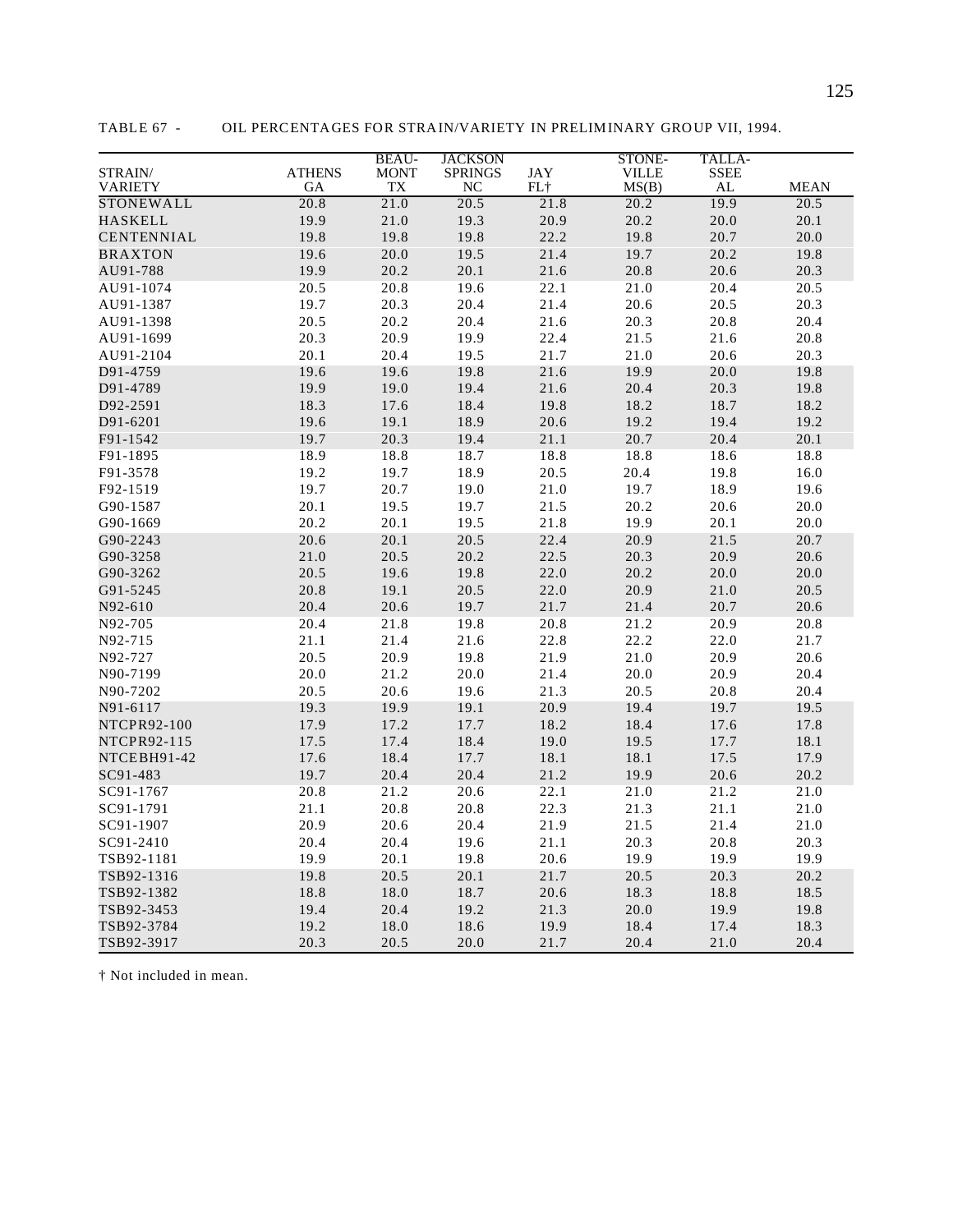|                   |               | BEAU-        | <b>JACKSON</b> |              | STONE-       | TALLA-       |              |
|-------------------|---------------|--------------|----------------|--------------|--------------|--------------|--------------|
| STRAIN/           | <b>ATHENS</b> | <b>MONT</b>  | SPRINGS        | <b>JAY</b>   | <b>VILLE</b> | <b>SSEE</b>  |              |
| VARIETY           | GA            | <b>TX</b>    | NC             | $FL+$        | MS(B)        | AL           | MEAN         |
| <b>STONEWALL</b>  | 43.6          | 45.3         | 43.8           | 42.3         | 42.9         | 47.6         | 44.6         |
| <b>HASKELL</b>    | 41.1          | 44.3         | 42.0           | 42.1         | 43.1         | 43.7         | 42.8         |
| <b>CENTENNIAL</b> | 45.0          | 47.9         | 44.2           | 41.9         | 44.4         | 45.0         | 45.3         |
| <b>BRAXTON</b>    | 43.3          | 46.4         | 43.5           | 41.2         | 44.0         | 42.9         | 44.0         |
| AU91-788          | 41.9          | 46.7         | 42.5           | 41.4         | 41.1         | 43.8         | 43.2         |
| AU91-1074         | 40.4          | 44.0         | 41.4           | 40.0         | 40.3         | 43.0         | 41.8         |
| AU91-1387         | 44.5          | 47.6         | 43.7           | 43.9         | 44.7         | 45.5         | 45.2         |
| AU91-1398         | 43.9          | 47.8         | 42.6           | 42.9         | 44.3         | 44.7         | 44.7         |
| AU91-1699         | 41.7          | 46.2         | 41.5           | 40.0         | 41.5         | 41.1         | 42.4         |
| AU91-2104         | 41.8          | 45.9         | 41.5           | 39.8         | 41.3         | 42.6         | 42.6         |
| D91-4759          | 44.4          | 49.5         | 43.6           | 42.1         | 44.6         | 45.3         | 45.5         |
| D91-4789          | 43.7          | 48.4         | 44.1           | 43.1         | 44.6         | 44.1         | 45.0         |
| D92-2591          | 50.2          | 55.4         | 48.3           | 47.7         | 49.8         | 50.2         | 50.8         |
| D91-6201          | 44.5          | 47.5         | 43.9           | 42.7         | 44.9         | 45.2         | 45.2         |
| F91-1542          | 42.3          | 46.6         | 39.2           | 41.1         | 41.7         | 42.2         | 42.4         |
| F91-1895          | 44.0          | 48.8         | 42.1           | 43.8         | 44.7         | 45.6         | 45.0         |
| F91-3578          | 41.6          | 46.5         | 40.8           | 41.7         | 41.8         | 42.4         | 42.6         |
| F92-1519          | 40.2          | 43.0         | 42.3           | 43.5         | 40.9         | 42.3         | 41.7         |
| G90-1587          | 43.5          | 48.2         | 41.0           | 42.8         | 44.8         | 44.2         | 44.3         |
| G90-1669          | 41.5          | 47.0         | 42.0           | 42.5         | 42.3         | 44.1         | 43.4         |
| G90-2243          | 41.6          | 45.0         | 41.1           | 40.9         | 41.3         | 39.8         | 41.8         |
| G90-3258          | 41.5          | 45.2         | 40.6           | 39.6         | 42.9         | 43.1         | 42.7         |
| G90-3262          | 42.1          | 47.5         | 41.8           | 39.7         | 42.8         | 44.8         | 43.8         |
| G91-5245          | 42.5          | 49.2         | 42.0           | 42.1         | 42.3         | 44.2         | 44.0         |
| N92-610           | 40.9          | 43.5         | 42.1           | 40.4         | 40.6         | 42.3         | 41.9         |
| N92-705           | 42.4          | 44.2         | 41.9           | 43.1         | 41.8         | 42.8         | 42.6         |
| N92-715           | 41.0          | 45.2         | 41.8           | 39.8         | 39.5         | 41.7         | 41.8         |
| N92-727           | 42.6          | 43.9         | 43.2           | 40.5         | 42.4         | 42.9         | 43.0         |
| N90-7199          | 42.1          | 43.9         | 42.2           | 39.4         | 40.9         | 41.5         | 42.1         |
| N90-7202          | 42.3          | 45.0         | 43.6           | 42.6         | 43.5         | 42.7         | 43.4         |
| N91-6117          | 42.3          | 45.3         | 41.7           | 41.9         | 43.3         | 42.0         | 42.9         |
| NTCPR92-100       | 45.7          | 50.0         | 46.7           | 45.4         | 45.8         | 47.2         | 47.1         |
| NTCPR92-115       | 47.0          | 50.8         | 46.5           | 45.1         | 45.2         | 47.5         | 47.4         |
| NTCEBH91-42       | 49.6          | 51.4         | 51.5           | 49.2         | 48.7         | 51.3         | 50.5         |
| SC91-483          | 43.4          | 46.9         | 43.3           | 42.4         | 42.9         | 44.0         | 44.1         |
| SC91-1767         | 43.2          | 45.5         | 41.6           | 41.3         | 42.6         | 43.2         | 43.2         |
| SC91-1791         | 44.1          | 48.7         | 44.1           | 42.6         | 45.3         | 45.3         | 45.5         |
| SC91-1907         | 41.4          | 46.7         | 41.9           | 40.3         | 41.3         | 40.7         | 42.4         |
| SC91-2410         |               |              |                |              |              |              |              |
| TSB92-1181        | 41.2<br>43.3  | 45.5<br>46.2 | 41.6<br>41.0   | 41.7<br>43.7 | 42.0<br>43.8 | 43.6<br>44.6 | 42.8<br>43.8 |
|                   | 42.0          | 44.0         | 40.8           | 40.8         | 41.3         | 43.3         | 42.3         |
| TSB92-1316        |               | 48.1         | 42.8           | 42.7         | 43.7         |              |              |
| TSB92-1382        | 43.6          |              | 44.7           | 42.5         | 44.5         | 45.5         | 44.7         |
| TSB92-3453        | 44.3          | 47.0         |                | 44.1         | 44.6         | 46.0         | 45.3         |
| TSB92-3784        | 45.3          | 48.7         | 43.0           |              |              | 45.2         | 45.4         |
| TSB92-3917        | 43.8          | 46.3         | 42.9           | 42.7         | 43.8         | 44.1         | 44.2         |

TABLE 68 - PROTEIN PERCENTAGES FOR STRAIN/VARIETY IN PRELIMINARY GROUP VII, 1994.

126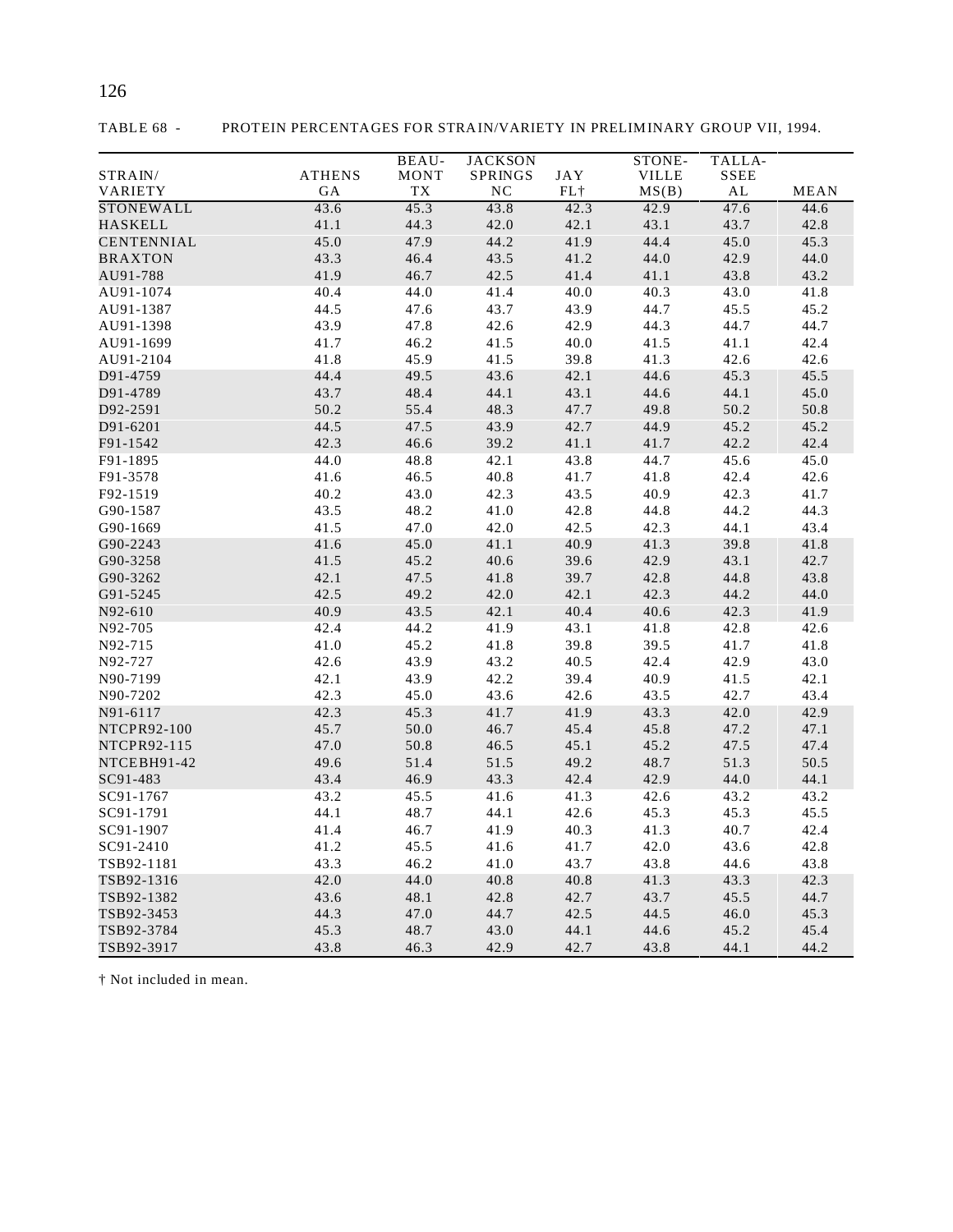|                   |               | BEAU-       | <b>JACKSON</b> |            | TALLA-      |           |
|-------------------|---------------|-------------|----------------|------------|-------------|-----------|
| STRAIN/           | <b>ATHENS</b> | <b>MONT</b> | <b>SPRINGS</b> | <b>JAY</b> | <b>SSEE</b> |           |
| VARIETY           | GA            | TX          | NC             | $FL+$      | AL          | MEAN      |
| STONEWALL         | 17.7          | 10.9        | 16.8           | 16.4       | 15.4        | 15.2      |
| <b>HASKELL</b>    | 16.6          | 12.3        | 15.4           | 17.7       | 17.7        | 15.5      |
| <b>CENTENNIAL</b> | 14.3          | 13.0        | 13.6           | 17.9       | 18.2        | 14.8      |
| <b>BRAXTON</b>    | 17.7          | 11.8        | 16.9           | 18.7       | 15.8        | 15.5      |
| AU91-788          | 12.7          | 10.9        | $11.0\,$       | 13.9       | 12.0        | 9.2       |
| AU91-1074         | 11.1          | 10.0        | 11.3           | 13.6       | 13.4        | 11.4      |
| AU91-1387         | 16.4          | 12.0        | 15.3           | 17.1       | 19.2        | 15.7      |
| AU91-1398         | 15.3          | 11.1        | 12.8           | 15.5       | 13.5        | 13.2      |
| AU91-1699         | 14.8          | 11.1        | 13.4           | 13.6       | 15.4        | 13.7      |
| AU91-2104         | 14.5          | 9.7         | 14.2           | 13.5       | 13.6        | 13.0      |
| D91-4759          | 15.8          | 11.0        | 13.8           | 16.2       | 13.6        | 13.5      |
| D91-4789          | 14.9          | 10.7        | 13.8           | 14.4       | 15.0        | 13.6      |
| D92-2591          | 14.1          | 11.4        | 14.0           | 14.9       | 15.4        | 10.6      |
| D91-6201          | 15.9          | 11.5        | 14.8           | 17.2       | 16.4        | 14.7      |
| F91-1542          | 12.5          | 9.5         | 11.1           | 13.3       | 11.2        | 11.1      |
| F91-1895          | 16.4          | 15.0        | 15.3           | 18.3       | 17.9        | 16.1      |
| F91-3578          | 13.4          | 9.5         | 11.2           | 13.7       | 12.0        | 11.5      |
| F92-1519          | 14.4          | 12.3        | 14.0           | 14.1       | 15.4        | 10.9      |
| G90-1587          | 14.5          | 9.8         | 12.3           | 15.1       | 15.6        | 13.1      |
| G90-1669          | 13.5          | 10.7        | 11.8           | 16.5       | 13.0        | 12.3      |
| G90-2243          | 16.3          | 11.7        | 14.7           | 15.4       | 13.4        | 14.0      |
| G90-3258          | 17.0          | 12.4        | 13.9           | 15.7       | 16.2        | 14.9      |
| G90-3262          | 14.8          | 10.0        | 14.0           | 14.5       | 15.3        | 10.4      |
| G91-5245          | 16.1          | 10.9        | 14.5           | 16.4       | 16.2        | 14.4      |
| N92-610           | 20.0          | 15.3        | 18.5           | 17.1       | 21.3        | 18.8      |
| N92-705           | 19.3          | 15.2        | 18.6           | 12.2       | 19.7        | 18.2      |
| N92-715           | 13.5          | 11.4        | 14.7           | 15.1       | 15.3        | 13.7      |
| N92-727           | 19.3          | 15.0        | 17.3           | 21.1       | 21.3        | 18.2      |
| N90-7199          | 15.0          | 10.4        | 14.2           | 14.2       | 15.2        | 13.7      |
| N90-7202          | 13.6          | 11.1        | 13.7           | 14.3       | 14.1        | 13.1      |
| N91-6117          | 15.8          | 13.1        | 16.6           | 19.9       | 18.4        | 16.0      |
| NTCPR92-100       | 6.7           | 9.8         | 6.9            | 7.4        | 7.3         | 7.7       |
| NTCPR92-115       | 7.1           | 9.8         | 7.3            | 8.0        | 7.9         | $\rm 8.0$ |
| NTCEBH91-42       | 7.8           | 10.8        | 7.4            | 7.4        | 8.1         | 8.5       |
| SC91-483          | 16.4          | 11.3        | 16.9           | 16.3       | 17.3        | 15.5      |
| SC91-1767         | 16.0          | 12.3        | 13.7           | 15.1       | 14.7        | 14.2      |
| SC91-1791         | 17.1          | 11.7        | 16.1           | 13.9       | 15.1        | 15.0      |
| SC91-1907         | 13.4          | 11.4        | 12.3           | 14.2       | 14.1        | 12.8      |
| SC91-2410         | 14.9          | 11.3        | 14.3           | 14.7       | 13.2        | 13.4      |
| TSB92-1181        | 16.1          | 12.3        | 14.3           | 17.3       | 15.0        | 14.4      |
| TSB92-1316        | 14.9          | 11.4        | 14.7           | 16.0       | 14.9        | 14.0      |
| TSB92-1382        | 12.3          | $8.8\,$     | 12.6           | 13.7       | 14.4        | 12.0      |
| TSB92-3453        | 14.5          | $9.0\,$     | 14.7           | 15.2       | 15.4        | 13.4      |
| TSB92-3784        | 14.0          | 12.3        | 12.0           | 15.6       | 12.8        | 10.1      |
| TSB92-3917        | 17.8          | 11.7        | 16.2           | 18.2       | 15.9        | 15.4      |

TABLE 69 - SEED SIZE FOR STRAIN/VARIETY IN PRELIMINARY GROUP VII, 1994.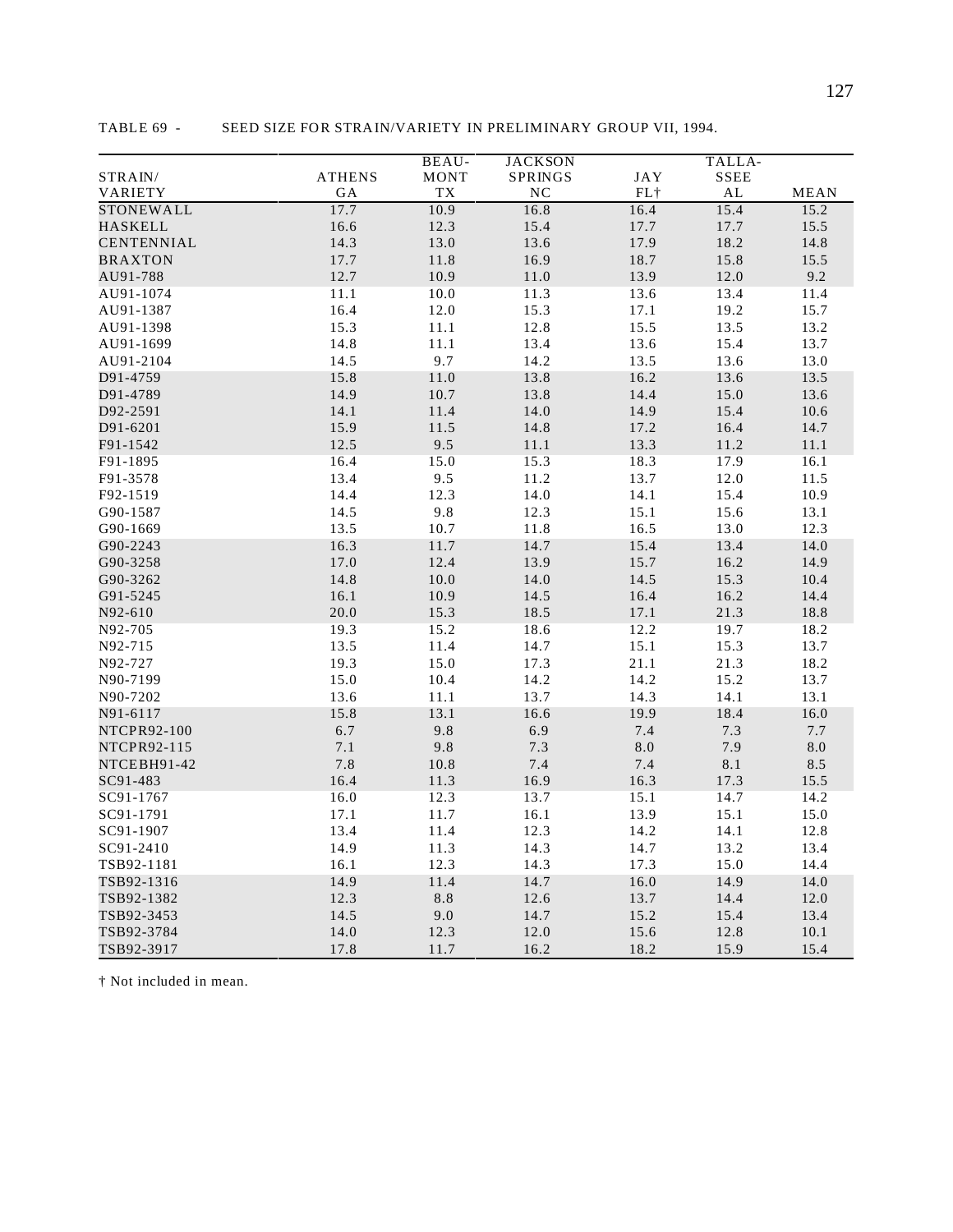|                   |               | <b>BEAU-</b> | <b>BLACK-</b>   | <b>JACKSON</b> |     | STONE-       | TALLA-      |                 |
|-------------------|---------------|--------------|-----------------|----------------|-----|--------------|-------------|-----------------|
| STRAIN/           | <b>ATHENS</b> | <b>MONT</b>  | <b>VILLE</b>    | <b>SPRINGS</b> | JAY | <b>VILLE</b> | <b>SSEE</b> |                 |
| VARIETY           | GА            | TX           | $SC(A)$ †       | NC             | FL+ | MS(B)        | AL          | <b>MEAN</b>     |
| STONEWALL         | 39            | 28           | $\overline{27}$ | 41             | 23  | 38           | 41          | $\overline{37}$ |
| <b>HASKELL</b>    | 42            | 31           | 32              | 40             | 26  | 37           | 41          | 38              |
| <b>CENTENNIAL</b> | 40            | 32           | 28              | 40             | 20  | 34           | 37          | 36              |
| <b>BRAXTON</b>    | 48            | 31           | 27              | 44             | 22  | 40           | 38          | 40              |
| AU91-788          | 38            | 31           | 28              | 42             | 20  | 38           | 40          | 38              |
| AU91-1074         | 42            | 28           | 28              | 39             | 22  | 37           | 29          | 35              |
| AU91-1387         | 49            | 30           | 27              | 43             | 21  | 37           | 36          | 39              |
| AU91-1398         | 42            | 24           | 30              | 39             | 20  | 40           | 35          | 36              |
| AU91-1699         | 47            | 29           | 30              | 34             | 18  | 36           | 38          | 37              |
| AU91-2104         | 43            | 33           | 26              | 41             | 20  | 39           | 38          | 39              |
| D91-4759          | 42            | 28           | 22              | 38             | 21  | 34           | 40          | 36              |
| D91-4789          | 49            | 32           | 29              | 42             | 27  | 41           | 40          | 41              |
| D92-2591          | 38            | 31           | 30              | 36             | 20  | 33           | 36          | 35              |
| D91-6201          | 42            | 33           | 24              | 43             | 27  | 43           | 46          | 41              |
| F91-1542          | 40            | 29           | 29              | 33             | 23  | 37           | 33          | 34              |
| F91-1895          | 38            | 32           | 21              | 36             | 25  | 32           | 36          | 35              |
| F91-3578          | 44            | 33           | 25              | 38             | 24  | 39           | 38          | 38              |
| F92-1519          | 46            | 28           | 27              | 36             | 26  | 36           | 29          | 35              |
| G90-1587          | 37            | 29           | 23              | 34             | 20  | 39           | 38          | 35              |
| G90-1669          | 43            | 27           | 25              | 41             | 21  | 42           | 36          | 38              |
| G90-2243          | 43            | 31           | 23              | 37             | 22  | 41           | 37          | 38              |
| G90-3258          | 37            | 25           | 20              | 35             | 21  | 34           | 33          | 33              |
| G90-3262          | 44            | 29           | 30              | 42             | 19  | 37           | 41          | 38              |
| G91-5245          | 39            | 26           | 22              | 36             | 20  | 38           | 39          | 36              |
| N92-610           | 39            | 25           | 24              | 34             | 24  | 33           | 38          | 34              |
| N92-705           | 40            | 25           | 24              | 39             | 23  | 36           | 42          | 36              |
| N92-715           | 39            | 27           | 26              | 36             | 21  | 38           | 34          | 35              |
| N92-727           | 46            | 27           | 23              | 44             | 24  | 41           | 38          | 39              |
| N90-7199          | 31            | 26           | 22              | 35             | 18  | 33           | 35          | 32              |
| N90-7202          | 40            | 30           | 23              | 41             | 24  | 36           | 40          | 37              |
| N91-6117          | 46            | 34           | 28              | 44             | 25  | 43           | 44          | 42              |
| NTCPR92-100       | 43            | 27           | 25              | 37             | 18  | 35           | 32          | 35              |
| NTCPR92-115       | 33            | 22           | 20              | 30             | 14  | 32           | 33          | 30              |
| NTCEBH91-42       | 38            | 24           | 23              | 37             | 17  | 34           | 32          | 33              |
| SC91-483          | 45            | 31           | 26              | 46             | 18  | 41           | 42          | 41              |
| SC91-1767         | 46            | 29           | 31              | 47             | 21  | 41           | 39          | 40              |
| SC91-1791         | 44            | 29           | 33              | 44             | 22  | 42           | 39          | 40              |
| SC91-1907         | 47            | 30           | 28              | 39             | 20  | 40           | 38          | 39              |
| SC91-2410         | 46            | 26           | 27              | 39             | 22  | 38           | 40          | 38              |
| TSB92-1181        | 46            | 32           | 29              | 45             | 20  | 42           | 32          | 39              |
| TSB92-1316        | 41            | 30           | 26              | 46             | 19  | 36           | 38          | 38              |
| TSB92-1382        | 48            | 33           | 24              | 42             | 17  | 39           | 40          | 40              |
| TSB92-3453        | 48            | 35           | 26              | 39             | 25  | 44           | 45          | 42              |
| TSB92-3784        | 45            | 27           | 26              | 39             | 17  | 37           | 30          | 35              |
| TSB92-3917        | 48            | 29           | 24              | 43             | 19  | 41           | 38          | 40              |

TABLE 70 - PLANT HEIGHT FOR STRAIN/VARIETY IN PRELIMINARY GROUP VII, 1994.

128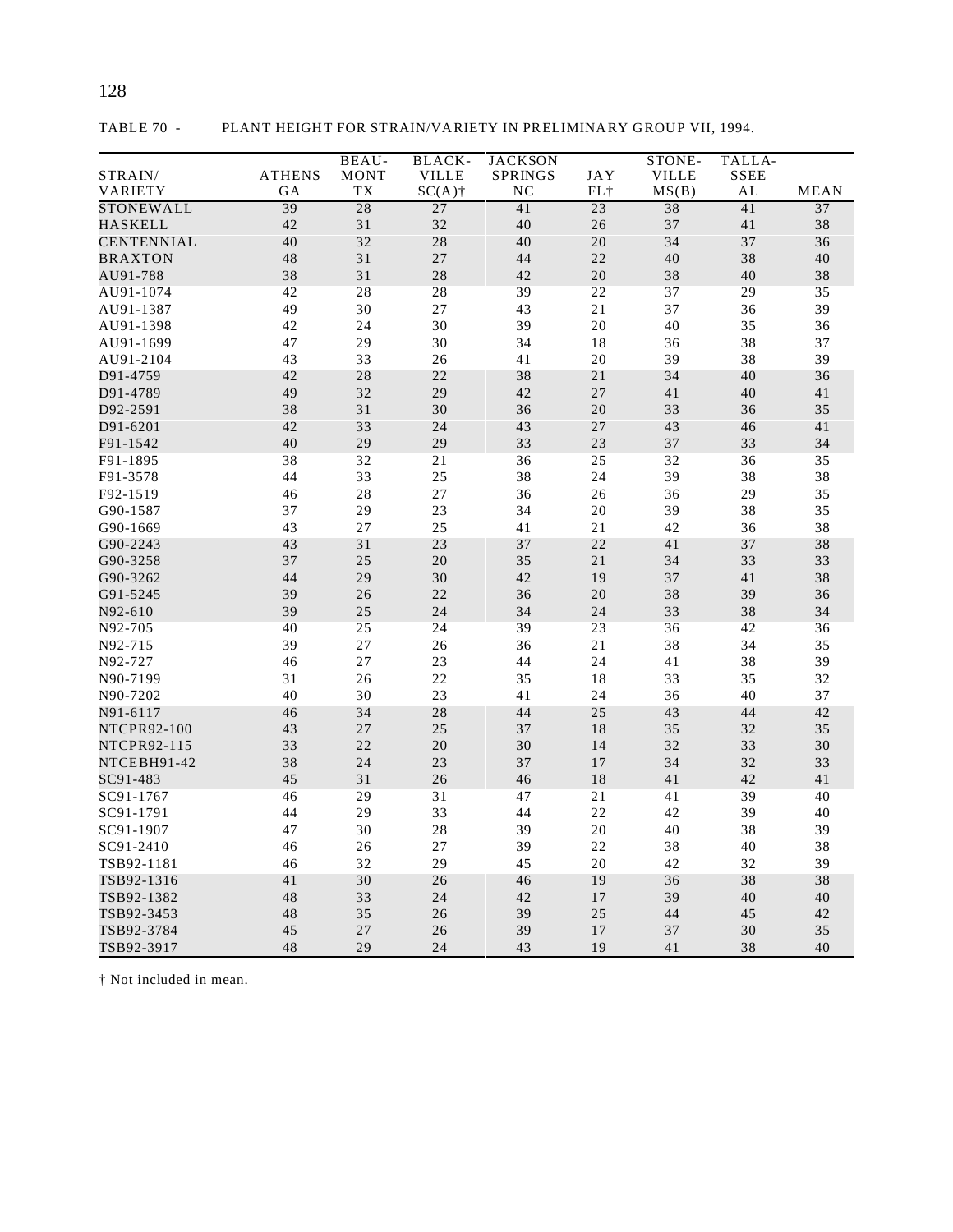|                   |               | BEAU-     | <b>JACKSON</b> |         | STONE-       | TALLA-  |             |
|-------------------|---------------|-----------|----------------|---------|--------------|---------|-------------|
| <b>STRAIN</b>     | <b>ATHENS</b> | MONT      | SPRINGS        | JAY     | <b>VILLE</b> | SSEE    |             |
| VARIETY           | GА            | <b>TX</b> | N <sub>C</sub> | $FL+$   | MS(B)        | AL      | <b>MEAN</b> |
| <b>STONEWALL</b>  | 4.3           | 1.3       | 3.0            | 1.0     | 2.0          | 2.5     | 2.6         |
| <b>HASKELL</b>    | 4.2           | $1.0\,$   | 3.0            | $1.0\,$ | 2.5          | 1.3     | 2.4         |
| <b>CENTENNIAL</b> | 2.9           | 1.5       | 3.0            | $1.0\,$ | $2.0\,$      | 1.5     | 2.2         |
| <b>BRAXTON</b>    | 3.4           | 1.0       | 3.0            | $1.0\,$ | 2.0          | 2.8     | 2.4         |
| AU91-788          | 3.6           | 1.3       | 3.5            | $1.0\,$ | $2.0\,$      | 2.3     | 2.5         |
| AU91-1074         | 3.2           | 1.0       | 3.0            | $1.0$   | 2.0          | 1.3     | 2.1         |
| AU91-1387         | 4.2           | 1.0       | 3.0            | 1.0     | 3.0          | 1.3     | 2.5         |
| AU91-1398         | 2.3           | 1.0       | $2.0$          | 1.0     | $2.0\,$      | 1.0     | 1.7         |
| AU91-1699         | 4.2           | 1.0       | 3.5            | 1.0     | $2.0\,$      | 2.3     | 2.6         |
| AU91-2104         | 3.6           | 1.0       | 3.0            | 1.0     | 2.0          | $2.0$   | 2.3         |
| D91-4759          | 4.1           | 1.0       | 3.0            | $1.0\,$ | 2.0          | 3.0     | 2.6         |
| D91-4789          | 4.1           | 1.3       | 3.5            | $1.0\,$ | 2.5          | 2.8     | $2.8$       |
| D92-2591          | 2.5           | 1.0       | 3.0            | $1.0\,$ | 2.5          | 2.0     | 2.2         |
| D91-6201          | 3.0           | 1.8       | 3.0            | 1.0     | 2.5          | 3.0     | 2.7         |
| F91-1542          | 3.1           | $1.0\,$   | $3.0\,$        | $1.0\,$ | $2.0\,$      | 2.3     | $2.3\,$     |
| F91-1895          | 3.7           | 2.0       | 2.5            | 1.5     | $2.0\,$      | 1.5     | 2.3         |
| F91-3578          | 4.0           | 1.5       | 3.5            | 1.5     | $2.0\,$      | 3.8     | 3.0         |
| F92-1519          | 4.2           | 1.5       | 3.5            | 1.0     | 3.0          | 3.3     | 3.1         |
| G90-1587          | $2.0\,$       | 1.0       | 2.5            | 1.0     | 2.0          | 1.3     | 1.8         |
| G90-1669          | 4.2           | 1.0       | 3.0            | 1.0     | 2.0          | 1.5     | 2.3         |
| G90-2243          | 4.3           | 1.0       | 3.5            | 1.0     | 2.0          | 3.3     | 2.8         |
| G90-3258          | 2.2           | 1.0       | $2.0\,$        | 1.0     | 2.0          | $1.0\,$ | $1.6\,$     |
| G90-3262          | 3.9           | 1.0       | $3.0\,$        | 1.0     | $2.0\,$      | 1.5     | 2.3         |
| G91-5245          | 3.1           | 1.0       | 2.5            | 1.0     | 2.0          | 1.3     | 2.0         |
| N92-610           | 2.9           | $1.0\,$   | $2.0\,$        | $1.0\,$ | $2.0\,$      | $2.0\,$ | $2.0\,$     |
| N92-705           | 2.1           | $1.0\,$   | 2.0            | 1.0     | 2.0          | 2.3     | 1.9         |
| N92-715           | 3.4           | 1.3       | $4.0\,$        | 1.0     | $2.0\,$      | 4.8     | 3.1         |
| N92-727           | 2.7           | 1.0       | $2.0\,$        | 1.0     | 2.0          | 1.5     | 1.8         |
| N90-7199          | 2.5           | 1.3       | 2.5            | 1.0     | 2.5          | 2.0     | 2.2         |
| N90-7202          | 4.6           | 1.3       | 3.0            | 1.0     | 2.5          | $1.8\,$ | 2.6         |
| N91-6117          | 4.0           | 2.0       | 3.0            | 1.0     | 2.5          | 2.8     | 2.9         |
| NTCPR92-100       | 3.0           | 1.3       | 3.5            | $1.0\,$ | $2.5\,$      | 1.5     | 2.4         |
| NTCPR92-115       | 3.3           | $1.0\,$   | $4.0\,$        | $1.0\,$ | 3.0          | 1.3     | $2.5\,$     |
| NTCEBH91-42       | 4.2           | $1.0\,$   | $4.0\,$        | $1.0\,$ | $3.0\,$      | 4.3     | 3.3         |
| SC91-483          | 2.3           | 1.0       | 2.5            | $1.0\,$ | $2.0\,$      | 1.3     | 1.8         |
| SC91-1767         | 3.1           | 1.0       | 3.0            | $1.0$   | 3.0          | 2.5     | 2.5         |
| SC91-1791         | 3.8           | 1.0       | 2.5            | $1.0\,$ | $2.0\,$      | $2.0\,$ | 2.3         |
| SC91-1907         | 1.8           | 1.0       | 3.0            | 1.0     | $2.0\,$      | 1.3     | 1.8         |
| SC91-2410         | 3.3           | 1.0       | 3.0            | 1.0     | $2.0\,$      | 2.3     | 2.3         |
| TSB92-1181        | 2.8           | 1.5       | 3.0            | 1.0     | 2.0          | 1.5     | 2.2         |
| TSB92-1316        | 3.8           | 1.5       | 3.0            | 1.0     | 2.0          | 3.3     | 2.7         |
| TSB92-1382        | 4.8           | 1.5       | 3.5            | 1.0     | 3.0          | 4.0     | 3.4         |
| TSB92-3453        | 3.1           | 1.0       | 3.0            | 1.0     | 3.0          | 3.0     | 2.6         |
| TSB92-3784        | 2.7           | 1.0       | 2.5            | $1.0\,$ | 2.0          | 1.0     | 1.8         |
| TSB92-3917        | 3.3           | 1.0       | 3.5            | 1.0     | 2.0          | 1.3     | 2.2         |

TABLE 71 - LODGING SCORES FOR STRAIN/VARIETY IN PRELIMINARY GROUP VII, 1994.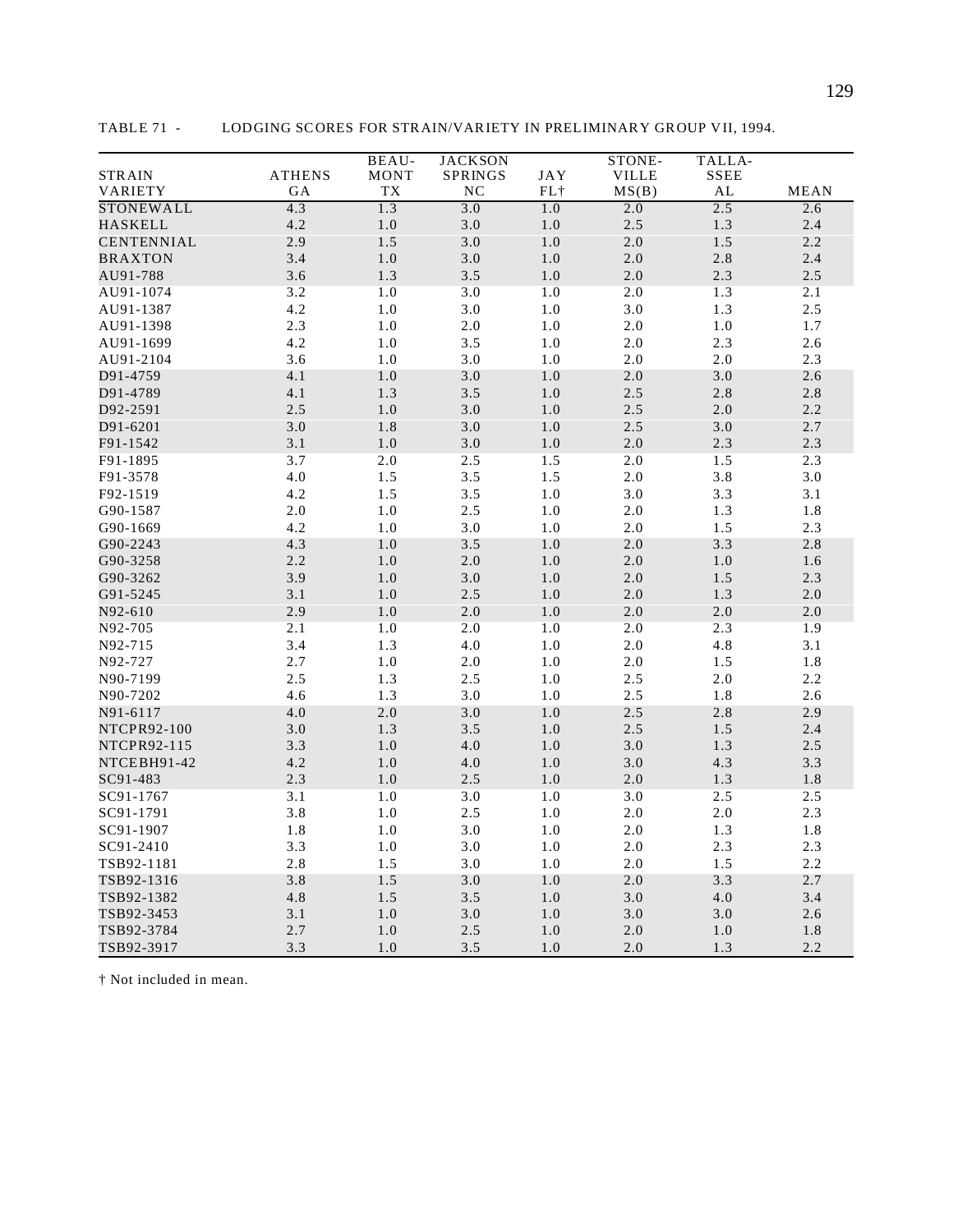| <b>ATHENS</b><br><b>VILLE</b><br><b>SSEE</b><br>STRAIN/<br>MONT<br>SPRINGS<br>JAY<br>VARIETY<br>TХ<br>NC<br>$FL+$<br>MS(B)<br>AL<br><b>MEAN</b><br>GА<br>STONEWALL<br>1.5<br>1.5<br>2.0<br>3.0<br>2.0<br>1.0<br>1.6<br><b>HASKELL</b><br>1.5<br>$1.3$<br>2.0<br>2.0<br>2.0<br>1.5<br>1.7<br>1.8<br>1.3<br>2.0<br><b>CENTENNIAL</b><br>2.0<br>$2.0\,$<br>1.0<br>1.6<br>2.3<br>1.8<br>2.0<br>2.0<br>2.0<br>1.0<br>1.8<br><b>BRAXTON</b><br>1.5<br>1.5<br>2.0<br>$2.0\,$<br>$2.0$<br>$1.0\,$<br>1.6<br>AU91-788<br>1.5<br>1.3<br>2.0<br>3.0<br>2.0<br>1.0<br>1.6<br>AU91-1074<br>1.8<br>1.5<br>2.0<br>3.0<br>$2.0\,$<br>1.0<br>$1.7\,$<br>AU91-1387<br>1.8<br>1.5<br>2.0<br>3.0<br>2.0<br>1.0<br>1.7<br>AU91-1398<br>1.5<br>1.8<br>2.0<br>3.0<br>2.0<br>1.0<br>1.7<br>AU91-1699<br>1.5<br>1.8<br>2.0<br>3.0<br>2.0<br>1.0<br>1.7<br>AU91-2104<br>1.5<br>1.8<br>2.0<br>3.0<br>2.0<br>1.0<br>1.7<br>D91-4759<br>1.8<br>3.0<br>D91-4789<br>1.0<br>2.0<br>2.0<br>1.0<br>$1.6\,$<br>1.8<br>2.0<br>2.0<br>D92-2591<br>1.0<br>2.0<br>1.0<br>1.6<br>1.5<br>1.8<br>2.0<br>$2.0\,$<br>$2.0\,$<br>1.0<br>1.7<br>D91-6201<br>F91-1542<br>1.8<br>1.5<br>$3.0$<br>$2.0\,$<br>1.0<br>1.7<br>2.0<br>1.8<br>2.0<br>2.0<br>3.0<br>$2.0$<br>1.5<br>1.9<br>F91-1895<br>1.5<br>2.0<br>2.0<br>2.3<br>2.0<br>1.5<br>1.9<br>F91-3578<br>1.5<br>1.8<br>2.0<br>2.0<br>2.0<br>1.0<br>1.7<br>F92-1519<br>1.5<br>1.3<br>2.0<br>3.0<br>2.0<br>1.0<br>G90-1587<br>1.6<br>1.5<br>1.8<br>2.0<br>3.0<br>2.0<br>1.0<br>G90-1669<br>1.7<br>G90-2243<br>1.5<br>1.3<br>2.0<br>2.0<br>2.0<br>1.0<br>1.6<br>1.5<br>4.0<br>2.0<br>1.8<br>2.0<br>1.0<br>1.7<br>G90-3258<br>1.8<br>$1.0\,$<br>2.0<br>3.0<br>2.0<br>1.0<br>1.6<br>G90-3262<br>G91-5245<br>1.5<br>1.5<br>2.0<br>2.0<br>2.0<br>1.0<br>1.6<br>2.3<br>$2.5\,$<br>2.0<br>$3.0\,$<br>$2.0\,$<br>3.0<br>2.4<br>N92-610<br>N92-705<br>1.8<br>2.3<br>2.0<br>4.0<br>2.0<br>1.5<br>1.9<br>$2.0\,$<br>$2.0$<br>1.8<br>1.8<br>2.0<br>1.0<br>1.7<br>N92-715<br>2.0<br>1.5<br>2.0<br>3.0<br>2.0<br>2.5<br>2.0<br>N92-727<br>N90-7199<br>2.0<br>1.5<br>2.0<br>4.0<br>2.0<br>1.5<br>1.8<br>1.8<br>1.5<br>2.0<br>3.0<br>2.0<br>1.0<br>1.7<br>N90-7202<br>1.5<br>1.8<br>2.0<br>3.0<br>2.0<br>1.0<br>1.7<br>N91-6117<br>1.5<br>$1.8\,$<br>4.0<br>$2.0$<br>$1.0\,$<br>1.7<br>NTCPR92-100<br>2.0<br>4.0<br>1.5<br>1.0<br>2.0<br>2.0<br>1.0<br>1.5<br>NTCPR92-115<br>$1.0\,$<br>1.0<br>NTCEBH91-42<br>1.5<br>2.0<br>$3.0\,$<br>2.0<br>1.5<br>SC91-483<br>1.8<br>1.8<br>2.0<br>2.0<br>2.0<br>1.0<br>1.7<br>SC91-1767<br>1.8<br>1.8<br>2.0<br>3.0<br>2.0<br>1.0<br>1.7<br>1.5<br>3.0<br>SC91-1791<br>2.0<br>2.0<br>2.0<br>1.0<br>1.7<br>1.8<br>3.0<br>SC91-1907<br>1.3<br>2.0<br>2.0<br>1.0<br>1.6<br>3.0<br>SC91-2410<br>1.8<br>1.3<br>2.0<br>2.0<br>1.0<br>1.6<br>1.8<br>1.3<br>2.0<br>2.0<br>2.0<br>1.0<br>TSB92-1181<br>1.6<br>1.5<br>1.3<br>2.0<br>2.0<br>2.0<br>1.0<br>1.6<br>TSB92-1316<br>2.0<br>1.8<br>1.5<br>2.0<br>3.0<br>1.0<br>1.7<br>TSB92-1382<br>1.5<br>1.3<br>3.0<br>2.0<br>2.0<br>1.0<br>1.6<br>TSB92-3453<br>TSB92-3784<br>1.5<br>1.5<br>2.0<br>2.0<br>2.0<br>1.0<br>1.6 |  | BEAU- | <b>JACKSON</b> | STONE- | TALLA- |  |
|-------------------------------------------------------------------------------------------------------------------------------------------------------------------------------------------------------------------------------------------------------------------------------------------------------------------------------------------------------------------------------------------------------------------------------------------------------------------------------------------------------------------------------------------------------------------------------------------------------------------------------------------------------------------------------------------------------------------------------------------------------------------------------------------------------------------------------------------------------------------------------------------------------------------------------------------------------------------------------------------------------------------------------------------------------------------------------------------------------------------------------------------------------------------------------------------------------------------------------------------------------------------------------------------------------------------------------------------------------------------------------------------------------------------------------------------------------------------------------------------------------------------------------------------------------------------------------------------------------------------------------------------------------------------------------------------------------------------------------------------------------------------------------------------------------------------------------------------------------------------------------------------------------------------------------------------------------------------------------------------------------------------------------------------------------------------------------------------------------------------------------------------------------------------------------------------------------------------------------------------------------------------------------------------------------------------------------------------------------------------------------------------------------------------------------------------------------------------------------------------------------------------------------------------------------------------------------------------------------------------------------------------------------------------------------------------------------------------------------------------------------------------------------------------------------------------------------------------------------------------------------------------------------------------------------------------------------------------------------------------------------------------------------------------------------------------------------------|--|-------|----------------|--------|--------|--|
|                                                                                                                                                                                                                                                                                                                                                                                                                                                                                                                                                                                                                                                                                                                                                                                                                                                                                                                                                                                                                                                                                                                                                                                                                                                                                                                                                                                                                                                                                                                                                                                                                                                                                                                                                                                                                                                                                                                                                                                                                                                                                                                                                                                                                                                                                                                                                                                                                                                                                                                                                                                                                                                                                                                                                                                                                                                                                                                                                                                                                                                                                     |  |       |                |        |        |  |
|                                                                                                                                                                                                                                                                                                                                                                                                                                                                                                                                                                                                                                                                                                                                                                                                                                                                                                                                                                                                                                                                                                                                                                                                                                                                                                                                                                                                                                                                                                                                                                                                                                                                                                                                                                                                                                                                                                                                                                                                                                                                                                                                                                                                                                                                                                                                                                                                                                                                                                                                                                                                                                                                                                                                                                                                                                                                                                                                                                                                                                                                                     |  |       |                |        |        |  |
|                                                                                                                                                                                                                                                                                                                                                                                                                                                                                                                                                                                                                                                                                                                                                                                                                                                                                                                                                                                                                                                                                                                                                                                                                                                                                                                                                                                                                                                                                                                                                                                                                                                                                                                                                                                                                                                                                                                                                                                                                                                                                                                                                                                                                                                                                                                                                                                                                                                                                                                                                                                                                                                                                                                                                                                                                                                                                                                                                                                                                                                                                     |  |       |                |        |        |  |
|                                                                                                                                                                                                                                                                                                                                                                                                                                                                                                                                                                                                                                                                                                                                                                                                                                                                                                                                                                                                                                                                                                                                                                                                                                                                                                                                                                                                                                                                                                                                                                                                                                                                                                                                                                                                                                                                                                                                                                                                                                                                                                                                                                                                                                                                                                                                                                                                                                                                                                                                                                                                                                                                                                                                                                                                                                                                                                                                                                                                                                                                                     |  |       |                |        |        |  |
|                                                                                                                                                                                                                                                                                                                                                                                                                                                                                                                                                                                                                                                                                                                                                                                                                                                                                                                                                                                                                                                                                                                                                                                                                                                                                                                                                                                                                                                                                                                                                                                                                                                                                                                                                                                                                                                                                                                                                                                                                                                                                                                                                                                                                                                                                                                                                                                                                                                                                                                                                                                                                                                                                                                                                                                                                                                                                                                                                                                                                                                                                     |  |       |                |        |        |  |
|                                                                                                                                                                                                                                                                                                                                                                                                                                                                                                                                                                                                                                                                                                                                                                                                                                                                                                                                                                                                                                                                                                                                                                                                                                                                                                                                                                                                                                                                                                                                                                                                                                                                                                                                                                                                                                                                                                                                                                                                                                                                                                                                                                                                                                                                                                                                                                                                                                                                                                                                                                                                                                                                                                                                                                                                                                                                                                                                                                                                                                                                                     |  |       |                |        |        |  |
|                                                                                                                                                                                                                                                                                                                                                                                                                                                                                                                                                                                                                                                                                                                                                                                                                                                                                                                                                                                                                                                                                                                                                                                                                                                                                                                                                                                                                                                                                                                                                                                                                                                                                                                                                                                                                                                                                                                                                                                                                                                                                                                                                                                                                                                                                                                                                                                                                                                                                                                                                                                                                                                                                                                                                                                                                                                                                                                                                                                                                                                                                     |  |       |                |        |        |  |
|                                                                                                                                                                                                                                                                                                                                                                                                                                                                                                                                                                                                                                                                                                                                                                                                                                                                                                                                                                                                                                                                                                                                                                                                                                                                                                                                                                                                                                                                                                                                                                                                                                                                                                                                                                                                                                                                                                                                                                                                                                                                                                                                                                                                                                                                                                                                                                                                                                                                                                                                                                                                                                                                                                                                                                                                                                                                                                                                                                                                                                                                                     |  |       |                |        |        |  |
|                                                                                                                                                                                                                                                                                                                                                                                                                                                                                                                                                                                                                                                                                                                                                                                                                                                                                                                                                                                                                                                                                                                                                                                                                                                                                                                                                                                                                                                                                                                                                                                                                                                                                                                                                                                                                                                                                                                                                                                                                                                                                                                                                                                                                                                                                                                                                                                                                                                                                                                                                                                                                                                                                                                                                                                                                                                                                                                                                                                                                                                                                     |  |       |                |        |        |  |
|                                                                                                                                                                                                                                                                                                                                                                                                                                                                                                                                                                                                                                                                                                                                                                                                                                                                                                                                                                                                                                                                                                                                                                                                                                                                                                                                                                                                                                                                                                                                                                                                                                                                                                                                                                                                                                                                                                                                                                                                                                                                                                                                                                                                                                                                                                                                                                                                                                                                                                                                                                                                                                                                                                                                                                                                                                                                                                                                                                                                                                                                                     |  |       |                |        |        |  |
|                                                                                                                                                                                                                                                                                                                                                                                                                                                                                                                                                                                                                                                                                                                                                                                                                                                                                                                                                                                                                                                                                                                                                                                                                                                                                                                                                                                                                                                                                                                                                                                                                                                                                                                                                                                                                                                                                                                                                                                                                                                                                                                                                                                                                                                                                                                                                                                                                                                                                                                                                                                                                                                                                                                                                                                                                                                                                                                                                                                                                                                                                     |  |       |                |        |        |  |
|                                                                                                                                                                                                                                                                                                                                                                                                                                                                                                                                                                                                                                                                                                                                                                                                                                                                                                                                                                                                                                                                                                                                                                                                                                                                                                                                                                                                                                                                                                                                                                                                                                                                                                                                                                                                                                                                                                                                                                                                                                                                                                                                                                                                                                                                                                                                                                                                                                                                                                                                                                                                                                                                                                                                                                                                                                                                                                                                                                                                                                                                                     |  |       |                |        |        |  |
|                                                                                                                                                                                                                                                                                                                                                                                                                                                                                                                                                                                                                                                                                                                                                                                                                                                                                                                                                                                                                                                                                                                                                                                                                                                                                                                                                                                                                                                                                                                                                                                                                                                                                                                                                                                                                                                                                                                                                                                                                                                                                                                                                                                                                                                                                                                                                                                                                                                                                                                                                                                                                                                                                                                                                                                                                                                                                                                                                                                                                                                                                     |  |       |                |        |        |  |
|                                                                                                                                                                                                                                                                                                                                                                                                                                                                                                                                                                                                                                                                                                                                                                                                                                                                                                                                                                                                                                                                                                                                                                                                                                                                                                                                                                                                                                                                                                                                                                                                                                                                                                                                                                                                                                                                                                                                                                                                                                                                                                                                                                                                                                                                                                                                                                                                                                                                                                                                                                                                                                                                                                                                                                                                                                                                                                                                                                                                                                                                                     |  |       |                |        |        |  |
|                                                                                                                                                                                                                                                                                                                                                                                                                                                                                                                                                                                                                                                                                                                                                                                                                                                                                                                                                                                                                                                                                                                                                                                                                                                                                                                                                                                                                                                                                                                                                                                                                                                                                                                                                                                                                                                                                                                                                                                                                                                                                                                                                                                                                                                                                                                                                                                                                                                                                                                                                                                                                                                                                                                                                                                                                                                                                                                                                                                                                                                                                     |  |       |                |        |        |  |
|                                                                                                                                                                                                                                                                                                                                                                                                                                                                                                                                                                                                                                                                                                                                                                                                                                                                                                                                                                                                                                                                                                                                                                                                                                                                                                                                                                                                                                                                                                                                                                                                                                                                                                                                                                                                                                                                                                                                                                                                                                                                                                                                                                                                                                                                                                                                                                                                                                                                                                                                                                                                                                                                                                                                                                                                                                                                                                                                                                                                                                                                                     |  |       |                |        |        |  |
|                                                                                                                                                                                                                                                                                                                                                                                                                                                                                                                                                                                                                                                                                                                                                                                                                                                                                                                                                                                                                                                                                                                                                                                                                                                                                                                                                                                                                                                                                                                                                                                                                                                                                                                                                                                                                                                                                                                                                                                                                                                                                                                                                                                                                                                                                                                                                                                                                                                                                                                                                                                                                                                                                                                                                                                                                                                                                                                                                                                                                                                                                     |  |       |                |        |        |  |
|                                                                                                                                                                                                                                                                                                                                                                                                                                                                                                                                                                                                                                                                                                                                                                                                                                                                                                                                                                                                                                                                                                                                                                                                                                                                                                                                                                                                                                                                                                                                                                                                                                                                                                                                                                                                                                                                                                                                                                                                                                                                                                                                                                                                                                                                                                                                                                                                                                                                                                                                                                                                                                                                                                                                                                                                                                                                                                                                                                                                                                                                                     |  |       |                |        |        |  |
|                                                                                                                                                                                                                                                                                                                                                                                                                                                                                                                                                                                                                                                                                                                                                                                                                                                                                                                                                                                                                                                                                                                                                                                                                                                                                                                                                                                                                                                                                                                                                                                                                                                                                                                                                                                                                                                                                                                                                                                                                                                                                                                                                                                                                                                                                                                                                                                                                                                                                                                                                                                                                                                                                                                                                                                                                                                                                                                                                                                                                                                                                     |  |       |                |        |        |  |
|                                                                                                                                                                                                                                                                                                                                                                                                                                                                                                                                                                                                                                                                                                                                                                                                                                                                                                                                                                                                                                                                                                                                                                                                                                                                                                                                                                                                                                                                                                                                                                                                                                                                                                                                                                                                                                                                                                                                                                                                                                                                                                                                                                                                                                                                                                                                                                                                                                                                                                                                                                                                                                                                                                                                                                                                                                                                                                                                                                                                                                                                                     |  |       |                |        |        |  |
|                                                                                                                                                                                                                                                                                                                                                                                                                                                                                                                                                                                                                                                                                                                                                                                                                                                                                                                                                                                                                                                                                                                                                                                                                                                                                                                                                                                                                                                                                                                                                                                                                                                                                                                                                                                                                                                                                                                                                                                                                                                                                                                                                                                                                                                                                                                                                                                                                                                                                                                                                                                                                                                                                                                                                                                                                                                                                                                                                                                                                                                                                     |  |       |                |        |        |  |
|                                                                                                                                                                                                                                                                                                                                                                                                                                                                                                                                                                                                                                                                                                                                                                                                                                                                                                                                                                                                                                                                                                                                                                                                                                                                                                                                                                                                                                                                                                                                                                                                                                                                                                                                                                                                                                                                                                                                                                                                                                                                                                                                                                                                                                                                                                                                                                                                                                                                                                                                                                                                                                                                                                                                                                                                                                                                                                                                                                                                                                                                                     |  |       |                |        |        |  |
|                                                                                                                                                                                                                                                                                                                                                                                                                                                                                                                                                                                                                                                                                                                                                                                                                                                                                                                                                                                                                                                                                                                                                                                                                                                                                                                                                                                                                                                                                                                                                                                                                                                                                                                                                                                                                                                                                                                                                                                                                                                                                                                                                                                                                                                                                                                                                                                                                                                                                                                                                                                                                                                                                                                                                                                                                                                                                                                                                                                                                                                                                     |  |       |                |        |        |  |
|                                                                                                                                                                                                                                                                                                                                                                                                                                                                                                                                                                                                                                                                                                                                                                                                                                                                                                                                                                                                                                                                                                                                                                                                                                                                                                                                                                                                                                                                                                                                                                                                                                                                                                                                                                                                                                                                                                                                                                                                                                                                                                                                                                                                                                                                                                                                                                                                                                                                                                                                                                                                                                                                                                                                                                                                                                                                                                                                                                                                                                                                                     |  |       |                |        |        |  |
|                                                                                                                                                                                                                                                                                                                                                                                                                                                                                                                                                                                                                                                                                                                                                                                                                                                                                                                                                                                                                                                                                                                                                                                                                                                                                                                                                                                                                                                                                                                                                                                                                                                                                                                                                                                                                                                                                                                                                                                                                                                                                                                                                                                                                                                                                                                                                                                                                                                                                                                                                                                                                                                                                                                                                                                                                                                                                                                                                                                                                                                                                     |  |       |                |        |        |  |
|                                                                                                                                                                                                                                                                                                                                                                                                                                                                                                                                                                                                                                                                                                                                                                                                                                                                                                                                                                                                                                                                                                                                                                                                                                                                                                                                                                                                                                                                                                                                                                                                                                                                                                                                                                                                                                                                                                                                                                                                                                                                                                                                                                                                                                                                                                                                                                                                                                                                                                                                                                                                                                                                                                                                                                                                                                                                                                                                                                                                                                                                                     |  |       |                |        |        |  |
|                                                                                                                                                                                                                                                                                                                                                                                                                                                                                                                                                                                                                                                                                                                                                                                                                                                                                                                                                                                                                                                                                                                                                                                                                                                                                                                                                                                                                                                                                                                                                                                                                                                                                                                                                                                                                                                                                                                                                                                                                                                                                                                                                                                                                                                                                                                                                                                                                                                                                                                                                                                                                                                                                                                                                                                                                                                                                                                                                                                                                                                                                     |  |       |                |        |        |  |
|                                                                                                                                                                                                                                                                                                                                                                                                                                                                                                                                                                                                                                                                                                                                                                                                                                                                                                                                                                                                                                                                                                                                                                                                                                                                                                                                                                                                                                                                                                                                                                                                                                                                                                                                                                                                                                                                                                                                                                                                                                                                                                                                                                                                                                                                                                                                                                                                                                                                                                                                                                                                                                                                                                                                                                                                                                                                                                                                                                                                                                                                                     |  |       |                |        |        |  |
|                                                                                                                                                                                                                                                                                                                                                                                                                                                                                                                                                                                                                                                                                                                                                                                                                                                                                                                                                                                                                                                                                                                                                                                                                                                                                                                                                                                                                                                                                                                                                                                                                                                                                                                                                                                                                                                                                                                                                                                                                                                                                                                                                                                                                                                                                                                                                                                                                                                                                                                                                                                                                                                                                                                                                                                                                                                                                                                                                                                                                                                                                     |  |       |                |        |        |  |
|                                                                                                                                                                                                                                                                                                                                                                                                                                                                                                                                                                                                                                                                                                                                                                                                                                                                                                                                                                                                                                                                                                                                                                                                                                                                                                                                                                                                                                                                                                                                                                                                                                                                                                                                                                                                                                                                                                                                                                                                                                                                                                                                                                                                                                                                                                                                                                                                                                                                                                                                                                                                                                                                                                                                                                                                                                                                                                                                                                                                                                                                                     |  |       |                |        |        |  |
|                                                                                                                                                                                                                                                                                                                                                                                                                                                                                                                                                                                                                                                                                                                                                                                                                                                                                                                                                                                                                                                                                                                                                                                                                                                                                                                                                                                                                                                                                                                                                                                                                                                                                                                                                                                                                                                                                                                                                                                                                                                                                                                                                                                                                                                                                                                                                                                                                                                                                                                                                                                                                                                                                                                                                                                                                                                                                                                                                                                                                                                                                     |  |       |                |        |        |  |
|                                                                                                                                                                                                                                                                                                                                                                                                                                                                                                                                                                                                                                                                                                                                                                                                                                                                                                                                                                                                                                                                                                                                                                                                                                                                                                                                                                                                                                                                                                                                                                                                                                                                                                                                                                                                                                                                                                                                                                                                                                                                                                                                                                                                                                                                                                                                                                                                                                                                                                                                                                                                                                                                                                                                                                                                                                                                                                                                                                                                                                                                                     |  |       |                |        |        |  |
|                                                                                                                                                                                                                                                                                                                                                                                                                                                                                                                                                                                                                                                                                                                                                                                                                                                                                                                                                                                                                                                                                                                                                                                                                                                                                                                                                                                                                                                                                                                                                                                                                                                                                                                                                                                                                                                                                                                                                                                                                                                                                                                                                                                                                                                                                                                                                                                                                                                                                                                                                                                                                                                                                                                                                                                                                                                                                                                                                                                                                                                                                     |  |       |                |        |        |  |
|                                                                                                                                                                                                                                                                                                                                                                                                                                                                                                                                                                                                                                                                                                                                                                                                                                                                                                                                                                                                                                                                                                                                                                                                                                                                                                                                                                                                                                                                                                                                                                                                                                                                                                                                                                                                                                                                                                                                                                                                                                                                                                                                                                                                                                                                                                                                                                                                                                                                                                                                                                                                                                                                                                                                                                                                                                                                                                                                                                                                                                                                                     |  |       |                |        |        |  |
|                                                                                                                                                                                                                                                                                                                                                                                                                                                                                                                                                                                                                                                                                                                                                                                                                                                                                                                                                                                                                                                                                                                                                                                                                                                                                                                                                                                                                                                                                                                                                                                                                                                                                                                                                                                                                                                                                                                                                                                                                                                                                                                                                                                                                                                                                                                                                                                                                                                                                                                                                                                                                                                                                                                                                                                                                                                                                                                                                                                                                                                                                     |  |       |                |        |        |  |
|                                                                                                                                                                                                                                                                                                                                                                                                                                                                                                                                                                                                                                                                                                                                                                                                                                                                                                                                                                                                                                                                                                                                                                                                                                                                                                                                                                                                                                                                                                                                                                                                                                                                                                                                                                                                                                                                                                                                                                                                                                                                                                                                                                                                                                                                                                                                                                                                                                                                                                                                                                                                                                                                                                                                                                                                                                                                                                                                                                                                                                                                                     |  |       |                |        |        |  |
|                                                                                                                                                                                                                                                                                                                                                                                                                                                                                                                                                                                                                                                                                                                                                                                                                                                                                                                                                                                                                                                                                                                                                                                                                                                                                                                                                                                                                                                                                                                                                                                                                                                                                                                                                                                                                                                                                                                                                                                                                                                                                                                                                                                                                                                                                                                                                                                                                                                                                                                                                                                                                                                                                                                                                                                                                                                                                                                                                                                                                                                                                     |  |       |                |        |        |  |
|                                                                                                                                                                                                                                                                                                                                                                                                                                                                                                                                                                                                                                                                                                                                                                                                                                                                                                                                                                                                                                                                                                                                                                                                                                                                                                                                                                                                                                                                                                                                                                                                                                                                                                                                                                                                                                                                                                                                                                                                                                                                                                                                                                                                                                                                                                                                                                                                                                                                                                                                                                                                                                                                                                                                                                                                                                                                                                                                                                                                                                                                                     |  |       |                |        |        |  |
|                                                                                                                                                                                                                                                                                                                                                                                                                                                                                                                                                                                                                                                                                                                                                                                                                                                                                                                                                                                                                                                                                                                                                                                                                                                                                                                                                                                                                                                                                                                                                                                                                                                                                                                                                                                                                                                                                                                                                                                                                                                                                                                                                                                                                                                                                                                                                                                                                                                                                                                                                                                                                                                                                                                                                                                                                                                                                                                                                                                                                                                                                     |  |       |                |        |        |  |
|                                                                                                                                                                                                                                                                                                                                                                                                                                                                                                                                                                                                                                                                                                                                                                                                                                                                                                                                                                                                                                                                                                                                                                                                                                                                                                                                                                                                                                                                                                                                                                                                                                                                                                                                                                                                                                                                                                                                                                                                                                                                                                                                                                                                                                                                                                                                                                                                                                                                                                                                                                                                                                                                                                                                                                                                                                                                                                                                                                                                                                                                                     |  |       |                |        |        |  |
|                                                                                                                                                                                                                                                                                                                                                                                                                                                                                                                                                                                                                                                                                                                                                                                                                                                                                                                                                                                                                                                                                                                                                                                                                                                                                                                                                                                                                                                                                                                                                                                                                                                                                                                                                                                                                                                                                                                                                                                                                                                                                                                                                                                                                                                                                                                                                                                                                                                                                                                                                                                                                                                                                                                                                                                                                                                                                                                                                                                                                                                                                     |  |       |                |        |        |  |
|                                                                                                                                                                                                                                                                                                                                                                                                                                                                                                                                                                                                                                                                                                                                                                                                                                                                                                                                                                                                                                                                                                                                                                                                                                                                                                                                                                                                                                                                                                                                                                                                                                                                                                                                                                                                                                                                                                                                                                                                                                                                                                                                                                                                                                                                                                                                                                                                                                                                                                                                                                                                                                                                                                                                                                                                                                                                                                                                                                                                                                                                                     |  |       |                |        |        |  |
|                                                                                                                                                                                                                                                                                                                                                                                                                                                                                                                                                                                                                                                                                                                                                                                                                                                                                                                                                                                                                                                                                                                                                                                                                                                                                                                                                                                                                                                                                                                                                                                                                                                                                                                                                                                                                                                                                                                                                                                                                                                                                                                                                                                                                                                                                                                                                                                                                                                                                                                                                                                                                                                                                                                                                                                                                                                                                                                                                                                                                                                                                     |  |       |                |        |        |  |
|                                                                                                                                                                                                                                                                                                                                                                                                                                                                                                                                                                                                                                                                                                                                                                                                                                                                                                                                                                                                                                                                                                                                                                                                                                                                                                                                                                                                                                                                                                                                                                                                                                                                                                                                                                                                                                                                                                                                                                                                                                                                                                                                                                                                                                                                                                                                                                                                                                                                                                                                                                                                                                                                                                                                                                                                                                                                                                                                                                                                                                                                                     |  |       |                |        |        |  |
|                                                                                                                                                                                                                                                                                                                                                                                                                                                                                                                                                                                                                                                                                                                                                                                                                                                                                                                                                                                                                                                                                                                                                                                                                                                                                                                                                                                                                                                                                                                                                                                                                                                                                                                                                                                                                                                                                                                                                                                                                                                                                                                                                                                                                                                                                                                                                                                                                                                                                                                                                                                                                                                                                                                                                                                                                                                                                                                                                                                                                                                                                     |  |       |                |        |        |  |
|                                                                                                                                                                                                                                                                                                                                                                                                                                                                                                                                                                                                                                                                                                                                                                                                                                                                                                                                                                                                                                                                                                                                                                                                                                                                                                                                                                                                                                                                                                                                                                                                                                                                                                                                                                                                                                                                                                                                                                                                                                                                                                                                                                                                                                                                                                                                                                                                                                                                                                                                                                                                                                                                                                                                                                                                                                                                                                                                                                                                                                                                                     |  |       |                |        |        |  |
| 1.8<br>2.3<br>2.0<br>2.0<br>2.0<br>1.0<br>1.8<br>TSB92-3917                                                                                                                                                                                                                                                                                                                                                                                                                                                                                                                                                                                                                                                                                                                                                                                                                                                                                                                                                                                                                                                                                                                                                                                                                                                                                                                                                                                                                                                                                                                                                                                                                                                                                                                                                                                                                                                                                                                                                                                                                                                                                                                                                                                                                                                                                                                                                                                                                                                                                                                                                                                                                                                                                                                                                                                                                                                                                                                                                                                                                         |  |       |                |        |        |  |

TABLE 72 - SEED QUALITY SCORES FOR STRAIN/VARIETY IN PRELIMINARY GROUP VII, 1994.

† Not included in mean.

# 130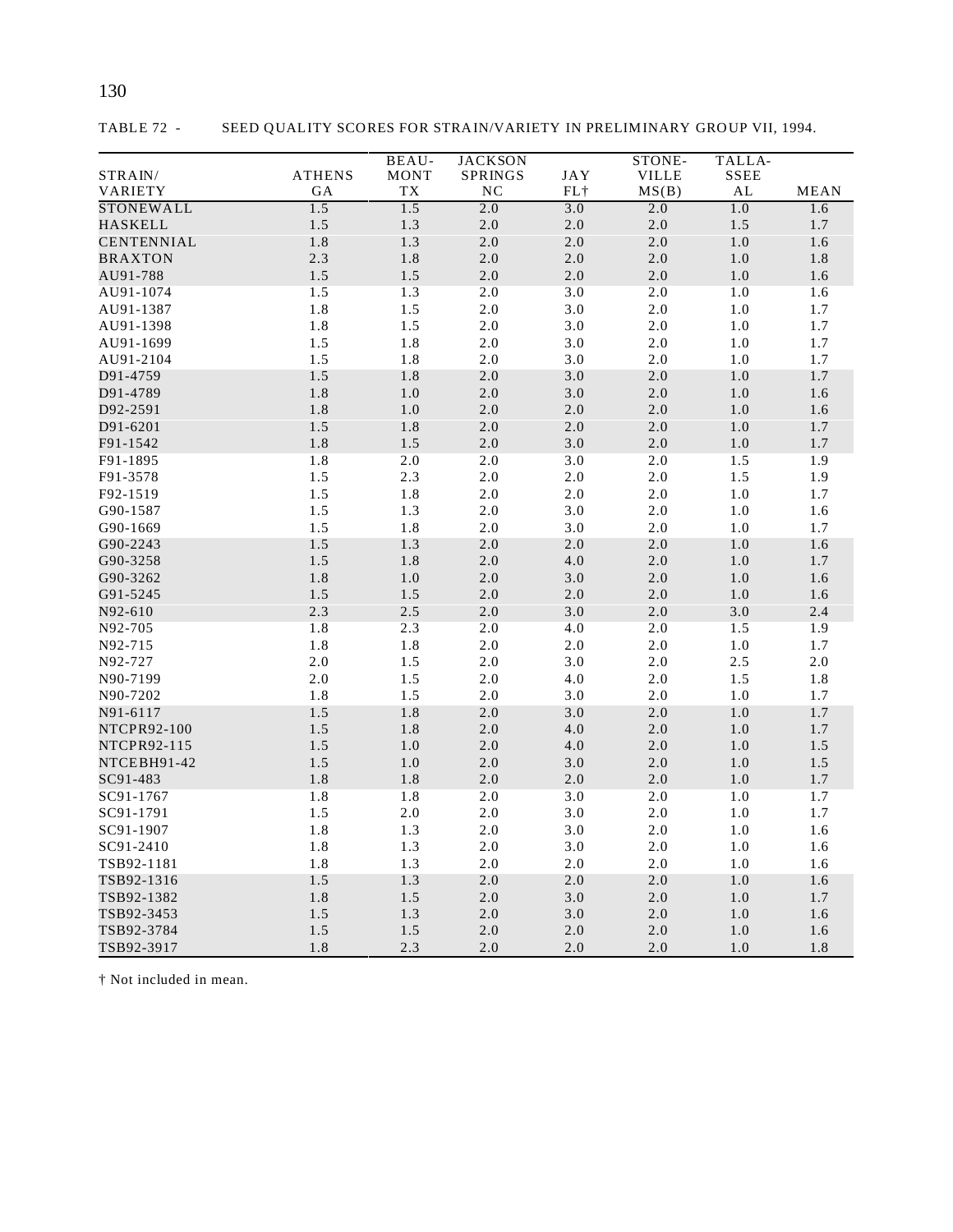# **MATURITY GROUP VIII**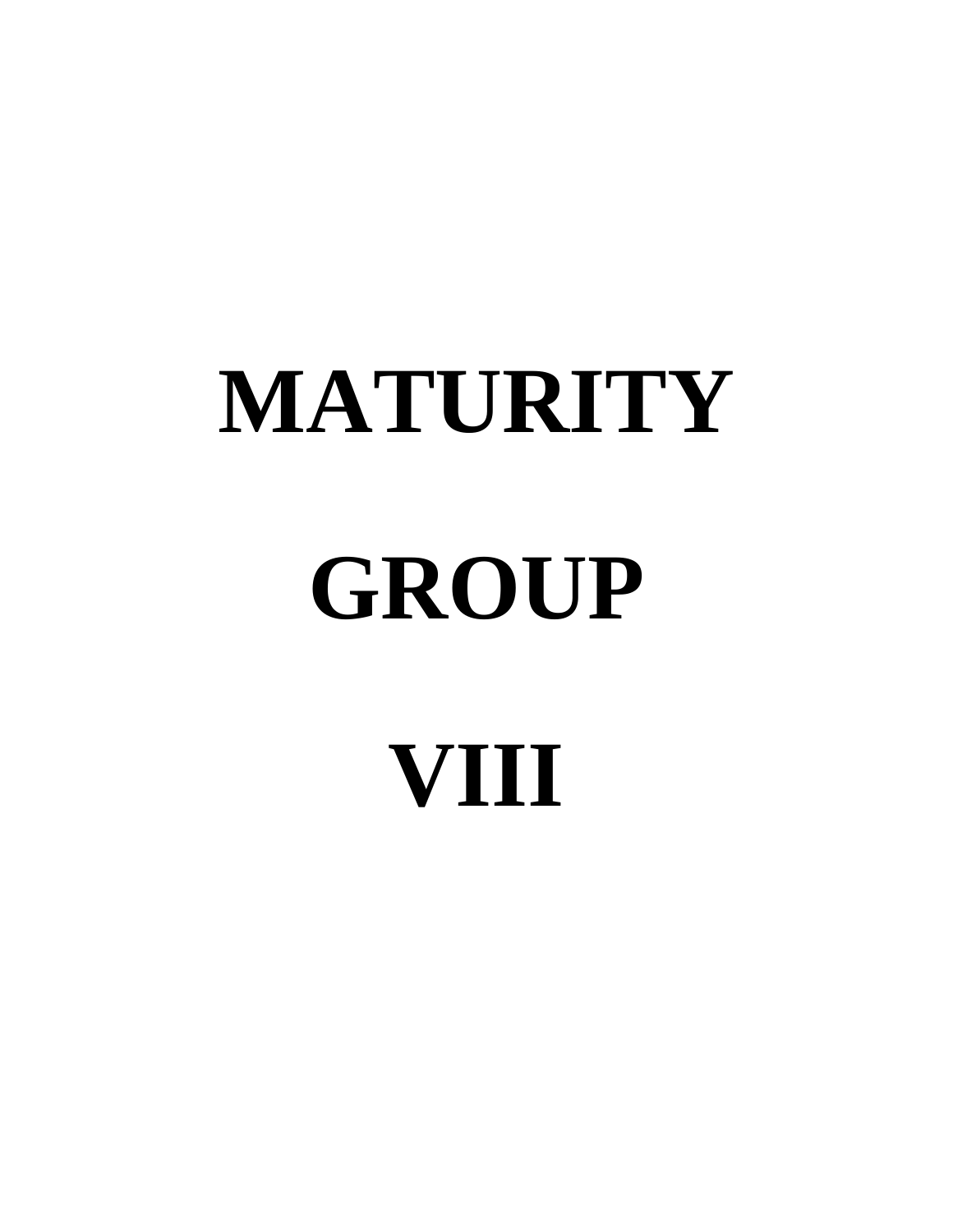## **UNIFORM GROUP VIII**

## **1994**

Uniform Group VIII nurseries were planted at 11 locations. Data were obtained from all of the locations. The parentage for each strain is reported in Table 73. Table 74 gives a general summary of information for each strain including one, two, and three-year means for seed yield, oil and protein percentages, botanical traits, and pest reactions. Results from individual locations are summarized in Tables 75 - 81.

The cultivar Cook is the yield and maturity check. It had a mean yield of 52.2 bushels per acre and a mean maturity of October 21 at the 11 locations.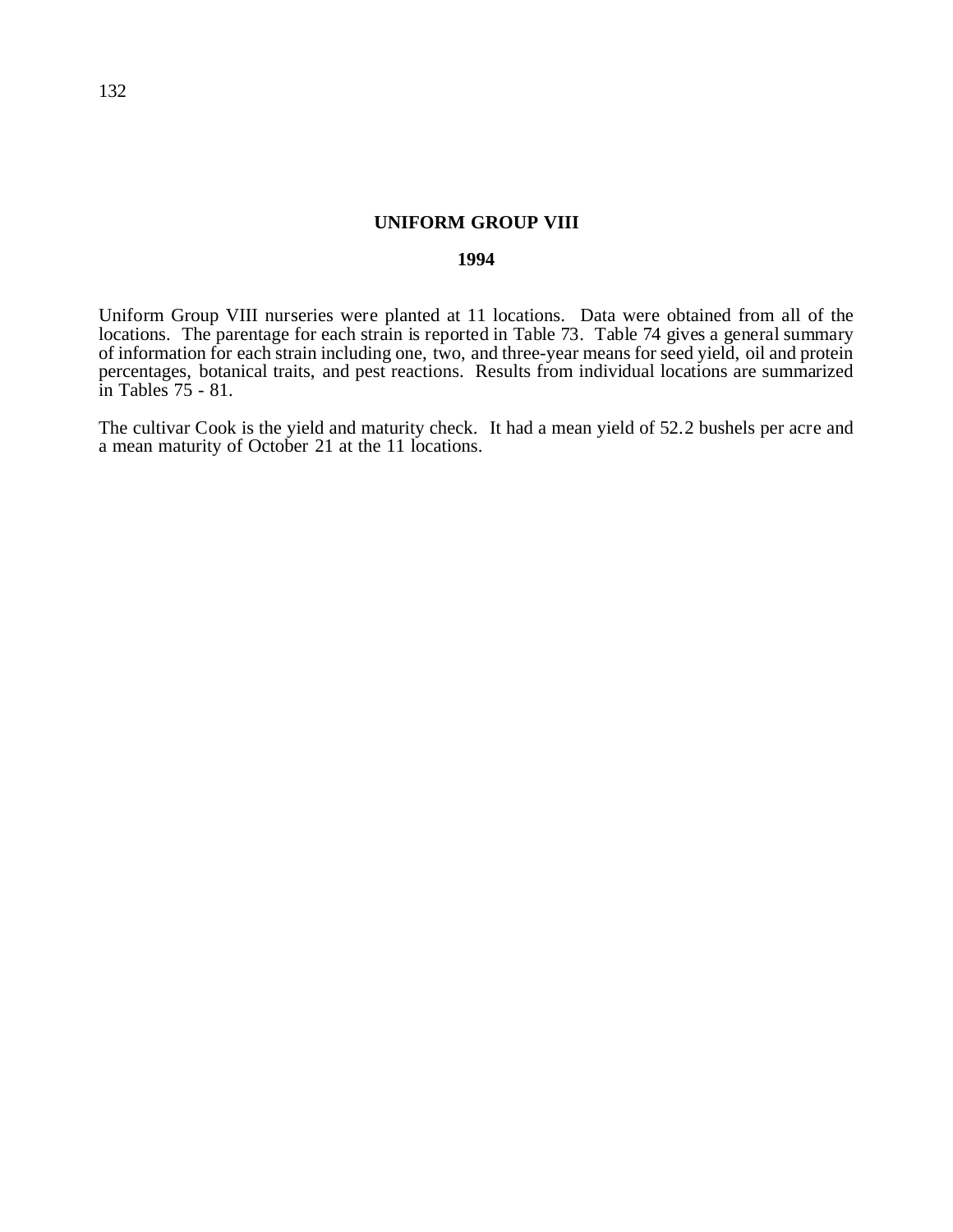|                |                                  | <b>GENERATION</b> |
|----------------|----------------------------------|-------------------|
| STRAIN/VARIETY | PARENTAGE                        | <b>COMPOSITED</b> |
| 1. COOK        | <b>BRAXTON X YOUNG</b>           | F <sub>6</sub>    |
| 2. MAXCY       | D <sub>76</sub> -9665 X JOHNSTON | F <sub>6</sub>    |
| 3. AU89-2256   | STONEWALL X COKER 6738           | F <sub>6</sub>    |
| 4. G88-3129    | <b>HUTCHESON X COKER 6738</b>    | F <sub>6</sub>    |
| 5. SC88-2537   | KIRBY X (N79-491 X FORREST)      | F <sub>5</sub>    |
| 6. SC89-551    | A6785 X COKER 6738               | F <sub>5</sub>    |
| 7. AU90-1698   | D82-2228 X COKER 6738            | F <sub>6</sub>    |
| 8. F88-8723    | KIRBY X F84-1569                 | F6                |
| 9. F90-3126    | $F77-2000X$ BRAXTON              | F9                |
| 10. G89-1053   | G80-1515 X THOMAS                | F <sub>6</sub>    |
| 11. G89-2328   | G81-152 X COKER 6738             | F7                |
| 12. SC90-2878  | COKER 6847 X THOMAS              | F <sub>5</sub>    |
| 13. SC90-3014  | COKER 6738 X HOWARD              | F <sub>5</sub>    |
| 14. TSB88-1266 | BRAXTON X N77-889                | F9                |

#### TABLE 73 - PARENTAGE OF STRAIN/VARIETY GROWN IN UNIFORM GROUP VIII, 1994.

#### **Background of lines used as parents:**

| D74-7741 | is a selection from Forrest X D70-3001 which was grown in Uniform Group VI 1977-79. D70- |  |
|----------|------------------------------------------------------------------------------------------|--|
|          | 3001 is of the same parentage as Centennial.                                             |  |

- **D76-9665** is a selection from Forrest X Centennial.<br>**D82-2228** is a selection from Bedford X Tracy-M.
- **D82-2228** is a selection from Bedford X Tracy-M.<br>**F77-2000** is a selection from Centennial X [Forrest]
- **F** a selection from Centennial X [Forrest X (Cobb X D68-216)]. D68-216 is a selection from Dyer X Bragg.
- **F84-1569** is a selection from F73-3376 X [Late Giant (2) X (Jupiter X F66-1534)].<br>**G80-1515** is a selection from Pickett 71 X Bedford.
- **G80-1515** is a selection from Pickett 71 X Bedford.<br> **G81-152** is a selection from D74-7741 X Coker 23
- G81-152 is a selection from D74-7741 X Coker 237.<br>N77-889 is a selection from N70-1549 X Centennial.
- is a selection from N70-1549 X Centennial. N70-1549 is a selection from Dare X D65-6765.
- **N79-491** is a selection from N70-1501 X Centennial. N70-1501 is a selection from Dare X D65-6765.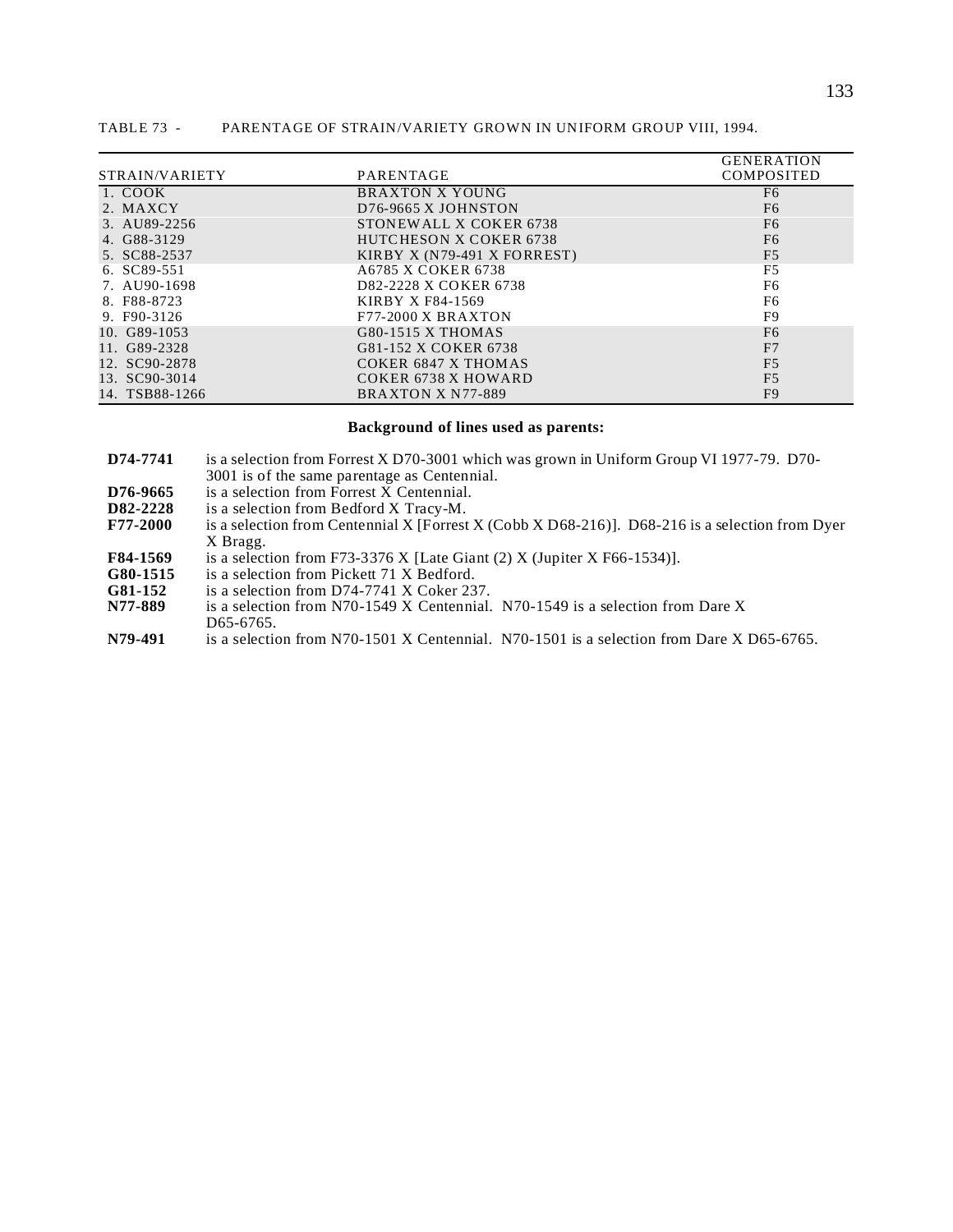#### TABLE 74 - GENERAL SUMMARY OF PERFORMANCE FOR STRAIN/VARIETY GROWN IN UNIFORM GROUP VIII, 1994.

|                |      | YIELD † |       |      | <b>PROTEIN</b> |       |      | OIL                  |       |
|----------------|------|---------|-------|------|----------------|-------|------|----------------------|-------|
| STRAIN/VARIETY | 1994 | 93-94   | 92-94 | 1994 | 93-94          | 92-94 | 1994 | 93-94                | 92-94 |
| 1. COOK        | 52.2 | 46.4    | 46.1  | 44.3 | 43.1           | 42.7  | 20.1 | 20.3                 | 20.4  |
| 2. MAXCY       | 46.1 | 43.4    | 42.7  | 42.6 | 42.1           | 41.6  | 20.4 | 20.5                 | 20.5  |
| 3. AU89-2256   | 47.6 | 44.3    |       | 43.6 | 42.1           |       | 20.0 | 20.4                 |       |
| 4. G88-3129    | 47.4 | 44.4    |       | 43.7 | 42.6           |       | 20.7 | 21.1                 |       |
| 5. SC88-2537   | 44.9 | 42.2    | 41.6  | 44.1 | 42.7           | 42.3  | 20.2 | 20.5                 | 20.5  |
| 6. SC89-551    | 47.4 | 44.3    |       | 42.1 | 41.2           |       | 20.3 | 20.6                 |       |
| 7. AU90-1698   | 46.6 |         |       | 43.1 |                |       | 20.1 |                      |       |
| 8. F88-8723    | 46.1 |         |       | 43.7 |                |       | 19.4 | $\sim$               |       |
| 9. F90-3126    | 47.8 |         |       | 45.5 |                |       | 19.7 |                      |       |
| 10. G89-1053   | 46.7 |         |       | 41.9 | $\bullet$      |       | 19.8 |                      |       |
| 11. G89-2328   | 44.3 |         |       | 43.0 |                |       | 20.2 |                      |       |
| 12. SC90-2878  | 43.7 |         |       | 44.0 |                |       | 20.3 | $\ddot{\phantom{1}}$ |       |
| 13. SC90-3014  | 44.2 |         |       | 42.4 |                |       | 20.5 |                      |       |
| 14. TSB88-1266 | 48.4 |         |       | 41.4 |                |       | 20.6 |                      |       |

|                |              |             | <b>BOTANICAL TRAITS</b> |     |                |             |      |      |
|----------------|--------------|-------------|-------------------------|-----|----------------|-------------|------|------|
| STRAIN/        | FL.          | MAT.        |                         |     | <b>SEED</b>    | <b>SEED</b> | PUB. | POD  |
| <b>VARIETY</b> | <b>COLOR</b> | <b>DATE</b> | LOG.                    | HT. | <b>OUALITY</b> | <b>SIZE</b> | COL. | WALL |
| 1. COOK        | D            | 10/21       | 1.8                     | 41  | 1.8            | 16.4        | ጥ    |      |
| 2. MAXCY       | D            | $+3$        | 1.8                     | 35  | 1.7            | 15.1        | T    |      |
| 3. AU89-2256   | W            | $+6$        | 2.0                     | 36  | 1.6            | 15.5        |      |      |
| 4. G88-3129    | W            | $+3$        | 2.0                     | 40  | 1.5            | 15.7        | G    |      |
| 5. SC88-2537   |              | $-3$        | 1.8                     | 35  | 1.7            | 13.7        | G    |      |
| 6. SC89-551    |              | $+5$        | 2.2                     | 40  | 1.7            | 14.4        |      |      |
| 7. AU90-1698   |              | $-2$        | 2.0                     | 38  | 2.0            | 17.4        |      |      |
| 8. F88-8723    |              | $+9$        | 2.2                     | 34  | 1.8            | 18.0        |      |      |
| 9. F90-3126    | W            | $+6$        | 1.9                     | 44  | 1.4            | 14.5        | G    |      |
| 10. G89-1053   | P            | $\Omega$    | 2.3                     | 36  | 1.6            | 13.9        | T    | T    |
| 11. G89-2328   | W            | $+4$        | 2.0                     | 39  | 1.5            | 14.1        | T    |      |
| 12. SC90-2878  | W            | $+4$        | 1.9                     | 35  | 1.7            | 15.9        | m    |      |
| 13. SC90-3014  | D            | $+1$        | 1.6                     | 34  | 1.5            | 12.7        | m    |      |

#### PEST REACTIONS

14. TSB88-1266 P +4 2.7 41 1.7 14.6 T T

|                |            | <b>STEM</b> | <b>STEM</b>          |      |      |           |            |            |     |
|----------------|------------|-------------|----------------------|------|------|-----------|------------|------------|-----|
| STRAIN/        |            |             | <b>CANKER CANKER</b> | M.a. | M.a. | M.i.      | <b>SCN</b> | <b>SCN</b> |     |
| <b>VARIETY</b> | <b>VBC</b> | MS          | TX                   | GА   | TN   | <b>GA</b> | 3          | 14         | AWB |
| 1. COOK        | 4.3        | 1.0         | 0.0                  | 4.5  | 1.1  | 1.3       | 5.0        | 5.0        | 3.0 |
| 2. MAXCY       | 4.5        | 2.9         | 5.0                  | 4.5  | 1.4  | 3.8       | 1.0        | 5.0        | 3.0 |
| 3. AU89-2256   | 2.8        | 1.0         | 1.0                  | 3.5  | 1.3  | 1.5       | 1.3        | 5.0        | 3.5 |
| 4. G88-3129    | 4.7        | 1.0         | 3.0                  | 3.8  | 1.3  | 2.3       | 1.0        | 5.0        | 3.5 |
| 5. SC88-2537   | 5.7        | 2.8         | 0.0                  | 3.8  | 1.0  | 1.0       | 1.0        | 5.0        | 4.0 |
| 6. SC89-551    | 4.8        | 1.8         | 0.0                  | 3.5  | 1.0  | 1.8       | 1.6        | 5.0        | 4.5 |
| 7. AU90-1698   | 4.3        | 1.0         | 1.0                  | 2.8  | 1.0  | 1.5       | 4.9        | 5.0        | 3.5 |
| 8. F88-8723    | 6.0        | 1.0         | 0.0                  | 3.8  | 1.0  | 3.3       | 1.0        | 4.9        | 5.0 |
| 9. F90-3126    | 5.3        | 1.0         | 0.0                  | 3.5  | 1.0  | 2.3       | $1.0\,$    | 5.0        | 3.0 |
| 10. G89-1053   | 4.2        | 1.0         | 0.0                  | 3.0  | 1.0  | 1.0       | 1.0        | 4.2        | 4.0 |
| 11. G89-2328   | 4.5        | 1.0         | 0.0                  | 3.0  | 1.0  | 3.0       | 1.2        | 4.6        | 4.0 |
| 12. SC90-2878  | 4.3        | 1.4         | 0.0                  | 4.5  | 1.0  | 1.3       | 1.1        | 4.9        | 3.5 |
| 13. SC90-3014  | 4.0        | 1.4         | 0.0                  | 2.0  | 1.0  | 1.0       | 1.0        | 5.0        | 4.5 |
| 14. TSB88-1266 | 3.8        | 1.5         | 0.0                  | 2.5  | 1.3  | 4.3       | 5.0        | 5.0        | 3.5 |

† Data from Blackville, SC(A) and (B) (1993); Gainesville, FL (1992); Jackson Springs, NC (1993); Jay, FL (1994); and Quincy, FL (1993) not included in mean.

## 134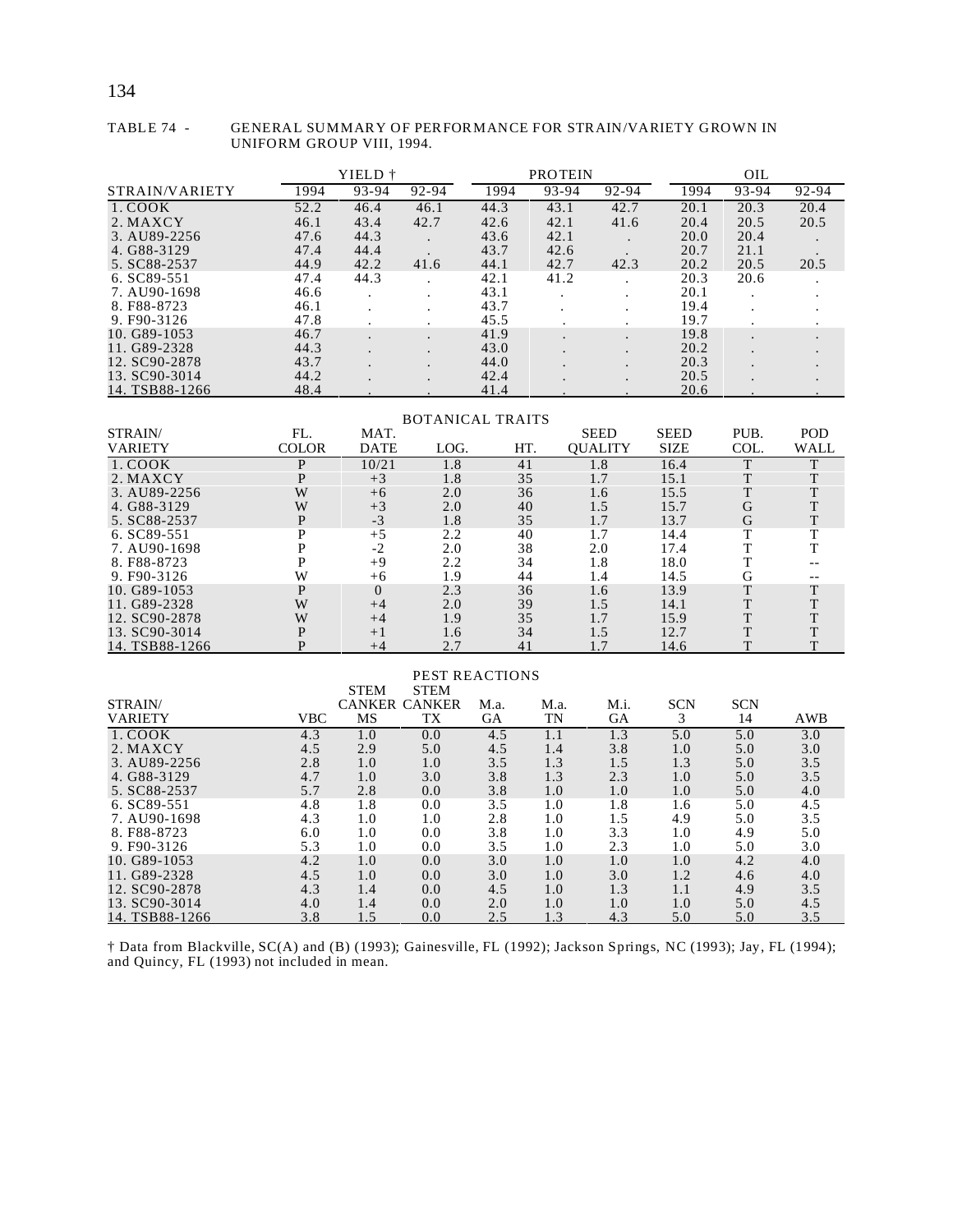|                |               | <b>BATON</b> | BEAU-       | FAIR- | FLOR-       | <b>JACKSON</b> |
|----------------|---------------|--------------|-------------|-------|-------------|----------------|
| STRAIN/        | <b>ATHENS</b> | ROUGE        | <b>MONT</b> | HOPE  | <b>ENCE</b> | <b>SPRINGS</b> |
| <b>VARIETY</b> | GA            | LA           | TX          | AL    | SC.         | NC.            |
| COOK           | 51.8          | 65.5         | 46.9        | 37.8  | 44.7        | 59.7           |
| MAXCY          | 47.4          | 60.8         | 18.7        | 40.8  | 48.9        | 46.3           |
| AU89-2256      | 42.7          | 65.2         | 41.3        | 39.9  | 47.4        | 45.2           |
| G88-3129       | 47.2          | 50.8         | 44.2        | 39.6  | 57.7        | 57.0           |
| SC88-2537      | 53.2          | 44.9         | 25.5        | 44.8  | 44.5        | 60.7           |
| SC89-551       | 44.7          | 57.8         | 41.0        | 42.4  | 47.3        | 45.9           |
| AU90-1698      | 42.4          | 48.2         | 43.0        | 43.9  | 44.2        | 51.0           |
| F88-8723       | 47.9          | 68.1         | 37.9        | 40.5  | 45.2        | 48.0           |
| F90-3126       | 43.6          | 60.1         | 42.1        | 38.4  | 44.9        | 45.3           |
| G89-1053       | 51.7          | 50.9         | 47.4        | 47.2  | 47.4        | 43.9           |
| G89-2328       | 42.2          | 53.9         | 33.1        | 41.5  | 42.4        | 40.6           |
| SC90-2878      | 38.0          | 46.9         | 31.3        | 41.1  | 47.9        | 54.1           |
| SC90-3014      | 51.7          | 33.5         | 36.8        | 38.4  | 45.4        | 48.3           |
| TSB88-1266     | 38.0          | 67.3         | 35.9        | 50.5  | 43.5        | 54.7           |
| Overall mean   | 45.9          | 55.3         | 37.5        | 41.9  | 46.5        | 50.0           |
| L.S.D. (0.05)  | 8.8           | 8.3          | 8.3         | 5.5   | 5.9         | 9.1            |
| $C.V.$ (%)     | 11.1          | 8.9          | 13.2        | 7.9   | 7.5         | 10.2           |

TABLE 75 - SEED YIELD, IN BUSHELS PER ACRE, FOR STRAIN/VARIETY IN UNIFORM GROUP VIII, 1994.

|                |      |               |               | TALLA-      |               |      |
|----------------|------|---------------|---------------|-------------|---------------|------|
| STRAIN/        | JAY  | <b>PLAINS</b> | <b>OUINCY</b> | <b>SSEE</b> | <b>TIFTON</b> |      |
| <b>VARIETY</b> | FL+  | GA            | FL            | AL          | GA            | MEAN |
| COOK           | 11.7 | 63.4          | 18.8          | 63.7        | 69.5          | 52.2 |
| MAXCY          | 12.8 | 63.6          | 18.0          | 58.0        | 59.0          | 46.1 |
| AU89-2256      | 16.9 | 63.4          | 25.0          | 47.7        | 57.9          | 47.6 |
| G88-3129       | 12.5 | 61.5          | 18.7          | 50.7        | 46.8          | 47.4 |
| SC88-2537      | 21.6 | 63.2          | 17.1          | 50.3        | 45.1          | 44.9 |
| SC89-551       | 24.2 | 62.1          | 21.1          | 54.3        | 58.0          | 47.4 |
| AU90-1698      | 19.4 | 67.2          | 16.5          | 54.7        | 54.9          | 46.6 |
| F88-8723       | 38.9 | 59.6          | 16.6          | 41.0        | 56.7          | 46.1 |
| F90-3126       | 36.7 | 58.5          | 18.9          | 55.7        | 70.5          | 47.8 |
| G89-1053       | 29.3 | 55.6          | 17.6          | 52.7        | 52.4          | 46.7 |
| G89-2328       | 26.0 | 66.3          | 17.6          | 45.3        | 60.0          | 44.3 |
| SC90-287       | 20.5 | 62.5          | 11.2          | 41.3        | 62.2          | 43.7 |
| SC90-3014      | 16.1 | 67.4          | 15.8          | 49.3        | 55.0          | 44.2 |
| TSB88-1266     | 2.5  | 69.6          | 17.9          | 45.3        | 60.9          | 48.4 |
| Overall mean   | 21.4 | 63.1          | 17.9          | 50.7        | 57.8          | 46.7 |
| L.S.D. (0.05)  | 16.0 | 5.1           | 5.9           | 10.4        | 12.5          | 5.3  |
| $C.V.$ (%)     | 44.5 | 4.6           | 19.8          | 12.3        | 12.9          | 12.9 |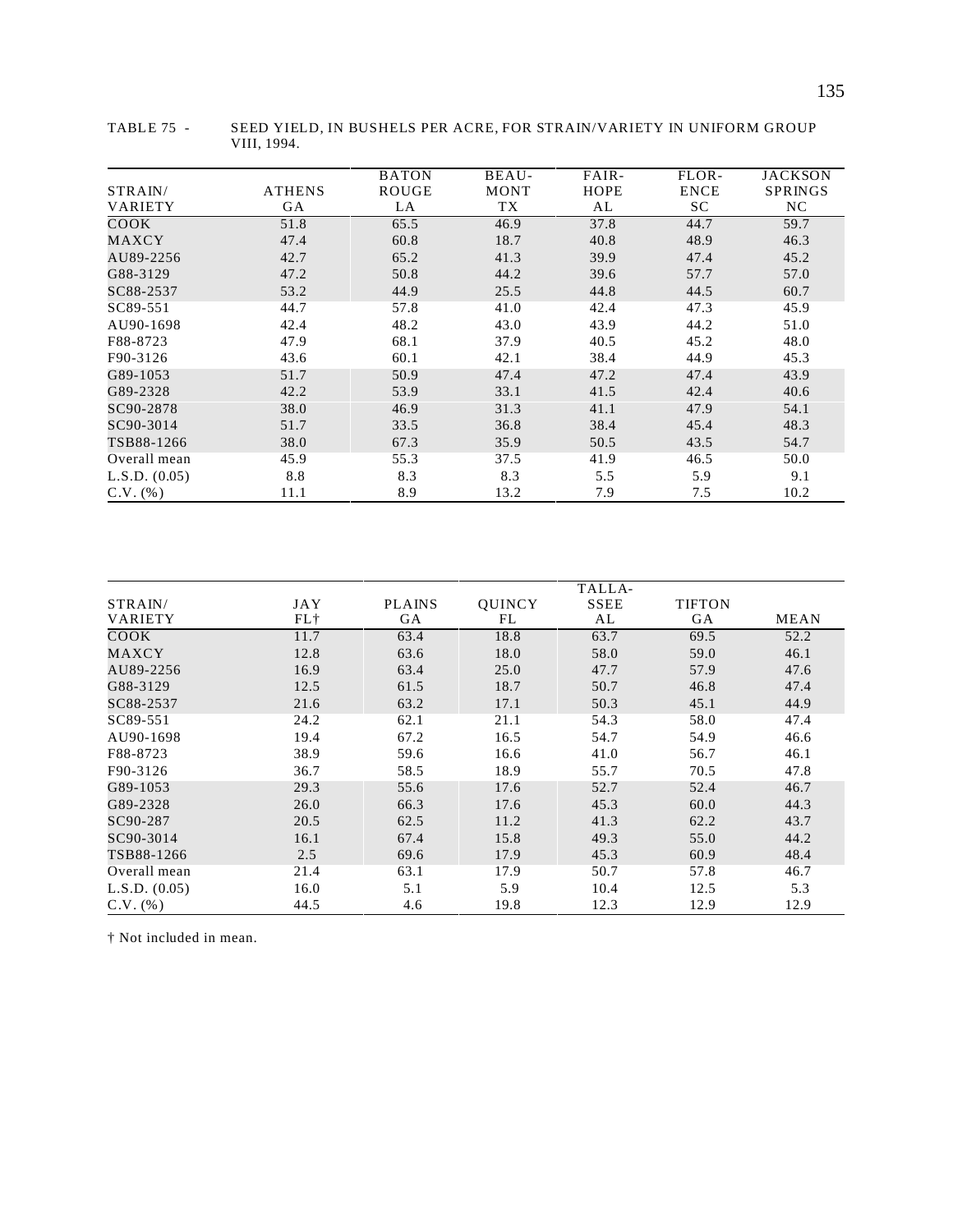|                |               | <b>BATON</b> | BEAU-       | FAIR-       | FLOR-       | <b>JACKSON</b> |
|----------------|---------------|--------------|-------------|-------------|-------------|----------------|
| STRAIN/        | <b>ATHENS</b> | <b>ROUGE</b> | <b>MONT</b> | <b>HOPE</b> | <b>ENCE</b> | <b>SPRINGS</b> |
| <b>VARIETY</b> | GA            | LA           | TX          | AL          | SC          | NC.            |
| COOK           | 112.9         | 118.4        | 125.1       | 90.2        | 96.1        | 119.4          |
| MAXCY          | 103.3         | 109.9        | 49.9        | 97.4        | 105.2       | 92.6           |
| AU89-2256      | 93.0          | 117.9        | 110.1       | 95.2        | 101.9       | 90.4           |
| G88-3129       | 102.8         | 91.9         | 117.9       | 94.5        | 124.1       | 114.0          |
| SC88-2537      | 115.9         | 81.2         | 68.0        | 106.9       | 95.7        | 121.4          |
| SC89-551       | 97.4          | 104.5        | 109.3       | 101.2       | 101.7       | 91.8           |
| AU90-1698      | 92.4          | 87.2         | 114.7       | 104.8       | 95.1        | 102.0          |
| F88-8723       | 104.4         | 123.1        | 101.1       | 96.7        | 97.2        | 96.0           |
| F90-3126       | 95.0          | 108.7        | 112.3       | 91.6        | 96.6        | 90.6           |
| G89-1053       | 112.6         | 92.0         | 126.4       | 112.6       | 101.9       | 87.8           |
| G89-2328       | 91.9          | 97.5         | 88.3        | 99.0        | 91.2        | 81.2           |
| SC90-2878      | 82.8          | 84.8         | 83.5        | 98.1        | 103.0       | 108.2          |
| SC90-3014      | 112.6         | 60.6         | 98.1        | 91.6        | 97.6        | 96.6           |
| TSB88-1266     | 82.8          | 121.7        | 95.7        | 120.5       | 93.5        | 109.4          |
| Mean $(bu/ac)$ | 45.9          | 55.3         | 37.5        | 41.9        | 46.5        | 50.0           |

#### TABLE 76 - SEED YIELD, EXPRESSED AS A PERCENTAGE OF THE LOCATION MEAN, FOR STRAIN/VARIETY IN UNIFORM GROUP VIII, 1994.

| STRAIN/        | JAY   | <b>PLAINS</b> | <b>OUINCY</b> | <b>TALLASSEE</b> | <b>TIFTON</b> |             |
|----------------|-------|---------------|---------------|------------------|---------------|-------------|
| <b>VARIETY</b> | FL+   | GA            | FL            | AL               | GA            | <b>MEAN</b> |
| COOK           | 54.7  | 100.5         | 105.0         | 125.6            | 120.2         | 111.8       |
| MAXCY          | 59.8  | 100.8         | 100.6         | 114.4            | 102.1         | 98.7        |
| AU89-2256      | 79.0  | 100.5         | 139.7         | 94.1             | 100.2         | 101.9       |
| G88-3129       | 58.4  | 97.5          | 104.5         | 100.0            | 81.0          | 101.5       |
| SC88-2537      | 100.9 | 100.2         | 95.5          | 99.2             | 78.0          | 96.1        |
| SC89-551       | 113.1 | 98.4          | 117.9         | 107.1            | 100.3         | 101.5       |
| AU90-1698      | 90.7  | 106.5         | 92.2          | 107.9            | 95.0          | 99.8        |
| F88-8723       | 181.8 | 94.5          | 92.7          | 80.9             | 98.1          | 98.7        |
| F90-3126       | 171.5 | 92.7          | 105.6         | 109.9            | 122.0         | 102.4       |
| G89-1053       | 136.9 | 88.1          | 98.3          | 103.9            | 90.7          | 100.0       |
| G89-2328       | 121.5 | 105.1         | 98.3          | 89.3             | 103.8         | 94.9        |
| SC90-2878      | 95.8  | 99.0          | 62.6          | 81.5             | 107.6         | 93.6        |
| SC90-3014      | 75.2  | 106.8         | 88.3          | 97.2             | 95.2          | 94.6        |
| TSB88-1266     | 58.4  | 110.3         | 100.0         | 89.3             | 105.4         | 103.6       |
| Mean $(bu/ac)$ | 21.4  | 63.1          | 17.9          | 50.7             | 57.8          | 46.7        |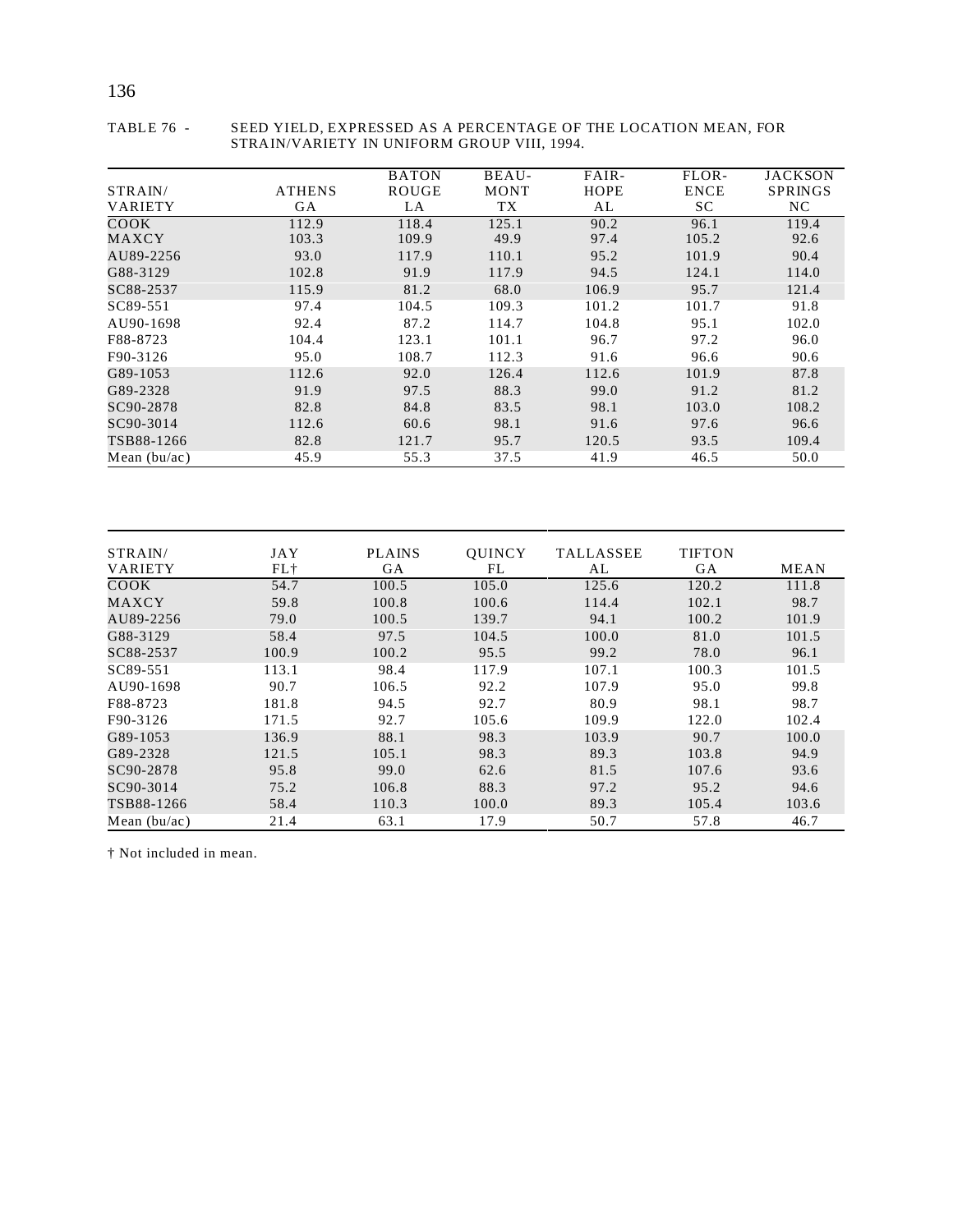| STRAIN/<br><b>VARIETY</b> | <b>ATHENS</b><br>GA | <b>BEAU-</b><br><b>MONT</b><br><b>TX</b> | FAIR-<br><b>HOPE</b><br>AL | FLOR-<br><b>ENCE</b><br>SC | <b>JACKSON</b><br><b>SPRINGS</b><br>NC | JAY<br>FL† | <b>PLAINS</b><br>GA | TALLA-<br><b>SSEE</b><br>AL | TIF-<br><b>TON</b><br>${\rm GA}$ | <b>MEAN</b> |  |
|---------------------------|---------------------|------------------------------------------|----------------------------|----------------------------|----------------------------------------|------------|---------------------|-----------------------------|----------------------------------|-------------|--|
| <b>OIL PERCENTAGE</b>     |                     |                                          |                            |                            |                                        |            |                     |                             |                                  |             |  |
| COOK                      | 20.0                | 20.6                                     | 20.1                       | 20.3                       | 19.5                                   | 20.7       | 20.0                | 20.0                        | 20.6                             | 20.1        |  |
| <b>MAXCY</b>              | 19.9                | 20.7                                     | 19.8                       | 20.6                       | 19.9                                   | 20.2       | 20.5                | 20.6                        | 21.1                             | 20.4        |  |
| AU89-2256                 | 20.1                | 20.3                                     | 18.9                       | 20.3                       | 19.4                                   | 21.5       | 20.1                | 20.2                        | 20.4                             | 20.0        |  |
| G88-3129                  | 20.6                | 20.3                                     | 19.3                       | 21.1                       | 20.3                                   | 21.1       | 21.2                | 21.0                        | 22.0                             | 20.7        |  |
| SC88-2537                 | 20.2                | 20.5                                     | 19.9                       | 20.4                       | 19.8                                   | 20.6       | 20.4                | 19.9                        | 20.8                             | 20.2        |  |
| SC89-551                  | 20.4                | 20.4                                     | 19.6                       | 20.6                       | 19.4                                   | 20.9       | 20.7                | 20.5                        | 20.8                             | 20.3        |  |
| AU90-1698                 | 19.6                | 20.2                                     | 19.8                       | 19.6                       | 20.1                                   | 20.8       | 20.3                | 20.1                        | 21.1                             | 20.1        |  |
| F88-8723                  | 19.1                | 20.0                                     | 18.6                       | 19.7                       | 18.2                                   | 20.5       | 19.3                | 19.8                        | 20.2                             | 19.4        |  |
| F90-3126                  | 19.6                | 19.9                                     | 19.9                       | 19.6                       | 19.3                                   | 20.2       | 19.8                | 19.2                        | 20.4                             | 19.7        |  |
| G89-1053                  | 19.4                | 20.1                                     | 19.5                       | 20.0                       | 19.1                                   | 20.5       | 19.9                | 19.9                        | 20.2                             | 19.8        |  |
| G89-2328                  | 19.9                | 20.3                                     | 19.5                       | 20.4                       | 19.3                                   | 20.9       | 20.8                | 20.6                        | 21.0                             | 20.2        |  |
| SC90-2878                 | 20.2                | 19.9                                     | 20.1                       | 20.5                       | 20.2                                   | 21.3       | 20.6                | 20.1                        | 20.5                             | 20.3        |  |
| SC90-3014                 | 20.3                | 20.5                                     | 19.9                       | 20.8                       | 20.0                                   | 21.1       | 20.8                | 20.3                        | 21.1                             | 20.5        |  |
| TSB88-1266                | 20.5                | 20.9                                     | 20.7                       | $20.0\,$                   | 20.0                                   | 21.0       | 21.1                | 20.3                        | 21.0                             | 20.6        |  |
| PROTEIN PERCENTAGE        |                     |                                          |                            |                            |                                        |            |                     |                             |                                  |             |  |
| COOK                      | 42.8                | 46.5                                     | 47.0                       | 43.2                       | 43.3                                   | 42.1       | 44.1                | 44.7                        | 42.7                             | 44.3        |  |
| <b>MAXCY</b>              | 40.6                | 46.8                                     | 46.5                       | 41.3                       | 40.9                                   | 40.8       | 41.5                | 42.7                        | 40.6                             | 42.6        |  |
| AU89-2256                 | 42.2                | 44.5                                     | 47.2                       | 42.7                       | 42.3                                   | 40.9       | 42.4                | 44.8                        | 42.3                             | 43.6        |  |
| G88-3129                  | 43.0                | 47.4                                     | 46.4                       | 43.2                       | 42.1                                   | 43.1       | 43.5                | 43.0                        | 41.2                             | 43.7        |  |
| SC88-2537                 | 42.3                | 47.3                                     | 47.1                       | 42.6                       | 42.2                                   | 43.8       | 44.2                | 44.4                        | 42.9                             | 44.1        |  |
| SC89-551                  | 41.4                | 44.6                                     | 46.0                       | 41.0                       | 41.0                                   | 42.4       | 40.9                | 42.2                        | 39.3                             | 42.1        |  |
| AU90-1698                 | 41.5                | 45.0                                     | 48.8                       | 42.9                       | 41.1                                   | 43.1       | 42.1                | 43.1                        | 40.6                             | 43.1        |  |
| F88-8723                  | 4.30                | 46.0                                     | 49.8                       | 42.1                       | 42.8                                   | 42.4       | 42.2                | 42.6                        | 40.7                             | 43.7        |  |
| F90-3126                  | 44.3                | 47.1                                     | 48.6                       | 45.1                       | 44.4                                   | 45.8       | 45.1                | 45.2                        | 44.0                             | 45.5        |  |
| G89-1053                  | 41.0                | 45.2                                     | 45.5                       | 41.3                       | 39.9                                   | 42.0       | 41.3                | 41.1                        | 39.6                             | 41.9        |  |
| G89-2328                  | 41.4                | 45.8                                     | 46.3                       | 42.2                       | 41.5                                   | 42.1       | 42.3                | 42.8                        | 41.6                             | 43.0        |  |
| SC90-2878                 | 42.5                | 45.4                                     | 47.9                       | 43.3                       | 43.5                                   | 42.2       | 43.4                | 44.0                        | 41.9                             | 44.0        |  |
| SC90-3014                 | 41.2                | 46.8                                     | 46.0                       | 41.9                       | 40.7                                   | 41.6       | 40.0                | 42.4                        | 39.8                             | 42.4        |  |
| TSB88-1266                | 40.0                | 43.6                                     | 43.6                       | 41.6                       | 40.2                                   | 41.1       | 40.9                | 41.8                        | 39.7                             | 41.4        |  |
|                           |                     |                                          |                            |                            | <b>GRAMS PER 100 SEED</b>              |            |                     |                             |                                  |             |  |
| COOK                      | 15.9                | 13.7                                     | 13.9                       | 15.2                       | 15.7                                   | 16.8       | 18.6                | 19.1                        | 19.4                             | 16.4        |  |
| <b>MAXCY</b>              | 13.9                | 11.9                                     | 13.9                       | 14.7                       | 14.5                                   | 15.1       | 16.5                | 17.4                        | 18.4                             | 15.2        |  |
| AU89-2256                 | 14.4                | 11.3                                     | 14.2                       | 16.9                       | 15.2                                   | 18.4       | 16.2                | 18.7                        | 17.5                             | 15.6        |  |
| G88-3129                  | 15.5                | 13.1                                     | 12.9                       | 15.8                       | 15.2                                   | 17.2       | 17.3                | 17.7                        | 18.1                             | 15.7        |  |
| SC88-2537                 | 13.6                | 10.2                                     | 12.6                       | 13.5                       | 13.3                                   | 15.4       | 14.4                | 15.8                        | 16.0                             | 13.7        |  |
| SC89-551                  | 13.6                | 10.5                                     | 12.3                       | 15.2                       | 15.2                                   | 17.2       | 14.9                | 16.6                        | 16.7                             | 14.4        |  |
| AU90-1698                 | 17.0                | 15.4                                     | 15.6                       | 17.5                       | 16.6                                   | 18.8       | 18.8                | 19.6                        | 18.6                             | 17.4        |  |
| F88-8723                  | 17.2                | 14.3                                     | 17.7                       | 18.7                       | 17.1                                   | 20.0       | 17.0                | 21.3                        | 20.5                             | 18.0        |  |
| F90-3126                  | 13.8                | 10.5                                     | 13.3                       | 15.6                       | 14.8                                   | 17.6       | 14.7                | 16.5                        | 16.9                             | 14.5        |  |
| G89-1053                  | 14.0                | 11.7                                     | 13.3                       | 14.1                       | 13.3                                   | 16.1       | 13.8                | 13.8                        | 16.9                             | 13.9        |  |
| G89-2328                  | 13.4                | 10.6                                     | 11.7                       | 14.8                       | 13.7                                   | 16.6       | 15.8                | 15.1                        | 18.0                             | 14.1        |  |
| SC90-2878                 | 14.8                | 11.5                                     | 14.2                       | 16.4                       | 16.7                                   | 17.5       | 17.3                | 18.0                        | 18.1                             | 15.9        |  |
| SC90-3014                 | 12.6                | 9.8                                      | 11.7                       | 12.5                       | 12.5                                   | 14.6       | 13.5                | 13.4                        | 15.3                             | 12.7        |  |
| TSB88-1266                | 13.1                | 11.1                                     | 14.4                       | 14.8                       | 15.2                                   | 15.3       | 15.5                | 16.1                        | 16.2                             | 14.6        |  |

TABLE 77 - CHEMICAL COMPOSITION AND SEED SIZE FOR STRAIN/VARIETY IN UNIFORM GROUP VIII, 1994.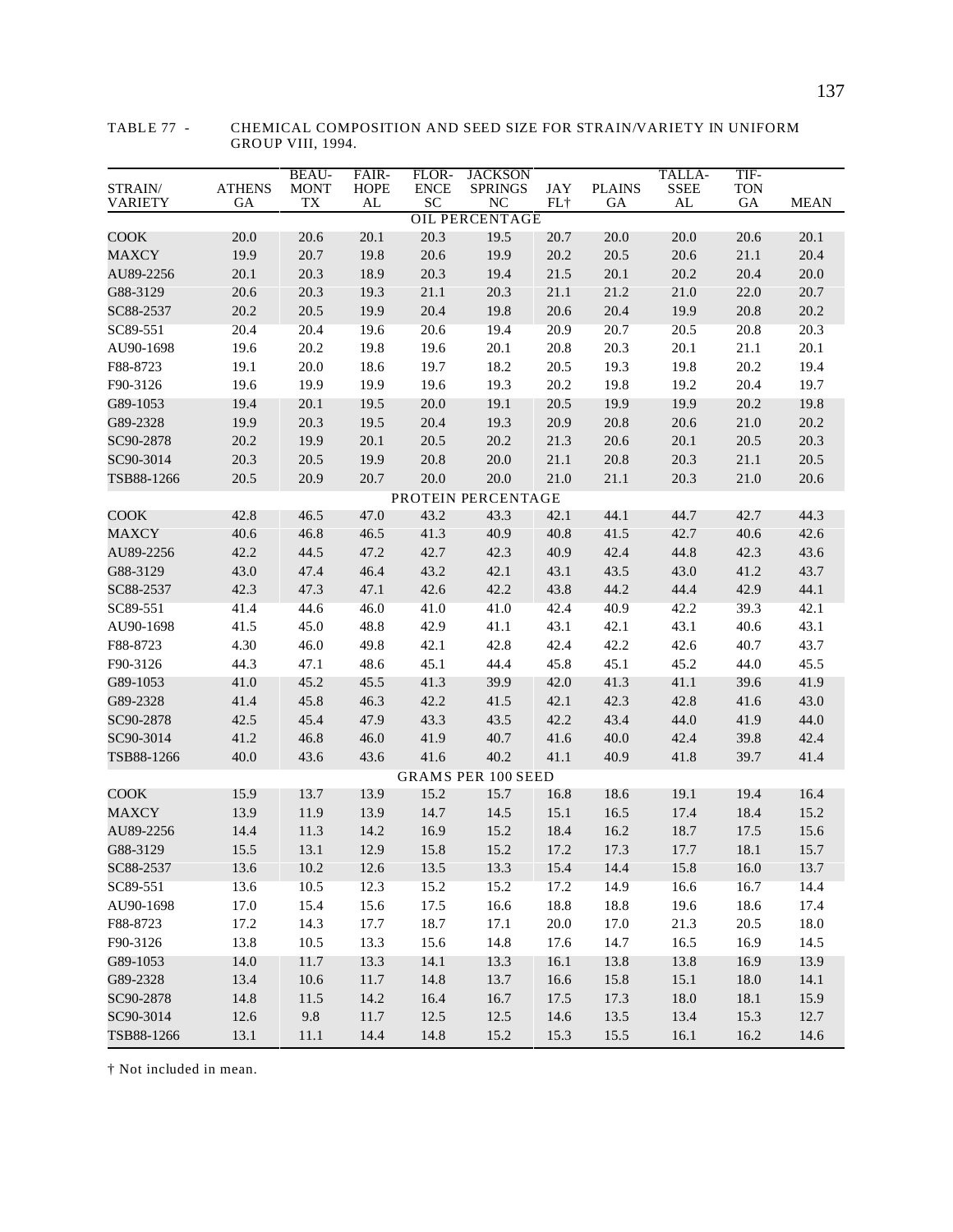| <b>STRAIN</b><br><b>VARIETY</b> | <b>ATHENS</b><br>GA | <b>BEAU-</b><br><b>MONT</b><br><b>TX</b> | FAIR-<br><b>HOPE</b><br>AL | FLOR-<br><b>ENCE</b><br>NC | <b>JACKSON</b><br><b>SPRINGS</b><br>NC | <b>JAY</b><br>FL+ | TALLA-<br><b>SSEE</b><br>AL | TIF-<br><b>TON</b><br>GA | <b>MEAN</b>    |
|---------------------------------|---------------------|------------------------------------------|----------------------------|----------------------------|----------------------------------------|-------------------|-----------------------------|--------------------------|----------------|
| COOK                            | 10/19               | 10/19                                    | 10/7                       | 10/27                      | 10/31                                  | 11/3              | 10/25                       | 10/16                    | 10/21          |
| MAXCY                           | 3                   | $-7$                                     | 9                          | 5                          | $\overline{4}$                         | $-2$              | 3                           | 5                        | $\overline{3}$ |
| AU89-2256                       | $\tau$              | 2                                        | 11                         | 9                          | 2                                      | $\mathbf{1}$      |                             | $\overline{7}$           | 5              |
| G88-3129                        | $\mathfrak{Z}$      | $\overline{0}$                           | $\overline{7}$             | $\overline{4}$             | 2                                      | 3                 | $\overline{2}$              | $\mathbf{1}$             | $\overline{2}$ |
| SC88-2537                       | $-5$                | $-10$                                    | 6                          | $-9$                       | $\overline{0}$                         | $\mathbf{1}$      | $\mathbf{1}$                | $-2$                     | $-3$           |
| SC89-551                        | 5                   | $\mathbf{1}$                             | 11                         | 6                          | $\overline{4}$                         | $\overline{2}$    | $\overline{4}$              | $\overline{4}$           | 5              |
| AU90-1698                       | $-2$                | $-6$                                     | $-1$                       | $-1$                       | $-1$                                   | 3                 | $\overline{0}$              | $-3$                     | $-2$           |
| F88-8723                        | 13                  | $\overline{3}$                           | 14                         | 13                         | $\overline{4}$                         | $\mathbf{2}$      | $\blacksquare$              | 10                       | 8              |
| F90-3126                        | 5                   | $\mathbf{0}$                             | 8                          | 12                         | $\overline{4}$                         | $\overline{2}$    |                             | 6                        | 5              |
| G89-1053                        | $-2$                | $-6$                                     | $7\phantom{.0}$            | $-2$                       | $\overline{4}$                         | $\overline{4}$    | $\overline{0}$              | $-2$                     | $-1$           |
| G89-2328                        | $\overline{4}$      | $-5$                                     | 11                         | 6                          | $\overline{4}$                         | $\overline{4}$    | 3                           | 5                        | $\overline{4}$ |
| SC90-2878                       | 3                   | $-6$                                     | 14                         | 8                          | $\overline{4}$                         | $\mathfrak{Z}$    | 3                           | $\overline{4}$           | $\overline{4}$ |
| SC90-3014                       | $\mathbf{1}$        | $-3$                                     | $\overline{7}$             | $\mathbf{0}$               | $-1$                                   | $-2$              | $\mathbf{0}$                | $\theta$                 | $\overline{0}$ |
| TSB88-1266                      | $\overline{c}$      | $\sqrt{2}$                               | 9                          | $\mathfrak{S}$             | $\overline{4}$                         | $\overline{2}$    | 3                           | $\mathfrak{Z}$           | $\overline{4}$ |

#### TABLE 78 - RELATIVE MATURITY DATA, DAYS EARLIER (-) OR LATER (+) THAN COOK, FOR STRAIN/VARIETY IN UNIFORM GROUP VIII, 1994.

† Not included in mean.

## 138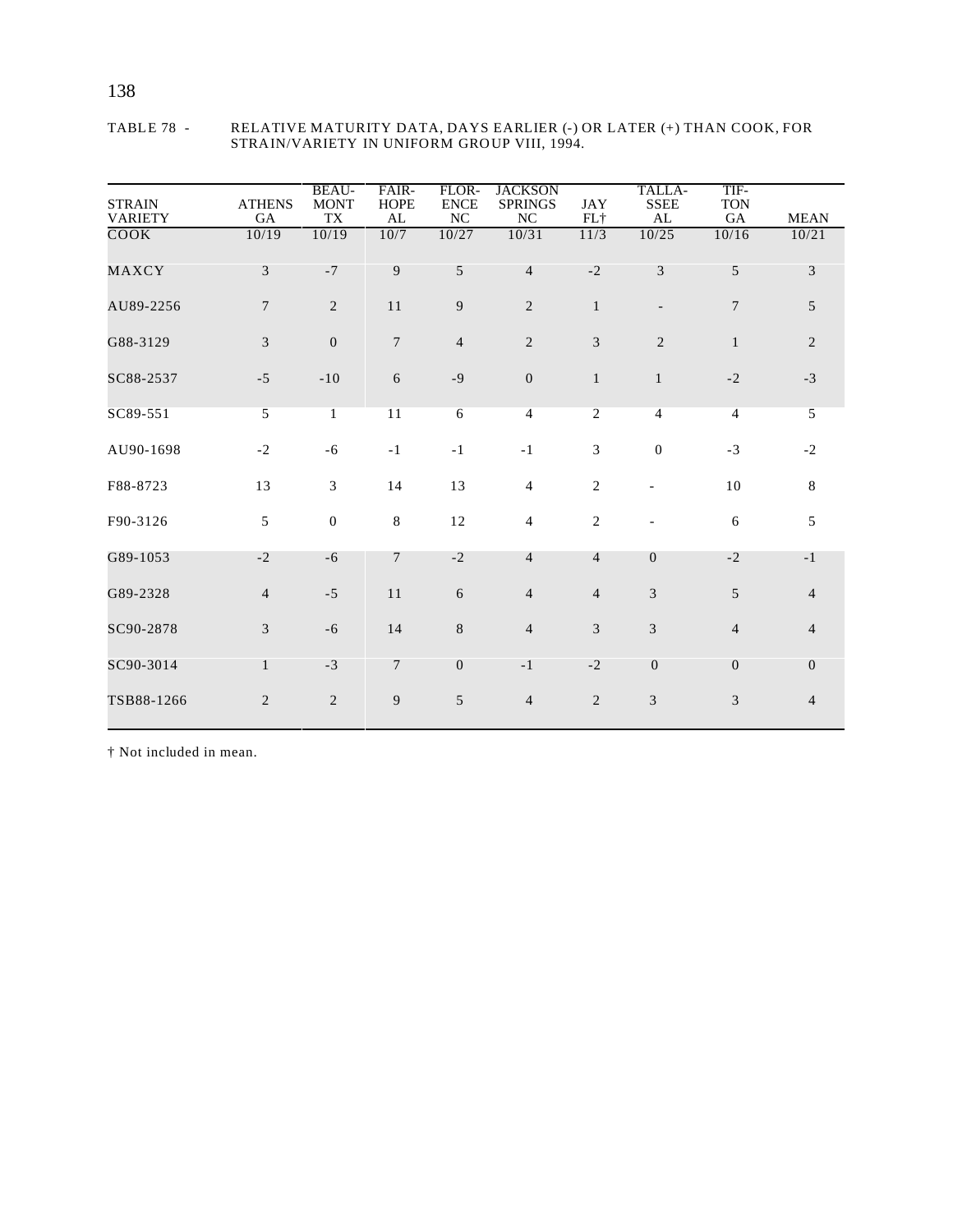| STRAIN/<br><b>VARIETY</b> | <b>ATHENS</b><br>GA | <b>BEAU-</b><br><b>MONT</b><br>TX | FAIR-<br><b>HOPE</b><br>AL | FLOR-<br><b>ENCE</b><br><b>SC</b> | JACKSON<br><b>SPRINGS</b><br>NC | JAY<br>$FL+$ | <b>PLAINS</b><br><b>GA</b> | TALLA-<br><b>SSEE</b><br>AL | TIF-<br><b>TON</b><br><b>GA</b> | <b>MEAN</b> |
|---------------------------|---------------------|-----------------------------------|----------------------------|-----------------------------------|---------------------------------|--------------|----------------------------|-----------------------------|---------------------------------|-------------|
| COOK                      | 48                  | 40                                | 39                         | 45                                | 43                              | 22           | 37                         | 44                          | 31                              | 41          |
| MAXCY                     | 38                  | 33                                | 33                         | 43                                | 36                              | 21           | 34                         | 33                          | 28                              | 35          |
| AU89-2256                 | 36                  | 34                                | 34                         | 40                                | 37                              | 19           | 36                         | 41                          | 30                              | 36          |
| G88-3129                  | 43                  | 36                                | 40                         | 44                                | 43                              | 19           | 39                         | 42                          | 33                              | 40          |
| SC88-2537                 | 42                  | 35                                | 35                         | 41                                | 34                              | 18           | 32                         | 43                          | 22                              | 35          |
| SC89-551                  | 48                  | 37                                | 40                         | 44                                | 41                              | 25           | 34                         | 41                          | 33                              | 40          |
| AU90-1698                 | 40                  | 37                                | 35                         | 45                                | 40                              | 20           | 37                         | 42                          | 26                              | 38          |
| F88-8723                  | 40                  | 34                                | 33                         | 39                                | 27                              | 23           | 34                         | 38                          | 28                              | 34          |
| F90-3126                  | 48                  | 44                                | 43                         | 47                                | 44                              | 24           | 41                         | 49                          | 39                              | 44          |

G89-1053 40 36 35 41 38 23 30 37 27 36

G89-2328 42 39 39 43 43 21 40 41 29 39

SC90-2878 42 35 30 39 37 21 33 38 28 35

SC90-3014 42 35 32 39 36 18 29 36 23 34

TSB88-1266 48 41 40 43 43 19 36 42 34 41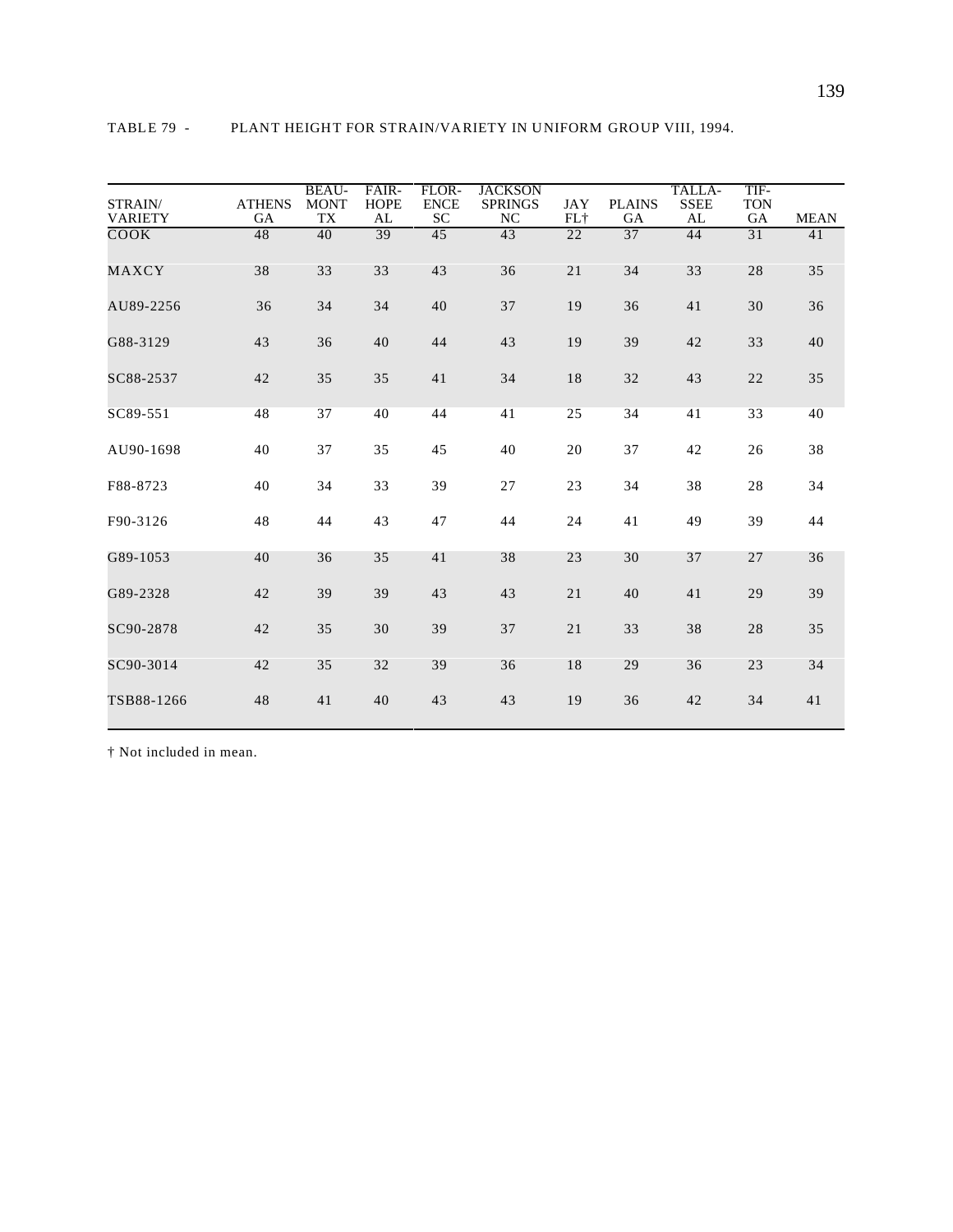| <b>STRAIN</b><br><b>VARIETY</b> | <b>ATHENS</b><br>GA | <b>BEAU-</b><br><b>MONT</b><br>TX | FAIR-<br><b>HOPE</b><br>AL | FLOR-<br><b>ENCE</b><br><b>SC</b> | <b>JACKSON</b><br><b>SPRINGS</b><br>NC | JAY<br>$FL+$ | <b>PLAINS</b><br><b>GA</b> | TALLA-<br><b>SSEE</b><br>AL | TIF-<br><b>TON</b><br>GA | <b>MEAN</b> |
|---------------------------------|---------------------|-----------------------------------|----------------------------|-----------------------------------|----------------------------------------|--------------|----------------------------|-----------------------------|--------------------------|-------------|
| COOK                            | 3.2                 | 1.2                               | 1.3                        | 2.0                               | 3.0                                    | 1.0          | 1.8                        | 1.8                         | 1.0                      | 1.9         |
| MAXCY                           | 3.2                 | 1.5                               | 1.3                        | $2.0$                             | 2.3                                    | 1.0          | 1.2                        | 2.7                         | 1.0                      | 1.9         |
| AU89-2256                       | 3.8                 | 1.0                               | 1.0                        | 2.7                               | 3.0                                    | 1.0          | 1.3                        | 2.8                         | 1.3                      | 2.1         |
| G88-3129                        | 3.5                 | 1.7                               | 1.0                        | 2.3                               | 3.0                                    | 1.0          | 1.5                        | 2.7                         | 1.3                      | 2.1         |
| SC88-2537                       | 3.4                 | 1.5                               | 1.0                        | $2.0$                             | 3.0                                    | 1.0          | 1.5                        | 2.0                         | 1.0                      | 1.9         |
| SC89-551                        | 3.4                 | 1.7                               | 2.0                        | 2.0                               | 3.0                                    | 1.0          | 1.5                        | 4.0                         | 1.7                      | 2.4         |
| AU90-1698                       | 3.8                 | 2.0                               | 1.0                        | 2.0                               | 2.7                                    | 1.0          | 1.5                        | 3.0                         | 1.0                      | 2.1         |
| F88-8723                        | 3.2                 | 1.2                               | 1.0                        | 3.0                               | 3.0                                    | 1.0          | 1.5                        | 4.0                         | 1.3                      | 2.3         |
| F90-3126                        | 2.9                 | 1.2                               | 1.0                        | 3.0                               | 3.0                                    | 1.0          | 1.3                        | 2.0                         | 1.7                      | 2.0         |
| G89-1053                        | 4.0                 | 2.5                               | 1.0                        | 2.3                               | 3.0                                    | 1.0          | 1.6                        | 3.3                         | 1.3                      | 2.4         |
| G89-2328                        | 3.2                 | 1.2                               | 1.0                        | 2.3                               | 3.0                                    | 1.0          | 1.2                        | 3.3                         | 2.0                      | 2.2         |
| SC90-2878                       | 3.7                 | 1.2                               | 1.0                        | 2.3                               | 3.0                                    | 1.0          | 1.2                        | 2.7                         | 1.3                      | 2.1         |
| SC90-3014                       | 3.1                 | 1.0                               | 1.0                        | 2.0                               | 2.3                                    | 1.0          | 1.2                        | 2.3                         | 1.0                      | 1.7         |
| TSB88-1266                      | 4.2                 | 3.0                               | 1.3                        | 2.7                               | 3.0                                    | 1.0          | 2.0                        | 4.2                         | 2.3                      | 2.8         |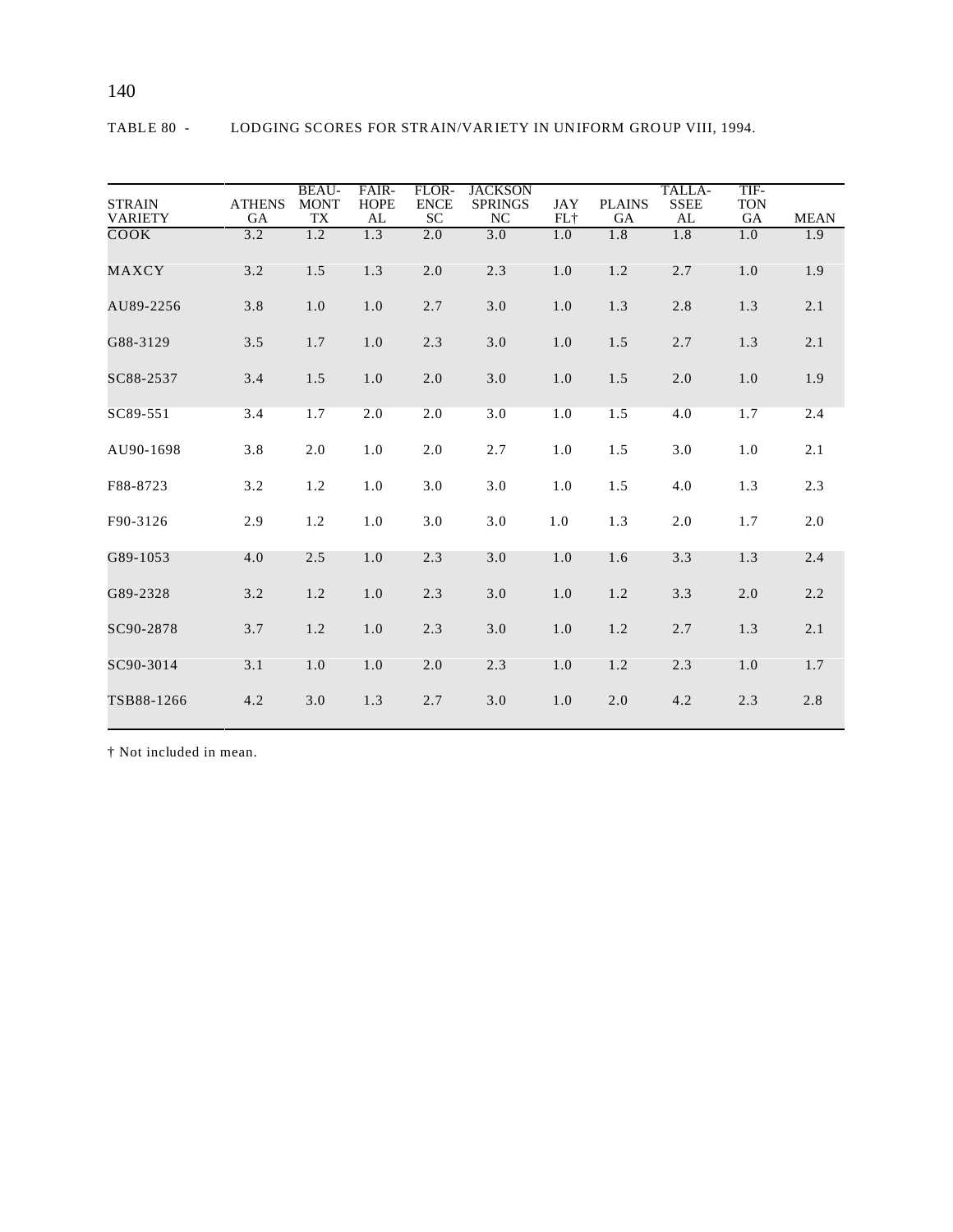| STRAIN/<br><b>VARIETY</b> | <b>ATHENS</b><br><b>GA</b> | <b>BEAU-</b><br><b>MONT</b><br><b>TX</b> | FAIR-<br><b>HOPE</b><br>AL | <b>JACKSON</b><br><b>SPRINGS</b><br><b>NC</b> | <b>JAY</b><br>FL+ | <b>PLAINS</b><br><b>GA</b> | TALLA-<br><b>SSEE</b><br>AL | <b>TIFTON</b><br>GA | <b>MEAN</b> |
|---------------------------|----------------------------|------------------------------------------|----------------------------|-----------------------------------------------|-------------------|----------------------------|-----------------------------|---------------------|-------------|
| COOK                      | 1.6                        | 2.0                                      | 2.5                        | 2.0                                           | 3.0               | 1.5                        | 1.5                         | 1.2                 | 1.8         |
| MAXCY                     | 1.9                        | 2.2                                      | 2.0                        | 2.0                                           | 3.0               | 1.8                        | 1.0                         | 1.1                 | 1.7         |
| AU89-2256                 | 1.9                        | 1.3                                      | 1.5                        | 2.0                                           | 3.0               | 1.5                        | 1.5                         | 1.2                 | 1.6         |
| G88-3129                  | 1.5                        | 1.5                                      | 1.5                        | 2.0                                           | 3.0               | 1.5                        | 1.0                         | 1.3                 | 1.5         |
| SC88-2537                 | 1.5                        | 1.7                                      | 1.5                        | 2.5                                           | 2.0               | 1.5                        | 1.5                         | 1.4                 | 1.7         |
| SC89-551                  | 1.5                        | 1.7                                      | 2.5                        | 2.5                                           | 2.0               | 1.5                        | 1.0                         | 1.2                 | 1.7         |
| AU90-1698                 | 1.5                        | 2.7                                      | 3.0                        | 2.0                                           | 2.0               | 2.5                        | 1.0                         | 1.4                 | 2.0         |
| F88-8723                  | 2.0                        | 1.2                                      | 2.0                        | 2.5                                           | 2.0               | 2.0                        | 2.0                         | 1.2                 | 1.8         |
| F90-3126                  | 1.5                        | 1.3                                      | 1.5                        | 2.0                                           | 2.0               | 1.5                        | 1.0                         | 1.0                 | 1.4         |
| G89-1053                  | 1.6                        | 1.2                                      | 2.0                        | 2.5                                           | 2.0               | 1.7                        | 1.0                         | 1.4                 | 1.6         |
| G89-2328                  | 1.5                        | 1.7                                      | 1.0                        | 2.5                                           | 2.0               | 1.7                        | 1.0                         | 1.1                 | 1.5         |
| SC90-2878                 | 1.5                        | 1.5                                      | 3.0                        | 2.0                                           | 2.0               | 1.5                        | 1.0                         | 1.2                 | 1.7         |
| SC90-3014                 | 1.5                        | 1.5                                      | 1.5                        | 2.0                                           | 2.0               | 1.4                        | 1.0                         | 1.3                 | 1.5         |
| TSB88-1266                | 1.5                        | 1.7                                      | 3.0                        | 2.0                                           | 2.0               | 1.5                        | 1.0                         | 1.3                 | 1.7         |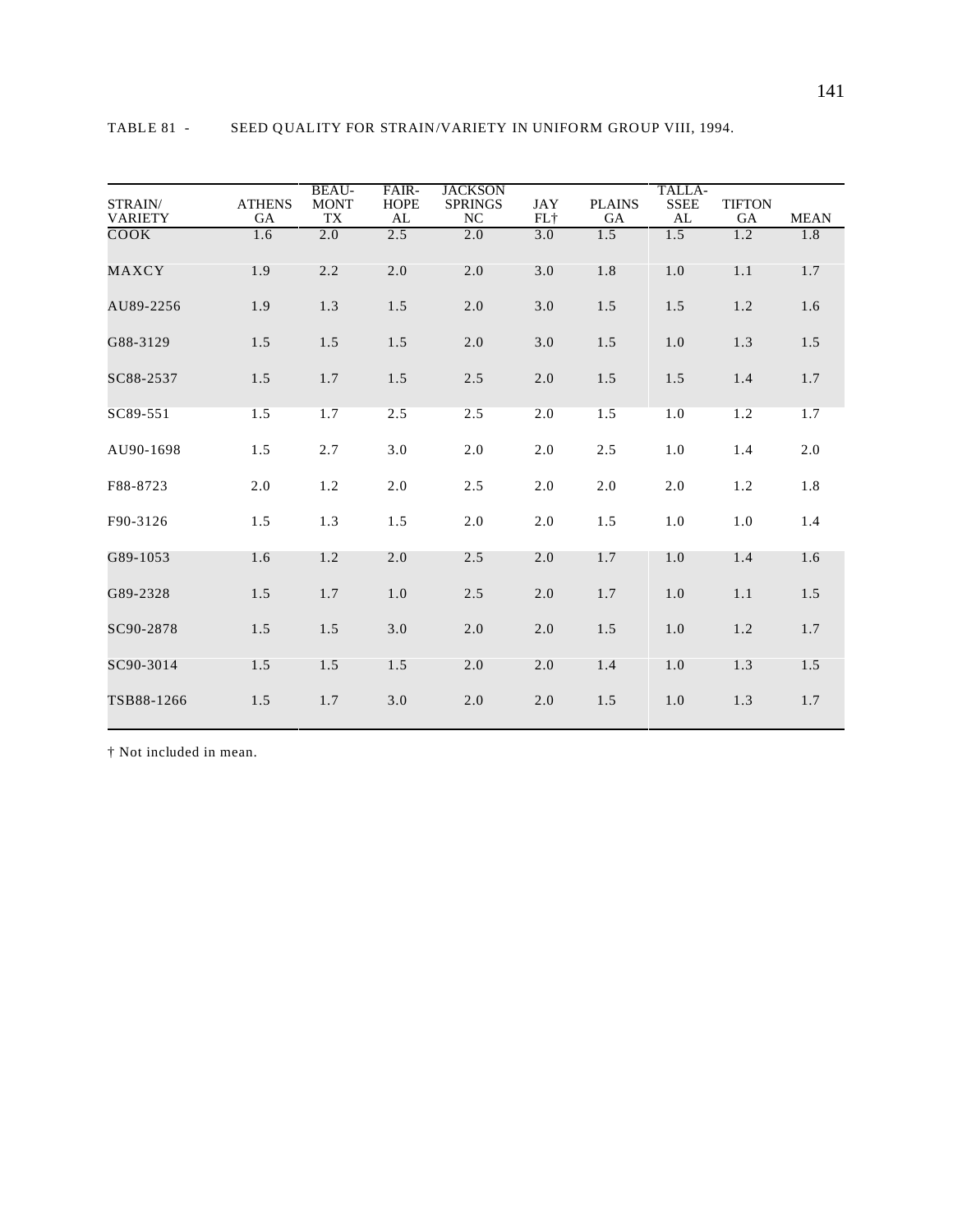## **PRELIMINARY GROUP VIII**

## **1994**

Preliminary Group VIII nurseries were planted at 5 locations. Data were obtained from all of the locations. The parentage for each strain is reported in Table 82. Table 83 gives a general summary of information for each strain including seed yield, oil and protein percentages, maturity index, and pest reactions. Results from individual locations are summarized in Tables 84 - 90.

The cultivar Cook is the yield and maturity check. It had a mean yield of 43.9 bushels per acre and a mean maturity of October 24 at the 5 locations.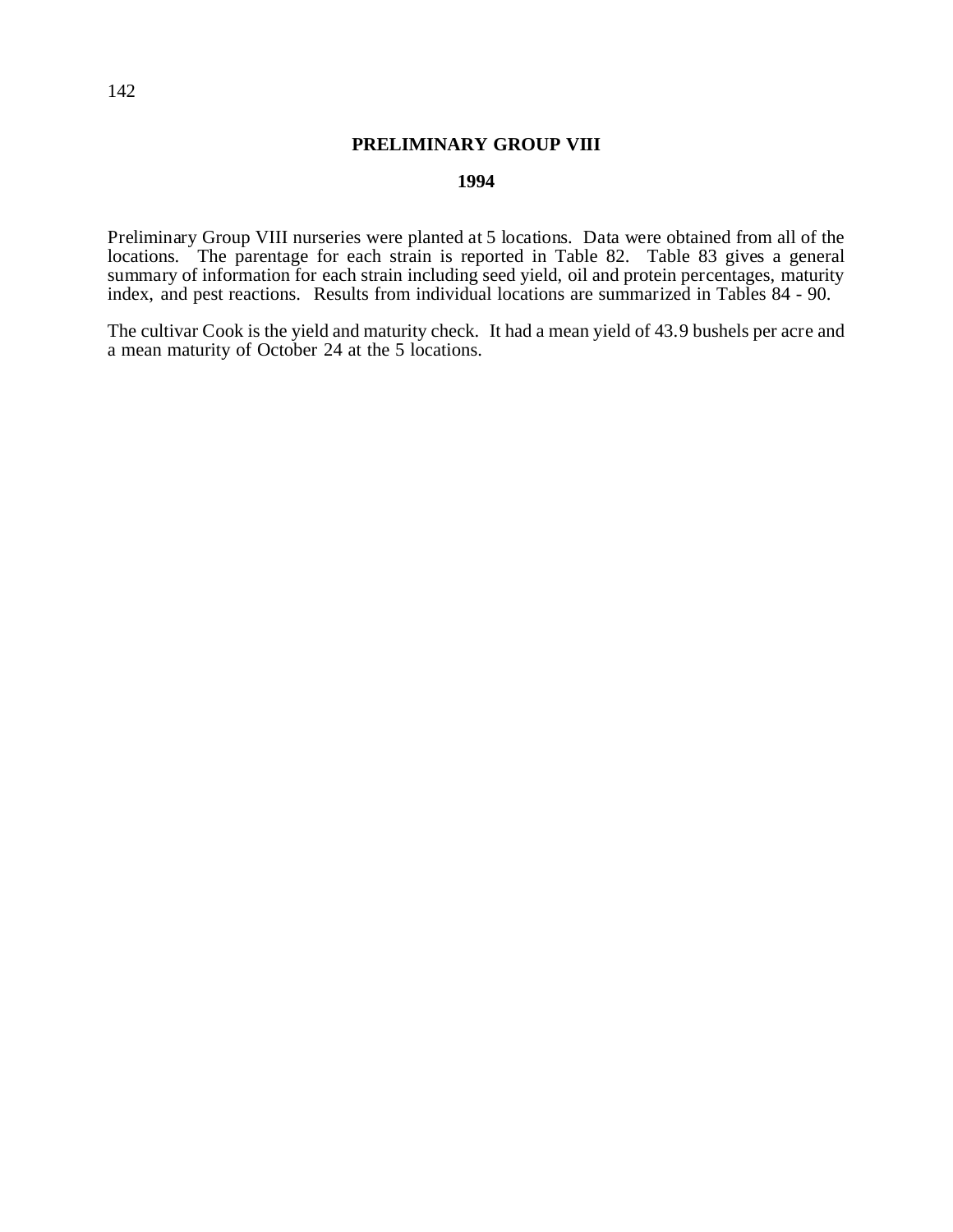| STRAIN/<br>VARIETY | PARENTAGE                        | <b>GENERATION</b><br><b>COMPOSITED</b> |
|--------------------|----------------------------------|----------------------------------------|
| 1. COOK            | <b>BRAXTON X YOUNG</b>           | F <sub>6</sub>                         |
| 2. MAXCY           | D76-9665 X JOHNSTON              | F <sub>6</sub>                         |
| 3. BRAXTON         | F59-1501 X (BRAGG(3) X D60-7965) | F <sub>5</sub>                         |
| 4. AU91-13         | N85-492 X COKER 85-483           | F <sub>6</sub>                         |
| 5. AU91-41         | N85-492 X COKER 85-483           | F <sub>6</sub>                         |
| 6. AU91-442        | G81-1949 X N85-574               | F <sub>6</sub>                         |
| 7. AU91-473        | G81-1949 X N85-574               | F <sub>6</sub>                         |
| 8. AU91-680        | G81-1949 X N85-574               | F <sub>6</sub>                         |
| 9. AU91-1970       | <b>AU82-211 X COKER 85-483</b>   | F <sub>6</sub>                         |
| 10. F89-3961       | F83-1960 X F76-1514              | F6                                     |
| 11. F89-4067       | KIRBY X F84-1569                 | F7                                     |
| 12. F90-5099       | F85-1108 X F85-7356              | F <sub>5</sub>                         |
| 13. F90-5117       | <b>BEDFORD X F85-1028</b>        | F <sub>5</sub>                         |
| 14. F91-2192       | <b>BEDFORD X F85-1028</b>        | F <sub>6</sub>                         |
| 15. F91-3533       | PI417479 X F87-4039              | F <sub>5</sub>                         |
| 16. F92-2514       | PI417479 X F87-4039              | F <sub>6</sub>                         |
| 17. G90-1106       | COKER 82-622 X G81-152           | F <sub>6</sub>                         |
| 18. G90-1551       | <b>COKER 82-622 X HOWARD</b>     | F <sub>6</sub>                         |
| 19. G90-1611       | <b>COKER 82-622 X HOWARD</b>     | F <sub>6</sub>                         |
| 20. G90-1894       | <b>COKER 82-622 X HOWARD</b>     | F6                                     |
| 21. G90-2080       | COKER 82-622 X G81-1949          | F <sub>6</sub>                         |
| 22. G90-2635       | COKER 6738 X G82-2933            | F <sub>6</sub>                         |
| 23. SC91-1756      | <b>COKER 6847 X STONEWALL</b>    | F <sub>5</sub>                         |
| 24. SC91-2310      | NK'S S83-30 X HOWARD             | F <sub>5</sub>                         |
| 25. SC91-2351      | NK'S S83-30 X HOWARD             | F <sub>5</sub>                         |
| 26. SC91-2447      | NK'S S83-30 X HOWARD             | F5                                     |
| 27. SC91-2573      | NK'S S83-30 X HOWARD             | F5                                     |
| 28. SC91-2620      | NK'S S83-30 X HOWARD             | F5                                     |
| 29. TSB90-302      | <b>DOWLING X BRAXTON</b>         | F <sub>5</sub>                         |
| 30. TSB91-4516     | F79-4860 X JOHNSTON              | F <sub>6</sub>                         |
| 31. TSB91-4521     | F79-4860 X JOHNSTON              | F <sub>6</sub>                         |
| 32. TSB91-5381     | JOHNSTON X DOWLING               | F <sub>5</sub>                         |
| 33. TSB91-5422     | JOHNSTON X DOWLING               | F <sub>5</sub>                         |
| 34. TSB91-5425     | JOHNSTON X DOWLING               | F <sub>5</sub>                         |

TABLE 82 - PARENTAGE OF STRAIN/VARIETY GROWN IN PRELIMINARY GROUP VIII, 1994.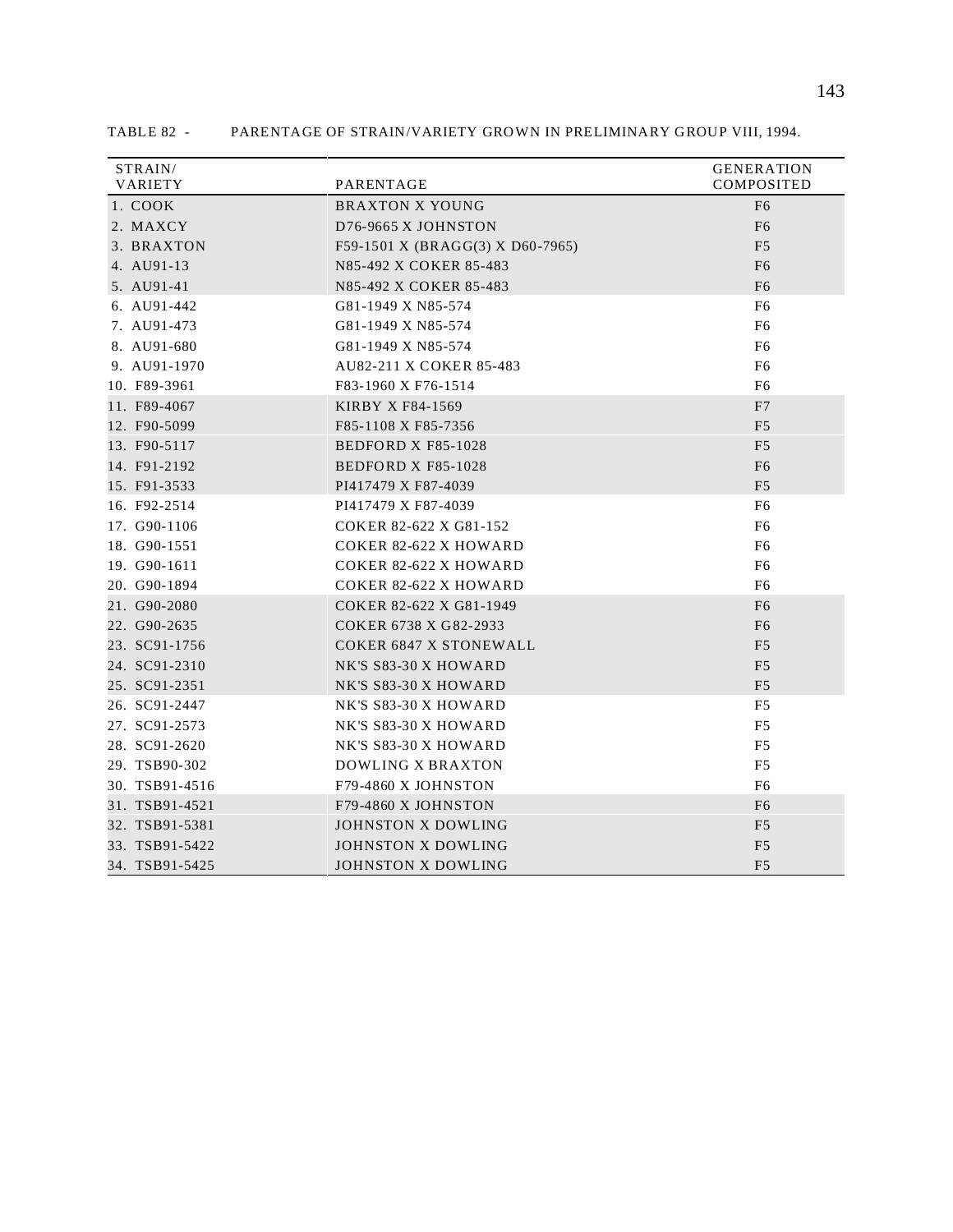| STRAIN/<br>VARIETY | <b>SEED</b><br>YIELD <sup>+</sup> | MAT.<br><b>INDEX</b> | HT. | OIL      | PRO-<br><b>TEIN</b> | <b>SEED</b><br><b>SIZE</b> | LODG-<br><b>ING</b> | <b>SEED</b><br><b>QUALITY</b> |
|--------------------|-----------------------------------|----------------------|-----|----------|---------------------|----------------------------|---------------------|-------------------------------|
| COOK               | 43.9                              | 10/24                | 38  | 20.3     | 44.2                | 15.6                       | 1.9                 | 1.8                           |
| MAXCY              | 42.8                              | $2 -$                | 36  | 20.2     | 44.9                | 14.9                       | 1.3                 | 1.9                           |
| <b>BRAXTON</b>     | 42.2                              | $2 -$                | 38  | 20.4     | 44.8                | 16.8                       | 1.4                 | 2.2                           |
| AU91-13            | 45.9                              | $2 -$                | 41  | $21.1+$  | $41.4-$             | 15.0                       | 1.6                 | 1.8                           |
| AU91-41            | 43.7                              | $1 -$                | 36  | $21.1+$  | $40.5 -$            | 13.6                       | 1.3                 | 1.8                           |
| AU91-442           | $35.0 -$                          | $2 -$                | 34  | $21.0+$  | 43.4                | 13.2                       | 1.8                 | 1.6                           |
| AU91-473           | 41.7                              | $\boldsymbol{0}$     | 38  | 20.6     | $42.4 -$            | 12.7                       | 1.9                 | 1.3                           |
| AU91-680           | 39.7                              | $3-$                 | 39  | 20.0     | $42.5 -$            | 13.3                       | 2.1                 | 1.5                           |
| AU91-1970          | 43.7                              | $1+$                 | 35  | 20.5     | 44.1                | 16.8                       | 1.8                 | 1.5                           |
| F89-3961           | 40.6                              | $1+$                 | 40  | 20.5     | 44.2                | 13.7                       | 2.4                 | 1.9                           |
| F89-4067           | 42.8                              | $2-$                 | 37  | 20.2     | 44.5                | 17.7                       | 1.4                 | 1.9                           |
| F90-5099           | $35.6 -$                          | $7-$                 | 37  | 20.5     | 44.0                | 12.7                       | 2.2                 | 1.3                           |
| F90-5117           | $35.6 -$                          | $7-$                 | 36  | $19.5 -$ | $46.7+$             | 17.2                       | 1.9                 | 2.3                           |
| F91-2192           | $33.2 -$                          | $8-$                 | 35  | $19.4 -$ | $46.5+$             | 16.8                       | 1.4                 | 2.3                           |
| F91-3533           | 7.5                               | $7 -$                | 37  | 20.4     | 45.2                | 15.2                       | 1.9                 | 1.3                           |
| F92-2514           | $33.4 -$                          | $8-$                 | 35  | 20.3     | $46.3+$             | 13.9                       | 2.2                 | 1.6                           |
| G90-1106           | 41.1                              | $3-$                 | 37  | 20.3     | 43.8                | 13.6                       | 2.0                 | 1.6                           |
| G90-1551           | 42.2                              | $1-$                 | 39  | 20.1     | 45.2                | 14.4                       | 1.3                 | 1.5                           |
| G90-1611           | 36.3                              | $1+$                 | 33  | 20.7     | 43.6                | 14.7                       | 1.2                 | 1.7                           |
| G90-1894           | 41.2                              | $2 -$                | 33  | 20.2     | $45.8+$             | 13.8                       | 1.1                 | 1.6                           |
| G90-2080           | 40.3                              | $5-$                 | 37  | 20.5     | 44.3                | 15.2                       | 2.2                 | 1.5                           |
| G90-2635           | 42.3                              | $4-$                 | 34  | $21.2+$  | $42.6 -$            | 13.4                       | 1.5                 | 1.4                           |
| SC91-1756          | 43.9                              | $2+$                 | 39  | 20.4     | 44.4                | 15.7                       | 1.3                 | 1.7                           |
| SC91-2310          | $32.9 -$                          | $1+$                 | 38  | 20.1     | $42.7 -$            | 14.1                       | 1.1                 | 1.5                           |
| SC91-2351          | 40.1                              | $4-$                 | 36  | 19.9     | 45.0                | 14.6                       | 1.5                 | 1.6                           |
| SC91-2447          | 39.3                              | $2+$                 | 41  | 19.9     | 44.3                | 14.6                       | 1.6                 | 1.3                           |
| SC91-2573          | 42.1                              | $1 -$                | 37  | 20.5     | 43.6                | 13.7                       | 1.4                 | 1.5                           |
| SC91-2620          | 36.8                              | $2+$                 | 43  | 20.2     | 43.4                | 13.9                       | 1.3                 | 1.7                           |
| TSB90-302          | 42.7                              | $5-$                 | 37  | 20.2     | 44.1                | 15.4                       | 1.3                 | 1.6                           |
| TSB91-4516         | $35.0 -$                          | $1 -$                | 33  | 20.2     | 44.0                | 13.8                       | 1.7                 | 1.6                           |
| TSB91-4521         | 41.8                              | $2 -$                | 39  | 20.6     | $42.5 -$            | 12.5                       | 1.9                 | 1.6                           |
| TSB91-5381         | 38.8                              | $3+$                 | 38  | 20.4     | $42.2 -$            | 15.3                       | 2.7                 | 1.4                           |
| TSB91-5422         | 42.1                              | $\boldsymbol{0}$     | 42  | 20.5     | 43.1                | 15.8                       | 1.6                 | 1.5                           |
| TSB91-5425         | 40.5                              | $\boldsymbol{0}$     | 37  | $21.0+$  | 42.9                | 15.5                       | 2.4                 | 1.3                           |
| Overall Mean       | 39.9                              |                      |     | 20.4     | 43.9                |                            |                     |                               |
| L.S.D. (0.05)      | 7.8                               |                      |     | 0.6      | 1.4                 |                            |                     |                               |
| C.V.(%)            | 13.9                              |                      |     | 1.8      | 1.9                 |                            |                     |                               |

#### TABLE 83 - GENERAL SUMMARY OF PERFORMANCE AND PEST REACTION OF STRAIN/VARIETY GROWN IN PRELIMINARY GROUP VIII, 1994.

† Data from Jay, FL not included in mean.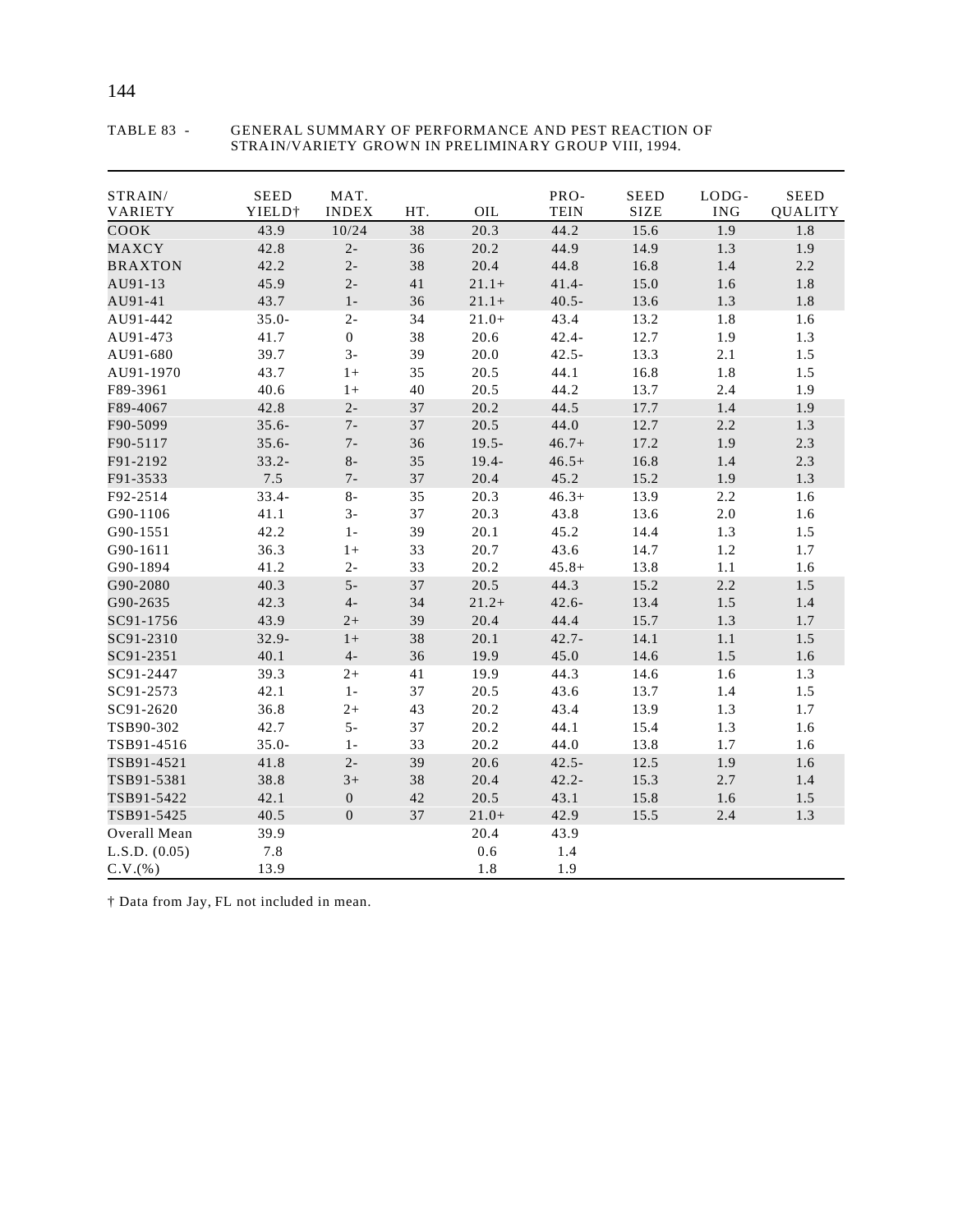| STRAIN/<br>VARIETY | M.a.<br><b>TN</b> | M.i.<br>TN | SCN<br>3 | SCN<br>14 | <b>STEM</b><br>CANKER<br>MS | <b>STEM</b><br>CANKER<br>${\rm T}{\rm X}$ |
|--------------------|-------------------|------------|----------|-----------|-----------------------------|-------------------------------------------|
| COOK               | 1.3               | $1.0\,$    | 5.0      | 5.0       | $1.0$                       | $0.0\,$                                   |
| MAXCY              | $2.0\,$           | 1.1        | $1.0$    | 5.0       | $4.0\,$                     | 1.0                                       |
| <b>BRAXTON</b>     | $1.0\,$           | $1.0\,$    | 5.0      | 5.0       | $1.0\,$                     | 1.0                                       |
| AU91-13            | 1.1               | 1.0        | 1.0      | 2.4       | $2.0\,$                     | 2.0                                       |
| AU91-41            | 2.0               | 1.0        | 2.0      | 2.3       | 3.1                         | 1.0                                       |
| AU91-442           | 1.3               | 1.0        | 3.0      | 5.0       | 4.0                         | $1.0\,$                                   |
| AU91-473           | 2.0               | 1.0        | 1.0      | 5.0       | $1.0\,$                     | 0.0                                       |
| AU91-680           | 1.1               | 1.0        | 2.3      | 5.0       | $1.0\,$                     | 0.0                                       |
| AU91-1970          | 1.2               | 1.0        | 1.2      | 2.2       | 3.0                         | 0.0                                       |
| F89-3961           | 1.0               | 1.0        | 1.2      | 2.1       | 4.0                         | 1.0                                       |
| F89-4067           | 1.0               | 1.0        | 1.3      | 5.0       | $1.0\,$                     | 0.0                                       |
| F90-5099           | 1.3               | 1.0        | $1.0$    | $5.0\,$   | $1.0$                       | $0.0\,$                                   |
| F90-5117           | 1.3               | 1.0        | 1.4      | 2.1       | $2.0\,$                     | $0.0\,$                                   |
| F91-2192           | 1.2               | 1.0        | 2.0      | $2.0\,$   | $1.0$                       | 0.0                                       |
| F91-3533           | 4.0               | 1.3        | 4.4      | 5.0       | $4.0$                       | 1.0                                       |
| F92-2514           | 3.4               | $1.0\,$    | 1.0      | 5.0       | 4.0                         | 1.0                                       |
| G90-1106           | 1.0               | $1.0\,$    | 1.0      | 5.0       | $1.0\,$                     | $0.0\,$                                   |
| G90-1551           | 1.2               | $1.0\,$    | 1.2      | $2.0\,$   | 1.0                         | 0.0                                       |
| G90-1611           | 1.0               | 1.0        | 1.0      | 1.1       | 2.4                         | 0.0                                       |
| G90-1894           | 1.0               | 1.0        | 1.0      | $1.0\,$   | 3.3                         | 1.0                                       |
| G90-2080           | 1.0               | $1.0\,$    | $1.0$    | 5.0       | 1.0                         | 0.0                                       |
| G90-2635           | 1.0               | $1.0\,$    | 1.2      | 5.0       | 4.0                         | 1.0                                       |
| SC91-1756          | 4.0               | 1.1        | $1.0$    | 5.0       | $2.0\,$                     | $0.0\,$                                   |
| SC91-2310          | $2.0\,$           | 1.0        | 1.3      | 3.1       | $1.0$                       | 0.0                                       |
| SC91-2351          | $1.0\,$           | $1.0\,$    | $1.0$    | 2.1       | $1.0$                       | $0.0\,$                                   |
| SC91-2447          | 1.2               | 1.0        | 1.2      | 3.4       | $1.0\,$                     | $0.0\,$                                   |
| SC91-2573          | 1.0               | 1.0        | 1.0      | 5.0       | $1.0\,$                     | $0.0\,$                                   |
| SC91-2620          | 1.2               | 1.0        | 1.0      | 5.0       | 2.6                         | 0.0                                       |
| TSB90-302          | 4.0               | 3.0        | 5.0      | 5.0       | $2.0\,$                     | 0.0                                       |
| TSB91-4516         | 1.3               | 1.0        | 5.0      | 5.0       | 3.0                         | 0.0                                       |
| TSB91-4521         | 1.0               | 1.0        | 2.7      | 5.0       | 4.0                         | 1.0                                       |
| TSB91-5381         | 4.0               | $2.0\,$    | 5.0      | 4.4       | $1.0\,$                     | 0.0                                       |
| TSB91-5422         | 3.3               | $1.0\,$    | 4.4      | 5.0       | 2.0                         | 1.0                                       |
| TSB91-5425         | 3.0               | $1.0\,$    | 5.0      | 5.0       | 1.0                         | 0.0                                       |

TABLE 83 - (Continued).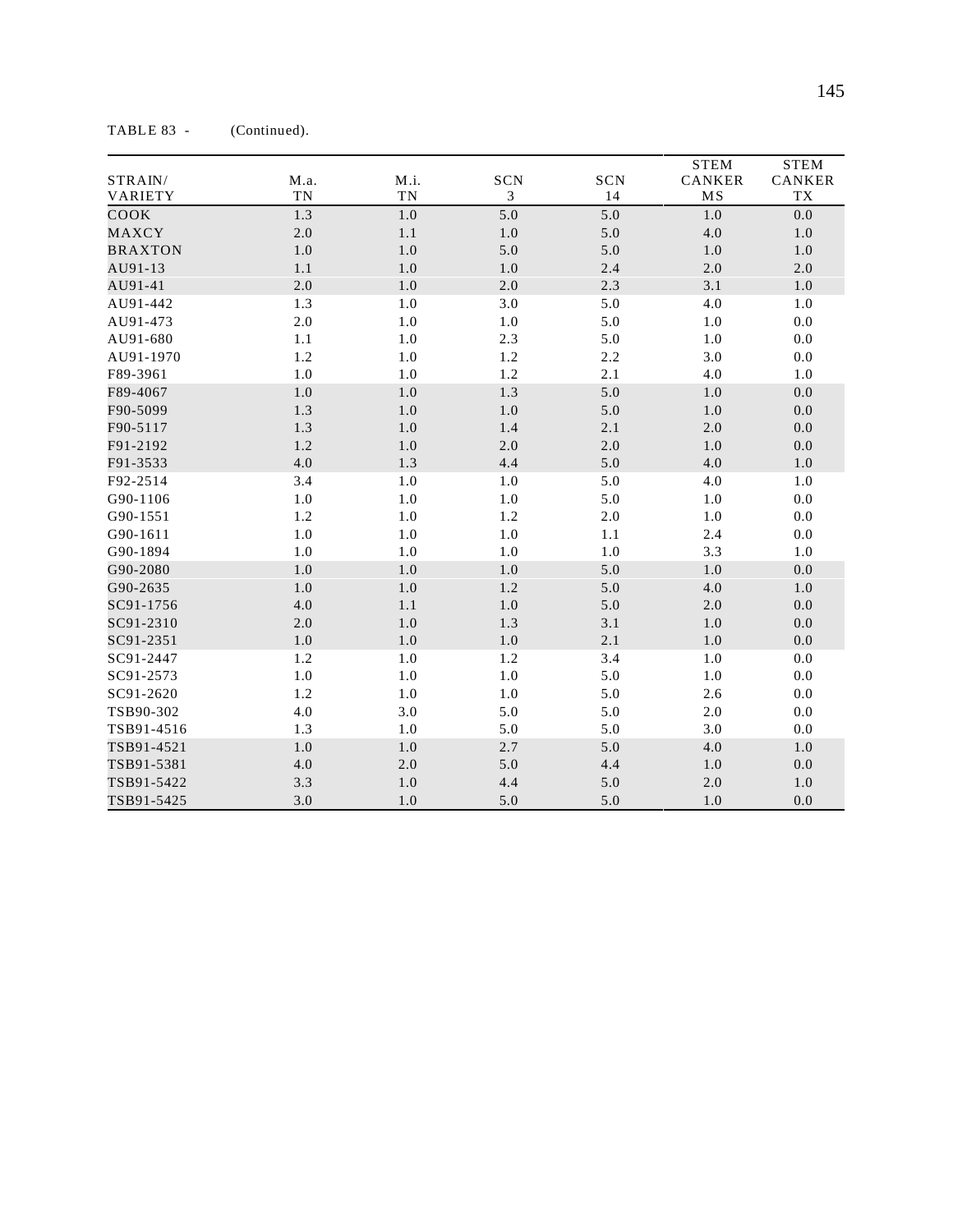| STRAIN/        | <b>BEAUMONT</b>  | <b>JAY</b> | <b>PLAINS</b> | QUINCY   | TALLASSEE |             |
|----------------|------------------|------------|---------------|----------|-----------|-------------|
| VARIETY        | ${\rm T}{\rm X}$ | $FL$ †     | GA            | FL       | AL        | <b>MEAN</b> |
| COOK           | 31.5             | 24.8       | 63.8          | 23.5     | 57.0      | 43.9        |
| MAXCY          | 25.6             | 29.2       | 69.6          | $16.9 -$ | 59.0      | 42.8        |
| <b>BRAXTON</b> | 21.6             | 19.8       | 68.8          | 17.3     | 61.0      | 42.2        |
| AU91-13        | 28.5             | 14.9       | $72.7+$       | 22.2     | 60.0      | 45.9        |
| AU91-41        | 33.7             | 13.8       | $74.5+$       | $15.2 -$ | 51.5      | 43.7        |
| AU91-442       | $18.0 -$         | 20.4       | $57.4 -$      | $15.8 -$ | 49.0      | $35.0 -$    |
| AU91-473       | 31.2             | 21.5       | 68.8          | $16.9 -$ | 50.0      | 41.7        |
| AU91-680       | 30.6             | 18.7       | 63.8          | $11.7-$  | 52.5      | 39.7        |
| AU91-1970      | 30.0             | 23.1       | $77.2+$       | $11.3-$  | 56.5      | 43.7        |
| F89-3961       | 30.6             | 21.5       | $52.5 -$      | 21.4     | 58.0      | 40.6        |
| F89-4067       | 24.1             | 20.4       | 66.5          | 22.2     | 58.5      | 42.8        |
| F90-5099       | $20.4 -$         | 30.8       | 61.3          | 19.7     | $41.0 -$  | $35.6 -$    |
| F90-5117       | 28.5             | 28.1       | $50.7 -$      | $12.7 -$ | 50.5      | $35.6 -$    |
| F91-2192       | 28.4             | 34.1       | 53.6-         | $15.7 -$ | $35.0 -$  | $33.2 -$    |
| F91-3533       | 25.0             | 34.7       | $49.6 -$      | 25.6     | $50.0\,$  | 37.5        |
| F92-2514       | 25.5             | 27.5       | $47.4 -$      | 17.4     | 43.5      | $33.4 -$    |
| G90-1106       | 26.6             | 31.4       | $72.4+$       | $16.2 -$ | 49.0      | 41.1        |
| G90-1551       | 27.5             | 31.9       | 66.9          | $15.0 -$ | 59.5      | 42.2        |
| G90-1611       | 24.0             | 25.3       | 57.9          | $8.9-$   | 54.5      | 36.3        |
| G90-1894       | 30.1             | 18.7       | 61.4          | $12.8 -$ | 60.5      | 41.2        |
| G90-2080       | 27.5             | 20.9       | 67.9          | $13.4-$  | 52.5      | 40.3        |
| G90-2635       | 25.8             | 33.0       | 69.1          | $15.7 -$ | 58.5      | 42.3        |
| SC91-1756      | 25.2             | 31.4       | 68.6          | $15.9 -$ | 66.0      | 43.9        |
| SC91-2310      | $22.1 -$         | 33.6       | $47.8 -$      | $9.7 -$  | 52.0      | $32.9 -$    |
| SC91-2351      | 24.6             | 33.0       | 64.1          | $12.1 -$ | 59.5      | 40.1        |
| SC91-2447      | 28.1             | 41.8       | $57.4 -$      | 19.1     | 52.5      | 39.3        |
| SC91-2573      | 26.1             | 37.4       | 63.9          | 20.3     | 58.0      | 42.1        |
| SC91-2620      | $22.2 -$         | 38.5       | 58.0          | $13.7 -$ | 53.5      | 36.8        |
| TSB90-302      | 24.6             | $44.6+$    | 68.0          | $14.7 -$ | 63.5      | 42.7        |
| TSB91-4516     | 26.9             | 33.6       | 60.7          | $12.9 -$ | $39.5 -$  | $35.0 -$    |
| TSB91-4521     | 30.1             | 35.8       | $74.1+$       | $13.5 -$ | 49.5      | 41.8        |
| TSB91-5381     | 30.9             | 29.2       | $56.8 -$      | 18.1     | 49.5      | 38.8        |
| TSB91-5422     | 35.7             | 31.9       | 64.1          | 18.7     | 50.0      | 42.1        |
| TSB91-5425     | 24.6             | 31.4       | 58.9          | 22.0     | 56.5      | 40.5        |
| Overall Mean   | 26.9             | 28.4       | 62.8          | 16.4     | 53.5      | 39.9        |
| L.S.D. (0.05)  | 7.8              | 18.2       | $6.0\,$       | 6.4      | 13.7      | 7.8         |
| $C.V.$ (%)     | 14.2             | 31.5       | 5.5           | 19.1     | 12.6      | 13.9        |

TABLE 84 - SEED YIELD, IN BUSHELS PER ACRE, FOR STRAIN/VARIETY IN PRELIMINARY GROUP VIII, 1994.

† Not included in mean.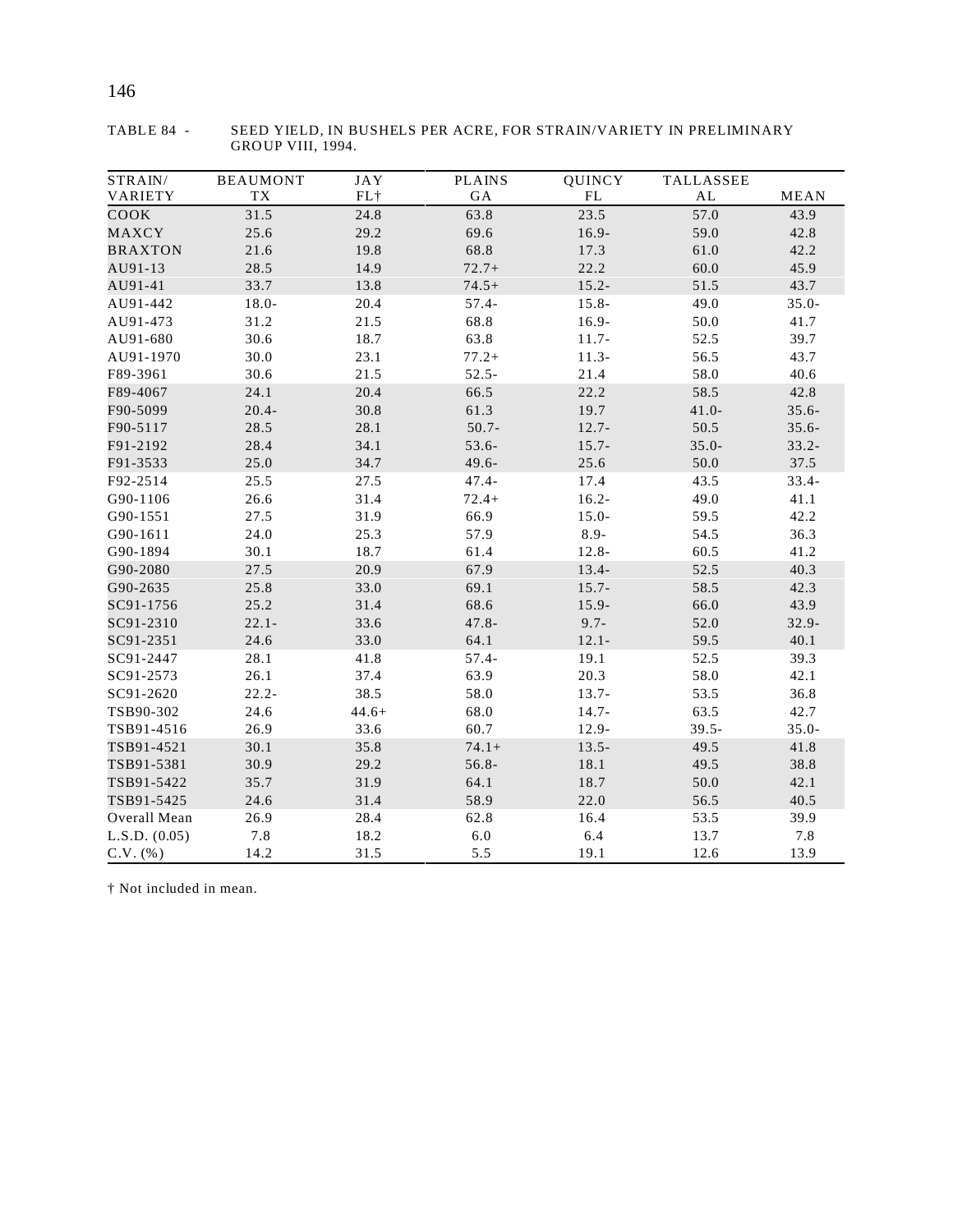| STRAIN/<br>VARIETY | <b>BEAUMONT</b><br>TX | <b>JAY</b><br>$FL+$ | <b>PLAINS</b><br>GA | TALLASSEE<br>AL | <b>MEAN</b> |
|--------------------|-----------------------|---------------------|---------------------|-----------------|-------------|
| COOK               | 20.4                  | 21.3                | 20.5                | 20.0            | 20.3        |
| MAXCY              | 19.9                  | 21.0                | 20.8                | 19.8            | 20.2        |
| <b>BRAXTON</b>     | 20.4                  | 21.4                | 20.4                | 20.3            | 20.4        |
| AU91-13            | 21.8                  | 20.9                | 20.9                | 20.6            | 21.1        |
| AU91-41            | 21.4                  | 21.8                | 21.2                | 20.6            | 21.1        |
| AU91-442           | 21.3                  | 21.5                | 20.6                | 21.1            | 21.0        |
| AU91-473           | 20.7                  | 21.5                | 21.0                | 20.2            | 20.6        |
| AU91-680           | 19.8                  | 21.5                | 20.4                | 19.7            | 20.0        |
| AU91-1970          | 20.9                  | 21.3                | 20.7                | 19.9            | 20.5        |
| F89-3961           | 21.2                  | 21.1                | 20.4                | 19.9            | 20.5        |
| F89-4067           | 20.4                  | 21.5                | 20.8                | 19.3            | 20.2        |
| F90-5099           | 20.7                  | 20.6                | 20.8                | 20.0            | 20.5        |
| F90-5117           | 20.0                  | 20.6                | 19.6                | 18.8            | 19.5        |
| F91-2192           | 20.2                  | 19.9                | 19.7                | 18.3            | 19.4        |
| F91-3533           | 21.0                  | 21.1                | 20.5                | 19.8            | 20.4        |
| F92-2514           | 21.1                  | 21.0                | 20.3                | 19.6            | 20.3        |
| G90-1106           | 20.1                  | 21.4                | 20.8                | 20.1            | 20.3        |
| G90-1551           | 19.8                  | 20.7                | 20.4                | 20.2            | 20.1        |
| G90-1611           | 20.9                  | 22.1                | 21.2                | 19.9            | 20.7        |
| G90-1894           | 20.3                  | 20.5                | 19.8                | 20.5            | 20.2        |
| G90-2080           | 20.4                  | 21.5                | 20.4                | 20.6            | 20.5        |
| G90-2635           | 21.3                  | 22.0                | 21.2                | 21.1            | 21.2        |
| SC91-1756          | 20.4                  | 20.6                | 20.6                | 20.1            | 20.4        |
| SC91-2310          | 20.4                  | 21.0                | 20.3                | 19.7            | 20.1        |
| SC91-2351          | 20.2                  | 21.3                | 20.0                | 19.6            | 19.9        |
| SC91-2447          | 20.3                  | 20.5                | 20.2                | 19.3            | 19.9        |
| SC91-2573          | 20.8                  | 21.5                | 20.7                | 20.0            | 20.5        |
| SC91-2620          | 20.1                  | 21.2                | 20.2                | 20.2            | 20.2        |
| TSB90-302          | 20.3                  | 21.3                | 20.4                | 19.8            | 20.2        |
| TSB91-4516         | 19.6                  | 21.3                | 20.6                | 20.3            | 20.2        |
| TSB91-4521         | 20.8                  | 21.7                | 21.0                | 20.1            | 20.6        |
| TSB91-5381         | 20.9                  | 21.2                | 20.4                | 20.0            | 20.4        |
| TSB91-5422         | 21.0                  | 21.4                | 20.5                | 20.0            | 20.5        |
| TSB91-5425         | 21.0                  | 21.6                | 20.8                | 21.1            | 21.0        |

TABLE 85 - OIL PERCENTAGES FOR STRAIN/VARIETY IN PRELIMINARY GROUP VIII, 1994.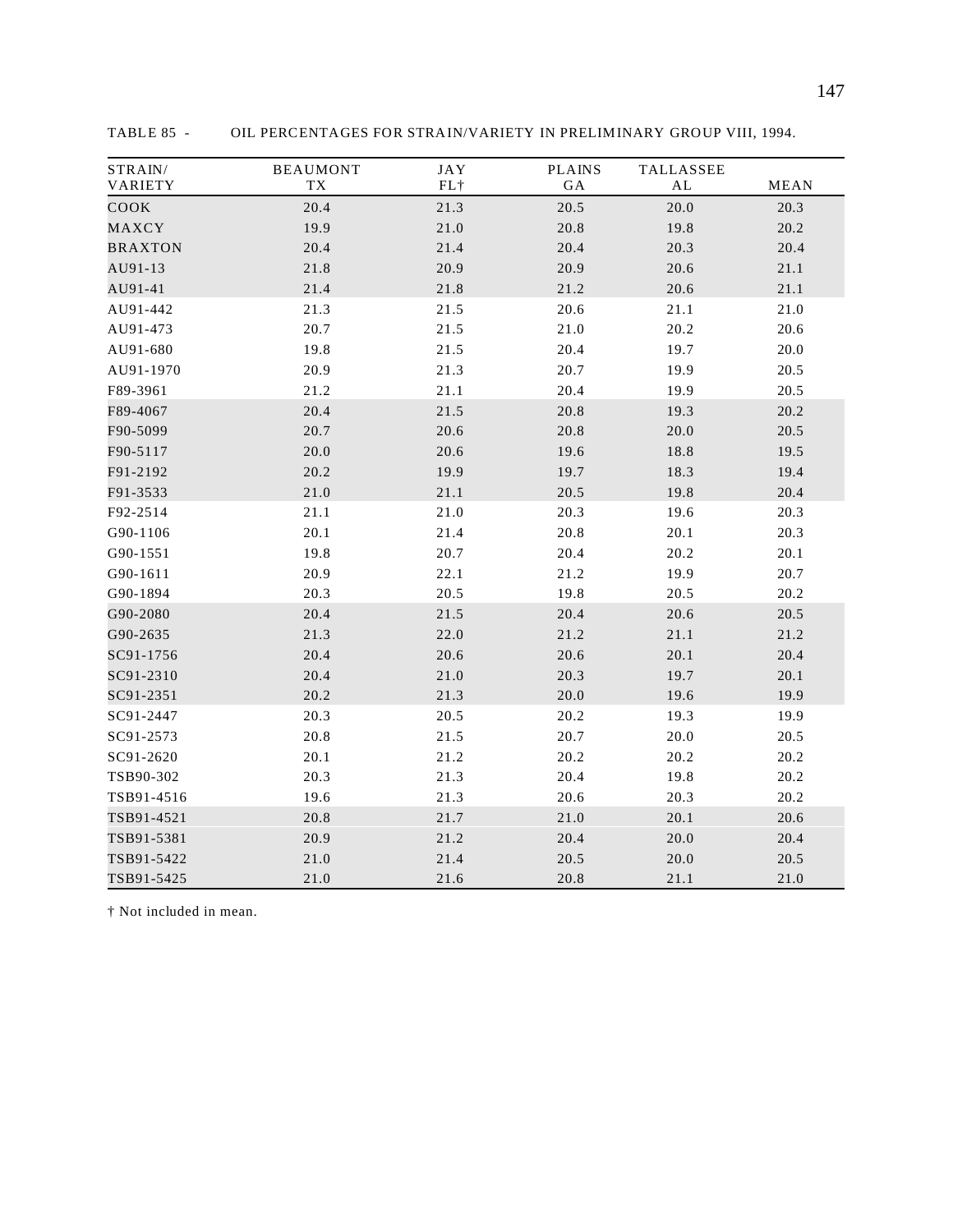| STRAIN/        | <b>BEAUMONT</b> | <b>JAY</b> | <b>PLAINS</b> | TALLASSEE |             |
|----------------|-----------------|------------|---------------|-----------|-------------|
| VARIETY        | TX              | $FL+$      | GA            | AL        | <b>MEAN</b> |
| COOK           | 45.7            | 41.2       | 43.9          | 42.9      | 44.2        |
| MAXCY          | 45.9            | 41.4       | 43.5          | 45.4      | 44.9        |
| <b>BRAXTON</b> | 45.7            | 42.5       | 44.5          | 44.2      | 44.8        |
| AU91-13        | 41.6            | 41.4       | 40.8          | 41.9      | 41.4        |
| AU91-41        | 41.9            | 39.9       | 39.9          | 39.7      | 40.5        |
| AU91-442       | 44.6            | 41.5       | 43.5          | 42.1      | 43.4        |
| AU91-473       | 43.4            | 40.3       | 41.0          | 42.8      | 42.4        |
| AU91-680       | 43.6            | 40.7       | 41.5          | 42.5      | 42.5        |
| AU91-1970      | 45.1            | 42.3       | 43.0          | 44.2      | 44.1        |
| F89-3961       | 45.7            | 42.9       | 43.1          | 43.8      | 44.2        |
| F89-4067       | 45.9            | 42.5       | 42.2          | 45.5      | 44.5        |
| F90-5099       | 45.7            | 41.8       | 43.7          | 42.6      | 44.0        |
| F90-5117       | 47.8            | 43.0       | 46.4          | 46.0      | 46.7        |
| F91-2192       | 47.2            | 43.4       | 46.5          | 45.9      | 46.5        |
| F91-3533       | 46.1            | 41.6       | 44.7          | 44.9      | 45.2        |
| F92-2514       | 47.5            | 43.2       | 45.3          | 46.0      | 46.3        |
| G90-1106       | 46.2            | 41.3       | 41.8          | 43.5      | 43.8        |
| G90-1551       | 46.9            | 42.5       | 43.7          | 45.1      | 45.2        |
| G90-1611       | 46.0            | 41.2       | 41.5          | 43.2      | 43.6        |
| G90-1894       | 47.5            | 43.6       | 44.8          | 45.1      | 45.8        |
| G90-2080       | 45.3            | 41.5       | 44.4          | 43.3      | 44.3        |
| G90-2635       | 43.5            | 40.9       | 42.1          | 42.2      | 42.6        |
| SC91-1756      | 44.4            | 42.7       | 44.8          | 44.1      | 44.4        |
| SC91-2310      | 45.5            | 42.3       | 40.3          | 42.3      | 42.7        |
| SC91-2351      | 46.0            | 42.3       | 44.0          | 44.9      | 45.0        |
| SC91-2447      | 44.8            | 44.1       | 43.2          | 44.9      | 44.3        |
| SC91-2573      | 44.8            | 42.2       | 42.6          | 43.4      | 43.6        |
| SC91-2620      | 46.0            | 42.1       | 41.0          | 43.3      | 43.4        |
| TSB90-302      | 45.5            | 41.9       | 42.6          | 44.1      | 44.1        |
| TSB91-4516     | 46.7            | 41.7       | 42.5          | 42.8      | 44.0        |
| TSB91-4521     | 42.6            | 41.6       | 41.8          | 43.1      | 42.5        |
| TSB91-5381     | 43.0            | 41.9       | 41.3          | 42.3      | 42.2        |
| TSB91-5422     | 43.6            | 42.1       | 42.2          | 43.6      | 43.1        |
| TSB91-5425     | 43.6            | 41.8       | 42.3          | 42.7      | 42.9        |

TABLE 86 - PROTEIN PERCENTAGES FOR STRAIN/VARIETY IN PRELIMARY GROUP VIII, 1994.

† Not included in mean.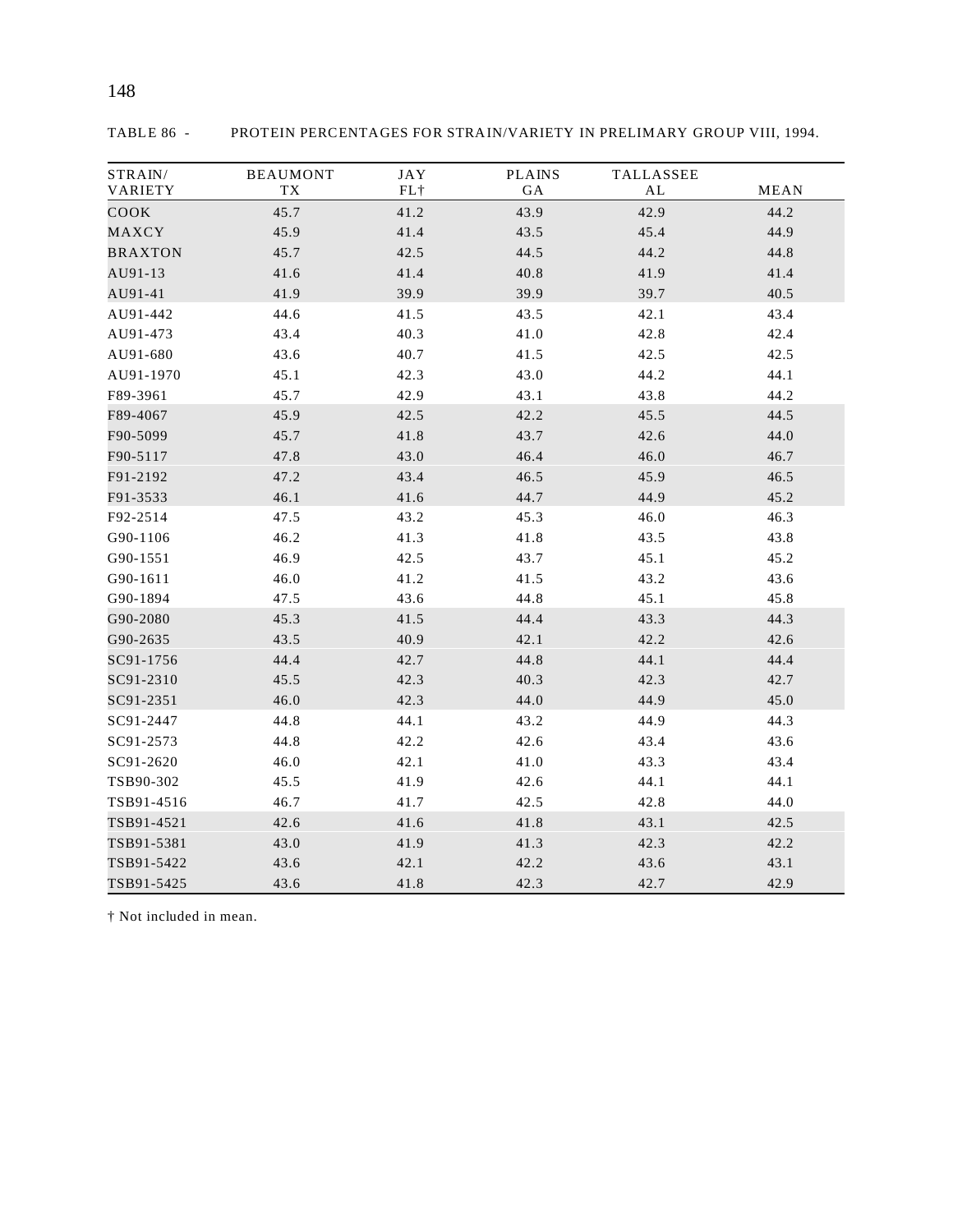| STRAIN/<br>VARIETY | <b>BEAUMONT</b><br>TX | <b>JAY</b><br>$FL\,\dagger$ | <b>PLAINS</b><br>GA | TALLASSEE<br>AL | MEAN |
|--------------------|-----------------------|-----------------------------|---------------------|-----------------|------|
| COOK               | 12.5                  | 20.2                        | 17.4                | 16.9            | 15.6 |
| MAXCY              | 10.0                  | 16.9                        | 17.6                | 17.2            | 14.9 |
| <b>BRAXTON</b>     | 12.5                  | 17.0                        | 20.9                | 17.0            | 16.8 |
| AU91-13            | 12.4                  | 19.6                        | 15.9                | 16.7            | 15.0 |
| AU91-41            | 10.8                  | 14.6                        | 16.1                | 13.8            | 13.6 |
| AU91-442           | 9.9                   | 13.6                        | 13.8                | 15.9            | 13.2 |
| AU91-473           | 10.4                  | 14.3                        | 14.5                | 13.1            | 12.7 |
| AU91-680           | $10.1\,$              | 14.6                        | 14.7                | 15.2            | 13.3 |
| AU91-1970          | 14.1                  | 15.5                        | 17.9                | 18.4            | 16.8 |
| F89-3961           | 10.7                  | 15.3                        | 15.7                | 14.7            | 13.7 |
| F89-4067           | 14.6                  | 19.9                        | 18.7                | 19.9            | 17.7 |
| F90-5099           | 9.5                   | 14.2                        | 15.7                | 13.0            | 12.7 |
| F90-5117           | 15.2                  | 16.5                        | 19.1                | 17.4            | 17.2 |
| F91-2192           | 14.3                  | 17.4                        | 19.0                | 17.0            | 16.8 |
| F91-3533           | 13.7                  | 16.3                        | 17.2                | 14.8            | 15.2 |
| F92-2514           | 11.6                  | 14.7                        | 14.5                | 15.5            | 13.9 |
| G90-1106           | 10.1                  | 15.5                        | 15.5                | 15.1            | 13.6 |
| G90-1551           | 10.8                  | 15.8                        | 16.7                | 15.7            | 14.4 |
| G90-1611           | 12.3                  | 16.4                        | 16.0                | 15.9            | 14.7 |
| G90-1894           | $11.0\,$              | 16.2                        | 15.3                | 15.0            | 13.8 |
| G90-2080           | 11.3                  | 15.7                        | 17.9                | 16.3            | 15.2 |
| G90-2635           | 9.9                   | 16.2                        | 15.0                | 15.3            | 13.4 |
| SC91-1756          | 12.1                  | 16.8                        | 18.4                | 16.7            | 15.7 |
| SC91-2310          | 11.5                  | 17.9                        | 14.3                | 16.5            | 14.1 |
| SC91-2351          | 10.2                  | 16.8                        | $18.0\,$            | 15.5            | 14.6 |
| SC91-2447          | 11.4                  | 17.6                        | 15.7                | 16.7            | 14.6 |
| SC91-2573          | 11.4                  | 17.7                        | 15.7                | 14.0            | 13.7 |
| SC91-2620          | 11.4                  | 15.8                        | 15.4                | 14.9            | 13.9 |
| TSB90-302          | 11.0                  | 16.3                        | 17.9                | 17.3            | 15.4 |
| TSB91-4516         | 10.8                  | 21.2                        | 16.0                | 14.5            | 13.8 |
| TSB91-4521         | 9.5                   | 18.6                        | 14.0                | 13.9            | 12.5 |
| TSB91-5381         | 11.3                  | 18.1                        | 16.3                | 18.3            | 15.3 |
| TSB91-5422         | 12.5                  | 18.1                        | 18.2                | 16.6            | 15.8 |
| TSB91-5425         | 11.7                  | 16.7                        | 16.7                | 18.0            | 15.5 |

TABLE 87 - SEED SIZE FOR STRAIN/VARIETY IN PRELIMINARY GROUP VIII, 1994.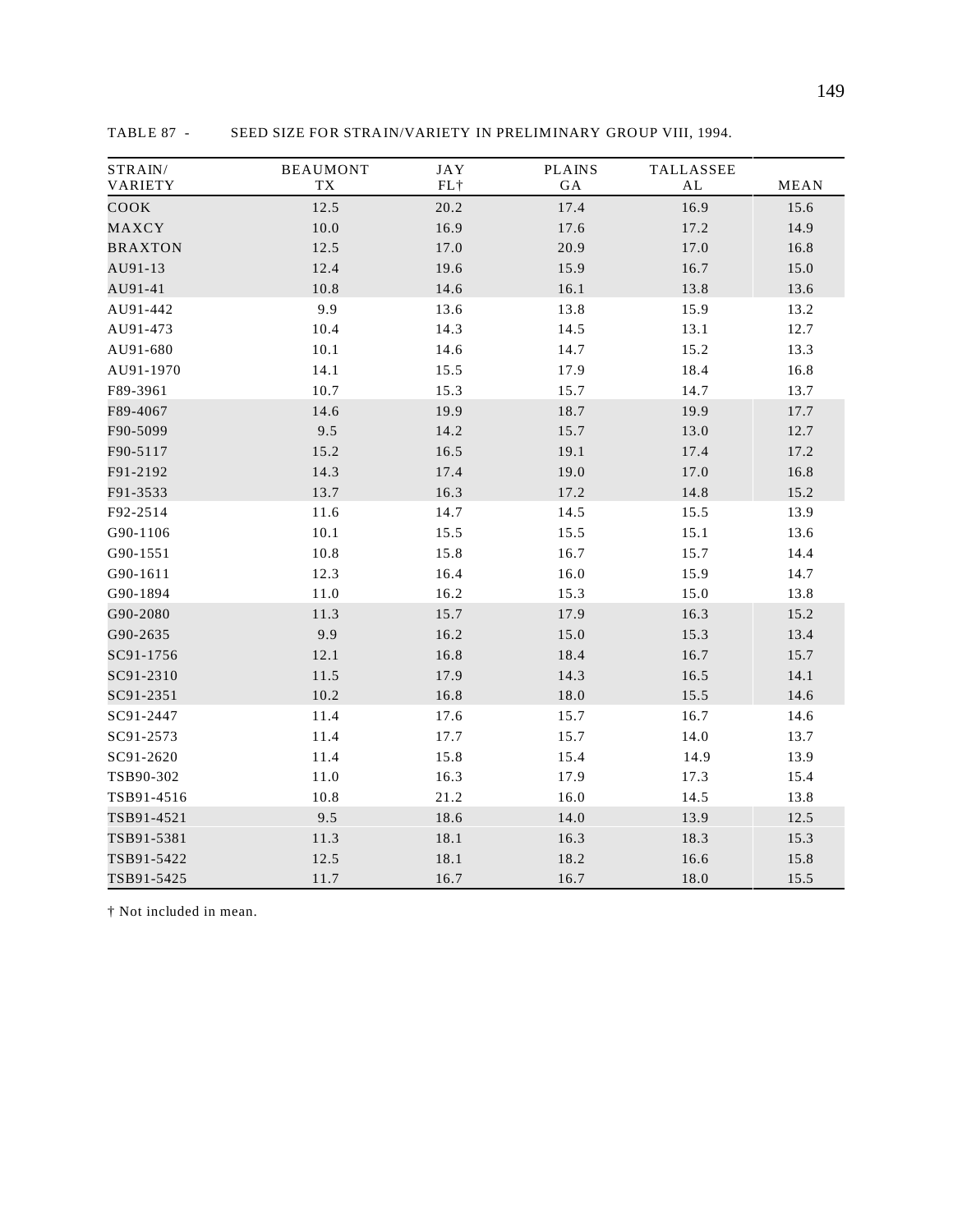| STRAIN/<br>VARIETY | <b>BEAUMONT</b><br><b>TX</b> | <b>JAY</b><br>FL+ | <b>PLAINS</b><br>GA | TALLASSEE<br>AL | <b>MEAN</b> |
|--------------------|------------------------------|-------------------|---------------------|-----------------|-------------|
| COOK               | 32                           | $2\sqrt{2}$       | 40                  | 42              | 38          |
| MAXCY              | 33                           | 23                | 38                  | 38              | 36          |
| <b>BRAXTON</b>     | 30                           | $2\sqrt{1}$       | 39                  | 45              | 38          |
| AU91-13            | 33                           | 23                | 45                  | 46              | 41          |
| AU91-41            | 32                           | 19                | 38                  | 37              | 36          |
| AU91-442           | 25                           | 21                | 37                  | 39              | 34          |
| AU91-473           | 32                           | 21                | 43                  | 40              | 38          |
| AU91-680           | 33                           | 21                | 41                  | 43              | 39          |
| AU91-1970          | 34                           | 20                | 34                  | 38              | 35          |
| F89-3961           | 36                           | 20                | 44                  | 41              | 40          |
| F89-4067           | 31                           | 25                | 40                  | 40              | 37          |
| F90-5099           | 29                           | 33                | 46                  | 36              | 37          |
| F90-5117           | 32                           | 26                | 38                  | 40              | 36          |
| F91-2192           | 32                           | 27                | 40                  | 35              | 35          |
| F91-3533           | 31                           | 31                | 40                  | 40              | 37          |
| F92-2514           | 29                           | 30                | 40                  | 37              | 35          |
| G90-1106           | 32                           | 23                | 43                  | 37              | 37          |
| G90-1551           | 34                           | $21\,$            | 43                  | 40              | 39          |
| G90-1611           | 30                           | 21                | 34                  | 35              | 33          |
| G90-1894           | 28                           | 20                | 33                  | 39              | 33          |
| G90-2080           | 30                           | 19                | 42                  | 38              | 37          |
| G90-2635           | 29                           | 23                | 39                  | 36              | 34          |
| SC91-1756          | 33                           | 23                | 42                  | 44              | 39          |
| SC91-2310          | 32                           | 23                | 39                  | 43              | 38          |
| SC91-2351          | 31                           | 22                | 38                  | 40              | 36          |
| SC91-2447          | 32                           | $2\sqrt{8}$       | 45                  | 45              | 41          |
| SC91-2573          | 30                           | $27\,$            | 43                  | 38              | 37          |
| SC91-2620          | 33                           | 29                | 48                  | 48              | 43          |
| TSB90-302          | 31                           | 19                | 41                  | 39              | 37          |
| TSB91-4516         | 31                           | 20                | 37                  | 32              | 33          |
| TSB91-4521         | 34                           | 26                | 43                  | 41              | 39          |
| TSB91-5381         | 32                           | $27\,$            | 44                  | 39              | 38          |
| TSB91-5422         | 36                           | 27                | 44                  | 46              | 42          |
| TSB91-5425         | 30                           | 33                | 41                  | 39              | 37          |

TABLE 88 - PLANT HEIGHT FOR STRAIN/VARIETY IN PRELIMINARY GROUP VIII, 1994.

150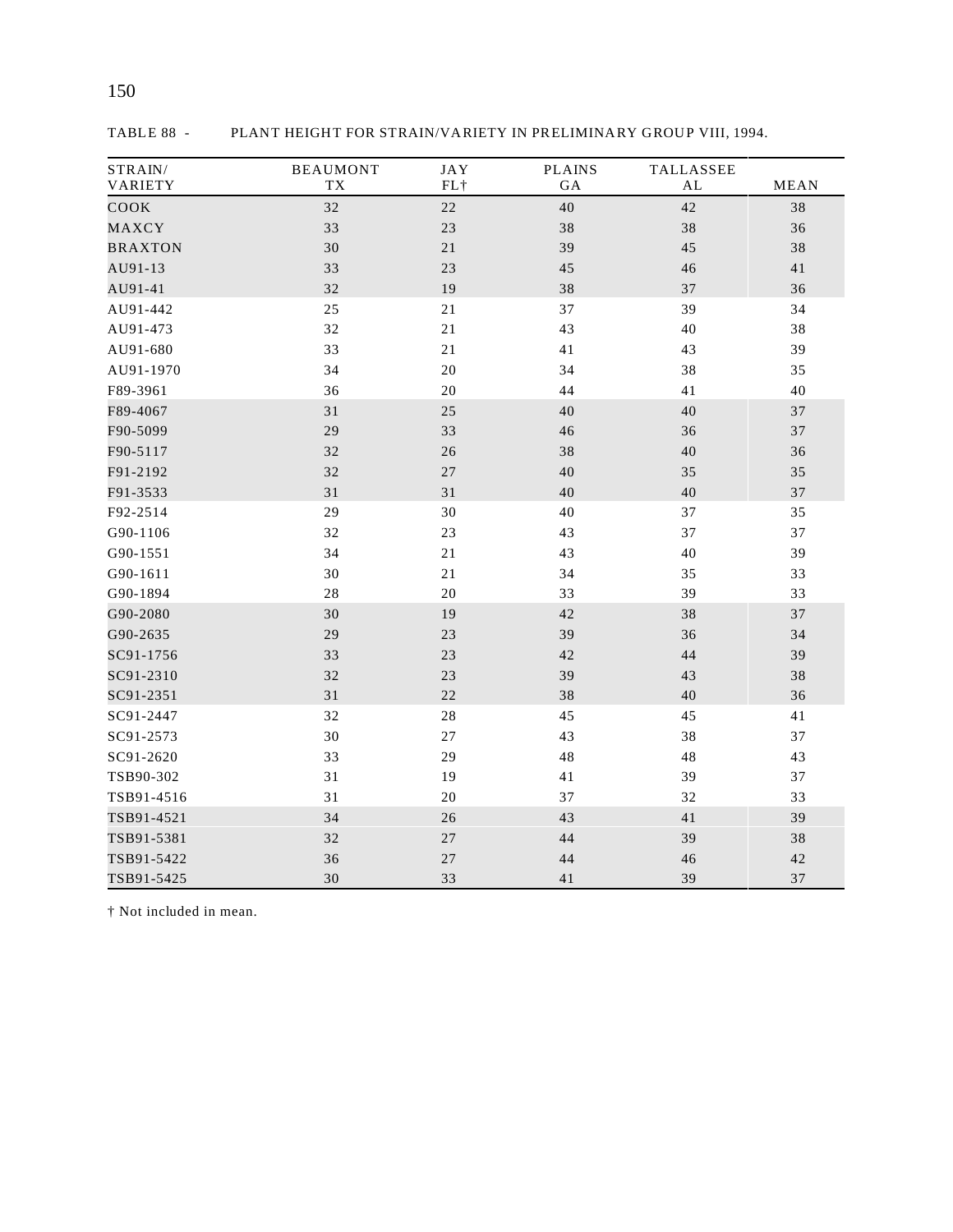| STRAIN/<br>VARIETY | <b>BEAUMONT</b><br>TX | <b>JAY</b><br>FL+ | <b>PLAINS</b><br>$\rm GA$ | TALLASSEE<br>$\mathbf{AL}$ | <b>MEAN</b> |
|--------------------|-----------------------|-------------------|---------------------------|----------------------------|-------------|
| COOK               | 1.0                   | $1.0\,$           | 1.8                       | $2.8\,$                    | 1.9         |
| MAXCY              | $1.0\,$               | $1.0\,$           | 1.5                       | 1.3                        | 1.3         |
| <b>BRAXTON</b>     | 1.0                   | $1.0\,$           | 1.5                       | 1.8                        | 1.4         |
| AU91-13            | 1.0                   | $1.0\,$           | 1.5                       | 2.3                        | 1.6         |
| AU91-41            | $1.0\,$               | $1.0\,$           | 1.5                       | 1.3                        | 1.3         |
| AU91-442           | $1.0\,$               | $1.0\,$           | 2.0                       | 2.5                        | 1.8         |
| AU91-473           | 1.0                   | $1.0\,$           | $2.0\,$                   | 2.8                        | 1.9         |
| AU91-680           | $1.0\,$               | $1.0\,$           | 1.8                       | 3.5                        | 2.1         |
| AU91-1970          | 1.0                   | 1.5               | $2.0\,$                   | 2.3                        | 1.8         |
| F89-3961           | 1.8                   | $1.0\,$           | 2.5                       | 3.0                        | 2.4         |
| F89-4067           | $1.0\,$               | $1.0\,$           | $2.0\,$                   | 1.3                        | 1.4         |
| F90-5099           | 1.0                   | 1.5               | 3.0                       | 2.5                        | 2.2         |
| F90-5117           | 1.0                   | 1.0               | $2.0\,$                   | 2.8                        | 1.9         |
| F91-2192           | $1.0\,$               | $1.0\,$           | $2.0\,$                   | 1.3                        | 1.4         |
| F91-3533           | $2.0\,$               | $1.0\,$           | 2.3                       | 1.5                        | 1.9         |
| F92-2514           | 1.3                   | 2.5               | 3.0                       | 2.3                        | 2.2         |
| G90-1106           | $1.0\,$               | $1.0\,$           | 1.8                       | 3.3                        | $2.0\,$     |
| G90-1551           | 1.0                   | $1.0\,$           | 1.5                       | 1.5                        | 1.3         |
| G90-1611           | $1.0\,$               | $1.0\,$           | 1.3                       | 1.3                        | 1.2         |
| G90-1894           | 1.0                   | $1.0\,$           | $1.0\,$                   | 1.3                        | $1.1\,$     |
| G90-2080           | $1.0\,$               | $1.0\,$           | $2.0\,$                   | $3.5\,$                    | 2.2         |
| G90-2635           | $1.0\,$               | $1.0\,$           | 1.3                       | 2.3                        | 1.5         |
| SC91-1756          | $1.0\,$               | $1.0\,$           | $1.5\,$                   | 1.3                        | 1.3         |
| SC91-2310          | $1.0\,$               | 1.0               | $1.0\,$                   | 1.3                        | 1.1         |
| SC91-2351          | 1.0                   | $1.0\,$           | 1.5                       | 2.0                        | 1.5         |
| SC91-2447          | $1.0\,$               | 1.5               | $1.8\,$                   | $2.0\,$                    | 1.6         |
| SC91-2573          | $1.0\,$               | $1.0\,$           | $1.8\,$                   | 1.3                        | 1.4         |
| SC91-2620          | $1.0\,$               | $1.0\,$           | 1.5                       | 1.3                        | 1.3         |
| TSB90-302          | $1.0\,$               | $1.0\,$           | 1.5                       | 1.5                        | 1.3         |
| TSB91-4516         | 1.0                   | $1.0\,$           | 1.8                       | 2.3                        | $1.7\,$     |
| TSB91-4521         | $1.0\,$               | $1.0\,$           | 2.3                       | 2.5                        | 1.9         |
| TSB91-5381         | 1.8                   | $1.0\,$           | 3.0                       | 3.3                        | 2.7         |
| TSB91-5422         | 1.3                   | $1.0\,$           | 1.5                       | $2.0\,$                    | 1.6         |
| TSB91-5425         | 1.8                   | $1.0\,$           | 3.3                       | 2.3                        | 2.4         |

TABLE 89 - LODGING SCORES FOR STRAIN/VARIETY IN PRELIMINARY GROUP VIII, 1994.